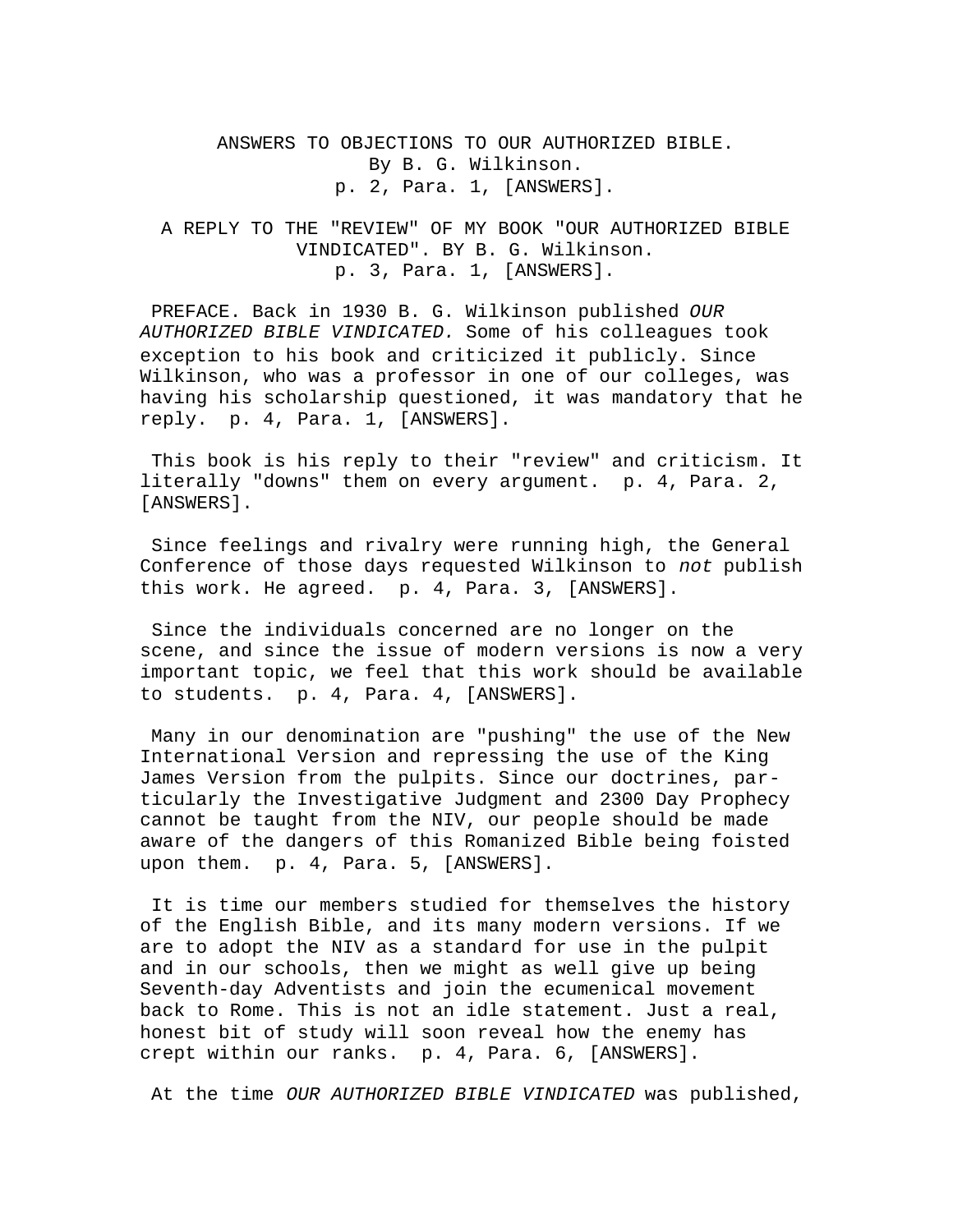the NIV had not come on the scene. Wilkinson's main concern was with the Revised Version and the American Revision, both springing from the works of Westcott and Hort (on the RV). All modern versions also have taken their basis from the Westcott-Hort Greek Text. It is time we re-examined their sources and reasoning. Our very denomination is at stake! p. 4, Para. 7, [ANSWERS].

CONTENTS. p. 5, Para. 1, [ANSWERS].

INTRODUCTION ...7. p. 5, Para. 2, [ANSWERS].

 SECTION I -- Mistakes by my reviewers in Important Quotations ...11. p. 5, Para. 3, [ANSWERS].

 SECTION II -- On the Bible Manuscripts in General ...36. p. 5, Para. 4, [ANSWERS].

 SECTION III -- The Itala and the Bibles of the Waldenses ...66. p. 5, Para. 5, [ANSWERS].

 SECTION IV -- The Spirit of Prophecy ...81. p. 5, Para. 6, [ANSWERS].

 SECTION V -- The Vaticanus and the Sinaiticus ...91. p. 5, Para. 7, [ANSWERS].

 SECTION VI -- Review of Scripture Texts Cited in Chapters VI, XI, XII ...108. p. 5, Para. 8, [ANSWERS].

 SECTION VII -- General Arguments ...174. p. 5, Para. 9, [ANSWERS].

CONCLUSION -- ...196. p. 5, Para. 10, [ANSWERS].

BLANK PAGE. p. 6, Para. 1, [ANSWERS].

 INTRODUCTION. I wish first of all to thank the committee for giving me more time than first was contemplated, in order that I should not have to work under too heavy pressure. I appreciate this very much and wish to take occasion to thank you. p. 7, Para. 1, [ANSWERS].

 Perhaps a number of my hearers may think that this matter is receiving too much attention; to them it may appear like much ado about nothing. To all who may feel this way, I will say that if they will do me the honour to follow me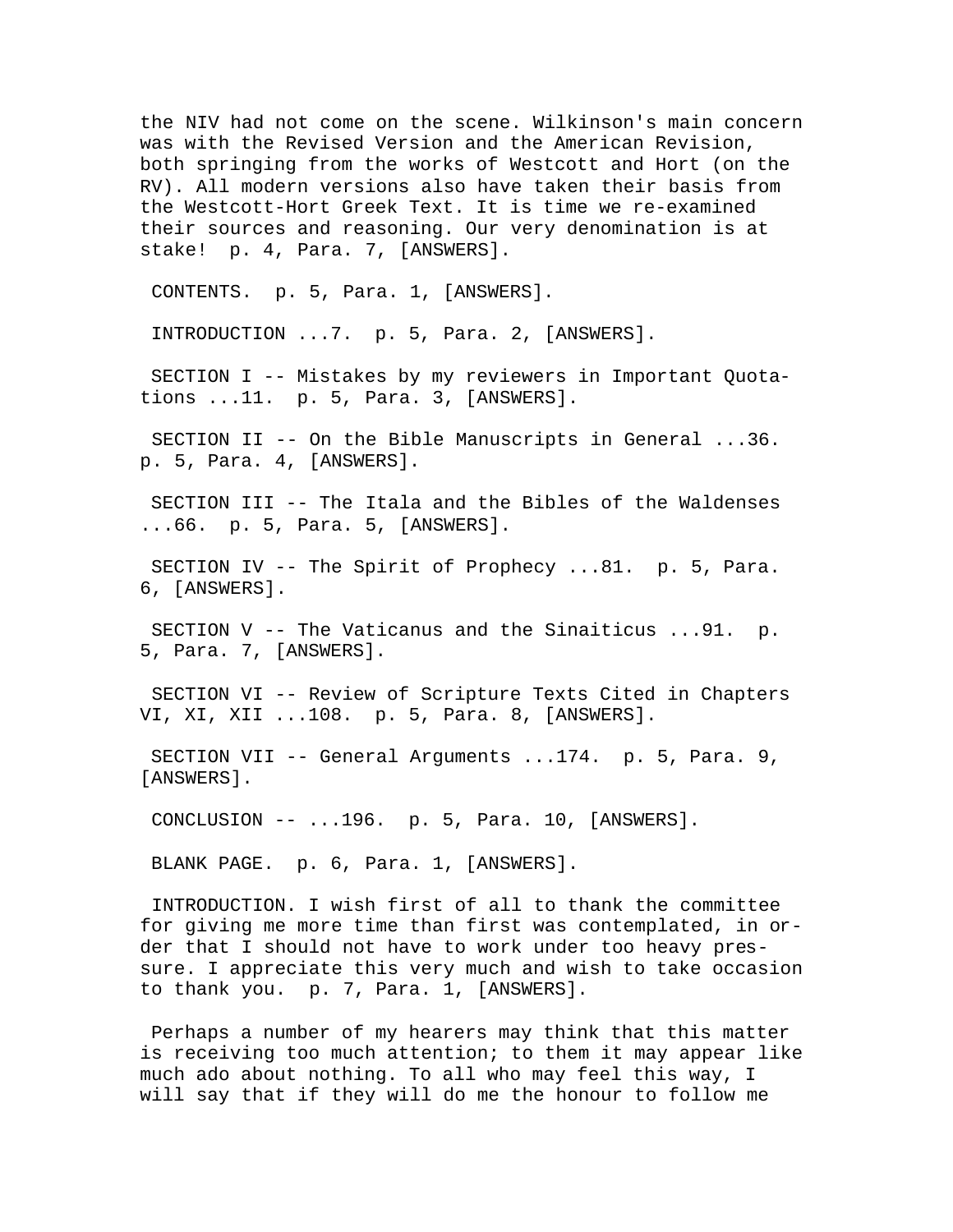attentively, I shall attempt to show them that it is of great importance. p. 7, Para. 2, [ANSWERS].

 I trust that in all that I shall say on the subject, I shall avoid all unkindness, and if I say some things which have that appearance, I hope that you will forgive me and remember that it was my intention to be charitable and kind. p. 7, Para. 3, [ANSWERS].

 In the process of vindicating a matter, it is proper and obligatory, -- if you would vindicate successfully -- to not only state and quote those things that vindicate, but also it may be equally necessary to take away the foundations of opponents. Those who wrote this document -- my Reviewers -- took exception to my use of Dr. Hemphill, saying that I used only those statements from him which corroborated my viewpoint. As I was not reviewing Hemphill, but simply gathering from him such facts as I needed, I was under no obligation to quote also the opposite side. But those who wrote the document, to which I now reply, were under obligation, since they called it a *review,* to be impartial and to present the good and strong side of my arguments as well as those phrases which seemed to them to be weak. This they notably failed to do. p. 7, Para. 4, [ANSWERS].

 Their document purports to be a review, not a reply. They should, therefore, have reviewed all my chapters and leading points; but they did not. Therefore, their document is not a review, it is a reply; yet not a fair, square reply; it is notably an attempt to refute such parts of my book as they consider weak; it is a defense of the Revisers, and an exaltation of the RV and a disparagement of the AV. (Authorized Version) p. 7, Para. 5, [ANSWERS].

 They completely ignored many of my main lines of argument, as follows: p. 7, Para. 6, [ANSWERS].

 1. They failed in this document to examine, much less to justify the apostate, Romanizing, and Unitarian character of Westcott and Hort, leading English Revisers. p. 7, Para. 7, [ANSWERS].

 2. They likewise failed even to notice, much less to answer, the grave charges my book brought against Dr. Philip Schaff, President of both American Revision Committees, and his great Romanizing influence over American Theological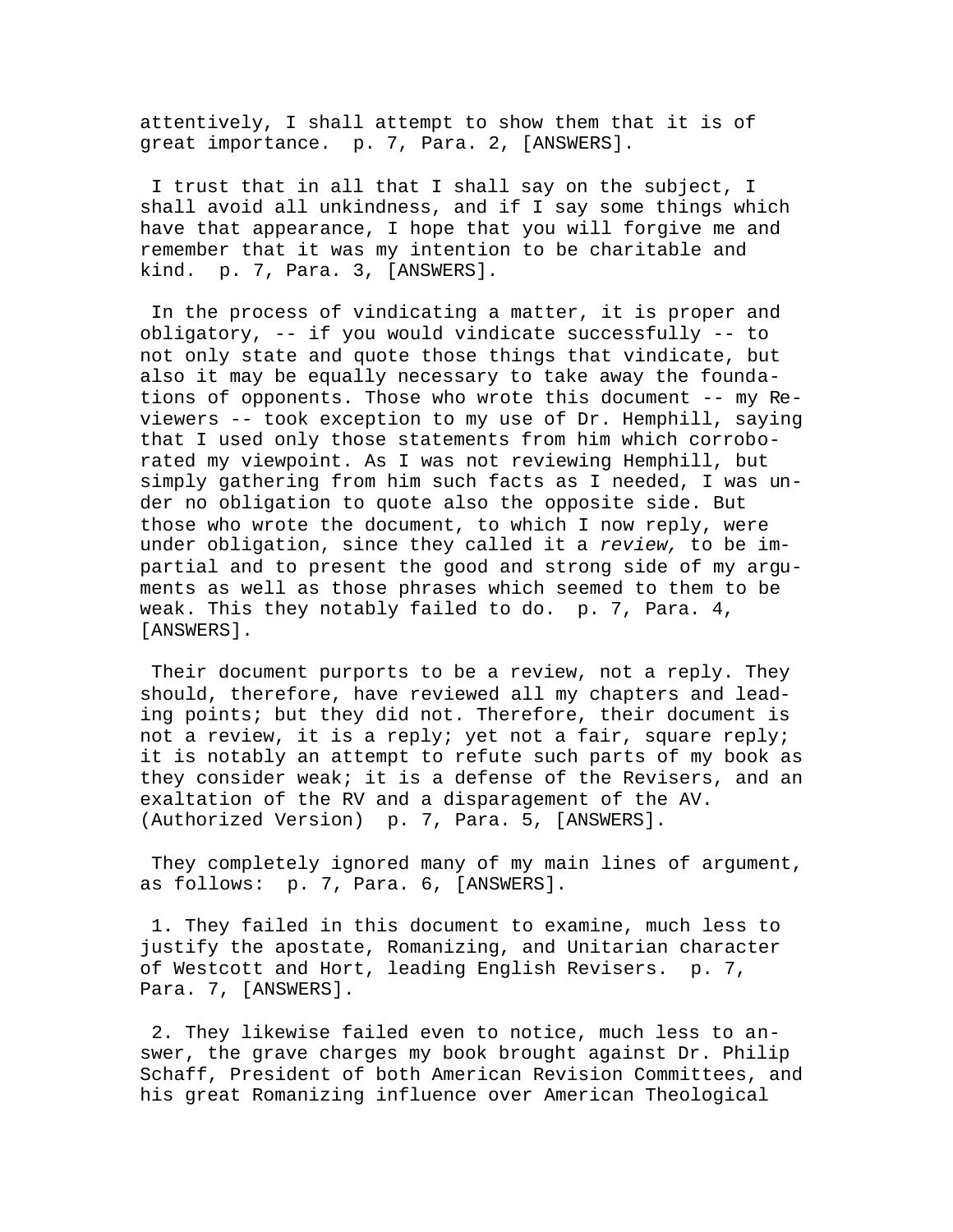colleges. p. 7, Para. 8, [ANSWERS].

 3. Their document, likewise, ignored and failed to meet the argument drawn from the Oxford movement which Jesuitized England, revised her Protestant prayer book and articles of faith, and created the men and measures which could produce the Revised Version. p. 8, Para. 1, [ANSWERS].

 4. They failed to notice or to meet the arguments drawn from the Council of Trent, which voted as its first four articles: (1) Establishing tradition; (2) Establishing the Apocryphal books; (3) Putting the Vulgate on its feet;  $(4)$ Taking the interpretation of the Bible out of the hands of the laity -- all of which split the world into Protestantism and Catholicism. p. 8, Para. 2, [ANSWERS].

 5. They failed to meet the indisputable testimony which I brought forth from Catholic scholars, that in the Revised Version were restored the Catholic readings denounced in Reformation and post-Reformation times. p. 8, Para. 3, [ANSWERS].

 6. They made no attempt to handle the argument drawn from the chapter, "The Reformers Reject the Bible of the Papacy". p. 8, Para. 4, [ANSWERS].

 7. They failed completely to meet, or even to notice, the tremendous argument drawn from the great struggle over the Jesuit Bible of 1582. p. 8, Para. 5, [ANSWERS].

 8. They paid absolutely no attention to my chapter, "Three Hundred Years of Attack on the King James Version", which showed the monumental work done by Jesuits, higher critics, and pantheistic German scholars in undermining the Inspired bases laid by the prophets of God for His divine Word, laid so that all men could see that the miracle of preservation was as great as the miracle of inspiration. Those higher critics substituted for these bases their subtle pantheistic, Romanizing, Unitarianistic, figments of imagination under the dignified title of "critical intuition". p. 8, Para. 6, [ANSWERS].

 With regard to the charge that my book "was published at disregard of General Conference counsel, and over the plea of the executive officers that agitation of this question should cease", I will say: Perhaps the brethren listening to me know something that I do not know. But I can honestly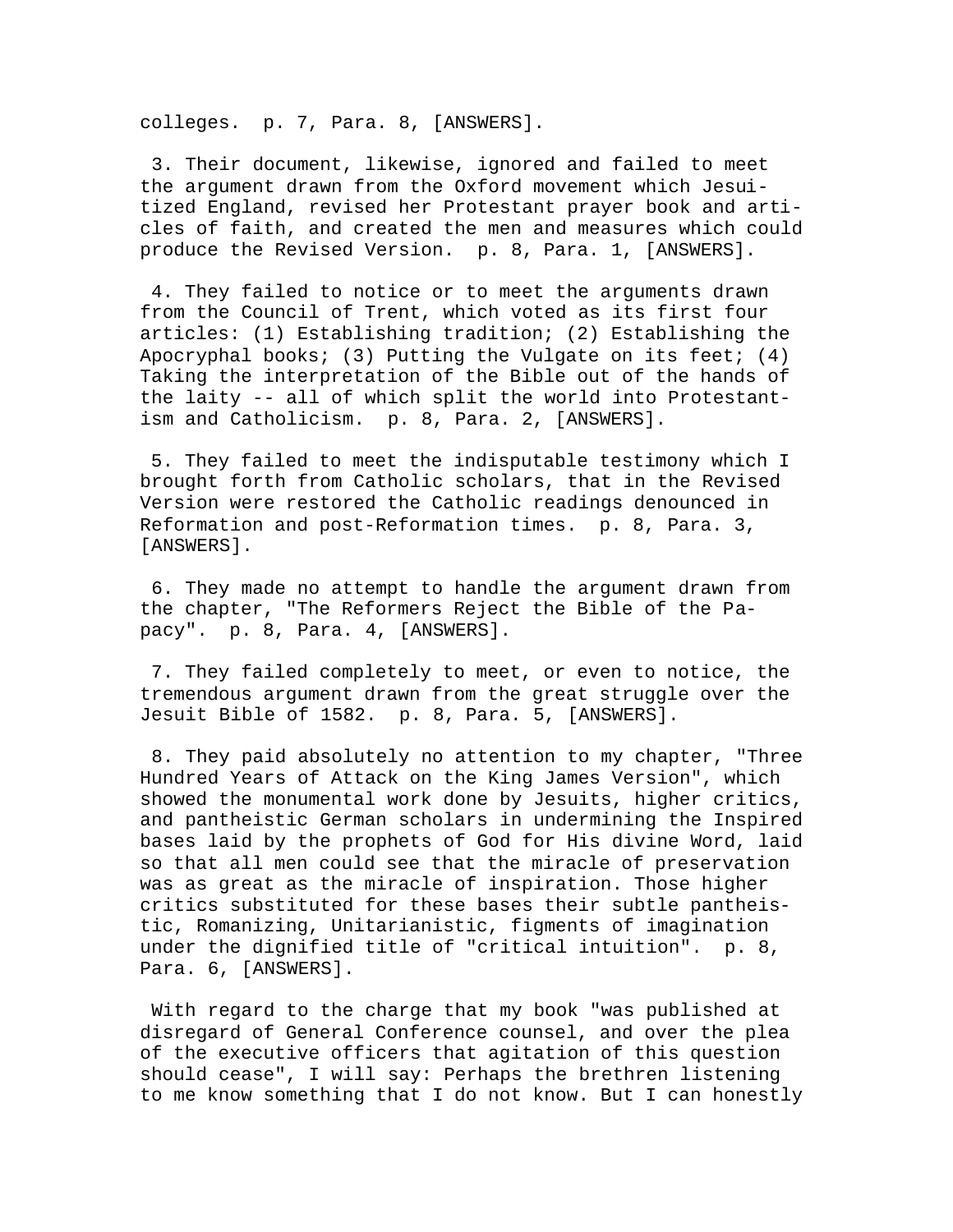state that the only thing in the nature of General Conference which came to me, was a copy of the letter written by Elder Spicer, then President of the General Conference, November 18, 1928, jointly to Elders Robbins, Hamilton, Martin, Prescott and myself. But if my Reviewers intended to be fair, frank, and impartial, why did they not call attention to others who published the other side of the question after the letter was written by Elder Spicer? p. 8, Para. 7, [ANSWERS].

 Elder Spicer made it clear in his letter that there was no official action back of it, and that he was only writing it unofficially. In that letter he stated: "that this denomination, by years of usage, has taken on position on the comparative merits of the Bible translations". However, when proper protest was made from the field against publishing the articles in the "Signs of the Times", and reference was made to an article in the "Ministry" and one previously printed in the "Signs of the Times", at that time Elder Spicer, President of the General Conference, turned to Elder Robbins and said, p. 8, Para. 8, [ANSWERS].

 Then let Elder Wilkinson write his side of the question." p. 8, Para. 9, [ANSWERS].

 The Reviewers refer to the "hidden identity of the printers". Perhaps they tried to convey to your minds that there was intent to cover or hide the real printer. If this has any bearing on the subject, I am glad to give the information that the printer, since he was not the publisher, did not want to be troubled with re-mailing to me orders sent to his address, and for that reason preferred not to print the name of the firm in the book. p. 9, Para. 1, [ANSWERS].

 With reference to using my official title in my book: I simply followed the custom of nearly 100 per cent of all writers; and the title page of millions of books will testify to this fact. But if you wish to be frank, fair, just and impartial, you must give me as much freedom as you did to the book entitled, "The World's Best Book" (W. P. Pearce), published by one of our large published by one of our large publishing houses, which in its ultimate, is a plea for the American Revised Version. This book would likewise, be regarded as setting forth the denominational views on this subject; and much more than a book privately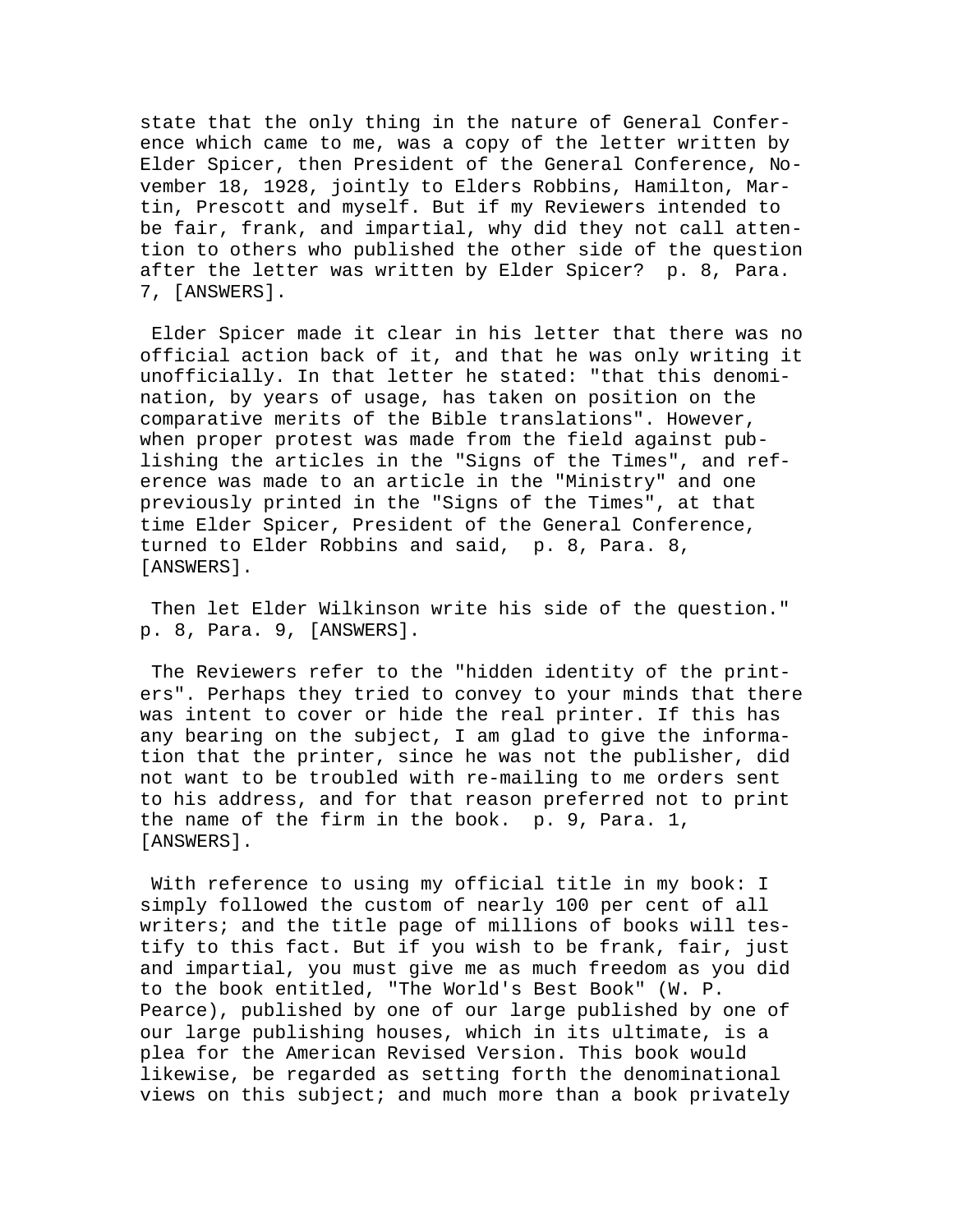printed with the author's official position on the title page. That book went far astray in expressing denominational views. Then on what grounds of justice and equity do my Reviewers bring up this point? If that publishing house had the liberty to present their side of this question without censure, why should I not have the same liberty? p. 9, Para. 2, [ANSWERS].

 Under the title of violating primal laws of evidence, my Reviewers produced three counts: p. 9, Para. 3, [ANSWERS].

 (1) That my first quotation is from a journal which has since been merged into another; (2) That I started out on my research for evidence with a bias (3) And that I took statements out of their settings. p. 9, Para. 4, [ANSWERS].

 1. I considered the charge that I was guilty because I quoted from a journal which has since been merged into another journal too unacceptable to be either made or to be answered. My first quotation in the book, "Our Authorized Bible Vindicated", was taken from a journal of first rate standing, which has since changed its name. Anyone who would trouble himself to go to the Congressional Library could obtain a bound copy of this journal. Here it is with my quotation in it. (At this point, Elder Wilkinson held up a large bound volume.) p. 9, Para. 5, [ANSWERS].

 2. I am further charged with being guilty of violating the primal laws of evidence because I sought available facts from reliable sources with a bias, I plead guilty to this charge. I did seek for available and reliable evidence with a Christian, a Protestant, and with even a Seventh-day Adventist bias. p. 9, Para. 6, [ANSWERS].

 I started out with a bias created in me by the statements of the Spirit of Prophecy. What may be the bias of my Reviewers we shall attempt to discover in the following pages. p. 10, Para. 1, [ANSWERS].

 3. I am further charged with violating the primal laws of evidence by taking statements out of their setting. This charge I will immediately attempt to answer in Section I. p. 10, Para. 2, [ANSWERS].

 To vindicate the Authorized Version it is not enough to tell its wonderful history and great merits, but to make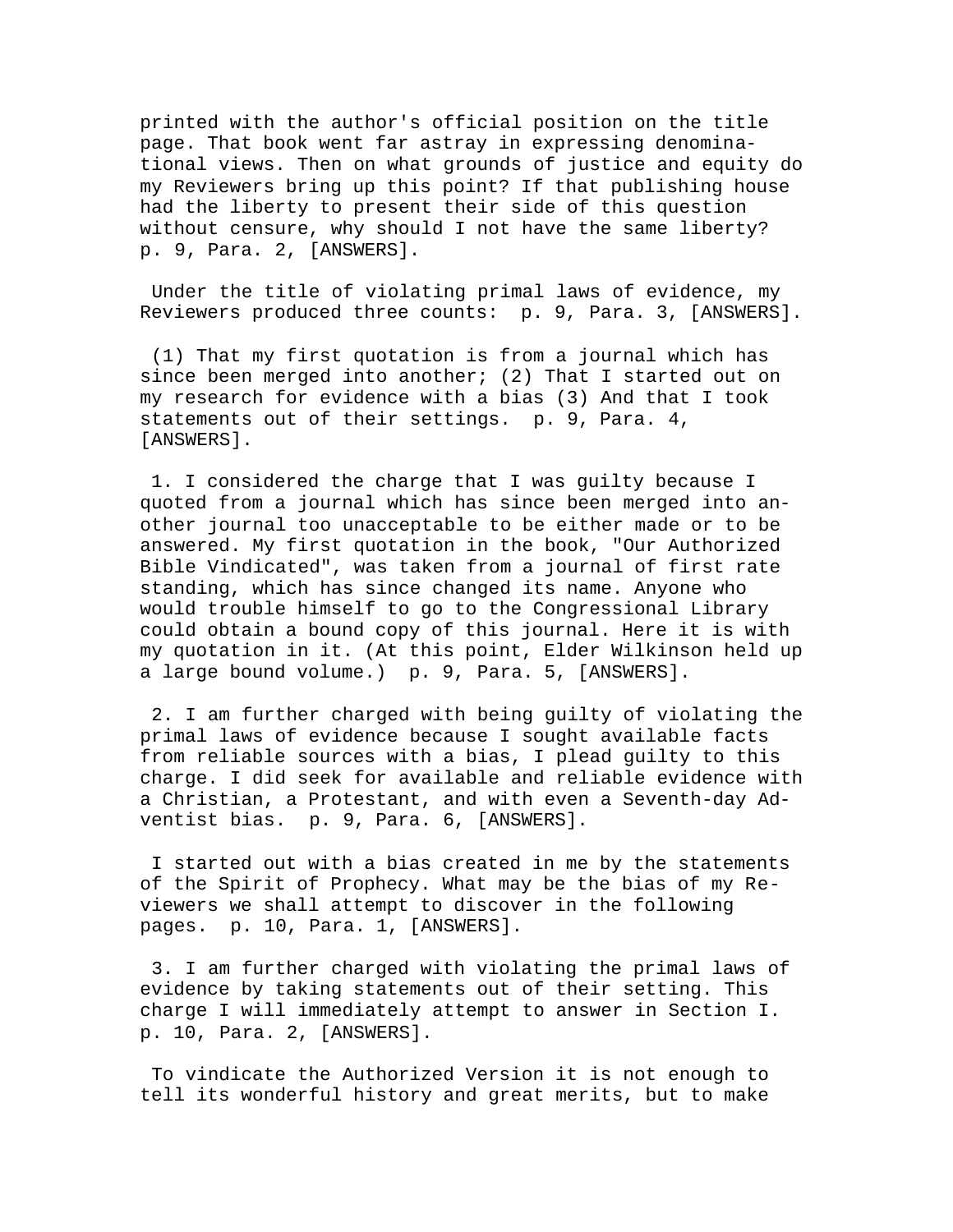the vindication complete, one must also give the history and character of other versions which try to overthrow its authority. My book has covered these grounds and has thus lived up to its name, "Our Authorized Bible Vindicated." p. 10, Para. 3, [ANSWERS].

 SECTION I -- MISTAKES BY MY REVIEWERS IN IMPORTANT QUOTATIONS. p. 11, Para. 1, [ANSWERS].

 My Reviewers have accused me of "frequent misuse and misquotation of authorities"; and of me they say, he "includes only a part of a sentence or paragraph that suits his onesided argument". (Section II, page 16). They further accuse me of "ignoring the context" and also of unfair deduction from the quotations". (I, page 17). And particularly they hold me up the public gaze as "even splitting paragraphs and often sentences so as to omit what would nullify 'my' purpose if left in". (Conclusion --2) p. 11, Para. 2, [ANSWERS].

 I now wish to submit to this body, who heard these charges against me read in your ears, how my Reviewers have handled *their* material. I will submit some facts drawn from their document which will speak for themselves. We will then see whether I am guilty of these charges, and we shall see how they stand. He who brings another into court of equity must himself have clean hands. p. 11, Para. 3, [ANSWERS].

 Before giving example #1, notice the Reviewers partiality against Erasmus. They begin their discussion of MSS in general with four counts against Erasmus, which, of course, hits the Authorized and seven counts in favor of the Revisers, which, of course, exalts the Revised. Let me quote one sentence from Section II, page 3. "That is, was not textual work of *Catholic Erasmus,* working *single-handed* in the *sixteenth century,* with a *small number of MSS"* available, as *accurate and reliable* as that of "37" of the *best Protestant scholars* in England and America, working for *ten years* with *4000 MSS* available to check and compare?" p. 11, Para. 4, [ANSWERS].

 Against Erasmus: (1) Catholic (2) single-handed (3) 16th century (4) small number of MSS. p. 11, Para. 5, [ANSWERS].

 For Revisers: (1) accurate and reliable (2) 37 (3) best (4) Protestant (5) scholars (6) ten years (7) 4000 MSS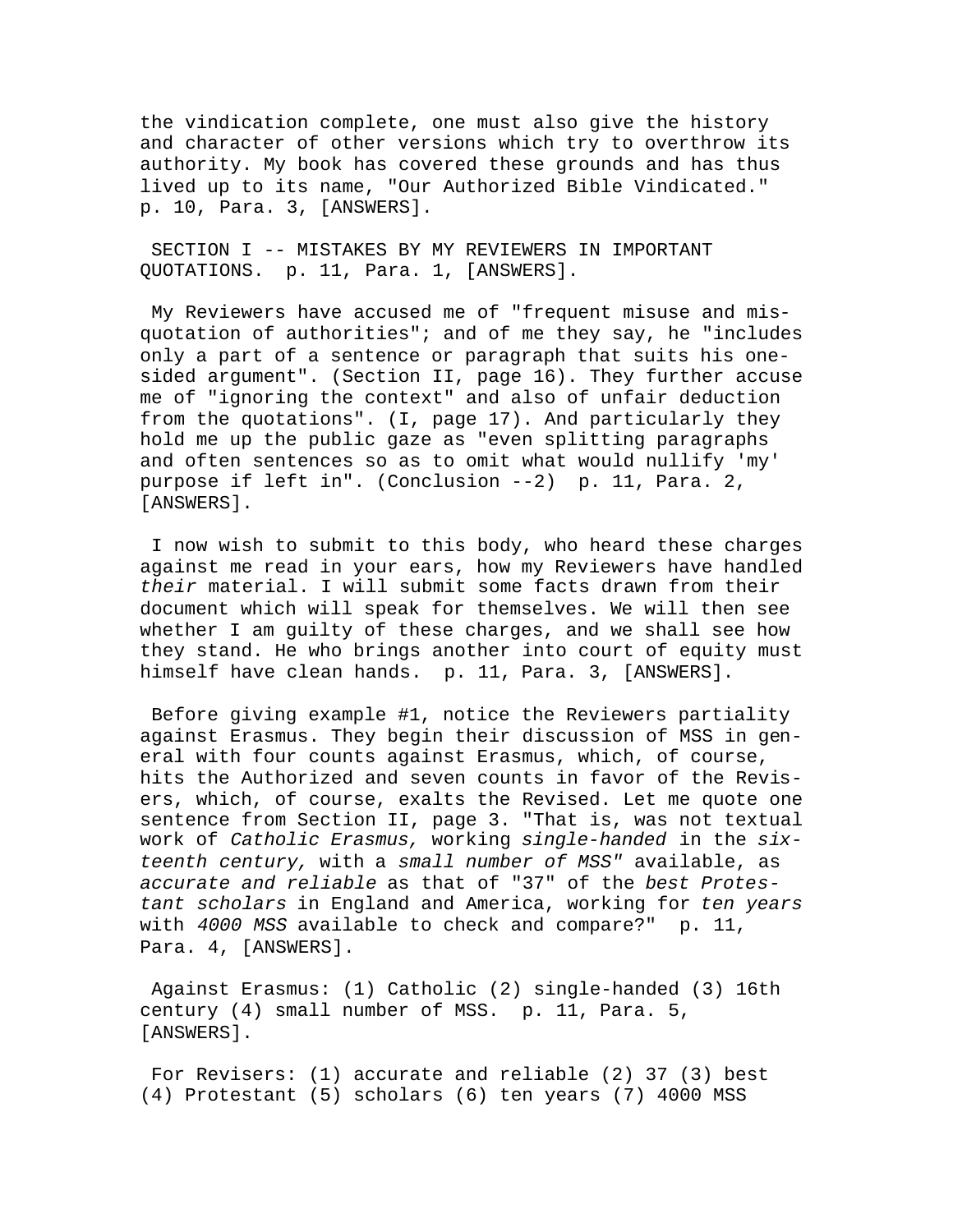available. p. 11, Para. 6, [ANSWERS].

 EXAMPLE NO, I: On page 3, Section II of their document, my Reviewers read to you these words: p. 11, Para. 7, [ANSWERS].

 "Again, the author has much to say in defense of the meager MSS used by Erasmus. He seriously overstates himself when, admitting that Erasmus 'used only a few,' he exclaims, 'What matters?... If the few Erasmus used were typical... did he not, with all the problems before him arrive at practically the same results which only could be arrived at today by fair and comprehensive investigation?' (page 54)." p. 11, Para. 8, [ANSWERS].

 Now, brethren, notice that there are two sets of dots here to show that twice something was omitted in their quoting from my book. Why were those two portions omitted? The parts omitted would nullify their argument. if left in. Their opening quotation from my book in this connection consists of only four words, *used only a few.* In the sentence from which these four words are taken, there are 18 words in the whole sentence, and they quote only four, *"used only a few."* If they had quoted the other fourteen words of the sentence, the complete sentence would utterly have demolished the proposition they endeavor to make you believe, and would have shown that I said a very different thing from the impression given by the four words they quoted. p. 11, Para. 9, [ANSWERS].

 Now listen to the complete sentence they should have quoted, the full 18 words. They read as follows: p. 12, Para. 1, [ANSWERS].

 *"There were hundreds of manuscripts for Erasmus to examine, and he did;* but he *used* only a few." p. 12, Para. 2, [ANSWERS].

 Also, I want you to notice what they left out in the place indicated by the first three dots, and what was left out in the place of the second three dots. Here is the complete quotation. p. 12, Para. 3, [ANSWERS].

 "What matters? *The vast bulk of manuscripts in Greek are practically all the Received Text."* (This is the first sentence they left out). *"that is, after he had thoroughly balanced the evidence of many and used a few which dis-*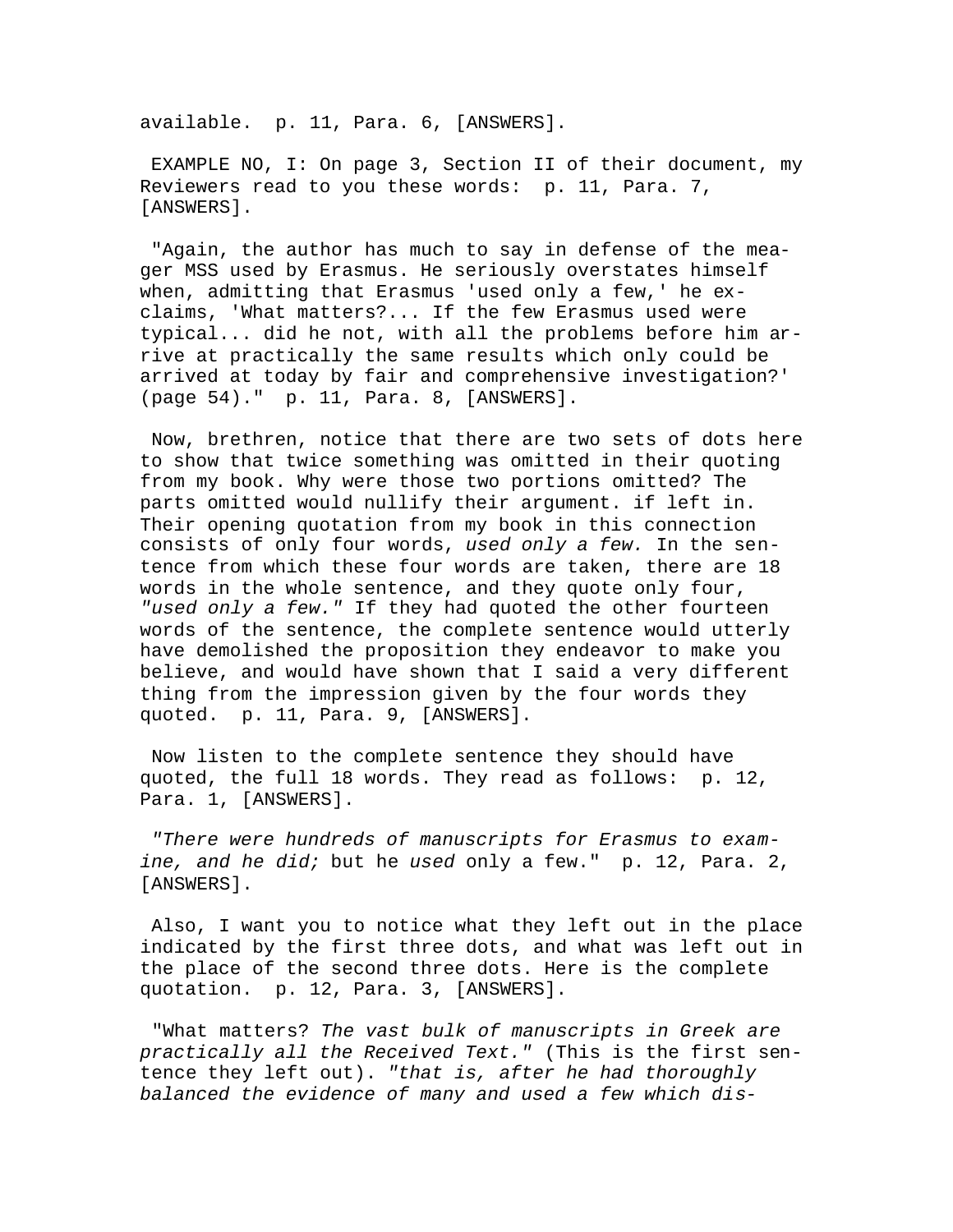*played that balance,* did he not, with all the problems before him, arrive at practically the same result which only could be arrived at today by a fair and comprehensive investigation?" p. 12, Para. 4, [ANSWERS].

 They omit the first 14 words of a sentence, quote the last four; then quote 2 words; leave out 13; quote 7, omit 19, and quote 28. p. 12, Para. 5, [ANSWERS].

 In view of the full quotations they should have drawn from my book, now notice what they go on to make me say. They make me represent, p. 12, Para. 6, [ANSWERS].

 "Catholic Erasmus working single-handed in the 16th century, with a *small number of MSS available."* p. 12, Para. 7, [ANSWERS].

 So whereas, I said that there were hundreds of MSS available, and I stated that Erasmus examined them and had balanced the evidence of many, they make me say that only a small number of manuscripts were available. I said the very opposite. p. 12, Para. 8, [ANSWERS].

 I respectfully submit that my Reviewers here have spilt sentences, so as to entirely contradict the thought of the writer; that is, they have done exactly what they accused me of doing. p. 12, Para. 9, [ANSWERS].

 EXAMPLE NO. 2: I am accused of "untrustworthy manipulation". This is a serious charge. Who of you would like to stand up here and be accused of "untrustworthy manipulation". My Reviewers say that they will give "four" typical examples of this. We shall examine all four. p. 12, Para. 10, [ANSWERS].

 Would you be surprised to learn that in the first example I bring before you, their argument (charge against me) was based upon their using a wrong footnote. Must I be pilloried because the eyes of my Reviewers, who are great sticklers for accuracy, wandered to a wrong footnote? p. 12, Para. 11, [ANSWERS].

 On page 22, Section I, of their document, my Reviewers bring to our attention footnote No. 36 of my book, (page 171) which was a reference to Dr. Salmon's book, "Some criticism, page 11, 12. Then on the next page of their document, they represent me as quoting "from the same cita-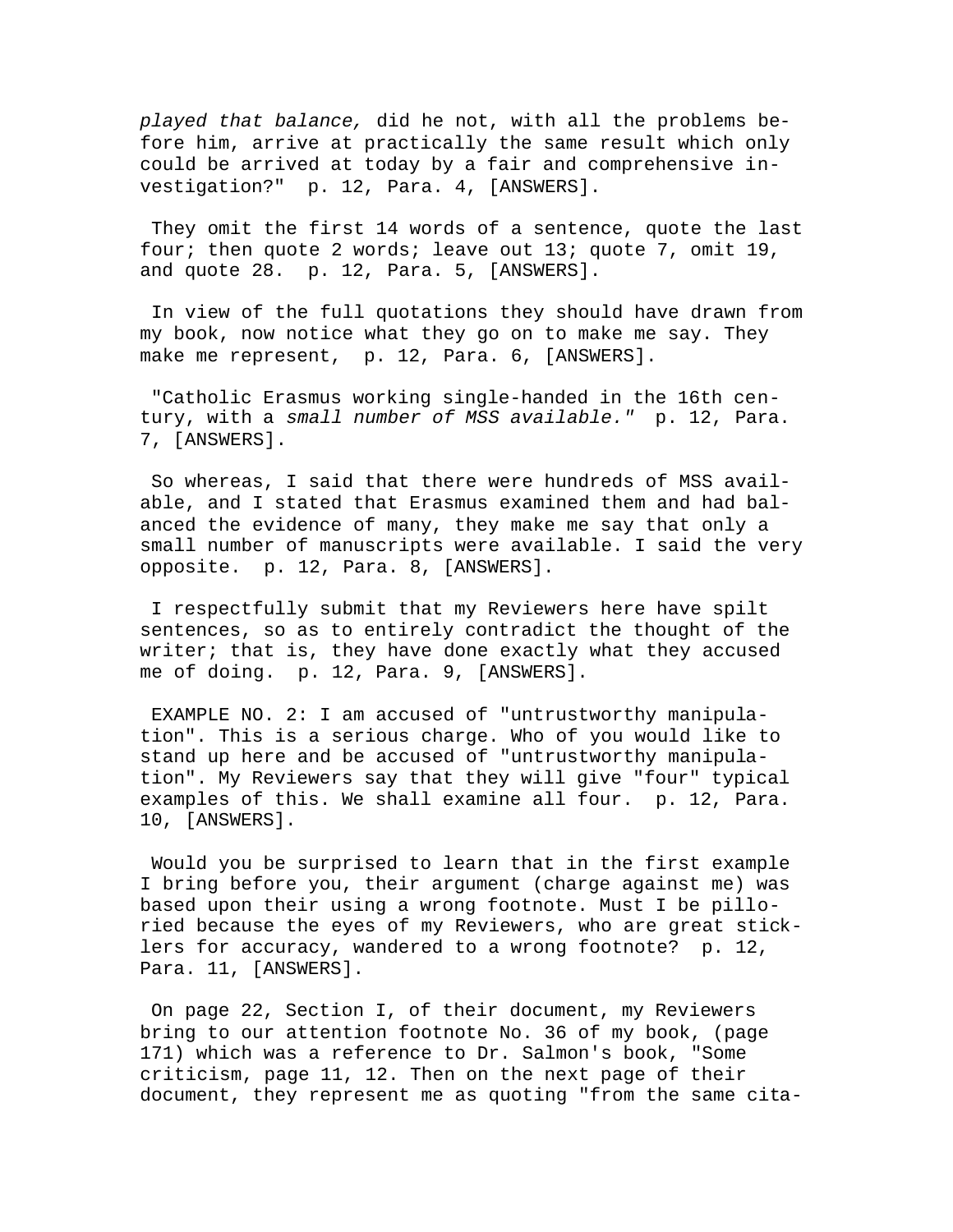tion" that is, from Dr. Salmon, concerning Westcott and Hort's Greek N.T. being, "portion by portion secretly committed into the hands of the Revision Committee". Now, the truth is, that my footnote on "secretly committed into the hands of the Revision Committee" was not number 36, but was number 35, and refers not to Dr. Salmon at all, but to Dr. Ellicott's book, Addresses, etc." page 118. Therefore their gratuitous observation on my "untrustworthy manipulation" of Dr. Salmon falls to the ground; because I was not talking about Dr. Salmon, I was talking about Dr. Ellicott. It would be well the next time before they accuse a writer of "untrustworthy manipulation" on the basis of a footnote, to be sure they have the right footnote, and thus obviate a false accusation as well as a mistake on their own part. p. 12, Para. 12, [ANSWERS].

 But as to the fact that Westcott and Hort's Greek Text was "secretly committed" and "in advance" I will now quote from three authorities. p. 13, Para. 1, [ANSWERS].

 "Just five days before, -- under the editorship of Drs. Westcott and Hort, (Revisionists themselves,) -- had appeared the most extravagant Text which has seen the light since the invention of printing. No secret was made of the fact that *under pledges of strictest secrecy,* a copy of this wild performance (marked "confidential") had been intrusted to every member of the Revising Body." Burgon, "Revision revised", page 364. p. 13, Para. 2, [ANSWERS].

 "But it is certain that the edition and the textual theories of Drs. Westcott and Hort, which were communicated to the Revisers in advance of the publication of their volumes, had a great influence on the text ultimately adopted, while very many of their readings which were not admitted into the text of the Revised Version, yet find a place in the margin." Kenyon, "Our Bible and the Ancient Manuscripts," page 239. p. 13, Para. 3, [ANSWERS].

 "A fifth blunder was the secret sessions. There was no attempt to conciliate the public. No samples of the work were sent out for examination and criticism. The public was compelled to receive what the Revisers thought best to give them. Similar secrecy was maintained as to the Greek text which had been adopted. The Westcott and Hort text, which was confidentially laid before the Revisers, was not published until five days before the revision was issued." Wm. Evarets. "Bibliotheca Sacra," January 1921. p. 13, Para.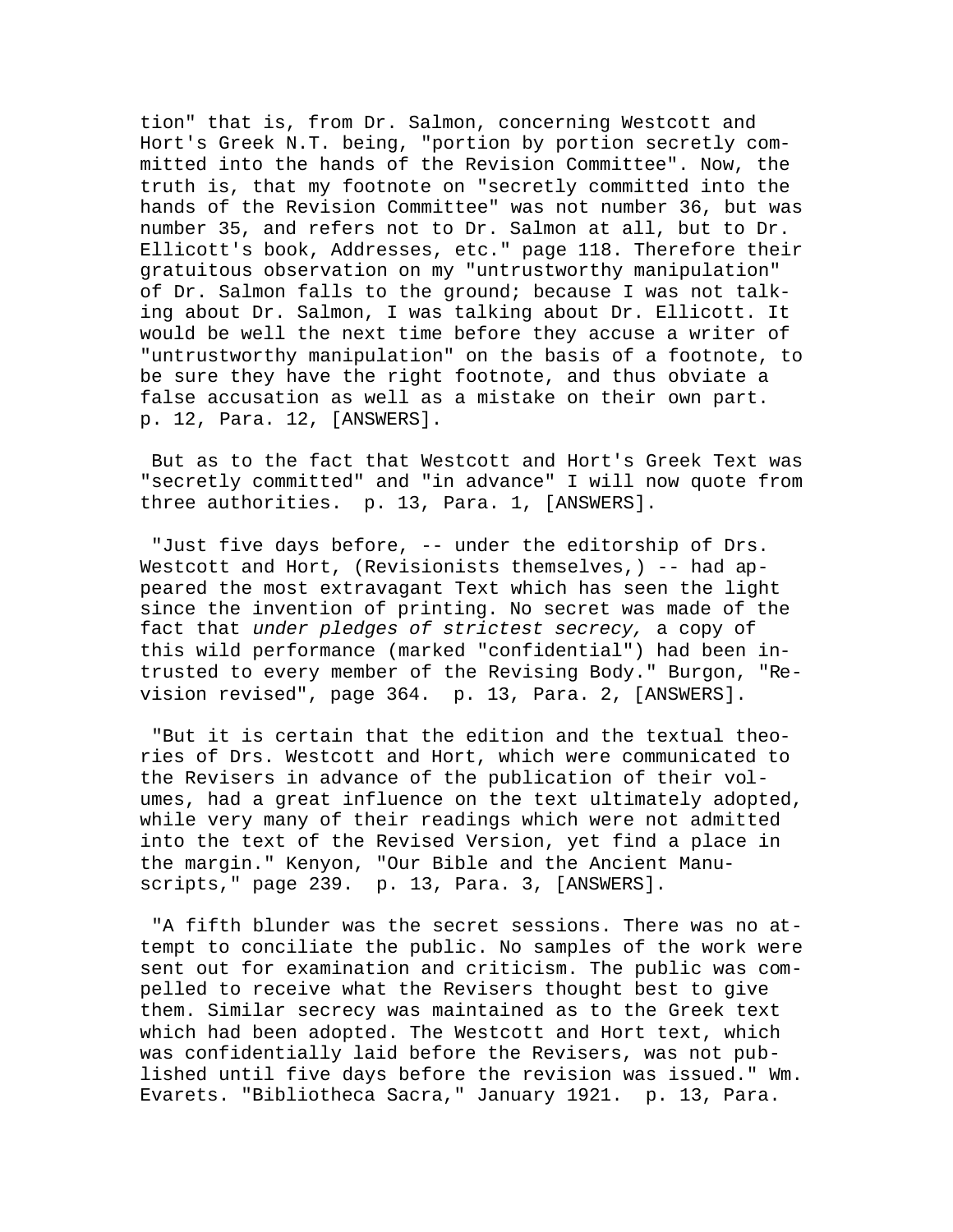4, [ANSWERS].

 What then becomes of the argument they tried to make against the fact that the Westcott and Hort Greek N.T. was secretly committed in advance to the Revisers? This argument against me they draw from a wrong footnote. I submit that the authority of a document based on the inexcusable mistakes of my Reviewers is a decidedly minus quantity. p. 13, Para. 5, [ANSWERS].

 EXAMPLE NO. 3: We will now consider a worse case, Under this same first count of "untrustworthy manipulation" my Reviewers felt justified in pressing this charge against me because their eyes were holden and they did not see the point Dr. Salmon was making. p. 13, Para. 6, [ANSWERS].

 At the bottom of page 21, Section I, they quote, as they turn to page 22, what I said of Westcott and Hort's Greek Text, that it was strongly "radical and revolutionary". My footnote, number 36, refers this time not to Ellicott's book, but to Salmon. p. 13, Para. 7, [ANSWERS].

 My Reviewers turned to read Salmon, and at once issued forth with the statement that the expression "radical and revolutionary" had been wrongly applied. They claim that instead of Salmon indicating that Westcott and Hort were "radical and revolutionary" in an unrelated sense, Salmon really "states that their 'radical and revolutionary' attitude was in increased carefulness and conservatism as compared with Lachmann, who preceded them." Salmon did not say this. In fact he said precisely the opposite. In the first place he never used the expression "increased carefulness and conservatism". Neither did he express the thought, even if he did not use those words. My Reviewers state that Dr. Salmon "pays remarkable tribute to the trustworthy scholarship and conservatism" of Westcott and Hort. The tribute which Salmon pays to Westcott and Hort he clearly indicates as belonging to them BEFORE they brought out their Greek N.T. and so, since they had this previous reputation, Salmon exclaims: p. 14, Para. 1, [ANSWERS].

 "It was all the more surprising, when these critics, who, with regard to the authority of the books, proved to be in respect to the criticism of the text, strongly radical and revolutionary." p. 14, Para. 2, [ANSWERS].

In other words, the reputation of Westcott and Hort for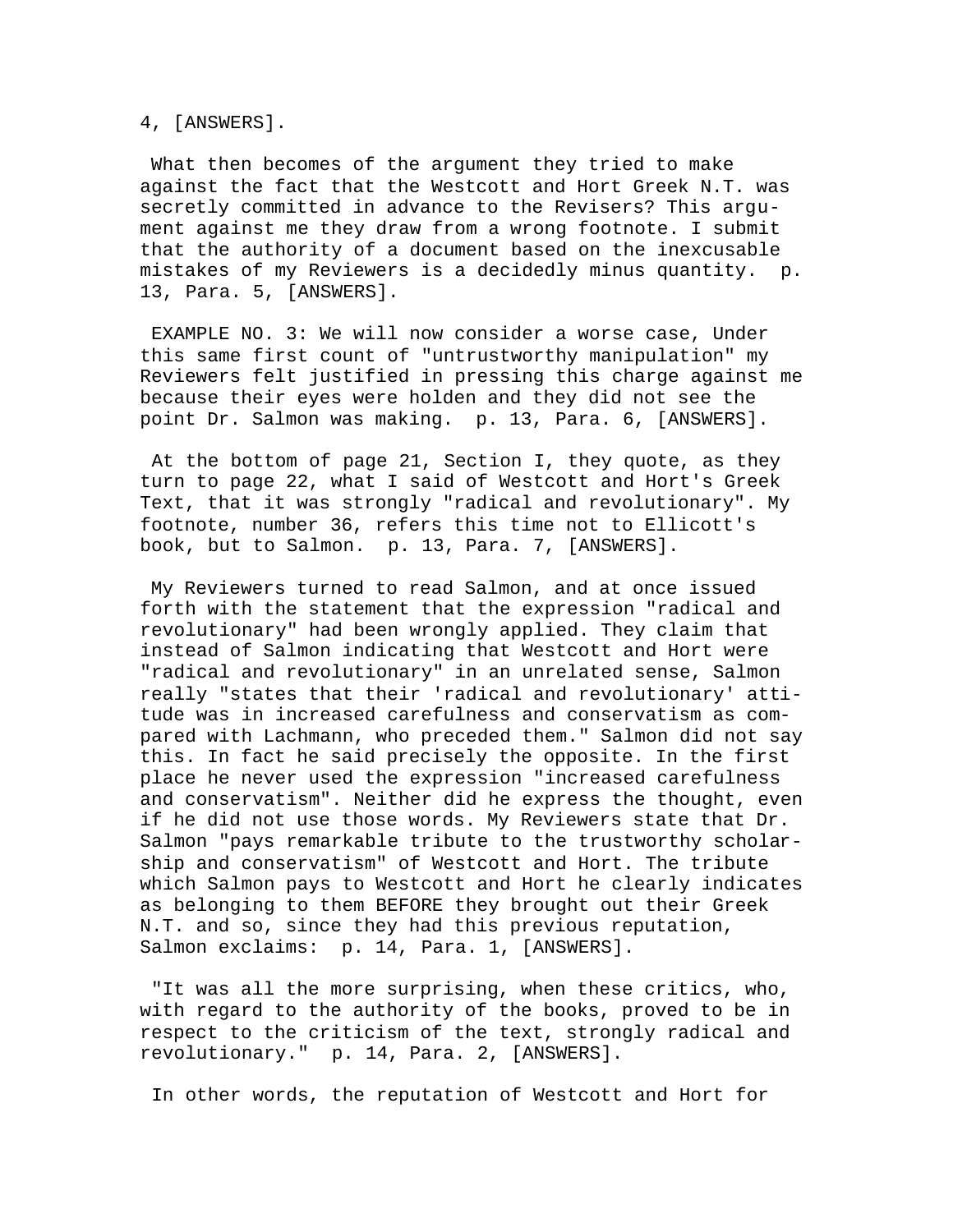conservatism previous to the publication of their Greek text was overthrown when they published their New Testament Greek text. I now quote the passage in full from Salmon's "Some Criticism", pp. 10, 11; p. 14, Para. 3, [ANSWERS].

 "If the leaders of the Cambridge school deserved the gratitude of church men who knew them only by their published works, much more was due to them from those who came within range of their personal influence. By their honesty, sincerity, piety, zeal, and the absence of all selfseeking, they gained the love, as well as the admiration of successive generations of students; and it is hard to say whether they benefited the church more by their own works or by the learned scholars whom they trained, and who possibly may still outdo the performance of their masters. Surely these were men to whom the most timidly conservative of theologians might have trusted the work of textual revision in full confidence that its results would be such as they would gladly accept. *So it was all the more surprising when these* critics, who with *regard to the authority of the books,* belonging to the conservative school, *proved to be, in respect of the criticism of the Text, strongly radical and revolutionary.* Authorities which Lachmann had admitted into his scanty list were depressed to an inferior place; readings which Tischendorf had received into his text which bracketed or removed altogether. Possibly it may be found on investigation that the strict orthodoxy of the Reviewers had something to do with the stringency of their conditions for admission into their text." (Emphasis mine) p. 14, Para. 4, [ANSWERS].

 Nevertheless, with regard to the authority of the books they were loose. The Revision Committee announced that they would translate the Apocrypha. p. 14, Para. 5, [ANSWERS].

 "Another suspicious circumstance was the declaration that the Apocrypha would be included in the Revision. The exclusion of the Apocrypha from all issues of the British and Foreign Bible Society had been in force for nearly fifty years. This was a reactionary move, which was sure to arouse the opposition of all who were devoted to the circulation of an unadulterated Bible." "Bibliotheca Sacra" January 1921. p. 14, Para. 6, [ANSWERS].

 The only redeeming feature which Dr. Salmon can see, in this quotation, in Westcott and Hort, is this, -- namely, that, being churchmen, they were limited. The whole tenor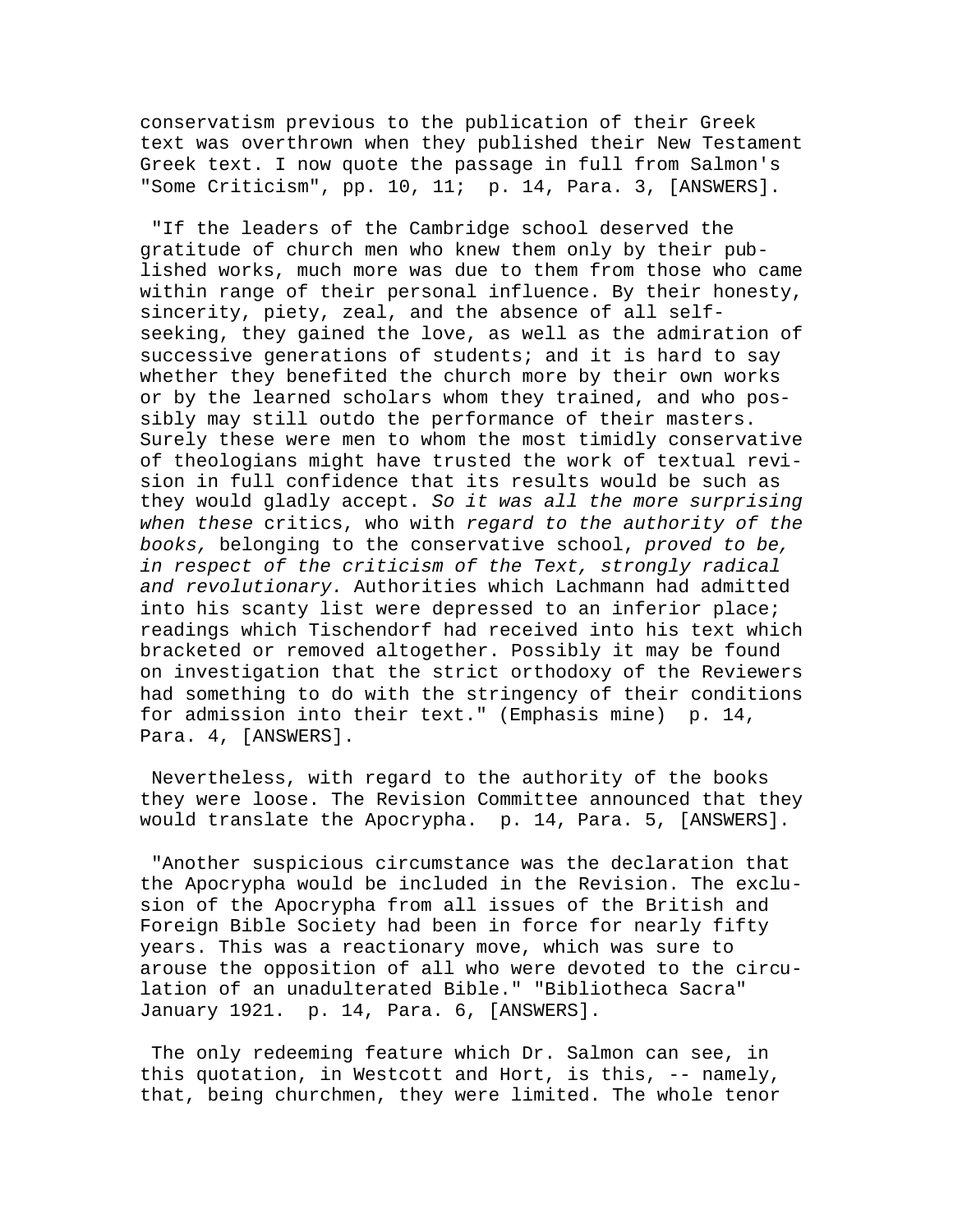of Dr. Salmon's book is a condemnation of the theories of Westcott and Hort and of their Greek N.T. which was like the Greek Text of the Revisers from which the Revised Version was translated. If you do not believe it, read Salmon's book. I will quote to show how indignant Dr. Salmon was on the stringency or narrowness of Dr. Hort: p. 15, Para. 1, [ANSWERS].

 "But if we desire to solve the literary problem determining what readings can claim to have belonged to the earliest form of the gospels, it does not seem that success is likely to be attained if we begin by setting aside half of the witnesses. Hort's method of casting aside Western readings as worthless has certainly the advantage of much simplifying the problem; but it reminds me too strongly of the Irish juryman who, after he had heard counsel on one side, decided that it only perplexed his judgment to listen to what the other side had to say. When we have rejected the 'Syrian witnesses, that is to say the overwhelming majority of all the less ancient MSS, and all the Western witnesses, that is to say, a majority of all ancient ones, we find criticism made very easy. We have follow B, (Vatican MS), and are only embarrassed when that MS fails us, or in the rare cases where its readings are clearly inadmissible." Salmon, "Some Criticism", pp. 130, 131. p. 15, Para. 2, [ANSWERS].

 Anyone who knows anything about Dr. Salmon's opinion of Westcott and Hort's theories would never attempt to make him say what my Reviewers claim he meant. p. 15, Para. 3, [ANSWERS].

 To further substantiate the matter I will here bring up what Dr. Hemphill says of Salmon's "Criticism". You will then understand the expression of Dr. Salmon, whose meaning my Reviewers failed to grasp, and upon such failure peremptorily charged me with "untrustworthy manipulation". Note the high rating given Dr. Salmon, who held the Reviewers and their theory of MSS as unworthy of confidence: p. 15, Para. 4, [ANSWERS].

 "Simultaneously with this republication of Westcott's defence of the Revised Version appeared a truly merciless dissection of his and Hort's textual theories, by Dr. George Salmon, Provost of Trinity College, Dublin. This book caused quite a flutter of excitement amongst the scholars who had too hastily and unthinkingly adopted the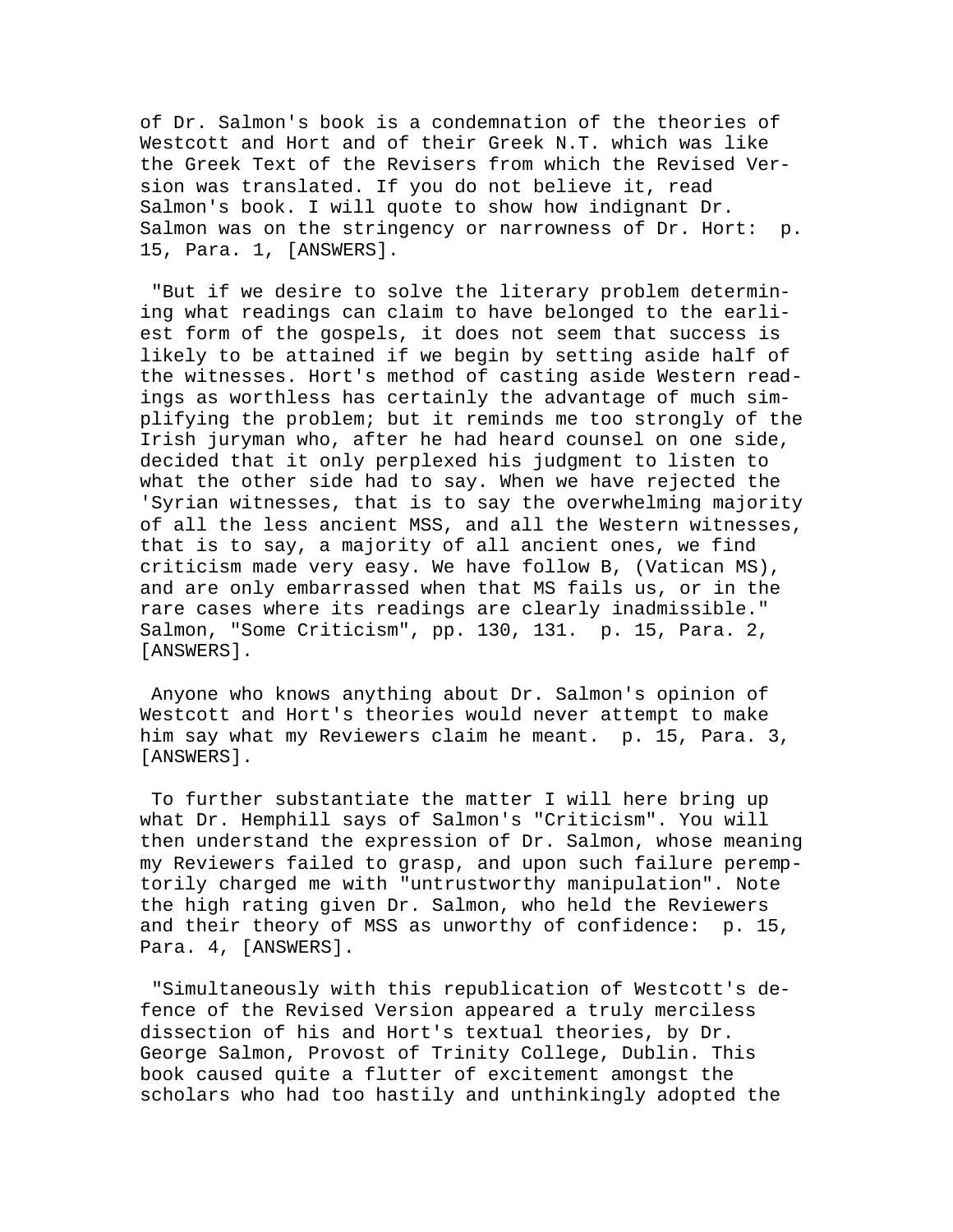fascinating, but gossamer theories of the Cambridge Dons. The writer, having long been one of the foremost theologians of the world, and being perhaps superior in reasoning powers to any of the Revisers, touched weak points in those theories which he had long noticed, and the knowledge of which he did not wish to carry unspoken to his grave. He doubted the finality of Hort's work, and plead for 'a new trial by well-qualified judges'. He objected to the 'whole tone and method' of the two editors, as being, 'that of teachers instructing disciples,' who in too many cases seemed to adopt the motto 'Rest and be thankful! Speaking of the Horatian theory of a Syrian recension, he thinks it was hit upon by 'scientific divination', and was only 'a probably hypothesis' which Hort had been obliged to 'shore up' by a new hypothesis, that the Peshitto was a revised form of a Curetonian Syriac. On the 'voluntary poverty' of Dr. Hort, in his disregard of vast masses of documentary evidence, the Provost quaintly remarks: 'I had thought of comparing this successful elimination of untrustworthy witnesses to the process by which Gideon weeded out his army of the soldiers on whom he could not rely; but even Gideon's reduced army is too large to represent the forces on which WH depend. I ought rather to have thought of the victory won by Jonathan and his armour bearer;' with a sly glance at B (Vaticanus) and Aleph (Sinaiticus)! Then, alluding to Dr. Hort's opinion, that 'it is not safe to reject B' even where it stands alone, he remarks, 'At present I will only say I believe it to be far too extreme a rule to lay down that in the admission of a verse into the New Testament text a single black bean shall exclude.'" Hemphill, "History of Revised Version, pp. 130, 131. p. 15, Para. 5, [ANSWERS].

 Surely this shows very plainly Dr. Salmon's opinion of Westcott and Hort and their revision, and that my Reviewers wholly misunderstand him, and that their charges against me are entirely without foundation. If they had carefully read the entire quotation they could not have made the bitter and unjust charges against me. p. 16, Para. 1, [ANSWERS].

 EXAMPLE NO. 4: My Reviewers again produce a second example upon which to charge me with "untrustworthy manipulation". As in the three previous instances, again they failed. They fail here, not because they caught a wrong footnote as in the first instance, nor because they did not seize the idea of the writer, as in the second instance, but because they failed to read on to the end of the paragraph they were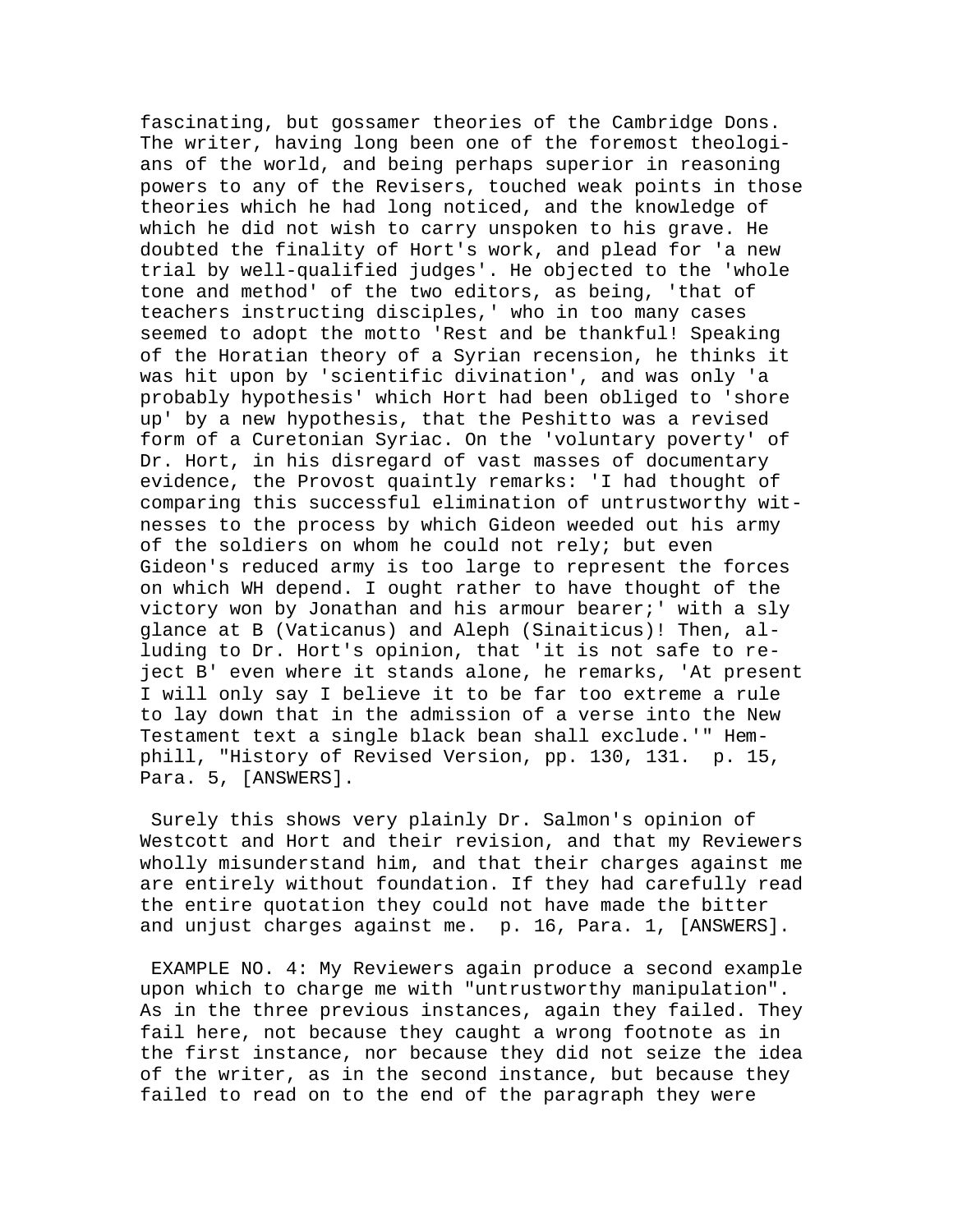quoting. If they had, they would never have made Bishop Westcott, the author, discuss a subject he was not discussing, and so would have been able to charge me with "untrustworthy manipulation". p. 16, Para. 2, [ANSWERS].

 I will now re-quote a portion of the quotation they used from Bishop Westcott's "Some Lessons", pages 184-185. I had pointed out in my book that Bishop Westcott was claiming that the Revised Version, by repeated changes, affected the articles of faith. These are my Reviewer's words; "Surely there is a fundamental difference between a deliberate attempt to alter articles of faith, as alleged, and the full effect of repetition that strengthens and supports faith." (Section I, page 24). Please listen now to what Bishop Westcott says: p. 16, Para. 3, [ANSWERS].

 "The illustrations of the work of Revision, hitherto given, have been taken for the most part from isolated words and phrases. Such changes as have been noticed unquestionably increase the vividness and the force of the verse. They enable the English reader to weigh the significance of identity and differences in the parallel passages of the N.T. with a confidence which was before impossible. But the value of the Revision is most clearly seen when the student considers together a considerable group of passages, which bear upon *some article of Faith.* The accumulation of small details then produces the full effect. Points on which it might seemed pedantic to insist in a single passage become impressive by repetition, "Westcott's, "Some Lessons, pp. 184-5. p. 16, Para. 4, [ANSWERS].

 And now I will quote the rest of this paragraph which Reviewers left out, but before doing so, please notice even in what I have quoted, the Bishop said *"article of Faith",* and not *"faith in general";* for let me state here the Creed of the Church of England is contained in the Thirty-nine Articles of Faith. If that is not a change of doctrine, what is? I now quote the rest of the Bishop's words: p. 17, Para. 1, [ANSWERS].

 "I wish, therefore, now to call attention to some places in which the close rendering in the original Greek in the Revised Version appears to suggest ideas of creation and life and providence, of the course and end of finite being, and of the Person of the Lord, who is the source of all truth and hope, which are of the deepest interest at the present time." Westcott, "Some Lessons", page 185. p. 17,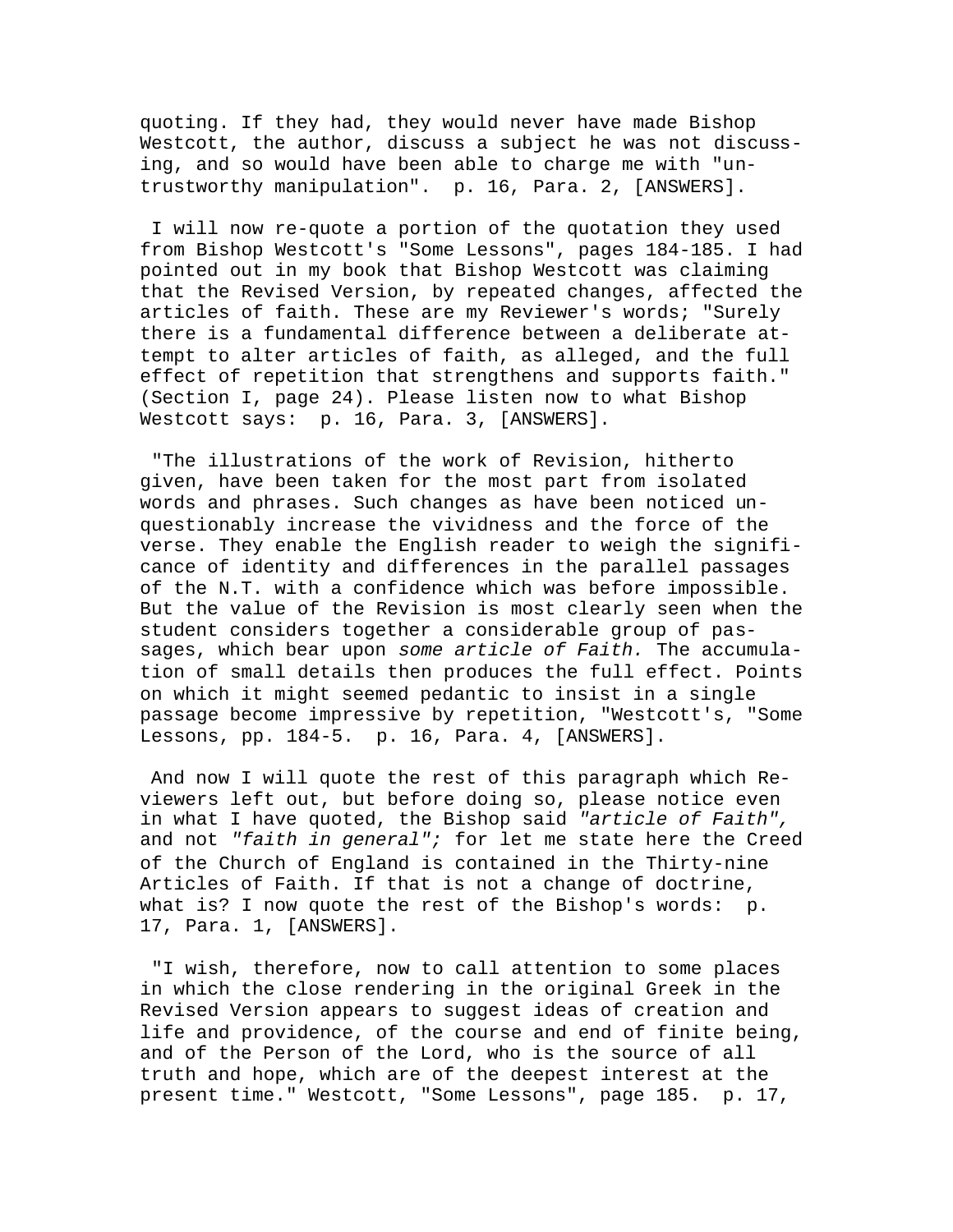Para. 2, [ANSWERS].

 Are (1) "creation," (2) "life", (3) "providence", (4) "course and end of finite being", (5) "the Person of the Lord" articles of faith, or faith in general? p. 17, Para. 3, [ANSWERS].

 What could be the Reviewers' purpose in charging me with "untrustworthy manipulation" by substituting a subject which Westcott did not use for one which he did use; by making him say that revision affected "faith" in general and not "Articles of Faith"? And, in passing, let me press home again the evidence as found in the words of this dominating Reviser, that the Revised Version of the Bible, by repetitive details, made changes affecting doctrines of great and serious import. Thus the three charges of "untrustworthy manipulation" made against my book are seen to be based wholly on the mistakes of the Reviewers. p. 17, Para. 4, [ANSWERS].

 EXAMPLE NO. 5: The mistakes of my Reviewers in the next example I now cite, (Section I, page 24) was not because they seized a wrong footnote, but because they substituted another subject of the verb, in the sentence they criticized, for the subject I used. p. 17, Para. 5, [ANSWERS].

 They called attention to my statement (page 248 in my book) "The Spirit of the Revisionists on both sides of the ocean was an effort to find the Word of God by the study of comparative religions." p. 17, Para. 6, [ANSWERS].

 They take exception to my referring, on this occasion, to G. F. Nolloth's book, "The Person of Our Lord" because they say that Nolloth makes "absolutely no reference to the Revisionists and their work". In the first place, what I did say was, "The Spirit of the Revisionists". I made no claim that Nolloth mentions the Revisionists by name; and in the second place, to the work of whom could Nolloth be referring when he said, "The other is the critical study of the original Christian documents?" Was not *that* the work of the Revisionists on both sides of the ocean? Is this then an "untrustworthy manipulation" as they claim? p. 17, Para. 7, [ANSWERS].

 Since these three examples of their charges against me of "untrustworthy manipulation" are based upon their mistaken appreciation of the facts I have used, I ask to be exoner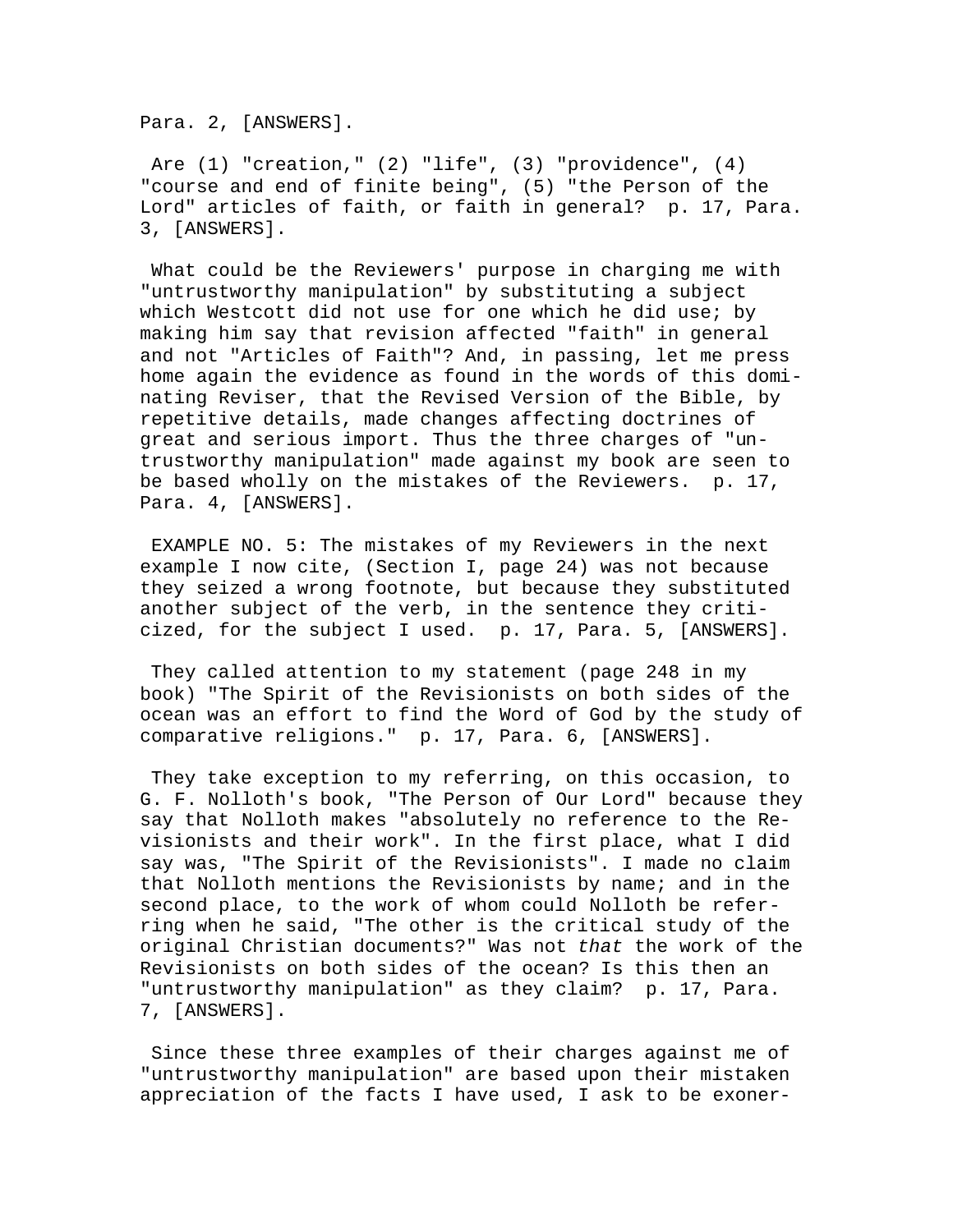ated. What kind of verdict should be laid at 'their' door I leave my hearers to decide. p. 18, Para. 1, [ANSWERS].

 As to their fourth and last example of "untrustworthy manipulation", that concerns my quotation from the Catholic Encyclopedia on the relation of Origen and the Vatican MSS. I will leave this until I treat the larger problem they raised concerning Origen's Hexapla and the Vaticanus and Sinaiticus. This also will give us some interesting yields. p. 18, Para. 2, [ANSWERS].

 EXAMPLE NO. 6: In order to make me appear as having no real foundation to claim that Westcott and Hort were dominating mentalities on the Revision Committee, my Reviewers use a quotation from Scrivener. (Section I, 18, 19) They say that it is enlightening to note that Scrivener, who was recognized by the author as an outstanding scholar, and who in general opposed the textual criticism of Westcott and Hort, testifies that the influence of these men over the text adopted by the Revisionists was "by no means a preponderating one". p. 18, Para. 3, [ANSWERS].

 In replying I will call attention to the fact that my Reviewers have often used Hemphill, in fact they lead us to believe (in Section I, page 4) that they had read Hemphill's book thoroughly. If so, their mistake is all the greater. Hemphill takes up at length what Scrivener meant when he made the statement concerning the "preponderating influence" of Westcott and Hort. Hemphill shows that Scrivener was talking about the *text,* but when the *margin* of the Revised Version is taken into account, then Scrivener meant that Westcott and Hort did have a preponderating influence. Hemphill says: p. 18, Para. 4, [ANSWERS].

 "The third edition of Scrivener's 'Introduction to the Criticism of the New Testament' came out in the summer of 1883, and it takes full account of Westcott and Hort's theories. Scrivener, as has been already stated, dissents *intoto* from these, holding that they have their foundations 'laid on the sands ground of ingenious conjecture'; but, while he admits that the Cambridge Professors 'had a real influence' in their deliberations of the Revision Company he thinks that 'a comparison of their text with that adopted by the Revisionists might easily have shown' that the influence was 'by no means a preponderating one'. It is noteworthy, however, that Scrivener, in thus writing about the *Text,* says nothing about the *Margin* of the Revised Ver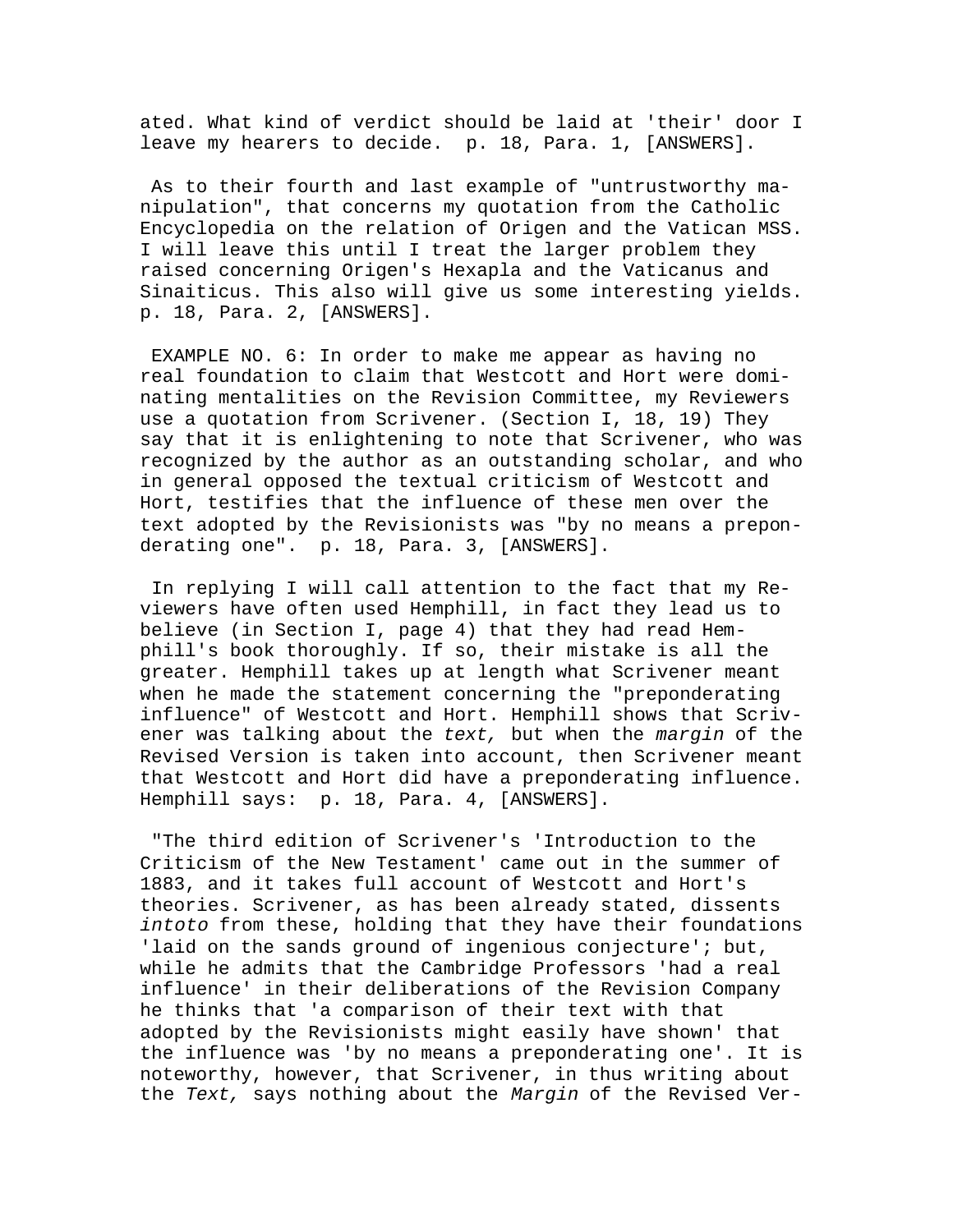sion. The truth is that, mainly through his own vigilance, entrance into the *text* of the Revised Version was denied to many of Westcott and Hort's readings, and that these had as it were, to take a back seat in the margin. So that if we regard the margin as distinct and separable from the body of the work, as being in fact *an (?) for rejected readings* and contemplate its elimination from the Revised Version in the future, we can understand the drift of Dr. Scrivener's evidently carefully balanced words. p. 18, Para. 5, [ANSWERS].

 "In his twelfth chapter he gives us a series of critical discussions on some controverted passages, and it is from the instances recorded in that chapter and in the Appendix and the tenth chapter that we can best learn *the manner in which the critical battle in the Jerusalem Chamber surged to and fro between Scrivener and his antagonist.* A full knowledge of Dr. Scrivener's third edition is therefore a necessary equipment for one who would rightly appreciate the true questions at issue." Samuel Hemphill, "History of the Revised Version", pp. 120, 121. p. 18, Para. 6, [ANSWERS].

 My Reviewers, as you see, simply do not understand Scrivener because they have not sufficiently studied his position and the work of the Revisionists. People who make such charges against me ought to be better informed and they will escape the embarrassment which the facts force upon them. p. 19, Para. 1, [ANSWERS].

 You will thus see that Scrivener is "talking about the text of the Revised Version", not about the margin or about the work as a whole. He indicates that he fought with all his powers, and with tremendous persistence to keep Westcott and Hort from mutilating the text. In this he held them down to some extent. But though he was able to keep them from doing all they wanted to the text, he was obliged to submit when it came to putting it in the margin. Therefore, Scrivener's idea was like that of most other writers, that the influence of Westcott and Hort on the Revised Version as a whole was a "preponderating influence." Why did not my Reviewers in this instance tell the whole truth? p. 19, Para. 2, [ANSWERS].

 Let me refer back to what I have already quoted (Section I, page 4) from Kenyon to this effect. p. 19, Para. 3, [ANSWERS].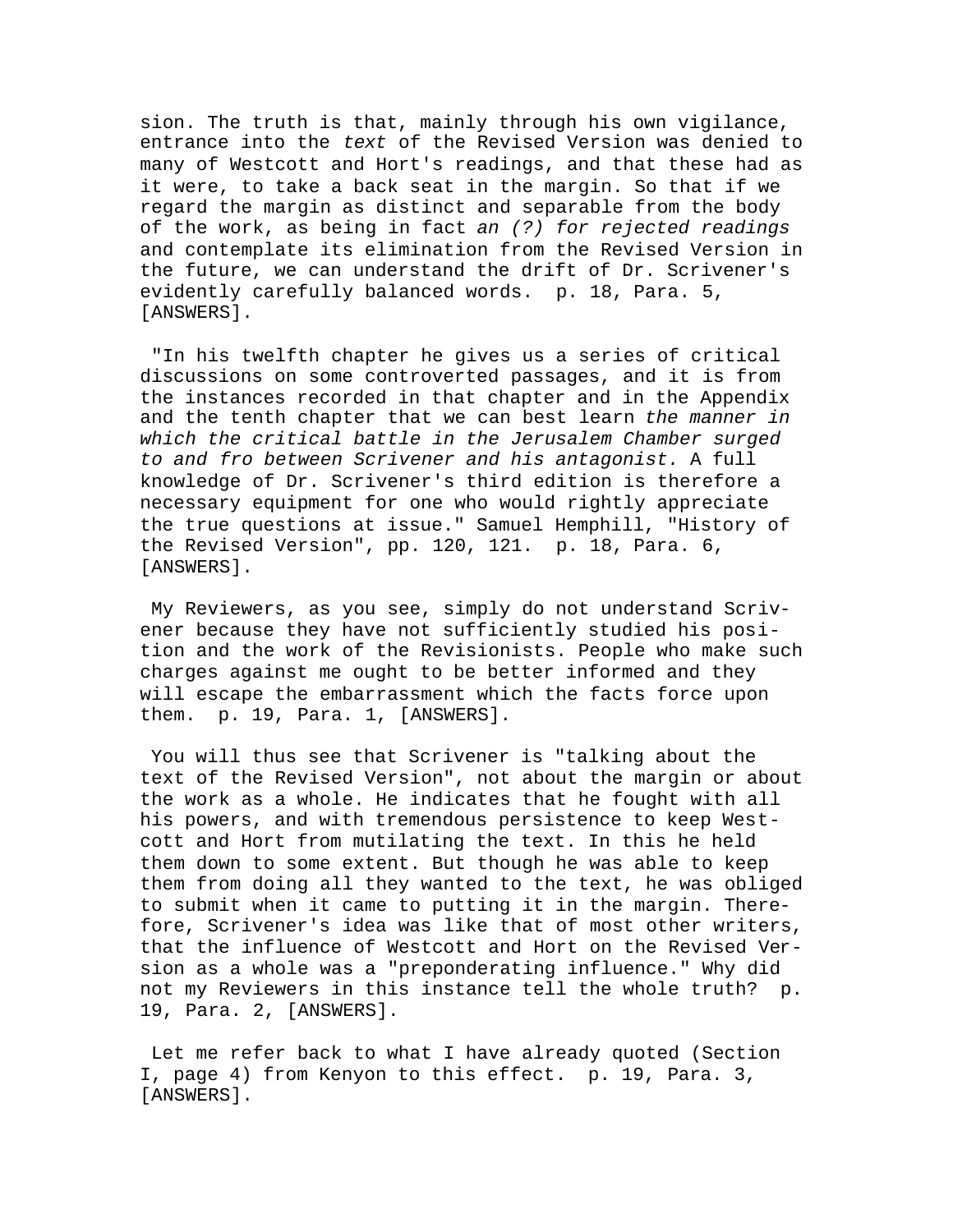Further, when my Reviewers took exceptions to my use of Salmon on the expression "radical and revolutionary" if they had turned the page they would have found this statement about Westcott and Hort's dominating influence: p. 19, Para. 4, [ANSWERS].

 "Westcott and Hort were members of the Committee which prepared the Revised Version, and on the question of various readings they exercised a dominating influence." Dr. G. Salmon, "Some Criticism", page 12. (Emphasis mine) p. 19, Para. 5, [ANSWERS].

 Dr. Frederick Field who became famous because of his life long work on the Greek O.T. wrote a letter to Dr. Philip Schaff to say that the Revised Version was a failure because the N.T. Revision Committee isolated itself and was dominated by three or four leading minds. (Schaff's Companion" page IX) p. 19, Para. 6, [ANSWERS].

 A word from Burgon on this: "I pointed out that 'the New Greek text', which, in defiance of their instructions, the Revisionists of 'the Authorized English Version' had been so ill-advised as to spend ten years in elaborating, was a wholly untrustworthy performance; was full of the gravest errors from beginning to end... I traced the mischief home to its true authors, Drs. Westcott and Hort; a copy of whose unpublished Text of the N.T. (the most vicious in existence) had been confidentially, *and under pledges of strictest secrecy,* placed in the hands of every member of the Revising Body. I called attention to the fact that, unacquainted with the difficult and delicate science of textual criticism, the Revisionists had, in an evil hour, surrendered themselves to Dr. Hort's guidance." Burgon, "Revision Revised", Preface, pp. XI, XII. (Emphasis mine). p. 19, Para. 7, [ANSWERS].

 I quote also Hemphill's testimony: "Yet here we find, on the Chairman's own admission, that in no fewer than sixtyfour instances the Revisers outdistanced Lachmann, Tischendorf, and Tregelles in their revolt from the traditional text" (This is what Salmon meant by "radical and revolutionary", B.G.W); "and that, in those identical sixty-four instances, Westcott and Hort, their fellow-workers, had previously done preciously the same on the proof sheets which they had communicated to the Company. *Surely this amounts to almost a demonstration that the Revisers were*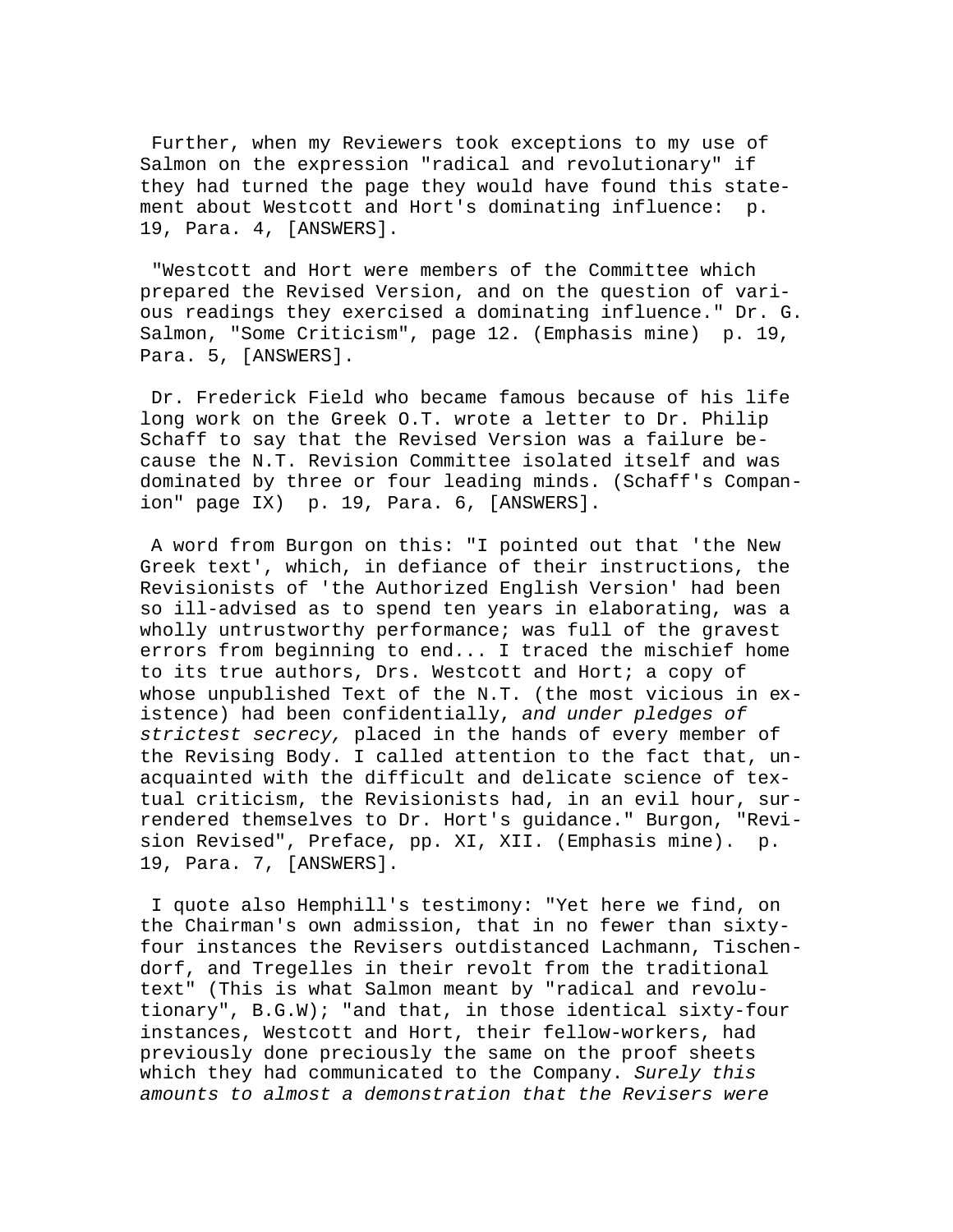following the guidance of the Cambridge editors, who were constantly at their elbow and whose edition, still in embryo, contained these sixty-four new departures." Hemphill, "History of the Revised Version", page 53 (Emphasis mine) p. 20, Para. 1, [ANSWERS].

 Why did not my Reviewers in this instance tell you the whole truth? Why did they not cite Scrivener in this instance as referring to the text only? Why therefore, insist that my previous statement is correct that Drs. Westcott and Hort exercised upon the Revised Version, a deciding influence. Is any more needed to prove that my statement was entirely correct? p. 20, Para. 2, [ANSWERS].

 EXAMPLE NO. 7: (Review Sec. I, pp. 18, 19) As in the preceding instance, so now we find that my Reviewers endeavor to make Scrivener testify to some extent before he died against the Received Text. The author they refer to does not say what they make him say. My Reviewers claim that he did not tell that the Received Text could not be supported unconditionally as he once taught." For their authority they refer to Caspar Rene Gregory, "Canon and Text", page 462. In referring to Gregory they left out the word "so" and if they had read a little further on, they would have seen what Gregory meant by "so". I will give the quotation from Gregory: p. 20, Para. 3, [ANSWERS].

 "Scrivener came to see before he passed away that the Received Text could not be supported 'so' unconditionally as he once thought. But he expressed himself less distinctly in public, moved I think, largely by a kind consideration for his friend and staunch adherent, John William Burgon, whose devotion to that text scarcely knew any bounds. Burgon did a great deal of work in searching out manuscripts, and he published a very learned treatise upon the closing verses attached to the Gospel of Mark. It was a pity that he only published his notes about manuscripts in the "Guardian Newspaper". Would that more of the clergy could be induced to work as Scrivener and Burgon worked in furthering the text of the New Testament." Gregory, "Canon and Text", page 462. (Emphasis mine.) p. 20, Para. 4, [ANSWERS].

 Of course I did not tell you what Gregory said of Scrivener, because it was simply a private opinion of Gregory's. He has given us no authority of any kind for this opinion. On the contrary he goes on to say very distinctly that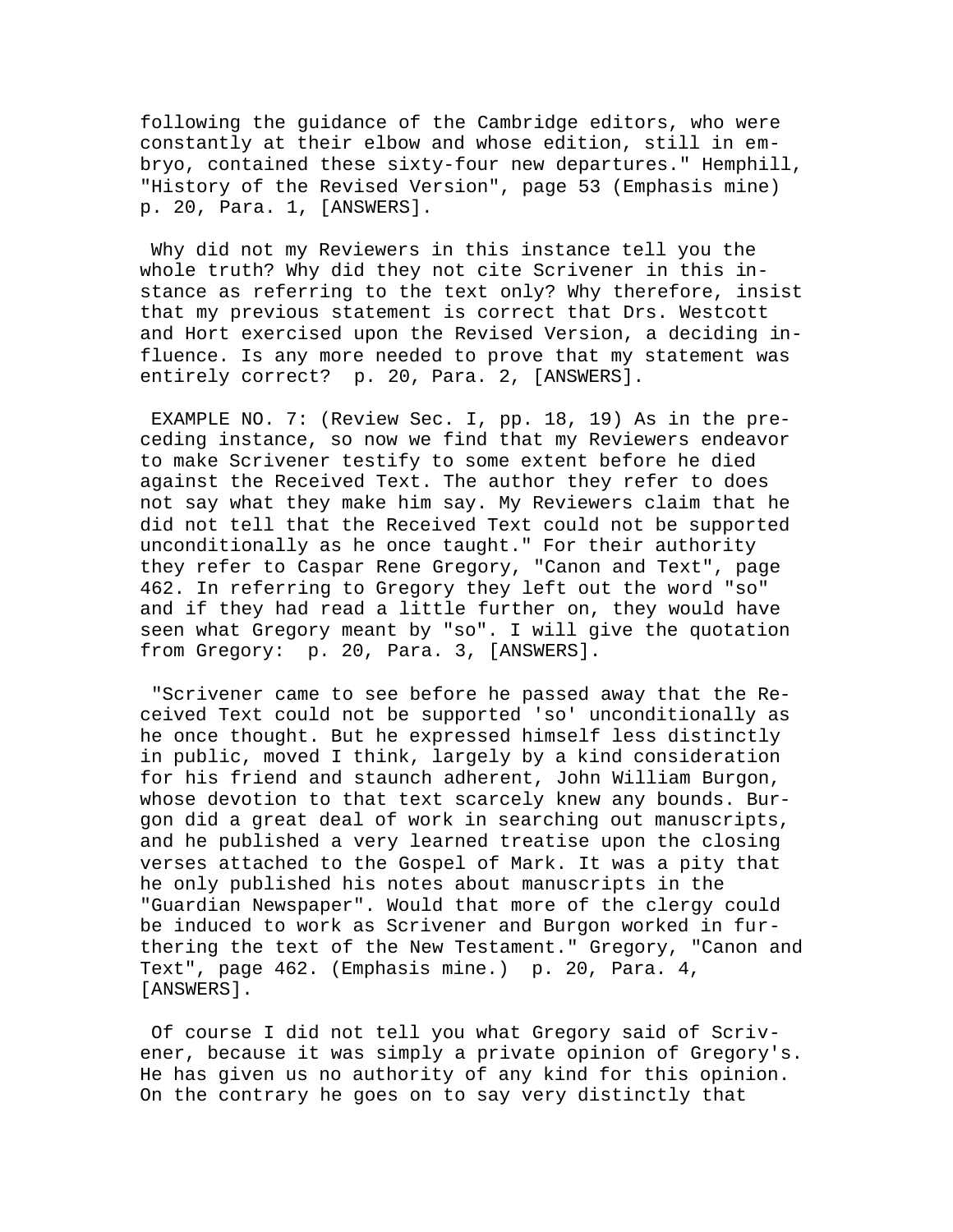Scrivener did not let it be known publicly. Gregory thinks this is because of Scrivener's great love for Burgon. But that there is no public evidence for this opinion advanced by Gregory, is proof enough that Scrivener did not express himself publicly. Why did not my Reviewers tell us just what Gregory said, and we would have seen that this statement rested on no foundation whatever. p. 20, Para. 5, [ANSWERS].

 EXAMPLE NO. 8: *Scrivener misrepresented as to the value of the Vaticanus and Sinaiticus.* Since it is on the basis of a quotation from Hemphill which my Reviewers give (Section I, page 19) that they try to indict my stand on the two manuscripts, Vaticanus and Sinaiticus as "silly", let us see how large a foundation they have for their conclusion. Would you be surprised to learn that their seizing the chance to use the word "silly" was based on about six lines from Hemphill, whereas, if they had read on to the bottom of the page they would have seen that Hemphill was telling another story. p. 21, Para. 1, [ANSWERS].

 By not giving us all the quotation, the Reviewers made two mistakes. One, they tried to make out that my aspersions on the manuscripts were silly; whereas, the quotation shows that those who think Scrivener did not know that those two manuscripts had some value, were silly. A vast difference. Second, they present Hemphill as making Scrivener hold a greater value for these two manuscripts than Hemphill was trying to do. A man may be a very good witness on the stand, but he, himself, may not be a very good man. The Vaticanus and Sinaiticus are good witnesses to the state of the Greek New Testament in the early centuries; but that do not say that in themselves they are good manuscripts or represent the original text; they may be a witness to corruptions. I will give you the full quotation to show you that it was this very point -- not whether the Vaticanus and Sinaiticus had some value, but how much value -- caused the stormy battle for ten years around the Revision table: p. 21, Para. 2, [ANSWERS].

 *"Not* that Scrivener was prepared to give an unqualified support to the Traditional Text, or blind to the value of the great Vatican and Sinaitic Manuscripts. Indeed no one who has read his 'Introduction', much less his 'Collation of the Sinaitic Manuscript', can make so silly an assertion. But, while, he had been taught, by the actual work of collation, to use those MSS *as only two of many* helps to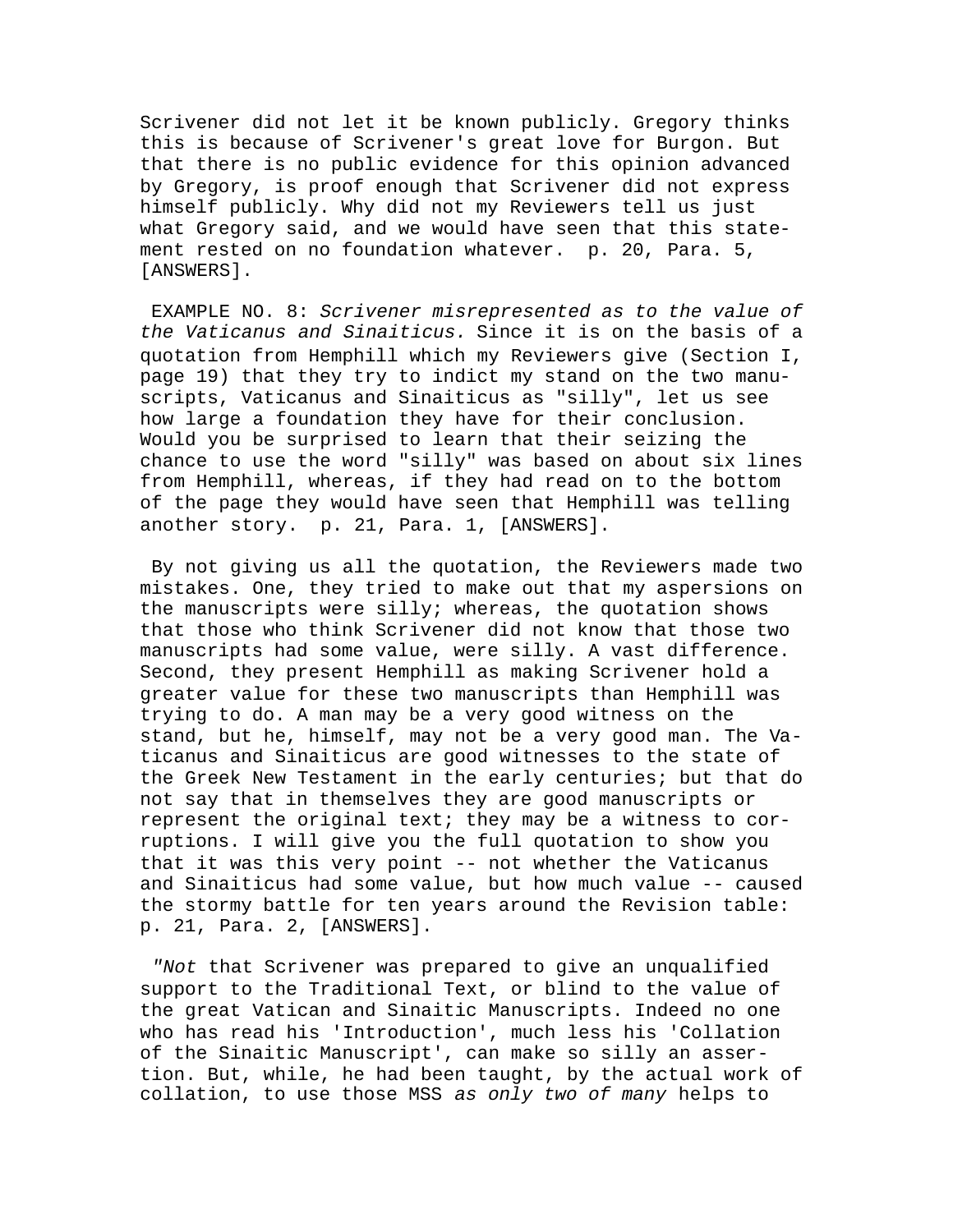the reconstruction of the primitive text, Hort and Westcott had persuaded themselves to regard their consentient voice as the one virtually final and infallible authority. And, seeing that their consentient voice differed from the Traditional Text in thousands of places, it is easy to perceive that a pair of critics, holding that consensus to be decisive, would be in perpetual conflict with another who wished to *accord it a less exclusive supremacy.* Probably nine-tenths of the textual struggles and 'countless divisions' at the table in that old Jerusalem Chamber *were about that very question as to the proper amount of weight to be accorded to the Vatican and Sinaitic MSS., Hort and Westcott claiming pre-eminence for their consensus, while Scrivener pleaded caution."* Hemphill, "History of the Revised Version", pp. 55, 56. (Emphasis mine) p. 21, Para. 3, [ANSWERS].

 Why did not my Reviewers read on to the end of the paragraph; then they would have understood what Hemphill said about Scrivener and would have saved themselves the trouble of making this mistake. Moreover, Scrivener himself says in his "Introduction" Vol. II, page 283; p. 22, Para. 1, [ANSWERS].

 "We have no right to regard Codex B, as a second Infallible Voice proceeding from the Vatican, which, when it has once spoken, must put an end to all strife.' p. 22, Para. 2, [ANSWERS].

 EXAMPLE NO. 9: Misstatements about Erasmus and his Vulgate (I have still another mishandling of Scrivener. But to rest your minds a few minutes on him, we will go back to Erasmus) p. 22, Para. 3, [ANSWERS].

 In order to make the Textus Receptus of Erasmus a Catholic Text, my Reviewers give among other evidence this statement about Erasmus, (Section II, page 1). p. 22, Para. 4, [ANSWERS].

 "His own Bible was the Catholic Vulgate, both before and after he issued his Greek New Testament, and he printed the Vulgate along with his Greek Testament in the second edition." p. 22, Para. 5, [ANSWERS].

 Erasmus put out five editions. The fifth edition has no Vulgate, but the fourth edition showed what Erasmus was aiming at. It contained not two but three columns. The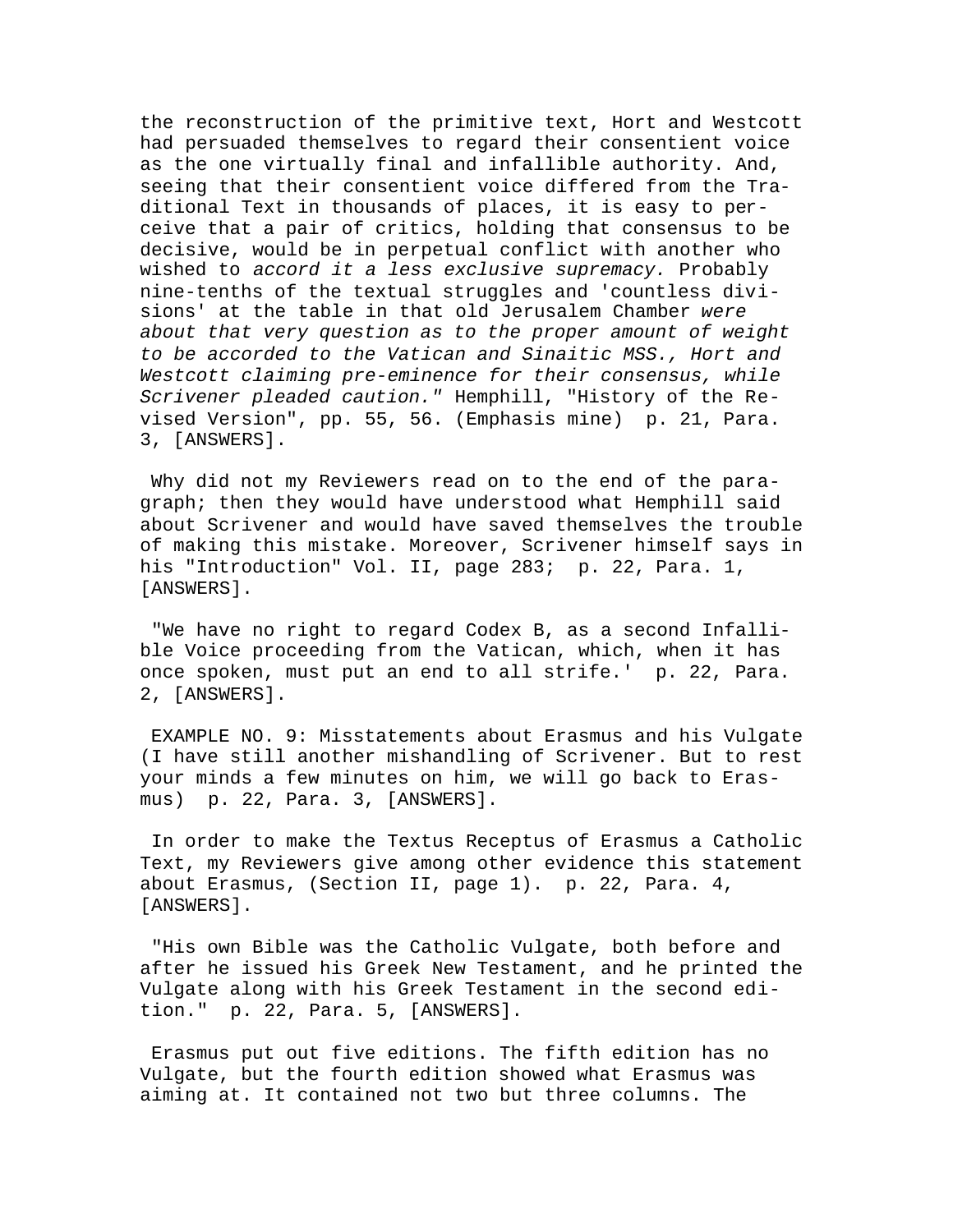three columns contained (1) his Greek New Testament, (2) the Catholic Vulgate, and (3) the Catholic Vulgate revised by Erasmus. How then can my Reviewers claim that the Catholic Vulgate was Erasmus' own Bible "both before and after he issued his Greek Testament" which would take in all editions? p. 22, Para. 6, [ANSWERS].

 I could quote from many authors in support of the fact that I am presenting, but, to spare you, I will give only this one from Dr. Edward Miller: p. 22, Para. 7, [ANSWERS].

 "A fourth edition exhibited the text in three parallel columns the Greek, the Latin Vulgate, and a recension of the Latter by Erasmus." Miller, "Textual Guide", page 9. (Read also Great Controversy, page 245) p. 22, Para. 8, [ANSWERS].

 In other words the Vulgate not only contained spurious books; not only contained spurious readings in the genuine books, but it also contained papal translations of the genuine readings. Erasmus brought out a revised Catholic Vulgate. I ask my hearers if the Vulgate, *revised* by Erasmus after he was overwhelming convinced that his Greek Textus Receptus was the original New Testament, was not really Erasmus' idea of a true Vulgate? Did the Reviewers know that the terrible storm which broke from all over Europe on the head of Erasmus came, not because he had published the Greek Textus Receptus, but because he had revised the Catholic Vulgate? This statement of my Reviewers is consequently misleading. Why did they not put the whole case and the true case before us? They would then have been without a case against me. p. 22, Para. 9, [ANSWERS].

 EXAMPLE NO. 10: (Section II, pp. 11, 12) In this example we will present how my Reviewers have again misrepresented the thought of Scrivener by snatching only a part of what Scrivener said in quoting from him. They charge me with making an unsupported statement, when I indicated the corrupt nature of the Vatican Manuscript, its uncertain history, and suspicious character. The part of the sentence which they pick out for emphasis and quote from reads: p. 22, Para. 10, [ANSWERS].

 "We accord to Codex B (the Vatican Manuscript) at least as much weight as to any single document in existence." (Sec. II, page 11). p. 23, Para. 1, [ANSWERS].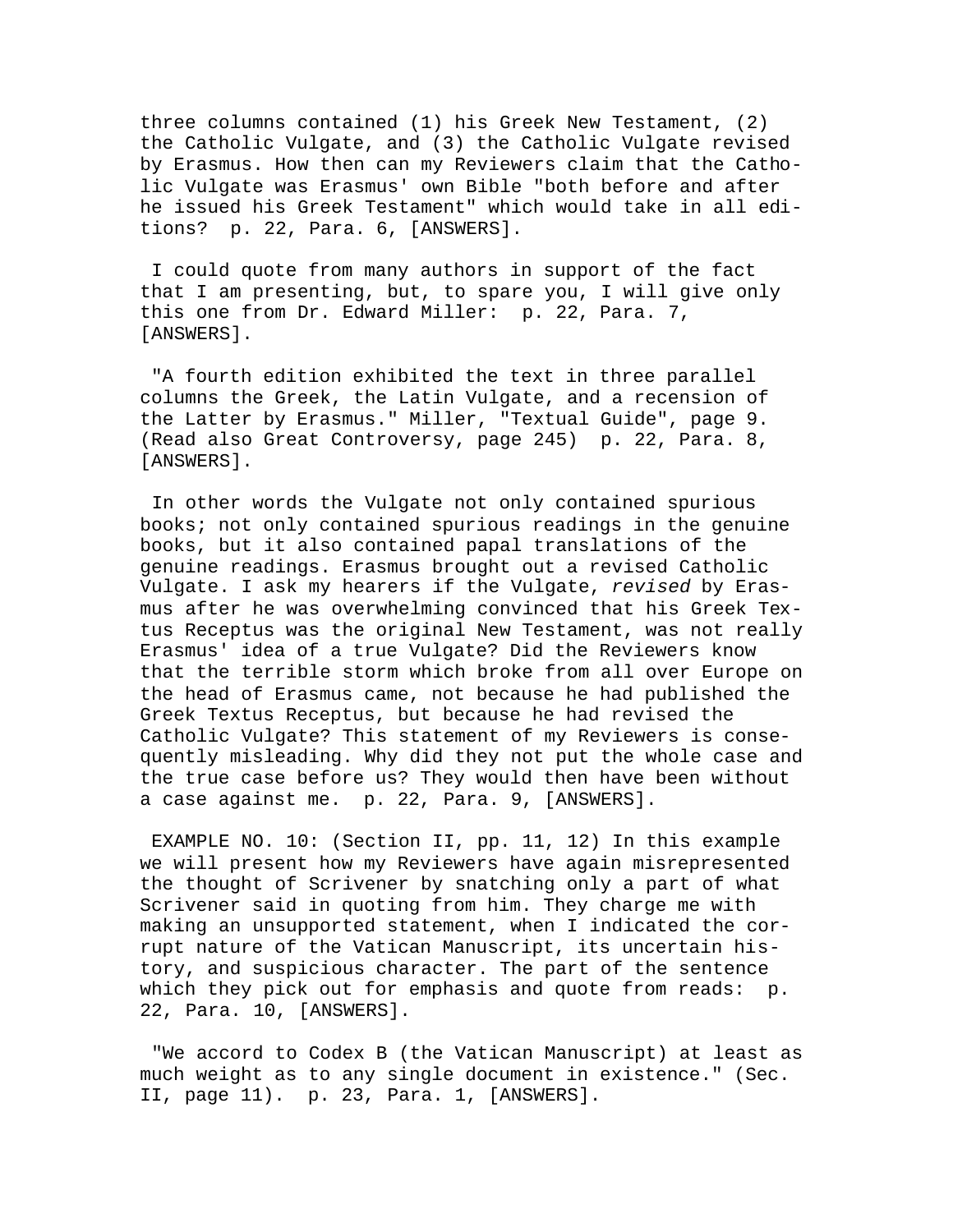This part of a sentence they used, endeavoring to make you see something in it which was not there. Notice that they omitted the introductory word, "while". Let me give you the sentence in full: p. 23, Para. 2, [ANSWERS].

 *"Without anticipating what must be discussed hereafter,* we may say at once, that, 'while' we accord to Codes B (Vaticanus MS) at least as much weight as to any single document in existence, we ought never to forget that it is but one out of many," etc., Scrivener, "Introduction", Vol. I, page 120. (Emphasis mine) p. 23, Para. 3, [ANSWERS].

 I will now proceed to continue the quotation from the point where they left off: p. 23, Para. 4, [ANSWERS].

 "One marked feature, characteristic of this copy, is the great number of its omissions, which had induced Dr. Dobbin to speak of it as presenting 'an abbreviated text of the New Testament': and certainly the facts he states on this point are *startling enough.* He calculates that Codex B leaves out words or whole clauses no less than 330 times in Matt., 365 in Mark, 439 in Luke, and 357 in John, 384 in Acts, 681 in the surviving Epistles; or 2,556 times in all. That no small proportion of these are mere oversights of the scribes seems evident from the circumstance that this same scribe has repeatedly written words and clauses *twice over,* a class of mistakes which Mai and the collectors have seldom thought fit to notice, inasmuch as the false addition has not been retraced by the second hand, but *which by no means enhances an estimate* of the care employed in copying this venerable record of primitive Christianity." -- Scrivener, "Introduction", Vol. I, page 120. (Emphasis mine) p. 23, Para. 5, [ANSWERS].

 My Reviewers left off the preliminary statement -- "Without anticipating what must be discussed hereafter." What did he discuss afterwards? He showed that the Codex B (Vatican Manuscript) was punctured with 2,556 mistakes. Scrivener says these 2,556 mistakes are startling. Then he concludes with "which by no means enhances our estimate of the care employed in copying this venerable record of primitive Christianity." So you see that Dr. Scrivener did not say at all what the Reviewers represented to you. p. 23, Para. 6, [ANSWERS].

EXAMPLE NO. 11: (Review Section II, page 15) We regret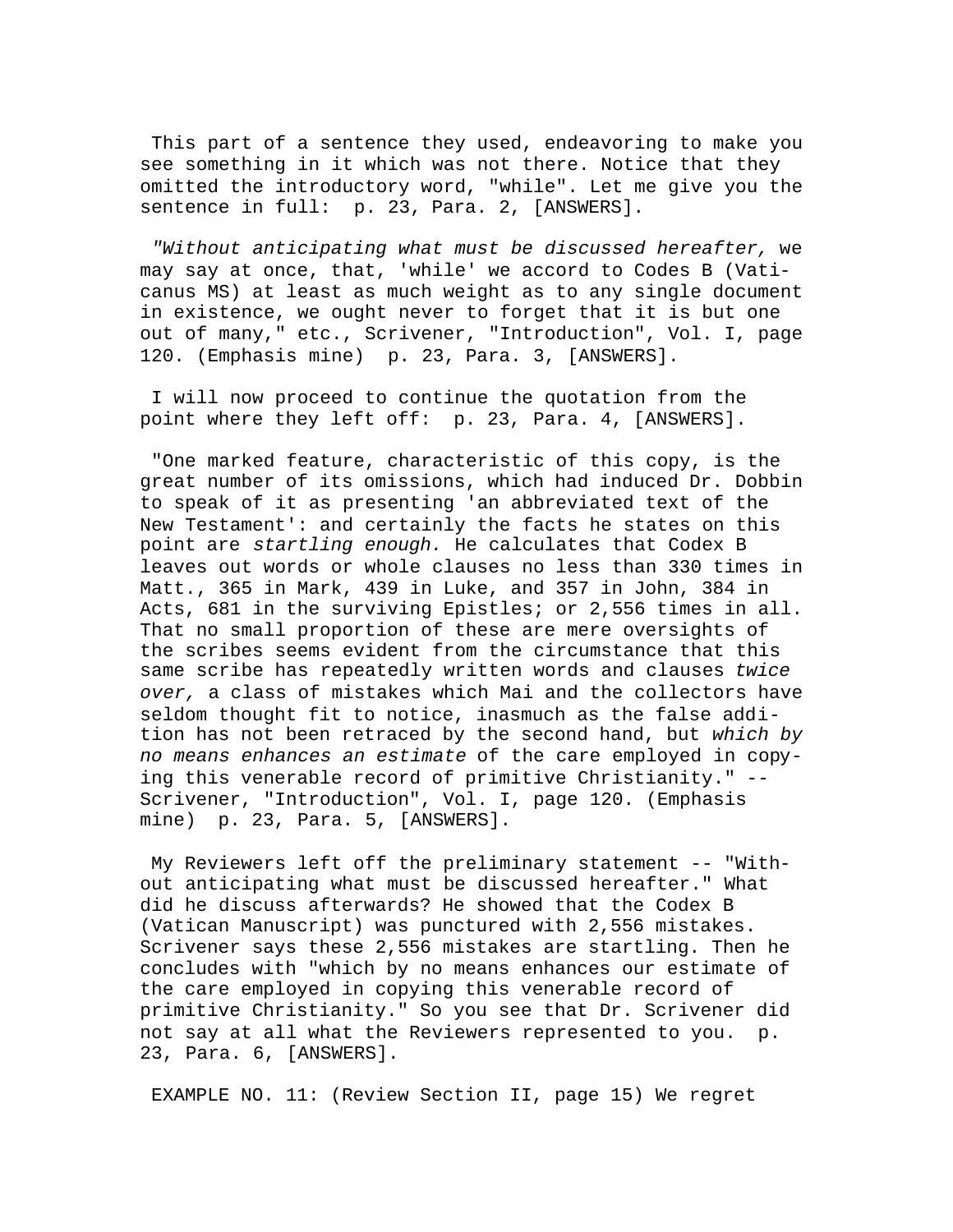that it is necessary to call your attention to a serious misapplication of a quotation brought forth to make us believe that the Authorized Version was influenced by the Rheims of the Jesuit New Testament of 1582. My Reviewers cited a part of a quotation from Kenyon again, but they have given us only enough of the author's words, so that the idea of the author is not what they make it out to be. Kenyon, while admitting the valuelessness of the Douay Bible in interpreting Scripture, recognizes that through a systematic use of words and technical phrases, it has considerable influence in a literary way on our Authorized Version. I will now give the paragraph, on the same page, from Kenyon, which shows (1) that this influence was wholly literary, and not in any way of a doctrinal character, and (2) was transmitted not direct, but in the hands of the great defender of the Received Text, Dr. William Fulke, who exposed the corruptions of the Rheims and Douay Bible. I now quote from Kenyon: p. 23, Para. 7, [ANSWERS].

 "The Romanist Bible had no general success, and its circulation was not large. The New Testament was reprinted thrice between 1582 and 1750; the Old Testament only once. Curiously enough, the greater part of its circulation was in the pages of a Protestant Controversialist, Fulke, who printed the Rheims and the Bishop's New Testament a *refutation by himself.* Fulke's work had a considerable popularity, and it is possibly to the wider knowledge of the Rheims Version thus produced that we owe the use made of it by the scholars who prepared the Authorized Version; to which Version, after our long and varied wanderings, we are now at last come." -- Kenyon, "Our Bible in the Ancient Manuscript", page 229. (Emphasis mine) p. 24, Para. 1, [ANSWERS].

 My Reviewers tried to make us believe in their review of my book that because of its natural goodness the Jesuit Bible of 1581 directly influences the Authorized. The quotation they use did not say this. They stopped too short. Had they gone on, the truth of the matter is, further quoting would have informed us that whatever influence the Rheims had, was due to the familiarity with it, which had been gained through Fulke's masterly exposure of its corruptions. It is a matter of deep regret to me that my Reviewers so repeatedly have hidden from us the real unfavorable testimony which an author would present had they not stopped short with a favorable prelude. p. 24, Para. 2, [ANSWERS].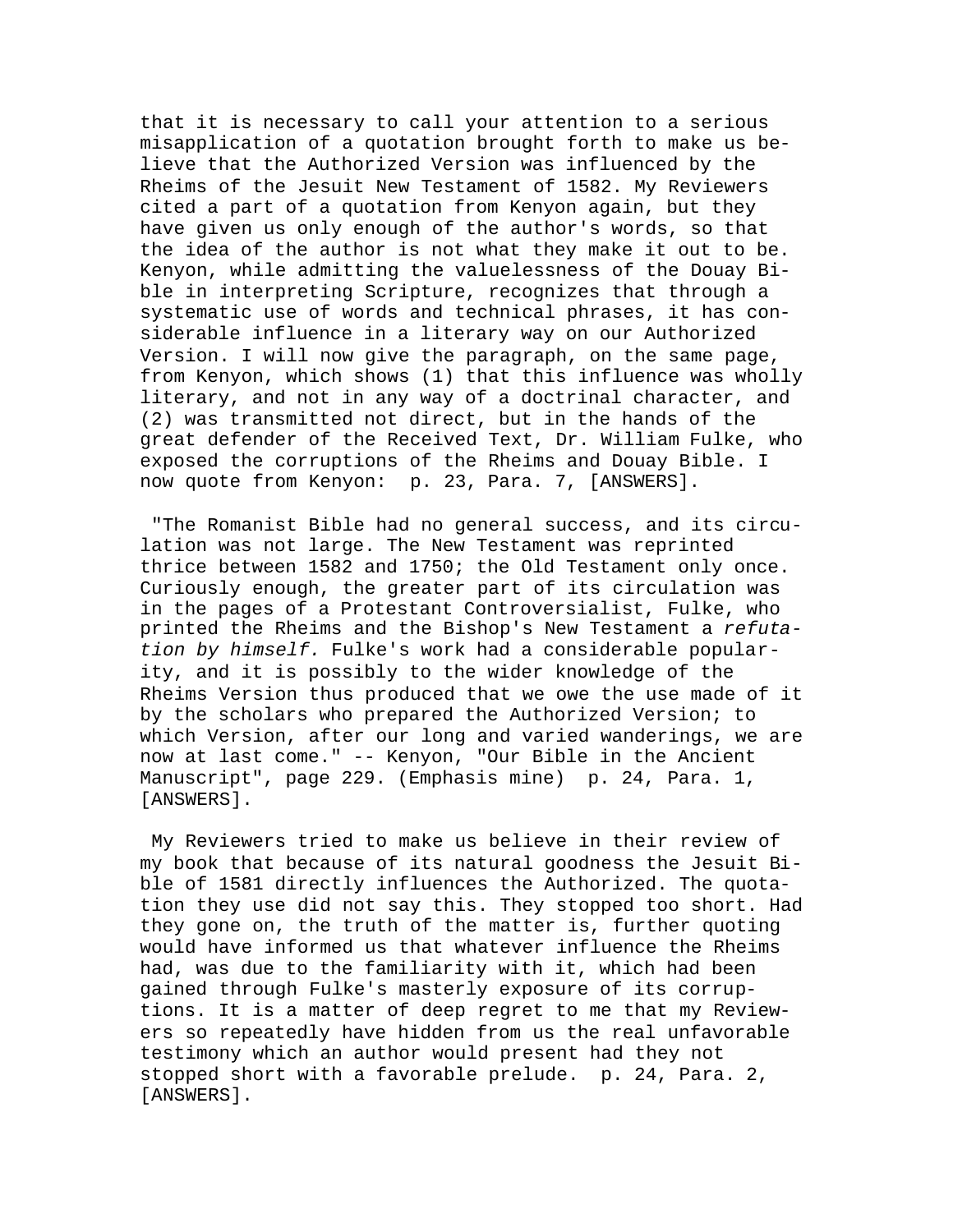EXAMPLE NO. 12: It now becomes my duty to notice the repeated aspersions cast on me by my Reviewers on my use of the margin. I was informed by a leading brother that those who heard the review of my book went away with the impression that I had frequently quoted the margin as the text without any reference to it as the margin. This is not so. I challenge any one to find any place in my book where I used the margin in discussing texts without indicating in brackets that it was from the margin. We will now bring into relief a number of expressions found in the "review", touching this item: p. 24, Para. 3, [ANSWERS].

Section III, chapter 6, page 9. -- The Reviewers say of me -- "The author not very commendably substitutes in the text a reading from the marginal note, and then criticizes the result as if it were the original reading preferred by the Revisers." p. 24, Para. 4, [ANSWERS].

 Section III, Chapter 11, page 5, -- "In this passage the author again injects the literal reading of the margin into the Scriptural text, and then criticizes it." p. 25, Para. 1, [ANSWERS].

 Section III, chapter 11, page 8, -- "Here again the author brings the marginal reading 'maiden' into the text of the ARV and makes it read." p. 25, Para. 2, [ANSWERS].

 Section III, chapter 12, page 4, -- "Once more the author places the marginal reading in the text, and criticizes the text as if there were no other reading." p. 25, Para. 3, [ANSWERS].

 Review Conclusion, page 3, -- "When it serves his purpose, he disregards an alternative reading or an informative note in the margin. But when it serves his purpose, he incorporates into the text as if it were the translators' preferred reading." p. 25, Para. 4, [ANSWERS].

 The Revisionists themselves, place great emphasis upon the marginal readings. In the preface of the New Testament of both Revised Versions, (Section III.) we read: p. 25, Para. 5, [ANSWERS].

 "Many places still remain in which, for the present, it would not be safe to accept one reading to the absolute exclusion of others. In these cases we have given alternative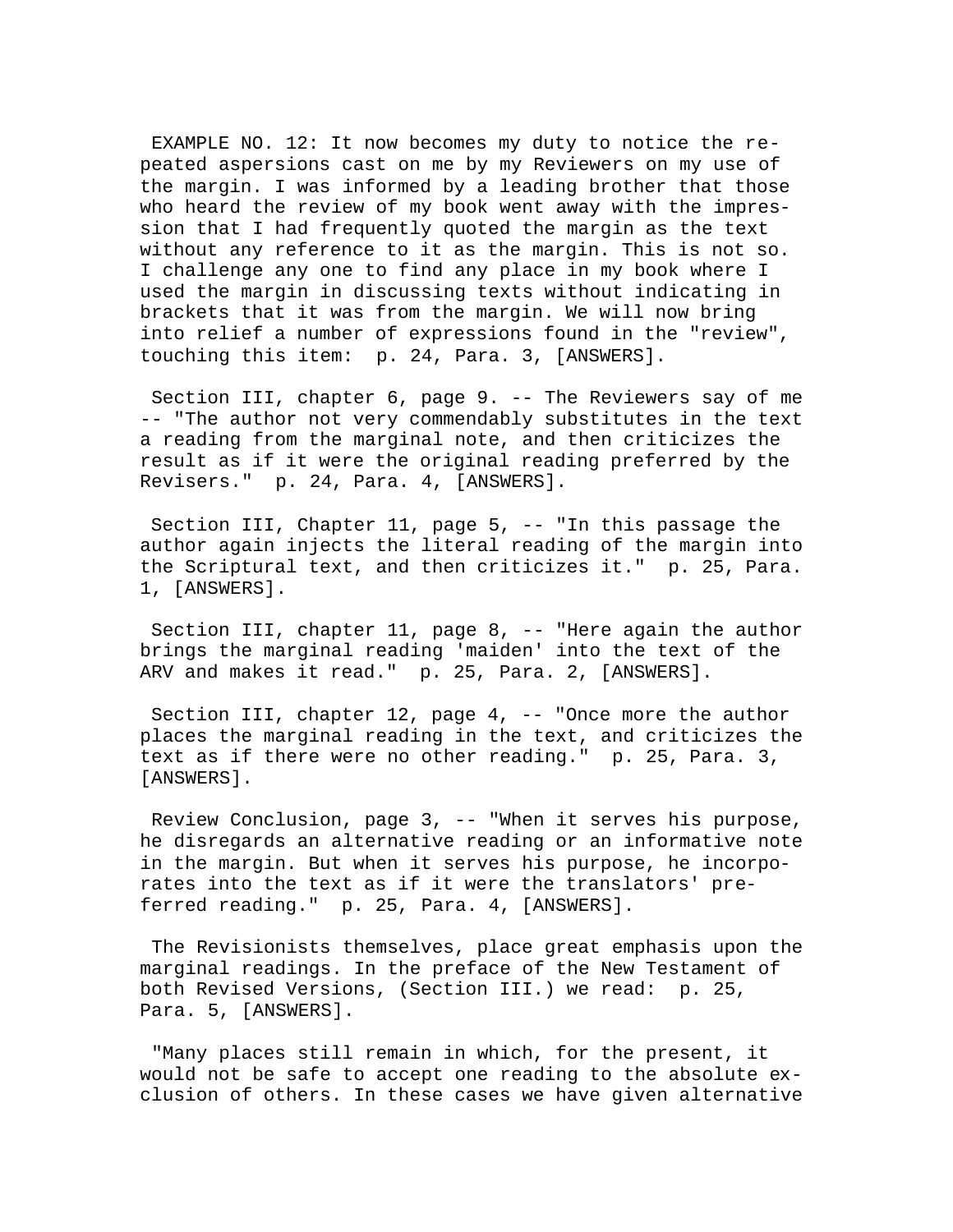readings in the margin, wherever they seem to be of sufficient importance or interest to deserve notice." p. 25, Para. 6, [ANSWERS].

 This officially published description of the margin proves its value in three different ways: First, these were to be alternative readings which could not be excluded absolutely for others; Second, there were of sufficient importance or interest to deserve notice; Third, they were put there simply "for the present"; the Revisers awaiting the day when perhaps in another revision their great importance would be seen sufficiently to have them supplant the alternative reading in the text. p. 25, Para. 7, [ANSWERS].

 Two great differences stand out prominently between the marginal readings of the King James and the Revised. First, the marginal readings of the Authorized Version are few compared with the host of them in the margin of the Revised Version are few compared with the host of them in the margin of the Revised Version. Secondly, what few there are in the margin of the Authorized simply say in another way the same thing found in the text; while in the Revised there are hundreds of readings in the margin, many of which are opposite and contradictory to the readings in the text. p. 25, Para. 8, [ANSWERS].

 Moreover, looking back upon the history of the selection of the Revision Committees and the instructions given to them, we see how important to this revision was the margin, both to Convocation, -- the authorizing body, -- and to the committees, -- the authorized body. p. 25, Para. 9, [ANSWERS].

 Convocation of Canterbury, May 6, 1870, amongst others, took the following action with respect to their voting revision, Action 2. p. 25, Para. 10, [ANSWERS].

 "That the Revision be so conducted as to comprise both marginal renderings and such emendations as it may be found necessary to insert in the text of the Authorized Version." p. 26, Para. 1, [ANSWERS].

 Then a committee consisting of eight Bishops, and eight Presbyters, was appointed to take the necessary steps for carrying out the resolutions. At the first meeting of this Committee, the Bishop of Winchester, presiding, the following resolutions, among others were taken; p. 26, Para. 2,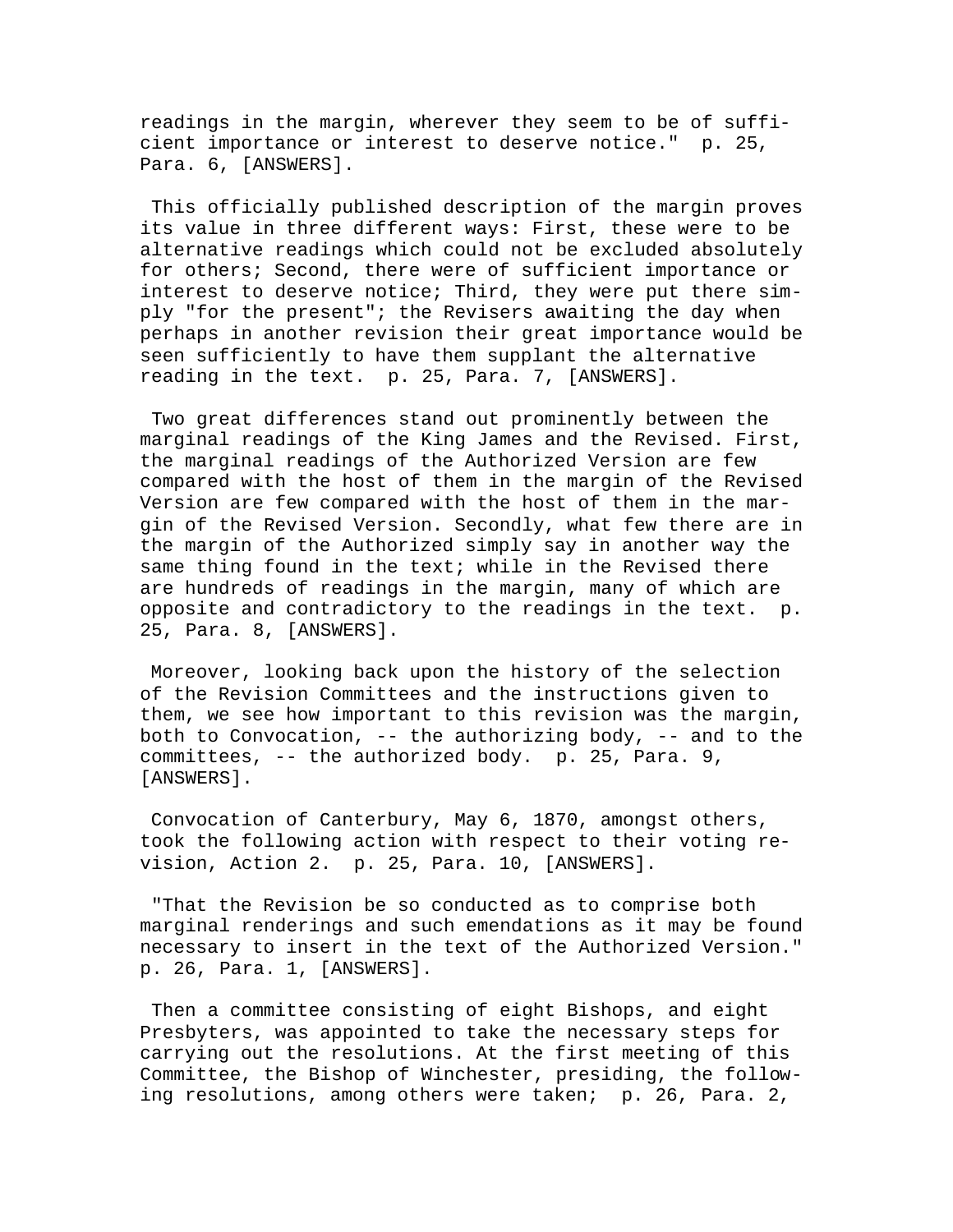[ANSWERS].

 VIII-4. "That the text to be adopted be that for which the evidence is decidedly preponderating; and that when the text so adopted differs from that from which the Authorized Versions was made, the alteration be indicated in the margin." p. 26, Para. 3, [ANSWERS].

 IX-2. "To place all the corrections due to textual considerations on the left hand margin, and all other corrections on the right hand margin." Philip Schaff, "The Revisions of the English Version," Introduction, pp. IX, XI. p. 26, Para. 4, [ANSWERS].

 These resolutions, both that of Convocation, and those of the full Revising Committee, betray the fact that the margin was intended to play a big part in the Revision. However, with respect to the resolution that wherever the Greek text adopted differs from that from which the Authorized Version was made, the alteration should be indicated in the margin, it is certain that this was never carried out. In this vital matter the Revisers entirely set this provision at defiance from the very first. They never indicated in their margin the alterations that had been introduced into the Greek text. They entirely betrayed their pledge and compact, the very condition upon which they had been called into existence. Instead of that they encumbered their margin with doubts as to the *readings which after due deliberations* they had as a matter of fact retained. p. 26, Para. 5, [ANSWERS].

 A study of my Reviewers' document reveals the fact that the margin of the Revised Version was of great value to 'them'. While they arraigned me severely for making too much of the margin, as if in reality the margin was of little importance, behold how they fled repeatedly to the margin for refuge and clung to the horns of this alter! To illustrate: They are obliged (Sec. III, Chapter 6, page 7) to defend the mutilation of the secondary account of the Lord's Prayer omitted here in the ARV are given in the margin." They claim the same protection elsewhere. Therefore, the Reviewers desperately defend a charge of a change of doctrine by what was done in the text by seizing the horns of the altar in the margin. p. 26, Para. 6, [ANSWERS].

 Furthermore, God, through the 1260 years of tribulation gave to the Sacred Words of Holy Writ established usages.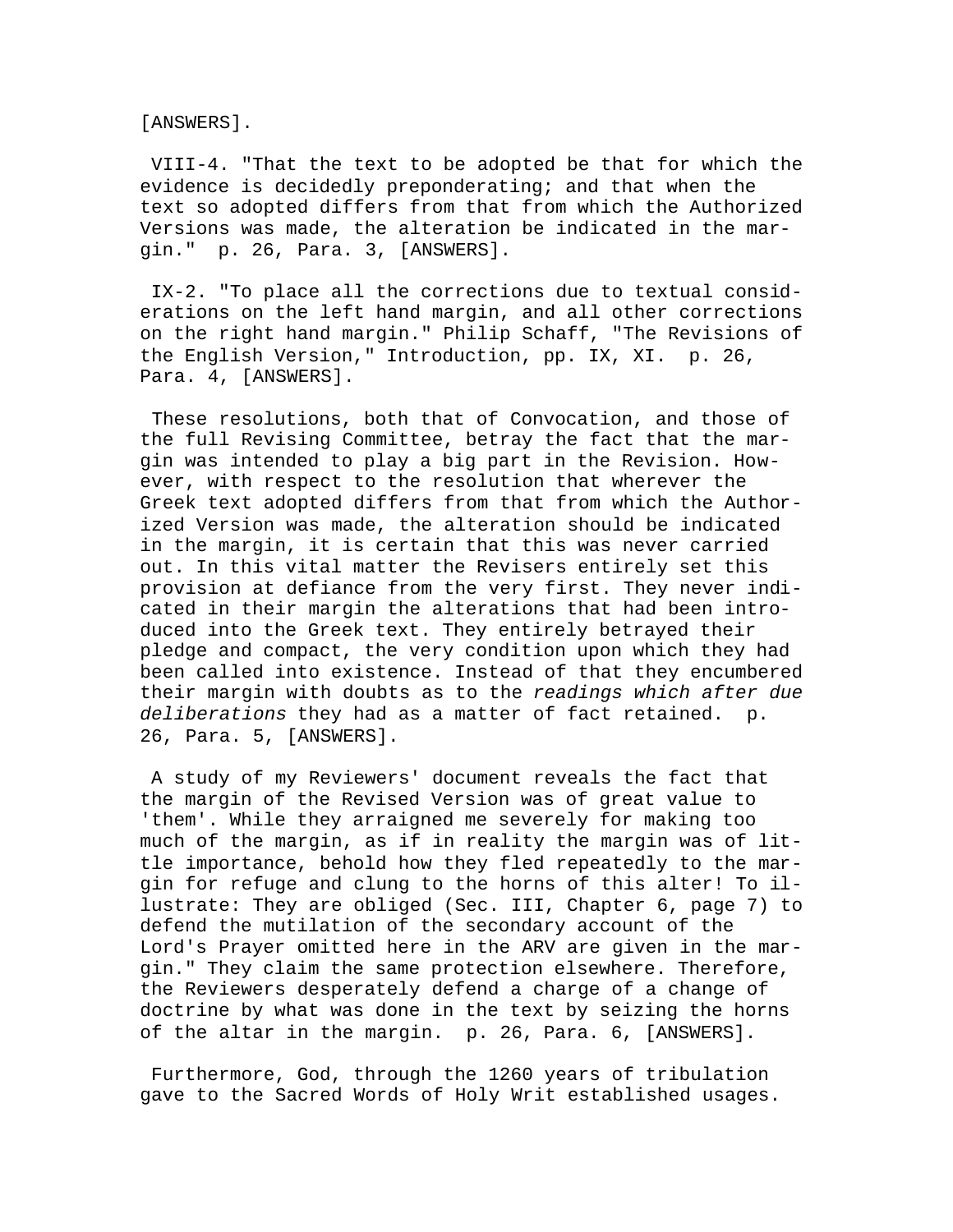By the sufferings, the tortures, the death, the blood of the martyrs, God settled his Truth and gave confirmed meanings to the words of Inspiration. I protest against the margin of the Revised Version tearing down these meanings established by the Holy Ghost and by centuries of suffering. I reject the margin of Matt. 24:3 which says, "consummation of the ages" for "end of the world". Shall a fatal thrust at the established usages of words be any less a fatal thrust because it is in the margin and not in the text? Discuss these matters in commentaries, if you will, which do not pass as Inspiration; but do not give them to the people as the equivalent of Inspiration. Shall the margin be permitted to throw its unholy mantle around the ruin of words? *My Reviewers seem more interested in defending the Revisers than in defending the doctrines of our Message.* p. 26, Para. 7, [ANSWERS].

 My Reviewers did not say in so many words that I had quoted the margin as if it were the text, without indicating that it was the margin; they did say repeatedly that I used the margin as the text and criticized it as if I were criticizing the text. But they did use such strong expressions that to my knowledge certain hearers and readers got the impression that I was guilty of this deception. I deny the allegation. p. 27, Para. 1, [ANSWERS].

 EXAMPLE NO. 13: (Review, Section I, page 6) False Accusation of thrusting odium upon the users of ARV. p. 27, Para. 2, [ANSWERS].

 I am branded as an imposter and of thrusting upon others an intolerable odium because my Reviewers failed to see they that had torn a sentence loose from its setting in my book, and out of this divorced sentence they lifted one word and substituted therefore another of entirely different meaning. Upon such procedures they base their argument. They said, "Our laity should be protected from such imposition" and again they said, "Such a thrust places an intolerable odium upon any one who desires to quote publicly from the ARV." p. 27, Para. 3, [ANSWERS].

 What was the sentence which they tore loose? It is this: "Can we escape His (God's) condemnation, if we choose to exalt any version containing proved corruptions?", O.A.B.V., page 250. p. 27, Para. 4, [ANSWERS].

Now, brethren, of what was I talking? Read page 250 and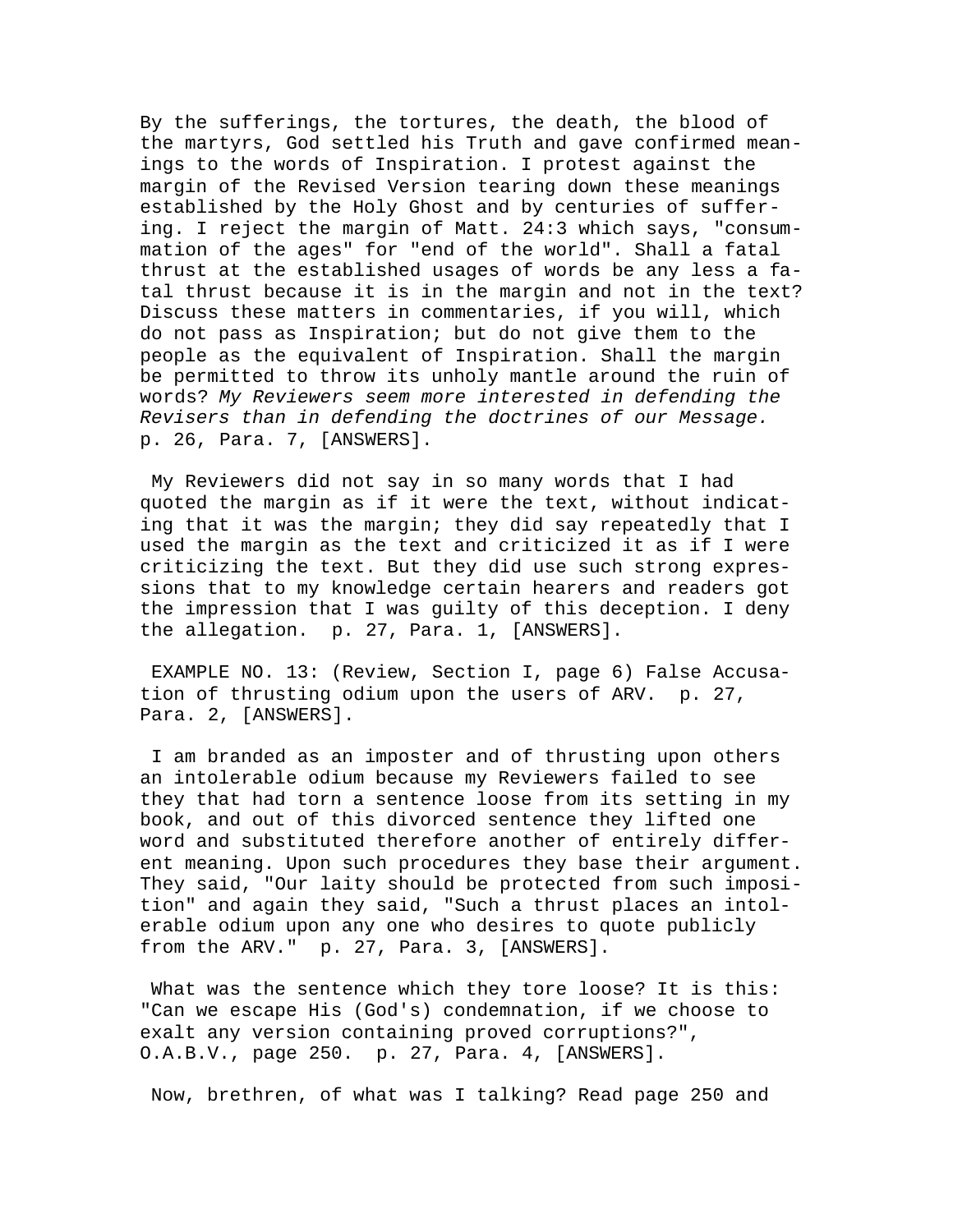you will see that I had just shown that the Douay Bible sanctioned both idolatry and Mariolatry. Can you sanction these things? Would you dare to exalt a version containing proved corruptions like this? Please tell me what is wrong with my position in this matter? p. 27, Para. 5, [ANSWERS].

 Now notice how they handle this sentence. I said *"exalt"* any version containing proved corruptions. What did they say? p. 27, Para. 6, [ANSWERS].

 (1) "The implication of divine disapproval is placed upon all who *use* the ARV." (Section I, page 6) p. 27, Para. 7, [ANSWERS].

 (2) "This condemnation must logically include Sister White for she frequently *used* the Revised." (Section I, page 6) p. 27, Para. 8, [ANSWERS].

 (3) "A trustful laity.... is led to look askance at any one who might desire to *use* the Revised." (Section I, page 6) p. 27, Para. 9, [ANSWERS].

 (4) "Such a thrust places an intolerable odium on any one who desires to quote publicly from the ARV." (Section I, page 6) p. 27, Para. 10, [ANSWERS].

 Thus four different times they have singled me out as condemning the users of the ARV when I raised the question concerning those who *exalt* any version containing proved corruptions. Is there not a great difference between "exalting" "using" and "quoting"? The Unitarian Bible was so translated as to support the Unitarian doctrine which denies the divinity of Christ. Could this denomination "exalt" this version to the level of the Authorized? p. 27, Para. 11, [ANSWERS].

 Nevertheless, in some passages the Unitarian Version might have a so much clearer translation, that it might be profitable for us to quote those passages. I emphatically say now that I said nothing against anyone using any version where he can find a clearer rendering of certain passages. But I do not approve of exalting those versions which contain proved corruptions. Do you? The danger is that such versions may contain grave errors which far outweigh the clearer renderings. I cast no odium whatever upon Sister White or any other person for using in this way any version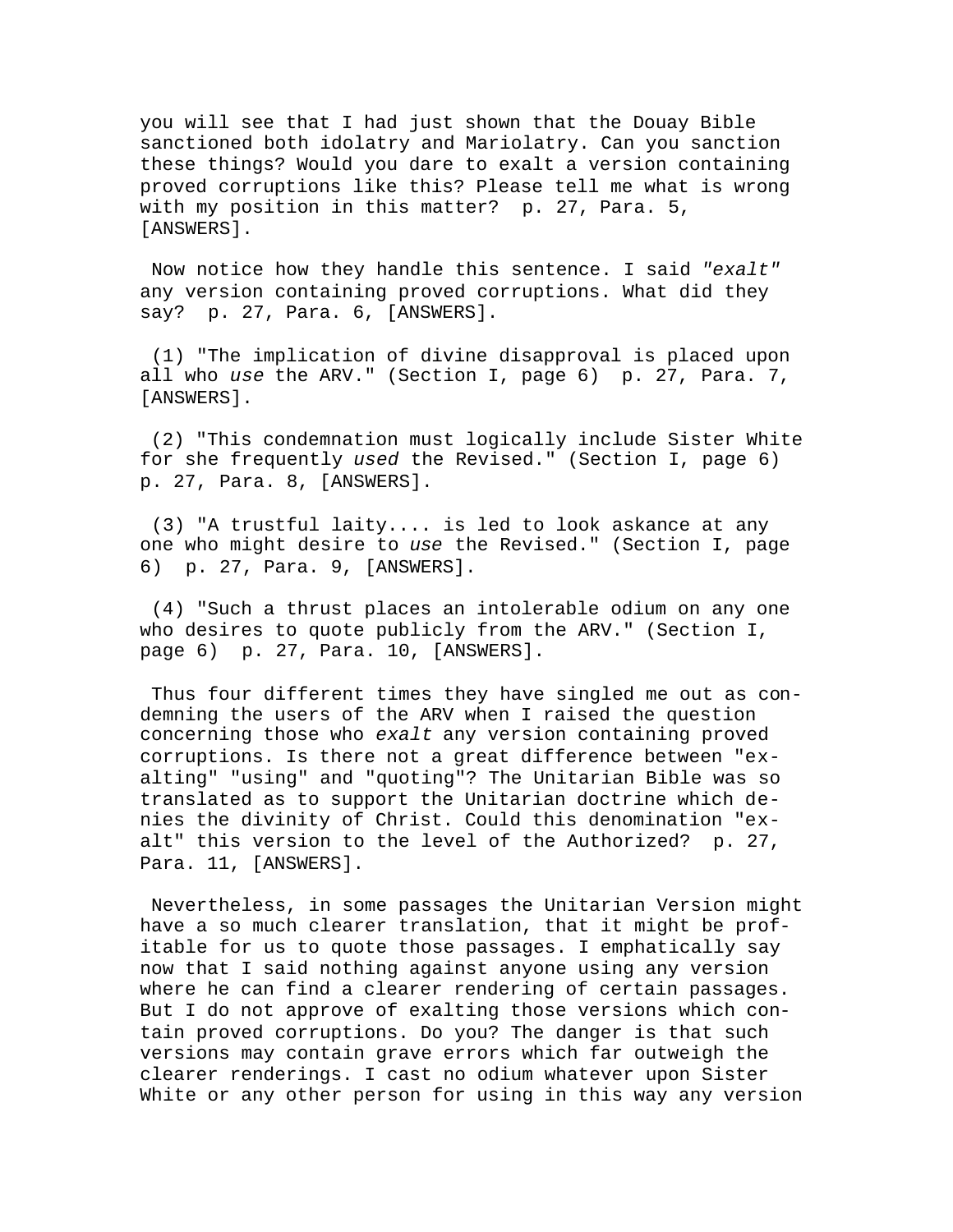they wish. p. 28, Para. 1, [ANSWERS].

 How can my Reviewers clear themselves when they handle this page with such a serious departure from the context, and when four times they substituted another word that was found in the quotation? Will you brethren stand for such procedure? p. 28, Para. 2, [ANSWERS].

 Please read the Forward of my book where I recognized that all had full liberty to use or quote any passage from any version which would give a clearer rendering to *the original.* Moreover, in my little leaflet about the relationship of Sister White to Bible Versions, I agreed in her use of these. p. 28, Para. 3, [ANSWERS].

 EXAMPLE NO. 14: (Section III, chapter 11, page 7) Again, by covering up marks of identification given in my book, they charge me with relying upon the quotation of a Unitarian minister to prove the damage wrought by the Revised Version in Col. 1:15, 16. This is what they say: p. 28, Para. 4, [ANSWERS].

 "By quoting from a Unitarian minister, the author seeks to make it appear that by changing the little word 'by' in the Authorized Version to the little word 'in' in the ARV the Revisers have limited creation to 'a spiritual application to Christianity', instead of its including the material creation." p. 28, Para. 5, [ANSWERS].

 Why did they hide the fact that this Unitarian Minister was a *Reviser?* Why have us believe that he was just an ordinary minister which sometime, somewhere delivered the testimony that I just used? If they were going to face fairly and squarely, the damaging weight of evidence of what went on in the English New Testament Committee, why did they not tell us that because of the presence of this Unitarian Minister on that Committee all England was stirred to indignation. Why did they not tell us that the regular chairman, the silver-tongued Bishop Wilberforce, whose sympathy with the project of a remedial revision had led the public to have confidence in the attempt, was so indignant with the presence of this man, and with the practices and the pressure of liberalistic members toward a Unitarian type revision, that he never attended the meeting of the Committee? He absented himself in disgust, writing a friend, "What can be done in this most miserable business". p. 28, Para. 6, [ANSWERS].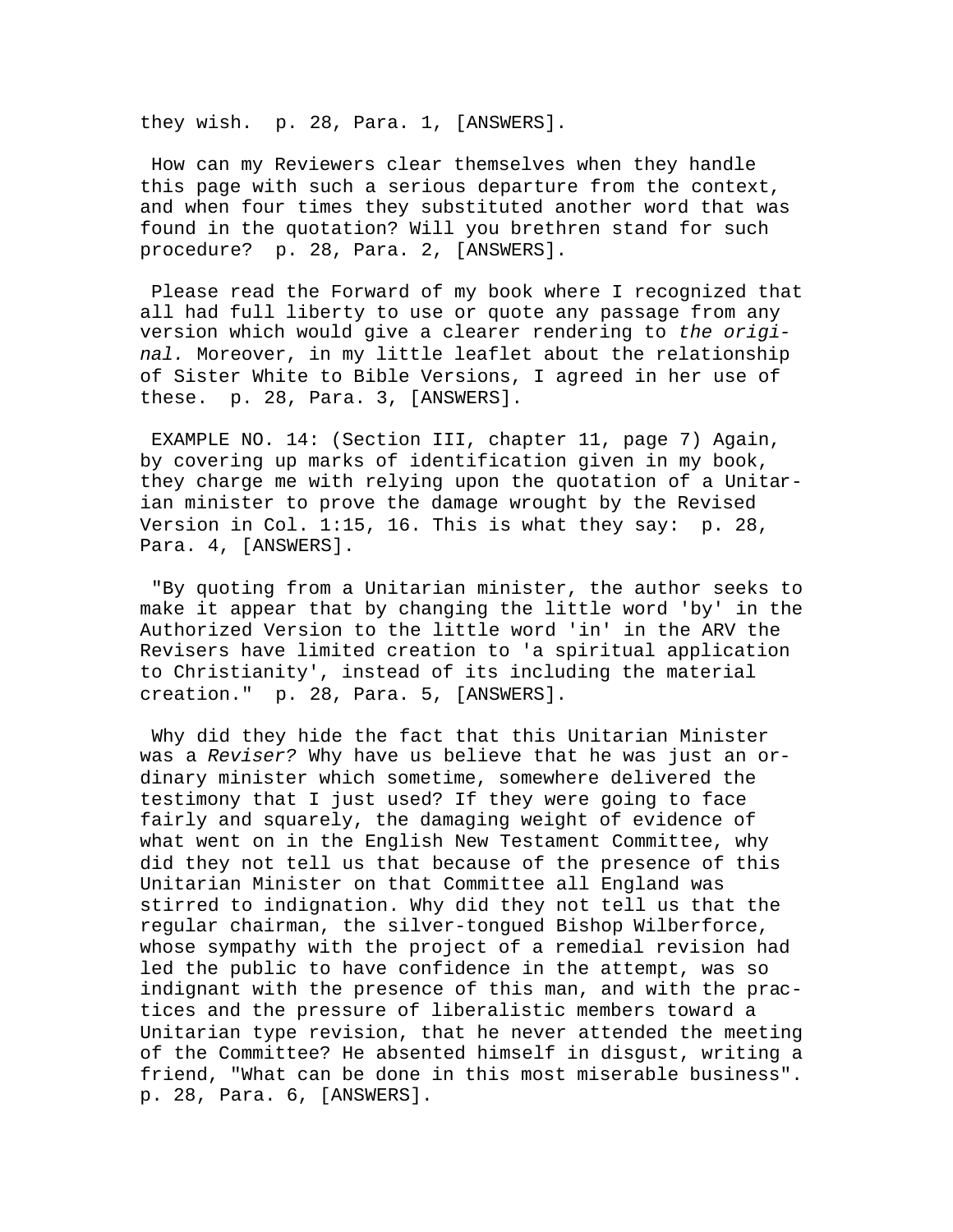Evidently disturbed by the strong evidence which this fact imposes, my Reviewers return to it again a little later, saying, "Some man's interpretation of the ARV rendering of Col. 1:15, 16 has no bearing upon its correct translation or true meaning, particularly if that interpreter is a Unitarian, who does not believe in the trinity at all." p. 28, Para. 7, [ANSWERS].

 But it does have very much bearing on the case; this Unitarian sat in that Committee, he exercised a strong influence; because Dr. Hort also ran all to readily in that direction, of which we have abundant testimony. When we seek to escape the damaging influence wrought upon God's sacred Word, why do they throw up a smoke screen and lead us away from the real perpetrator and from the mischievous theory which he used? The Bible did not hesitate to point out who it was that made God's Word prophecy 1260 years in sackcloth and ashes. If the damage wrought upon the Revision was nothing, as they claimed, why did the resort to concealing the facts in the case? Unless of course, they were of damaging nature? I quoted this man's testimony in my book to show the pantheistic change which had been made by the Revisers upon Col. 1:15, 16. I quoted him to show the interest and interpretation that this Reviser himself put upon this text. I said he was a Reviser; my Reviewers said he was "some man". p. 28, Para. 8, [ANSWERS].

 Was it right for my Reviewers to cover up the marks which would identify the agents who wrought the evil upon the Revised Version, and leave you to infer that he was a stranger who had nothing to do with revision? p. 29, Para. 1, [ANSWERS].

 EXAMPLE NO. 15: My Reviewers all through their document assume that they are fair and just, and that I am inaccurate and unfair. The next charge which I bring against them is not [that] they cover damaging testimony, as in the previous case, but that they unjustly represent me as making claims [that the] Authorized Version is inerrant and perfect, and the Greek Text upon which it is built as "flawless". They say, (Section III, chapter 6, page 1): p. 29, Para. 2, [ANSWERS].

 "To this end, attempt is made also to show that the King James Authorized Version is an inerrant, perfect translation of the only genuine, flawless Greek Text that has come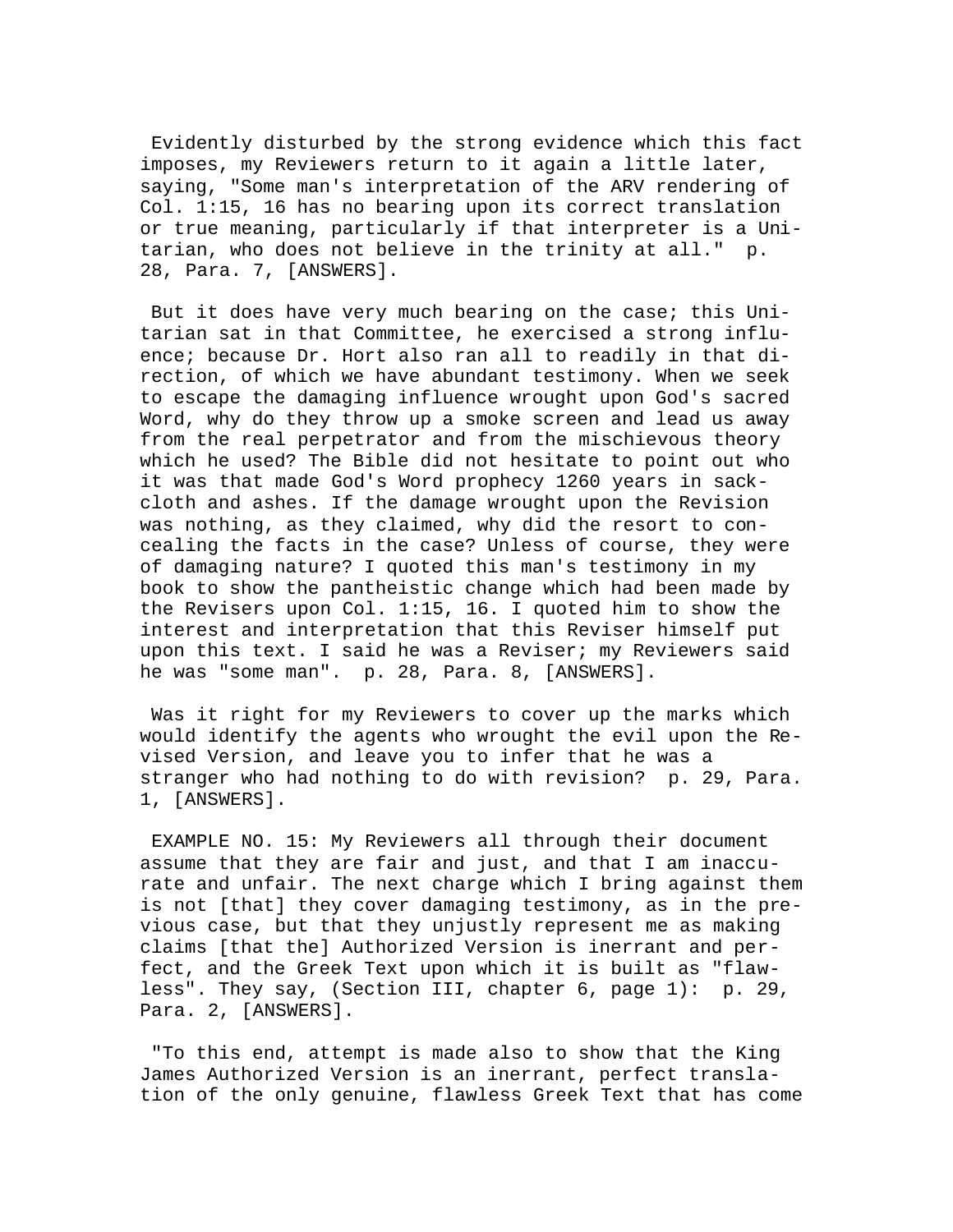down to us, the Textus Receptus". p. 29, Para. 3, [ANSWERS].

 They have proved that they cannot make this claim because of ignorance. They well know otherwise. In their Review (Section I, page 5) they say: p. 29, Para. 4, [ANSWERS].

 "The comparison of the blemishes in the Authorized Version to the five scars on the resurrection body of Christ, (pages 180-181) is a travesty upon our divine Sacrifice for sin". p. 29, Para. 5, [ANSWERS].

 By turning to those pages indicated, one will read in my book: p. 29, Para. 6, [ANSWERS].

 "But, they say, there are errors in the Received Text. Yes, 'plain and clear errors', as their instructions informed the Revisers. It is to the glory of the Textus Receptus that its errors are 'plain and clear'. When God showed us those errors were 'plain and clear' we recognized them as errors of copyists and therefore, like printers' errors, they can be promptly and certainly corrected. They are not errors of the Author. Man made them and man can correct them. Neither are they 'errors' which man made and only God can correct. They do not enter into the core of any question." O.A.B.V. page 180. p. 29, Para. 7, [ANSWERS].

 I say that my Reviewers have misrepresented me. They have represented me as standing for a theory for which I did not stand. How would any of you here like to have someone publishing that you stood for a teaching for which you did not stand, especially when you had made your position clear in print? This is not the first time that they have held me up to ridicule for presenting the Textus Receptus as the pure Greek Text of Erasmus. p. 29, Para. 8, [ANSWERS].

 My Reviewers say, (Section I, page 42): p. 30, Para. 1, [ANSWERS].

 "Critical and cumulative evidence is presented completely, and we believe conclusively, covering the basically fallacious argument on the 'pure Greek Text of Erasmus'." p. 30, Para. 2, [ANSWERS].

 (Sec. II, page 4) "These facts are cited here to show the fallacy of the author's unreasonable contention that the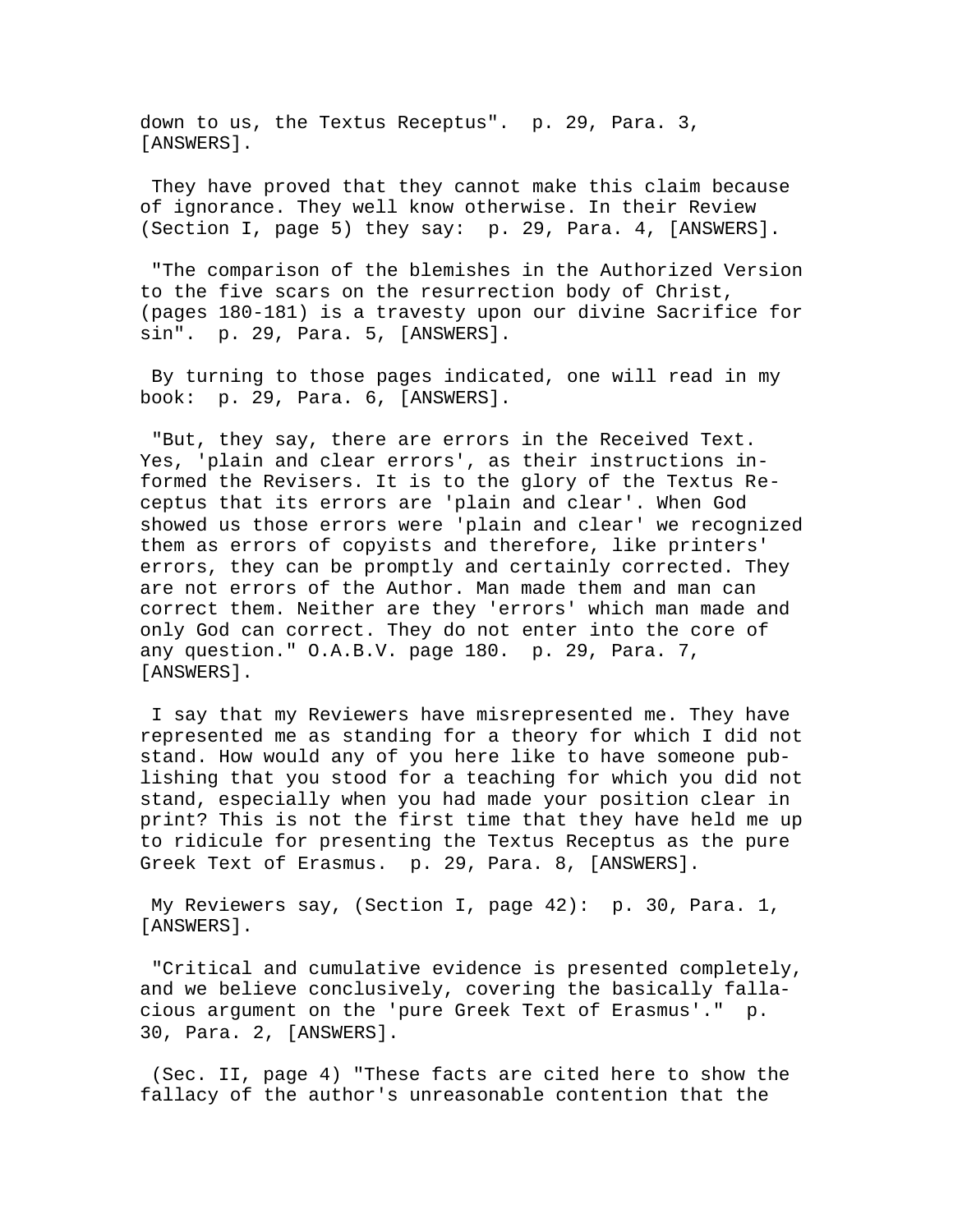New Testament of Erasmus was 'a pure Greek Text'." p. 30, Para. 3, [ANSWERS].

 (Sec. II, page 6) "The fundamental question in the matter of versions is whether the Textus Receptus... used by the translators of the AV is an absolutely correct text, as the author affirms." p. 30, Para. 4, [ANSWERS].

 I will show that I made it clear in my book that I did not make the contention which my Reviewers press home; and which they have brought up again and again as if they had some substantial thing to use as a weapon where I made my position clear with reference to the Received Text. I quote from page 161. p. 30, Para. 5, [ANSWERS].

 "The friends and devotees of the King James Version Bible, naturally wished that certain retouches might be given the book which would replace words counted obsolete, bring about conformity to more modern rules of spelling and grammar and correct what they considered a few plain and clear blemishes in the Received Text, so that its bitter opponents, who made use of these minor disadvantages to discredit the whole might be answered." p. 30, Para. 6, [ANSWERS].

 Again, on page 245, I indicate that it would be an excellent thing for certain changes to be made in the King James Version in order to bring it up to date, by my quotation from the "Herald and Presbyter" of July 16, 1924, page 10, which runs as follows: p. 30, Para. 7, [ANSWERS].

 "The Revisers had a wonderful opportunity. They might have made a few changes and removed a few archaic expressions, and made the Authorized Version the most acceptable and beautiful and wonderful book of all time to come. But they wished ruthlessly to meddle. Some of them wanted to change the doctrine." p. 30, Para. 8, [ANSWERS].

 Scrivener, Miller, Nolan, Burgon, Cook, Hoskier, and others, all eminent textual critics of the first rank, and outstanding defenders of the Textus Receptus, have indicated that there were plain and clear errors in the Received text which should be corrected, and that there were improvements which could be made in the English of the King James to bring it up to date. However, in my book, while I recognized this fact, I claimed that that which ought to be done was a far different thing from the ruthless work which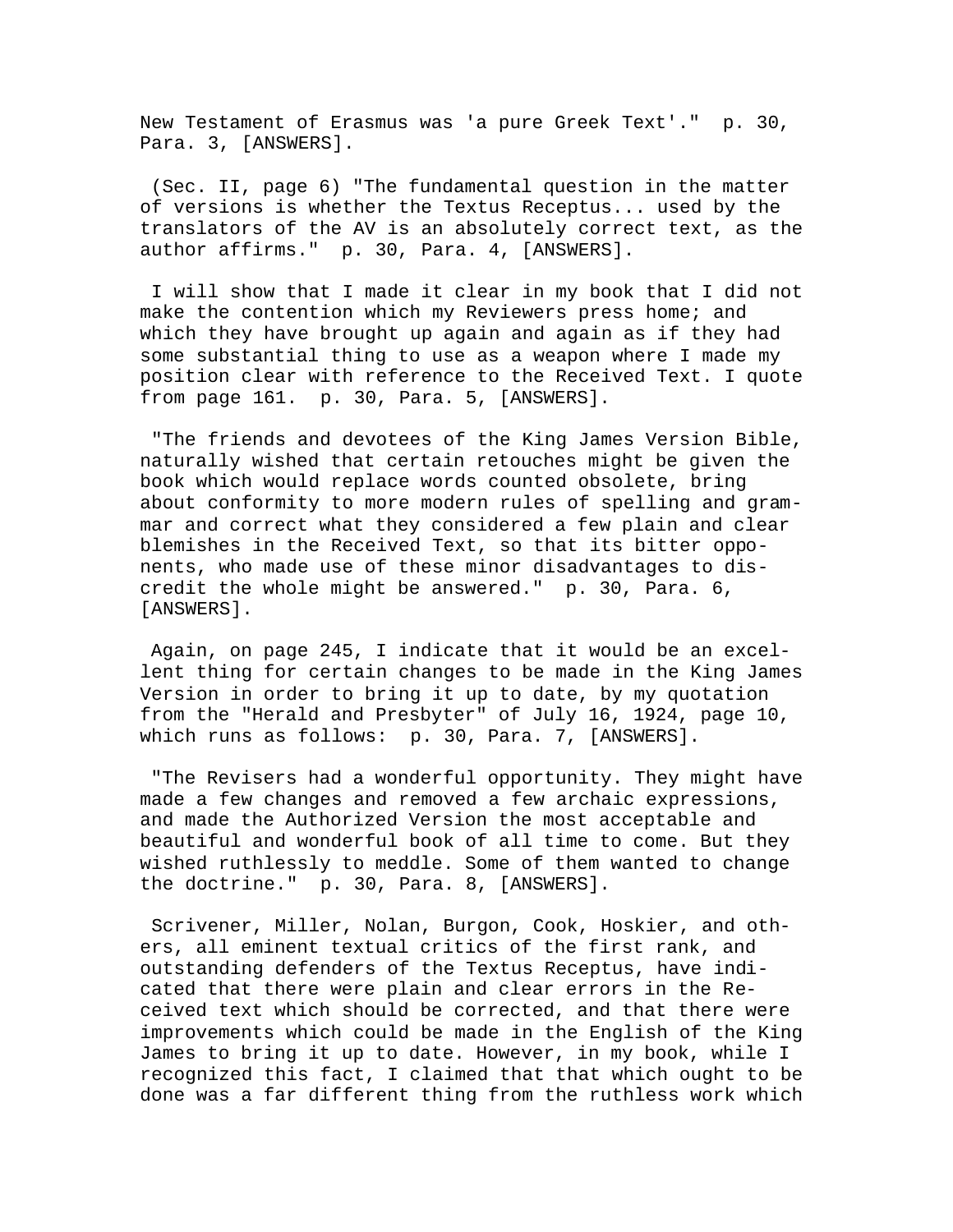was done by the Reviewers. Is it fair of my Reviewers to represent me as claiming that a building is perfect because I indict the men who wrecked it when they were authorized simply to repair it? p. 30, Para. 9, [ANSWERS].

 These questions from my book prove to you that I did not say what my Reviewers claim that I said. p. 30, Para. 10, [ANSWERS].

 EXAMPLE NO. 16: I wish to take up what they call a "flagrant example". (Section I, page 28). We shall see who was guilty in this matter. In fact my Reviewers seem to be so greatly exercised over this case that they accuse me of a "deliberate perversion of fact". (Section I, page 29) I appeal to the brethren here for justice. Even suppose I had made a mistake, do you agree to have read in public, in your hearing and in my absence, a document which accuses me of a "deliberate perversion of fact"? And suppose you discover that what I said was the truth? Suppose further you learn that my Reviewers did not know what they were talking about? Then will you still stand for having me publicly charged with a "deliberate perversion of fact"? And suppose: p. 31, Para. 1, [ANSWERS].

 The topic under discussion is the quotation from Dr. Frederick Nolan, page 415 in his book "Inquiry into the Integrity of the Greek Vulgate". I made the statement in a note, page 42 of my book, that: p. 31, Para. 2, [ANSWERS].

 "The two great families of Greek Bibles are well illustrated in the work of that outstanding scholar, Erasmus. Before he gave to the Reformation the New Testament in Greek, he divided all Greek Manuscript into two classes: those which agreed with the Received Text, and those which agreed with the Vatican manuscript." p. 31, Para. 3, [ANSWERS].

 Now what is my "flagrant example"; what is my "deliberate perversion of fact"? Further what is my "gross carelessness" (as they say)? For in addition to the other charges, they also label me with "gross carelessness". p. 31, Para. 4, [ANSWERS].

 You will note that I did not quote Nolan. I referred to the page. My Reviewers, however, printed the quotation. I agree with them the quotation is correct. I will now quote it again: p. 31, Para. 5, [ANSWERS].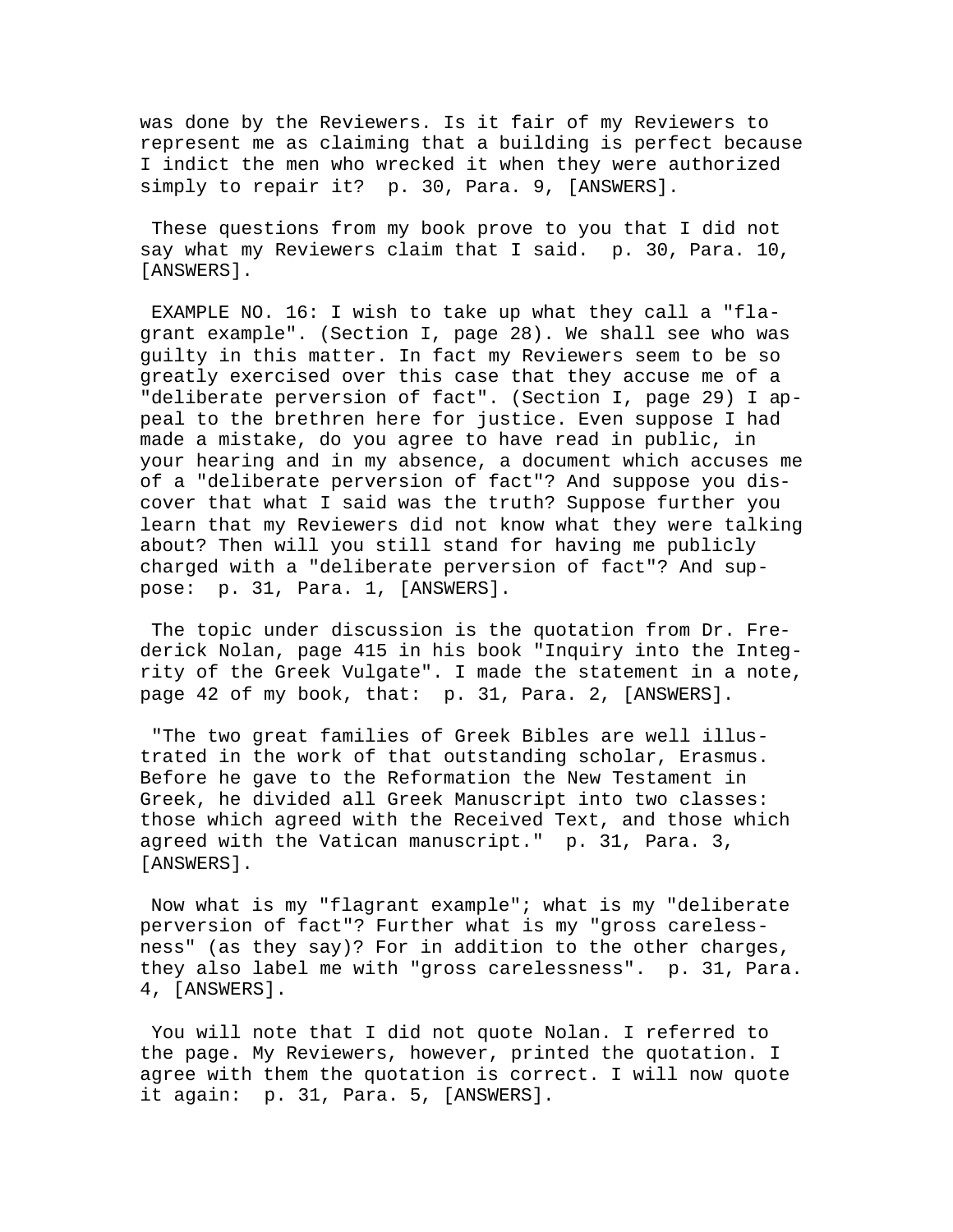"With respect to manuscripts, it is indisputable that he (Erasmus) was acquainted with every variety which is known to us: having distributed them into two principal classes one which corresponds with the Complutensian edition, the other with the Vatican manuscript." Nolan, "inquiry into the Integrity of the Greek Vulgate." page 413. p. 31, Para. 6, [ANSWERS].

 The deliberate perversion of fact with which they charge me is that I substituted the words "the Received Text" for the "Complutensian Edition". And then they give us the astonishing information that was never known before that the Complutensian Edition was a Roman Catholic text. Since they have recourse so often to Dr. Scrivener I will give you now a quotation from Dr. Scrivener to show you that Stunica, or the editor of the Complutensian Edition as well as Erasmus, molded the Textus Receptus. It is true that Cardinal Ximenes was the promoter of the Complutensian Bible, but the chief editor and brains of the Complutensian Edition was Stunica. Let me now quote from Dr. Scrivener: p. 31, Para. 7, [ANSWERS].

 "It is no less true to fact than paradoxical in sound, that the worst corruptions to which the New Testament has ever been subjected, originated within one hundred years after it was composed: that Irenaeus and the African Fathers and the whole Western, with a portion of the Syrian Church, used far inferior manuscripts to those employed by 'Stunica', or Erasmus, or Stephen thirteen centuries later 'when molding the Textus Receptus." Scrivener, 'Introduction" Vol. 2, pp. 253-265. (Emphasis mine) p. 31, Para. 8, [ANSWERS].

 I will now quote from Dan Burgon: "And the genealogy of the written, no less than the genealogy of the Incarnate Word, is traceable back by two distinct lines of descent, remember: for the 'Complutensian, which was printed in 1514, exhibits the Traditional Text' with the same general fidelity as the 'Erasmian,' which did not see the light till two years later." Burgon, "Revision Revised," pp. 390, 391. p. 32, Para. 1, [ANSWERS].

 This quotation proves that the Complutensian Text, as well as the Text of Erasmus exhibits in general lines the "traditional text", a term which Burgon uses interchangeably with the Received Text. I will give another quotation from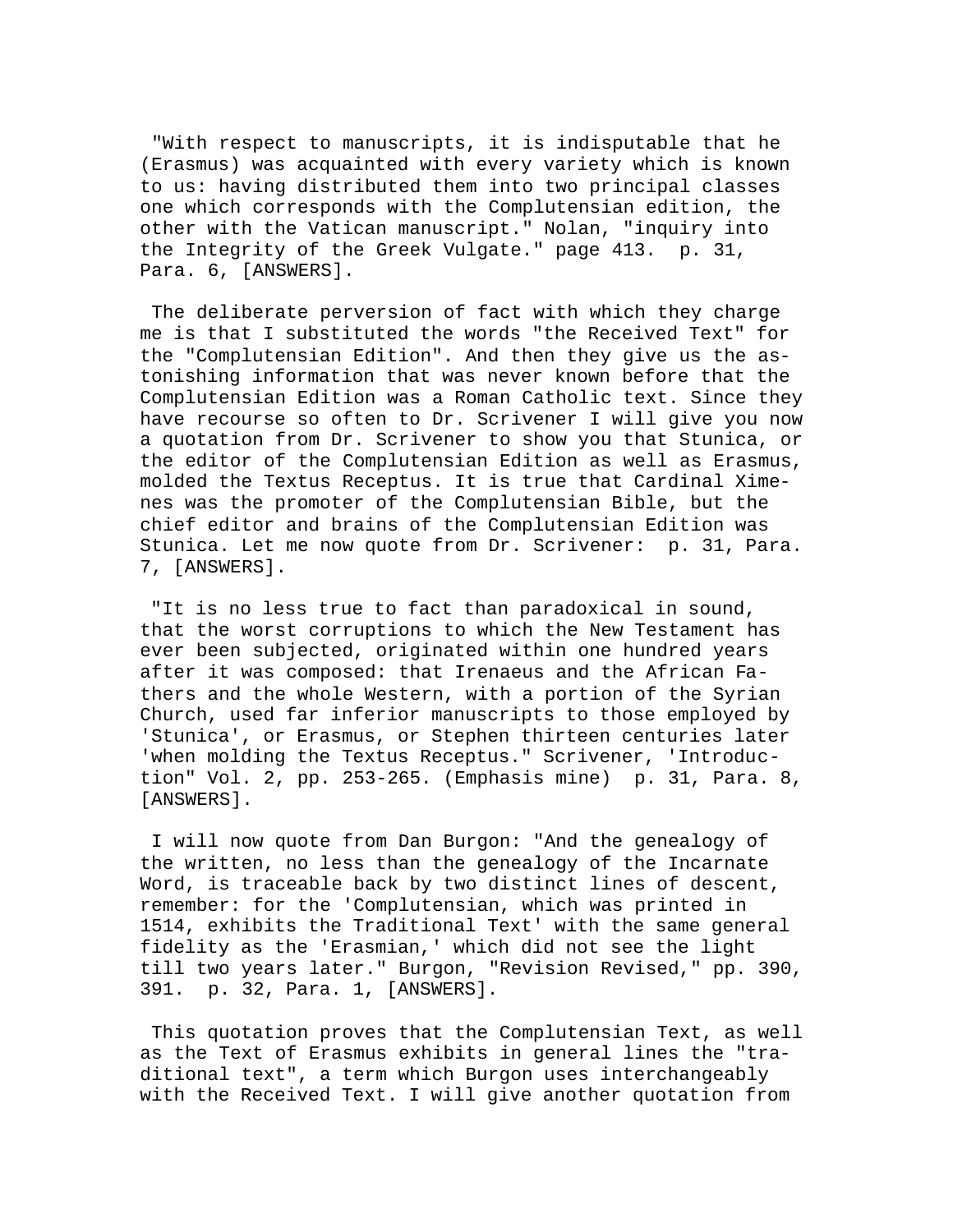Burgon which will bring all these points together: p. 32, Para. 2, [ANSWERS].

 "The one great FACT which especially troubles him, (Dr. Hort), and his joint editor, (as well it may be), *is the traditional Greek* text of the New Testament Scriptures. Call this text Erasmian or Complutensian, the Text of Stephens, or Beza, or of the Elzevers, call it the 'Received' or the *Traditional Greek Text,* or whatever other name you please; the fact remains that a text has come down to us which is attested by the general consensus of ancient copies, ancient fathers, ancient versions. Our readers cannot have yet forgotten his (Dr. Hort's) virtual admission that, beyond all question the Textus Receptus is the dominant Greeco-Syrian Text of A.D. 350 to A.D. 400." Burgon, "Revision Revised," page 269. p. 32, Para. 3, [ANSWERS].

 Where then was my "deliberate perversion of fact" in calling the Complutensian Edition the Received Text? I have quoted two outstanding text critics to prove that is 'was', but I could give you others. In face of these statements from textual critics agreeing with me that the Complutensian Edition was the Received Text, what right had those who wrote this document, to accuse me, in your hearing of a deliberate perversion of facts? Please note the word "deliberate". But I am not through with this yet. p. 32, Para. 4, [ANSWERS].

 They tried to make out that the Complutensian Edition was a Roman Catholic text; later that the text of Erasmus was. So then the Catholic Church gave us our Greek N.T. from which the AV was translated, did it? Do they then have the Catholic Church give us the Vaticanus, the Textus Receptus, and the Vulgate? Then the papists really were the preservers of the Bible after all? This is glorifying the Roman Catholic Church. In my next example I will answer this charge that the Complutensian Edition was a Roman Catholic text and in my Section II, I will answer completely at length, their charge that the text of Erasmus was a Roman Catholic text. But notice that the text of Erasmus and that of the Complutensian are of the Textus Receptus type. p. 32, Para. 5, [ANSWERS].

 Why is it that my Reviewers could copy this quotation from the learned Dr. Nolan, and never notice that he said that it was "indisputable" that Erasmus was acquainted with every variety of manuscript which is known to us? What does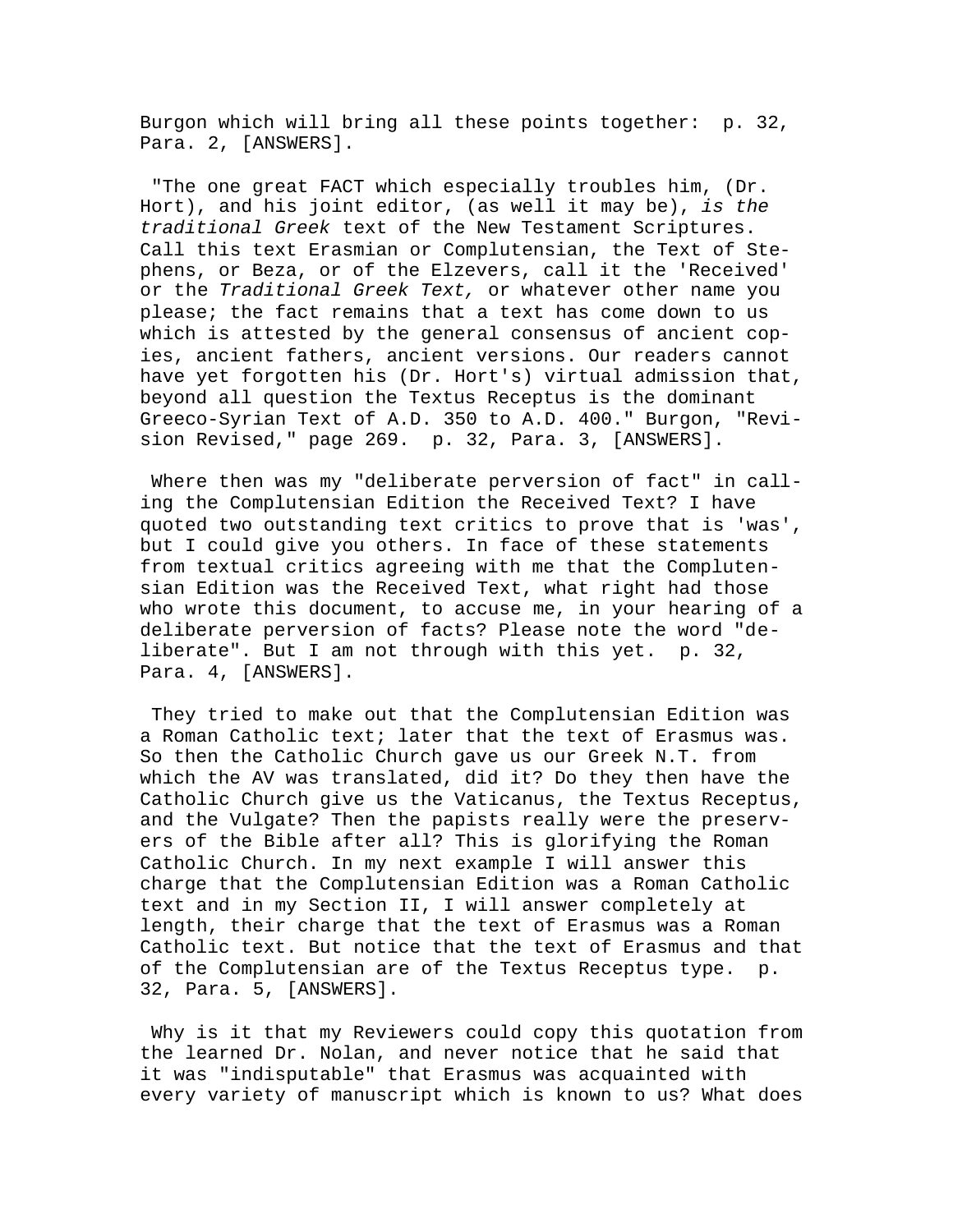indisputable mean? It means it cannot be disputed. Then why do my Reviewers occupy page after page, and page after page of their document to try and make out that Erasmus knew only six or seven manuscripts. Secondly, why did they not also notice in this same quotation that Erasmus was acquainted with the Vatican Manuscript? Is it because they do not like to have the public know that when that gigantic mind of Erasmus laid the foundations of the Received Text, he knew the Vaticanus MS, and rejected it? p. 33, Para. 1, [ANSWERS].

 Why did they not notice in this quotation that Erasmus had done exactly what I have done in my book, divided all manuscripts into two principal classes; one class with the Textus Receptus, and the other with the Vaticanus MS? They challenge my parallel streams of Bibles, I will notice that particularly later on, but for the present kindly mark it down that Erasmus had come to precisely the same conclusion. With the above incontestable evidence what becomes of the uncharitable, and unbrotherly charge of a deliberate perversion of fact, in other words, an, *intention to utter a falsehood?* p. 33, Para. 2, [ANSWERS].

 EXAMPLE NO. 17: (Section I, page 29). I come back again, however, to another act of an outstanding nature in connection with their handling of a quotation from Dr. Nolan. In Dr. Nolan's quotation he said concerning Erasmus. p. 33, Para. 3, [ANSWERS].

 "Having distributed them into two principle classes, one of which corresponds with the Complutensian Edition, the other with the Vatican manuscript." p. 33, Para. 4, [ANSWERS].

 Did they handle this quotation fairly? I leave it to you to judge. Listen now to what they say Erasmus did and see how it compares with what Dr. Nolan says he did. Dr. Nolan says he *"DISTRIBUTED".* My Reviewers say this: p. 33, Para. 5, [ANSWERS].

 "It appears, then, according to the facts, as will be shown in Section II, that the *comparison* made by Erasmus was between one set of Vatican manuscripts and the great Vatican manuscript." (Section I, page 29) (Emphasis mine) p. 33, Para. 6, [ANSWERS].

It looks as if the Reviewers did not know that the Com-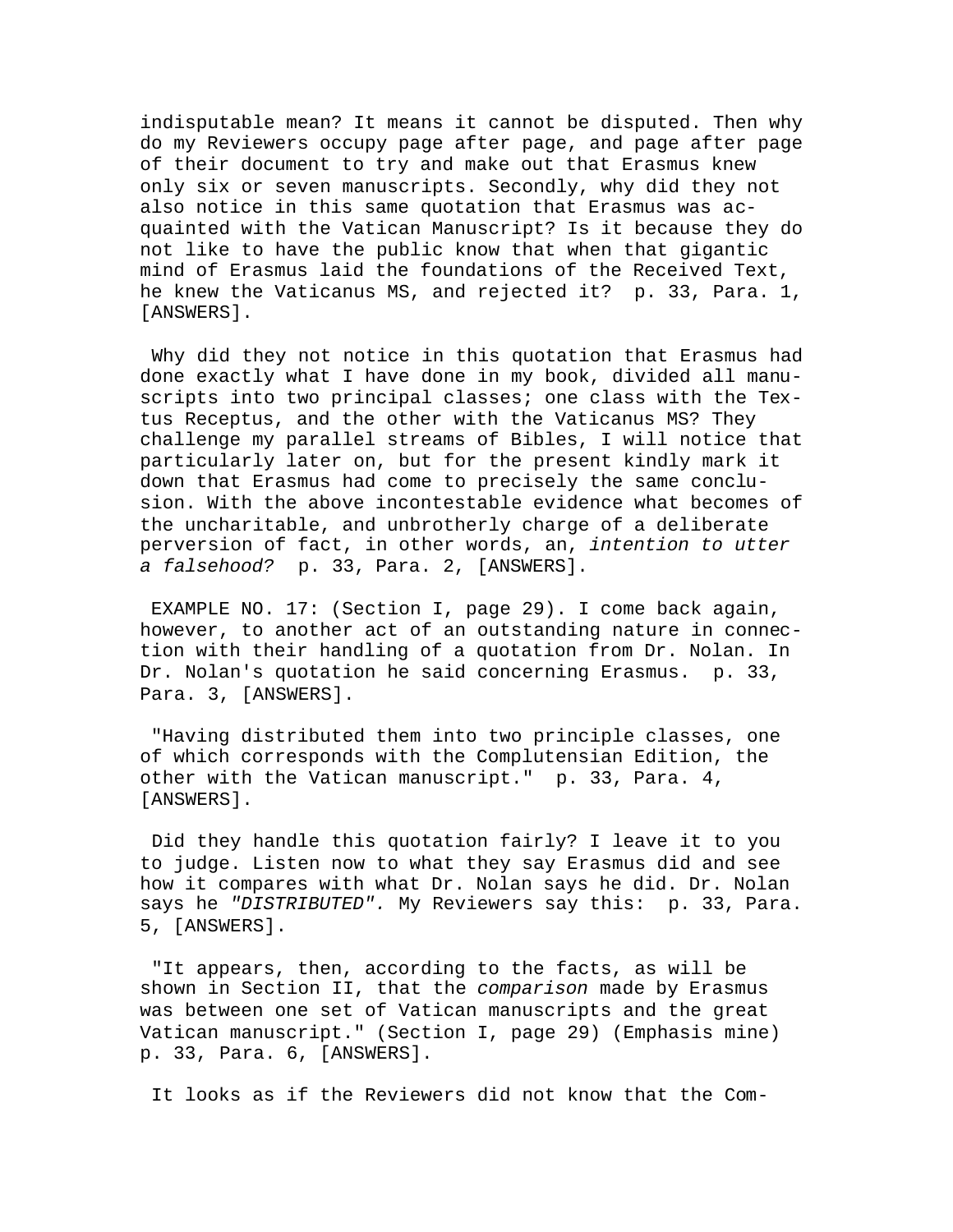plutensian New Testament was of the Textus Receptus type and thought it was a Vatican MS. p. 33, Para. 7, [ANSWERS].

 Dr. Nolan presents "distribution"; my Reviewers present "comparison". Why did *not* my Reviewers use the word "distribute" of Dr. Nolan? Because they did not believe that the Complutensian Edition was the Received Text. That would have made perfect nonsense to say that Erasmus distributed all the varieties of manuscripts in the world into the Vatican Manuscripts on the left hand, and into the great Vatican Manuscript on the right hand. Therefore, my Reviewers substitute "comparison" for Dr. Nolan's "distribute". Was this fair? p. 33, Para. 8, [ANSWERS].

 I will now give another reason why my Reviewers were forced to this, what shall I call it? They claim that Stunica, in getting out the Complutensian Edition, used only manuscripts from the Vatican. You may be surprised to learn that Dr. Scrivener says that all Stunica received from the Vatican was probably only two manuscripts, and neither one of them had the New Testament: Dr. Scrivener says: p. 34, Para. 1, [ANSWERS].

 "It has long been debated among critics, what manuscripts were used by the Complutensian editors, especially in the New Testament. Ximenes is reported to have spent four thousand ducats in the purchase of such manuscripts. Add to this that (Cardinal) Vercellone, whose services to sacred literature have been spoken of above, brought to light the fact that only two manuscripts are recorded as having been sent to the Cardinal Ximenes) from the Vatican in the first year of Leo, and neither of them (Vat. 330, 346) contained any part of the New Testament." Scrivener, "Introduction", Vol. 2, pp. 178, 179. p. 34, Para. 2, [ANSWERS].

 In view of the fact, then, that Cardinal Ximenes purchased most all of his manuscripts, and the two which he received from the Vatican did not contain the New Testament, why were my Reviewers so pressed in spirit to claim the Complutensian New Testament as a Catholic Edition? Why did they change the word "distribute" of Dr. Nolan into "comparison" and further why did they change "Complutensian Edition" into Vatican Manuscripts"? Simply because *they thought; they supposed; they actually did not know;* they did not comprehend what they found out, that the Complutensian Edition of the New Testament was not welded out of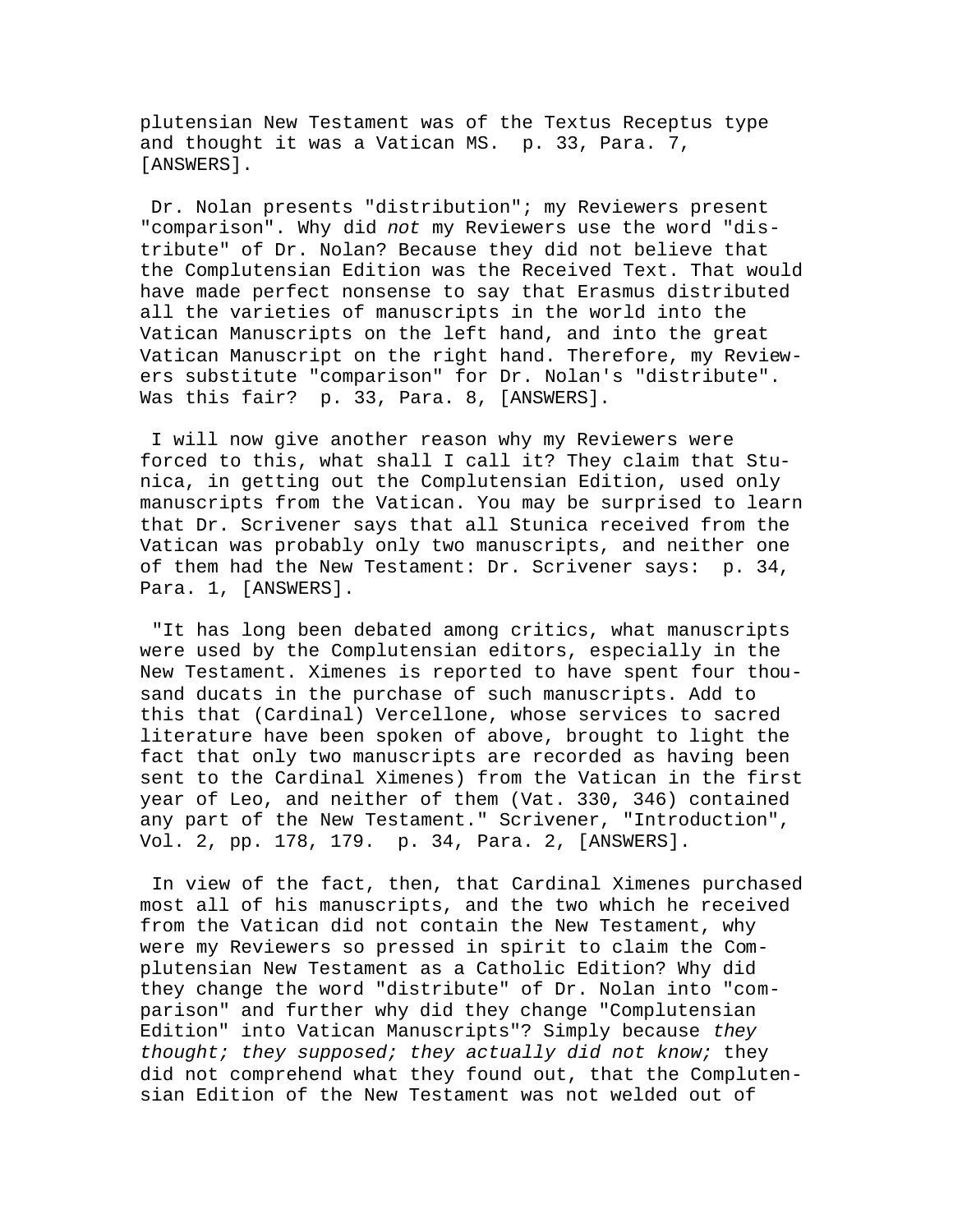Vatican Manuscripts. I will now ask my hearers who have formed opinions on hearing these half dozen mistakes and misstatements on this point in this Review, to bring their conclusions and judgments back to the level of actual facts. p. 34, Para. 3, [ANSWERS].

 EXAMPLE NO. 18: (Section I, page 32). I wish to present a short example of where my Reviewers made me say exactly the opposite of what you will find printed on the page they cite. On page 246 of my book, I said, p. 34, Para. 4, [ANSWERS].

 "The new theology taught that Christianity was not "a system of truth divinely revealed, recorded in the Scriptures in a definite and a complete form for all ages," but Christianity is Christ." p. 34, Para. 5, [ANSWERS].

 Notice what I said plainly in indicting this new pantheistic modernism which passes for Christianity on their claim that "Christianity is Christ". Mark the expression "Christianity is Christ". But in Section I, page 32 of my Reviewers' document they quote this very page (246) as an example of how perverters pour a wrong content into the words, "Christ is Christianity". The expression on page 246 of my book, and to which I object is "Christianity is Christ". They turn it completely around and say that the expression on this page is "Christ is Christianity". Is this fair? If I say "God is light", that is not saying "Light is God." How correct a conclusion could hearers of this document draw concerning my book, when the expression on the page is turned completely around? How would you like to have your fate depend upon such an example of accuracy as this? What treatment would this handling of material receive in a common court of justice of our land? p. 34, Para. 6, [ANSWERS].

 EXAMPLE NO. 19: (Section III, chapter 6, page 12) Misrepresentation of Scrivener on 1 Tim. 3:16. Here again I indict my Reviewers for stopping short their quotation from Scrivener in their effort to find support for the damage which the Revised did to 1 Tim. 3:16. I here give the final words from their quotation from Dr. Scrivener upon which they reply: p. 35, Para. 1, [ANSWERS].

 "... we must consider it probable (indeed, if we were sure of the testimony of the first-rate uncials, we might regard it as certain) that the second of our rules of Comparative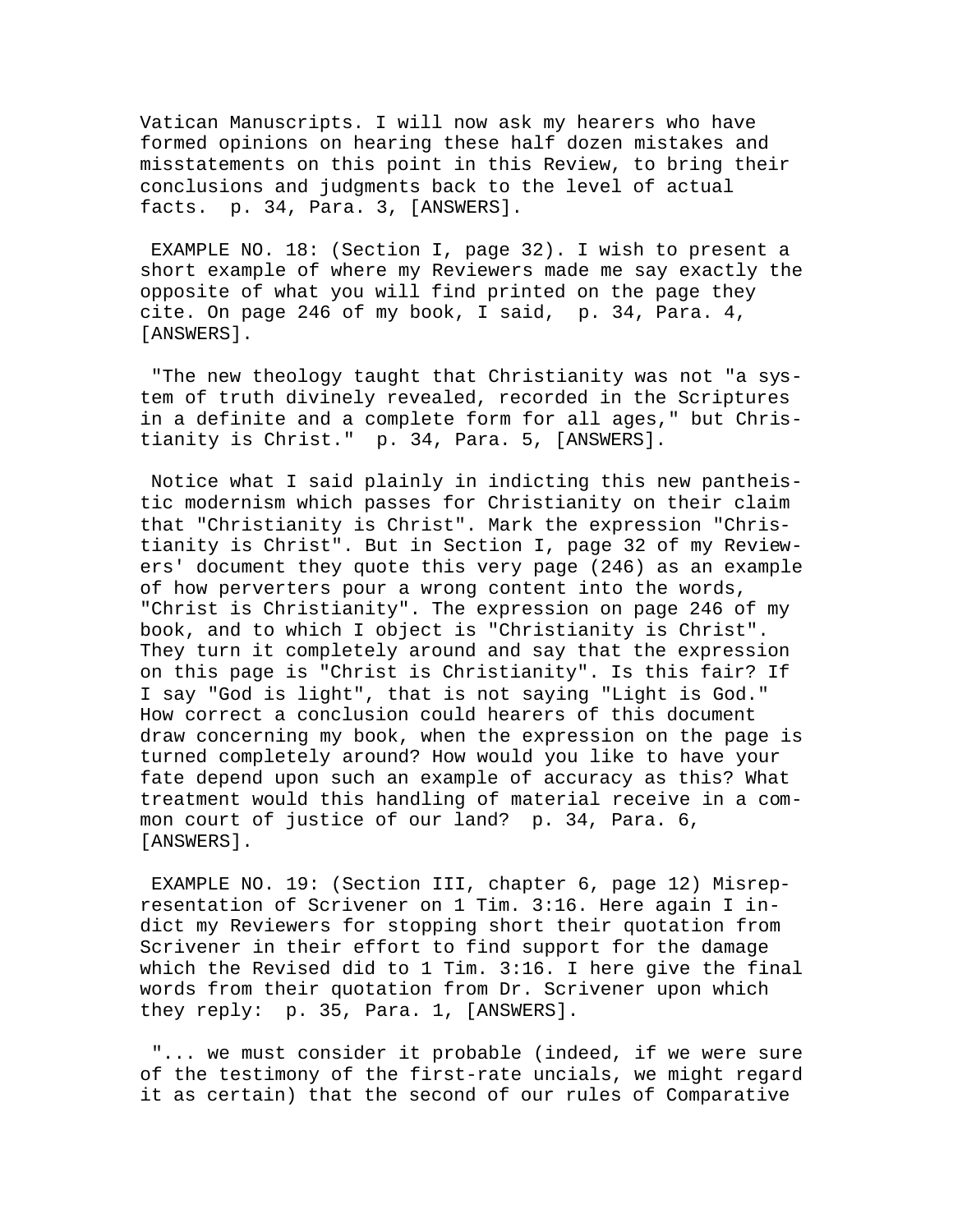Criticism must here be applied, and Theos of the more recent many yield place to (hos) of the ancient few." Scrivener "A Plain Introduction to the Criticism of the N.T.", Vol. II, page 394. p. 35, Para. 2, [ANSWERS].

 I will now finish the quotation from Dr. Scrivener and you will see that he says the opposite from what they make him say. Wouldn't you brethren be surprised if I gave you the rest of the quotation from Dr. Scrivener and you found that Scrivener's final conclusion disagreed with my Reviewers and agree with me? Let me now finish the quotation from Dr. Scrivener: p. 35, Para. 3, [ANSWERS].

 "Yet even then the force of the Patristic testimony remains untouched. Were we to concede to Dr. Hort's unproved hypothesis that Didymus, de Trinita abounds in what he calls Syrian readings, and that they are not rare with Gregory Myssen (Notes, page 133), the clear references of Ignatius and Hippolytus are not thus to be disposed of. I dare not pronounce *Theso* a corruption." Scrivener, "Introduction" Vol. II, pp. 394, 395. p. 35, Para. 4, [ANSWERS].

 Following this, Dr. Miller, who edited Dr. Scrivener's work adds: p. 35, Para. 5, [ANSWERS].

 "This decision of Dr. Scrivener would probably have been considerably strengthened in favour of 'Theos', if the above passage had been written after instead of before, the composition and appearance of Dean Burgon's elaborate and patient examination of all the evidence, which occupies seventy-seven pages in his 'Revision Revised'." Scrivener's "Introduction', page 394. p. 35, Para. 6, [ANSWERS].

 EXAMPLE NO. 20: (Section I, page 36) I have still another example, in stating which, my Reviewers lay aside every weight and soar high. Two pages are devoted to revealing the uncompromising position of the author. They claim that I said that the King James Version was translated into over 800 languages. Deeply stirred on this, they write a letter to the British and Foreign Bible Society. The reply from this Society is given in full. The reply is heavily underlined. Many conclusions are drawn from it. And then as if to heap one mountain upon another, my Reviewers want to know whether I "would commission Seventh-day Adventists to bring forth their own translation in every current language and dialect in order to be in literal conformity to the 'Textus Receptus'". p. 35, Para. 7, [ANSWERS].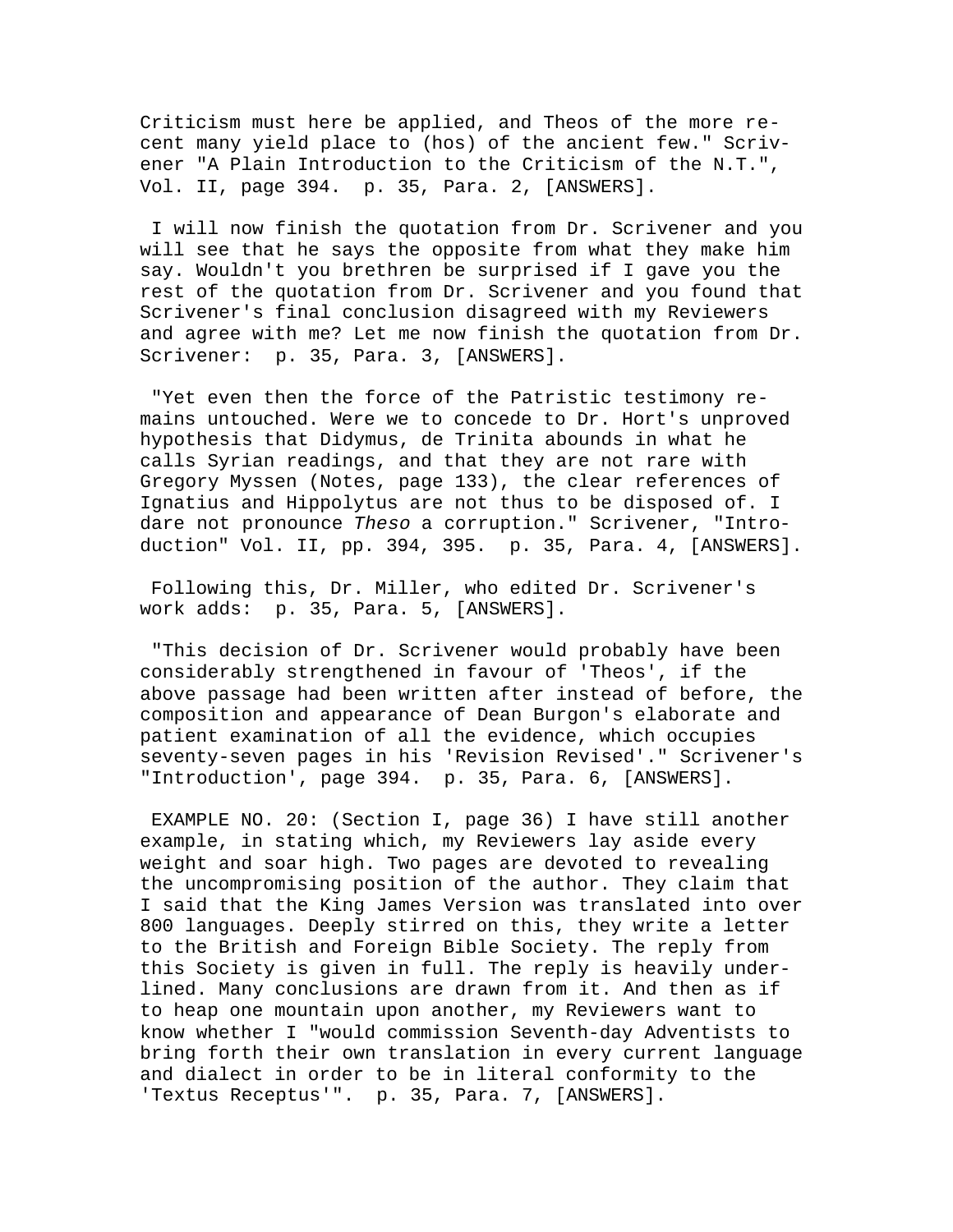Well now, what is the cause of all this furor? Just four words in my book. After talking on the widespread translations of the King James Version, I use these four words, "One writer claims 886," (page 257). Would you like to know who this writer is? He is an outsider, not an Adventist, hired by the Pacific Press Publishing Company to write a book for the Pacific Press Publishing Company, which book the Pacific Press Publishing Company has widely advertised in certain of our publications, under the title, "The World's Best Book." Here is the quotation from the WORLD'S BEST BOOK, page 71: p. 36, Para. 1, [ANSWERS].

 "Second, the Authorized Version has become a world book. It has the largest circulation of any modern book. It is now published in total or in part in 886 languages and dialects." p. 36, Para. 2, [ANSWERS].

 So I am reined up before this Committee of the General Conference because I, in my book, refer to a statement given in a book published and widely advertised by the Pacific Press Publishing Company. It is all right for the Pacific Press Publishing Company to use this fact; but for me it was all wrong. If I am pilloried for an uncompromising position because of this statement, what then shall we say of our publishing house which publishes it? If it is demanded of me whether I would commission Seventh-day Adventists to translate the Textus Receptus into all languages and dialects because I refer to this statement in the book published by the Pacific Press Publishing Company, will my Reviewers now turn around and lay the implication of this demand at the door of the originators -- the Pacific Press Publishing Company? All the weight of criticism that was hurled at me, must now be transferred to "The World's Best Book" and its advocates. p. 36, Para. 3, [ANSWERS].

 Before upbraiding me so severely, I suggest that it would have been well for my Reviewers to have become familiar with their own current literature. And I trust that before the next edition of "The World's Best Book" is published that the information so laboriously obtained will be forwarded to the Pacific Press so that this statement may be duly corrected. p. 36, Para. 4, [ANSWERS].

 After this recital of these twenty instances where the authors of this document have so seriously erred, I trust that I may humbly suggest that a more careful study of the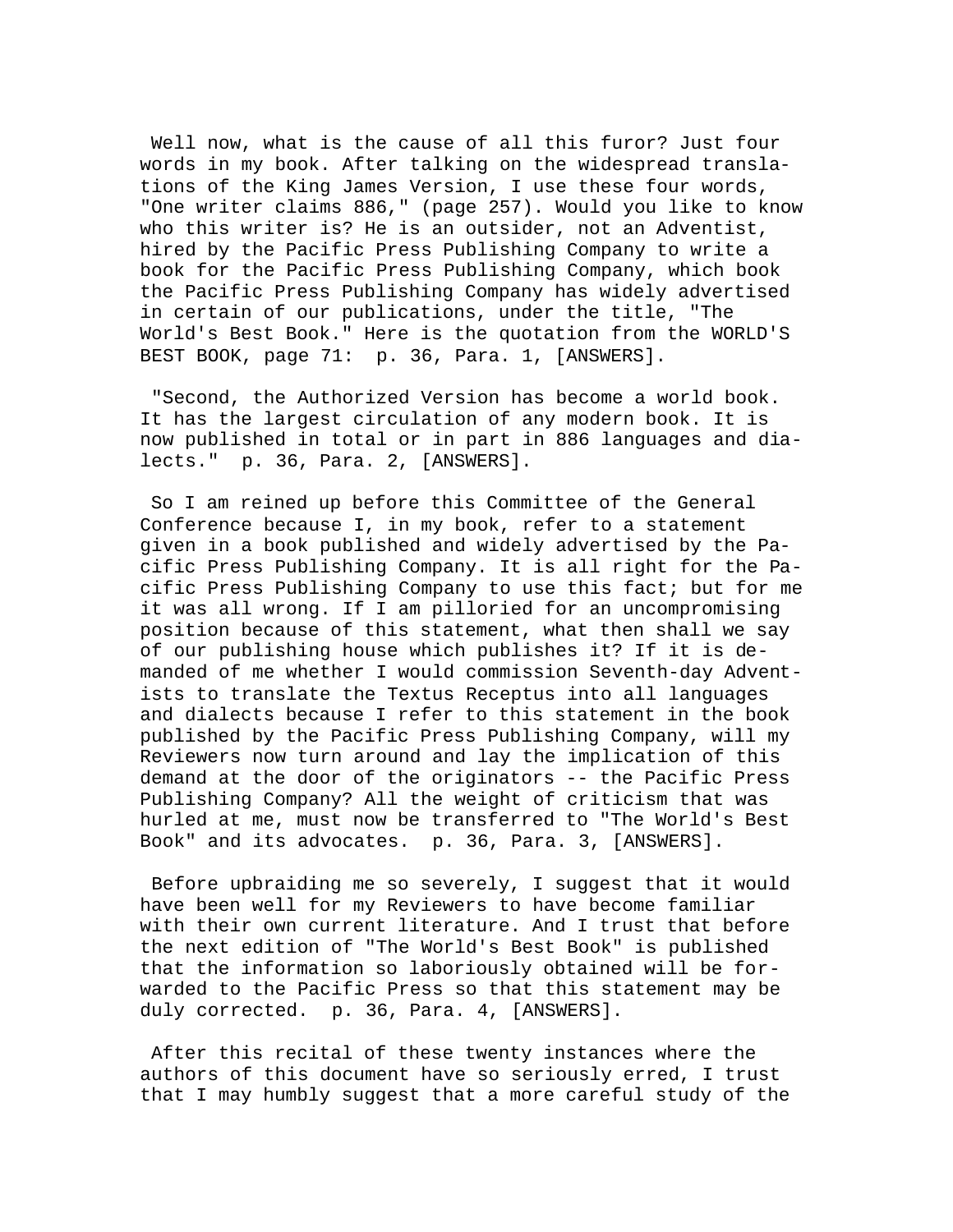real facts would have saved them much loss of time and effort and the expression of unjust and severe statements against a brother. p. 36, Para. 5, [ANSWERS].

 SECTION II -- ON THE BIBLE MANUSCRIPTS IN GENERAL. p. 36, Para. 6, [ANSWERS].

 I. *The Principles of the Last 100 Years in handling MSS.* p. 36, Para. 7, [ANSWERS].

 In reply to the Reviewer's document, Section II, entitled, "On the Bible Mss in general" we will note the following points: p. 36, Para. 8, [ANSWERS].

 1. *Overwhelming Testimony of MSS in Favor of Textus Receptus.* p. 36, Para. 9, [ANSWERS].

 Nineteen out of every twenty Greek manuscripts, according to some authors, (Tregelles, Account page 138), ninety-five out of every one hundred, according to other authors, (Hastings Encyclopedia, 916) and according to still other authors, ninety-nine out of every one hundred (Burgon, Revision Revised, pp. 11, 12) Greek manuscripts are in favor of the Received Text. My Reviewers (Section 2, pp. 18, 19) give authorities to say that there are 3,000-4,000 manuscripts (MSS); and less than 160 of these are uncials. An uncial MSS is one whose every letter is a capital; while a cursive MSS is like our writing, running, all letters connected and made without lifting the hand. With the uncials the writer must lift the hand to make each letter. In other words, 50 or less Greek manuscripts out of every one thousand will favor the Greek New Testament from which the Revised Version was translated, while 950 or more out of every 1000 Greek manuscripts will favor the Greek New Testament from which the King James Bible was translated. In the face of this significant fact we are led to ask how did it come about that with such a small quantity of evidence on its side the Greek text underlying the Revised Version secured as great a place as it did? Dr. Hort, who was an opponent of the Received Text and who dominated the English New Testament Revision Committee, says: p. 36, Para. 10, [ANSWERS].

 "An overwhelming proportion of the text in all known cursive manuscripts except a few is, as a matter of fact, identical." -- Hort's "Introduction". p. 37, Para. 1, [ANSWERS].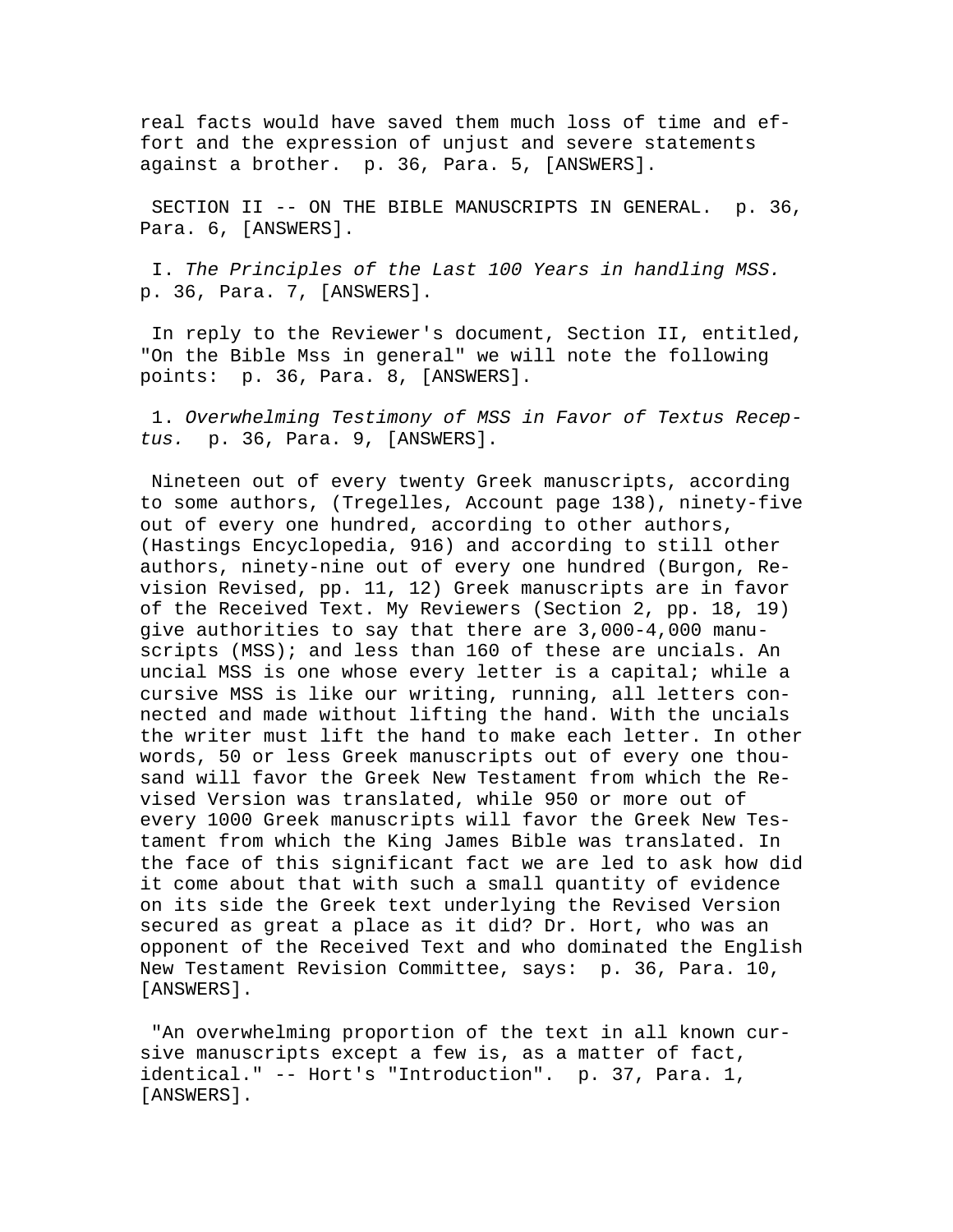Thus strong testimonies can be given not only to the Received Text, but also to the phenomenal ability of the manuscript scribes, writing in different countries and in different ages, to preserve an identical Bible in the overwhelming mass of manuscripts. p. 37, Para. 2, [ANSWERS].

 That the large number of conflicting readings which higher critics have gathered must come from only a few manuscripts is evident. p. 37, Para. 3, [ANSWERS].

 2. *Comparatively only a few MSS survived in the period from the Fourth to the Ninth Century.* p. 37, Para. 4, [ANSWERS].

 Since so much is said about the oldest manuscripts, or the most ancient manuscripts, and also about the uncials, it would be well here to quote from an author which my Reviewers have used a great deal, to show the relationship in style, in numbers, and in time, existing between the uncials and the cursives: p. 37, Para. 5, [ANSWERS].

 "The oldest manuscripts of the Greek-New Testament now in existence were written in the fourth century. Two splendid volumes, one now in the Vatican Library at Rome, the other at St. Petersburg, are assigned by all competent critics to this period. Two more were probably written in the fifth century; one of these is the glory of our own British Museum, the other is in the National Library at Paris. In addition to these there are perhaps twelve very fragmentary manuscripts of the same century which contain only some small portions of the New Testament. From the sixth century, twenty-seven documents have come down to us, but only five of these contain so much as a single book complete. From the seventh we have eight small fragments; from the eighth six manuscripts of some importance and eight fragments. So far the stream of tradition has run in a narrow bed. Time has, no doubt, caused the destruction of many copies; but it is also probable that during these centuries not so many copies were made as was the case subsequently. The style of writing then in use for works of literature was slow and laborious. Each letter was a capital, and had to be written separately; and the copying of a manuscript must have been long and toilsome task. In the ninth century, however, a change was made of great importance in the history of the Bible, and indeed of all ancient Greek literature. In place of the large capitals hitherto employed,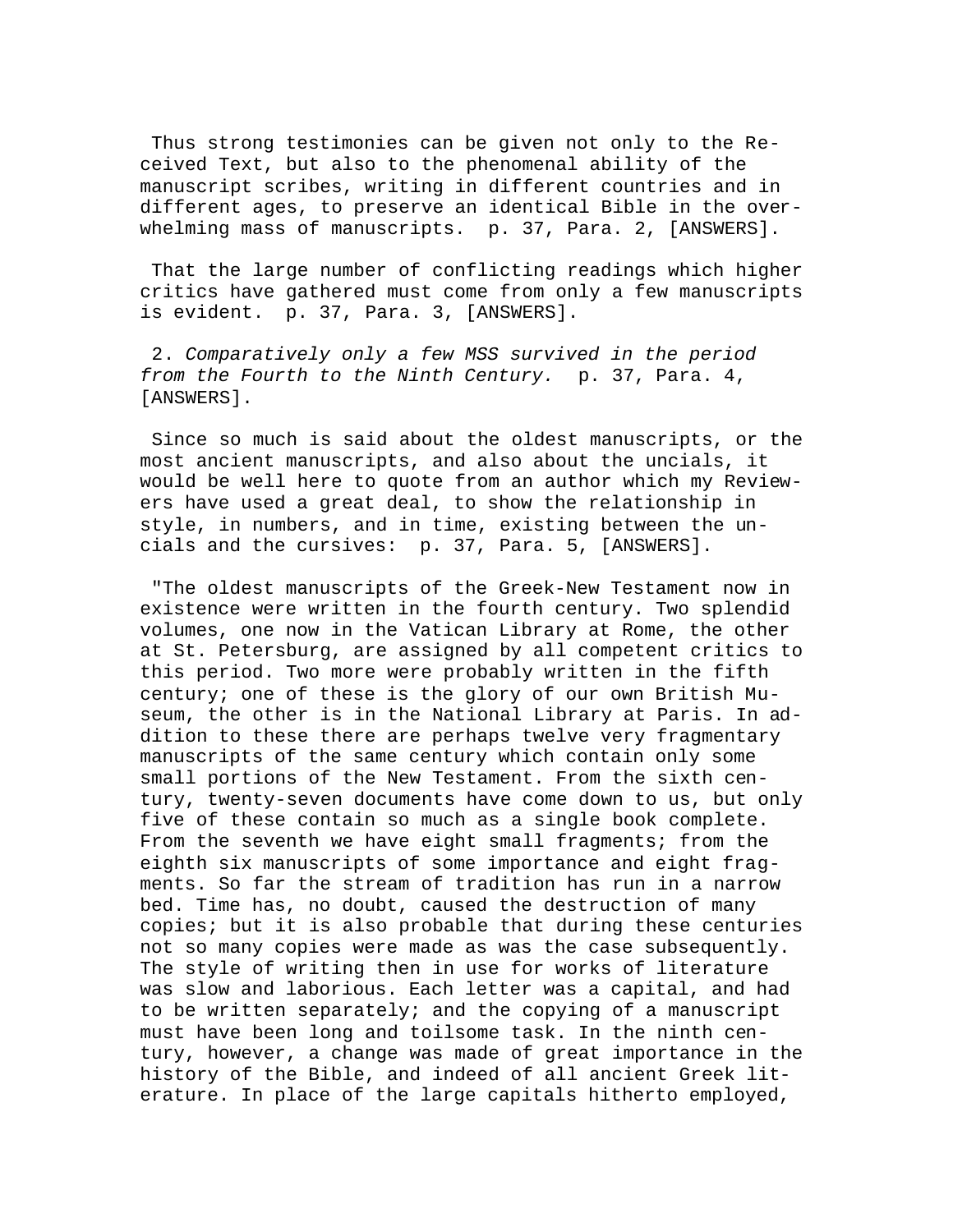a small style of letter came into use, modified in shape so as to admit of being written continuously, without lifting the pen after every letter. Writing became easier and quicker; and to this fact we may attribute the marked increase in the number of manuscripts of the Bible which have come down to us from the ninth and tenth centuries." F. D. Kenyon, "Our Bible and the Ancient Manuscripts," pp. 96, 97. p. 37, Para. 6, [ANSWERS].

 You will note from this quotation that there are only two manuscripts of the fourth century; two of the fifth century; twenty-seven from the sixth century, only five of which contain so much as a single book complete; eight from the seventh century only six, also small fragments. In other words, if we were to put together all the manuscripts from the fourth to the eighth century inclusive, looking at them from their broken and fragmentary condition, we probably would not have more than a few New Testaments complete. But when we reach the ninth century, what a great change takes place! Thousands of manuscripts come down to us from this period, 950 or more out of every 1,000 of them practically being the Textus Receptus. On the other hand the larger proportion of the uncials also witness to the Textus Receptus. p. 38, Para. 1, [ANSWERS].

 3. *Textus Receptus Traced Back to the Year 350 A.D.* p. 38, Para. 2, [ANSWERS].

 Here again, however, another fact stands out silhouetted against the sky of Biblical history. In view of the strong criticism launched against the Received Text by the advocates of the other type, would it be surprising to learn that the outstanding leader of the opponents to the Textus Receptus, Dr. Hort, testifies to the fact to which all authorities must agree, that the Greek New Testament of the Textus Receptus type, can be traced back very positively to the year 350 A.D. and is as old as any known manuscript. Hort says: p. 38, Para. 3, [ANSWERS].

 "The fundamental text of the late extant Greek MSS generally is beyond all question identical with the dominant Antiochian or Graeco-Syrian text of the second half of the fourth century. The community of text implies on geneological grounds a community of parentage; the Antiochian Fathers and the bulk extant MSS written from about three or four to ten or eleven centuries later must have had, in the greater number extant variations, a common original either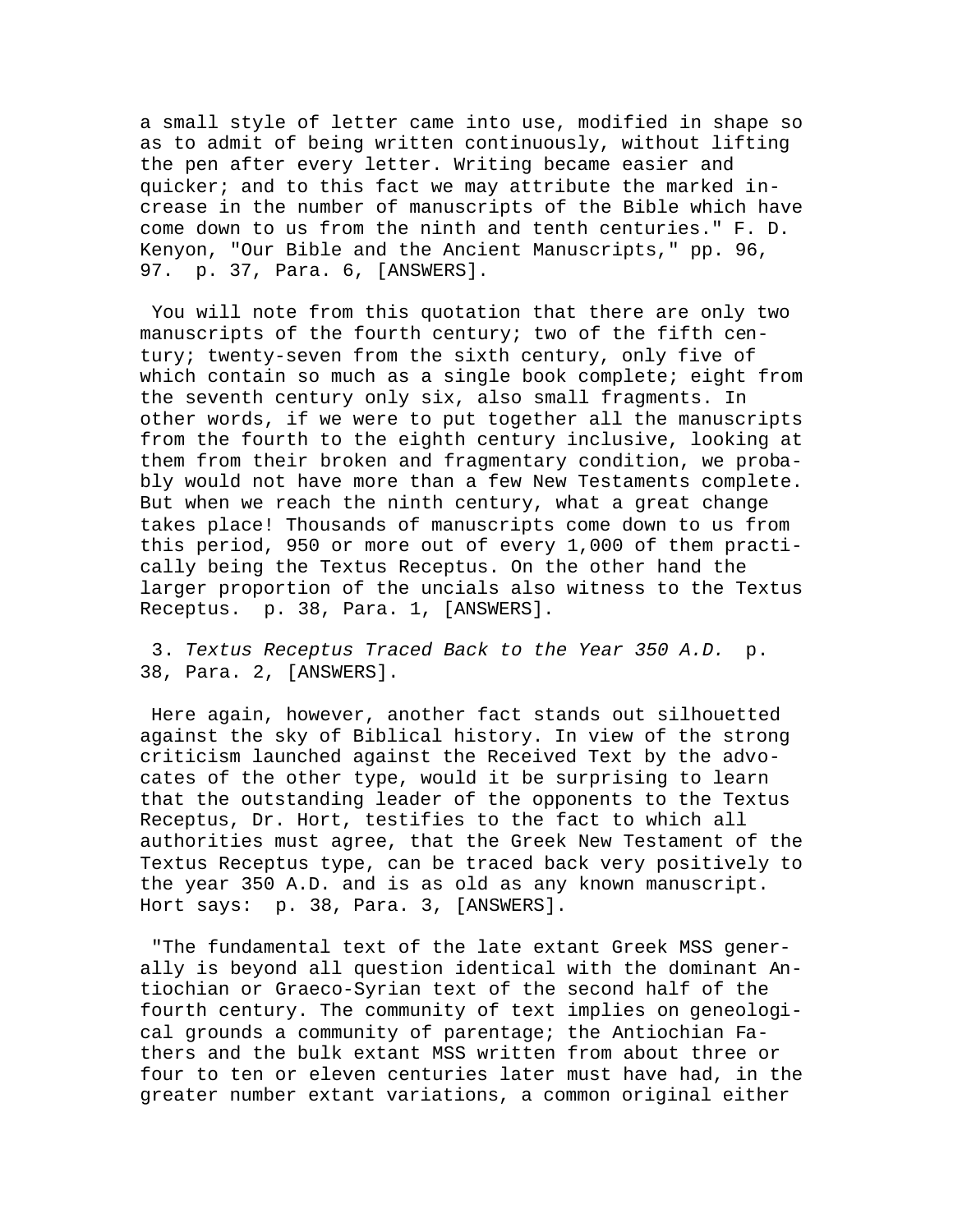contemporary with or older than our oldest extant MSS, which thus lose at once whatever presumption of exceptional purity they might have derived from their exceptional antiquity alone." -- Hort's Introduction, page 92. p. 38, Para. 4, [ANSWERS].

 This gives a greater antiquity to the T.R. than to the Greek Text of the Revised Version. p. 38, Para. 5, [ANSWERS].

 4. *Terrific and Persistent Attack upon the King James Version.* p. 39, Para. 1, [ANSWERS].

 Immediately following its birth, Protestantism sustained one hundred years of terrible conflict with Roman Catholicism. At the beginning of this 100 years, the Textus Receptus made its appearance in the lands dominated by the Papacy, brought forth by the hands of Erasmus. During the 1,000 years previous the Greek language and literature was practically unknown in this territory. Protestantism and the Textus Receptus were twins; they both saw the light practically the same year. After 100 years of anxious and dreadful conflict with cruel armies and corrupted literature, the King James Version was brought forth. It was destined to have splendid success and rise to a commanding position in the world. The King James Bible had hardly begun its career before armies commenced to fall upon it. Though it has held its place among us for three hundred years in splendid leadership, a striking phenomenon, nevertheless, as the years increase, the attacks become more furious. If the book were a dangerous document, a source of corrupting influence and a nuisance, we would wonder why it has been necessary to assail it since it would naturally die of its own weakness. But when it is a divine blessing of great worth, a faultless power of transforming influence, who can they be who are so stirred up as to deliver against it one assault after another? Great theological seminaries participate. Point us out anywhere, any situation similar concerning the sacred books of any other religion, or even of Shakespeare, or of any other work of literature. Especially since 1814 when the Jesuits were restored by the order of the Pope, if they needed restoration have the attacks by Catholic scholars on the King James Bible and by others scholars who are Protestants in name, become bitter. I quote from William Palmer: p. 39, Para. 2, [ANSWERS].

"For it must be said that the Roman Catholic or Jesuitical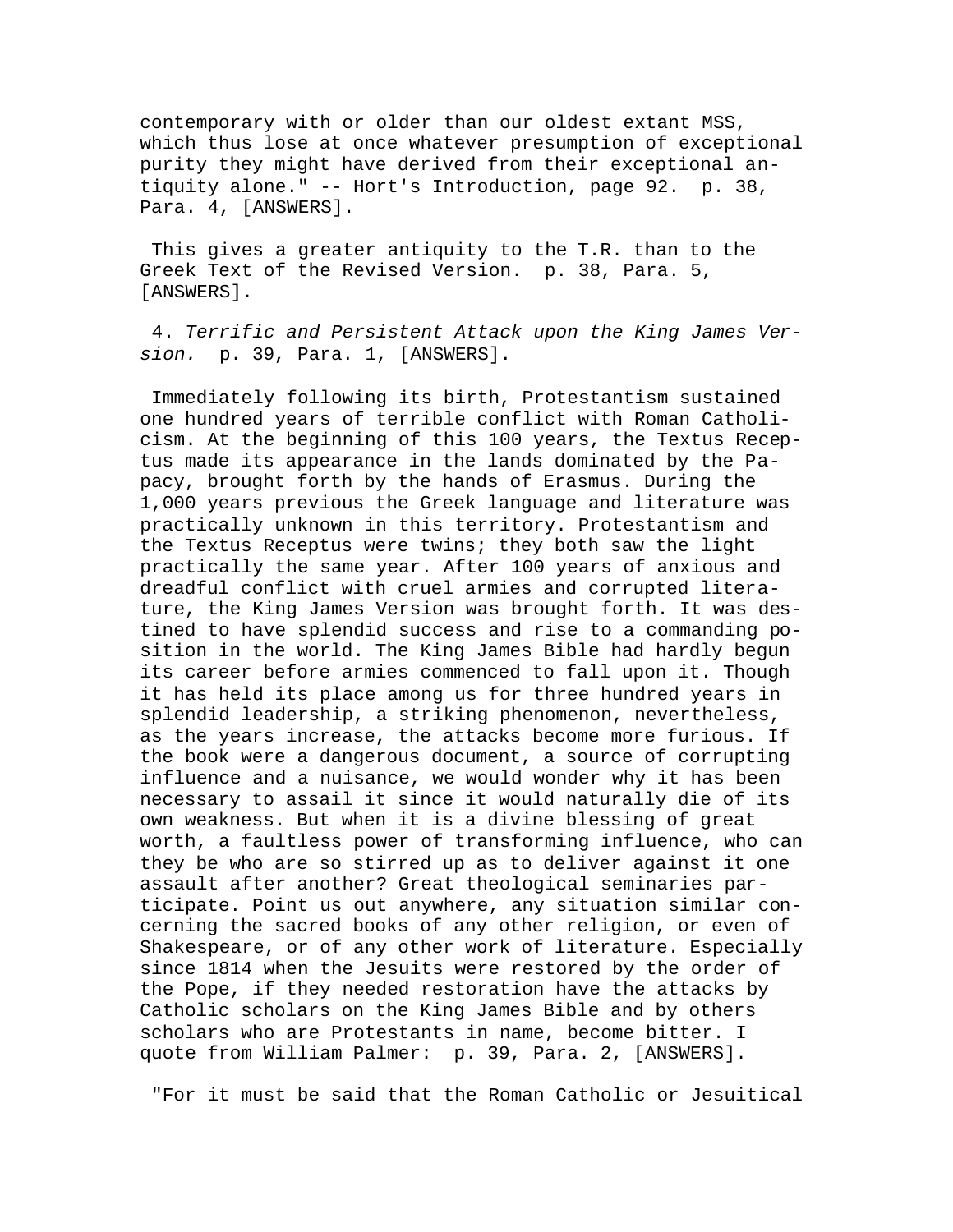system of argument, the work of the Jesuits from the sixteenth century to the present day evinces an amount of learning and dexterity, a subtilty of reasoning, a sophistry, a plausibility, combined, of which ordinary Christians have but little idea... Those who do so... (take the trouble to investigate) find that, if tried by the rules of right reasoning, the argument is defective, assuming the points which should be proved; that it is logically false, being grounded on sophisms; that it rests in many cases on quotations which are not genuine... on passages which, when collated with the original, are proved to be wholly inefficacious as proofs." Wm. Palmer, Narrative of Events on the Tracts." page 23. p. 39, Para. 3, [ANSWERS].

 5. *The Founders of Modern Biblical Criticism were Catholic Fathers.* p. 39, Para. 4, [ANSWERS].

 Another quotation will show that the counter-reformation launched by the Jesuits, and having for its purpose the destruction of Protestantism, concentrated its most effective opposition against the Bible as the strongest bulwark of Protestantism. I quote from Von Dobschutz: p. 39, Para. 5, [ANSWERS].

 "Wherever the so-called Counter-Reformation, started by the Jesuits, gained hold of the people, the vernacular was suppressed and the Bible kept from the laity. So eager were the Jesuits to destroy the authority of the Bible -- the paper Pope of the Protestants, as they contemptuously called it -- that they even did not refrain from criticizing its genuineness and historical value." -- Von Dobschutz, "The Influence of the Bible," page 136. p. 39, Para. 6, [ANSWERS].

 A quotation from another source: "A French priest, Richard Simon (1638-1712), was the first who subjected the general questions concerning the Bible to a treatment which was at once comprehensive in scope and scientific in method. Simon is the forerunner of modern Biblical criticism." Catholic Encyclopedia, Vol. 4, page 492. p. 40, Para. 1, [ANSWERS].

 "In 1753 Jean Astruc, a French Catholic physician of considerable note, published a little book, 'Conjectures sur les memoires originaux dont il parait que Moise s'est servi pour compser le livre de la Genese,' in which he conjectured, from the alternative use of two names of God in the Hebrew Genesis, that Moses had incorporated therein two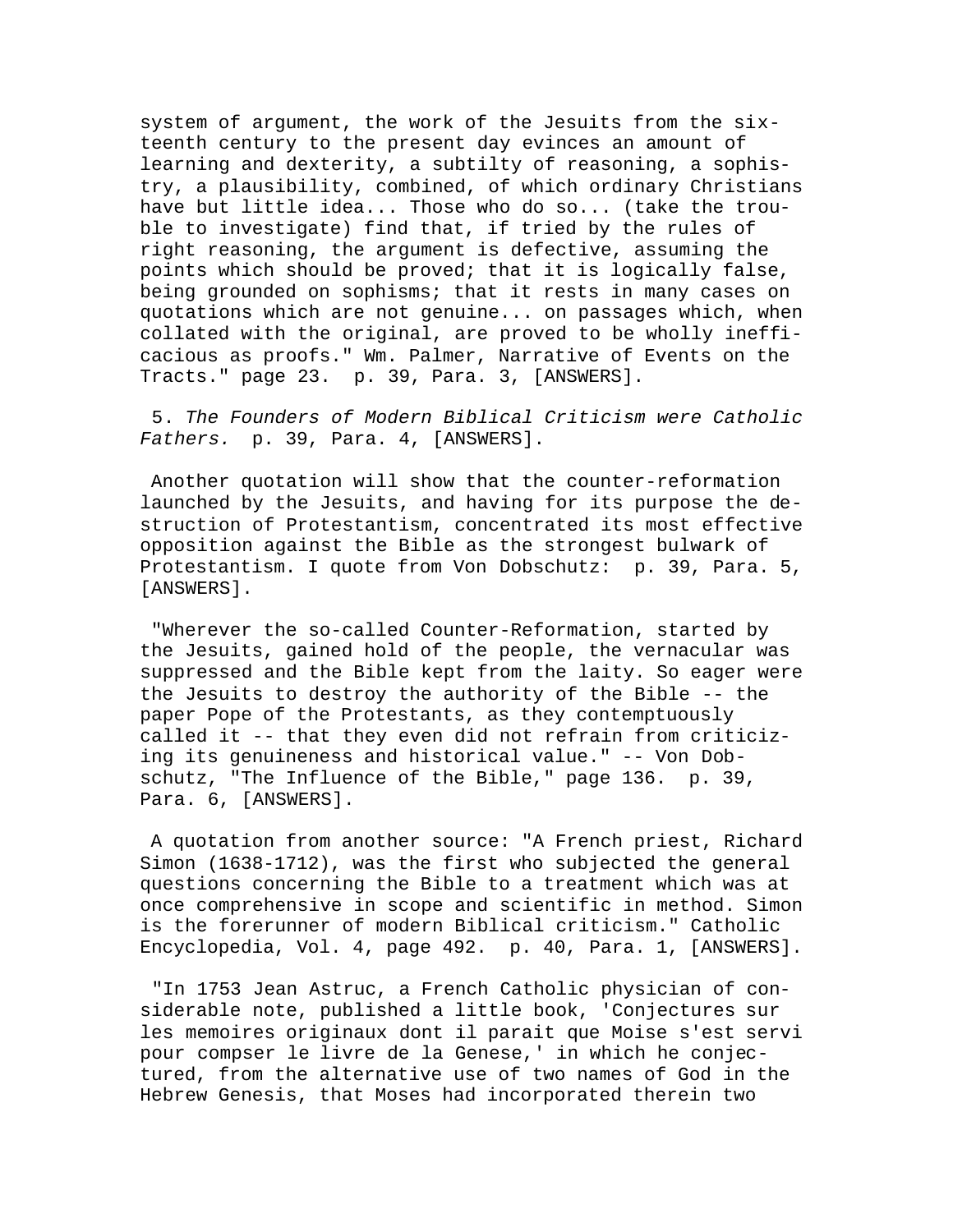pre-existing documents, one of which employed Elohim and the other Jehovah. The idea attracted little attention till it was taken up by a German scholar, who however, claims to have made the discovery independently. This was Johann Gottfried Eichorn... Eichorn greatly developed Astruc's hypothesis." Idem, pp. 492, 493. p. 40, Para. 2, [ANSWERS].

 "Yet it was a Catholic priest of Scottish origin, Alexander Geddes (1737-1802) who broached a theory of the origin of the Five Books (to which he attached Joseu) exceeding in boldness either Simon's or Eichorn's. This was the wellknown 'Fragment' hypothesis, which reduced the Pentateuch to a collection of fragmentary sections partly of Mosaic origin, but put together in the reign of Solomon. Geddes' opinion was introduced into Germany in 1805 by Vater," -- Idem, page 493. p. 40, Para. 3, [ANSWERS].

 "Some of the earliest critics in the field of collecting variant readings of the New Testament in Greek, were Mill and Benqel. We have Dr. Kenrick, Catholic Bishop of Philadelphia in 1849, as authority that they and others had examined these manuscripts recently exalted as superior such as the Vaticanus, Alexandrinus, Beza and Ephraem, and had pronounced in favor of the Vulgate, the Catholic Bible." - quoted in Rheims and Douay by Dr. H. Cotton, page 155. p. 40, Para. 4, [ANSWERS].

 6. *Modern Textual Criticism Tended to Set aside the Received Text.* p. 40, Para. 5, [ANSWERS].

 It is a striking fact that the new science of textual criticism, first fashioned in the hands of the Jesuits made no progress until we reached the time of the end. As this was the hour when we also had reached perilous time and men have become lovers of pleasure more than lovers of God, and have been turning away from truth unto fables, the soil of the Protestant world was fertile for receiving the seeds of the new so-called science of Biblical criticism. We quote now from Dr. Kenyon: p. 40, Para. 6, [ANSWERS].

 "But with the nineteenth century a *new departure was made, and we reach the region of modern textual criticism, of which the principle is, setting aside the 'Received Text' to construct a new text* with the help of the best authorities now available. The author of this new departure was C. Lachmann (1793-1851), who published in 1842-50 a text constructed according to principles of his own devising. Out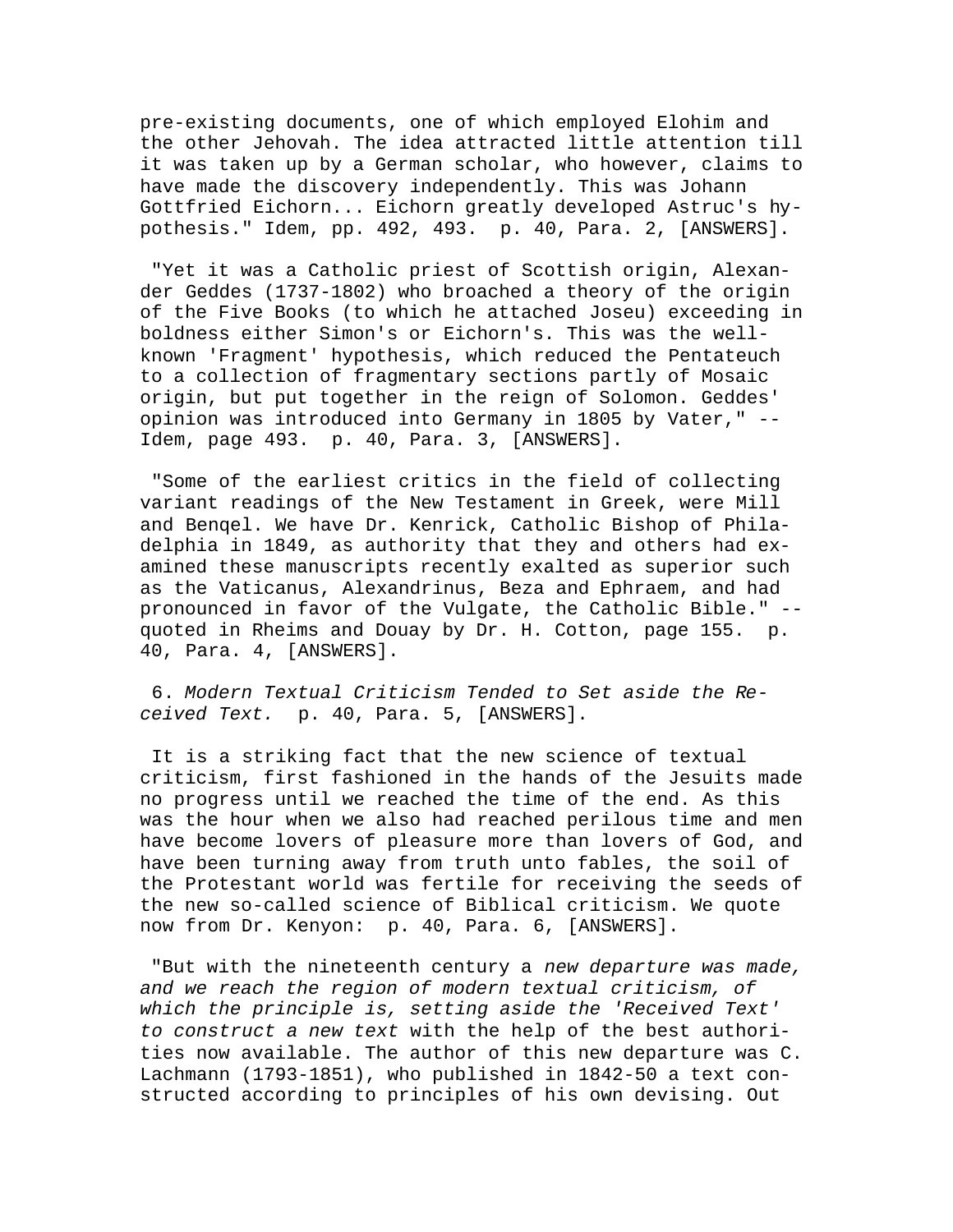of all the mass of manuscripts collected by Mill, Wetstein, and their colleagues, he selected a few of the best (A, B, C, and sometimes D, with the fragments P, Q. T, Z, in the Gospels; D, E2 in the Acts; D2, G3, H3, in the Pauline Epistles; together with some of the best MSS of the Latin Vulgate, and a few of the Fathers), and from these he endeavored to recover the text of the New Testament as it was current in the Fourth Century (when the earliest of these authorities were written) by the simple method of counting the authorities in favor of each reading, and always following the majority. Lachmann's method was too mechanical in its rigidity, and the *list of his authorities was too small."* -- Our Bible in the Ancient Authorities", pp. 117, 118. (Emphasis mine) p. 41, Para. 1, [ANSWERS].

 While Dr. Kenyon, who favors the modern criticism of the Bible criticized the list of authorities used by Lachmann as being too small, nevertheless he believes that it was productive of improvements on the Received Text. "Lachmann was followed by the two great critics of the last generation, Tischendorf and Tregelles." Tischendorf's (1815-1874) outstanding claim upon history is his discovery of the Sinaitic Manuscript in the convent at the foot of Mt. Sinai. Mankind is indebted to this prodigious worker for having published manuscripts not accessible to the average reader. Nevertheless, his discovery of Codex Aleph toppled his judgment. Previous to that time he had brought out seven different Greek New Testaments, declaring that the seventh was perfect and could not be superseded. Then, to the scandal of textual criticism, after he had found the Sinaitic Manuscript, he brought out his eighth Greek New Testament, which was different from his seventh in 3572 places. (Burgon and Miller, Traditional Text, page 7). Moreover, he demonstrated how textual critics can artificially bring out Greek New Testaments when, at the request of a French Publishing House, Firmin Didot, he edited an edition of the Greek Testament for Catholics, conforming it to the Latin Vulgate. (Ezra Abbott, Unitarian Review, March 1875). p. 41, Para. 2, [ANSWERS].

 7. *The Destructive Principles Adopted by Several Leading Critics.* p. 41, Para. 3, [ANSWERS].

 Tregelles (1813-1875) followed Lachmann's principles by going back to what he considered the ancient manuscripts, and like him, he ignored the Received Text and the great mass of cursive manuscripts. (Schaff, "Companion of Greek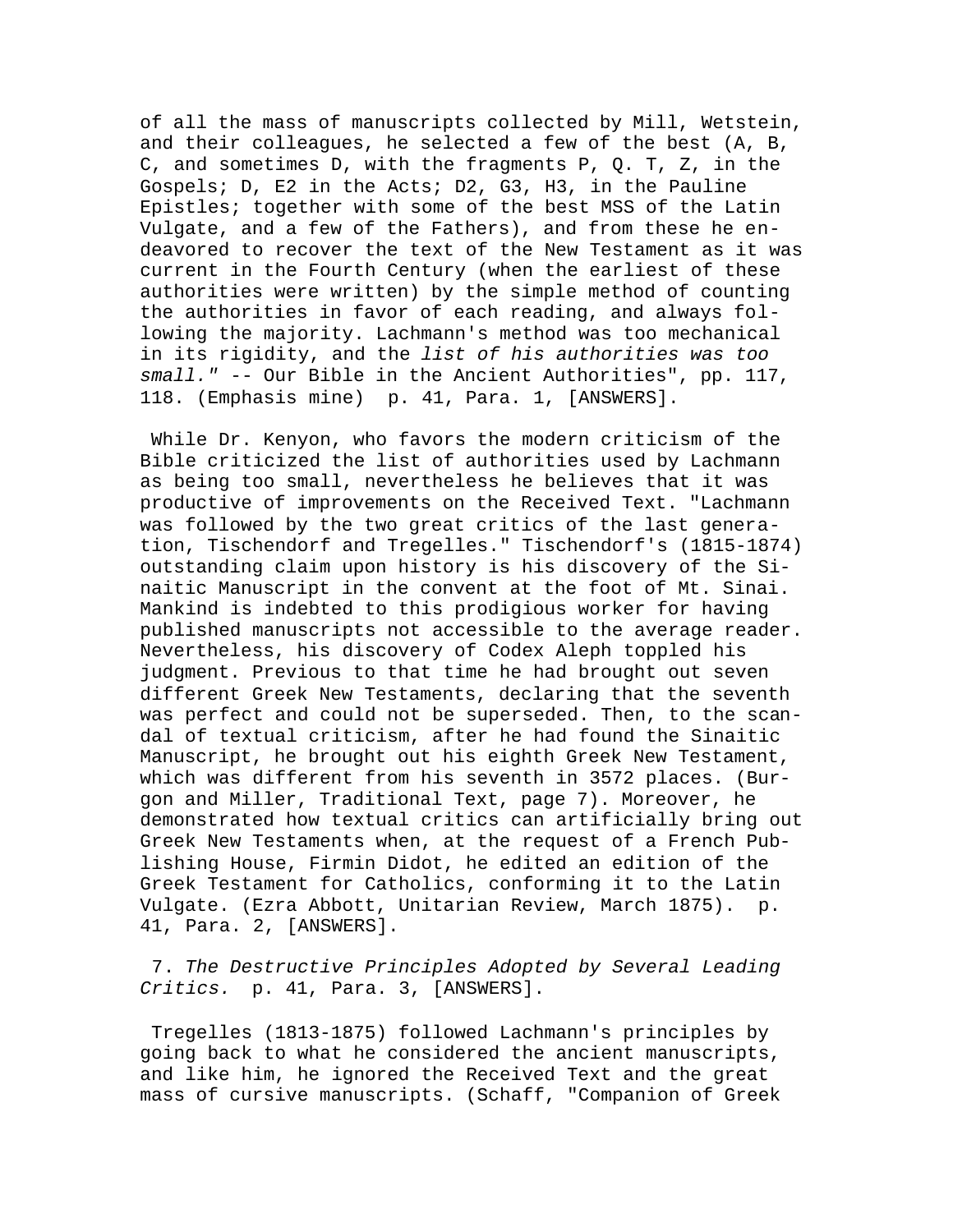Testament" page 264). of him, Ellicott says: p. 41, Para. 4, [ANSWERS].

 "His critical principles, especially his general principles of estimating and regarding modern manuscripts, are new, perhaps justly, called in question by many competent scholars;" and that his text is rigid and mechanical, and sometimes fails to disclose that critical instinct and peculiar scholarly sagacity which is so much needed in the great and responsible work of constructing a critical text of the Greek New Testament." Ellicott, "Considerations", pp. 47-48. p. 41, Para. 5, [ANSWERS].

 In his splendid work which convinced Gladstone that the Revised Version was a failure, Sir Edmund Beckett, speaking of the principles which controlled such men as Lachmann, Tischendorf, Tregelles, Westcott and Hort in their modern canons of criticism, says: p. 42, Para. 1, [ANSWERS].

 "If two, or two-thirds of two dozen men steeped in Greek declare that they believe that he (John) ever wrote that he saw in a vision seven angels clothed in stone with golden girdles, which is the only honest translation of their Greek, and defend it with such arguments as these, I... distrust their judgment on the "preponderance of evidence" for new readings altogether, and all their modern canons of criticism, which profess to settle the relative value of manuscripts, with such results as this and many others." Beckett, "The Revised N.T." page 181. p. 42, Para. 2, [ANSWERS].

 8. *The Real Method of Handling MSS.* p. 42, Para. 3, [ANSWERS].

 In regard to the other method of handling manuscripts which we believe is the right method and which prevailed until these subtle influences began to work which resulted in the strange and mysterious principles of some textual critics in the last one hundred years, I quote again from Dr. Kenyon: p. 42, Para. 4, [ANSWERS].

 "Of Westcott and Hort we have spoken at length in the preceding chapter, showing how they revived, Griesbach's principles, and worked it out with greater elaboration and with a far fuller command of material. Their names close, for the present, the list of editors of the Greek New Testament whose attention has been directed especially to its text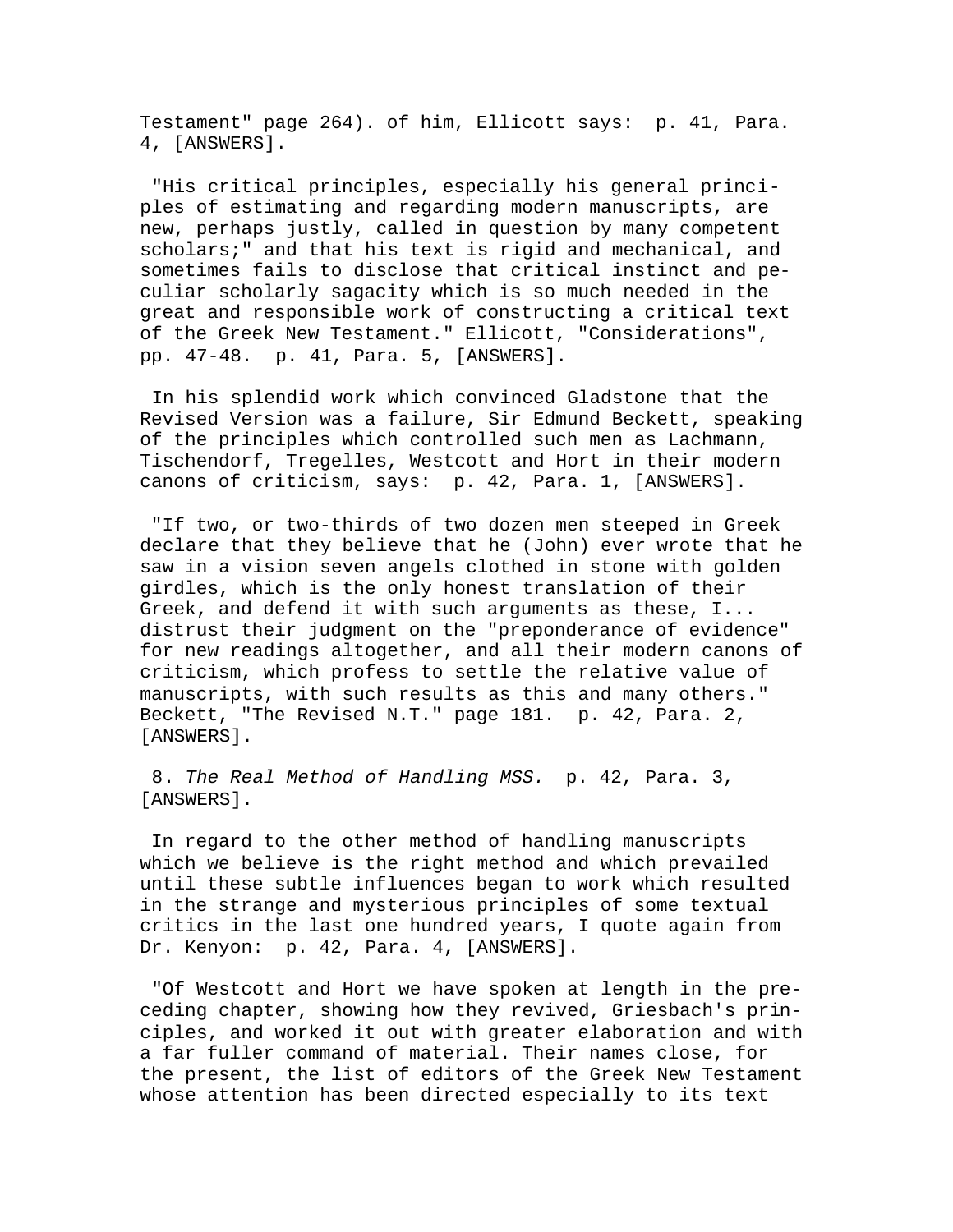rather than (as Alford, Lightfoot, Weiss, and others) its interpretation. It is right, however, to mention the names of one or two scholars who have devoted their attention to textual studies without actually publishing revised texts of their own. Chief among those is F. H. A. Scrivener, who, besides editing the manuscripts D and F2 and collating a number of cursives, wrote, in his "Introduction to the Criticism of the New Testament," the standard history of the New Testament text. J. W. Burgon, Dean of Chichester, was another scholar of immense industry, learning and zeal in textual matters, although his extreme distaste for innovations led him to oppose, rightly or wrongly, nearly every new departure in this field or in any other. To Scrivener and Burgon may especially be attributed the defense of the principle that *all the available authorities should, so far as possible be taken into consideration, and not only the most ancient.* They attached much weight to the evidence of the great mass of MSS. headed by A and C, while they opposed the tendency of Westcott and Hort, and their followers to defer almost invariably to the testimony of B (Vaticanus) and Aleph (Sinaiticus)." "Our Bible and the Ancient Manuscripts" pp. 119, 120. (Emphasis mine) p. 42, Para. 5, [ANSWERS].

 II. *Reviewers Illogical Arguments About Erasmus.* p. 43, Para. 1, [ANSWERS].

 For sometime past there has been an aggressive and widespread effort to discredit the Waldenses, to discredit Erasmus and discredit Luther. This campaign has resulted in practically obscuring the real history and real character and the great work of the Waldenses. The first seven counts in Section II of my Reviewers' document claim: (1) Erasmus, himself was a Catholic. (2) His Bible was a Catholic Vulgate. (3) He dedicated his New Testament to Pope Leo X and printed the Pope's letter of approval. (4) The Greek New Testament of Erasmus was not the first one printed, though it was the first put into circulation. (5) The first Greek Testament was printed by Cardinal Ximenes' in 1514. (6) Erasmus knew of Cardinal Ximenes' Greek Testament and used it to make over 100 corrections in his own fourth edition. (7) Cardinal Ximenes had a number of scholars to work on his edition, while Erasmus worked alone on his text for publication for less than a year. p. 43, Para. 2, [ANSWERS].

I will answer the seven points in order. p. 43, Para. 3,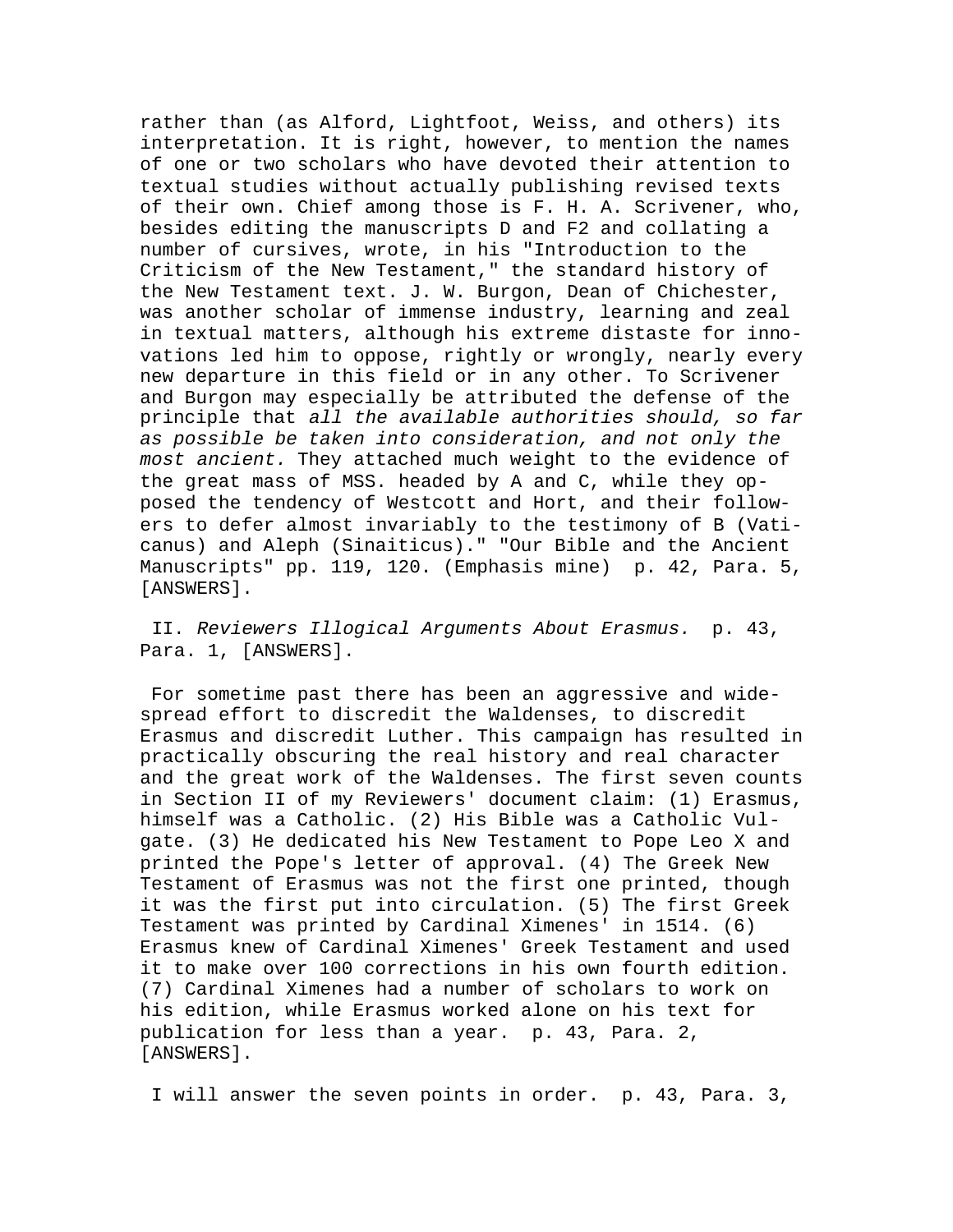[ANSWERS].

 (1) Erasmus, himself, was a Catholic my Reviewers urge. Of course he was. At that moment the whole western civilized world was Catholic. There never would have been any Protestantism, except a divergence started somewhere. Erasmus started that divergence. Erasmus could not have appeared from thin air a full-fledged Protestant and having in his hand a finally perfected Textus Receptus. That being so, my Reviewers must admit that some man had to start somewhere to produce the divergence. Very naturally before he started he would have to be a Catholic, or as the famous proverb has it: "Erasmus laid the egg and Luther hatched it." Further, it might be claimed that Luther was a Catholic when he burned the Pope's Bull. In fact historians show that Protestantism was never finally and fully separated from Catholicism until the Council of Trent was broken up by the armies of Charles the Fifth in 1564. p. 43, Para. 4, [ANSWERS].

 (2) My Reviewers claim that Erasmus' own bible was the Catholic Vulgate which he printed in a second edition along with his Greek Testament. This they claim was a fact "both before and after he issued his Greek Testament". But why did they not tell all the facts? When Erasmus published the Bibles in parallel he did not confine himself, as my Reviewers state, to printing only two Bibles in parallel, the Greek Text and the Catholic Vulgate. He printed three in parallel, the third parallel Bible being Erasmus' recension or revision of the Latin Vulgate. I quote again from Dr. Scrivener: p. 43, Para. 5, [ANSWERS].

 "The fourth edition (dated March, 1527) contains the text in three parallel columns, The Greek, the Latin Vulgate and Erasmus' recension of it. Scrivener, "Introduction", Vol. 2, page 186. p. 43, Para. 6, [ANSWERS].

 Also another quote from Dr. Miller: p. 44, Para. 1, [ANSWERS].

 "A fourth edition exhibited the text in three parallel columns, the Greek, the Latin Vulgate, and a recension of the latter by Erasmus." Miller's Textual Guide, page 9. p. 44, Para. 2, [ANSWERS].

 See also Tregelles, "Account of the Printed Text", page 21. It was the third column, the revised Vulgate, that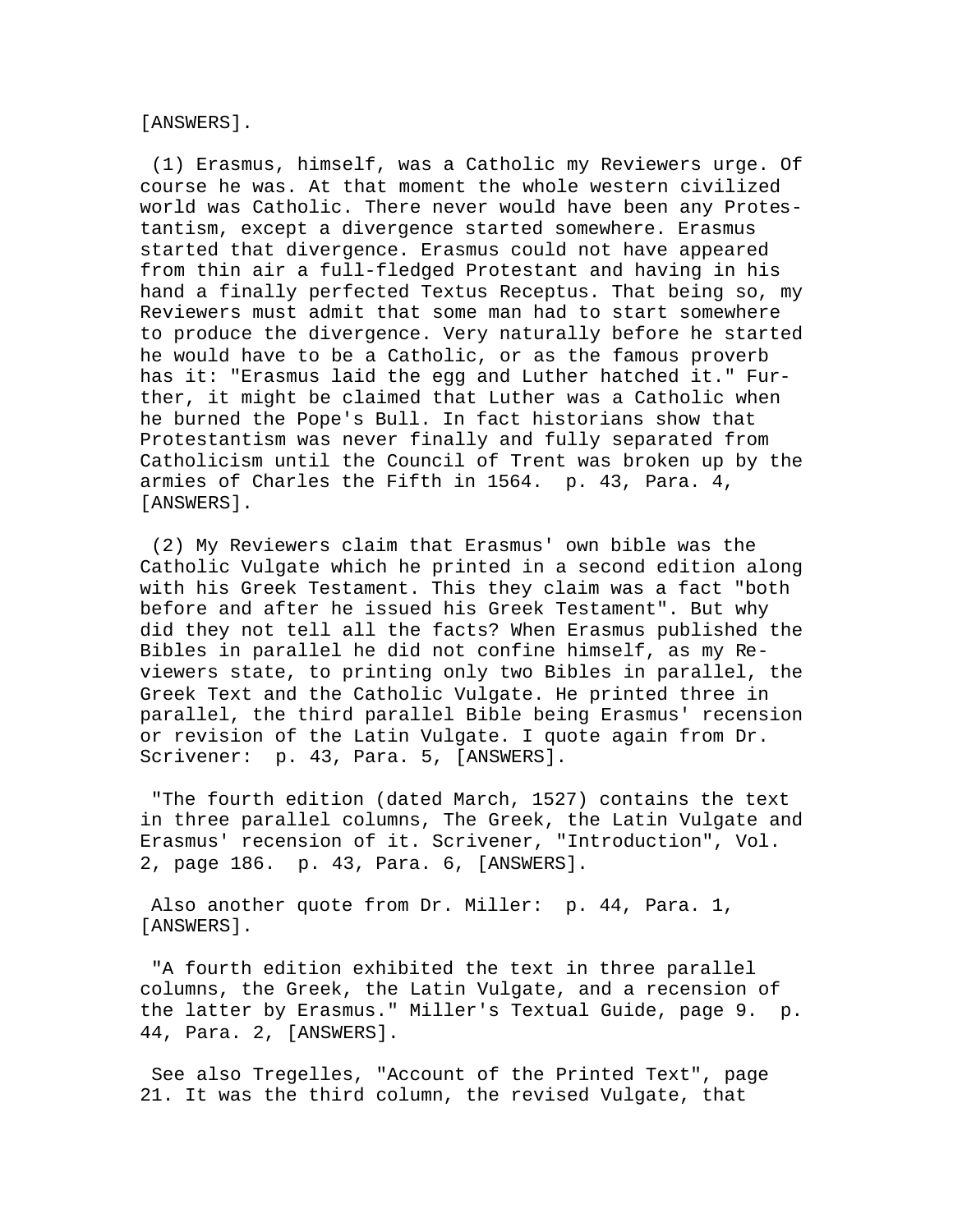brought down the storm on Erasmus' head. I wonder how far my Reviewers have mislead you? My Reviewers ought to know that Erasmus' edition contained the Greek text of Erasmus, the old Catholic Vulgate and his own revised Vulgate. They left the impression that Erasmus was still clinging to the Catholic Vulgate. They gave no hint that he had revised it. I quote their statement now that you may see how far from fact their statement is. They say: "His own Bible was the Catholic Vulgate, both before and after he issued his Greek Testament in the second edition." (Section II, page 1) Why did they not tell you, if they knew, that in the fourth edition, he printed his revision of the Vulgate also. p. 44, Para. 3, [ANSWERS].

 (3) My Reviewers feel that they have given us a strong argument because Erasmus dedicated his Greek New testament to Pope Leo X and printed the latter's letter of approval in his second edition, but they forget that for 1,000 years Europe, with very small exception, had known nothing of Greek manuscripts and Greek literature, as Dr. Hort points out. (Hort's Introduction, page 142) Pope Leo was not a prophet. He could not foresee the colossal effects in the strength of the Greek New Testament of Erasmus. Pope Leo had no event from the past of a strong nature by which he could predict the coming greatness of the work of Erasmus. Neither could he foretell it. Why should not Erasmus have dedicated to the Pope his work? Why should not Leo X give it his papal smile? The Pope was hard pressed. He needed friends and Erasmus was a great man. There was every reason in the world for him to beam graciously upon this product of the learned Erasmus. The Pope could not foresee the great Reformation which was about to dawn and that the Greek New Testament of Erasmus would be an opening wedge. My Reviewers have missed the whole point. The fact is of little moment that Erasmus dedicated his work to the Pope and received the Pope's approbation. What has been the attitude of the Catholic Church since the real meaning of Erasmus' work is known and understood, is the real question. p. 44, Para. 4, [ANSWERS].

 There are other reasons why the presence of the Pope's imprimatur upon the New Greek New Testament of Erasmus means nothing at all with respect to the problem under discussion. (1) If that fact has so important a bearing as my Reviewers claim, why did the Catholic Church for hundreds of years, oppose by fire, flame, and sword, and put on the index, the vernacular translation from the Greek Text of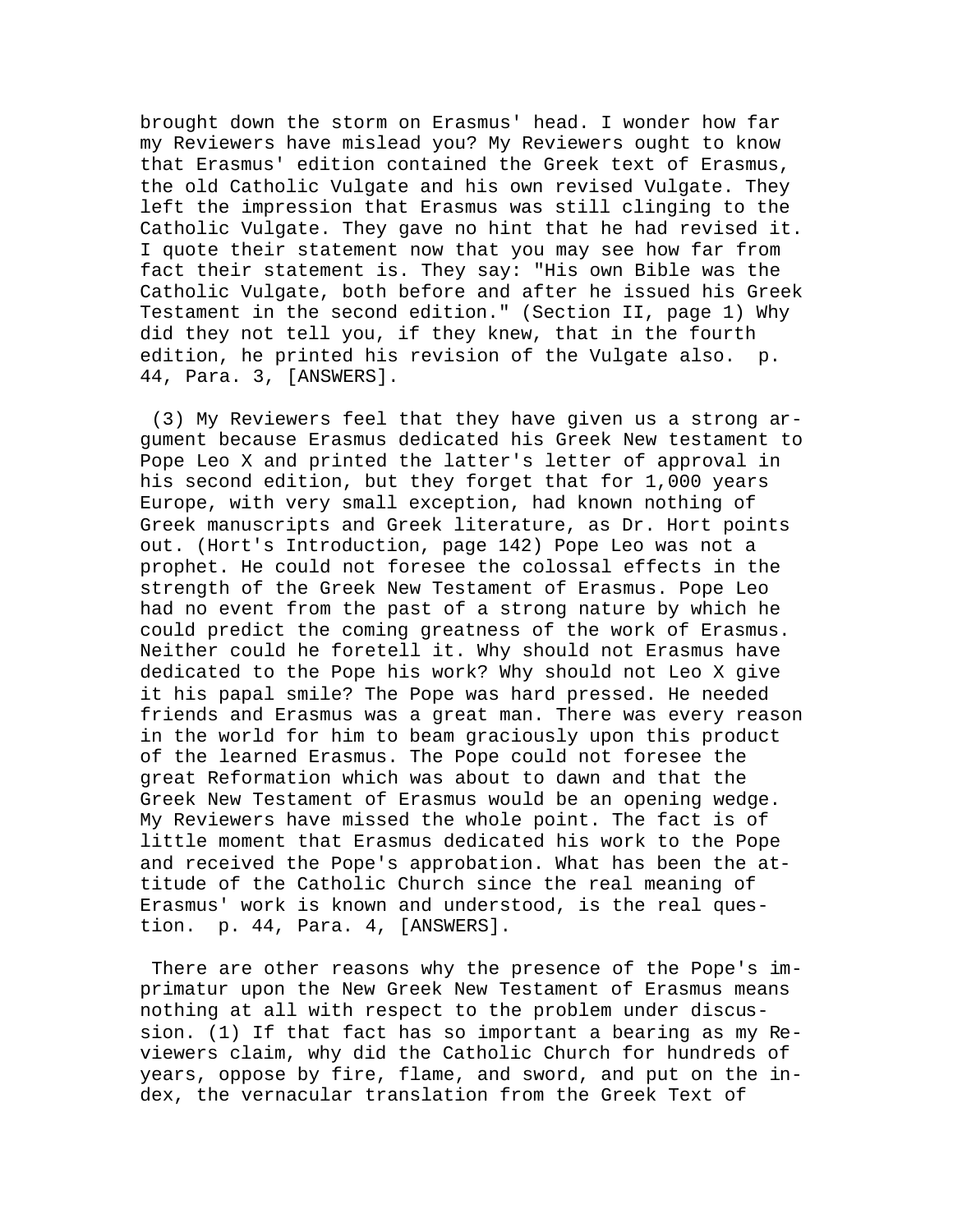Erasmus, and also the German Bible of Luther, the English Bible of Tyndale, and that of the French? (2) In the second place why did the Papacy never make any use of the Greek New Testament brought forth by the Cardinal Ximenes? It was a Catholic possession and there was nothing to hinder the Roman pontiff from making splendid use of it in spreading the gospel throughout the world. (3) And this is a point particularly to be emphasized, why did the Papacy work so desperately at the Council of Trent (1545-1563) to proclaim the Vulgate as the official Bible of the Roman Catholic Church? We call attention to the fact that it was this famous Council which changed the Roman Catholic Church into a Jesuitical church. And it cannot be too strongly emphasized that the very first four resolutions of this dreadful Council were: (a) That the Vulgate was the official Bible of the Roman Catholic Church; (b) That the books of the Apocrypha were on a par with the other books of the Bible; (c) That tradition stood on an equal footing with the Bible and (d) That the interpretation of the Holy Scripture should be in the hands of the priests and not in the hands of the people. Why did not my Reviewers tell us that the Papacy put the Greek N.T. of Erasmus on the Index? Rome condemned all versions that departed from the Vulgate. (Putnam, "Censorship of Church," II, pp. 21, 22) p. 44, Para. 5, [ANSWERS].

 The second reason why the imprimatur of the Pope would at this time have no particular bearing upon the question, is, that the New Testament of Erasmus was Greek. At that point in history this gesture meant nothing. The Pope could put his blessing on all the Hebrew, Greek, and Latin Bibles or other Bibles in any dead language, because without any successful hope of putting them into the vernacular, against the still unshaken and invincible power of the papal church, there was nothing to fear. p. 45, Para. 1, [ANSWERS].

 My Reviewers ask us to explain how Erasmus could bring forth in this atmosphere a pure Greek Text while the Revisers are suspicioned by me as bringing forth a Catholic product in the Protestant age? Please tell us what was the atmosphere which surrounded Erasmus? It was all the difference between 1516 and 1901. Erasmus was in the grip of a gigantic undertow, running with irresistible force away from Catholicism toward the reformation. And Erasmus was helping it on, because he was fighting for the reformation; the only difference between him and Luther was that Eras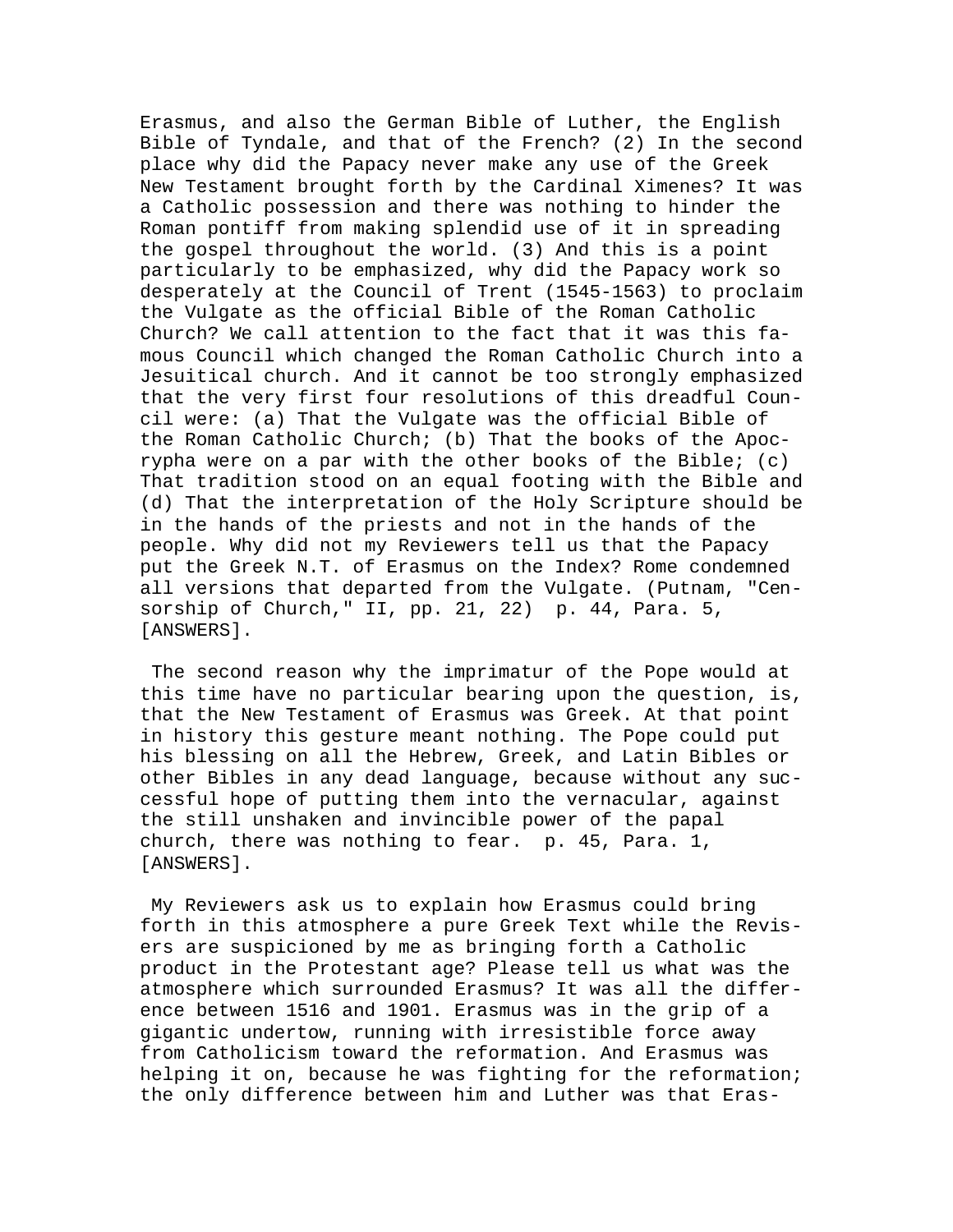mus, before he died, brought reform as far forward as he could in the Catholic Church, while Luther finally was driven to create it outside the church. p. 45, Para. 2, [ANSWERS].

 But the Revisers, on the other hand, were in the grip of a gigantic undertow, running away from Protestantism towards Catholicism. And they were helping it on. In my book I brought ample proof of this gigantic undertow running from Protestantism to Catholicism in the chapter entitled "How the Jesuits captured Oxford University." My Reviewers have entirely ignored this chapter and its unanswerable proof and this explains why they ask this inconsistent question in endeavoring to explain Erasmus and the Revisers. p. 45, Para. 3, [ANSWERS].

 As for the Revisers working ten years -- Yes! They worked ten years, but in dead secrecy. As to the statement made by my Reviewers that there was no Catholic on the Committee, - - that was not true, because it was the fault of the committee. Let the world know that Cardinal Newman, who had done more to damage Protestantism and popularize Romanism than any other man that ever lived, was invited to sit on this revision committee. Dr. Hort and Dr. Schaff drank their inspiration from the same fountain, -- from the higher critical theology of Germany, -- at the same time both pagan and papal. As to the results of Newman's life and the Oxford Movement, let a quarterly "Review" testify: p. 45, Para. 4, [ANSWERS].

 "He (Newman) had left the leprosy of Popery cleaving to the very walls of Oxford, to infect the youth of England, through an unknown future." -- New Brunswick Review, Aug. 1854, page 322. p. 46, Para. 1, [ANSWERS].

 Do not forget, also, that Oxford University, with Cambridge, paid the bill of the Revisers. p. 46, Para. 2, [ANSWERS].

 As to the effect of Dr. Schaff, the Mercersburg theology, and his doctrines, let the same witness testify again: p. 46, Para. 3, [ANSWERS].

 "Our examination has extended only to a little beyond the middle of Dr. Schaff's work (i.e. his History of the Apostolic Church). But the positions he has already advanced, are such as to lay the whole truth and grace of God, and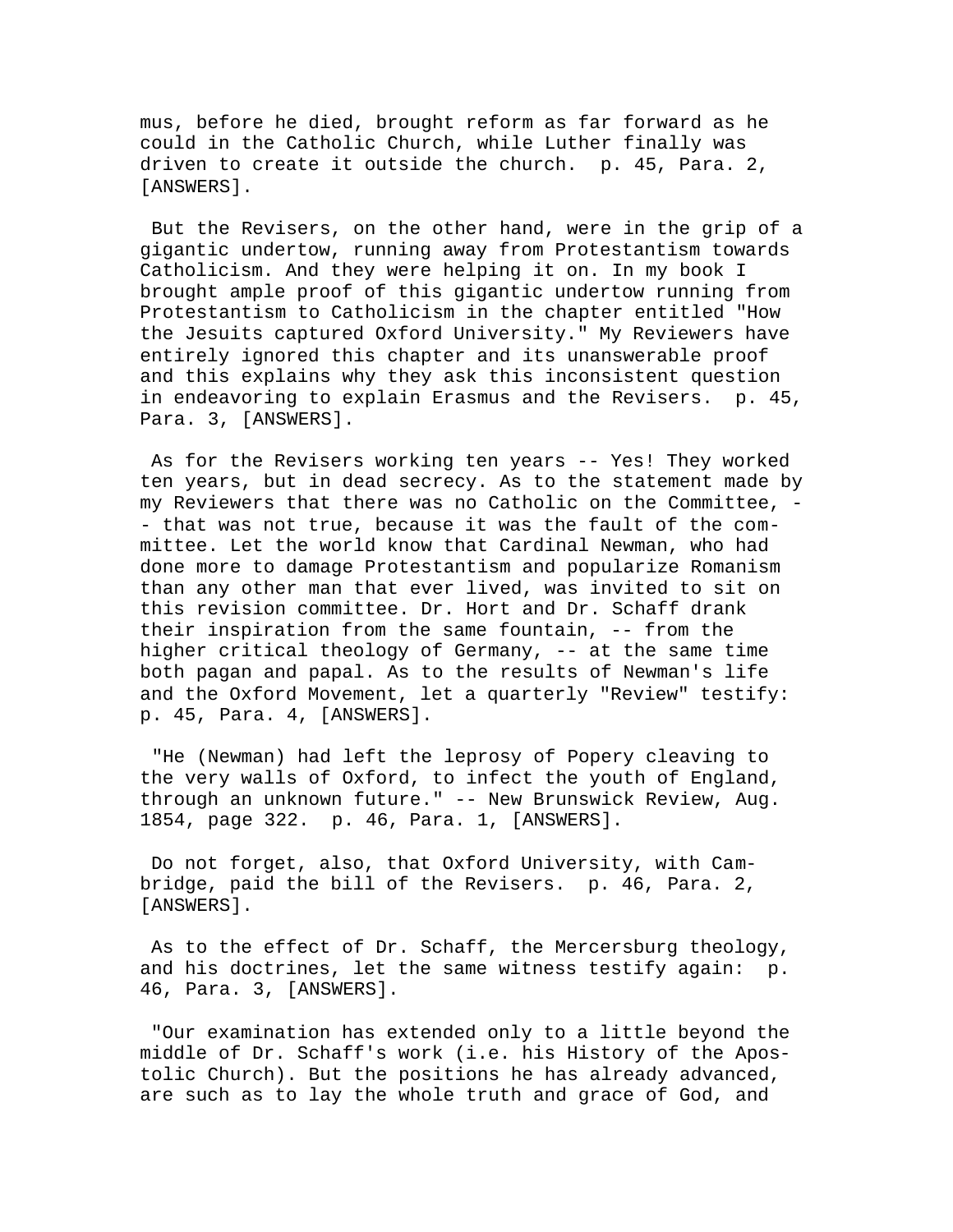the whole liberty, hope and salvation of the human race, at the feet of the Roman Papacy." -- New Brunswick Review, Aug. 1854, page 325. p. 46, Para. 4, [ANSWERS].

 (4-5) My Reviewers state: "Erasmus' Greek Text was not the first one printed though it was the first one to go into circulation. The first Greek text was printed by Cardinal Ximenes in 1514," etc., etc. p. 46, Para. 5, [ANSWERS].

 What of it? The Greek New Testament of Cardinal Ximenes went into cold storage and has been there every since, but the Greek Testament of Erasmus was used by Luther in the circulation and publication of his German Bible which made the German Reformation. The same Greek Text of Erasmus was used by Tyndale in the publication of his English Bible which made the English Reformation. This is further proof that the tide was running away from Catholicism to Protestantism. I quote from Sister White: p. 46, Para. 6, [ANSWERS].

 "While Luther was opening a closed Bible to the people of Germany, Tyndale was impelled by the Spirit of God to do the same for England. Wycliffe's had been translated from the Latin text, which contained many errors... In 1516, a year before the appearance of Luther's theses, Erasmus had published his Greek and Latin version of the New Testament. Now for the first time the word of God was printed in the original tongue. In this work many errors of former versions were corrected, and the sense was more clearly rendered. It led many among the educated classes to a better knowledge of the truth, and gave a new impetus to the work of reform. But the common people were still, to a great extent, debarred from God's word. Tyndale was to complete the work of Wycliffe in giving the Bible to his countrymen. p. 46, Para. 7, [ANSWERS].

 "A diligent student and an earnest seeker for truth, he had received the gospel from the Greek Testament of Erasmus." Great Controversy, page 245. p. 46, Para. 8, [ANSWERS].

 It would seem that these statements from Sister White would furnish all the answer any Seventh-day Adventist would ask for the first ten pages of the Reviewer's Section II. All of their own assertions and quotations from their critical authorities disparaging Erasmus and his Greek Text; all of the scorn and doubt cast upon his work in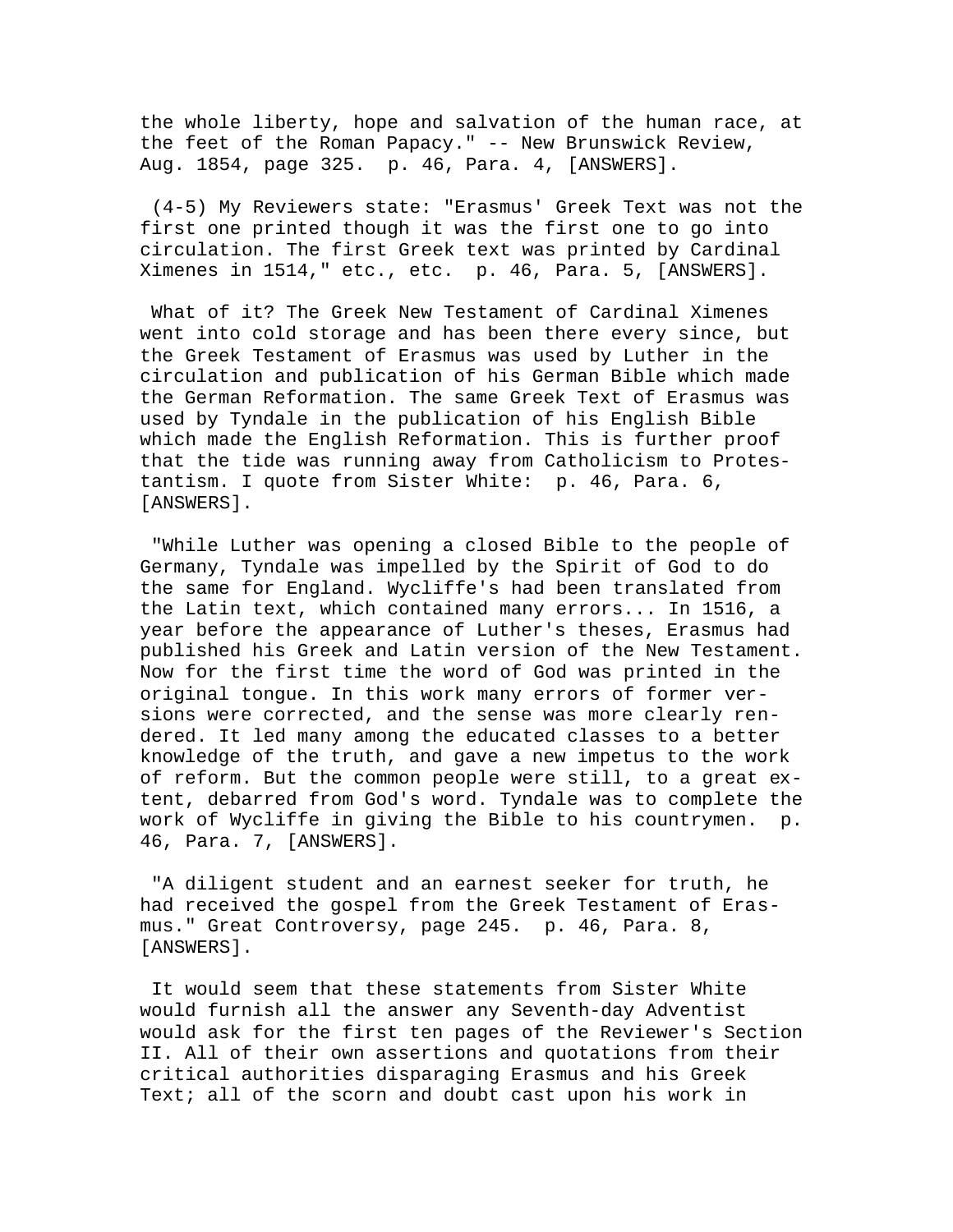these pages, is here contradicted by Sister White. If she is right, about the work of Erasmus, the Reviewers are wrong. You must choose between the two. p. 46, Para. 9, [ANSWERS].

 (6) The Reviewers use the fact that Erasmus made over one hundred corrections from the Complutensian. p. 47, Para. 1, [ANSWERS].

 [NOTE -- LOA, the publishers are here adding this paragraph to clarify for our readers what the Complutensian Text was:-- p. 47, Para. 2, [ANSWERS].

 "The New Testament was first printed in Greek in 1514 at Alcala in Spain, under the direction of Cardinal Ximenes. This printing formed part of the *Complutensian Polyglot* (so called from Complutum, the Latin name for Alcala). In this the New Testament appeared with the Greek text and the Latin Vulgate in parallel columns; in the Old Testament section of the work the Latin Vulgate was flanked by the Hebrew and the Septuagint Greek (like our Lord on the cross between the two thieves, commented one contemporary who had no great enthusiasm for the new learning). But while the New Testament part of the enterprise was printed in 1514, it was not published until some years later, when the whole work, running to six volumes, was complete. The first Greek Testament to be *published,* therefore, was the first edition prepared by the Dutch humanist Desiderius Erasmus, printed at Basel and published in March 1516. THE ENGLISH BIBLE by F. F. Bruce, pp. 24, 25.] p. 47, Para. 3, [ANSWERS].

 Apparently they failed to discern that Cardinal Ximenes' text was the Complutensian and it was also the Textus Receptus. If Erasmus used it in his fourth edition to make 100 corrections, would he not go forward "moulding the Textus Receptus" as Scrivener says? Who of you knew as much in the first year of your college course as in the fourth? Give a man a chance to get his second breath. Shall we be like Herod who slaughtered the children of Bethlehem before they had a chance to get on their feet? Erasmus blazed the trail. No one had done anything like his work in Western Europe for one thousand years before. After him, Stephens and Elzevir continued to mould the Textus Receptus which reached a splendid condition about 1611 and there are few touches which this Textus Receptus could undergo even yet. But to say that since Erasmus (1535) made one hundred corrections in his fourth edition of the Greek N.T., the Revi-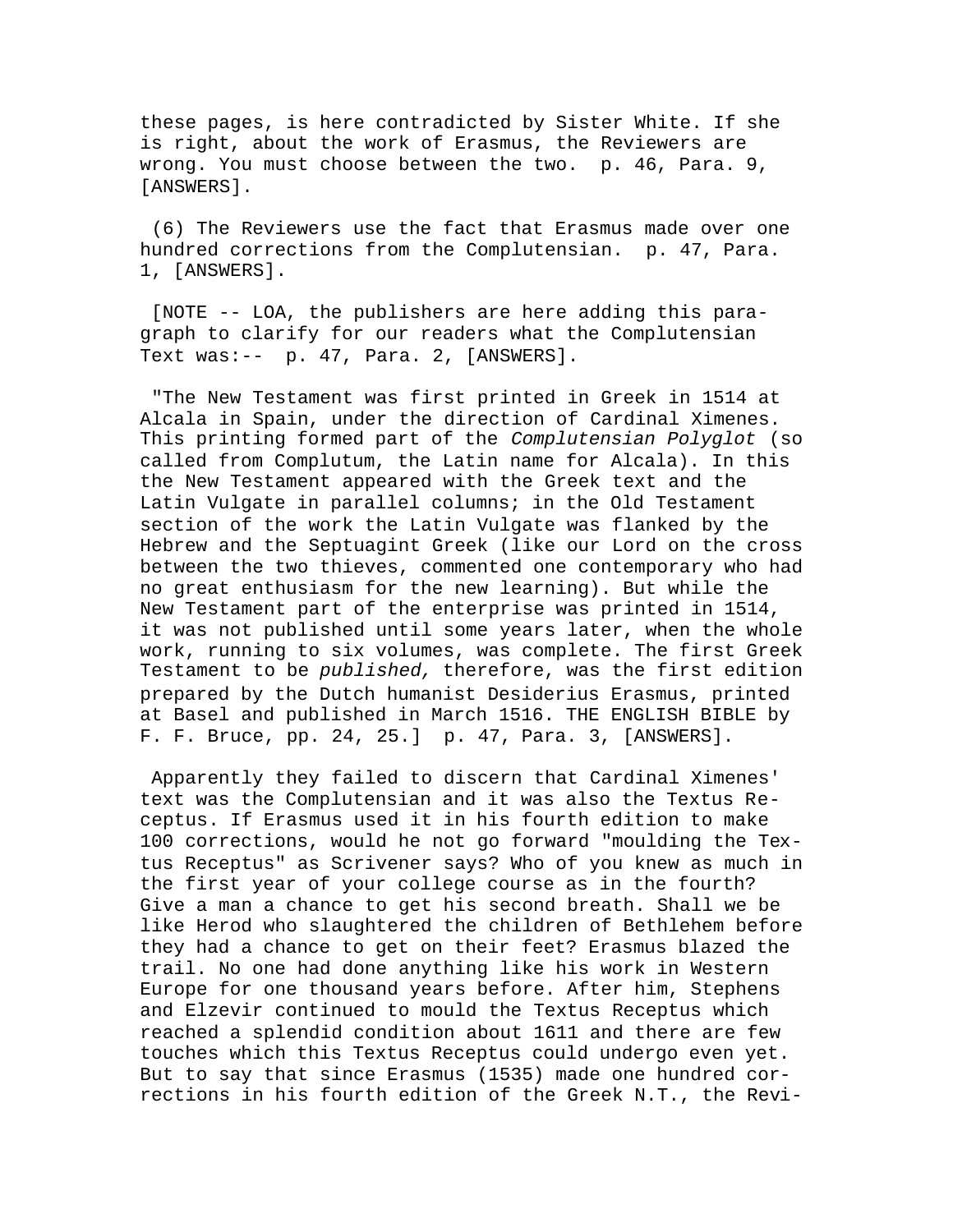sion Committee was entitled to 5,337 corrections of the same in 1881, is a vastly different proposition. Did God keep His church waiting to do in 1881 what Great Controversy (page 245) says was done by Erasmus in 1516? Moreover, Erasmus and his followers were moulding the Textus Receptus forward. The Revisers of 1881 moulded the Greek New Testament backwards toward the Vulgate from which Erasmus and his Protestant successors delivered us. Why did not Luther and Tyndale translate their New Testament from the Vulgate? They clearly saw that the Vulgate was a Catholic Bible and would justify and protect the doctrines of the base of the Roman Catholic Church. Let us rejoice that Erasmus did as well as he did. Sister White praises Erasmus' text. p. 47, Para. 4, [ANSWERS].

 (7) We are now treated to the information that (a) Erasmus worked alone on his text, while Cardinal Ximenes had a number of scholars at the task; and (b) that Erasmus worked less than a year. In reply I will say that the Reviewers have entirely ignored the learning and the knowledge acquired by Erasmus in years of study and investigations, previous to bringing out his Greek Text. They entirely mislead you regarding the actual facts. Do you suppose that Erasmus alone, could in so brief a time, bring forth such a prodigious work, if he had not had years of preparation for his Greek text? I had only three or four weeks in which to reply to my Reviewers document. Where would I have come out if I had not had my material in hand before I was given this limited time to work. In other words, I intend to show you when I take up my Reviewers next seven points that to bring into relief the statement that Erasmus thus worked alone for less than a year, has absolutely no bearing whatever on the case. What work did he do in previous preparation is the vital question. p. 47, Para. 5, [ANSWERS].

 We will now address ourselves to the next seven points brought forward by the Reviewers (Section II, pp. 3, etc.), to place Erasmus and the Textus Receptus in a position of inferiority. With regard to the Revisers and their new Greek text changed in 5,337 places they say; (1) Erasmus actually used only six or possibly seven manuscripts; (2) These are still at Basle except for Revelation which was a mutilated copy -- they took particular pains to tell us that the Book of Revelation was a mutilated copy that he was obliged to borrow, etc. (3) That none of these manuscripts went back further than the 12th century, and some other remarks I will notice later. (4) That in the book of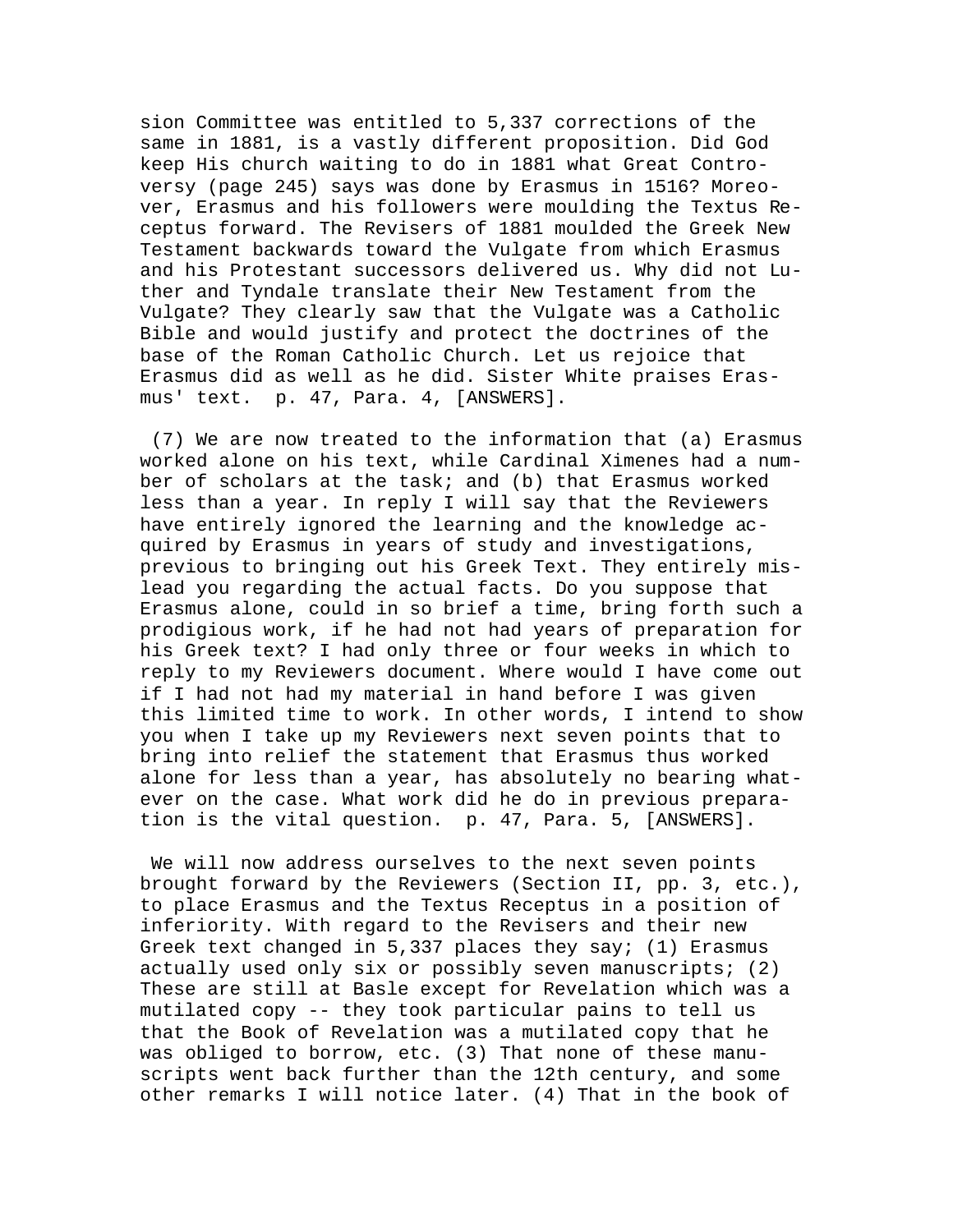Revelation Erasmus supplied all of the last six verses and some other words either by translation from the Catholic Vulgate or by his own words, -- either one or the other, the Reviewers apparently do not know which and we are left to take our choice; (5) That Erasmus says that his first editions he made interpolations in one verse in Acts and one in First John, and (7) the same as point six in the former enumeration, he made over 100 corrections from the Catholic Complutensian edition which he did not see when his earlier editions were brought out. p. 48, Para. 1, [ANSWERS].

 In reply I would say in reference to point (1) that though it may be Erasmus used only six or possibly seven manuscripts, he consulted many. I will quote my words in my book (page 54) which the Reviewers mutilated. (Section II, page 3). By quoting two words, omitting a sentence of thirteen words, quoting seven, omitting nineteen words, then quoting some more, they distorted my meaning by this piecemeal method of quoting, and failed entirely to convey the thought in my statements. I said, "There were hundreds of manuscripts for Erasmus to examine, and he did; but he used only a few." Now what are the facts of the case? We are told by Scrivener that Erasmus had a long time of preparation in this field of manuscripts; and secondly, that he had many manuscripts for his work. p. 48, Para. 2, [ANSWERS].

 "He was in England when John Froben, a celebrated publisher at Basle... made application to Erasmus, through a common friend, to undertake immediately an edition of the N.T..... This proposal was sent on April 17, 1515, *years before which time Erasmus had prepared numerous annotations to illustrate a revised Latin version he had long projected."* -- Scrivener, "Introduction", Vol. II, page 182. (Emphasis mine) p. 48, Para. 3, [ANSWERS].

 Dr. Tregelles points out the same fact, -- p. 48, Para. 4, [ANSWERS].

 "This was on April 17, 1515. It seems as if Erasmus had before this made some preparation for such a work." -- "Account", page 19. p. 48, Para. 5, [ANSWERS].

 Scrivener says:-- "Besides this scanty roll, however, he *not rarely,* refers in his annotations to other manuscripts he had seen in the course of his travels... yet too indis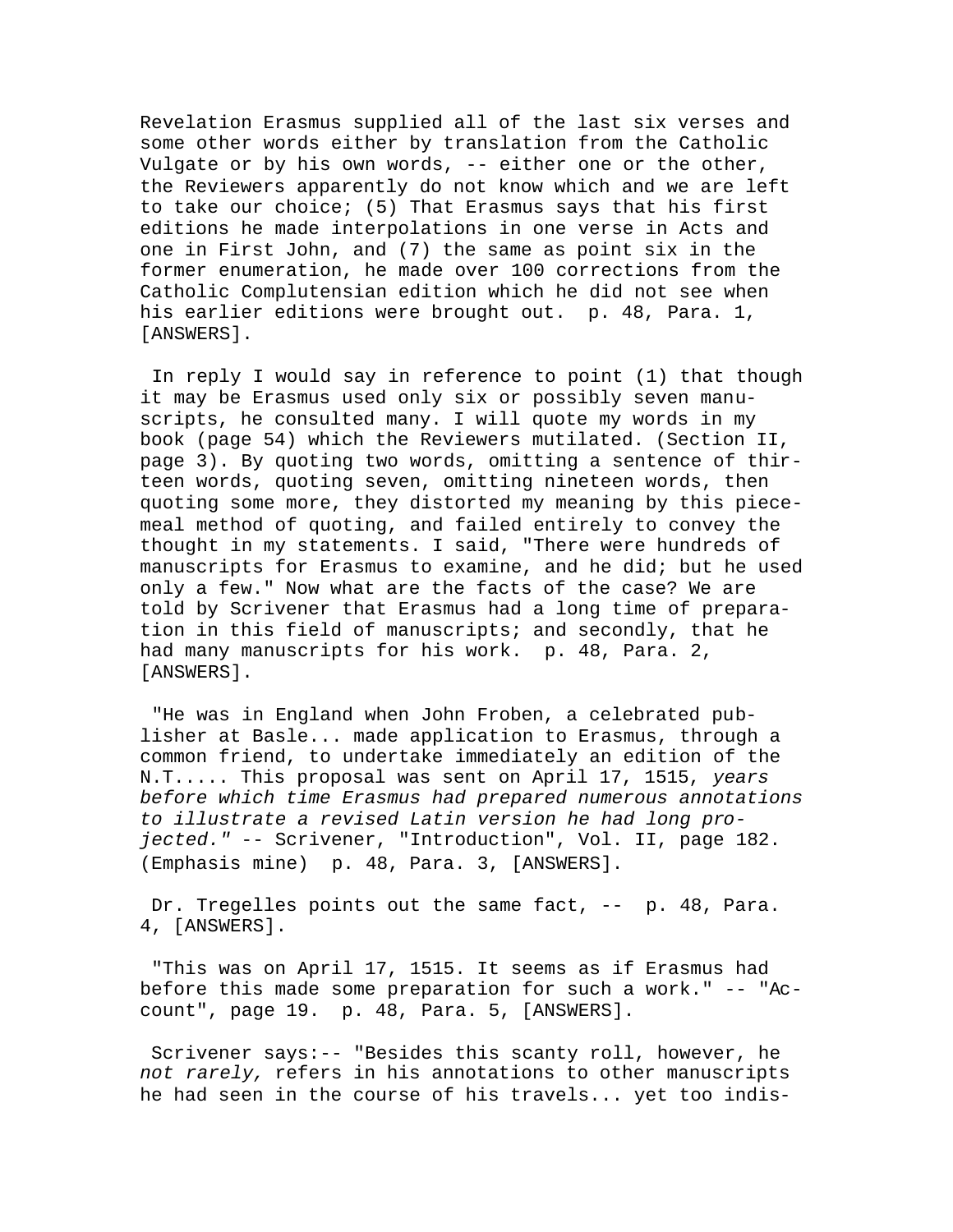tinctly for his allusions to be of much use to critics." -- "Introductions." Vol. II, page 184. p. 49, Para. 1, [ANSWERS].

 To illustrate further the enormous work that Erasmus did in traveling examining manuscripts, etc., I quote from Froude: p. 49, Para. 2, [ANSWERS].

 "Trouble enough and anxiety enough! Yet in the midst of bad health and *furious monks* -- (Note: Reviewers would stamp Erasmus as Catholic, then why monks furious?) -- it is the noblest feature in him -- his industry never slackened, and he drew out of his difficulties the materials which made his name immortal. He was forever on the wing, searching libraries visiting learned men, consulting with politicians or princes. His correspondence was enormous. His letters on literary subjects are often treatises in themselves, and go where he would his eyes were open to all things and persons. His writings were passing through edition on edition. He was always adding and correcting; while new tracts, new editions of the Fathers show an acuteness of attention and an extent of reading which to a modern student seems beyond the reach of any single intellect. Yet he was no stationary scholar confined to desk or closet. He was out in the world, traveling from city to city, gathering materials among all places and all persons, from palace to village alehouse, and missing nothing which had meaning or amusement in it." -- "Life of Erasmus" pp. 206, 207. p. 49, Para. 3, [ANSWERS].

 How does this statement square up with the manner in which the Reviewers belittle Erasmus and his work? p. 49, Para. 4, [ANSWERS].

 Burgon and Miller say: "Erasmus followed his few manuscripts because he knew them to be good representatives of the mind of the Church which had been informed under the ceaseless and loving care of the medieval transcribers: and the text of the Complutensian editors published in Spain, for which Cardinal Ximenes procured MSS at whatever cost he could. No one doubts the coincidence in all essential points of the printed text with the text of the cursives." -- "Traditional Text", page 236. p. 49, Para. 5, [ANSWERS].

 And finally on the same subject I will quote from Nolan quoted on page 29 of my Reviewers' document: p. 49, Para.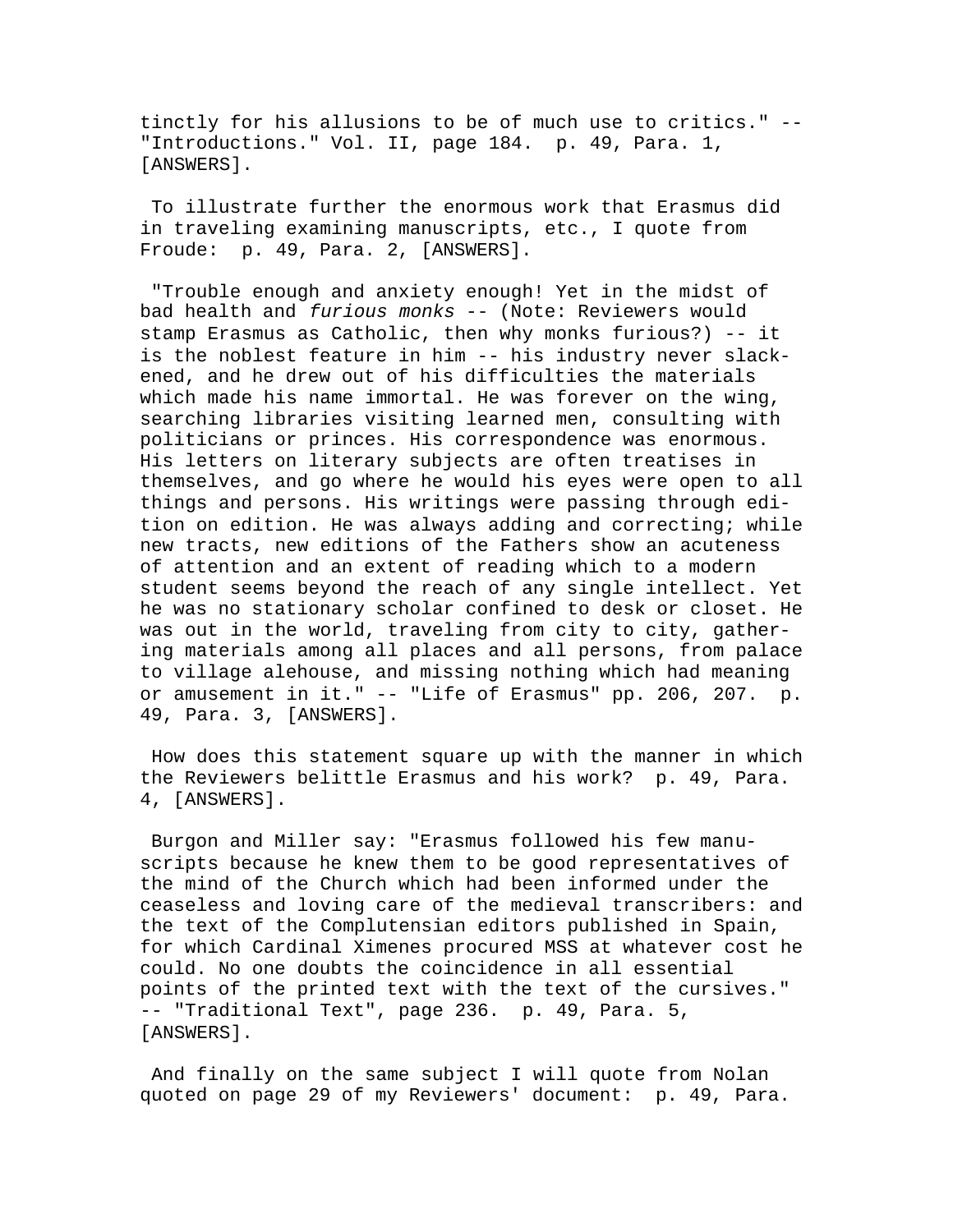6, [ANSWERS].

 "With reference to manuscripts, it is indisputable that he (Erasmus) was acquainted with every variety which is known to us; having distributed them into two principal classes, one of which corresponds with the Complutensian edition, the other with the Vatican manuscript." -- Frederick Nolan, "Integrity of the Greek Vulgate", page 413. p. 49, Para. 7, [ANSWERS].

 Here I give the testimony of two Revisers to the goodness of Erasmus' MSS. They show also that his MSS were not Catholic: p. 50, Para. 1, [ANSWERS].

 "The manuscripts which Erasmus used, differ, for the most part, only in small and insignificant details from the bulk of the cursive manuscripts, -- that is to say, the manuscripts which are written in running hand and not in capital or (as they are technically called) uncial letters. The general Received Text is carried up beyond the individual manuscripts used by Erasmus to a great body of manuscripts of which the earliest are assigned to the ninth century." p. 50, Para. 2, [ANSWERS].

 Then after quoting Dr. Hort, they draw this conclusion on his statement: p. 50, Para. 3, [ANSWERS].

 "This remarkable statement completes the pedigree of the Received Text. That pedigree stretches back to a remote antiquity. The first ancestor of the Received Text was, as Dr. Hort is careful to remind us, at least contemporary with the oldest of our extant manuscripts, if not older than any one of them." -- Two Members of the N.T. Company on the Revisers and Greek Text., pp. 11, 12. p. 50, Para. 4, [ANSWERS].

 Notice that the above quotations are not from my authorities; they are not even from my Reviewers' authorities. They are from the REVISERS themselves. They settle once and forever that the MSS of Erasmus were representative, almost perfectly so of the over 3,000 MSS which agree with the Received Text, and which run back into antiquity as far, if not father than any known MSS. Erasmus did not do badly after all. p. 50, Para. 5, [ANSWERS].

 Why did not my Reviewers tell this? Thus we see that the Reviewers have entirely ignored the many MSS that Erasmus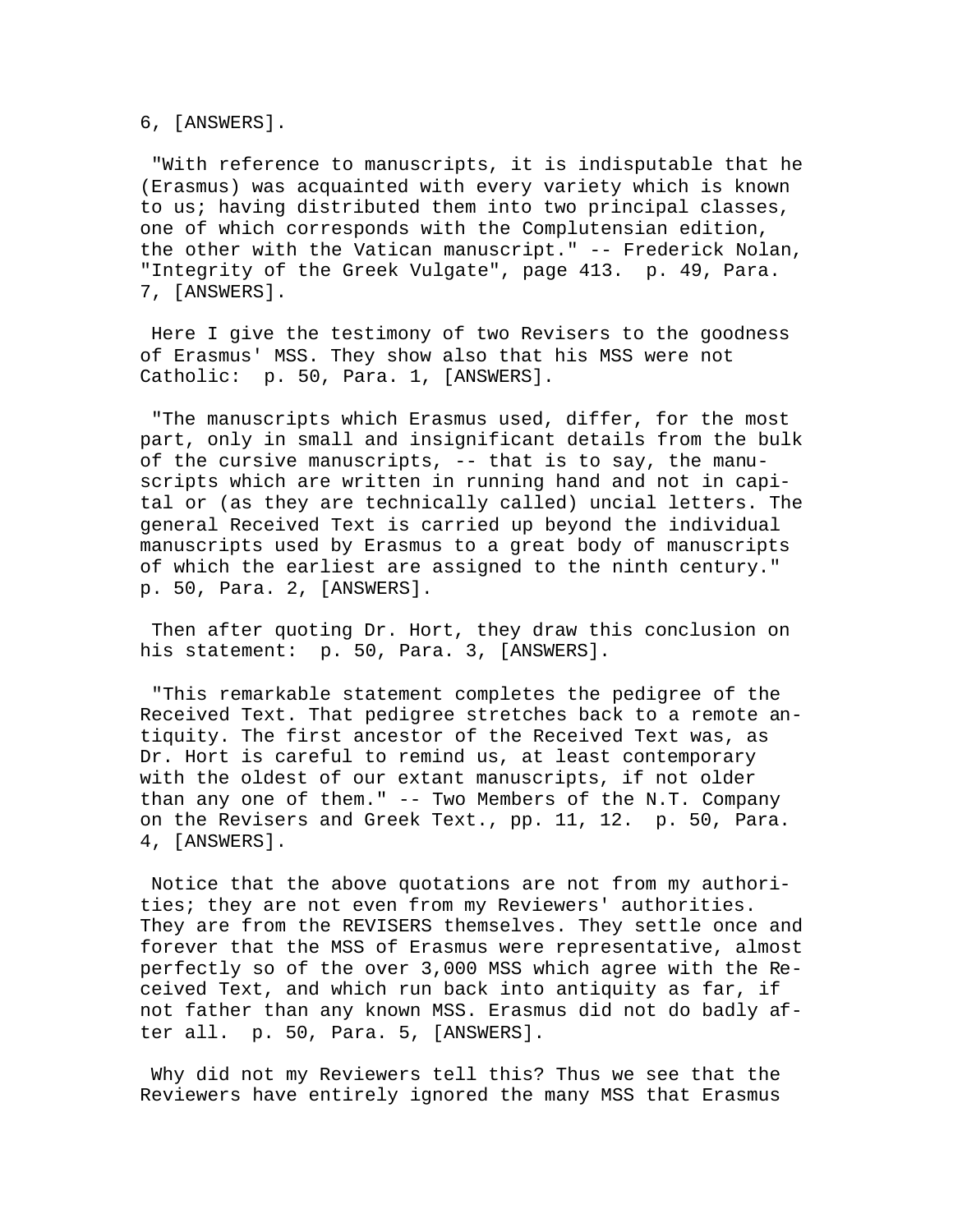knew and compared, and his prodigious investigation and preparation for his Greek Text, when using Greek MSS and hosts of Latin and Greek Fathers in preparation for his revision of the Catholic Vulgate. It was not so hasty after all, as the Reviewers would have you believe. p. 50, Para. 6, [ANSWERS].

 III -- MONKS CORRUPT MSS OF WALDENSES AND ERASMUS. p. 50, Para. 7, [ANSWERS].

 We have just learned from Scrivener that Erasmus had other manuscripts than those which are generally talked about, but traces of them are too vague and indistinct to be of value to critics. We saw also from Nolan that it is "indisputable" that Erasmus was acquainted with every variety of manuscript which is known to us. In other words, this is a fact which cannot be disputed. He may not have known all the manuscripts which can be listed under the different varieties, but he certainly knew all of the different varieties and classified them into two classes, namely: Those which agree with the Textus Receptus, and those which agree with the Vaticanus. Nolan used the word "Complutensian" as the representative of one of these classes; but of course the Complutensian was the Textus Receptus. This man, who as Froude says, could do ten hours work in one, and as many authors say was the intellectual dictator of Europe while he lived, had read more widely in the ancient fathers than probably any other man who has ever lived. He had within the vast storehouses of his scholarly learning more lines of evidence by which to weigh manuscripts than any of his successors. One writer speaks of Tischendorf as having the intellect of a giant, but the judgment of a child. He did not know how to weigh evidence. Erasmus knew how to weigh evidence. Sister White endorses his work. p. 50, Para. 8, [ANSWERS].

 It is interesting at this point to recall the number of manuscripts used by the much heralded men named Lachmann, Tischendorf, and Tregelles. Dr. Ellicott says, "Lachmann's text is really one based on little more than four manuscripts." ("Considerations", page 46). While of Tischendorf let it be remembered he brought out seven different Greek New Testaments declaring that the seventh was perfect and could not be superseded. Then, to the scandal of textual criticism, after he found the Sinaitic manuscript he brought out his eighth Greek Testament which was different from his seventh in 3,572 places. (Burgon and Miller, "Tra-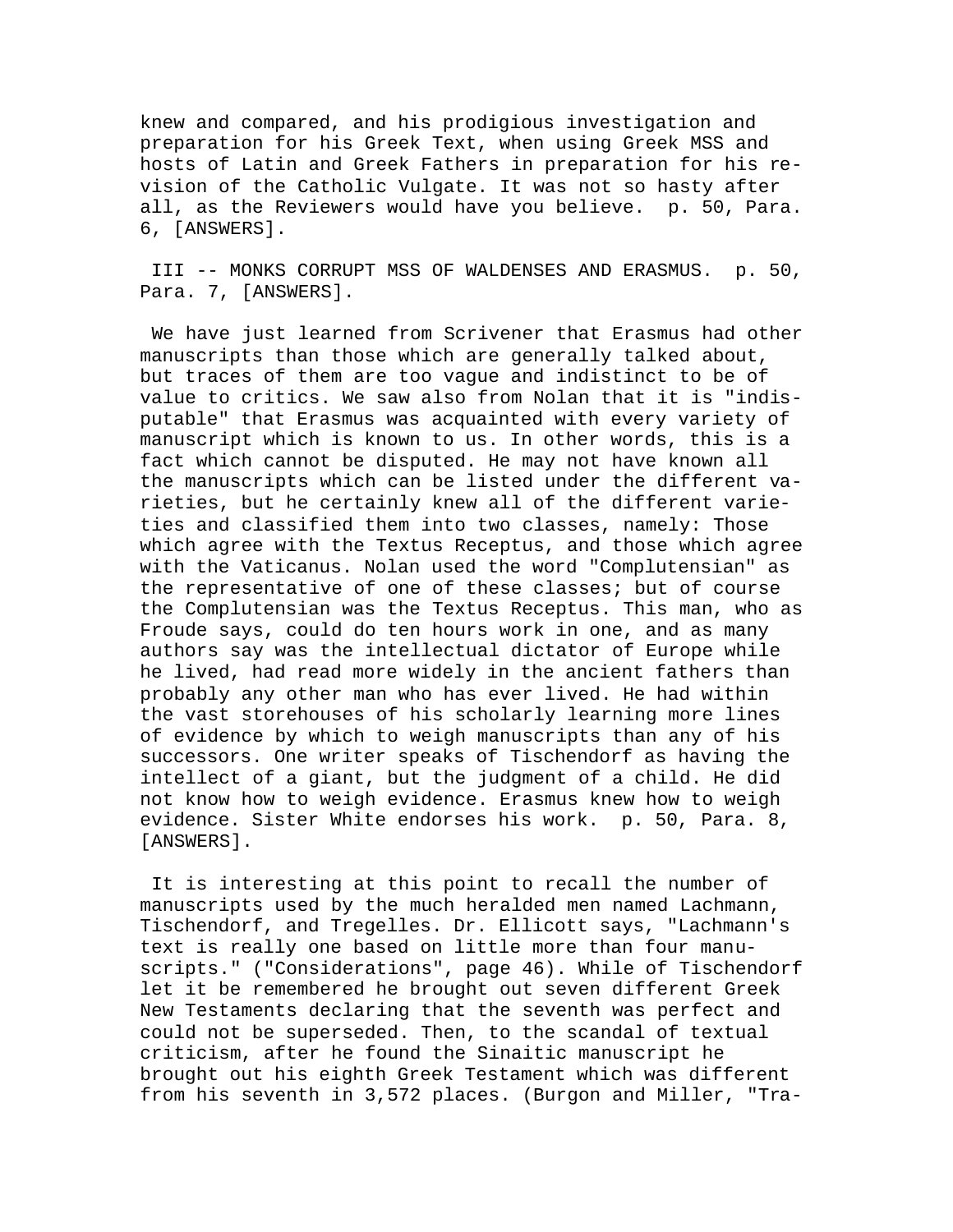ditional Text," page 7). I call this going wild. If Erasmus had made one-twentieth as wild a job as this we would never heard the last of it. Let us hear from Tregelles, himself, how few manuscripts also 'he' used: p. 51, Para. 1, [ANSWERS].

 "We are able to take the *few* documents whose evidence is *proved* to be trustworthy, and safely discard from present consideration the eighty-nine ninetieths, or whatever else their numerical proportion may be." -- "Account of the Printed Text," page 138. p. 51, Para. 2, [ANSWERS].

 Thus Tregelles preferred one-ninetieth to eighty-nine ninetieths of the witnesses. He was a member of the Revision Committee. Dr. Schaff points out that, though Dr. Tregelles was prevented by feeble health from participating in the work of revision, yet he was present in spirit by his critical edition of the Greek New Testament. (Introduction to "Revision" by Lightfoot, Trench and Ellicott, page III) What weight would you give to his judgment? But it was just this principle which prevailed with the Revisers. p. 51, Para. 3, [ANSWERS].

 Erasmus suffered in his day like the Waldenses did in their day, by having his writing corrupted by the monks. I quote from Froude: p. 51, Para. 4, [ANSWERS].

 "Erasmus could be calm for others. It was very hard for him to be calm for himself. The Louvainers (a class of monks) got hold of more of his letters and published them with alterations in the text. He had written 'Lutherus': they changed it into 'Luther-Noster' to make him out Luther's friend. They reprinted his 'Colloquies,' imitated his style, and made him say the contradictory of what he had really said. He had denounced extorted confessions, and laughed at pilgrimages and ridiculed indulgences. His new editors reproduced his real language, but they attached paragraphs in his name where he was represented as declaring that he had once thought all that, but had perceived his error. He had written that 'the best confession was confession to God'; his editor changed it into 'the best confession is confession to a priest.' p. 51, Para. 5, [ANSWERS].

 'Wonderful Atlasses of a tottering faith' he might well call such people. 'Once,' he says, 'it was held a crime to publish anything in another man's name; now it special game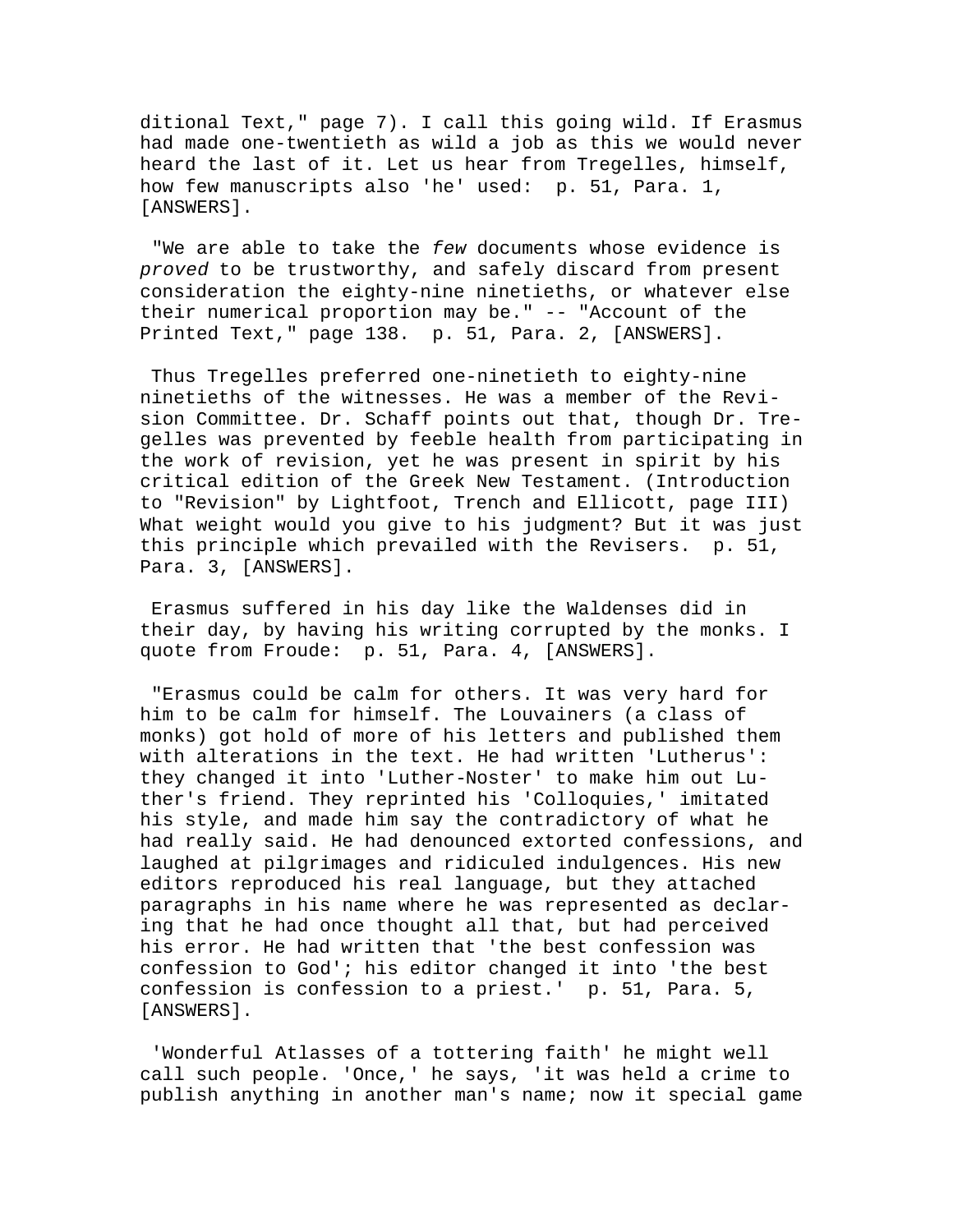of divines and they are proud of it.'" -- Life of Erasmus, pp. 271, 272. p. 52, Para. 1, [ANSWERS].

 To show how the Jesuits worked to corrupt or destroy manuscripts, I give the following quotation from Gilly: p. 52, Para. 2, [ANSWERS].

 "It is a singular thing that the destruction or rapine, which has been so fatal to Waldensian documents, should have pursued then even to the place of security, to which all, that remained, were consigned by Morland, in 1658, the library of the University of Cambridge. The most ancient of these relics were ticketed in seven packets, distinguished by letters of the alphabet, from A To G. The whole of these were missing when I made enquiry for them in 1823. What these precious records were, may be seen by a reference to the catalog given in 'Morland's History of the Evangelical Churches of the Valleys of Piedmont.' pp. 95-98." -- "Waldensian Researches" pp. 80, 81. p. 52, Para. 3, [ANSWERS].

 I have answered the argument sufficiently, I think, urged against Erasmus that he used but a few manuscripts. It ought to be said that Tregelles denies that Erasmus worked alone. He distinctly says that Ecolampadius assisted him. ("Printed Text", page 20). With regard to correcting the mistakes of one edition in the second, let it be known that so hard and difficult is the field of textual criticism to work in, that almost every scholar, even the greatest, is constrained to correct in the second edition mistakes of the first. I call your attention to the words of Dr. Scrivener in the preface to the second edition of his "Collation of the Codex Sinaiticus". He says, "The first edition of this little volume (1864) being exhausted, care has taken to correct in the second issue whatever errors have been detected in the interval." p. 52, Para. 4, [ANSWERS].

 IV. WHY DISCARD THE TEXTUS RECEPTUS FOR WESTCOTT AND HORT'S TEXT? p. 52, Para. 5, [ANSWERS].

 My Reviewers give a page full of quotations (Section II, page 5) taken from the New Testament in original Greek by Westcott and Hort. The sum total of this page of single space lines is to say that the change from the Textus Receptus to the Greek Text of Westcott and Hort is practically nothing. Here is one statement: p. 52, Para. 6, [ANSWERS].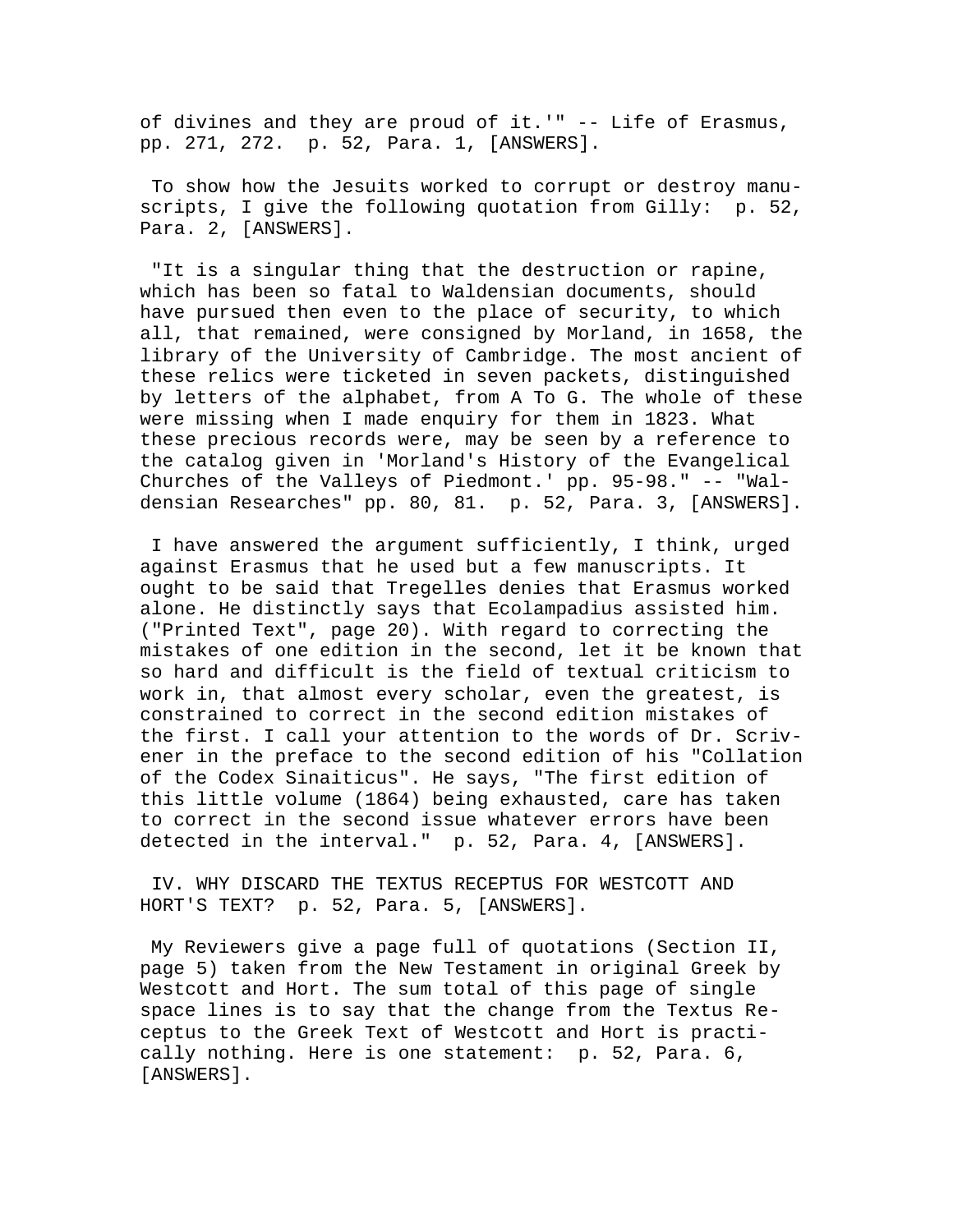"If comparative trivialities, such as changes of order, the insertion or omission of the article with proper names, and the like are set aside, the words in our opinion still subject to doubt can hardly amount to more than a thousandth part of the whole New Testament." p. 52, Para. 7, [ANSWERS].

 My Reviewers would give us to understand them that the amount of differences which would stand above trivialities between the Textus Receptus and the Greek Text of the Revisers, or of Westcott and Hort, is only a 1/1000 part of the whole New Testament. Since there are approximately 8,000 verses in the whole New Testament, a 1/1000 part, of course, would be 8 verses. How can such a claim as this be advanced when we know that in the Revised Version, in the last chapter of Mark alone, 12 verses are branded with suspicion? This is a fair example of the sooth-saying with which modernists as Westcott and Hort would allay our alarm at what has been done in the 5,337 changes of the Greek of the Revised New Testament. If my Reviewers really believed that the differences were so little between the versions, it would seem that they have gone to a lot of trouble over this subject. p. 52, Para. 8, [ANSWERS].

 Nevertheless a little further on the Reviewers devote four and one-half pages of single space typewritten matter with quotations from Souter, Smith, Gregory, Kenyon, and Ellicott, with one from Dr. Scrivener, all to show us that the Greek text of Erasmus was built upon manuscripts "neither ancient nor valuable". The way these quotations are thrown together is very misleading. The severest of them evidently apply to the first edition of Erasmus; nevertheless, the ordinary reader would get the idea that when Erasmus died, and in fact even till now, the Textus Receptus was built on very questionable manuscripts. p. 53, Para. 1, [ANSWERS].

 If that is so, then why has it persisted for 300 years in its splendid leadership? Is it not a fact that in Cambridge University, the very university in which Westcott and Hort taught, the Textus Receptus is the standard Greek text? I wish to use, however, one of these quotations, which I feel certain my Reviewers did not discern when they used it, that it really overthrows their severe arraignment of the Textus Receptus. It reads: p. 53, Para. 2, [ANSWERS].

"The Complutensian Edition of the Greek New Testament of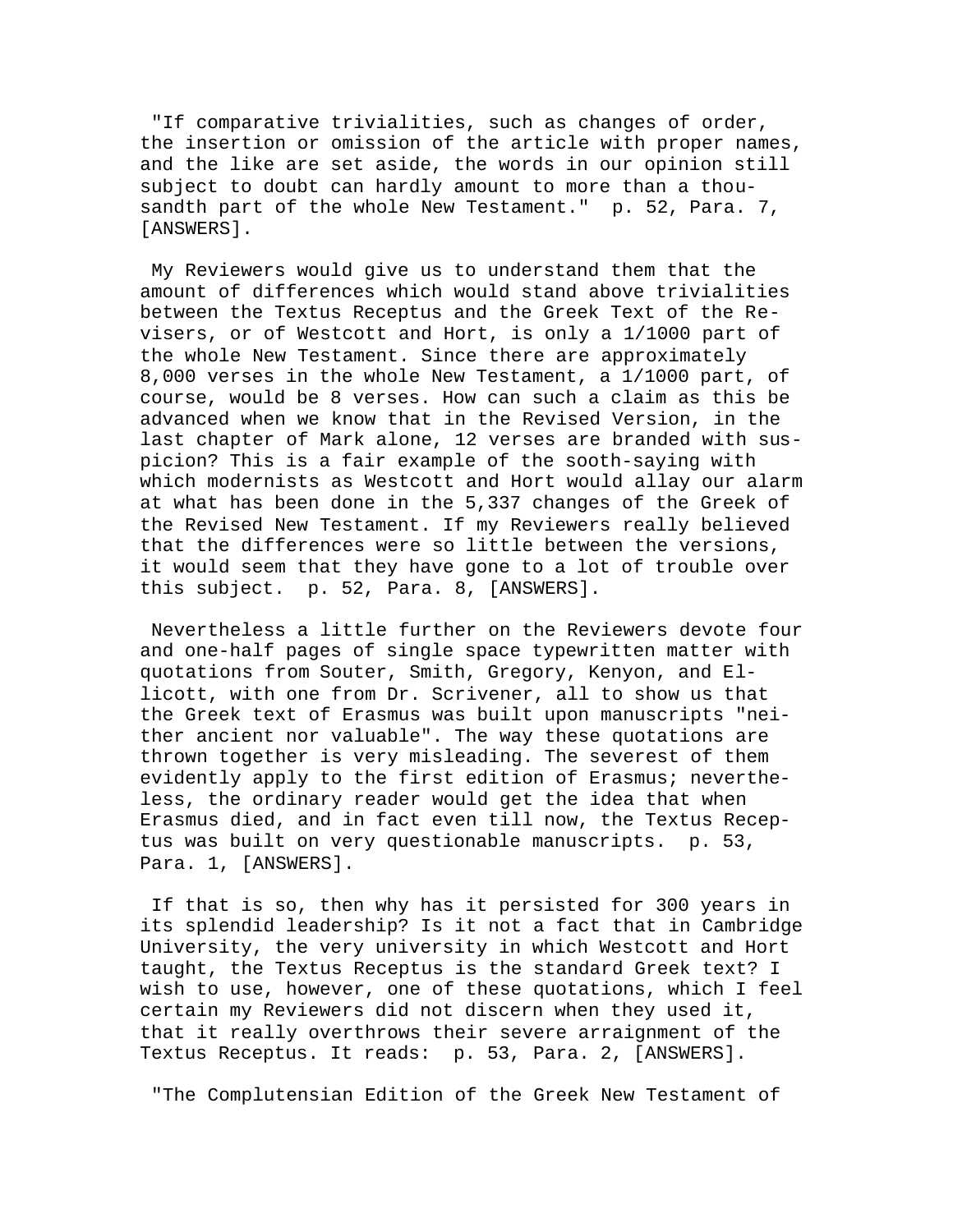Cardinal Francisco Ximenes de Cisneros was printed in 1514, though not circulated until 1522. Erasmus produced his edition in 1516 and so won in the race with Cisneros... and thus laid the foundation for the Textus Receptus which held the field till the critical text of Westcott and Hort, in 1881." -- A. T. Robertson, "Biblical Review", Jan. 1931. p. 53, Para. 3, [ANSWERS].

 If the Textus Receptus is so badly built on poor MSS, why did not scholars reject it before 300 years passed by. "It had the field", says this author. p. 53, Para. 4, [ANSWERS].

 A severe indictment, it is thought, is found when we are repeatedly told that all the manuscripts which Erasmus used were seven. But how many manuscripts did Lachmann, Tischendorf, and Tregelles use? We are treated to the names of Lachmann, Tischendorf and Tregelles continually. We have them for breakfast, for dinner, and for supper. Lachmann brought forth a Greek New Testament much different from the Textus Receptus. And how many manuscripts did he use? -- Just four! Tischendorf brought forth an edition of the Greek New Testament and on how many manuscripts did he rely? -- He informed us that he threw away eighty-nine ninetieths of the manuscripts. Westcott and Hort brought forth a Greek New Testament and how many did they rely on? -- principally the Vaticanus and one other of the same family, the Sinaiticus. Then why belittle Erasmus who used three times as many? p. 53, Para. 5, [ANSWERS].

 Much has been said about the great wealth of material which was at the disposal of the Revisers. Would in not be astounding to you if I read from Dr. Ellicott, Chairman of the Revision Committee, that their Greek Text was brought out before the great wealth of Papyri was found. p. 53, Para. 6, [ANSWERS].

 I quote from Dr. Ellicott, Chairman of the English New Testament Revision Committee: p. 54, Para. 1, [ANSWERS].

 "What I shall now do will be to show that the principals on which the version of the New Testament was based have been in no degree affected by *the copious literature connected with the language of the Greek Testament and its historical position which has appeared since the Revision' was completed.* It is only quite lately that the *Revisers have been represented as being insufficiently acquainted,*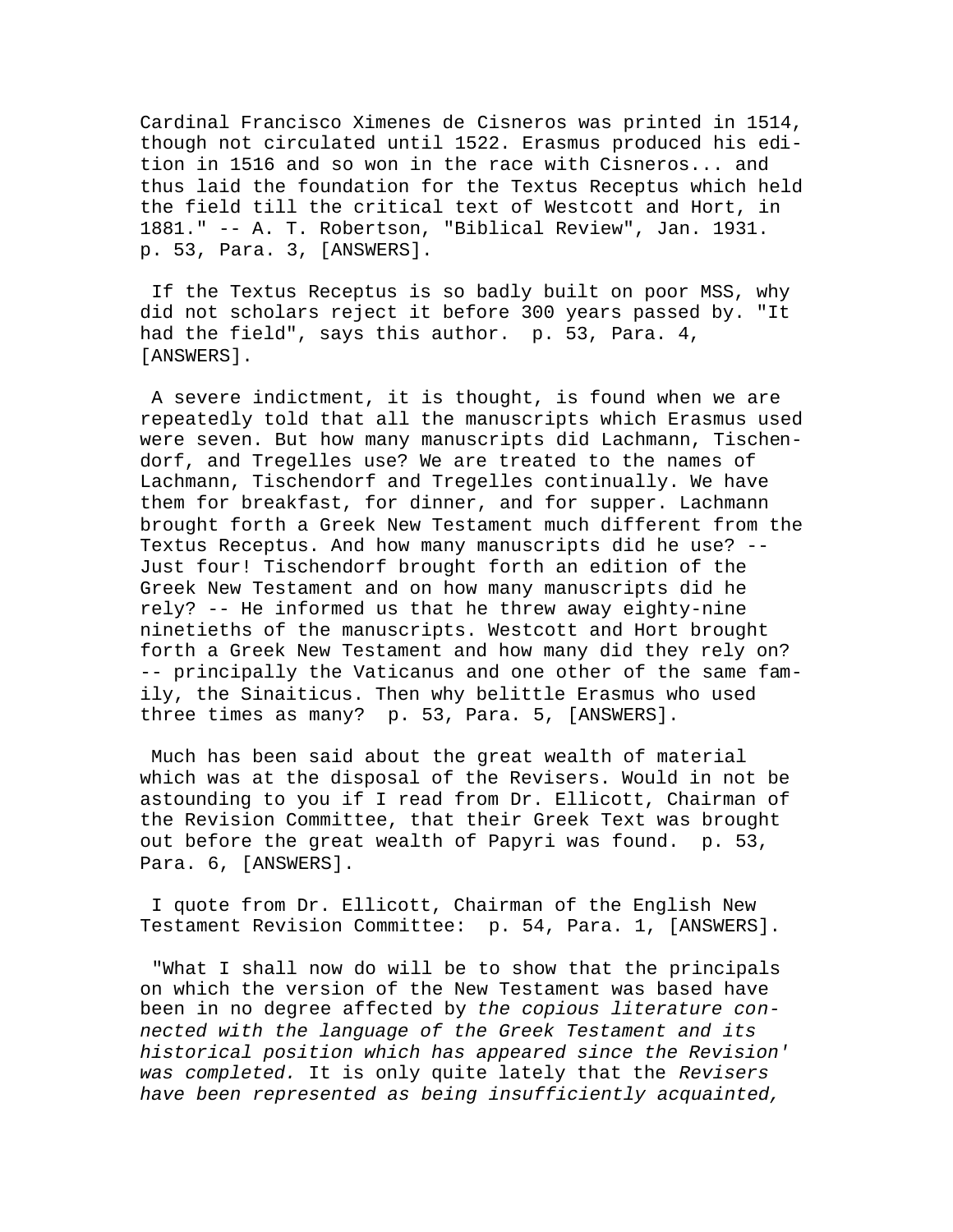in several particulars with the Greek of the New Testament, and in a word, being twenty years behind what is now known on the subject. Such charges are easily made, and may at first sight seem very plausible, as the last fifteen or twenty years have brought with them an amount of research in the language of the Greek Testament which might be thought to antiquate some results of the Revision." -- "Revised Version of the Holy Scriptures", pp. 96, 97. (Emphasis mine) p. 54, Para. 2, [ANSWERS].

 Another great authority, Dr. Adolf Deissmann, tells us, in his famous book, "Light from the Ancient East", (page 67), how this wealth of material came since the Revision. You will remember that Dr. Deissmann was an outstanding figure in the researches among the papyri, ostraca, and other materials unearthed the last thirty years by the spade. He says: p. 54, Para. 3, [ANSWERS].

 "Memorials of the popular colloquial language, on the other hand, memorials of the spoken Greek of the people, were scarcely known to the general run of scholars at a period distant only some score or so of years from the present day." (1922) p. 54, Para. 4, [ANSWERS].

 It will thus be seen from the words of this great scholar that the great wealth of material unearthed by the spade in the field of which we speak began about the year 1902, or twenty years after the copies of the English and American Revisions were finished. He further says: p. 54, Para. 5, [ANSWERS].

 "The work to be accomplished by the linguistic historian on the New Testament includes great problems yet unsolved, but one thing is clear already. The New Testament has been proved to be, as a whole, a monument of late colloquial Greek, and in the great majority of its component parts the monument of a more of less popular colloquial language." -- "Light From the Ancient East", page 69. p. 54, Para. 6, [ANSWERS].

 From the above quotation it is evident that Dr. Ellicott, Chairman of the English New Testament Revision Committee, felt obliged to answer the strong indictments brought against their work by outstanding scholars in the field of textual criticism in the twenty years following the appearance of the Revision. My Reviewers use Kenyon, 1901, Price, 1907, Gregory, 1907, Souter, 1910, and Robertson, 1925, in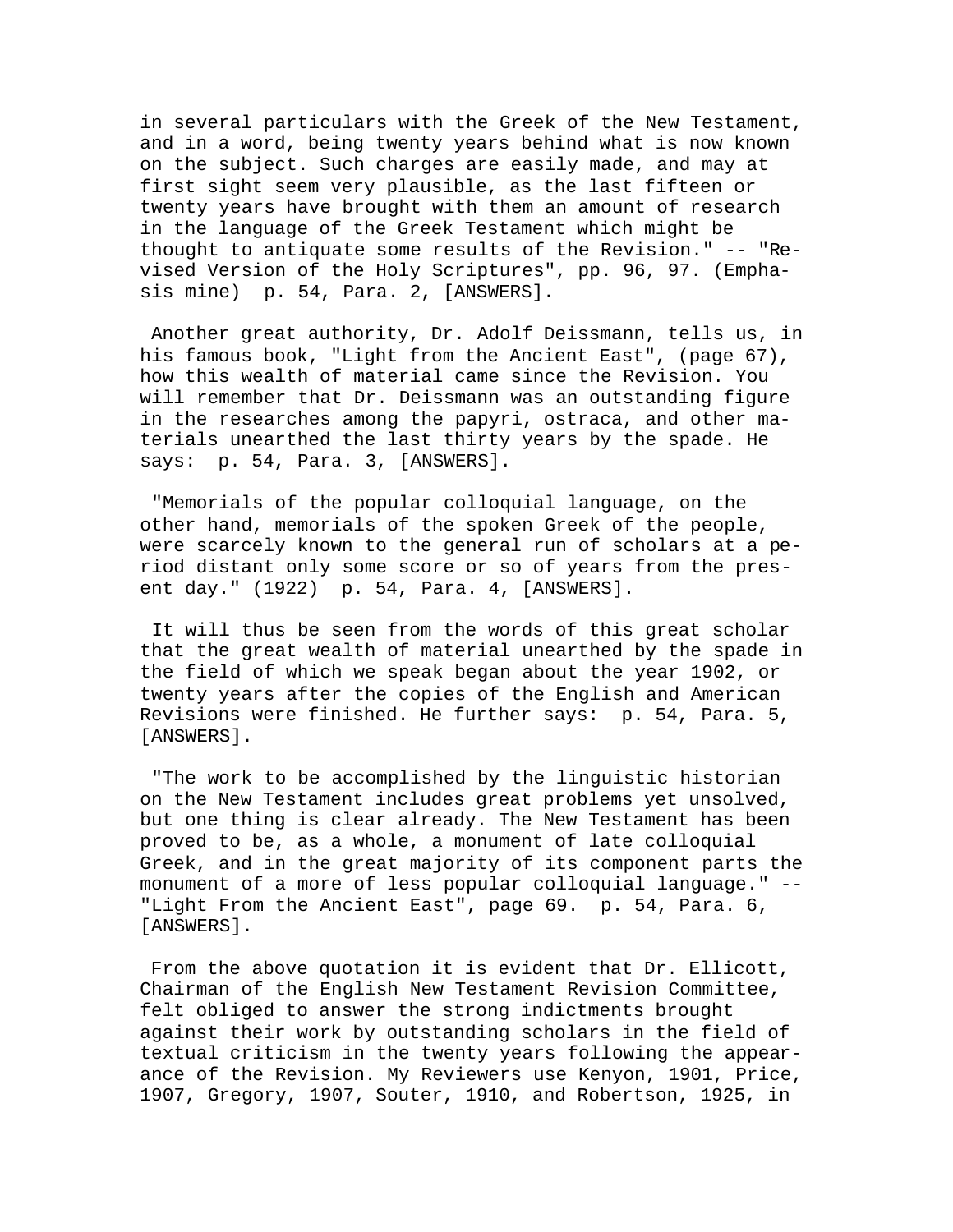support of their contention about the manuscripts in general. Of these authorities it may be said, (1) They are all followers of the Westcott and Hort theory; (2) Kindly inquire will you, and find out how many of them are not textual critics, but simply secondary writers in the field. (3) From the dates you will see that Robertson only, wrote late enough to speak from having a grasp of the new theories which arose from the new findings indicated by Dr. Deissmann. A testimony, therefore, of these witnesses would not rank in general, very much above the use of good common sense of the men who are now listening to me. A little bit later I shall present a whole array of authorities on the other side of the question, giving their denunciation of Westcott and Hort's paper theory, and of the corruptions of the Vaticanus and Sinaiticus MSS. p. 54, Para. 7, [ANSWERS].

 The work of the Revisers of 1871-1881 ended in the complete spoliation of the Textus Receptus in the New Testament. Yet my Reviewers would have you believe that the difference between the RV Greek text and the Textus Receptus is not much. On the other hand, listen to Dr. Schaff: p. 55, Para. 1, [ANSWERS].

 "On this line the great battle of the purest text of the New Testament must be fought out. The question is between the oldest MSS and the latest, between the uncial text and the Stephanic or Elzevir text." -- "Companion to Greek N.T.", page 120. p. 55, Para. 2, [ANSWERS].

 Why did not the Revisers accomplish the same results in the way of spoliation for the Hebrew Textus Receptus in the Old Testament? My Reviewers have taken me to task as to why most of my book concerns the New Testament of the Revised Version and not the Old. Very plainly did I tell in my book that it would mostly concern the New Testament and why. But now I will say this: First of all the Revisers of the Old Testament were obliged to proceed on directly opposite theories from the Revisers of the New Testament. It is a well-known fact that the skilled copyists of the Hebrew period always preferred the latest manuscripts copied, above the older manuscripts. In other words, the schools engaged in copying and translation of the Hebrew manuscripts, as soon as a Hebrew manuscript became old and worn relegated it to the discarded collection. In their eyes, the newer manuscript, the better it was. It is upon this theory that the Textus Receptus of the Old Testament is built as we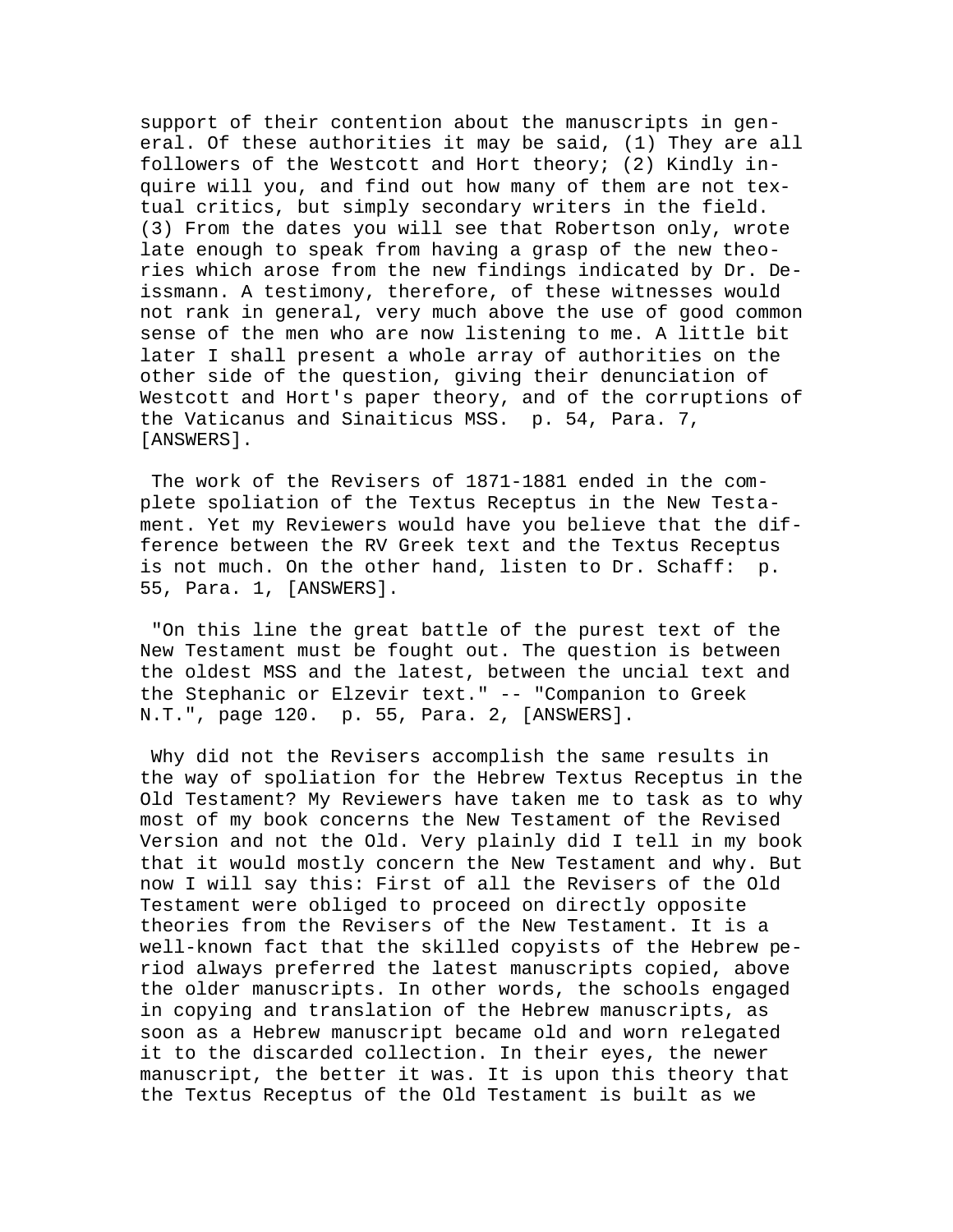have it today for both AV and ARV. p. 55, Para. 3, [ANSWERS].

 How differently has been the treatment of the manuscript of the New Testament since the unwarranted principles of textual criticism came into vogue the last one hundred years. Starting with Griesbach about one hundred years ago the campaign against the Greek Textus Receptus of the New Testament has grown in volume and intensity. The only way, however, it could hope to succeed was upon the principle that the more ancient a manuscript, the more valuable it is. Dr. Scrivener points out that the worst corruptions which befell MSS occurred in the period before the Council of Nicea (Introduction, II, page 264). From then on two streams of MSS come down -- the uncorrupted and the corrupted. Since the ancient MSS we have are few and some of them differ widely from the later MSS of which we have three or four thousand, it is evident, suspicion naturally being directed more toward the ancient than the later MSS, that the few which differ are of the corrupted type. I have before proved, the great mass of Greek New Testament manuscripts -- Tregelles says 89/90, Burgon says 99/100 of them -- (1) Date from the 9th century, (2) are witnesses to the Textus Receptus, (3) are practically identical, and (4) Fort says their Greek New Testament or the text written on the MS, can be traced back to about 300 A.D. Just as Roman Catholic Theology steadily advanced during the last 100 years, successfully capturing Germany, England, Scandinavia, Scotland, etc., so step by step, kept growing, the numbers of textual critics, and of secondary writers in this field, who denounced the more recent manuscripts (thousands of them) of the Greek New Testament as practically valueless and staked all their claims on some five, some three, some two, and in some cases, even one old Greek manuscript. The facts above given constitute one reason why claim can be justly made that the damage done to the Old Testament by the Revisers was comparatively small to what was done to the Greek New Testament. p. 55, Para. 4, [ANSWERS].

 The second reason for this is found in the fact that the Old Testament Revision Committee in England finished its work several years *after* the New Testament Revision Committee did. What does this mean? It means this, that as soon as the new Revised New Testament appeared in 1881 a storm broke over all England. So intense was this storm and so terrible, that it dealt a death blow to the Revised Version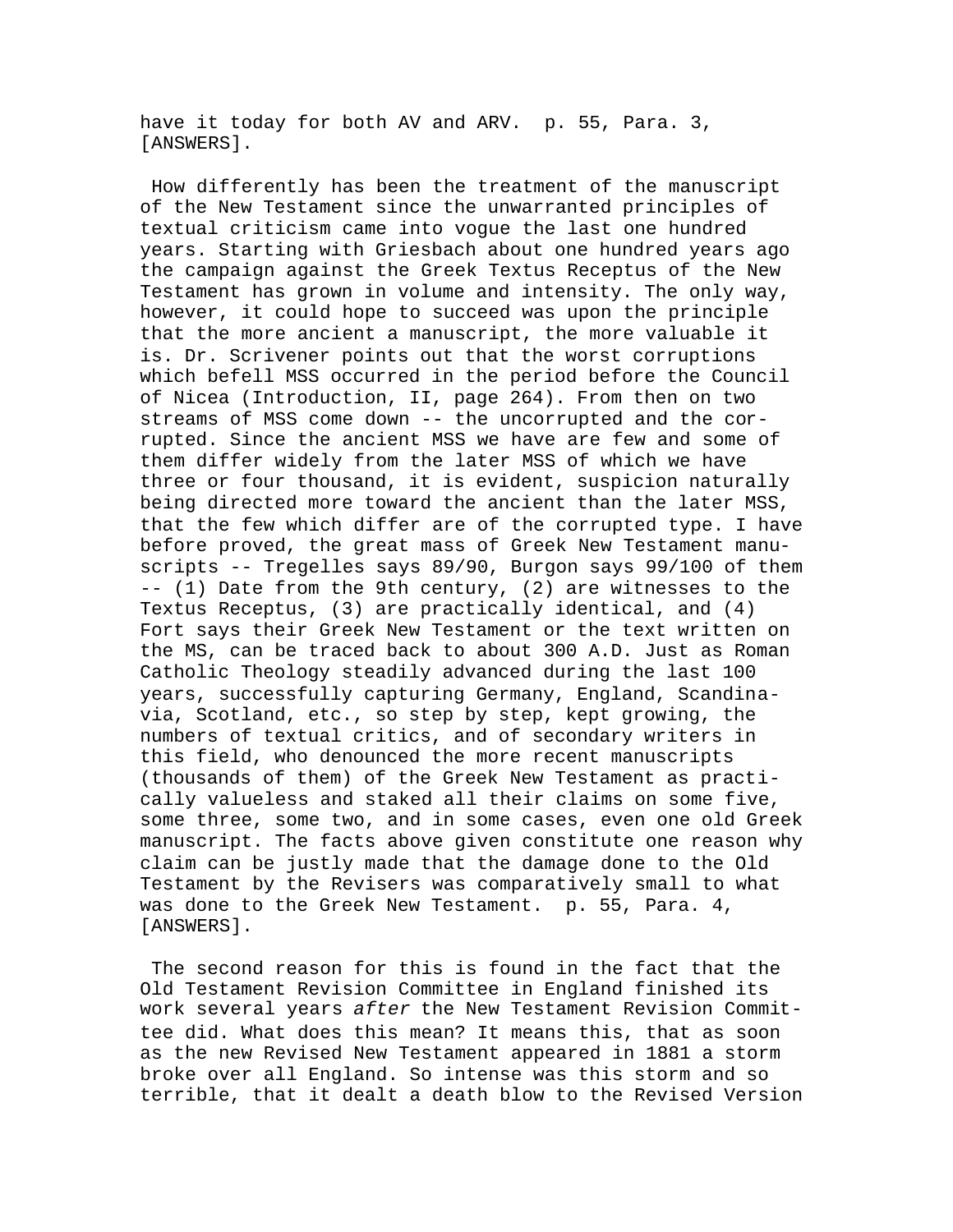in England. Works of a masterly nature appeared at once, which pointed out the unjustifiable principles that had been adopted by that Revision Committee and their apparent effect upon the English New Testament which they printed. During the time of this storm the English Old Testament Revision Committee was still sitting. They saw the point, they ran to cover, and seeking to avoid the terrible storm, this time against the Old Testament Revision we find that the Hebrew Textus Receptus was spared the terrible handling that was given to the Greek Textus Receptus. p. 56, Para. 1, [ANSWERS].

 My brethren, explain to me why we will accept the Hebrew Textus Receptus on certain principles and have it still with us as it has been practically since the days of the Apostles; yet confused or misled by the theories of Westcott and Hort and their ardent followers, we refuse to establish the Greek New Testament upon the same principles upon which we established the Hebrew Textus Receptus. On what ground of reason or justice can my Reviewers explain why, in respect to the Old Testament, they adopt one principle, while in respect to the New, they adopt the very opposite. p. 56, Para. 2, [ANSWERS].

 One or two quotations to support my contention that the English Revision is dead in England. First I will quote from an author who is popular with my Reviewers, Dr. Robinson: p. 56, Para. 3, [ANSWERS].

 "Of the thirty-six thousand changes in the New Testament alone many appear to be changes for the sake of change; in fact, purely arbitrary. Hence, their work was not appreciated. Nearly fifty years have now passed and still this new English version is valued chiefly by scholars, and is anything but popular with the common people. Yet, it was intended to be a translation especially adapted to ordinary readers. Time has shown that its improved grammatical accuracy is not a sufficient compensation for the music of the old cadences, which is so many cases has been sacrificed for some trifling point in syntax! 'Two thirds' majorities decided many of the changes that were made by the Committee, but today the reading public are deciding that the English Version can never displace the Authorized. From time to time, scholars are demonstrating that in certain instances it is even less true to the originals than the old version, and less exact in its exegesis." -- Where Did We Get Our Bible", pp. 174, 175. p. 56, Para. 4,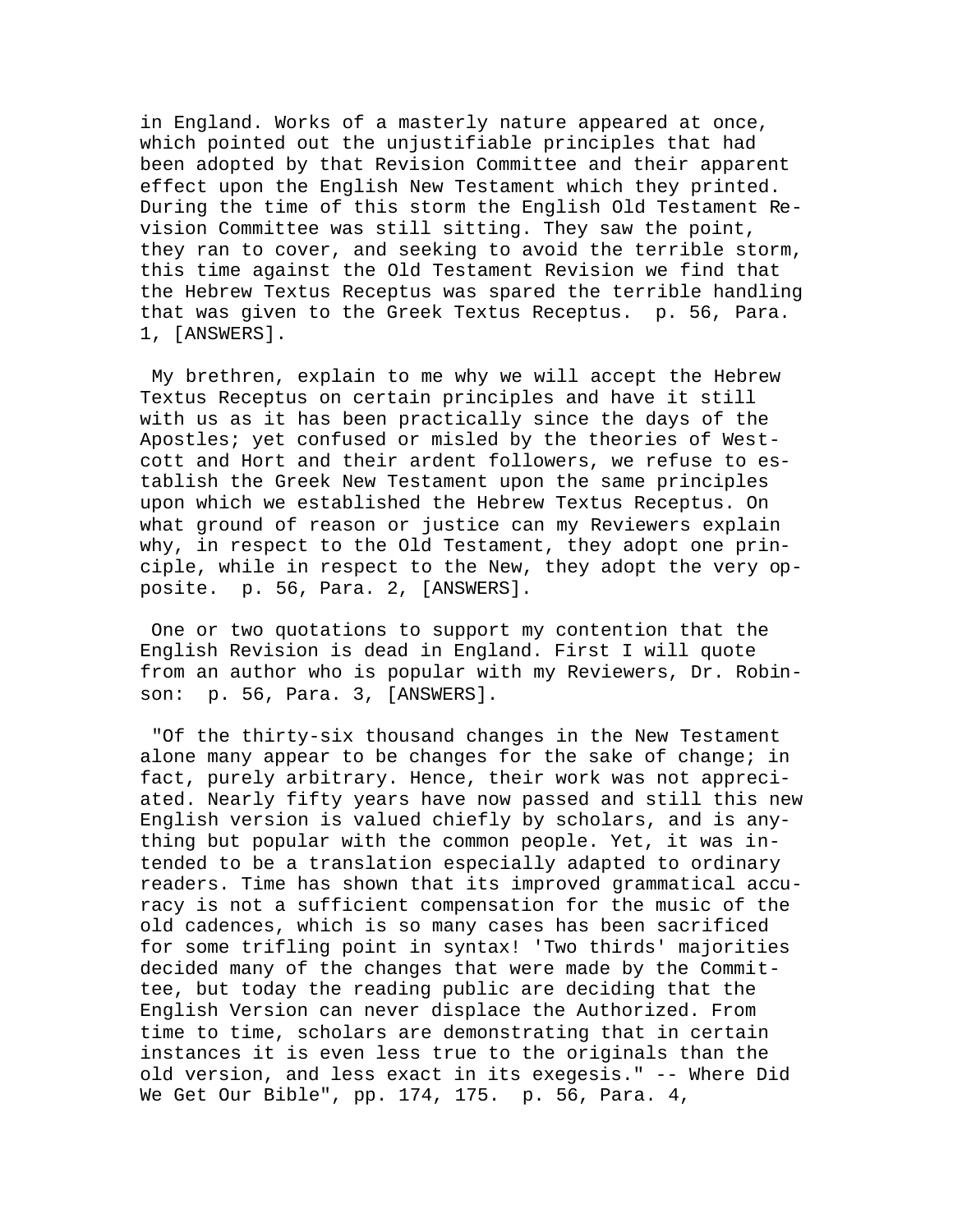[ANSWERS].

 I wish now to present to you another quotation from Dr. Ellicott, Chairman of the New Testament Revision Committee, where as Bishop of his diocese he bewails the fact that 25 years have passed and the English Revised Version is not making its way in his own parish: p. 57, Para. 1, [ANSWERS].

 "My fixed opinion therefore is this, that though, after a long and careful consideration of the subject, I do sincerely desire that the Revised Version should be introduced into the churches of this diocese, I do also sincerely desire that it should not be introduced without a due preparation of the congregation for the change, and some manifestation of their desire for the change. There will probably be a few churches in our diocese in which the Revised Version is used already, and in regard of them nothing more will be necessary than, from time to time, in occasional addresses, to allude to any important changes that may have appeared in the lessons and recent reading of Holy Scripture, and thus to keep alive the thoughtful study of that which will be more and more felt to be, in the truest sense of the words, the Book of Life. But, in the great majority of our churches -- though in many cases there may have been passing desires to read and to hear God's Word in its most truthful form -- no forward steps will have been taken. It is in reference then to this great majority of cases that I have broken my long silence..." -- "The Revised Version", pp. 125, 126. p. 57, Para. 2, [ANSWERS].

 So you see that the Chairman of the Revision Committee was not able to have the Revised Version adopted in his own diocese. p. 57, Para. 3, [ANSWERS].

 Just a further word from a well-known modernist writer concerning the failure of the Revised Version: p. 57, Para. 4, [ANSWERS].

 "But we have not yet produced our best. This Revised Version of 1880 is not our last word. It ought to have been a great success. It had more in its favor than any previous version. And yet we have to say, after thirty years, that the Old Authorized Version with all its defects, is still holding the ground, going out every year in quantities a *hundred times greater* than those of the Revised Version. p. 57, Para. 5, [ANSWERS].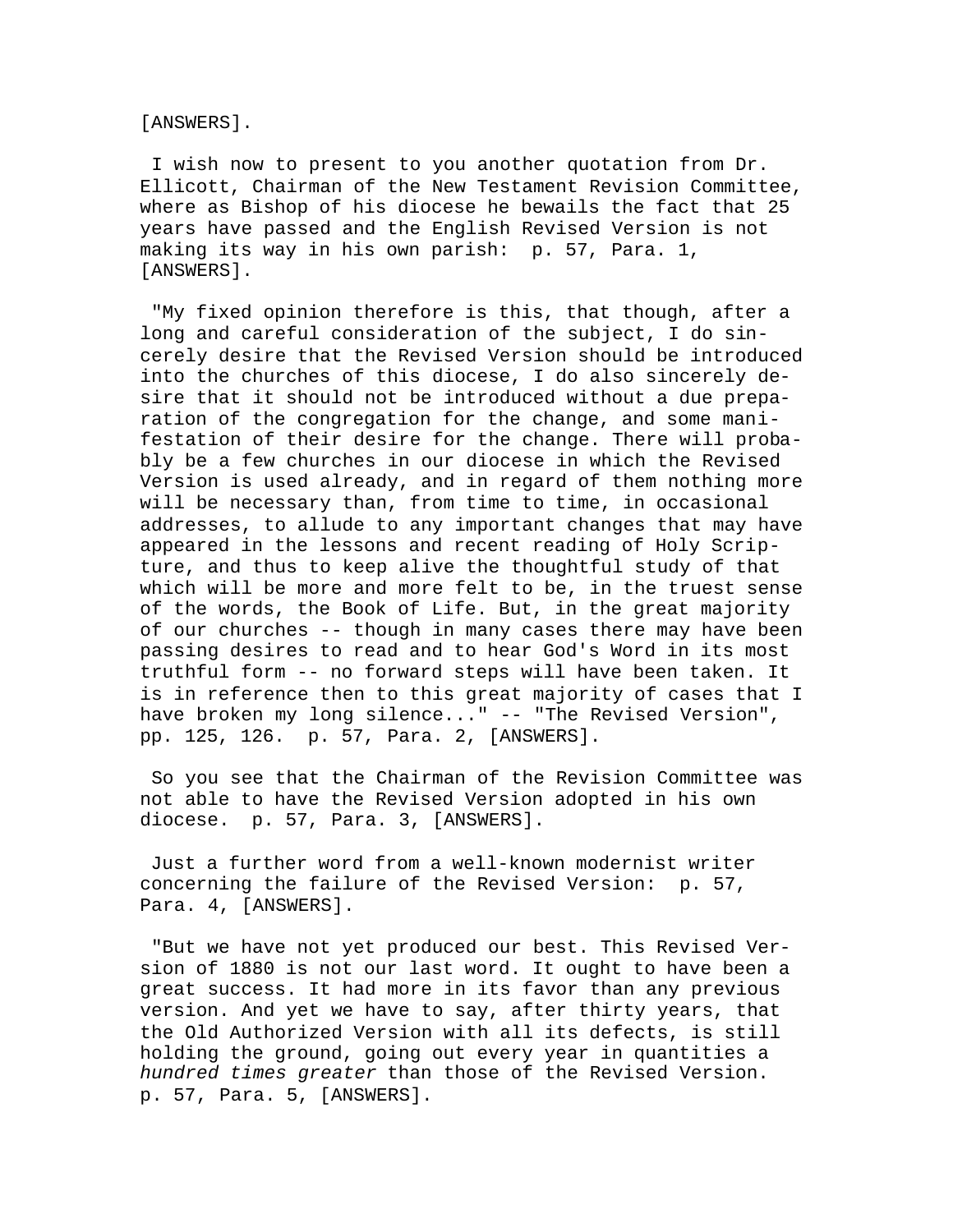"The Old Version holds the ground not only by the familiarity of its language but by its wonderful charm. It is universally accepted as a literature masterpiece, as the noblest and most beautiful book in the world. The New Version is more accurate, more scholarly, more valuable. But it avails not. It lacks the literary charm. The verdict is, 'The Old is better.' p. 57, Para. 6, [ANSWERS].

 "On the whole we may assume that far into the twentieth century the Authorized Version will still remain the popular Bible. The Version that is to supercede it will come some day, but when it does it will have more than accurate scholarship. It will have in some degree at least the literary charm and beauty which for 300 years has brought the whole English world under the spell of the old Bible." -- Smythe, "How We Got Our Bible", pp. 152, 153, (Emphasis mine) p. 57, Para. 7, [ANSWERS].

 Finally note that Putnam (Vol. II, page 344) says that the Geneva library in Calvin's day contained so many Greek MSS that it ranked second to the Vatican; that Swete said, ("Introduction", page 181) the Catholic scholars appointed by the Council of Trent to visit all the libraries of Italy, and find Greek MSS on which to base their officially voted Bible, the Vulgate, came back to the Vatican and the big Vatican MSS, just where Westcott and Hort came in 1881; and that Fulke told the Queen of England in 1583 that the Greek Textus Receptus was in everybody's hand; and again, that Dr. Jacobus declared the textual critics of 1600 were at least as good, if not superior to those of our day. All this evidence shows that the men of 1611 had material ample enough to vouchsafe to us the dependability of our great Protestant Bible. p. 58, Para. 1, [ANSWERS].

 I will now answer my Reviewers disparaging estimate of Dean Burgon. Dean Burgon is discounted only by those who are looking for people who believe as they do, and who discount all who disagree with them. Burgon's knowledge and scholarship and integrity will stand. An estimate of this godly and scholarly man is given as follows, by the Bishop of Chichester: p. 58, Para. 2, [ANSWERS].

 "No part of his character was more remarkable than his intense reverence for the Word of God. He might take to himself the words of David, when he said, 'Lord, what love have I to Thy Word; all the day long is my study in it.'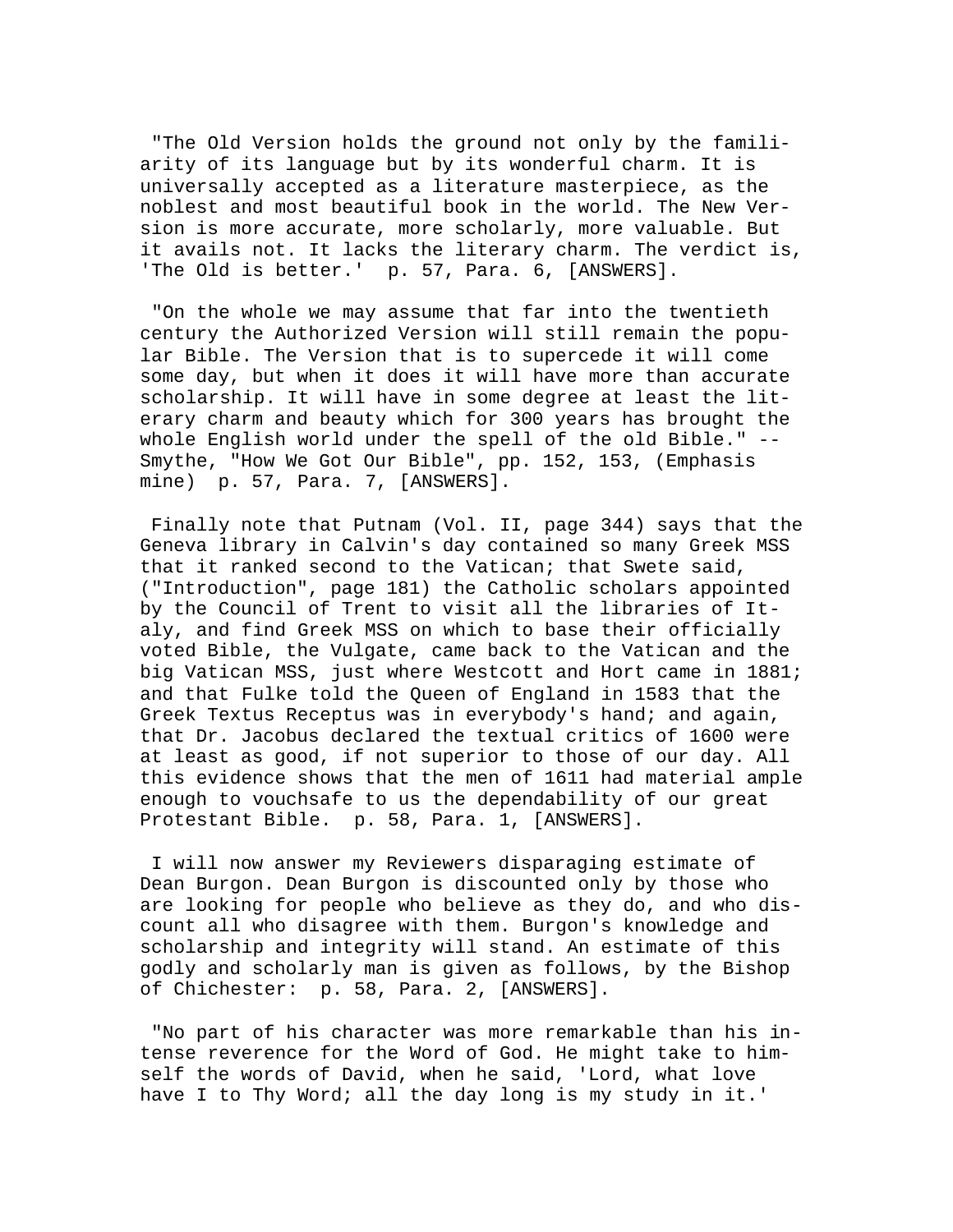Every jot and tittle of the scriptures was inestimably precious to him; he treasured them in his heart and mind as coming from God by the inspiration of prophets, evangelists, and apostles, each in their own good time. He delighted in searching out from the commentators on the Scriptures, but he did not disdain such assistance from the old Fathers of the Church, and I do not believer that there is any man who had so large and perfect acquaintance with them; the old divines of our own Church he held also in special regard; but he was no slave to commentators and always said what he thought. He used his own unbiased judgment, and his interpretations of Holy Writ always came fresh from his hands. The years of this careful study to the Scriptures he gave to the world in the so-called "Plain Commentary on the Gospels", a work which later commentaries have in no way superseded. The late Dean has made this work not only useful as a work of reference, but a treasury of Christian counsel. In our sister church of America, I have reason to know, Dean Burgon's commentary holds a high place. This was expressed to me by several of the Bishops whom I met lately at the great Lambeth Conference. The Bishops with one accord expressed their sense of his services to our common Church, and their anxiety on his behalf. Now, this reverence for the letter as well as the spirit of Holy Writ -- and he held that the spirit was inseparably bound up with the letter, and that both were divine -- I say this reverence led him to vindicate with great learning, and as was confessed with great ability, the authority of the last verses of the Gospel of St. Mark. *This vindication was directed against a certain school of thought which the Dean very justly suspected of subverting the authority of the Word of God, and that they were thereby undermining the faith of many half-learned persons 'wise in their own conceit,' and also the faith of many simple souls. For this reason he set himself the task of criticizing the revised version of the Bible.* I believe, it and therefore will speak of it, that it was his burning zeal for the Word of God which supported him in coming forward as the champion of the cause of which he then was the prophet, and this, I think, cannot be denied that his arguments and critical judgment upon the basis upon which the revised version was constructed, and in a few cases to the errors which he pointed out in the translation, *have retarded, if not completely stopped, the reception of this revised version into our Church, and of thereby supplanting that old version, the inheritance of the English people the world over.* It would be a great injustice to consider Dean Burgon only as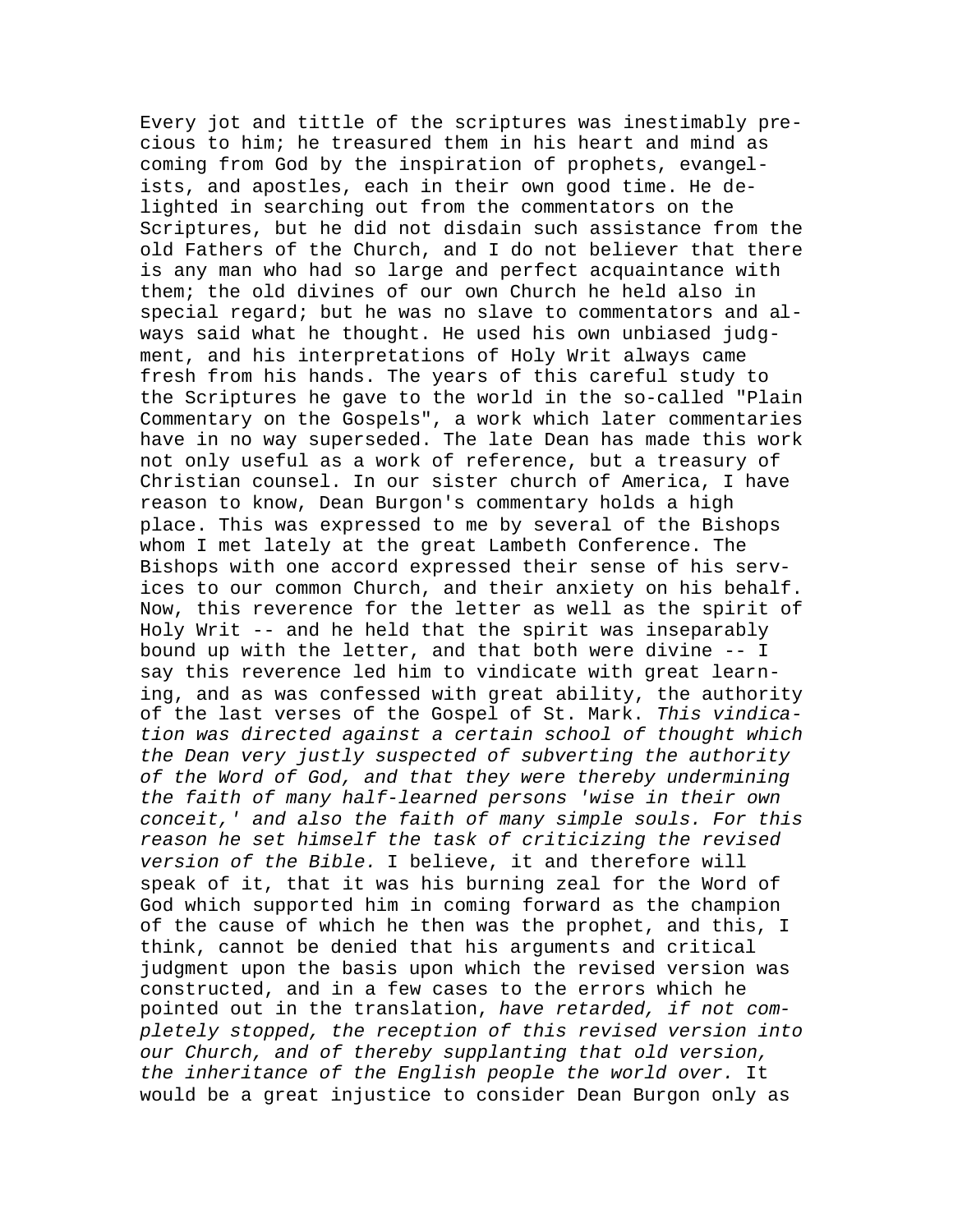a vigorous controversialist, with his thoughts wholly centered in defending the truth of that faith in which he lived." -- The Bishop of Chichester in "The Guardian" Aug. 8, 1888. (Emphasis mine) p. 58, Para. 3, [ANSWERS].

 V. *Why Discard the King James for the Revised Version?* p. 59, Para. 1, [ANSWERS].

 I will now introduce a quotation from Canon Cook, found in the Bibliothec Sacra: p. 59, Para. 2, [ANSWERS].

 "He recalled... 'The strong impression made by the weight of authority with which the Revised Version was supported, that the question seemed to be regarded as a last settled. Then came the tremendous onslaught by Dean Burgon, when the popular verdict was pronounced unmistakably. *It is already admitted on all hands that the Revised Version is a great blunder."* -- page 28. p. 59, Para. 3, [ANSWERS].

 The Reviewers (Section II, page 18) in order to show the superior sources of manuscripts available in 1881 over that of 1611 use three quotations from different authors. Unfortunately for them these quotations are like the inhabitants of the land of Canaan that ate up one another. A short examination of these quotations will serve to call to remembrance -- or to instruct, if not already known -- points of interest concerning manuscripts which we must always hold in mind if we would have a clear understanding of the problem involved. p. 59, Para. 4, [ANSWERS].

 In the first place the Reviewers quote from the preface to the Parallel New Testament, to the effect that the manuscripts upon which the Greek Text of the King James Version is founded were of a comparatively late date and few in number. In the light of the facts of the case neither of these points have any great bearing; because a manuscript is of a late date is no evidence that the text is of an inferior nature. In fact this is a very strange piece of information to be held in much esteem by those who seek to impress upon us the idea that there is not much difference among Bibles in general anyway. The manuscripts, as I have previously pointed out, are few in number from the fourth century to the ninth; then we begin to have thousands of them. Why should a manuscript of the ninth century, if it has been faithfully copied and is a legitimate descendant of the Apostles' Bible be held up to considerations of inferiority above a manuscript that was executed in the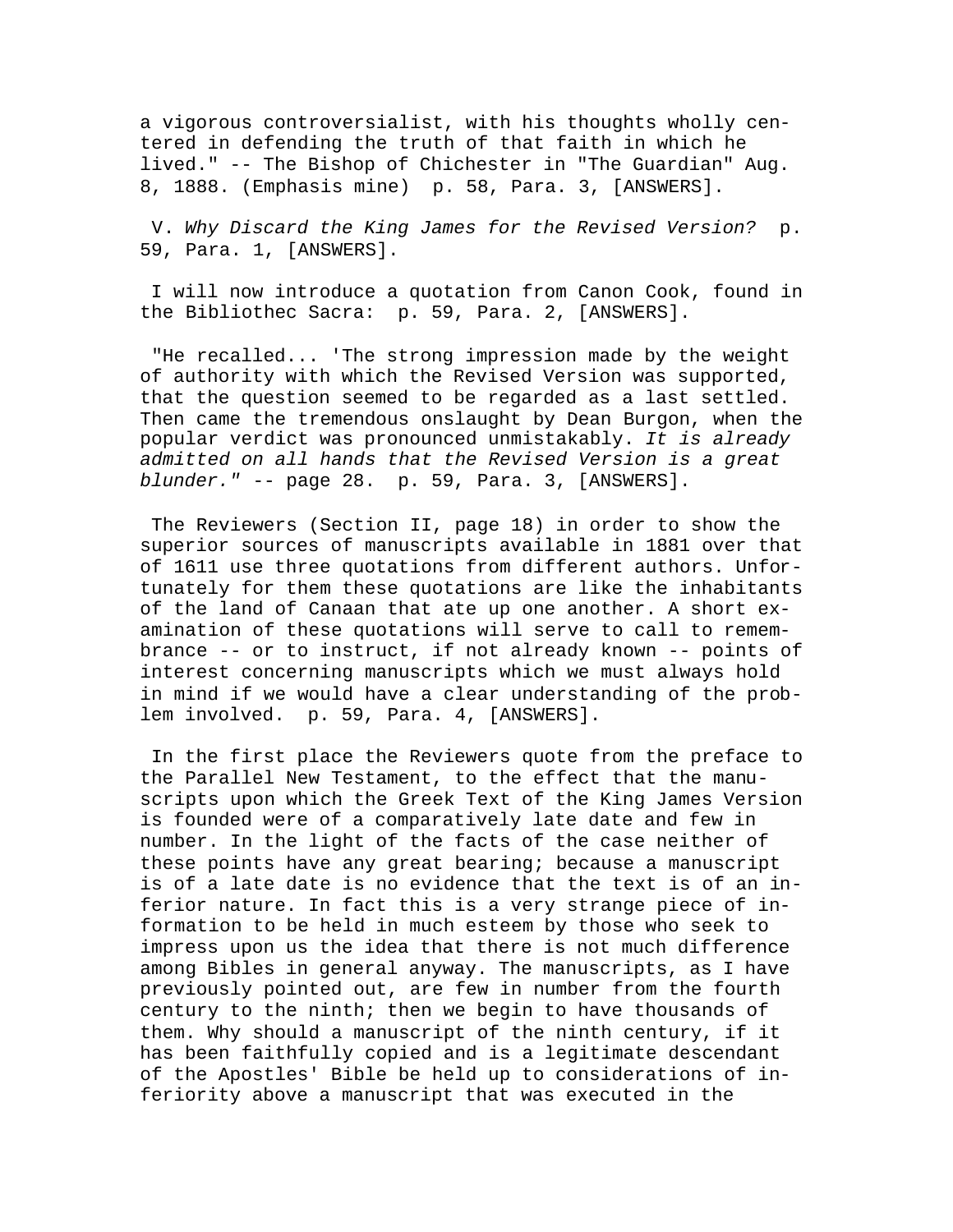fourth century? I have previously pointed out that the Jews -- and their copyists cannot be surpassed in skill -- always considered a manuscript of a later date better than one of an older date. p. 59, Para. 5, [ANSWERS].

With regard to Manuscripts in 1611 being few in number, let it first be inquired what is meant by "few in number". I have already brought before you the fact that Erasmus had access to many manuscripts in his day. Among the great body of cursives and uncial manuscripts which the Reformers had possessed, the majority agreed with the Received Text. The Reformers had access to many MSS. I quote from Putnam: p. 60, Para. 1, [ANSWERS].

 "Casaubon secured in 1600, at the instance (?) of his friend, Do Vic, appointment as Keeper of the Royal Library (at Geneva)... the collection of Greek manuscripts was said to be second only to that of the Vatican." -- Censorship of the Church of Rome, Vol. II, page 354. p. 60, Para. 2, [ANSWERS].

 We are indebted for the following information to Dr. F. C. Cook, editor of the "Speaker's Commentary," chaplain to the Queen of England, who was invited to sit on the Revision Committee, but refused: p. 60, Para. 3, [ANSWERS].

 "That Textus Receptus was taken in the first instance from late cursive manuscripts; but its readings are maintained only so far as they agree with the best ancient Versions, with the earliest and best Greek and Latin Fathers, and with the vast majority of uncial and cursive manuscripts." -- F. C. Cook -- "R.V. of the First Three Gospels", page 226. p. 60, Para. 4, [ANSWERS].

 The above quotation will also answer the quotation (Sec. II, page 19) which says that the MSS of 1611 were "not selected on any estimate of merit." p. 60, Para. 5, [ANSWERS].

 I wish to present testimony on the value of these manuscripts from other authorities: p. 60, Para. 6, [ANSWERS].

 "The popular notion seems to be, that we are indebted for our knowledge of the true texts of Scripture to the existing uncials entirely; and that the essence of the secret dwells exclusively with the four or five oldest of these uncials. By consequence, it is popularly supposed that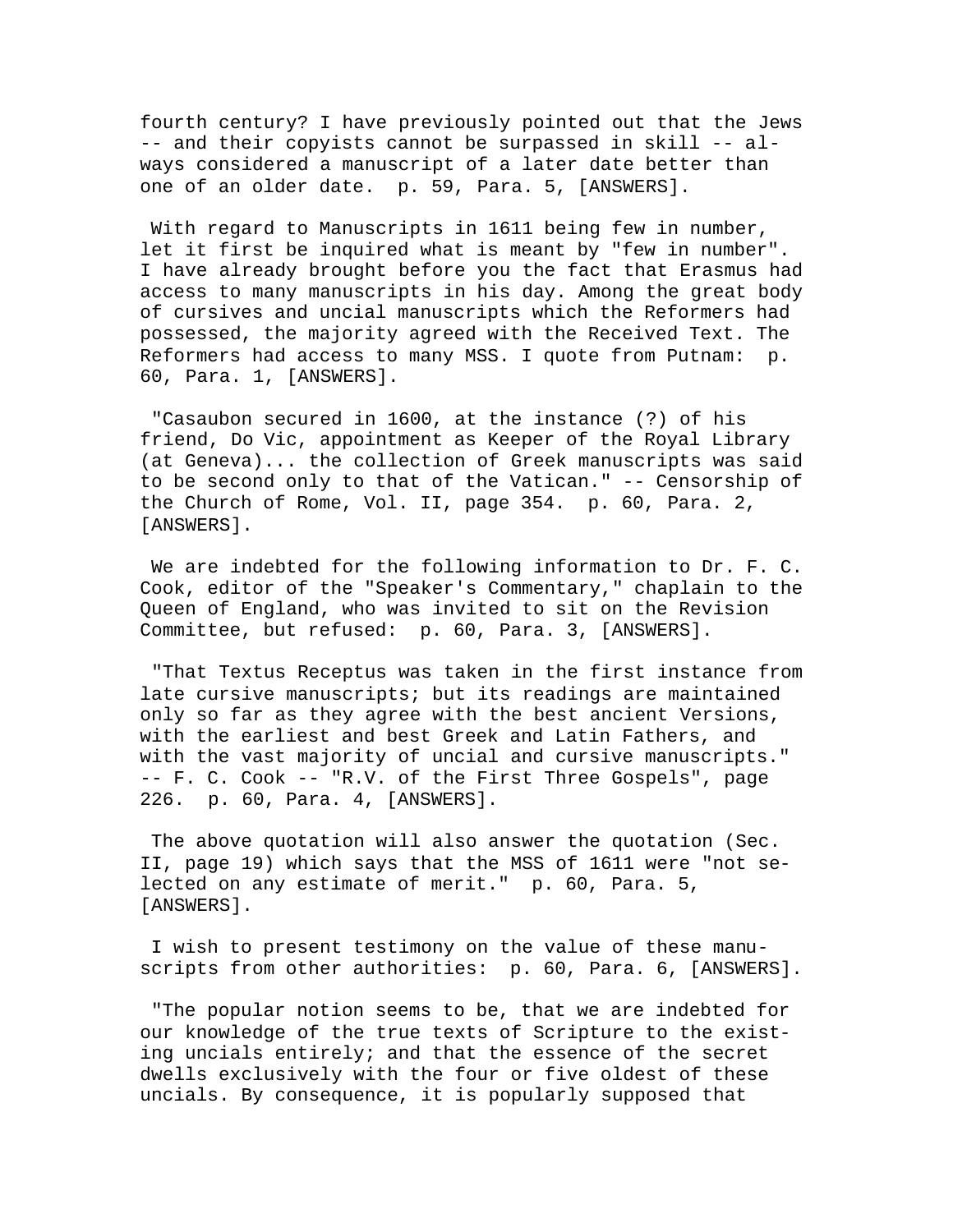since we are possessed of such uncial copies, we could afford to dispense with the testimony of the cursives altogether. A more complete misconception of the facts of the case can hardly be imagined. For the plain truth is THAT ALL THE PHENOMENA EXHIBITED BY THE UNCIAL MANUSCRIPTS ARE reproduced by the cursive copies." (Caps. mine). -- Burgon and Miller, "The Traditional Text", page 202. p. 60, Para. 7, [ANSWERS].

 The admirers of the Vaticanus and Sinaiticus belong to this class who have completely misconceived the whole subject. p. 61, Para. 1, [ANSWERS].

We give a further testimony from another eminent authority: p. 61, Para. 2, [ANSWERS].

 "Our experience among the Greek cursives proves to us that transmission has not been careless, and they do represent a wholesome traditional text in the passages involving doctrine and so forth." -- Dr. H. C. Hoskier, "Concerning the Genesis of the Versions." page 416. p. 61, Para. 3, [ANSWERS].

 As to the large number of manuscripts in existence, we have every reason to believe that the Reformers were far better acquainted with MSS than later scholars. Dr. Jacobus in speaking of textual critics of 1582, says: p. 61, Para. 4, [ANSWERS].

 "The present writer has been struck with the critical acumen shown at that date (1582), and the grasp of the relative value of the common Greek manuscripts and the Latin version." -- Dr. Jacobus, "Catholic and Protestant Bible", page 212. p. 61, Para. 5, [ANSWERS].

 On the other hand, if more manuscripts has been made accessible since 1611, little use has been made of what we had before and of the majority of those made available since. The Revisers systematically ignored the whole world of manuscripts and relied practically on only three or four. As Dean Burgon says, "But nineteen-twentieths of these documents, for any use which had been made of them, might just as well be still lying in the monastic libraries from which they were obtained." We feel, therefore, that a mistaken picture of the case has been presented with reference to the material at the disposition of the translators of 1611, and concerning their ability to use that material.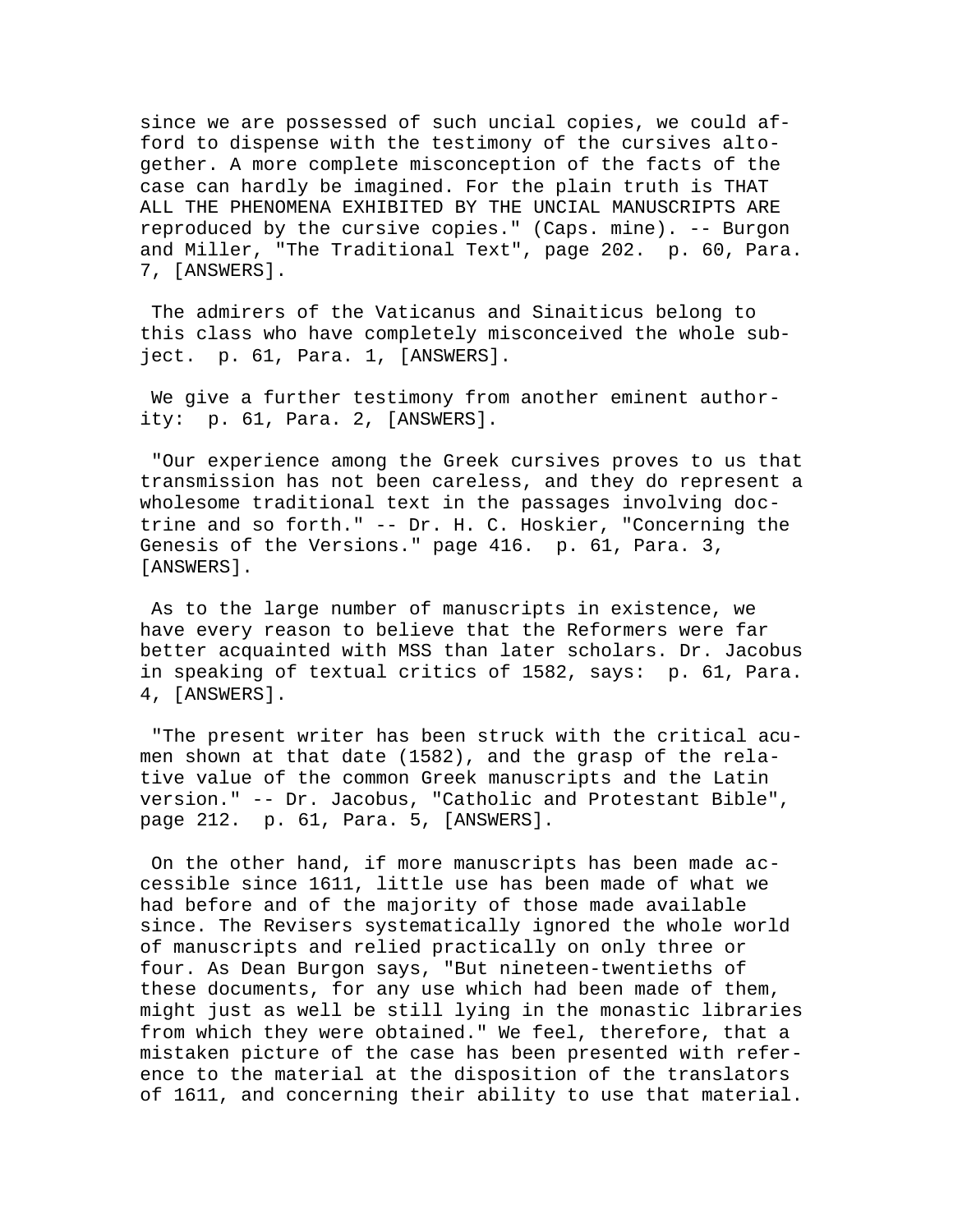p. 61, Para. 6, [ANSWERS].

 I want my hearers to get this point for it sweeps away the whole theory of the late critics and the supporters of the method used by the Revisers and consequently the position taken by my Reviewers. The point is this; The Revisers, it is claimed, had so many more MSS to compare and consult than Erasmus and the King James translators had. But of what value were they? The Revisers like my Reviewers based the whole fabric of their vision on the Sinaiticus, the Vaticanus, and two or three more MSS. All others are relegated to the rear if they do not agree with B (Vaticanus) and Aleph (Sinaiticanus). Hence, if they had a million MSS the poverty of the Revisers would have been just as great, for they confined themselves to the narrow limits of just their four or five manuscripts after all. All this talk about the large number of manuscripts accessible to the Revisers is of no consequence since they ignored them in their great zeal for the Vaticanus and the Sinaiticus. Dr. Scrivener protests in these words: p. 61, Para. 7, [ANSWERS].

 "A judge is not impartial if he rejects the testimony of eighty-nine out of a hundred witnesses. It is a law of evidence that the very few are to be suspected rather than the very many." -- "Bibliotheca Sacra", page 35. p. 61, Para. 8, [ANSWERS].

 Returning now to Section II, (page 18) my Reviewers quote again from the "Dictionary of the Bible, edited by James Hastings, to tell us that in 1611 there were about 25 manuscripts while now there are 7,000, but this is not what Dr. Hastings says. The quotation reads: p. 61, Para. 9, [ANSWERS].

 "The TR (Textus Receptus) is consequently derived from (at most) some 20 or 25 MSS, dating from the last few centuries before the invention of printing..." page 916. p. 62, Para. 1, [ANSWERS].

 You will note that Dr. Hastings did not say that there were only 25 MSS in existence in 1611; his contention is that the TR was derived from about that many. There is a difference between "derived" and "existing". Dr. Hastings goes on to say of these 20 to 25: p. 62, Para. 2, [ANSWERS].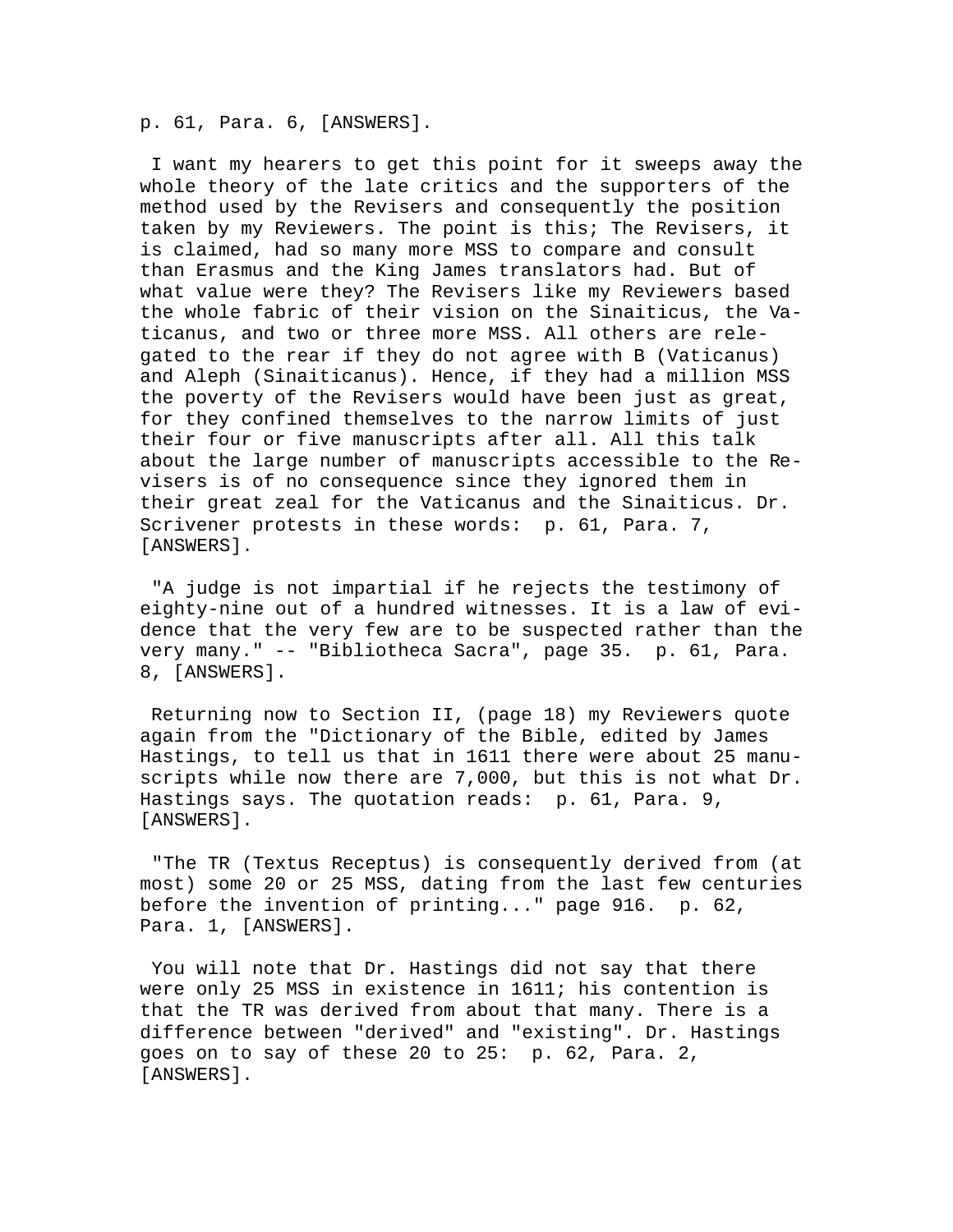"They may be taken as fairly *representative of the great mass of Greek Testament MSS* of the late Middle Ages, but no more." -- page 916. (Emphasis mine) p. 62, Para. 3, [ANSWERS].

 These 20 or 25 are representative of the great mass, and the fact that they are splendidly representative is backed by the history of the four hundred years of unrivalled leadership. p. 62, Para. 4, [ANSWERS].

 When did this hunt for ancient Greek MSS begin? It began at the Council of Trent, in order to find a Greek MSS which would dethrone the Textus Receptus and vindicate the Vulgate. And they found it -- the Vaticanus. Charles V stood with drawn sword over the Council of Trent, ordering it to become reconciled to the Protestants. His great Protestant general, Maurice, at the head of his armies, stood with drawn sword over Luther and Melanchthon ordering the Protestants to go to Trent and be reconciled to the Catholics. Neither he, nor Charles V, however, knew the Jesuits who had seized control of the Council and were determined to rule the world. The first four resolutions of the Council broke with the Protestants on the Bible and enthroned the Vulgate. p. 62, Para. 5, [ANSWERS].

 To show how misleading was the Reviewers' handling of this same quotation I will go on with the next sentence in the quotation we have been handling. Dr. Hastings says: p. 62, Para. 6, [ANSWERS].

 "At the present time we have over 3,000 MSS of the N.T. or of parts of it, and they range back in age to the 4th century." (page 916) p. 62, Para. 7, [ANSWERS].

 But we must not believe that any large number of these 3,000 Greek MSS date back to the early centuries. If so, then the next quotation used by the Reviewers (Section II, pp. 18, 19) will completely demolish any such idea; for in the following quotation from the "National Standard Bible Encyclopedia" we are informed that all the MSS that we have of the fourth century are 2; of the fifth century 10; and of the sixth century 25. Authorities know that the great bulk of MSS date from the ninth century on. That the Textus Receptus was built from the material available in 1611 in an almost perfect condition, can be seen from a very interesting report from which I will now read. A committee of 34 Hebrew and Greek scholars were selected to prepare the Ter-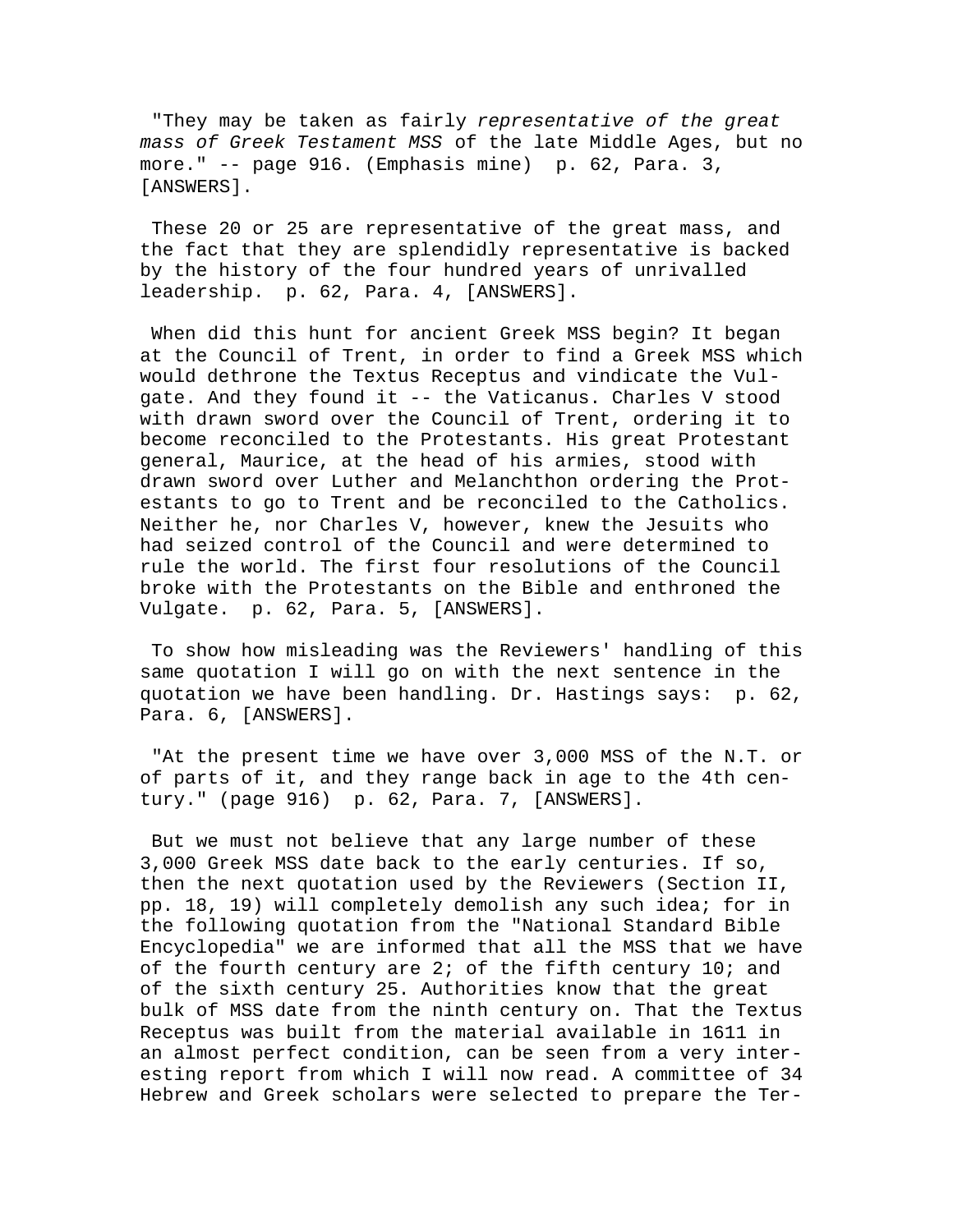centenary Edition of the Authorized Bible. Because 1911 made a convenient opportunity to celebrate the work of the King James Version for 300 years, a great exposition over this matter was held in London, England that year. This committee reported, as a result of a careful scrutiny of the entire text, that they repudiated over 98 per cent of the changes introduced by the Revisers of 1881. (See Mauro, "Which Version", page 94). From the Preface to the Tercentenary Edition of the Bible we quote the following: p. 62, Para. 8, [ANSWERS].

 "The continued confidence of the Church Universal throughout English speaking lands in the Authorized Version is seasoned and mature. Despite a limited number of passages in which the Revisers of 1611 seem to have missed the true meaning, and a number of other passages which have, through changed usage, become obscure, the AV is still *the English Bible."* -- Mauro, "Which Version", page 94. p. 63, Para. 1, [ANSWERS].

 The above quotation shows very clearly that the Authorized Version has not changed materially since 1611. And most certainly this report shows that if there should have been some "plain and clear errors" in the AV, to remedy these would be a very long way from changing it into the RV; for these 34 Greek and Hebrew scholars on this committee of 1911 point out that after thorough examination they were obliged to reject *98 per cent* of the changes made in the Revised Version. Let us not forget, moreover, that this took place in the year 1911, *thirty years after the R.V. appeared.* And note further that the conclusion of the Committee of 34 refutes the oft-repeated claims that it was the later accumulation of MSS which showed revision necessary. Is not this, therefore, a repudiation of the Greek New Testament underlying the RV, and also of the Revised Version itself, as the ENGLISH BIBLE? p. 63, Para. 2, [ANSWERS].

 VI. WOULD THE CHANGES OF THE REVISERS AFFECT DOCTRINE? p. 63, Para. 3, [ANSWERS].

 In two different statements my Reviewers claim that in the changes made by the Revisers they "do not find the fundamentals of our faith altered." (Section II-11) (Quoting Kenyon, "Our Bible and the Ancient MSS", pp. 99, 100). And that further, the truth of God "is found abundantly in any of the great outstanding versions of the Holy Scriptures."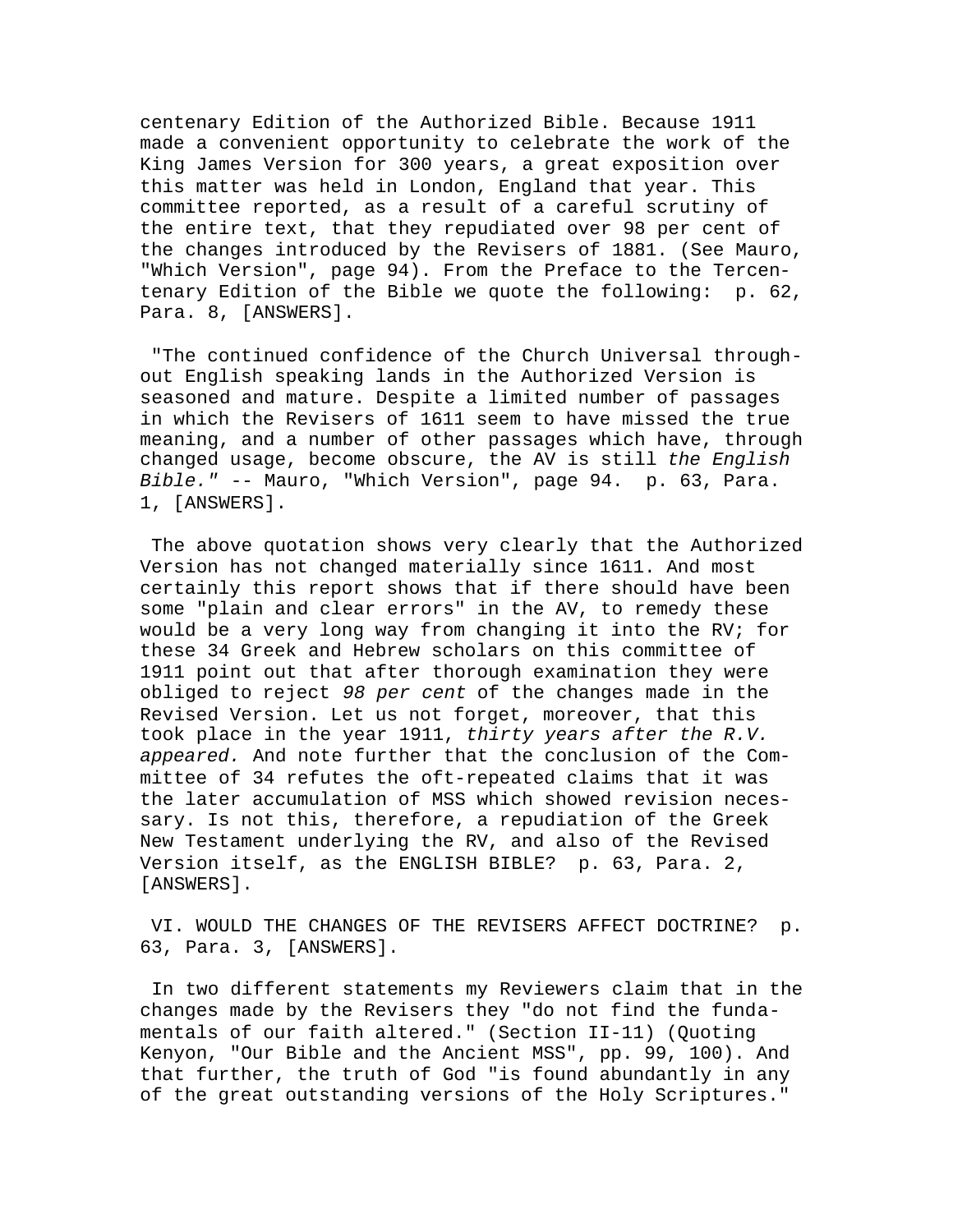(Section II, page 4). p. 63, Para. 4, [ANSWERS].

What do my Reviewers mean by the great outstanding versions of the Holy Scriptures? How many of them are there? Which are they? Name them. What great outstanding versions do we have in English besides the Authorized, the Revised, and the Douay? Will the Reviewers put along side of these, the Unitarian Version with its manifest efforts to deny the divinity of our Lord and Saviour, Jesus Christ, or the Shorter Bible? p. 63, Para. 5, [ANSWERS].

 I do not believe they will agree to that. Let us go a little further. By the "great outstanding versions" do they mean Moffat, Weymouth, Rotherham, Goodspeed, and other versions gotten out by individuals? Evidently not, because they quote (Section I, page 3) with approval a letter from Dr. Grant Stroh, writing officially for the Moody Bible Institute under date of Jan. 23, 1931: p. 63, Para. 6, [ANSWERS].

 "Here at the Institute we recommend the American Revision. We use both it and the Authorized. In most instances when changes are made the American Revision is more accurate. *We do not endorse the various irresponsible individual versions, such as the Moffat translation."* (Emphasis mine) p. 64, Para. 1, [ANSWERS].

 Also in the *Sign of the Times,* December 10, 1929, we read: p. 64, Para. 2, [ANSWERS].

 "Within the last two or three years two English translations of the Old Testament have appeared and been rather widely advertised -- one made by James Moffatt, an English scholar, and the other by several professors of the Chicago University. Those who wish to be informed as to the freedom with which Biblical scholars of the modern school, handle the original Hebrew text, amending and transposing it, to make it conform to their own ideas, can secure this information." Then the writer calls those "these modernistic translations." p. 64, Para. 3, [ANSWERS].

 Apparently then, in English the field of the "great outstanding versions" is narrowed down to the Authorized, the Revised, and the Douay (Catholic). Will the Reviewers claim that the truth of God can be found abundantly in the Douay Version? Do they not know that this Version sanctions image worship and also Mariolatry, and also endorses the Apocry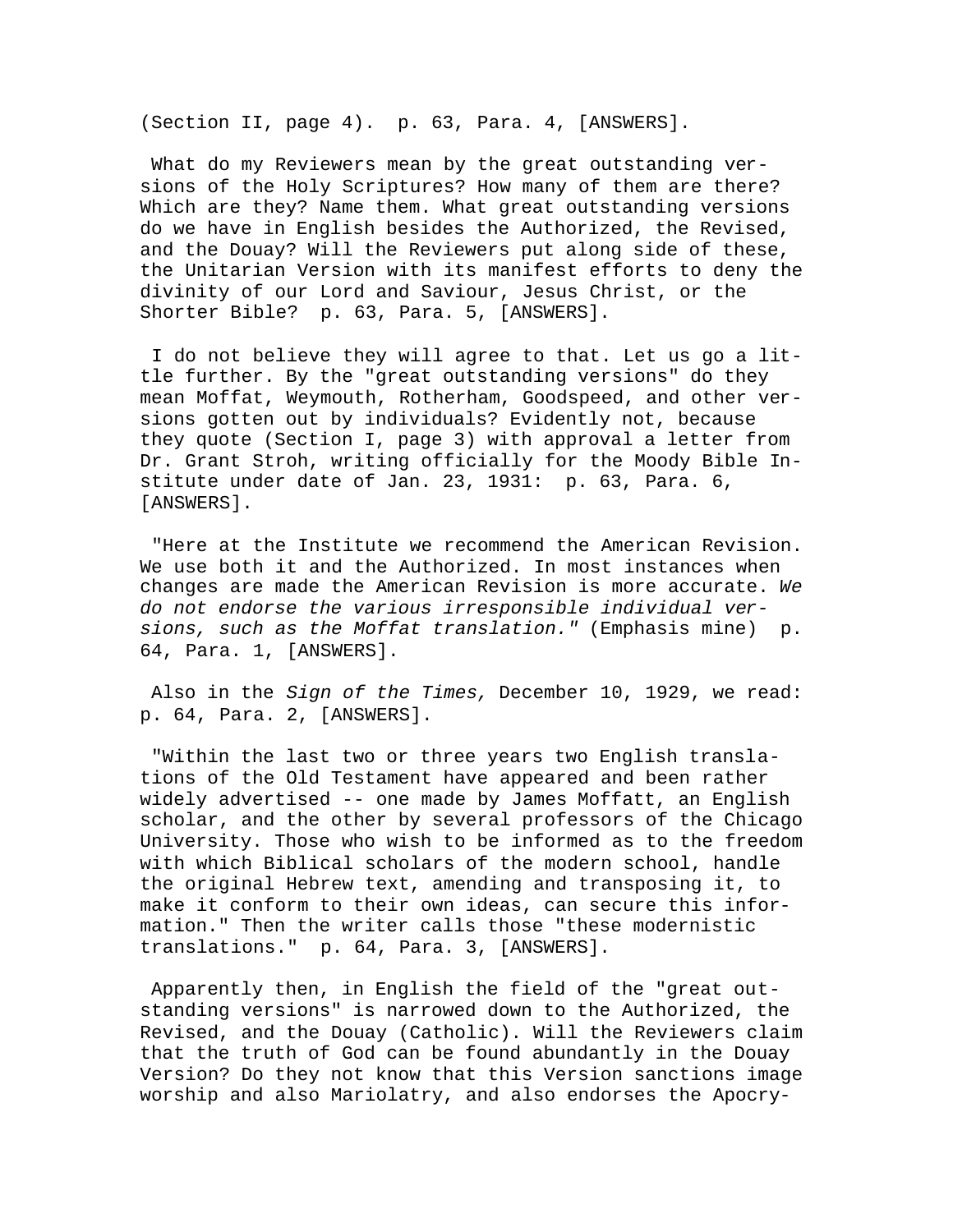phal books and the spurious additions to the Book of Daniel and other books? Perhaps the Reviewers will claim that outside of these spurious readings and spurious books in the Catholic Versions the truth of God can still be found abundantly. p. 64, Para. 4, [ANSWERS].

 The Reformation was compelled to rule out the Vulgate and the Douay translation of it, before the pure gospel could go to the world. To prove it I will now quote from Dr. Edgar: p. 64, Para. 5, [ANSWERS].

 "It is certainly a remarkable circumstance that so many of the Catholic readings in the New Testament, *which in reformation and early post-reformation times were denounced by Protestants as corruptions of the pure text of God's word,* should now, in the last quarter of the nineteenth century, be adopted by the Revisers of our time-honoured English Bibles." "Bibles of England," page 347. (Emphasis mine) p. 64, Para. 6, [ANSWERS].

 If you wish to see what kind of a version the Douay is, read the 14th chapter of Daniel. p. 64, Para. 7, [ANSWERS].

 The above quotation from this worker in the field of Bibles and their history reveals two things: (1) That the Protestants in Reformation and post-Reformation times eliminated from their New Testament many of the Catholic readings; and (2) that the Revisers put them back in again. If there were no difference between the Vulgate and the Textus Receptus, why did not the Reformers and Protestants take the Vulgate as the basis of their translations? Not only Luther, but since Luther, outstanding German Versions, as those of Dr. Leander Van Ess (1889), Dr. R. Brockhus, (1871, Dr. Franz E. Schlacter (1902), and Dr. L. Reichard (1878) are translated from the Textus Receptus. p. 64, Para. 8, [ANSWERS].

 Therefore in English the great outstanding versions are not reduced to two... the King James and the Revised... they are reduced to simply one, the Authorized. And I would be very glad to have my Reviewers explain what they mean by saying that the truth of God can be found abundantly in any of the outstanding versions. p. 65, Para. 1, [ANSWERS].

 Now with reference to the field outside of the English versions, note how difficult it is to consider this apart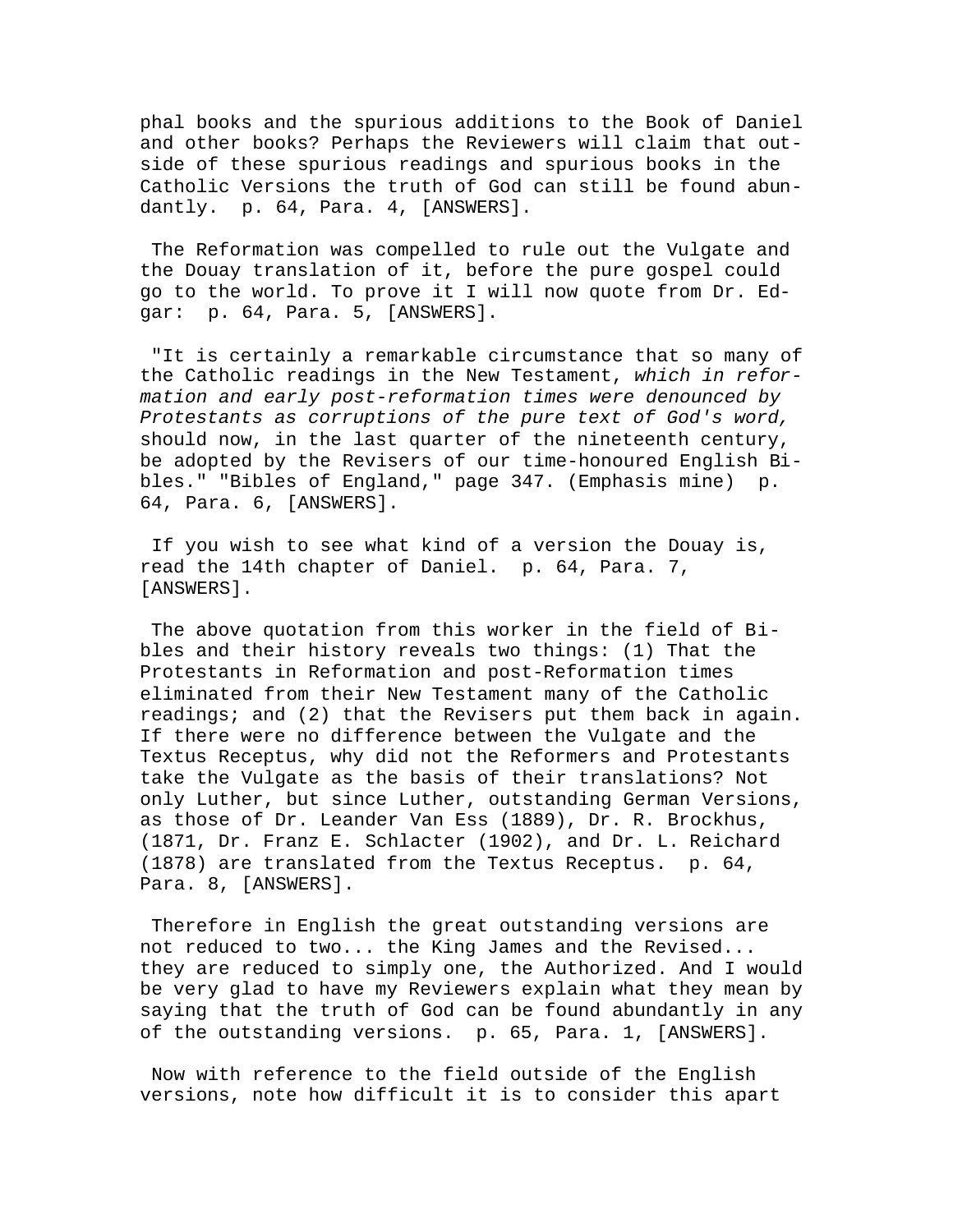from our Authorized Version. The 'Washington Star' says there are two hundred million English speaking people in the world. The nearest approach to this number speaking a single tongue is the Russian speaking people, one hundred million, and the German speaking people, one hundred million. Historians tell us that the two hundred million English speaking people have been bound together by one great common bond, and that bond is our Authorized English Bible. Moreover, it is now quite generally recognized that the British Empire and United States hold the balance of power in the world, that in fact without them, civilization would go to ruin. How then can we consider the great outstanding Versions outside the English as having any very important bearing upon the whole problem of the world situation? If my line of argument then be true, we are brought down to the fact that the great outstanding dominating Version which contains abundantly the truth of the Living God, and which must be guarded preciously, is the Authorized Version. It must be guarded against the changes made in it by the Revisers of 1881, 98 per cent of which were rejected by the Committee of 34 Greek and Hebrew scholars of 1911. p. 65, Para. 2, [ANSWERS].

 Referring again to the statement from Bishop Westcott, which was represented wrongly by my Reviewers, (Section I, page 23), that Bishop Westcott claimed that articles of faith were changed by the repetition of changes in the Revised, I will say that when I come to discuss the closing sections of this Reply, we will see that my Reviewers, themselves, admit that on certain passages my contention is correct that the theology of the Revisers influence in changes which very disastrously affected great doctrines, and I shall show others of the same kind, which my Reviewers would not admit. Furthermore the quotation from the Presbyterian Magazine at the beginning of the Chapter XV of my book claims that the Revisers wished to change doctrine. p. 65, Para. 3, [ANSWERS].

 The examination of the claim that the Rheims New Testament (Jesuit New Testament of 1582) had any influence on the AV, I have answered very positively in the negative in Example No. II in the first section of this reply. I believe now that I have answered in this section, and perhaps in one or two instances, in other sections, most all that my Reviewers have offered for my consideration in their Section II, on the Bible MSS in General. p. 65, Para. 4, [ANSWERS].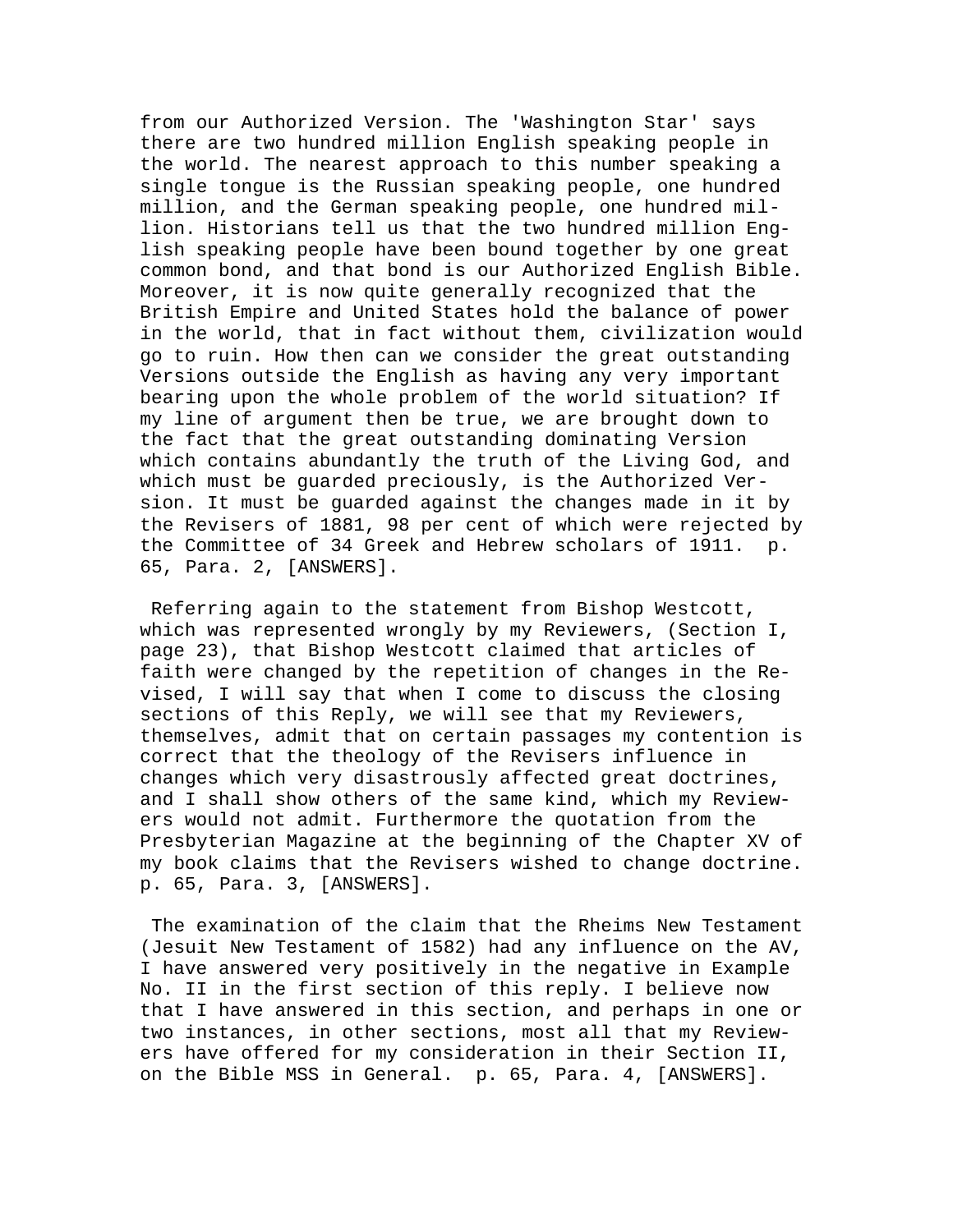With regard to the value of the Vaticanus, just a word before taking up Section III, from one who as late as 1921 summed up the findings of later critics: p. 65, Para. 5, [ANSWERS].

 "Another scheme devised by Dr. Hort to justify his abbreviated text was to put forward the Vatican Codex B as the purest text and nearest to the original autographs. This preference has been condemned by later critics." "Bibliotheca Sacra", 1921, page 33. p. 65, Para. 6, [ANSWERS].

 SECTION III -- 'THE ITALA AND THE BIBLE OF THE WALDENSES.' p. 66, Para. 1, [ANSWERS].

 I have reserved a special chapter for the Itala, and the Bible of the Waldenses. I do it particularly because my Reviewers announce (Section I, page 15) that "the decisive consideration is whether the Itala was translated direct from Palestine, or whether it originated in North Africa." This fact they make is *so* decisive that they say: p. 66, Para. 2, [ANSWERS].

 "When this claim is overthrown, the very foundation of the book under review is removed, and the conclusions which are based upon it are rendered untenable," (Section I, page 17.) p. 66, Para. 3, [ANSWERS].

 I accept the challenge. I ask them if they will abide by the results. Here again we meet with the repeated mistake in the leading quotation, the unfortunate choosing of proof, and presentation of witnesses whose testimonies eat up one another. p. 66, Para. 4, [ANSWERS].

 Concerning the opening quotation from Dr. Nolan, (Section I, page 13) they say,... p. 66, Para. 5, [ANSWERS].

 "The uncertainty in his own contention is clearly recognized even by Mr. Nolan." p. 66, Para. 6, [ANSWERS].

 *I reply.* The thing which we clearly recognize is that the Reviewers certainly took Mr. Nolan's testimony out of its setting entirely. Why did they not go on and finish the paragraph? Mr. Nolan shows that he had not the slightest trouble to find the name of the Itala, its location, and the reason for that name, Dr. Nolan does not question the propriety of the name of the Itala he refers to others who have questioned it. I will go on and quote from the point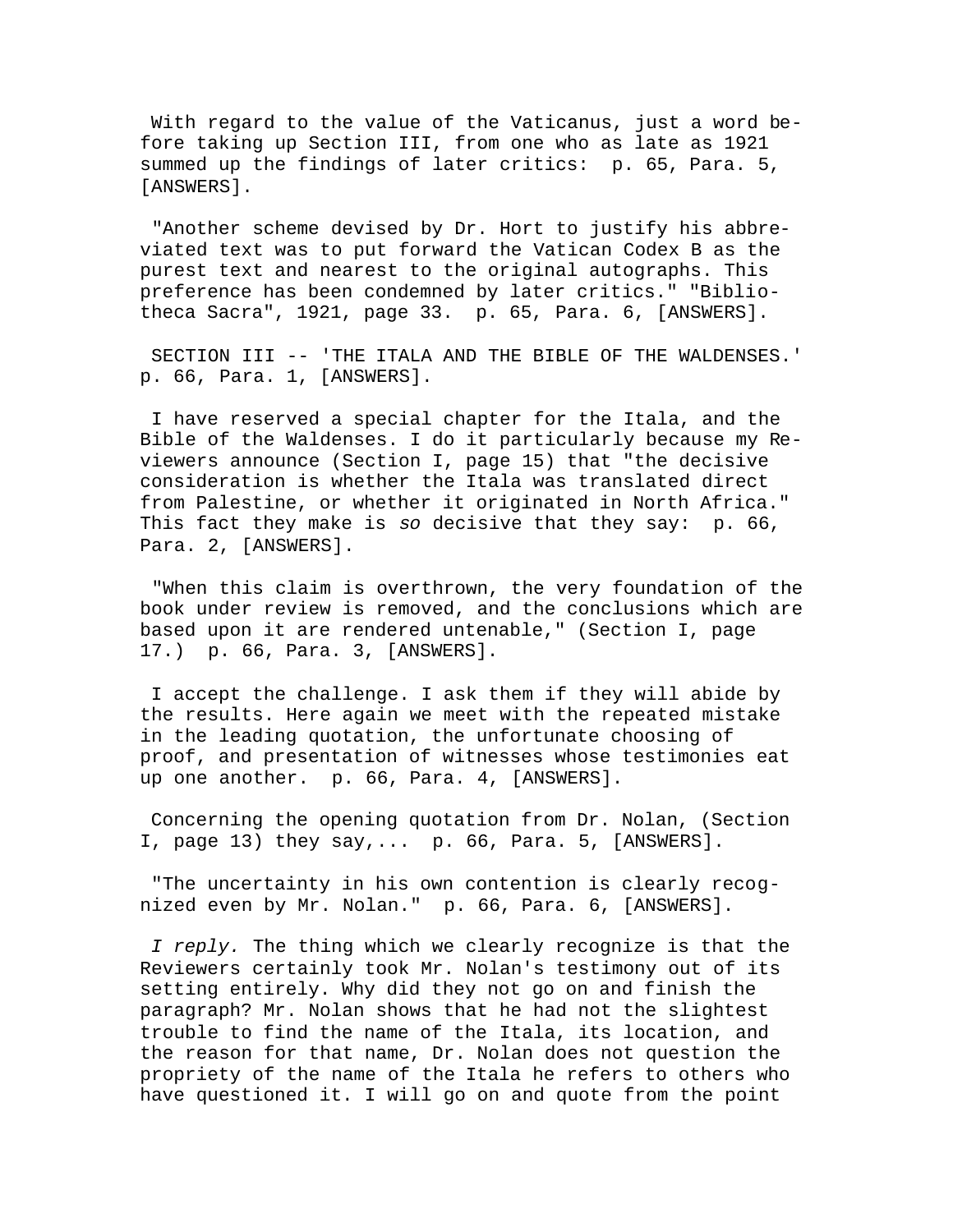where they left off, Dr. Nolan says: p. 66, Para. 7, [ANSWERS].

 "In considering the strange error into which Dr. Bently has led Archbishop Potter, Dr. Mosheim, and Professor Michaelis, on this subject, the *author perceived, without any labor of inquiry,* that it derived its name from that diocese, which has been *termed the Italick,* as contradistinguished from the Roman... p. 66, Para. 8, [ANSWERS].

 "In the search to which these considerations have led the author, *his fondest expectations have been fully realized."* "Inquiry into Integrity of the GREEK VULGATE," preface pp. XVII, XVIII. (Emphasis mine) p. 66, Para. 9, [ANSWERS].

 In the face of these words, I wish to know why my Reviewers quoted only part of this passage, left the hearers under a wrong impression, and drew from those words precisely the opposite conclusion from that which you see the author goes on to state. Why did they present before you Dr. Nolan as in uncertainty concerning the Itala, when his *whole book* was written to show that he arrived at the most positive kind of certainty? A considerable part of his book is written to show that the Latin Bible of the Waldenses was of the family of the Itala and was the Received Text. p. 66, Para. 10, [ANSWERS].

 My Reviewers next claim that my whole contention stands or falls on the fact, which they set out of prove, that the original Latin version came from Africa. In support of their contention they first give us two quotations from Dr. Westcott. (Section I, page 14). p. 66, Para. 11, [ANSWERS].

 It can naturally be seen that Dr. Westcott would be a prejudiced witness, because Dr. Westcott is one of the two men, under heavy indictment in my book. We suggest it would have been more logical to have grounded their argument upon better bases. Nevertheless, let us examine Bishop Westcott and see what his testimony to Westcott says: p. 67, Para. 1, [ANSWERS].

 "There is not the slightest trace of the existence of independent Latin Versions." "General Survey of the History of the Canon." page 278. p. 67, Para. 2, [ANSWERS].

Over against the testimony of Westcott I will put the tes-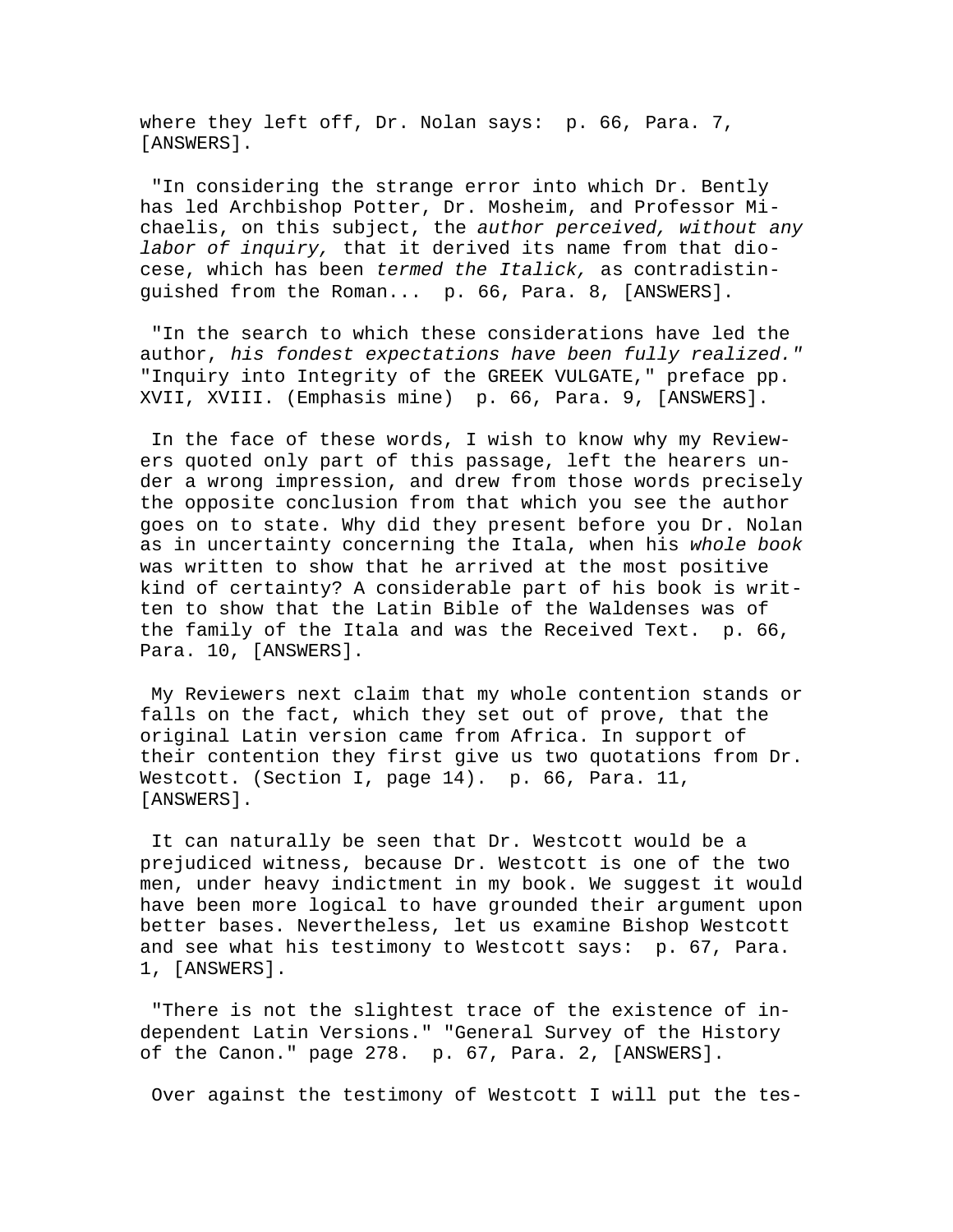timony of three different authorities, whom my Reviewers usually seem very glad to use. Why they failed to use them in this place, I do not know. The first is from Dr. Kenyon. Speaking of the Old Latin version, he says: p. 67, Para. 3, [ANSWERS].

 "What is certain is that the version exists in two different forms, probably representing *two independent translations,* known, from the regions in which they were circulated, as the 'African' and the 'European': and that a revised form of the latter was current in Italy towards the end of the fourth century and was known as the *Italic,"* Kenyon, "Our Bible and Ancient MSS" page 78. (Emphasis mine) p. 67, Para. 4, [ANSWERS].

Another from Dr. Kenyon: p. 67, Para. 5, [ANSWERS].

 "But the Old Latin was made long before any of our manuscripts were written, and takes us back almost to within a generation of the time at which the sacred books were themselves composed. The Old Latin Version is consequently one of the most valuable and interesting evidences which we possess for the condition of the New Testament Text in the earliest times. It has already been said (page 78) that it was originally made in the second century perhaps not very far from A.D. 150, and probably, though not certainly, in Africa. *Another version, apparently independent, subsequently appeared in Europe."* Idem, page 166. (Emphasis mine) p. 67, Para. 6, [ANSWERS].

 "Codex Brixianus (f), sixth century, with an Italian Text." Idem, page 168. p. 67, Para. 7, [ANSWERS].

 "The Italian Text being evidently due to a revision of those with the help of Greek copies of a Syrian type." Idem, page 169. p. 67, Para. 8, [ANSWERS].

 The first two quotations from Dr. Kenyon disprove the contention of my Reviewers. They present an independent line of Old Latin Versions whose origin is Europe. They further represent that a certain revision of the European type is known as the Italian or the Italic. Now note Dr. Kenyon's remarkable statement to the effect that the Italian text was the revision with the help of Greek copies of a Syrian type. Since Dr. Kenyon had adopted Hort's word "Syrian" to mean the Textus Receptus, here we have positive evidence that the Itala or the Italic type of Latin manuscript was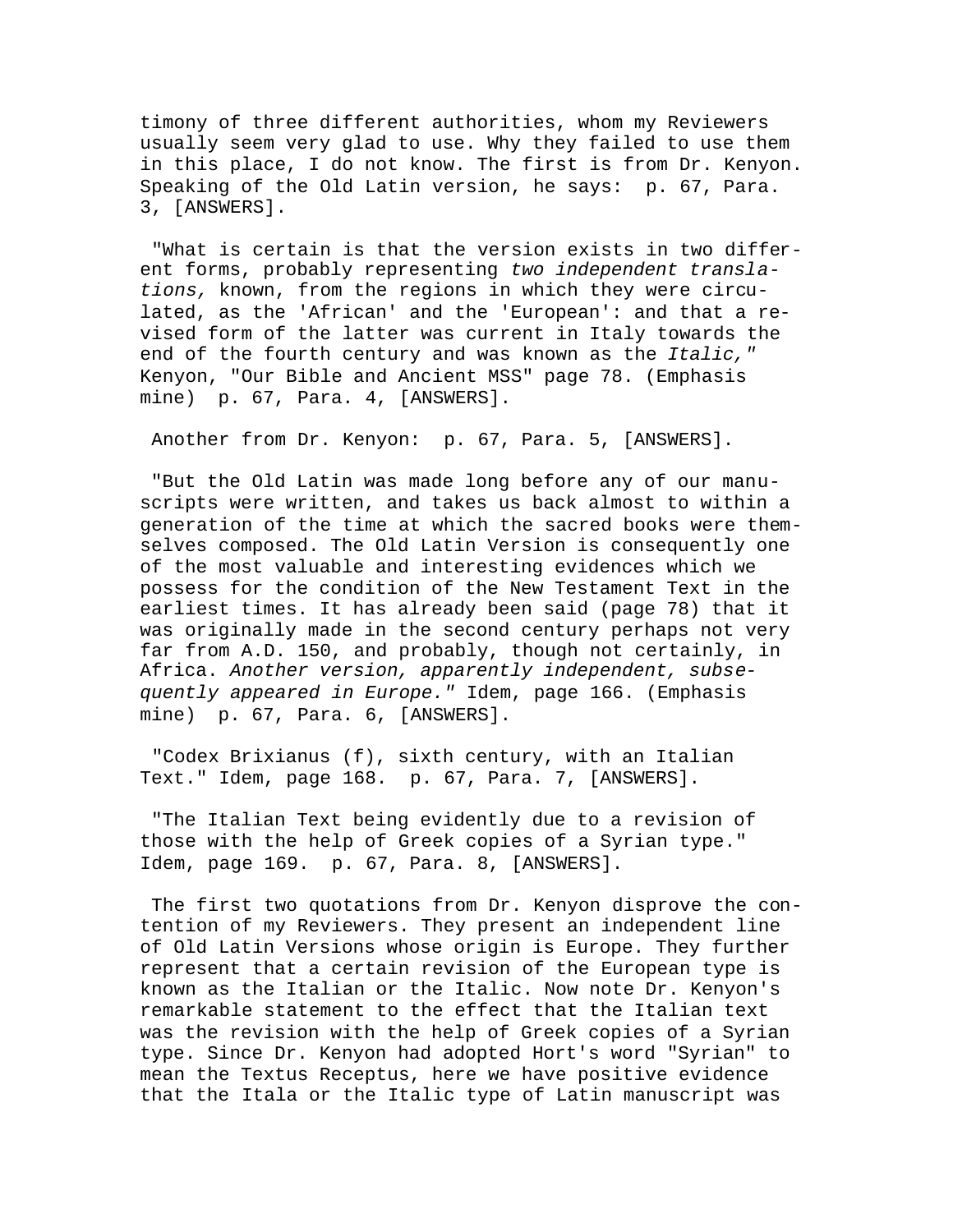of the Textus Receptus type. It is this Itala which Dr. Nolan proves was the Bible of the Waldenses. Moreover, Dr. Kenyon specifically names the Codex Brixianus, as does Dr. Nolan. Thus we have the testimony of Dr. Nolan, Dr. Kenyon, also Burgon and Miller, the effect that the Codes Brixianus is of the type of the Textus Receptus. We now add a special testimony from Hastings: p. 67, Para. 9, [ANSWERS].

 "Of the Italian group, f (Codex Brixianus) is the most pronounced, and has been taken by Wordsworth and White as the best representative of the Old Latin text which Jerome had before him when he undertook his revision of the Latin New Testament." Hastings, "Dictionary of the Bible," page 921. p. 68, Para. 1, [ANSWERS].

 My Reviewers have claimed that there is no hope of having the Italic transmitted in a pure form direct from Palestine to the Waldenses. (Section I, page 13). The testimony of Hastings on this point is enlightening: p. 68, Para. 2, [ANSWERS].

 "The kinship which the text of the Old Latin has with the Old Syriac has caused Antioch to be suggested (by Sandy) as the original home of the version, that being a metropolis where Syrian and Latin elements met, and where versions of the scriptures in either tongue might radiate from a common center." page 921. p. 68, Para. 3, [ANSWERS].

Again from Gregory: p. 68, Para. 4, [ANSWERS].

 "From one translation, then or *if any one insists upon it, from two or three independent Latin translations,* the manuscripts passed through the Provinces to Gaul, to Great Britain, to Ireland," "Canon and Text," page 409. (Emphasis mine) p. 68, Para. 5, [ANSWERS].

 The African theory invented by Cardinal Wiseman has since been disproved. I wish, however, to call the attention of my hearers to the fact that my Reviewers have stepped forward and advocated the theory invented by Cardinal Wiseman, when he helped Cardinal Newman to Romanize Oxford University and subsequently all England. Would you believe it if I tell that this theory of the African origin of the Old Latin was invented by Cardinal Wiseman. I have given evidence in my book which can be obtained from the life of this prelate that he was furnished with considerable of his material by the Jesuits. "Without this training," he said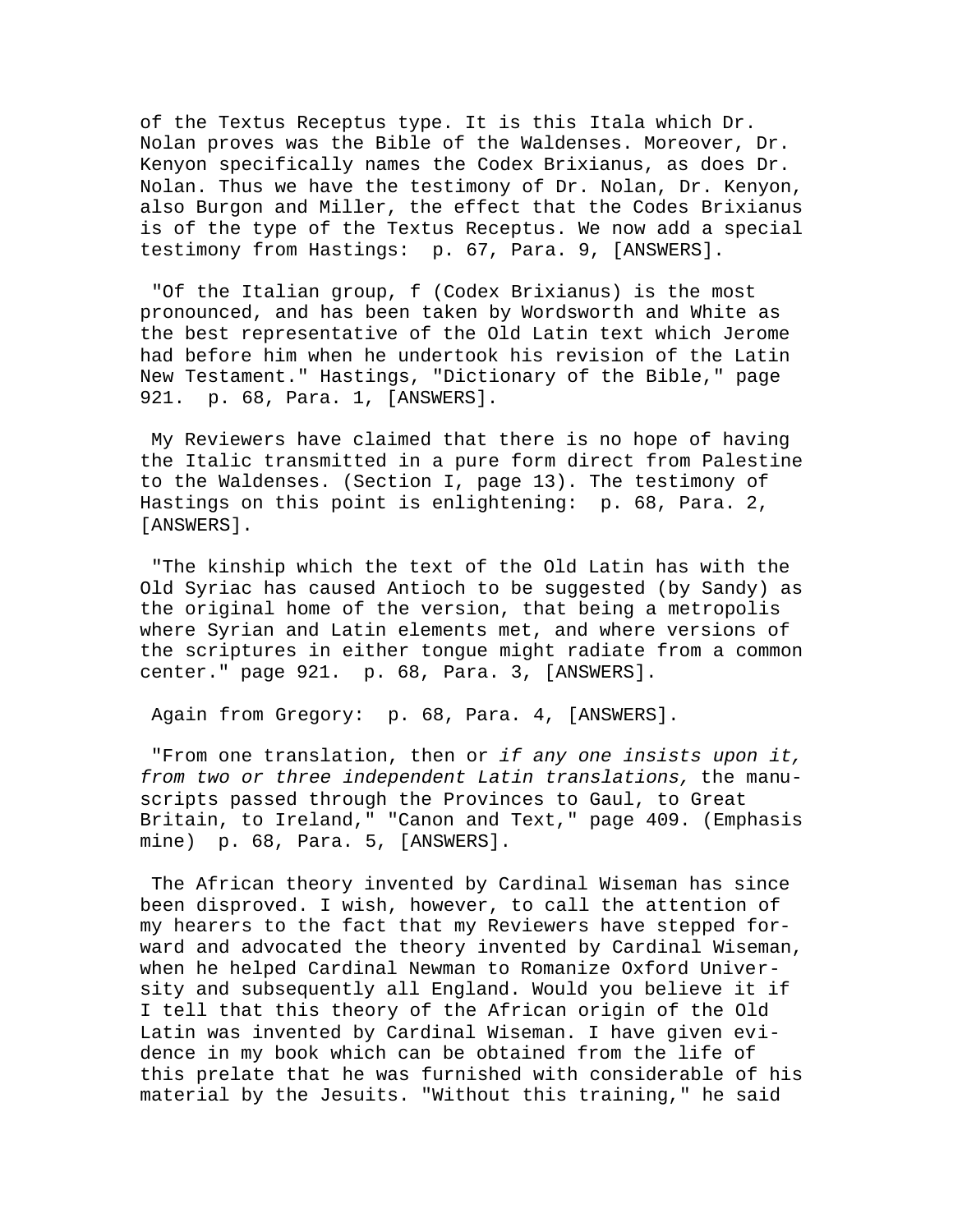later, "I should not have thrown myself into the Pusoyite Controversy at a later date." (Ward, "Life and Times of Wiseman," Wiseman Vol. I,' page 65) The Cardinal shows us that it was his familiarity with higher criticism which nerved his arm to help Cardinal Newman Jesuitize Oxford University. I will give you now a quotation from Burgon and Miller, to show how Cardinal Wiseman invented the theory, and that the theory has now been disproved. Then I will take one of the authorities used by my Reviewers, which also give you testimony opposed to the African theory: p. 68, Para. 6, [ANSWERS].

 "It is instructive to trace how the error arose. It came chiefly, if I mistake not, from two ingenious letters of Cardinal Wiseman, then a young man, and from the familiarity which they displayed with early African literature. So Lachmann, Tischendorf, Davidson, Tregelles, Scrivener, and Westcott and Hort followed him. Yet an error lies at the root of Wiseman's argument which, if the thing had appeared now, scholars would not have let pass unchallenged and uncorrected." Burgon and Miller, "The Traditional Text," page 142. p. 68, Para. 7, [ANSWERS].

 My Reviewers used a quotation from the International Standard Bible Encyclopedia in their effort to prove that the Itala was the Vulgate, (Sec. I, page 16). They overlooked a paragraph preceding, which demolishes their theory or rather Cardinal Wiseman's theory... when they say that the Old Latin manuscripts were of African origin. I will now quote the paragraph which my Reviewers overlooked: p. 69, Para. 1, [ANSWERS].

 "Although the evidence has, up to the present time, been regarded as favoring the African origin of the first Latin translation of the Bible, recent investigation into what is called the Western Text of the N.T. has yielded results pointing elsewhere. It is clear from a comparison that the Western type of text has *close affinity with the Syrian witnesses originating in the Eastern provinces of the Empire.* The close textual relation disclosed between the Latin and the Syrian versions has led some authorities to believe that, after all, the earliest Latin version may have been made in the East, and possibly at Antioch." "International S. B. Encyclopedia." Vol. III, page 1842. (Emphasis mine) p. 69, Para. 2, [ANSWERS].

It is interesting to note that the quotation which they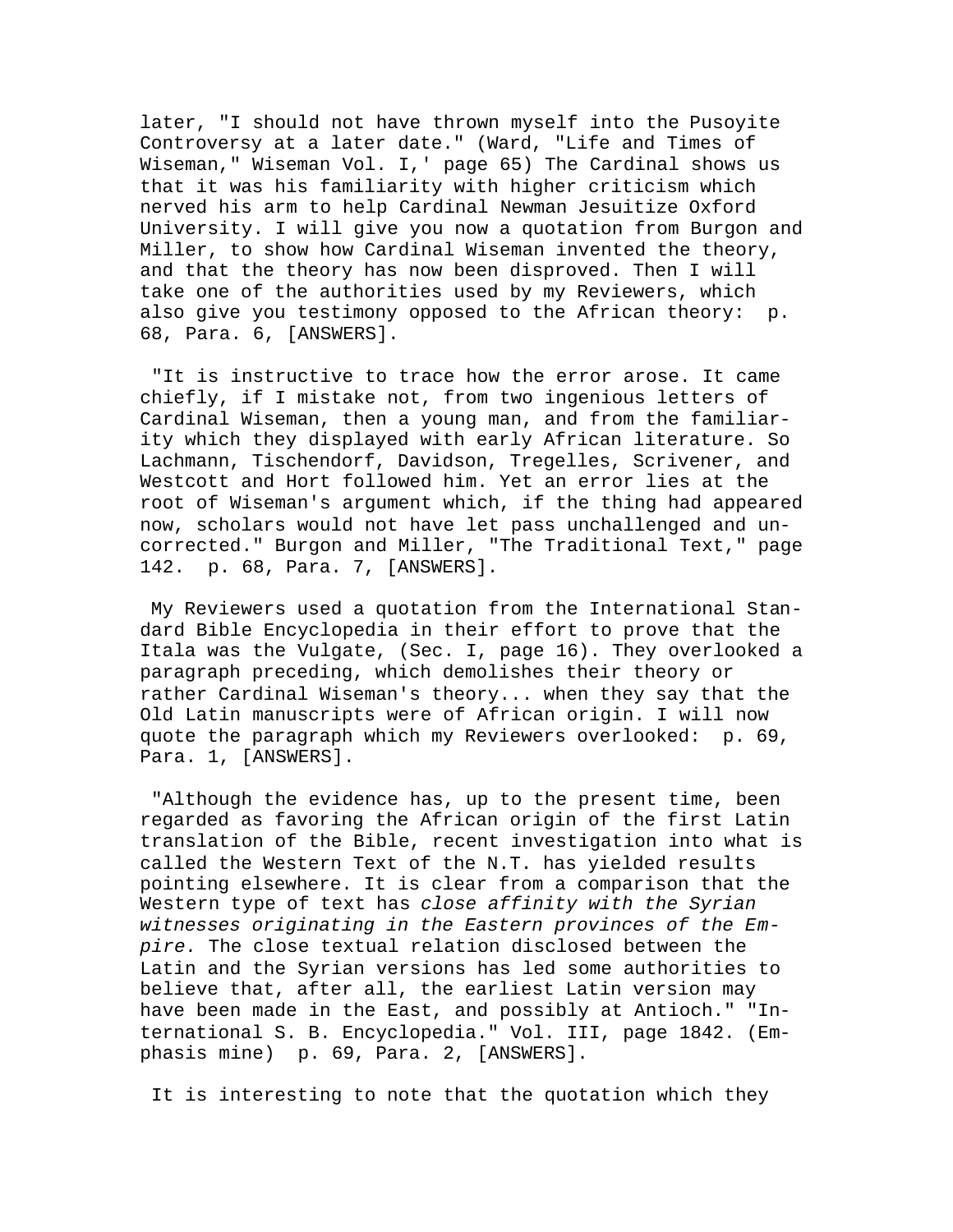did use from this same Encyclopedia, and which *followed* (the former paragraph *preceded)* the above quotation, was an effort on their part to prove that the Itala was the Vulgate. (This was on page 16, Section I.) However, on page 15, Section I, they used another quotation (from Scrivener) to prove that the Itala was a stepping stone to the Vulgate. Now will my Reviewers please tell us which of the two they meant it to be, the Vulgate, or a stepping stone to the Vulgate. It can't be both. They have delivered to us here contradictory testimony. p. 69, Para. 3, [ANSWERS].

 In their endeavor to disprove the Itala as a text of the Textus Receptus type they bring quotations to show that it was a stepping stone to the Vulgate. I cannot see what bearing this has on the situation. Suppose Jerome did use the Old Latin getting out his Vulgate, In fact we know he did use it. But the Old Latin still persisted after the Vulgate was made even until the 12th and 13th centuries. So all quotations about the Old Latin being a stepping stone to the Vulgate are beside the point. p. 69, Para. 4, [ANSWERS].

 Why did my Reviewers say (Section I, page 16): "Waldenses had only Vulgate." I take issue with this statement, when the Spirit of Prophecy shows that the Vulgate contained many errors (Great Controversy, page 245), and also declared that the Waldensian Bible was preserved uncorrupted. (Great Controversy, page 65) The evidence is clear that the true Waldensian Bible was not the Vulgate. Of course they had access to the Vulgate as we Protestants today also have, but it was not their own proper Bible. Dr. Schaff says: "This high place the Vulgate holds even to this day in the Roman Church, where it is unwarrantably and perniciously placed on an equality with the original." Do not accuse the Waldenses of this "unwarranted" and "Pernicious" doing. (Mcclintock and Strong, Art. Jerome.) p. 69, Para. 5, [ANSWERS].

 In section I, page 15, they bring forth a quotation from Gregory which says: p. 69, Para. 6, [ANSWERS].

 "Rome and Southern Italy in Christian circles were too thoroughly Greek at first to need a Latin Text." "Canon and Text," page 156. p. 70, Para. 1, [ANSWERS].

 In other words, my Reviewers to sustain their African theory try to secure evidence to prove that the early Chris-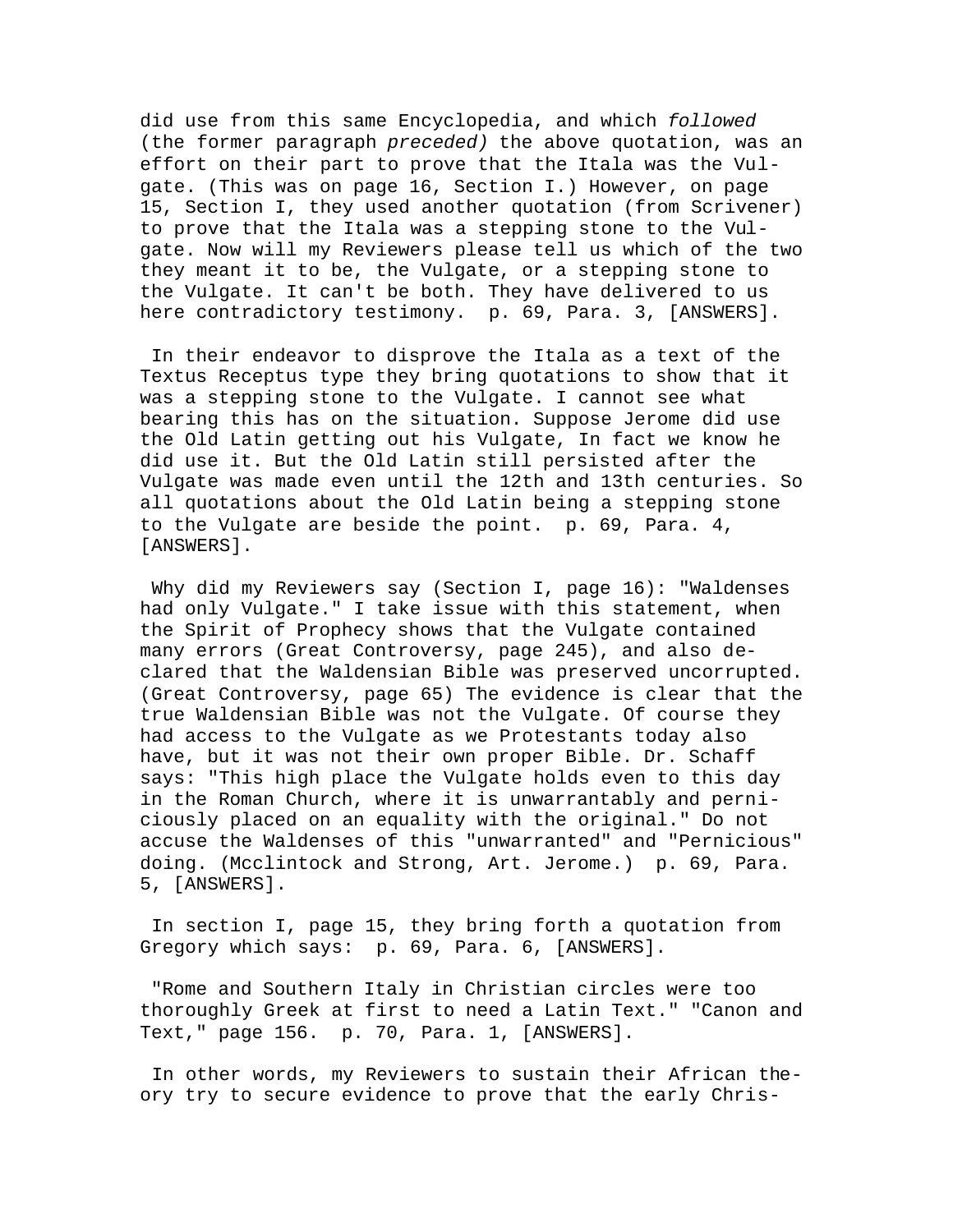tians of Italy were Greek speaking. Let us hear the Bible on this point, I read in Phil. 4:22, "All the saints salute you, chiefly they that are of Caesar's household." p. 70, Para. 2, [ANSWERS].

 From the quotation of my Reviewers, it would seem, then, that Paul's converts from Caesar's household, from the immediate circles of the ruler of the Roman Empire, could not talk Latin, but were talking Greek. This cannot be true, because it is unbelievable that the members of the household of the head of the great Latin Empire, could not speak Latin. Furthermore, I read in Romans 16:1-16 that Paul in his letter to the Church at Rome sent salutation to the following brethren and sisters: Phebe, Priscilla and Aquila, Epaenetus, Mary, Andronicus, and Junia, Amplias, Urbano, Stachys, Apellos, Aristobulus (household), Herodion, household of Narcissus, Tryphena and Tryphosa, Persis, Rufus, Asyncritus, Phlegen, Hermas, Patrobas, Hermes, Philologus, and Julia, Nereus and his sister Olympas. p. 70, Para. 3, [ANSWERS].

 What a grand array of Latin Christians at Rome! Do you suppose that these poor brethren (according to the argument of my Reviewers) had to sit around ninety years waiting for an African Latin Bible to come to Caesar's household before they had the Scriptures in Latin; and that they were using a Greek Bible? At this point let me quote from Burgon and Miller, page 145: p. 70, Para. 4, [ANSWERS].

 "How could he (Paul) have known intimately so many of the leading Roman Christians, unless they had carried his teaching along the road of commerce from Antioch to Rome? Such travellers, and they would by no means be confined to the days of St. Paul, would understand Syriac as well as Latin. The stories and books, told or written in Aramaic must have gone through all Syria, recounting the thrilling history of redemption before the authorized accounts were given in Greek. *Accordingly, in the earliest times translations must have been made from Aramaic or Syriac into Latin, as afterwards from Greek. Then a connection between the Italian and Syrian Churches, and also between the teaching given in the two countries, must have lain embedded in the foundations of their common Christianity,* and must have exercised an influence during very many years after." Burgon and Miller, "The traditional Text.", page 145. (Emphasis mine) p. 70, Para. 5, [ANSWERS].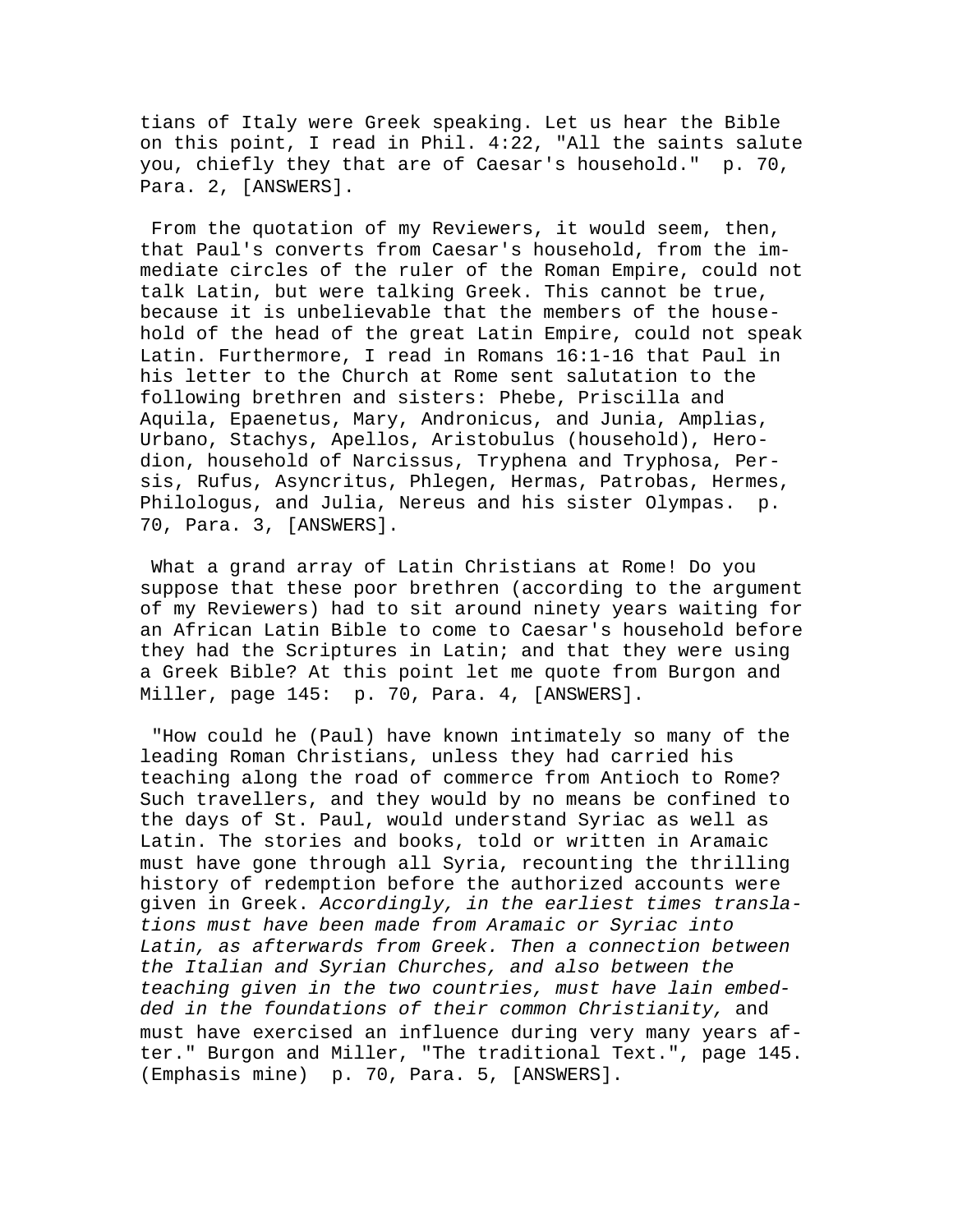All the foregoing argument may be found in my book summed up in one paragraph which my Reviewers did not notice, much less attempt to answer. This paragraph reads, (O. S. B. V., page 37) p. 70, Para. 6, [ANSWERS].

 "It is recognized that the Itala was translated from the Received Text (Syrian Hort calls it); that the Vulgate is the Itala with the readings of the Received Text removed." p. 70, Para. 7, [ANSWERS].

 Of course this means the variant readings removed. Why did Jerome remove the Textus Receptus variant readings from the Itala, if the Itala and the Vulgate were the same? See also article on Jerome in Mcclintock and Strong's Encyclopedia which shows that Jerome in getting out the Vulgate, departed widely from the "traditional text" (i.e. Textus Receptus). "the only text which was known" to those who resisted Jerome's innovations. If Holvidius, Jovinian and Vigilantus (reputed founder of the Waldenses) were fighting Jerome, it was not likely they would accept his Bible, edited under the flatteries of the Pope. p. 71, Para. 1, [ANSWERS].

 But we have some more splendid testimony concerning the Waldensians and their Bible. Other than is left entirely to the speculation of higher critics. I read from the earlier edition of "Great Controversy:" p. 71, Para. 2, [ANSWERS].

 "The Waldenses were the first of all the people of Europe to obtain a translation of the Scriptures. Hundreds of years before the Reformation, they possessed the entire Bible in manuscript in their native tongue. They had the truth unadulterated, and this rendered them the special objects of hatred and persecution.... Here the lamp of truth was kept burning during the long night that descended upon Christendom. Here for a thousand years they maintained their ancient faith." "Great Controversy," pp. 70, 71, (1884 edition). p. 71, Para. 3, [ANSWERS].

 The Spirit of Prophecy emphasis the fact that the Waldenses were the first people to have the Scriptures translated from the original into their native tongue. She said they had the entire Bible, and whatever Bible they had, it was pure and unadulterated. I wish to make note that this evangelical Bible stretched back to Apostolic days, I quote from Dr. Alexis Muston: p. 71, Para. 4, [ANSWERS].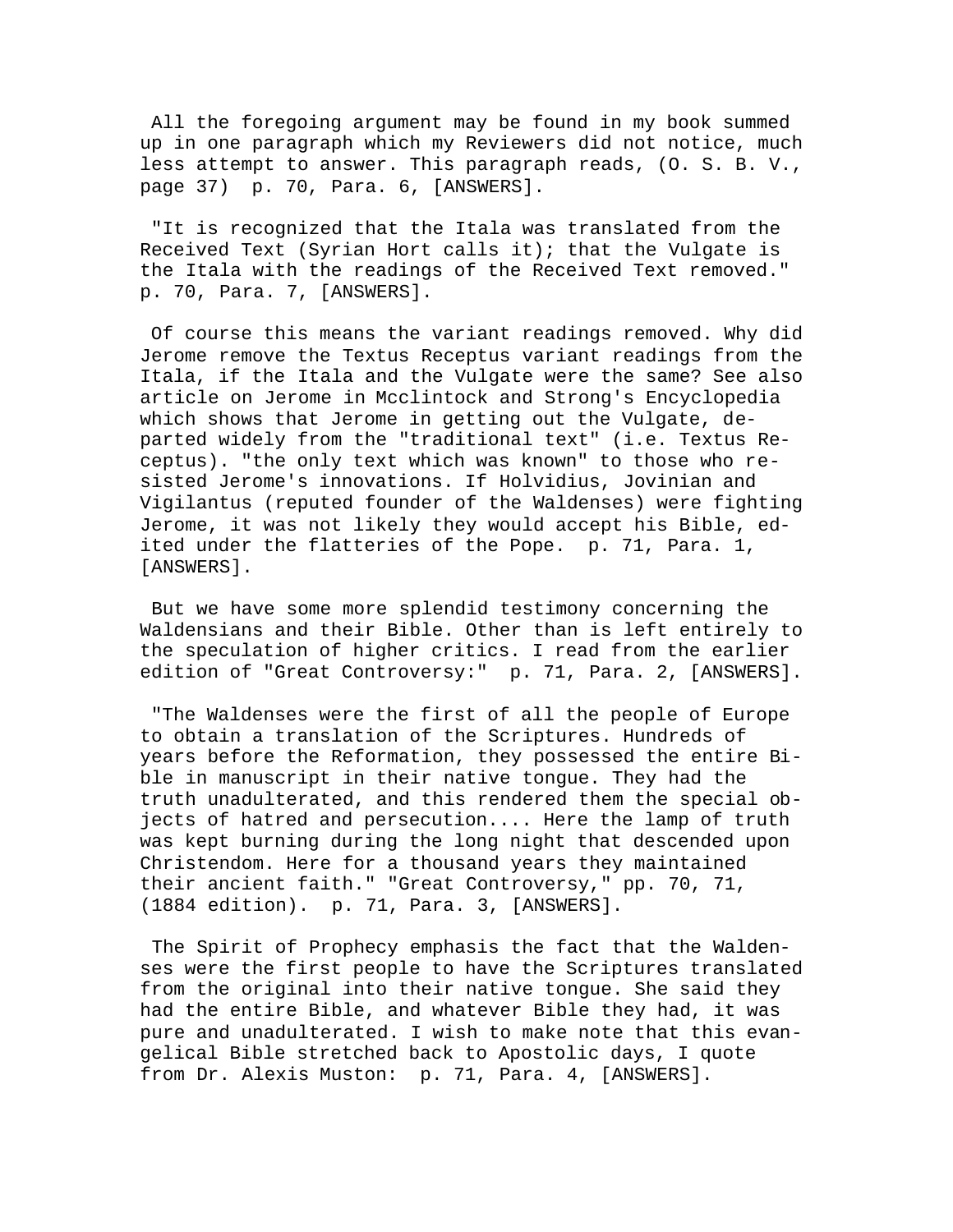"Thus was the *primitive* church preserved in the Alps at the very period of the Reformation. The Vaudois are the chain which united the Reformed church with the first disciples of our Saviour. It is in vain that Popery, renegade from evangelical verities, has a thousand times sought to break this chain, it resists all her efforts. Empires have crumbled, dynasties have fallen, but this chain of scriptural testimony has not been broken, because its strength is not from men, but from God." Muston, "The Israel of the Alps", Vol. I, page 29. p. 71, Para. 5, [ANSWERS].

 Let us recognize that Jerome brought the Vulgate into existence 390 A.D. By the influence of the Pope the Apocryphal books were inserted. The Waldenses on the other hand, made a distinction between the Canonical and the Apocryphal books, My Reviewers intimate that they did not by the quotation (Section I, page 16) and further that they did not have the whole Bible. But I read from Allix: p. 71, Para. 6, [ANSWERS].

 "The Church of Italy made a more accurate distinction of the Canonical Books from the Apocryphal, than the Church of Rome at that time did." Allix, "Ancient Churches of Piedmont", page 23. p. 71, Para. 7, [ANSWERS].

 He is speaking of the ancestors of Waldenses had certain of the Apocryphal books, but they did not look upon them as authoritative for doctrine, any more than certain English Bibles having hymns printed in them. Their confession of faith 1120 says so about Apocryphal books. (See Perrie, "History of Ancient Christians", page 212. p. 71, Para. 8, [ANSWERS].

 Furthermore, the Spirit of Prophecy says that the Scriptures of the Waldenses were pure and unadulterated. To us speaks again "Great Controversy"; p. 72, Para. 1, [ANSWERS].

 "Some manuscripts contained the whole Bible..." "By patient, untiring labor, sometimes in the deep, dark caverns of the earth, by the light of torches, the Sacred Scriptures were written out, verse by verse, chapter by chapter... Angels of heaven surrounded these faithful workers. p. 72, Para. 2, [ANSWERS].

 "Satan had urged on the papal priests and prelates to bury the Word of truth beneath the rubbish of error, heresy, and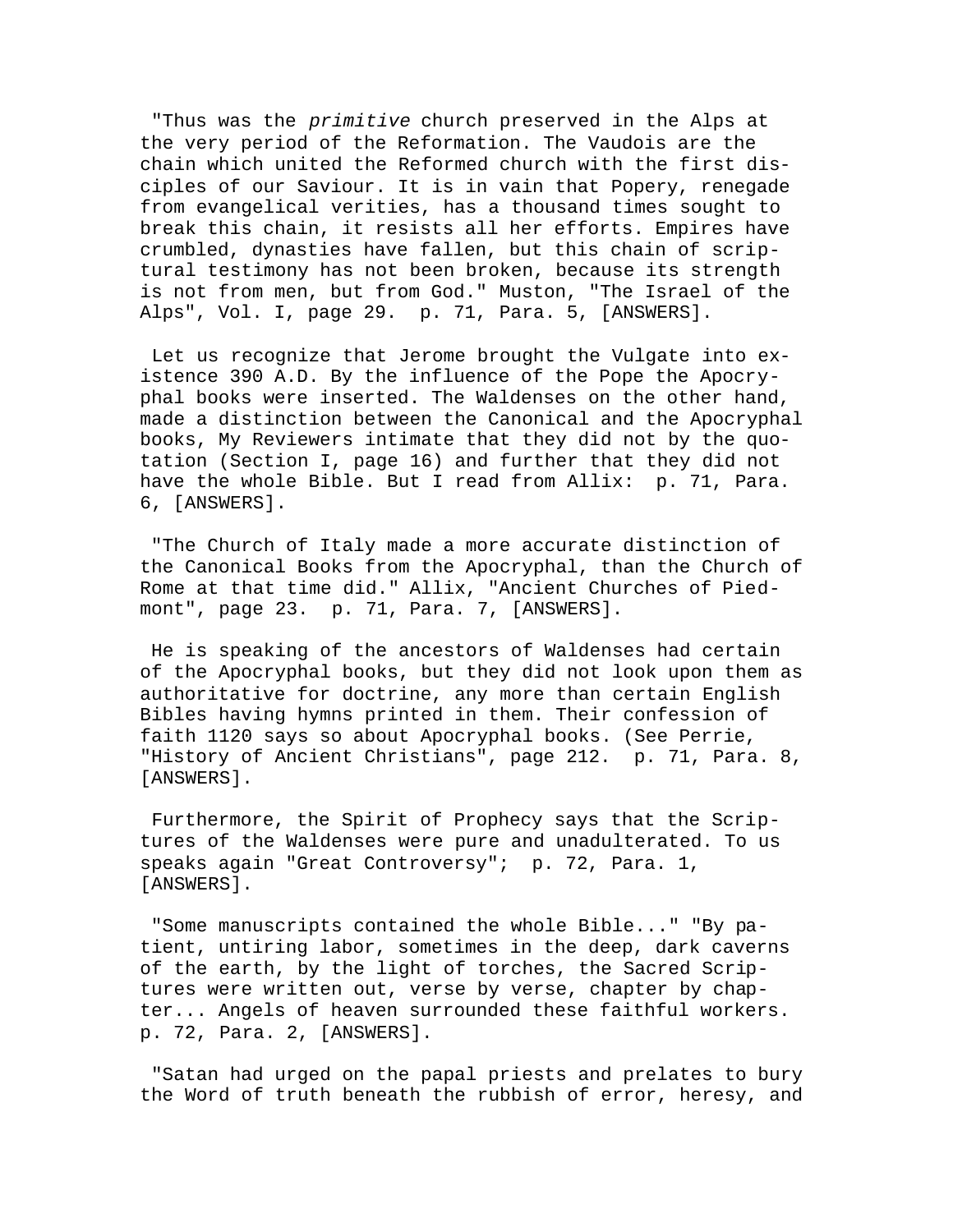superstition; but in a most wonderful manner it was preserved uncorrupted through all the ages of darkness. "Great Controversy", pp. 68, 69. p. 72, Para. 3, [ANSWERS].

 Does Sister White say here that angels held back the hand of the papists from corrupting their own Bible? No, she does not. She says that Satan urged them on to bury it in error, later she says that Wycliffe's Bible was translated from the Latin (Vulgate) which contained many errors. (See "Great Controversy", page 245, edition 1911). An interesting point I will here mention is that the "Celts used a Latin Bible unlike the Vulgate." R. C. Flick "Rise of the Mediaeval Church." Sister White says, p. 72, Para. 4, [ANSWERS].

 "In Great Britain, primitive Christianity had very early taken root. The gospel received by the Britons in the first centuries, was then uncorrupted by Romish apostasy." Great Controversy", page 62. p. 72, Para. 5, [ANSWERS].

 For further testimony that the Vulgate was corrupted, I read from D'Aubigne's "History of the Reformation": p. 72, Para. 6, [ANSWERS].

 "But to the popular attack of sarcasm Erasmus united science and learning... He showed that they must not even rest contented with the Vulgate, *which swarmed with errors;* and he rendered an incalculable service to truth by publishing his critical edition of the Greek text of the New Testament a text as little known in the West as if it had never existed." Book one, Chapter 8, page 42. (Emphasis mine) p. 72, Para. 7, [ANSWERS].

 We can readily see that the Vulgate was not the Bible of the Waldenses. By further search we discover that step by step, as the Waldenses refused to bow the knee to Rome, so likewise, the Bible of the Waldenses refused to bow the knee to the Vulgate. We will speak of the people first. I quote from Muston: p. 72, Para. 8, [ANSWERS].

 "Thus we see that the Apostolic Church of Italy, disowned and proscribed by papal pride, gradually retired from Rome, withdrew into Upper Italy, and sought a retreat in the wilderness to preserve her purity. We see her first sheltered in the diocese of Milan, where Popery still pursues her. p. 72, Para. 9, [ANSWERS].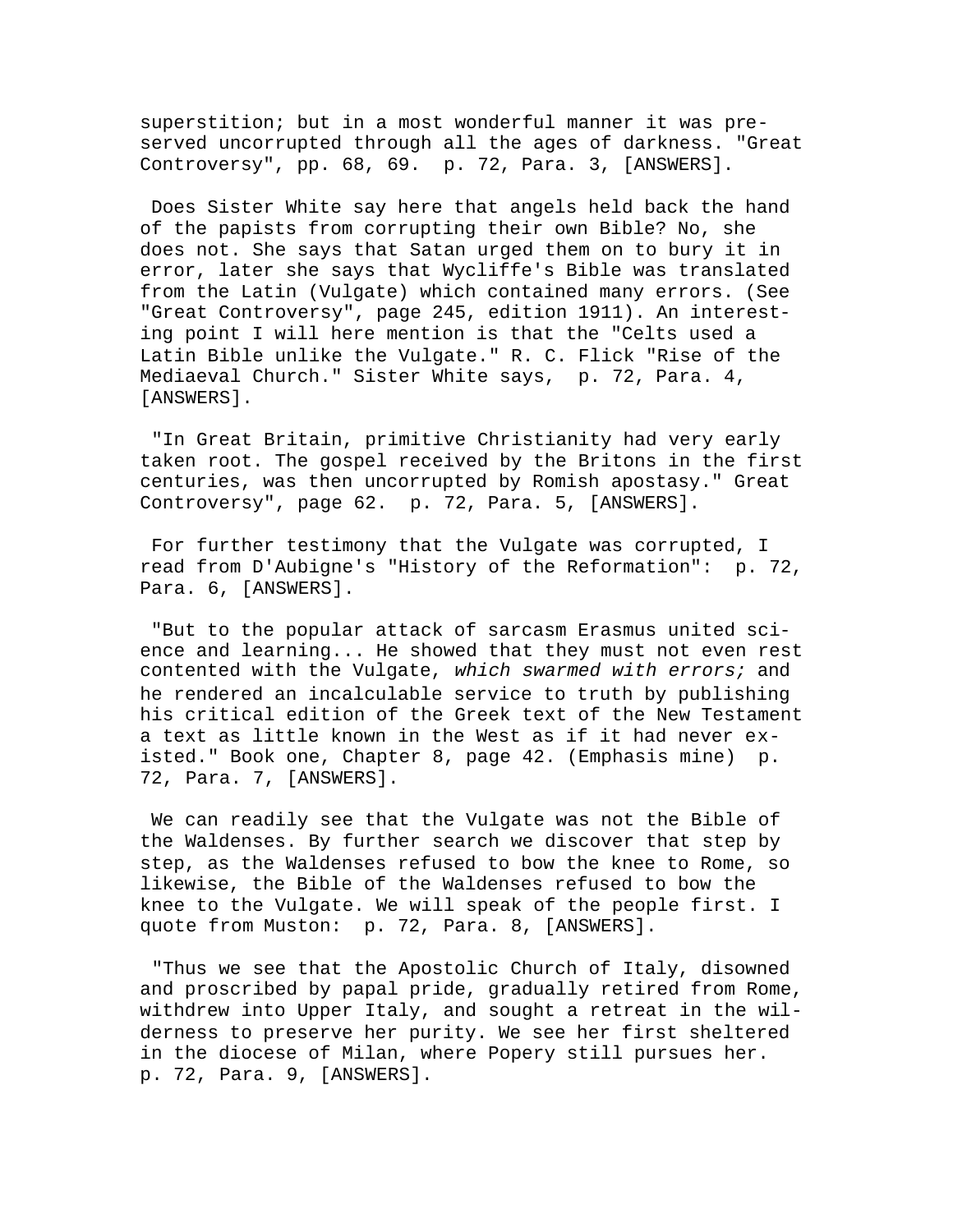She then retires into the diocese of Verceil, and thither also the hostile pretensions of Popery are extended. She takes refuge in the diocese of Turin, but Popery still gains upon her, and at last she seeks an asylum in the mountains. We find her in the Vaudois valleys!" Muston, "Israel of the Alps", Vol. 1, page 10. p. 73, Para. 1, [ANSWERS].

 I quote also Mccabe, "Cross and Crown": p. 73, Para. 2, [ANSWERS].

 "Soon after the introduction of Christianity into Italy by the Apostles, the people of these valleys became converts to the faith preached by St. Paul. They accepted and taught the doctrines of the Apostles, and practiced the simple rites or usages as described by Justin or Tertullian. They acknowledged the Holy Scriptures as their sole rule of faith, and rejected all that was not taught in the books of the New Testament. From the days of Constantine to the present time, they have never changed their faith, and have never altered in any important particular their religious observances." Pages 22, 23. p. 73, Para. 3, [ANSWERS].

 "The Vaudois, therefore, are not schismatics, but continued inheritors of the Church founded by the Apostles. This Church then bore the name of Catholic, and was persecuted by the Pagans. Afterwards, becoming powerful and persecuting in its turn, it underwent a vitiation of its very nature in Catholicism, whilst it was preserved in the Vaudois Valleys simple, free, and pure, as in the time of persecution." Idem, page 25. p. 73, Para. 4, [ANSWERS].

 We have the history of the people, we will now have the history of the Bible. Dr. Jacobus says: p. 73, Para. 5, [ANSWERS].

 *"The Old Latin versions were used longest by the Western Christians who would not bow to the authority of Rome."* "Bible Versions Compared." Appendix, Note 15. p. 73, Para. 6, [ANSWERS].

 This quotation proves that several bodies of Western Christians for 900 years refused the Vulgate and clung to the Old Latin Bible. The Reformers also recognized the thousands of errors in the Vulgate. It was impossible therefore for the Waldenses as one of those Christian bodies opposed to Rome to do otherwise than refuse to accept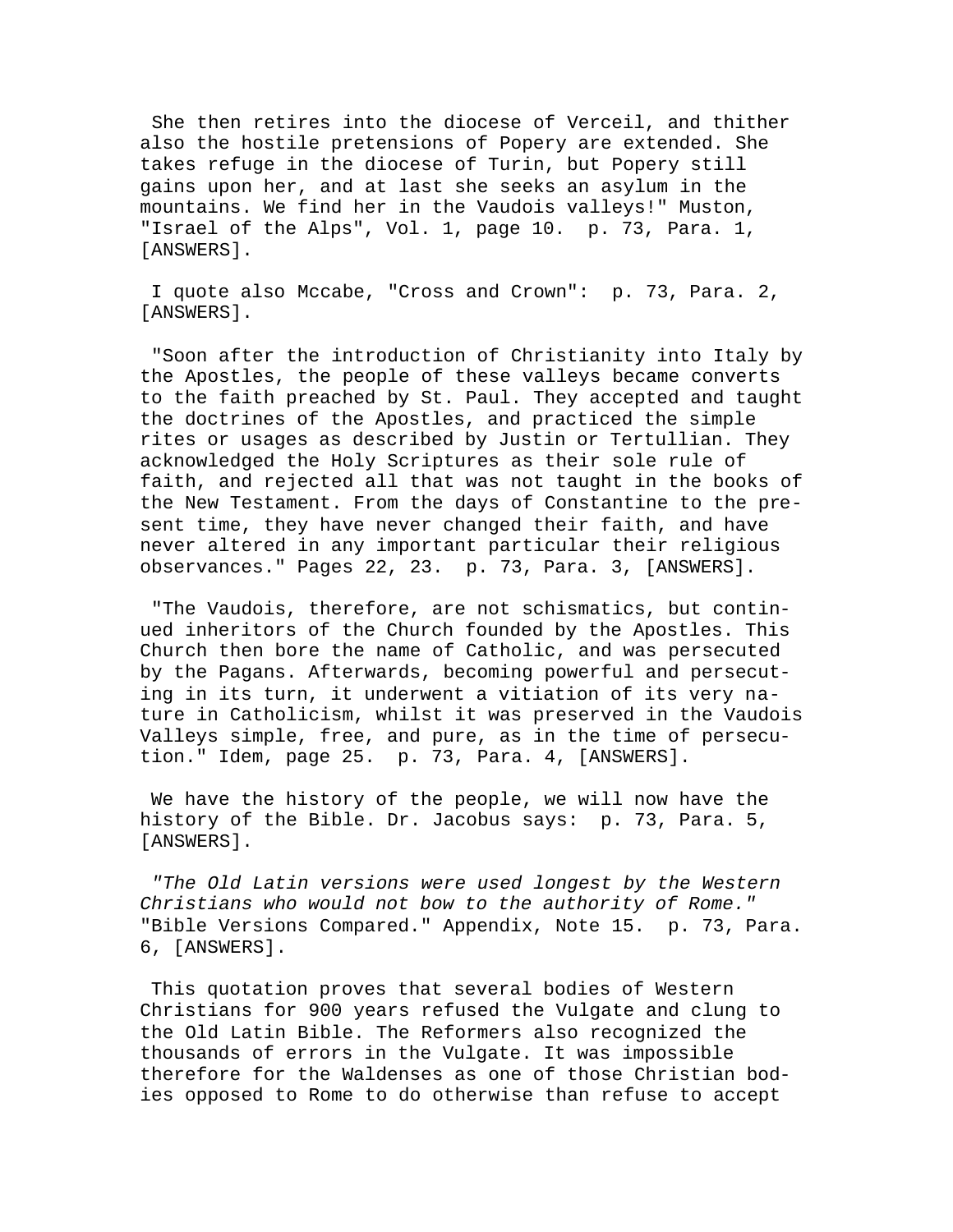the Vulgate. p. 73, Para. 7, [ANSWERS].

 The High Antiquity of the Waldenses was attested to by the Catholic authorities as well as by others. p. 73, Para. 8, [ANSWERS].

 "Dungal, an ecclesiastic, who was the bitter enemy of Claude... makes constant reference to Vigilantius. Vigilantius, he said, was the neighbor and spiritual ancestor of Claude... both being natives of Spain, and the author of 'his madness'." Bompiana, "Hist. of Waldenses", pages 12, 13. p. 73, Para. 9, [ANSWERS].

 Vigilantius lived in the days of Jerome and was famous for his great learning and opposition to Jerome. On the other hand, Claude, Bishop of Turin, lived nearly five hundred years later than Vigilantus, or about 820 A.D. It is from Vigilantus that the Waldenses are sometimes called Leonists. This same Catholic author, Dungal, proves that after the lapse of centuries, the memory and influence of Vigilantus remained among the men of the valleys, and that although the example, preaching, and work of Claude about 820 A.D. encouraged them and strengthened them in the noble ways of Vigilantus they never attribute their origin to Claude. p. 74, Para. 1, [ANSWERS].

 As we adduce testimony from Sir Samuel Moreland, and also from Leger, concerning this ancient people, it may be well here to refer to the testimony of Samuel Miller, Professor of Eccl. History, Princeton, 1845, to the effect that the accounts given by these two authors are attested by "many unimpeachable witnesses"! ("History of the Ancient Christians", by Perrin, page 6.) This statement of Perrin who refers to Moreland for his authority: p. 74, Para. 2, [ANSWERS].

 "Thus you see the constant and uninterrupted succession of the doctrine of these churches from the times of the Apostles, to that of Claudius, and so through the 9th, 10th, and 11th centuries until some of Waldo's disciples came into these valleys which was in the 12th century, where they have professed and taught ever since. I need not prove the continued succession of this doctrine in those churches, from the 12th century until now, because all popish writers do unanimously confess it." Perrin, "History of the Vaudois," page 278. p. 74, Para. 3, [ANSWERS].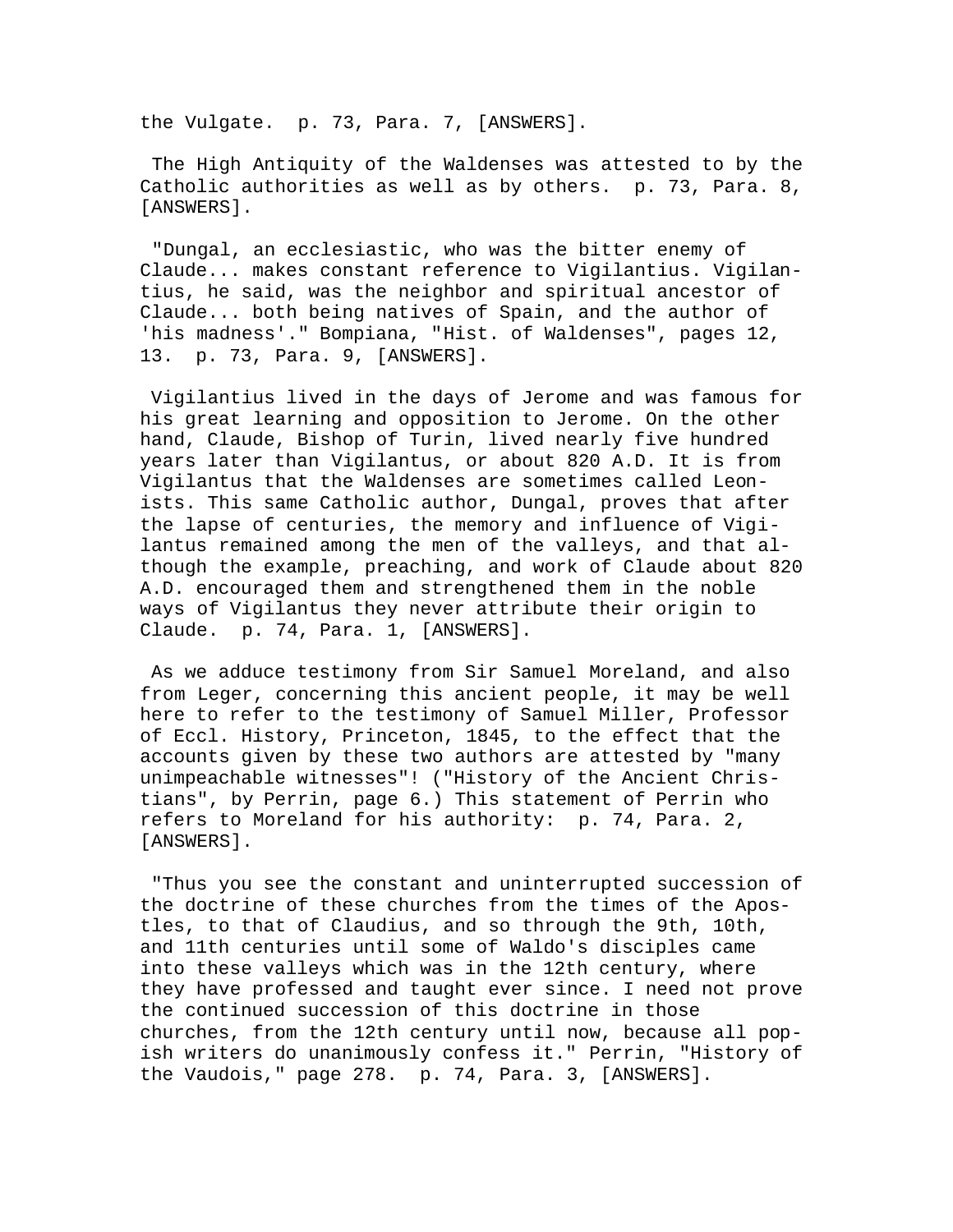Vigilantus, Helvidius and Jovinian are three of the outstanding names which come down to us as great scholars, living in the regions of Northern Italy, or right across the Alps in France, who stood out strongly against the rule and corruption of Rome. All three lived in the time of Jerome, that is, from or about 350 to 425 A.D. All three strongly opposed Jerome. Helvidius actually accused Jerome to his face of using corrupt Greek manuscripts. While so great was the influence and learning of Jovinian that the combined scholarship of the church of Rome was unable to answer him. p. 74, Para. 4, [ANSWERS].

 We have authoritative testimony that the followers, teachings, and influence of both Jovinian and Vigilantus continued down to the days of the Reformers. And we have reliable testimony that Vigilantus was the spiritual father of the people of the valley, whose continuing name generally was Vaudois but who passed under many other names. These people we are assured, both by the Spirit of Prophecy, and by history, kept the seventh day as the Sabbath, if not all, yet enough to stand out prominently upon the pages of history. p. 74, Para. 5, [ANSWERS].

 We have the testimony of the historian, Neander, (Volume 8): p. 74, Para. 6, [ANSWERS].

 "But it was not without some foundation of truth that the Waldenses of this period asserted the high antiquity of their sect, and maintained that from the time of the secularization of the church, that is, as they believe, from the time of Constantine's gift to the Romanish Bishop Sylvester, such opposition as broke forth in them had existed all along." "History of the Christian Religion", 5th Period, Sec. IV. page 605. p. 74, Para. 7, [ANSWERS].

 It is true, as both history and the Spirit of Prophecy testify, that at times a certain number of the Waldenses would grow loose, go to mass, etc., and some even apostatized. p. 75, Para. 1, [ANSWERS].

 I submit to my hearers if I have not established the chain from the Apostles down to Vigilantus, 400 A.D. I have already given a testimony to show that these same followers stretch from Vigilantus to Claude of 820 A.D. My Reviewers accuse me of not bridging the gaps. How much more testimony is necessary to bridge the gaps? Add to this the statement of Sister White, that they had the Bible entire and uncor-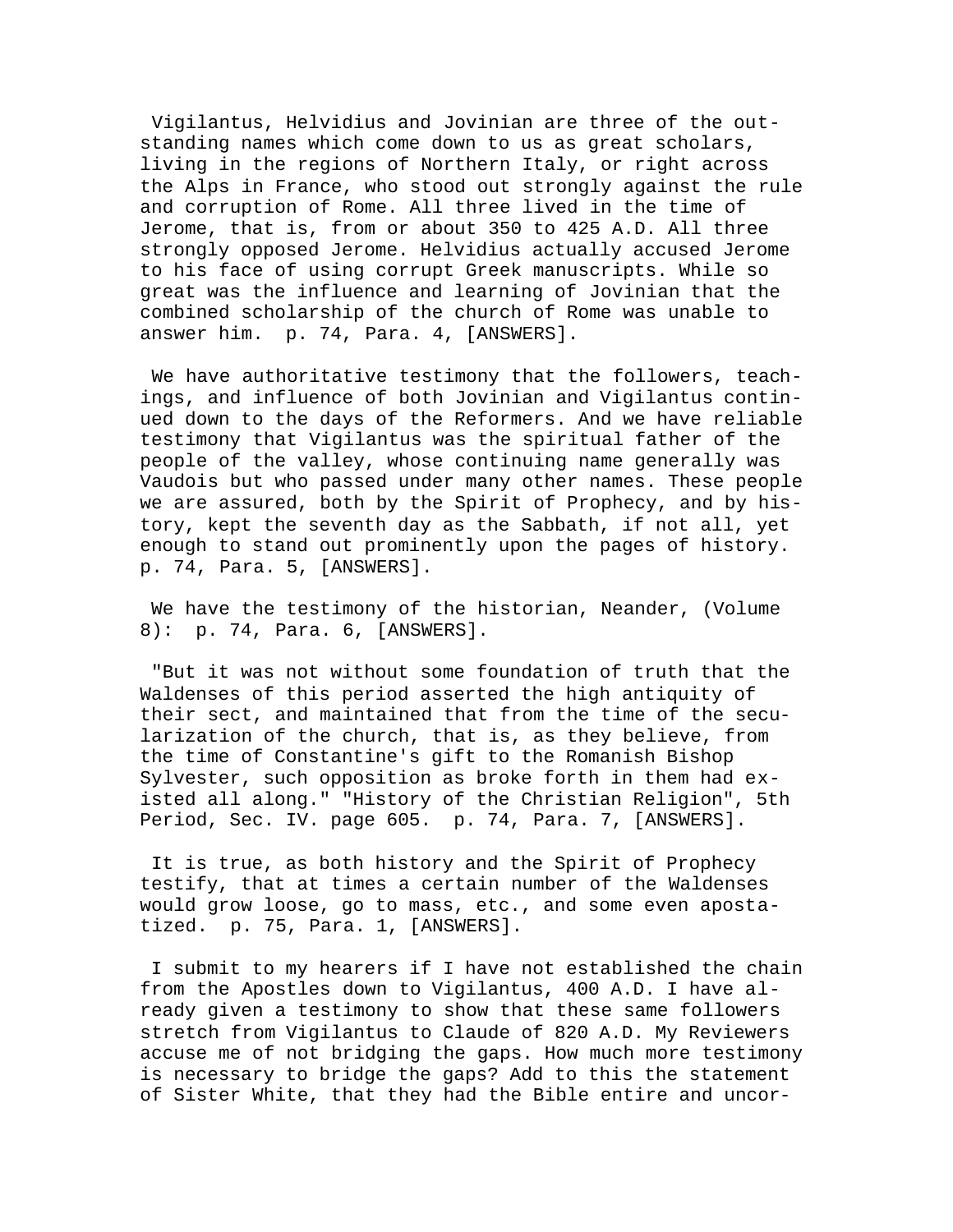rupted; then place alongside of this the facts already given, that their Bible could not have been the Vulgate, but was the Old Latin, which never bowed the knee to the Vulgate, then the chain respecting the Bible is also complete. Now let this chain stretch clear on to the Reformation. The Vaudois are the chain which unites the Reformed churches with the disciples of our Saviour. Hear again what Muston says: p. 75, Para. 2, [ANSWERS].

 "It is in vain that Popery, renegade from evangelical verities has a thousand times sought to break this chain. It resists all her efforts. Empires have crumbled, dynasties have fallen, but this chain of scriptural testimony has not been broken, because its strength is not from men, but from God." Muston, "Israel of the Alps", Vol. I, page 29. p. 75, Para. 3, [ANSWERS].

 Is it not strange, brethren, that I must stand before Seventh-day Adventists to defend the Waldenses and the Waldensian Bible? Is it not strange that I must stand before Seventh-day Adventists to prove that the Waldensian Bible was not the corrupt Scriptures of Rome? But let us go on, for I have stronger proof coming. p. 75, Para. 4, [ANSWERS].

 I wish here to scatter to the winds an opinion which can be found not a thousand miles away from here, that the Waldenses were not particularly a learned people, but only a missionary people. I quote from Muston: p. 75, Para. 5, [ANSWERS].

 "Gilles says, 'This Vaudois people have had pastors of great learning.... versed in the languages of Holy Scripture... and very laborious... especially in transcribing to the utmost of their ability, the books of Holy Scripture, for the use of their disciples.' (Chapter 2, page 15, par. 2.) This explains the circumstance that copies of the books of the Bible, translated in the Romance Tongue, are of far more frequent occurrence than copies of any other work preserved in our Vaudois MSS." Muston, "Israel of the Alps." Vol. 2, page 448. p. 75, Para. 6, [ANSWERS].

 The great antiquity of the Waldensian vernacular preserved through the centuries witnesses to their line of descent independent from Rome and to the purity of their original Latin. Muston, speaking of the Italian work of Bert, says: p. 75, Para. 7, [ANSWERS].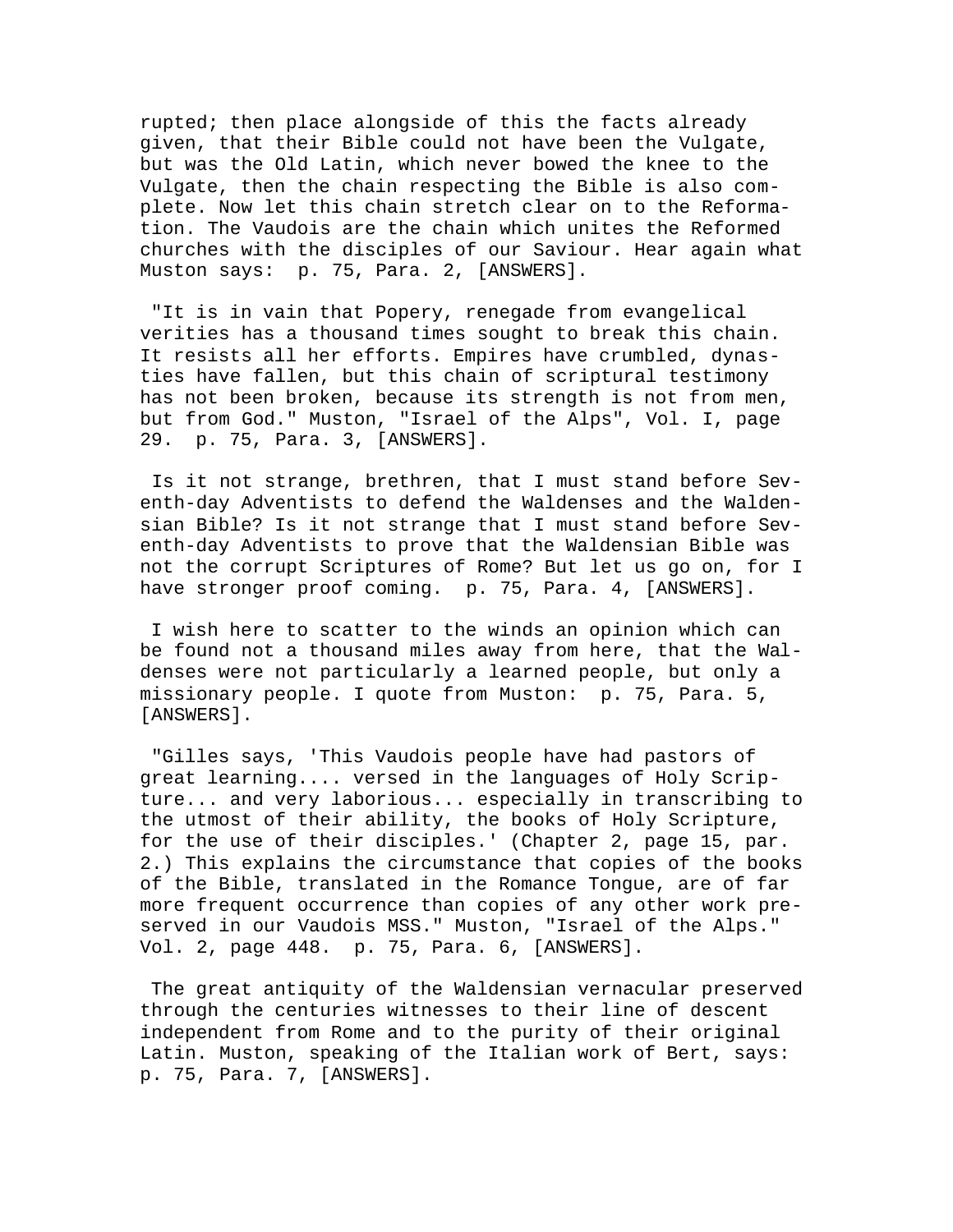"An incidental remark leads me to make an observation here on the subject of language, that the patois of the Vaudois valleys has a radical structure far more regular than the Piedmontese idiom. The origin of this patois was anterior to the growth of Italian and French, antecedent even to the Romance language, whose earliest documents exhibit still more analog with the present language of the Vaudois mountaineers, than with that of the troubadours of the 13th and 14th centuries. The existence of this patois is of itself proof of the high antiquity of these mountaineers, and of their constant preservation from foreign intermixture and changes. Their popular idiom is a precious monument," Muston, "Israel of the Alps", Vol. 2, page 406. p. 75, Para. 8, [ANSWERS].

 I will recall here again the quotation I gave in my book, (page 34) to the effect that about 600 A.D., Pope Gregory I burned in the city of Rome two great libraries in which were collected the precious Greek and Latin manuscripts of the Waldenses. At the same time, Pope Gregory I was persecuting the large number of Sabbath keepers who lived in the City of Rome. And if any one wishes to regard this fact lightly, let him answer the facts on pages 526-530 of Andrews and Conradi's "History of the Sabbath" that this same Pope Gregory I issued a remarkable document to stamp out the large body of Sabbath keepers in the City of Rome itself. Moreover this same Pope sent missionaries to England and to Northern Europe to stamp out Sabbath-keeping Christianity. Still another quotation along this line: p. 76, Para. 1, [ANSWERS].

 "Unfortunately many of these books were lost during the persecutions of the 17th century, and only those books and ancient documents sent to the libraries of Cambridge and Geneva by Pastor Leger were preserved. The papists took care after every persecution to destroy as much of the Waldensian literature as possible. Many of the barbes were learned men and well versed in the languages and science of the Scriptures. A knowledge of the Bible was the distinctive feature of the ancient, and is now of the modern Vaudois." Bompiani, "History of the Waldenses," pages 56, 57. p. 76, Para. 2, [ANSWERS].

 "Deprived for centuries of a visible, church, and forced to worship in the caves and dens, this intimate knowledge of God's Word was their only light. Their school was in the almost inaccessible solitude of a deep mountain gorge,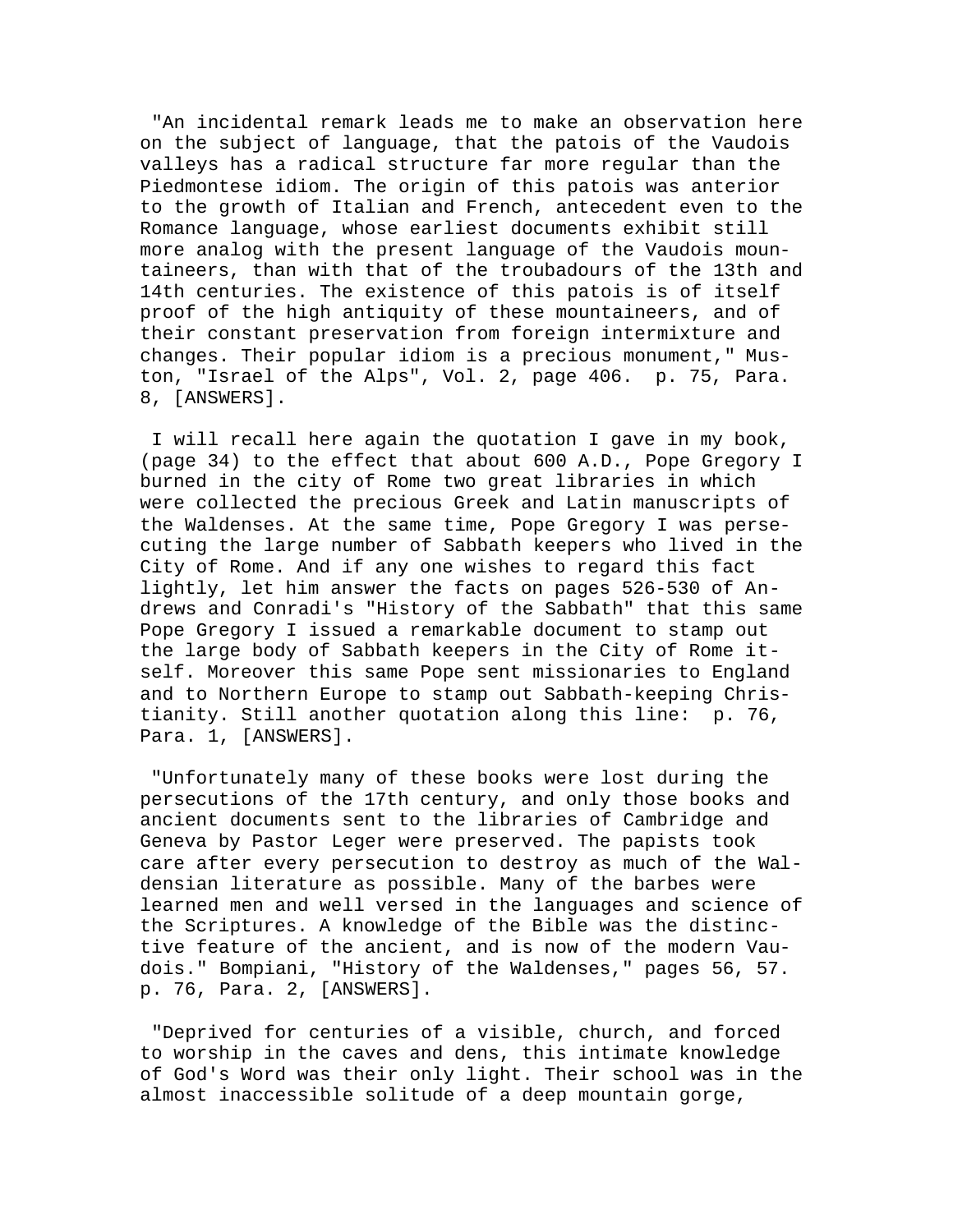called Pral del Tor, and their studies were severe and long continued, embracing the Latin, Romaunt, and Italian languages." Idem, pages 57. p. 76, Para. 3, [ANSWERS].

 This idea which prevails, engendered and fostered by Rome, that the Waldenses were few in number, without much organization or learning, and dependent upon Rome for their Bible and culture, is dispelled by this picture. Without adding more quotations, I will state that we have abundant reliable testimony that in some places the nobility were members of their churches, that they were the greatest scholars and theologians of their day; that they were the leaders in language, literature, music, and oratory. There are authors who say that the language of the Waldenses was the language which contributed to the revival of learning. Of course most of the writings of the Waldenses were destroyed in the great persecutions which raged in the 16th and 17th centuries. p. 76, Para. 4, [ANSWERS].

 I wish here also to emphasis the difference between the older Romaunt language and the later. Confusion may arise unless we emphasize the splendid tongue of the early Waldenses stretching from the year 400 on in comparison with that used by Waldo about the year 1200, when he and his followers added themselves to the ancient Waldenses. p. 76, Para. 5, [ANSWERS].

 Just here I give a quotation to show the great influence the Waldenses had upon the Reformation: p. 77, Para. 1, [ANSWERS].

 "Seemingly they took no share in the great struggle which was going on around them in all parts of Europe, but in reality they were exercising a powerful influence upon the world. Their missionaries were everywhere, proclaiming the simple truths of Christianity, and stirring the hearts of men to their very depths. In Hungary, in Bohemia, in France, in England, in Scotland, as well as Italy, they were working with tremendous, though silent power. Lollard, who paved the way for Wycliffe in England, was a missionary from these Valleys. The Albigenses, whose struggle with Rome forms one of the most touching episodes of history, owed their knowledge of the truth to the Vaudois missions. In Germany and Bohemia the Vaudois teachings heralded, if they did not hasten, the Reformation. And Huss and Jerome, Luther and Calvin did little more than carry on the work begun by the Vaudois missionaries." Mccabe, "Cross and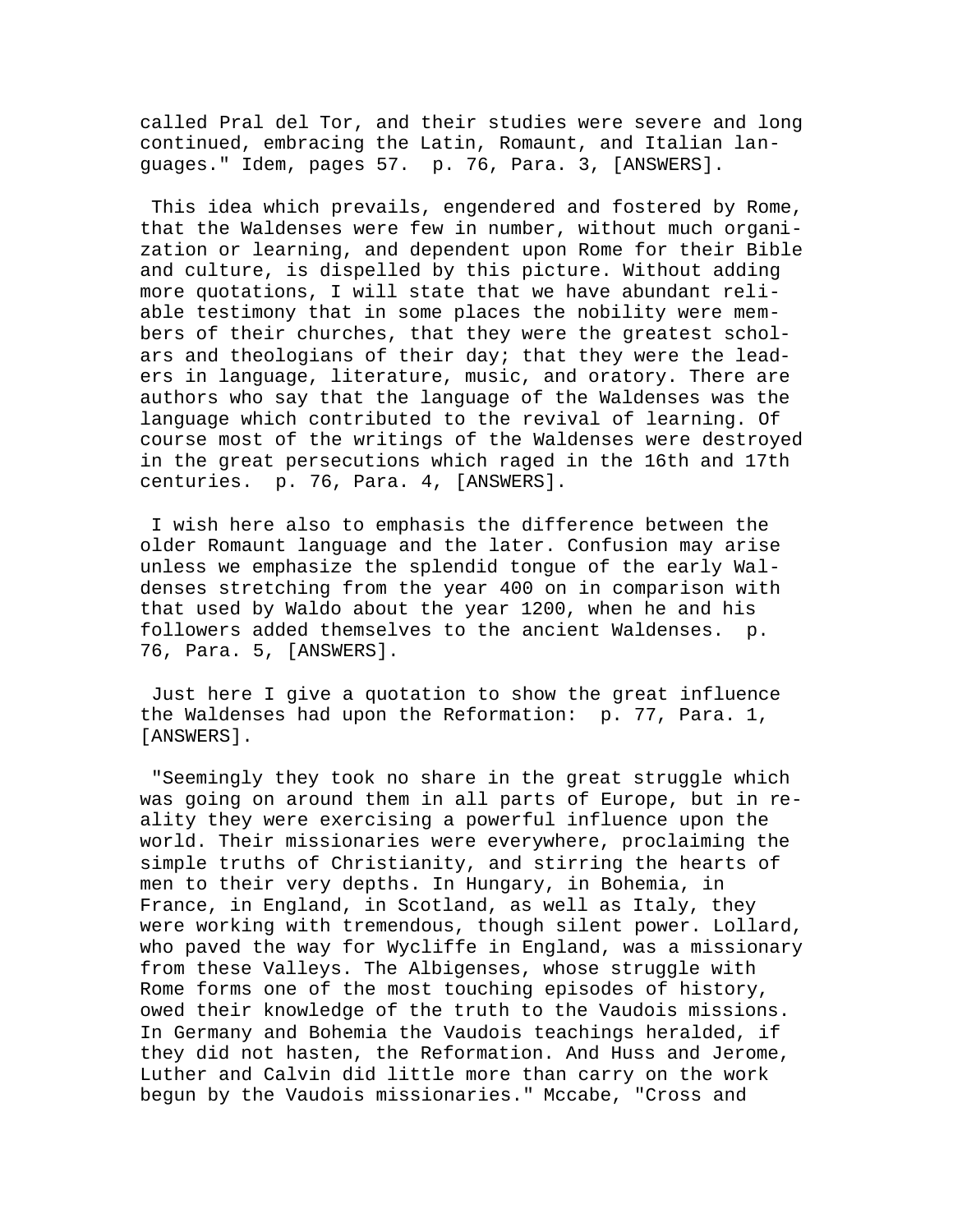Crown, page 32. p. 77, Para. 2, [ANSWERS].

 We have proved before that the Old Latin Bible for 900 years resisted the Vulgate and persisted in the hands of those who never bowed the knee to Rome. We will now bring you up to the time of the Reformation, or the 13th century. Did the Waldenses then accept the Vulgate? No indeed. p. 77, Para. 3, [ANSWERS].

When the early leaders of the Reformation came, by invitation, into the valleys of the Waldenses, to meet their assembled delegates from all over Europe, they saw in the hands of their learned pastors, what, -- the Vulgate? No! They saw manuscripts going back to "time out of mind" in the ancient and not the modern, Romaunt language. By agreement between the Waldenses and the Reformers, these manuscripts were translated into French, compared with the original Hebrew and Greek, and became the Olivetan Bible, the first Protestant Bible in the French language, Olivetan came with Farel, the leading Reformer to this council of the Waldensian churches. The second edition of the Olivetan Bible produced by Calvin, became the basis of the Geneva Bible in English. The Geneva Bible was a foundation and forerunner of the King James. Is not the chain now complete, and is it not now clear that our Authorized Version is the Bible of the Apostles coming down through the noble Waldenses? Let me give you an authoritative quotation on these facts: p. 77, Para. 4, [ANSWERS].

 "'The Reformers,' says one who was present at the meeting, 'were greatly rejoiced to see that people, who had ever proved faithful, the Israel of the Alps, to whose charge God had committed for so many centuries the Ark of the New Covenant -- thus eager in His service. And examining with interest, 'says he,' the manuscript copies of the Old and New Testaments in the vulgar tongue which were amongst us'... It will be perceived that it is a Vaudois who speaks... 'correctly copied with the hand at a *date beyond all* memory,' they marveled at the favour of Heaven which a people so small in numbers had enjoyed, and rendered thanks to the Lord that the Bible *had never been taken from them.* Then, also, in their great desire that the reading of it might be made profitable to a greater number of persons, they adjured all the other brethren, for the glory of God and the good of Christians, to take measures for circulating it, showing how necessary it was that a general translation should be made of it into French, carefully compared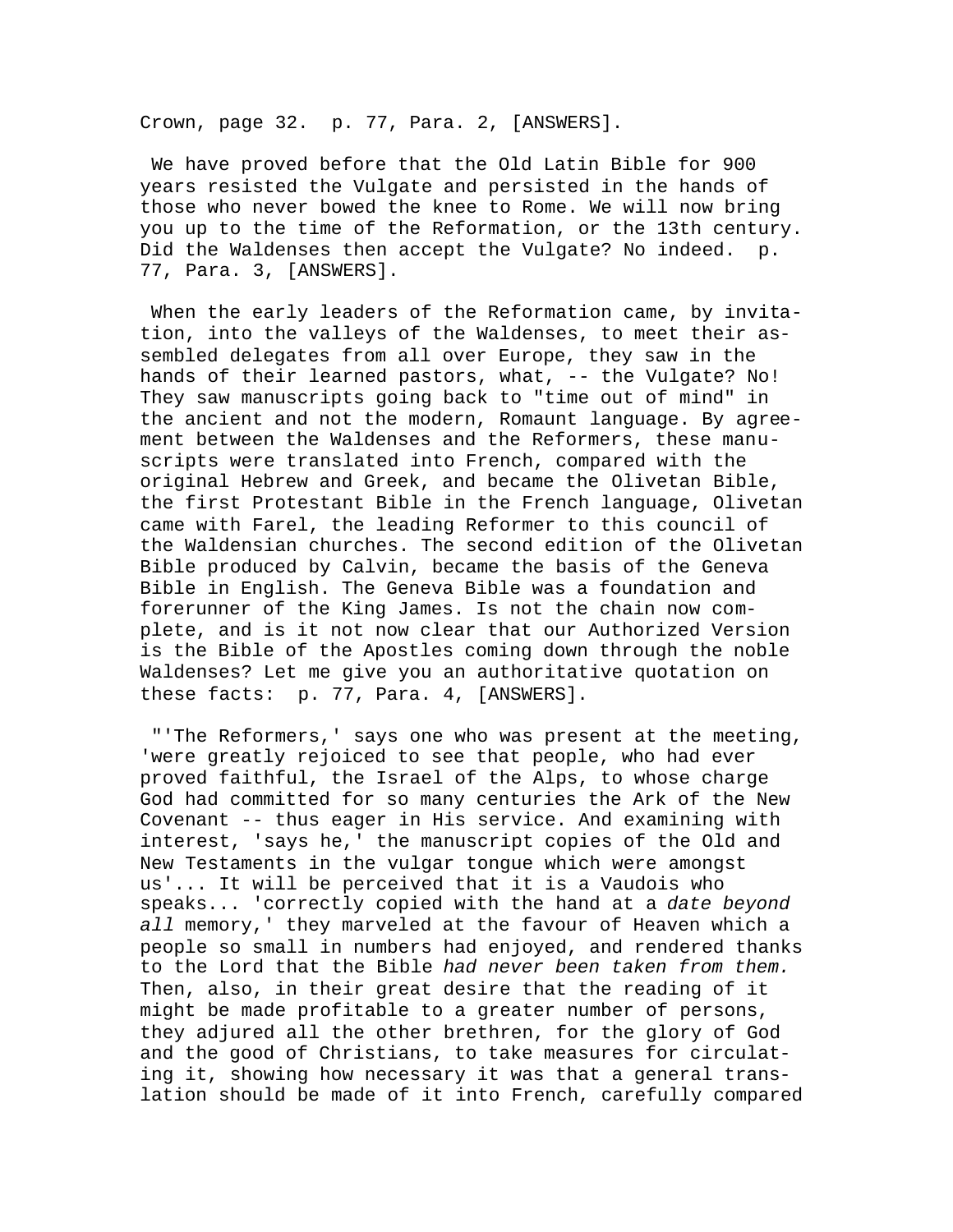with the original texts and of which large numbers would be printed.'" ... Muston, "Israel of the Alps," Vol. I, page 97. p. 77, Para. 5, [ANSWERS].

 I quote another account of this event from Mccabe, "Cross and Crown." p. 78, Para. 1, [ANSWERS].

 "Thus the time passed on until the Reformation dawned upon the world. The Vaudois were well pleased at this general awakening of the human mind. They entered into correspondence with the Reformers in various parts of Europe, and sent several of their Barbes to them to instruct them. The Reformers on their part, admitted the antiquity of the Vaudois rites and the purity of their faith, and treated the mountain Church with the greatest respect. On the 12th of September, 1532, a Synodal Assembly was held at Angrogna. It was attended by a number of deputies from the Reformed Churches in France and Switzerland. Among them was William Farel, of France, to whom we shall refer again in another part of this work. He manifested the greatest interest in the manuscript copies of the Bible which the Vaudois had preserved from *the earliest times,* and at his instance the entire Bible was translated into French, and sent as a free gift from the Vaudois to the French." page 37. p. 78, Para. 2, [ANSWERS].

 I have given all this particularly in my book. To be sure, I do not use the same authors and the same quotations, but I give the same history and results. In the quotation I give in my book (page 32) from Leger he contrasted this Olivetan French Bible of 1535 (or 1537) with the manuscripts formerly found among the papists, which he said "were full of falsifications." p. 78, Para. 3, [ANSWERS].

 Recall that about forty years after this, the learned fathers of the Council of Trent, upon the recommendation of Gregory XIII in 1578, made a study of all the Greek MSS in the libraries of Italy for one MS with which to defend the Vulgate and they chose the Vaticanus MS. Nevertheless, forty years previous the Waldenses declared that the MSS found among the papists were full of falsifications. p. 78, Para. 4, [ANSWERS].

 It will be interesting to listen to another account of this meeting of the Reformers with the Waldenses, as taken from the life of William Farel by Bevan, (written in French): p. 78, Para. 5, [ANSWERS].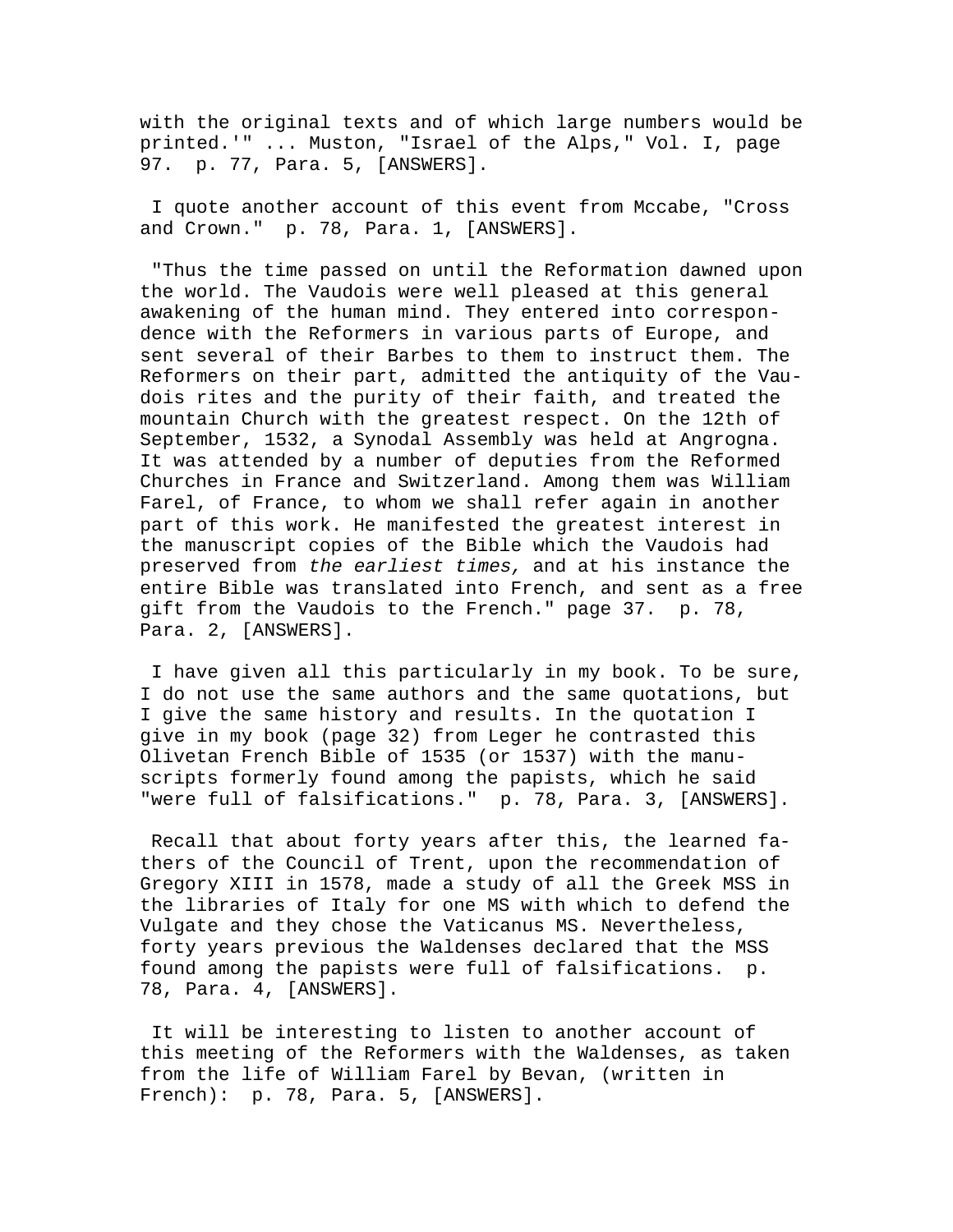"During the remainder of his visit in the valley of Angrogna, Farel had interesting interviews with the pastors and the villagers. They showed him their old manuscripts; some of these they said dated back 400 years in the past. The Vaudois preserved them as precious treasures from father to son; these books were very rare, were all which they possessed in the nature of religious readings. There were among those manuscripts, ancient Bibles, copied with care in the old French. While, in the so-called Christian countries, the Word of God had become an unknown book, these mountaineers possessed it and read it from generation to generation." ... Bevan, Life of Wm. Farel," page 207. (Translated by B. G. Wilkinson.) p. 78, Para. 6, [ANSWERS].

 Gilly, Leger, and Muston were put in the Index. (Muston II:400). p. 79, Para. 1, [ANSWERS].

 If then, as Muston said, this Bible had never been taken from the Waldenses, and they claim in the preface to this Olivetan Bible that they had always enjoyed the free use of the Holy Scriptures since the days of the Apostles, it follows that our Authorized Version passed straight in a clear line back through the Waldenses to the days of the Apostles. p. 79, Para. 2, [ANSWERS].

 *THE COMPLETED CHAIN.* p. 79, Para. 3, [ANSWERS].

 A short review of authorities here: p. 79, Para. 4, [ANSWERS].

 Pleas note again the quotation I have already given that "In the very earliest times translations must have been made from Aramaic or Syriac into Latin, as afterwards from Greek. Thus a connection between the Italian and Syriac churches, and also between the teaching given in the two countries, must have lain embedded in the foundations of their common Christianity, and must have exercised an influence during very many years after." Burgon and Miller, "Traditional Text" page 145. p. 79, Para. 5, [ANSWERS].

 Now add to this Sister White's testimony that the Waldenses had "not a faith newly received. Their religious belief was their inheritance from their fathers," ... Great Controversy," page 64. p. 79, Para. 6, [ANSWERS].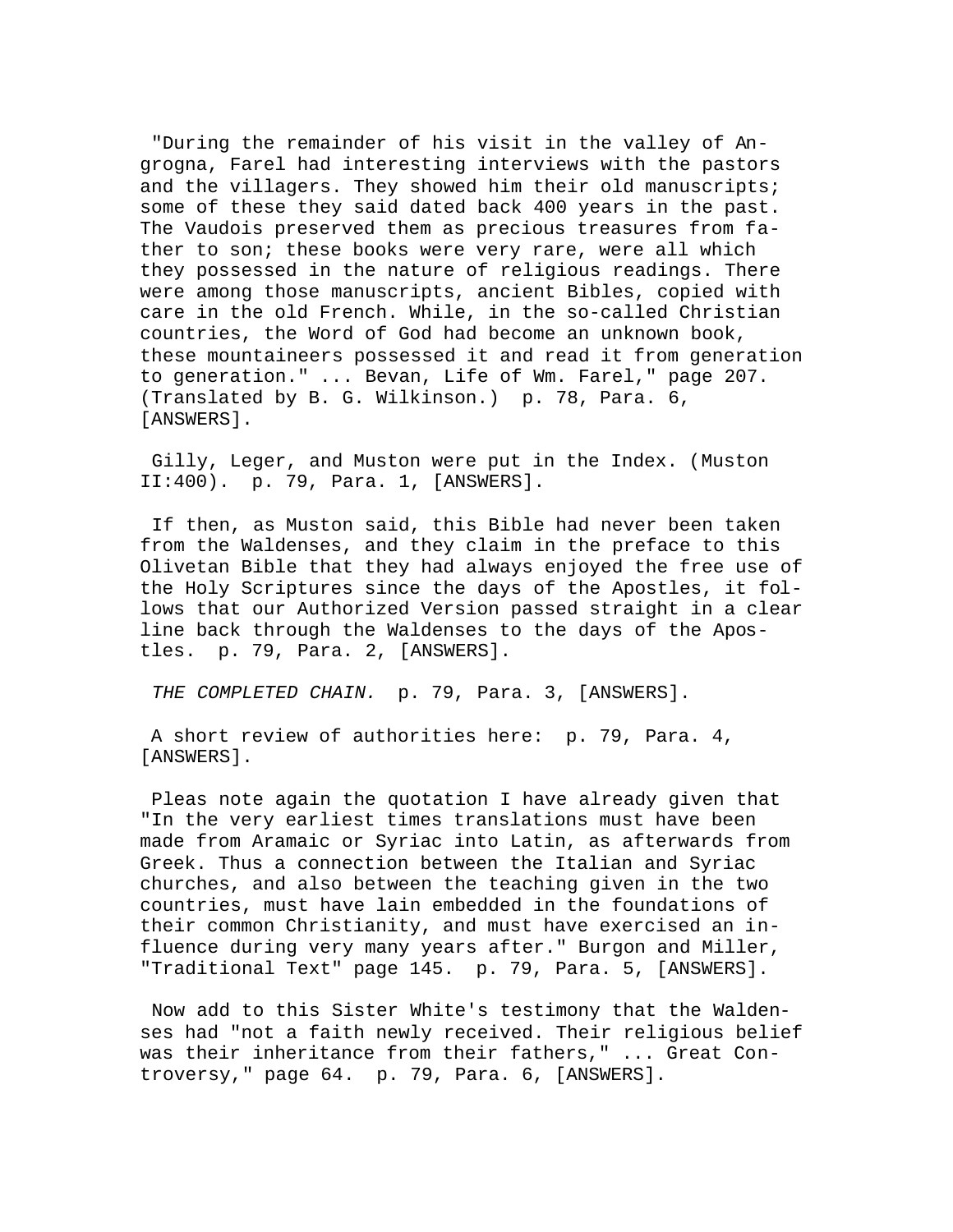"The Waldenses were the first of all the peoples of Europe to obtain a translation of the Holy Scriptures." (Old Edition, 1884, page 65). "Some MSS contained the whole Bible." Idem, page 68. p. 79, Para. 7, [ANSWERS].

 "In a most wonderful manner it (the Word of Truth) was preserved uncorrupted through all the ages of darkness."... Idem, page 69. p. 79, Para. 8, [ANSWERS].

 Add to this the testimony of many Protestant authorities and the writings of the Waldenses themselves that they never belonged to the Church of Rome, they always remained separate, and had received their religion through father and son since the days of the Apostles. Add to this the beautiful testimony of Muston that the "Vaudois are the chain which united the Reformed Churches with the first disciples of our Saviour." (Muston, Vol. I, page 29.) p. 79, Para. 9, [ANSWERS].

 Then, finally, add to this the statement of the Vaudois themselves in the preface of their Bible translated by Olivetan which they gave to the French people that they had "always fully enjoyed that heavenly truth contained in the Holy Scriptures ever since they were enriched by them by the Apostles themselves." p. 79, Para. 10, [ANSWERS].

 Is not the chain complete? The Spirit of Prophecy and the plain statements of history unite to tell us that we do have as represented in the Received Text the same Bible that the Waldensian Church possessed in "MSS directly descended from the Apostolic originals." p. 79, Para. 11, [ANSWERS].

 Here I take a stand with Nolan, with the Waldensian historians themselves, and with Sister White, any textual critics" to the contrary not withstanding. p. 79, Para. 12, [ANSWERS].

 Of course we must not forget, as I presented in my book, that the Authorized Version is the legitimate descendant of another great stream, which did not pass through the Waldenses. I refer to the thousands of Greek manuscripts which carry the Received Text. In the Authorized Version, then, the two pure streams meet; that of the Greek Received Text, and that of the Old Latin, preserved in its Waldensian descendant. p. 80, Para. 1, [ANSWERS].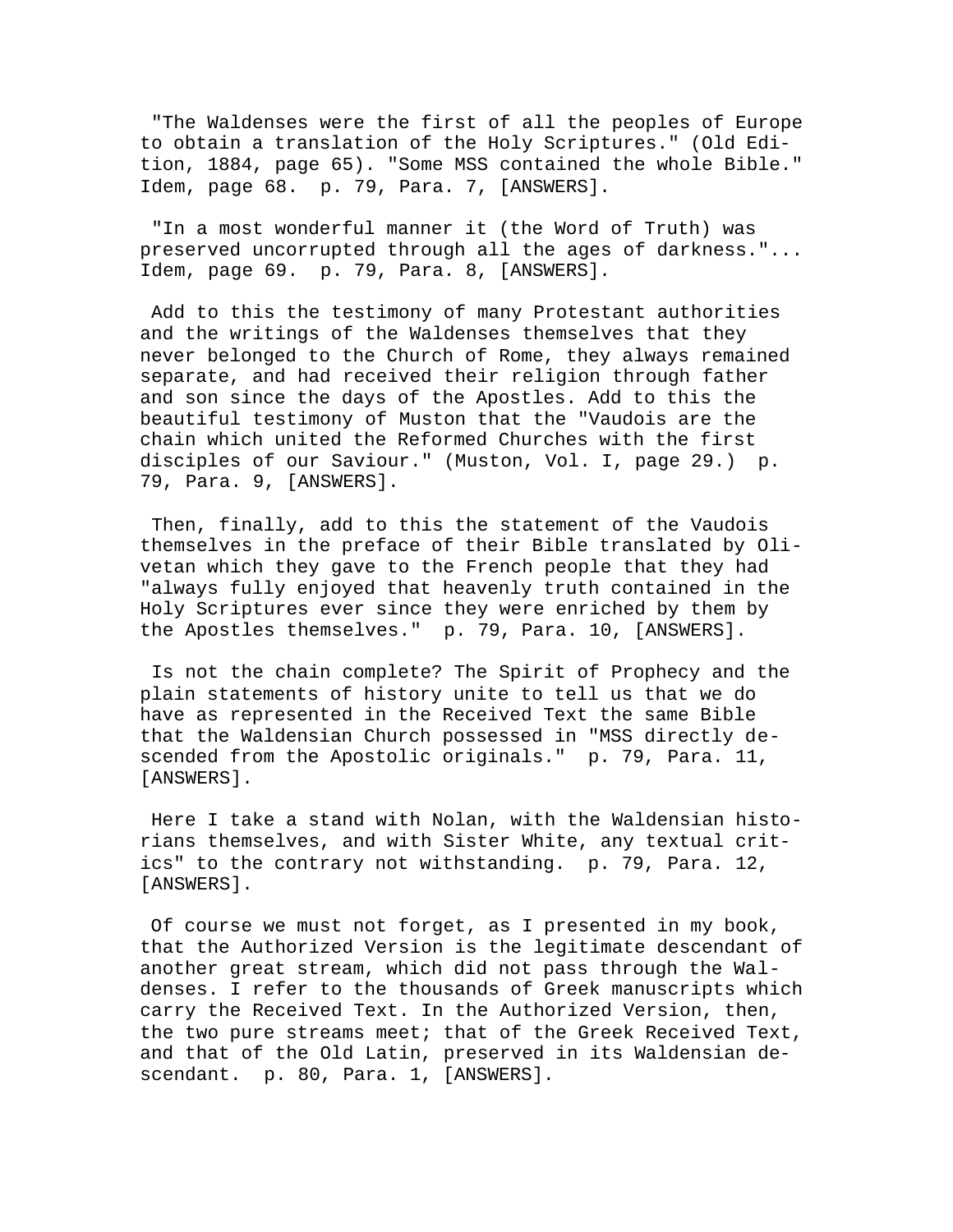Thus, through those valleys, in which dwelt those people through the centuries, miraculously preserved by God, we are connected with the primitive churches. They handed over to us, not the Bible of Rome, but the Bible of the primitive churches, which found at last a resting place in our noble Authorized Version, under whose name and beauty, it was, like the waters of the sea, to touch all shores and refresh all nations. p. 80, Para. 2, [ANSWERS].

 SECTION IV -- THE SPIRIT OF PROPHECY. p. 81, Para. 1, [ANSWERS].

 My Reviewers have made no greater mistake in all the long list of severe indictments in their lengthy document than that I have cast "aspersion" and "intolerable odium" upon Sister White or her use of the Revised Version; or anyone who uses it as she did. The preface of my book substantially states that some texts may be clearer in the Revised than in the Authorized; for the Authorized is 320 years old. The English language has somewhat changed in that time. The RV is only 50 years old; the ARV but 30. I, myself, prefer the Revised on such texts as John 7:17, "If any man willeth to do his will, he shall know of the teaching, whether it is of God, or whether I speak from myself." Also "Righteousness and justice are the foundation of his throne." (Ps. 97:2). I often quote Daniel 7:25 from the Revised or Douay Versions, but I never quote them as authority; only as books of reference in which an occasional text may be clearer than in the Authorized. There are many verses or part of verses that are omitted in the Revised Version that the Spirit of Prophecy quotes from the AV as the inspired, indestructible word of the eternal God. (AV... Authorized Version) p. 81, Para. 2, [ANSWERS].

 My Reviewers say, (Section I, page 5) "That our standard publications in English, since 1901, use the two versions with impartiality, and as equally authoritative." I must say to you brethren, that this is *not* well-known, neither is it the *truth.* Many of our ministers do not regard the Revised Version as of equal authority with the King James. I have read our standard publications very thoroughly since 1901 and can safely say that the number of scripture quotations from the Revised Version in our books, and in our church paper, "The Review and Herald," are *many* from the AV, to 1 from the Revised Version. (Leaves of Autumn Note: In the 1980s we are seeing almost everything but KJV quotes in our Periodicals and books. The NIV seems to be leading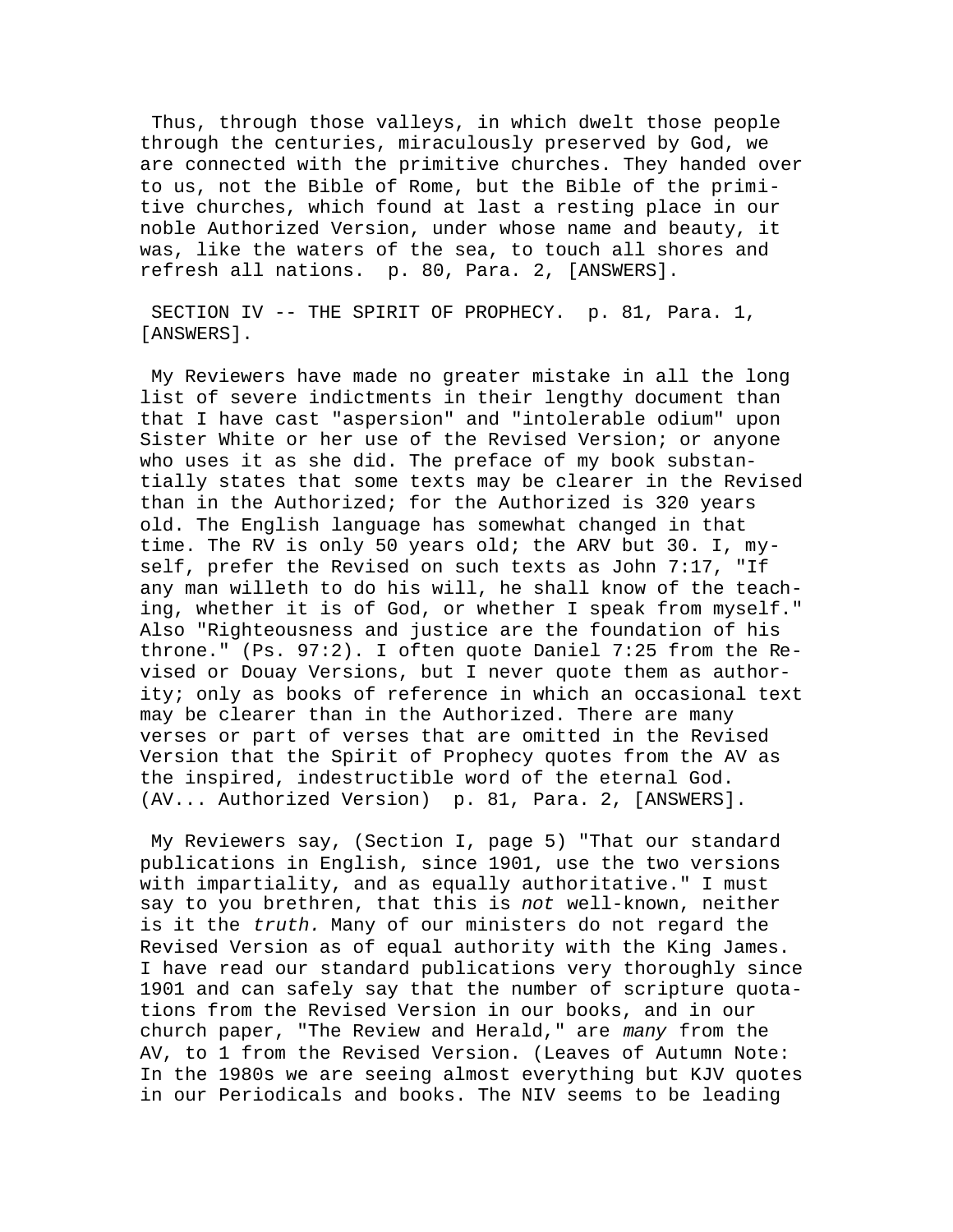the pack for number of times used. but we also see quotes from many other perversions.) Note that the author uses "AV" for "KJV" in his text. Both mean Authorized or King James Version. p. 81, Para. 3, [ANSWERS].

 In my book, I have occasion to present in a particular way the death of Christ. Here my Reviewers think that they have found an example of my conflict with the Spirit of Prophecy. I will show emphatically that it is not the truth (as stated in Section I, page 31), that I am in conflict with the Spirit of Prophecy by statements made on pages 158, 217, 218, and 219, of my book relating to Christ's death. I show that in the theology of Romanism and of Westcott and of other leading Revisers, that the death of Christ is not considered as the complete payment for our debt of sin. But that the incarnation, that is, the re-birth of Christ in the flesh as transmitted in the sacraments, is regarded as the all-potent means of salvation. p. 81, Para. 4, [ANSWERS].

 It is unreasonable for my Reviewers to tell you that I am in conflict with Sister White as that would place her in agreement with this Catholic theology. I have proof in my book that Westcott was at heart a Spiritualist, and thus taught that the real Christ must have never died, but that while his body was dead his soul lived on; and he thus, while dead preached to the spirits of the departed. p. 81, Para. 5, [ANSWERS].

 The Reviewers (Sec. I, page 31) quote from an unpublished statement of Sister White thus: p. 82, Para. 1, [ANSWERS].

 "When Christ was crucified, it was his human nature that died. Deity did not sink and die; that would have been impossible." p. 82, Para. 2, [ANSWERS].

 I would reply that I have never said in my book or anywhere else or thought at any time, that Deity died, or that Divinity died. The scripture tells us that men, when converted, become partakers of the divine nature. Does this divine nature of Christians survive death and live as an independent personality after death? Do my Reviewers believe that any part of Christ was conscious in death? I have the word of Sister White in one of her standard publications on this point: p. 82, Para. 3, [ANSWERS].

"When he closed his eyes in death upon the cross, the soul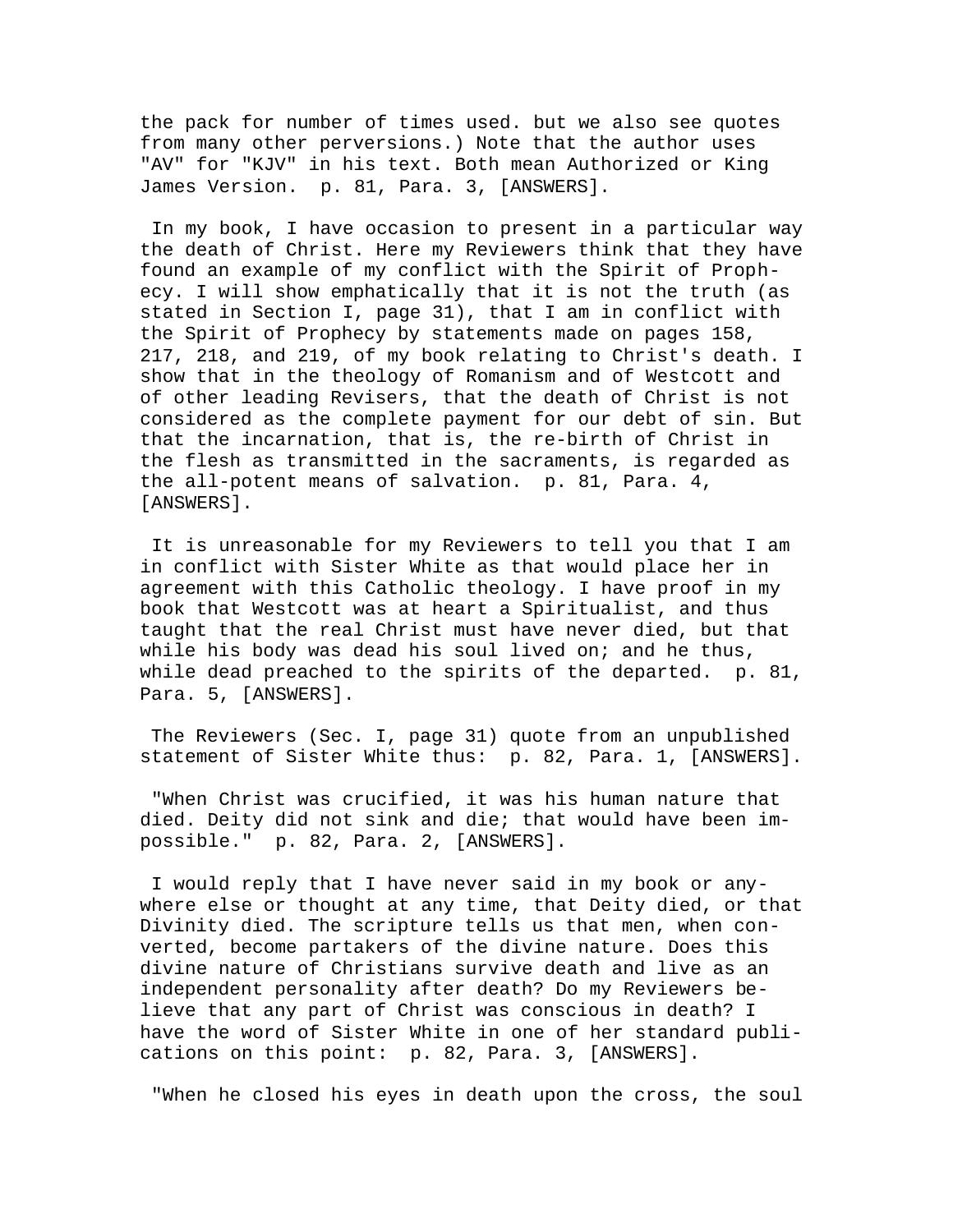of Christ did not go to heaven as many believe, or how could His words be true,...' I am not yet ascended to my Father'? The Spirit of Jesus slept in the tomb with his body, and did not wing its way to Heaven, there to maintain in a separate existence, and to look down upon the mourning disciples embalming the body of which it had taken flight. *All that comprised the life and intelligence of Jesus remained with his body in the sepulchre* (Emphasis mine); and when he came forth it was as a whole being; he did not have to summon his spirit from Heaven." Spirit of Prophecy, Vol. 3, page 203. (Old Edition). p. 82, Para. 4, [ANSWERS].

 Christ died for us, all that comprised his life and intelligence along with his body. Thus His divine sacrifice paid the debt for the sin of our soul. This was what I meant and there is not the slightest conflict between my views and the statements of Sister White. I will guarantee that 999 out of every 1,000 of Seventh-day Adventist ministers, in teaching from the fifty third chapter of Isaiah, would say, with me that Christ poured out his soul unto death. All who believe the Bible and the Spirit of Prophecy believe this and teach it. With them, on this question, I am in perfect harmony. p. 82, Para. 5, [ANSWERS].

 Whatever I wrote in my book about Christ's death, I intended to refer to His divine sacrifice. I tried to convey the idea that His sacrifice was more than a human sacrifice, it was a divine sacrifice. p. 82, Para. 6, [ANSWERS].

 Sr. White says: "In consequence of limited ideas of the sufferings of Christ, many place a low estimate upon the great work of the atonement." Vol. 11, page 200. p. 82, Para. 7, [ANSWERS].

 Next the Reviewers, (Sec. I, page 31), criticize my statement on page 246 of my book: "The new theology taught that Christianity was not 'A system of truth divinely revealed, recorded in the Scriptures in a definite and complete form for all ages,' but that CHRISTIANITY IS CHRIST." p. 82, Para. 8, [ANSWERS].

 Then the Reviewers quote from "Gospel Workers," pages 282, 283, "CHRIST IS CHRISTIANITY". It is surprising to me that they did not see at once that the two statements are not the same but reversed. One says, "Christianity is Christ", and the other that "Christ is Christianity" but I deny the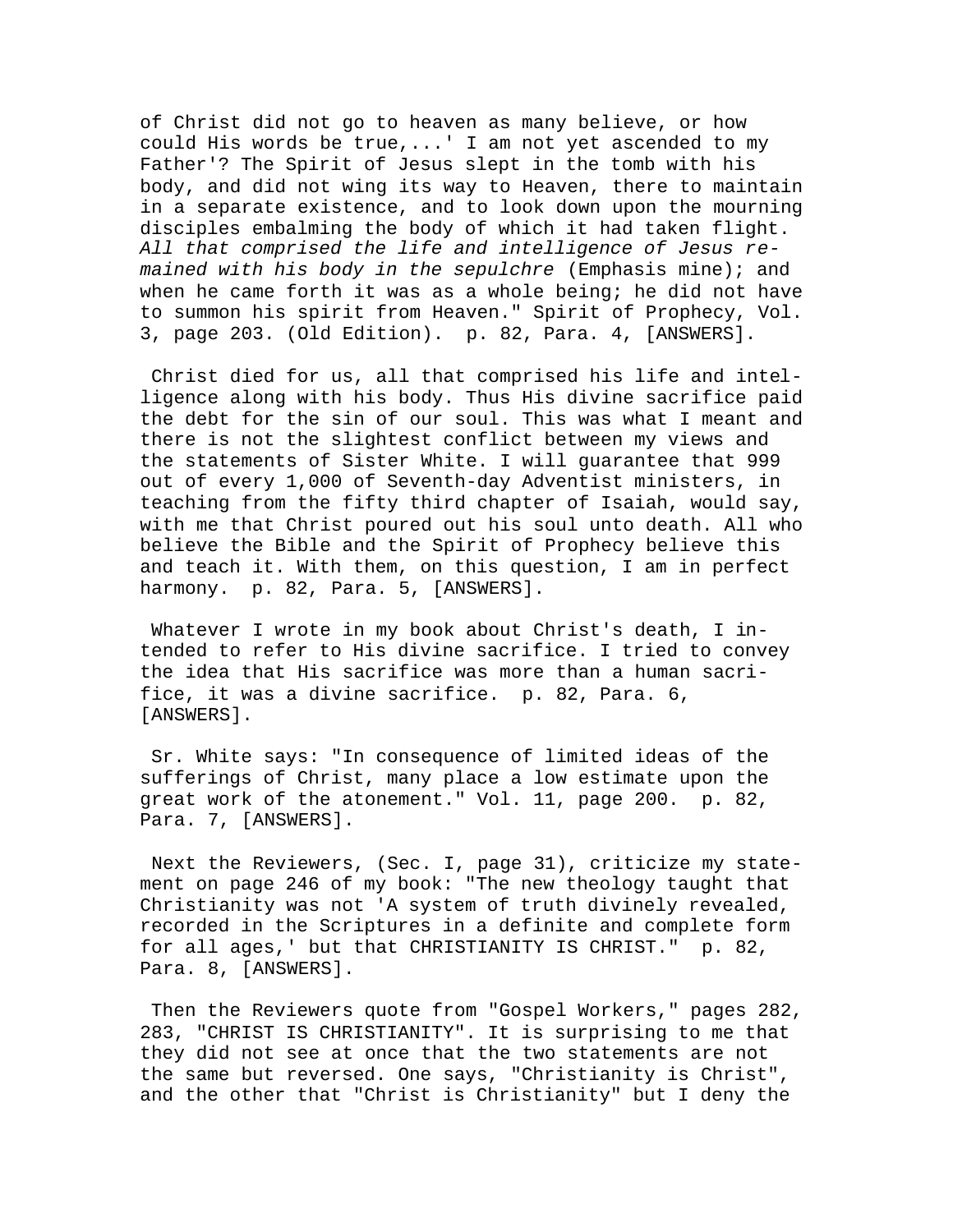false theology of modernism that Christianity is Christ." p. 83, Para. 1, [ANSWERS].

 Christian science teaches that "God is all", and then reverses the statement and says that therefore "All is God". The first statement is a great truth, the second is a pantheistic error. They ring the changes also on "God is life" and therefore "Life is God." The first is true, the second is not. The Scriptures teach that God is love but never that love is God. If that were so then God would be a mere sentiment, a principle, but not a person. p. 83, Para. 2, [ANSWERS].

 God is light, but light is not God. This is pantheism again. p. 83, Para. 3, [ANSWERS].

 Most emphatically, "Christ is Christianity" as taught by Sister White, but is Christianity therefore Christ? Is Christianity, the righteous living of men, *all* there is of Christ? This is a subtle error. Christ is a *person* from whose mighty influence Christianity flows; but Christianity is not Christ. On this the Princeton Review says: "Making Christianity a life -- the divine-human life of Christ - has far reaching consequences. It confounds and contradicts the scripture and church doctrines as to the Person of Christ" (Jan. 1854). In section I, page 32 my Reviewers accuse me of using the expression in my book (page 246) that Christ is Christianity." No such statement is found on page 246 of the book under review. How could my Reviewers so misrepresent me? All I did say on page 246 was that the new theology taught the untruth that *Christianity is Christ.* This is different from the divine truth as stated by Sister White that Christ is Christianity. My critics should be accurate and avoid such misrepresentation. p. 83, Para. 4, [ANSWERS].

 The following statement is quoted by the Reviewers from Sister White (page 33, of Section I): p. 83, Para. 5, [ANSWERS].

 "I saw that God had especially guarded the Bible, yet when copies of it were few, learned men had in some instances changed the words, thinking that they were making it more plain, when in reality they were mystifying that which was plain, by causing it to lean to their established views, which were governed by tradition. But I saw that the word of God, as a whole, is a perfect chain, one portion linking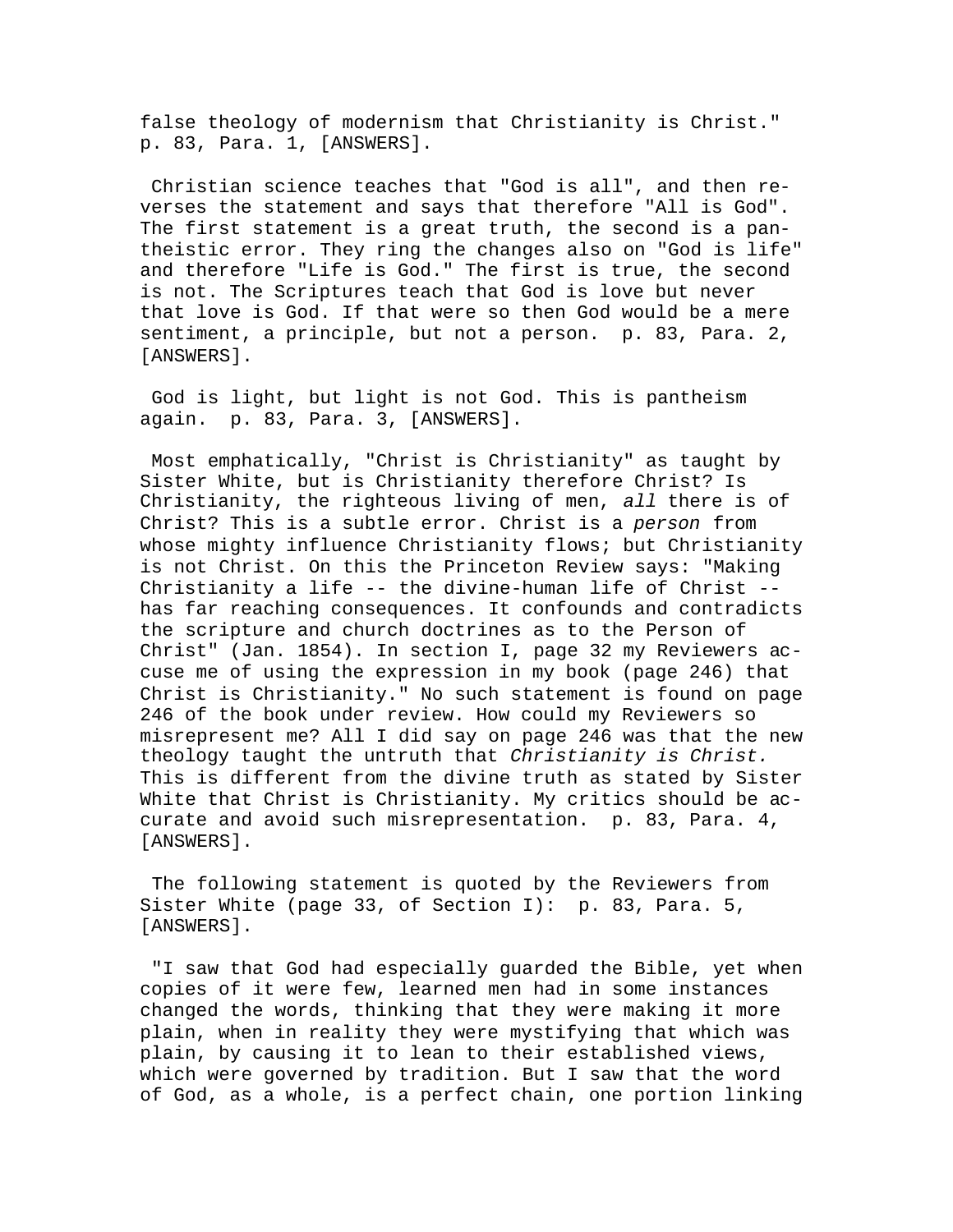into and explaining another. True seekers for truth need not err; for not only is the word of God plain and simple in declaring the way of life, but the Holy Spirit is given as a guide in understanding the way of life therein revealed." "Early Writings", pages 220, 221. p. 83, Para. 6, [ANSWERS].

 And then the Reviewers say, "The quotation has no bearing whatsoever, upon versions, but deals with the Bible as a whole in *any language or Version."* (Emphasis mine.) I think that all here will admit that the Bible Sister White had in mind when she wrote this was her own Bible, the King James. No modern version had yet appeared. p. 83, Para. 7, [ANSWERS].

 Will my Reviewers maintain that "ANY VERSION", EVERY VERSION is the true word of God? This is impossible. When the authors of the books of the Bible wrote by inspiration of the Holy Spirit, the first writing was, of course, the true word of God. A true copy, or a true translation would be a true manuscript, or a true version of the word of God, but if one thought was changed that would, to that extent, not be a true manuscript or a true version. p. 83, Para. 8, [ANSWERS].

 The most dangerous place that an error can be found is in a manuscript or version of the Bible. A falsehood in history or science would do infinitely less harm than an untruth in a book that passes for a Bible. A hypocrite, though he may do some excellent things, is the worst person in the world. A corrupted manuscript or version of the Bible is dangerous in the degree that the people trust it to be the true word of God. It may be almost wholly true, but one specious untruth may poison and counteract much of the good. p. 84, Para. 1, [ANSWERS].

 When my Reviewers say "any version", surely they cannot mean the Douay Version is the true word of God that teaches the worship of Mary in Genesis 3:15, "I will put enmities between thee and the woman, and thy seed and her seed: She shall crush thy head, and thou shalt lie in wait for her heel." Or image worship, in Hebrews 11:21, "By faith Jacob dying, blessed each of the sons of Joseph, and adored the top of his rod." Neither can my Reviewers mean the Bordeaux Version of the New Testament. This Version, published in 1686, translates Acts 13:2, "They ministered to the Lord" (KJ), as "They rendered unto the Lord the sacrifice of the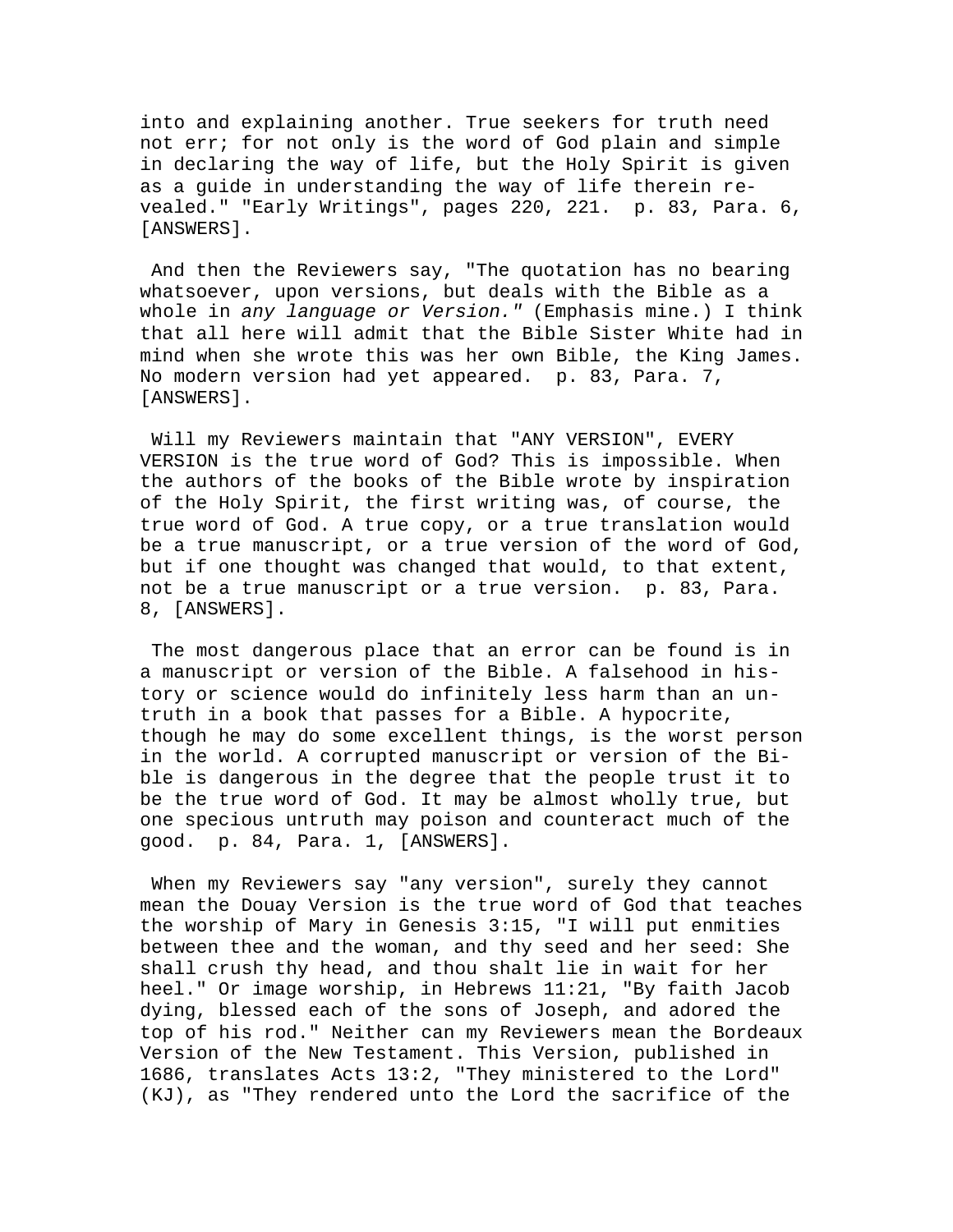mass." Can all of this version be the word of the Lord? Further, where the apostle writes "He himself shall be saved; yet so as by fire". 1 Cor. 3:15, this version has it, "by the fire of purgatory." This is a version of the Scriptures. Is this Version altogether the word of the Lord? p. 84, Para. 2, [ANSWERS].

 Neither can my Reviewers mean the Unitarian Version of the New Testament by Gilbert Wakefield. (1795). This version translates Hebrews 1:2, "by whom he made the worlds", as "through whom he also settled the ages." It also translates John 1:1, 2 as follows: "In the beginning was wisdom, and wisdom was with God, and Wisdom was God. The same was in the beginning with God. All things were made by it and without it was nothing made." Is this irreverent use of the pronoun "it" to designate our Lord Jesus Christ, the true word of God? Yet this is a version of the New Testament. p. 84, Para. 3, [ANSWERS].

 My Reviewers may say that they do not mean *any* version, although it is here plainly stated in their document, but that they mean any *standard* version. What is the standard, we would ask? A standard of the word of God must be the truth. The Authorized Version, although the language may not be modern, contains no false doctrine. One scripture in the AV explains another. The Revised Version contains things which cannot be the truth. For instance, Matt. 14:30 reads, "And when he saw the wind he was afraid." We do not wonder that he was afraid, for he was the *first* and the last man that ever saw the wind. Is this absurdity the truth? p. 84, Para. 4, [ANSWERS].

 Do we not judge all Versions unconsciously by the Authorized? Are not the dangers of other versions less keenly felt because we have with us the AV to protect us and to which we can flee as a standard? In our reasoning, however, just visualize the King James blotted out of existence or utterly discredited, could we then find the third angel's message in other discordant or corrupted versions? p. 84, Para. 5, [ANSWERS].

 Note the following seven absurdities as a few illustrations of many similar cases found in the Revised Version: p. 85, Para. 1, [ANSWERS].

 (1) "The seven angels that had the seven plagues, arrayed with precious stones" Rev. 15:6; p. 85, Para. 2,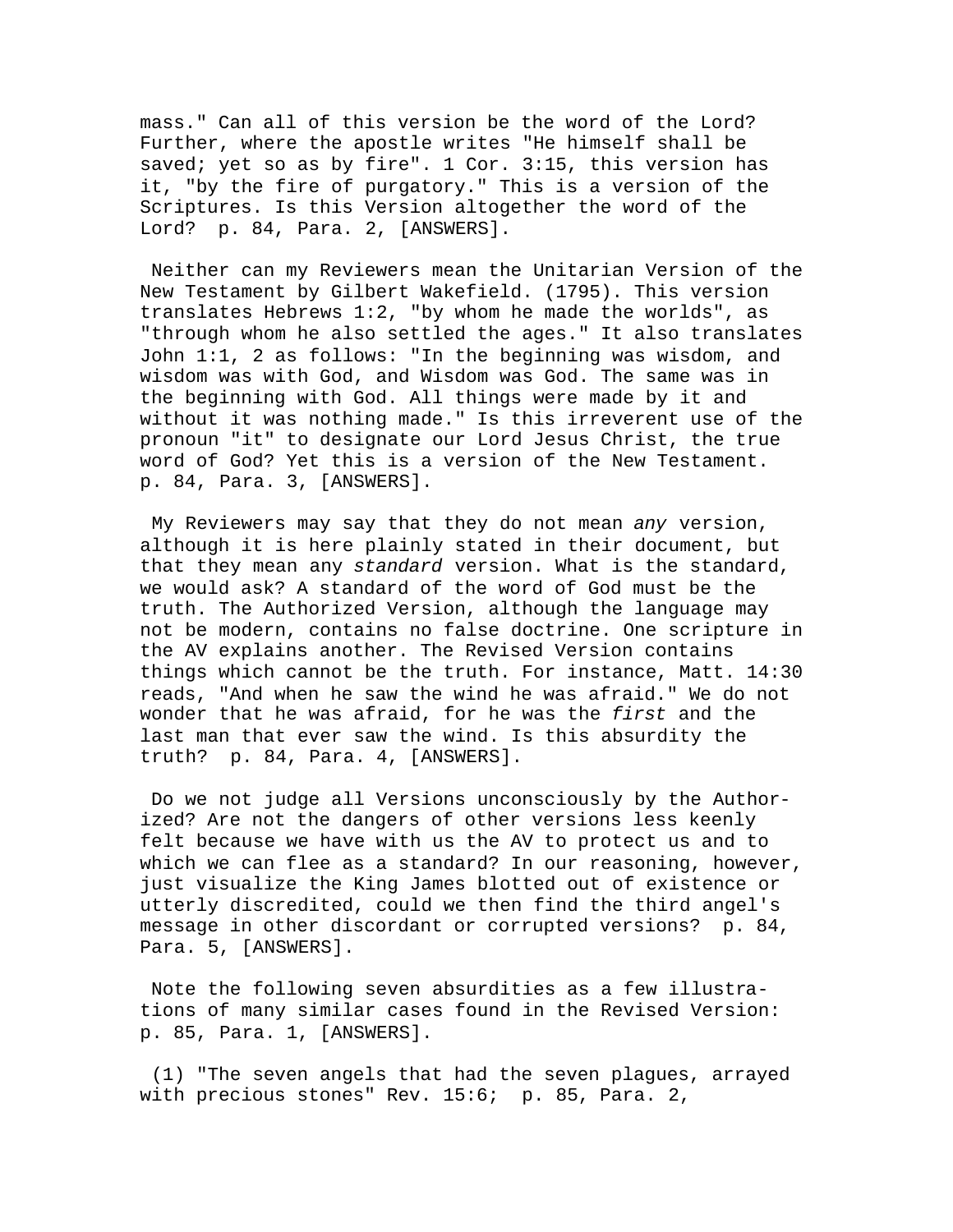[ANSWERS].

 (2) "She (Mary) turneth herself, and saith unto him in Hebrew". John 20:16; p. 85, Para. 3, [ANSWERS].

 (3) "The sun eclipsed at the time of a full moon." Luke 23:44, 45 (Greek text); p. 85, Para. 4, [ANSWERS].

 (4) "This he (Jesus) said, making all meats clean". Mark 7:19. Thus accusing Jesus of abolishing the distinction, which nature never yet has abolished, between clean and unclean animals. p. 85, Para. 5, [ANSWERS].

 (5) "That ye be not quickly shaken from your mind." 2 Thess. 2:2; p. 85, Para. 6, [ANSWERS].

 (6) "But when he (Peter) saw the wind, he was afraid." Matt. 14:30. p. 85, Para. 7, [ANSWERS].

 (7) "And the third part of the earth was burnt up." Rev. 8:7. It is strange that geographers and geologists have not discovered that one third of the earth has been burnt up. Yet this strange fact is found in the Vulgate, in the Jesuit Bible of 1582, and in the Revised. Was the fear of the sailors of Columbus, which led them more than once to threaten mutiny as they sailed westward, due to fear of sailing into a great gap in the earth? p. 85, Para. 8, [ANSWERS].

 Are these evidences of accuracy? Are these scientific? Sister White said (Great Controversy, page 245) that the Textus Receptus brought out by Erasmus corrected many errors of former versions and gave the sense more clearly. p. 85, Para. 9, [ANSWERS].

 In 2 Peter 2:9 it is stated that "the Lord knoweth how... to keep the unrighteous under punishment *unto* the *day* of Judgment." That is the direct teaching of purgatory. My Reviewers, themselves, acknowledge that the views of the Revisers colored this text with the tincture of Romanism. Is the rendering of this verse the truth? Does the Revised Version then meet the standard of truth? Because it is *called* a standard version does not prove that it is. p. 85, Para. 10, [ANSWERS].

 The Spirit of Prophecy says on page 245 of "Great Controversy" that "Wycliffe's Bible had been translated from the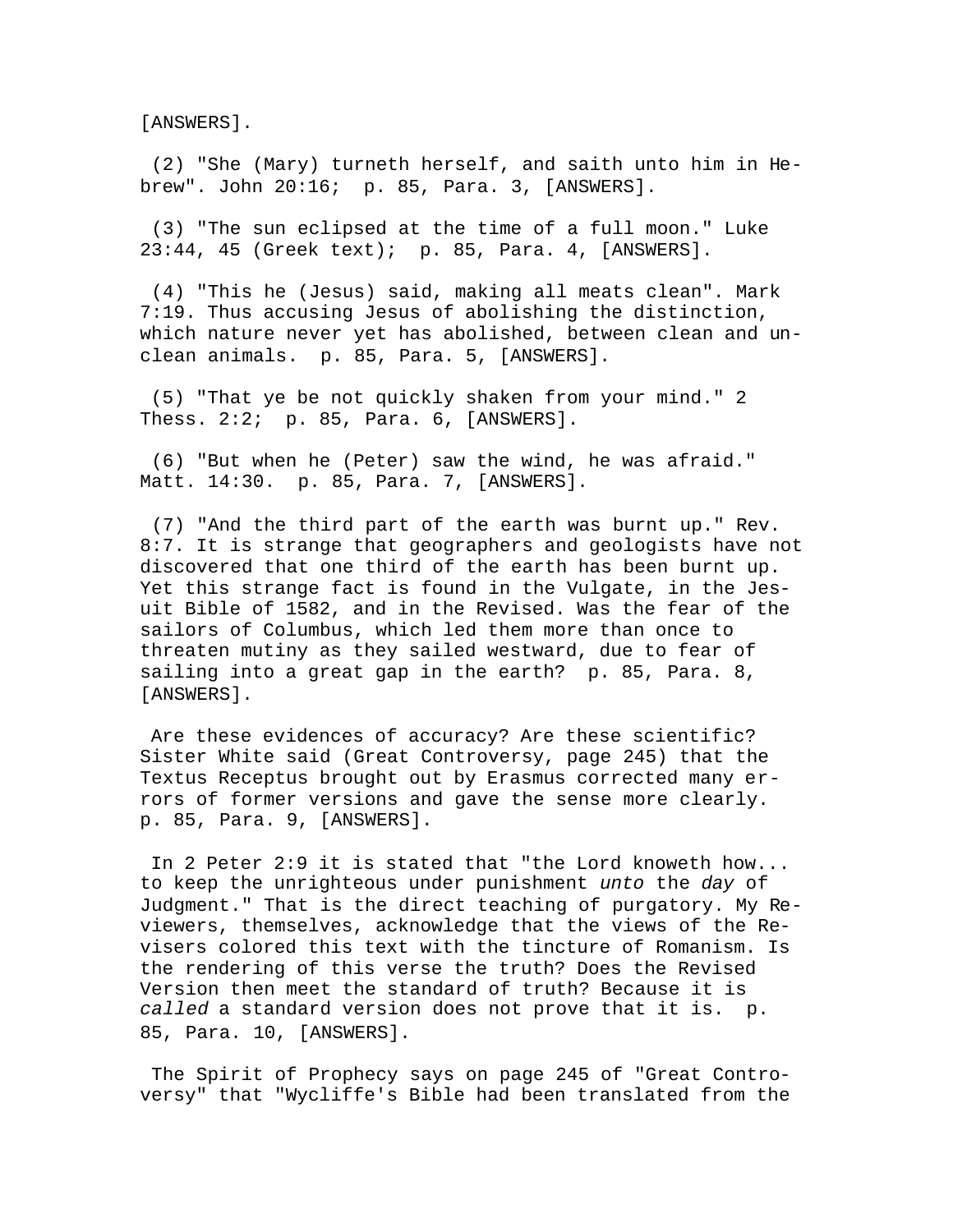Latin text, which *contained many errors."* And that Erasmus corrected many of these errors. The Spirit of Prophecy thus teaches that all versions are not alike, the true word of God. These false versions may contain truths, and Sister White quoted from the 'true' passages they contain, but this would not endorse the falsehoods as truth, and could not mean that the whole Version was the authoritative Word of God. p. 85, Para. 11, [ANSWERS].

 In the same book, "Great Controversy", (page 65), it is stated that the Waldenses "possessed the Bible in manuscript in their native tongue. They had the truth unadulterated", and (page 69) "In a most wonderful manner it (the word of truth) was preserved *uncorrupted* through all the ages of darkness." We have evidence that a text like the Received Text was thus preserved until translated by Luther into German and by Tyndale into English, and by the translators of 1611 into the Authorized Version. p. 85, Para. 12, [ANSWERS].

 We are indebted to the Waldenses and not to the Church of Rome for our Bible. When I saw the gigantic bulwarks of rock with sharp ravines and mountain caves of the Northern Italian Alps, I was profoundly impressed with the statement that the church "fled into the wilderness where she had a place prepared of God that He should feed her there" with the living Word of God while Rome fiercely fought the Bible and sought in vain during the world's midnight to destroy the Waldenses, the guardians of the Word, and the very Word itself. p. 86, Para. 1, [ANSWERS].

 On the other hand, can we not truthfully say that there are two foundation MSS of the Revised Version, (the Vaticanus and Sinaticus), early corrupted and changed in more than a thousand places by the mystery of iniquity which slept through centuries, unused and perhaps forgotten, only to be brought out again, once when the Reformers forced the papacy to it for refuge, and the other later. (LOA note: The second time was when the Revisers resurrected it) p. 86, Para. 2, [ANSWERS].

 The philosophy of the Revisers and the Reviewers seems to be that the church of Rome was the real guardian of the true Word of God; while the Waldenses held only inferior manuscripts. This is squarely contradictory to the Spirit of Prophecy. I quote from the "Great Controversy", (page 64), p. 86, Para. 3, [ANSWERS].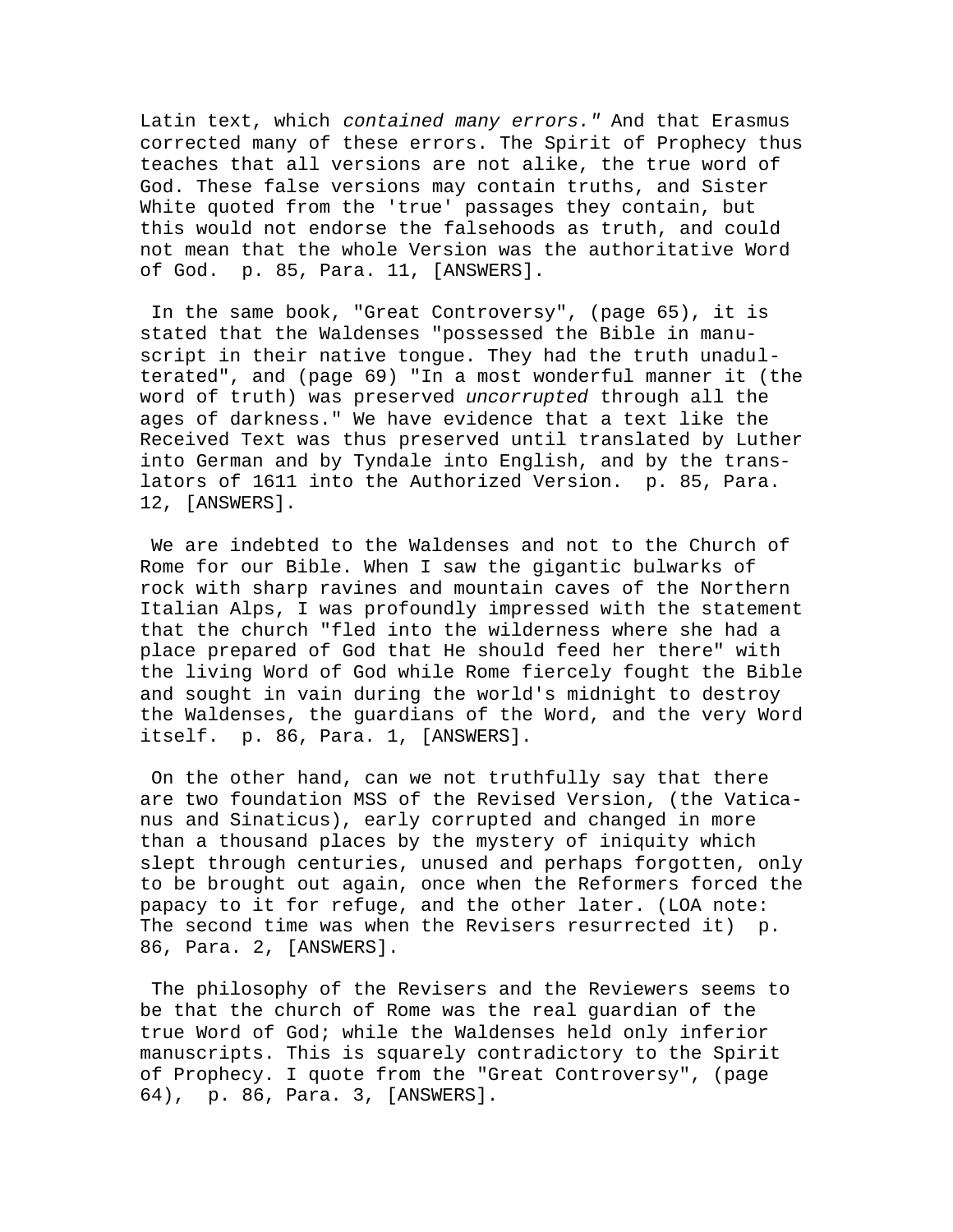"The church in the wilderness, and not the proud hierarchy enthroned in the world's great capital, was the true church of Christ, the guardian of the treasures of truth which God has committed to His people to be given to the world." p. 86, Para. 4, [ANSWERS].

 The Vaticanus MS was preserved in the Vatican Library; the Sinaiticus was preserved in a Catholic monastery. Both of these MSS were thus kept and guarded by "the proud hierarchy enthroned in the world's great capital." *But* Sister White says the church in the Wilderness, and not this proud hierarchy was "the guardian of the treasures of truth", or as she states above, "the written Word of God". What is this but equivalent to saying that the Vaticanus and the Sinaiticus are not the treasures of truth, the written Word of God. The church in the wilderness did not preserve the Vatican and Sinaitic MSS, but those which agreed with the Received Text. p. 86, Para. 5, [ANSWERS].

 The Sinaiticus and the Vatican MSS kept by the Roman Catholic Church then could not be the true word of God, if Great Controversy states the truth. p. 86, Para. 6, [ANSWERS].

 The Spirit of Prophecy is God's last word to His Church in this final crisis, when Rome has regained temporal sovereignty and is fast climbing into the throne of world dominion again, determined to use her fearful power to destroy the truth and reign triumphant just before the coming of Christ. I raise my voice, in my book, in protest against this teaching that the Waldenses kept only inferior manuscripts; and that the church of Rome "who wore out the saints of the most high," the great destroyer, that this power controlled by Satan preserved the true word of God. p. 86, Para. 7, [ANSWERS].

 My Reviewers, in their defense of the Vaticanus and Sinaiticus and the Revised Version built on these Catholic manuscripts, seem to be driven to depreciate the Waldenses and their Bible and to defend Rome. p. 86, Para. 8, [ANSWERS].

 My Reviewers take exception to my position on the Waldenses and their Bible, while my position is in harmony with both the Bible and the Spirit of Prophecy, that the Waldenses had the true Word of God. They argue throughout for the MSS of Rome. Has it come to this pass that I must plead for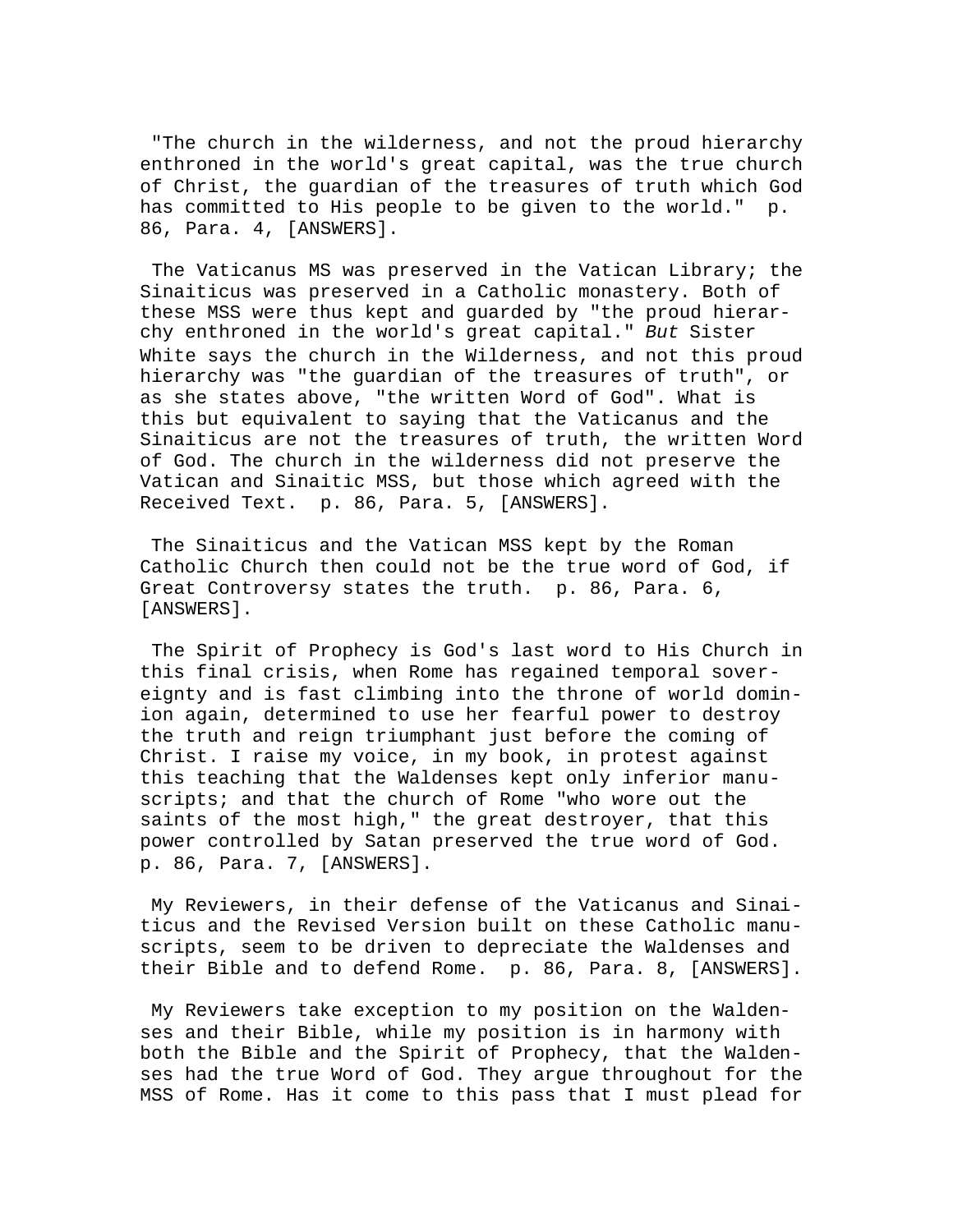this fact established by the Spirit of Prophecy before a representative body of Seventh-day Adventists? p. 87, Para. 1, [ANSWERS].

 In the Index to the Writings of Mrs. E. G. White, I find that in the 28 volumes of her works that are there listed, that she is credited with making 15,117 references to the Bible. Of these, more than 95 out of every 100 are from the AV (KJV), and therefore less than 5 in 100 are from the Revised Version and all other versions combined. Less than 14 are from the Noyes', Leesers', and Rotherhams's Versions. The RV was issued in 1881, and more than three fourths of the works of Sister White, listed in the Index were published after that date, so that the RV was accessible while more than three-fourths of her books were being written. In one of her books she gives 406 references to the AV (KJV) and 65 to other Versions. This is the largest departure from the AV in any of her works. In another she gives 940 references to the AV, 59 in the RV and ARV. In Volume 8 of the Testimonies she quotes the AV 666 times, the ARV 53 times, and the RV 3 times. In this volume she refers 45 times to the O.T., in the ARV, only 8 times to the New Testament. She quotes the poetical Psalms sometimes entire and other Old Testament scriptures where the change is largely verbal and slight. In another large book she makes 865 quotations from the AV and 4 from the Revised Version. In several she makes 865 quotations from the AV and 4 from the Revised Version. In several she makes only one quotation from the RV to several hundred in the AV. With this mathematically exact evidence before you, no one can truthfully say that she showed any *preference* for the Revised Version, or by any means regarded it as *on an equality* with the AV, but the very opposite. It is a most significant fact that she made no reference whatever, so far as the Index indicates, quoted not one verse in the Revised Version in Volume 9 of the "Testimonies", the last Testimony of the Spirit of Prophecy to the Church. This is also true of 13 other books listed in the Index, nearly all of them written after the Revised Version was published, the prophet of the Lord began with the AV *alone;* she closed with the AV *alone.* It was to her evidently the supreme authority. p. 87, Para. 2, [ANSWERS].

 Of the historical quotations in "Great Controversy", Sister White says in her introduction, page XII, "The quotations are not given for the purpose of citing that writer as authority." It is common knowledge that Darwin got his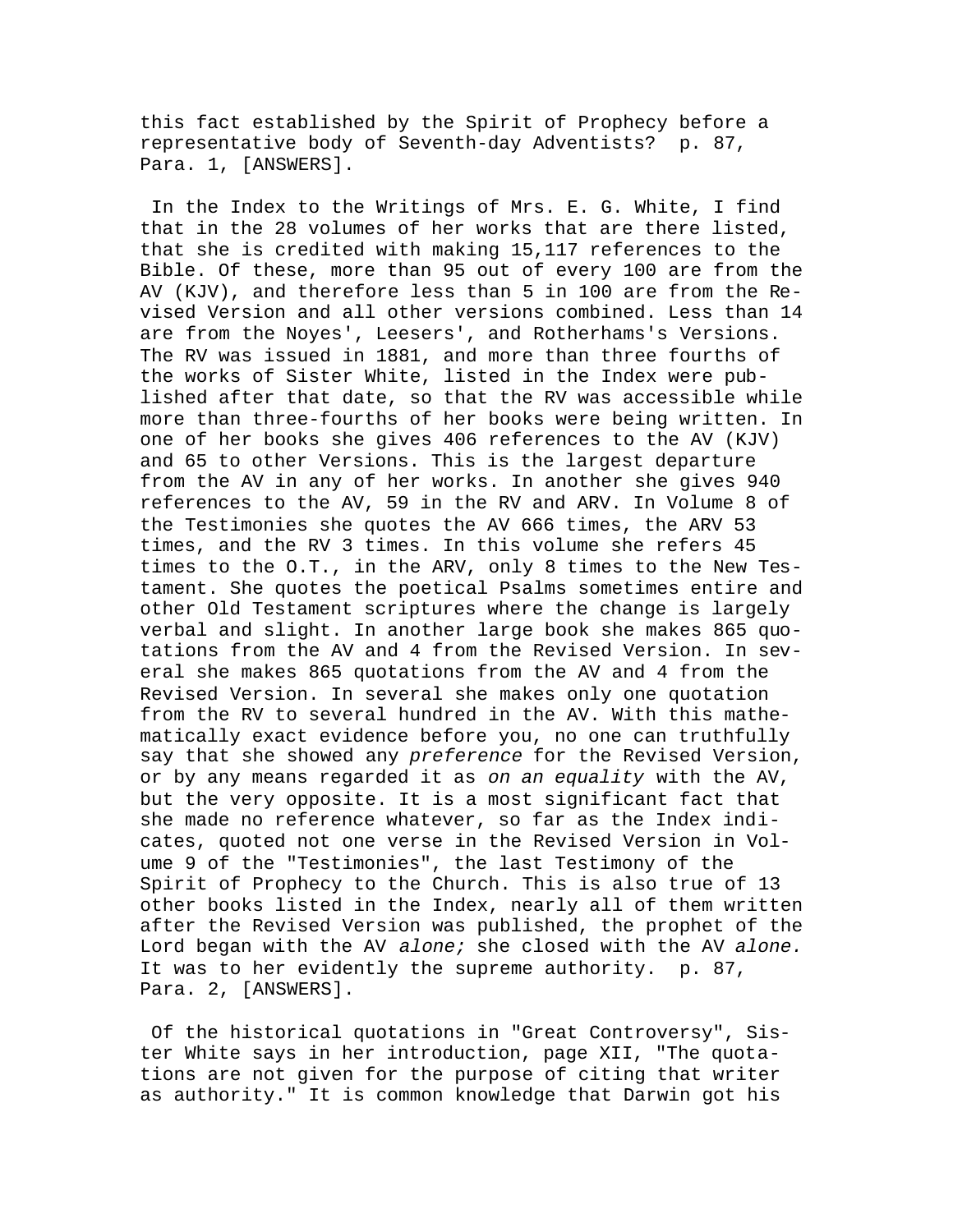foundation in evolution from Lyell, when Sister White quoted from Sir Charles Lyell, (Great Controversy), page 305) did she therefore indorse evolution or uphold Lyell as a scientific and true authority? The answer is plain that she simply took from him a specific statement of some single fact just as she quoted the Revised Version in certain texts where it rendered the text more clearly then the Authorized Version. Therefore, as in other quotations, she uses it as a reference book. If to quote an author makes that author an authority, then Paul indorsed the heathen poets as authority, for at Athens he quoted the following words from a Greek poet: p. 87, Para. 3, [ANSWERS].

 "For in him we live, and move, and have our being; as certain also of your own poets have said, For we are his offspring." Acts 17:28. p. 87, Para. 4, [ANSWERS].

Will my Reviewers kindly note this fact; if quoting from the Revised Version proves that Sister White recognized it as the true Word of God equally with the Authorized Version, then by the same logic, Noyes', Leeser's and Rotherham's Versions are of equal authority with the AV. But this is impossible. For Sister White quotes in "Mount of Blessing" the closing part of Matt. as a part of the Lord's prayer. All this glorious close to the model prayer is omitted by both Noyes and Rotherham without even a margin to indicate the human amputation of these divine words. p. 88, Para. 1, [ANSWERS].

 If these inspired words are not a part of the Word of God, then the Holy Spirit, writing through God's prophet, was mistaken. That is impossible; therefore Noyes' and Rotherham's translation are not authority and neither is the ARV. Noyes also preaches purgatory in its rendering of 2 Peter 2:9, which states: "The Lord knoweth how to reserve the righteous under punishment to the day of judgment." p. 88, Para. 2, [ANSWERS].

Rotherham, who built his version on the text of Tregelles omits Acts 8:37 as does also Noyes, but this precious spiritual statement is quoted by the Spirit of Prophecy as a part of the word of God. (See Testimonies, Vol. 8, page 58). Therefore, if the Holy Spirit is authority, the translations of Noyes and Rotherham are not. As for Leeser's translation, I would say that he translates Job 19:26, "Then freed from my body shall I behold God." This is in direct agreement with the ARV, which reads: "Then without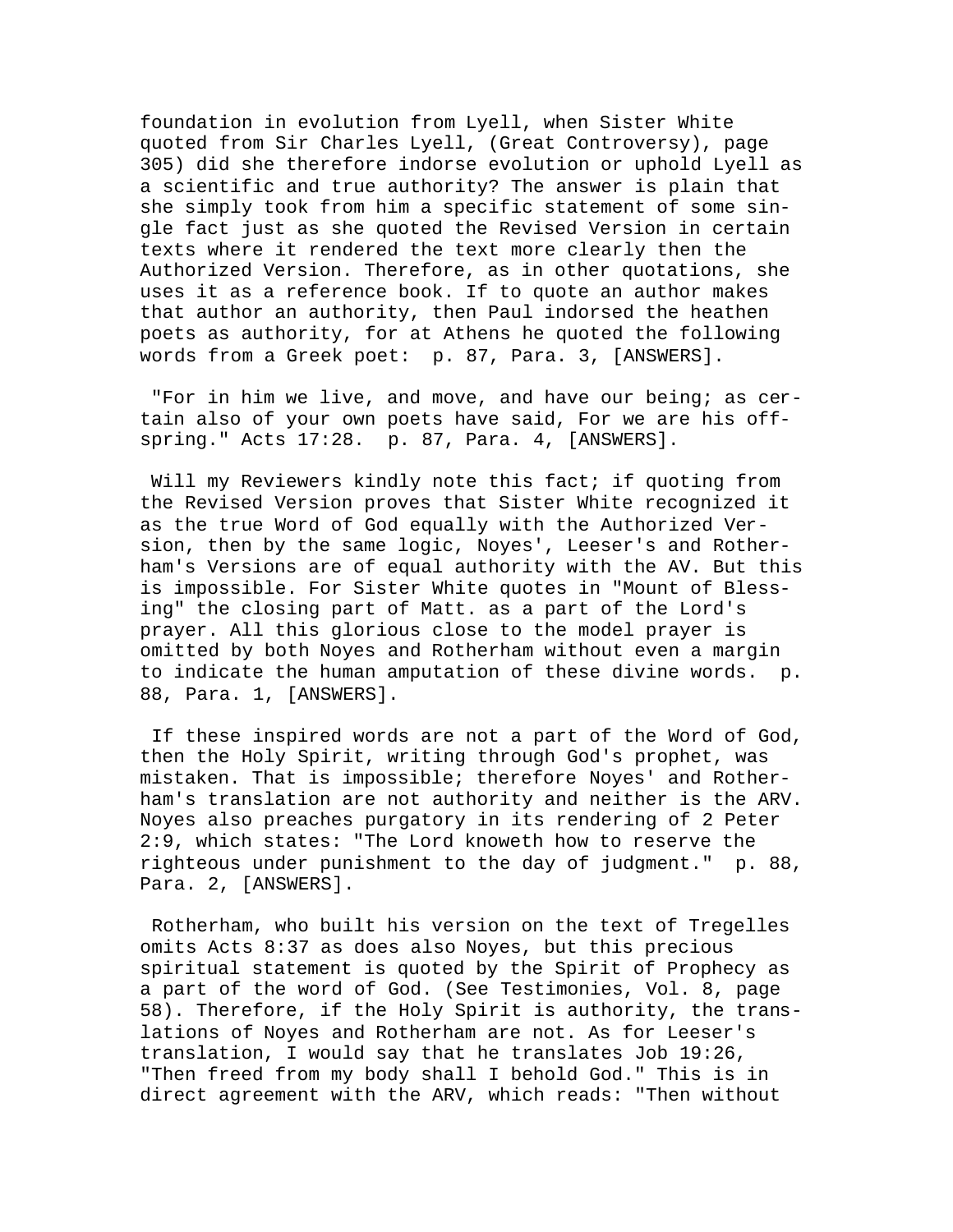my flesh shall I see God." Both are in square contradiction to the AV and the Spirit of Prophecy, which reads, "Yet in my flesh shall I see God." (Great Controversy, page 299, and is thus quoted in four other places.) Leeser also translates Haggai, 2:7, "The precious things of all the nations shall come." While the AV and the Spirit of Prophecy agree in applying this prophecy not to national riches, as in Leeser's translation, but to Christ, himself. Sister White says: "The promise of God given to Haggai has been fulfilled; yet in the advent of Jesus of Nazareth, the "desire of all nations"', etc., Prophets and Kings, page 597. So by the authority of the Spirit of God we know that the Leeser translation is untrue in this passage and therefore not divine authority. But if those three translations are thus proven unauthoritative, by the same evidence over and over again, at least to the Seventh-day Adventists, the Revised Version is as a whole eliminated as authority. After careful examination of every text listed in the Index of Sister White's writings, I ask: When did Sister White ever weaken the great Scripture fortification on the law by saying, "Blessed are they that wash their robes" as rendered in the Revised Version? In the AV and in Great Controversy, (page 541), and 12 other places, the Holy Spirit thunders down to us from the farewell chapter of the Bible, *"Blessed are they that do His Commandments."* Where does the Spirit of Prophecy endorse, instead of the mighty statement of 1 Tim. 3:16, "God was manifested in the flesh", the weak Unitarian change, "He who was manifested in the flesh"? This text is quoted as in the AV, in Testimonies, Vol. 5 (page 746) and in several other places in the books inspired by the Spirit of God. p. 88, Para. 3, [ANSWERS].

 When does Sister White permit the cutting out of Acts 8:37: The RV omits it. The RV is therefore not complete and therefore imperfect and not an authority. p. 88, Para. 4, [ANSWERS].

 My Reviewers have stated that Sister White quoted the Revised Version *as the Word of God.* I answer that when the Revised Version or any other version translates a particular text clearly without error or untruth, that ONE special reference is surely the Word of God, wherever it is found in any version. Many statements may be quoted from the Douay Version that express the same truth as the Authorized Version, which agrees with the text which came through the uncorrupted manuscripts kept by the Waldenses and endorsed by the Spirit of Prophecy as the true Word of God. But a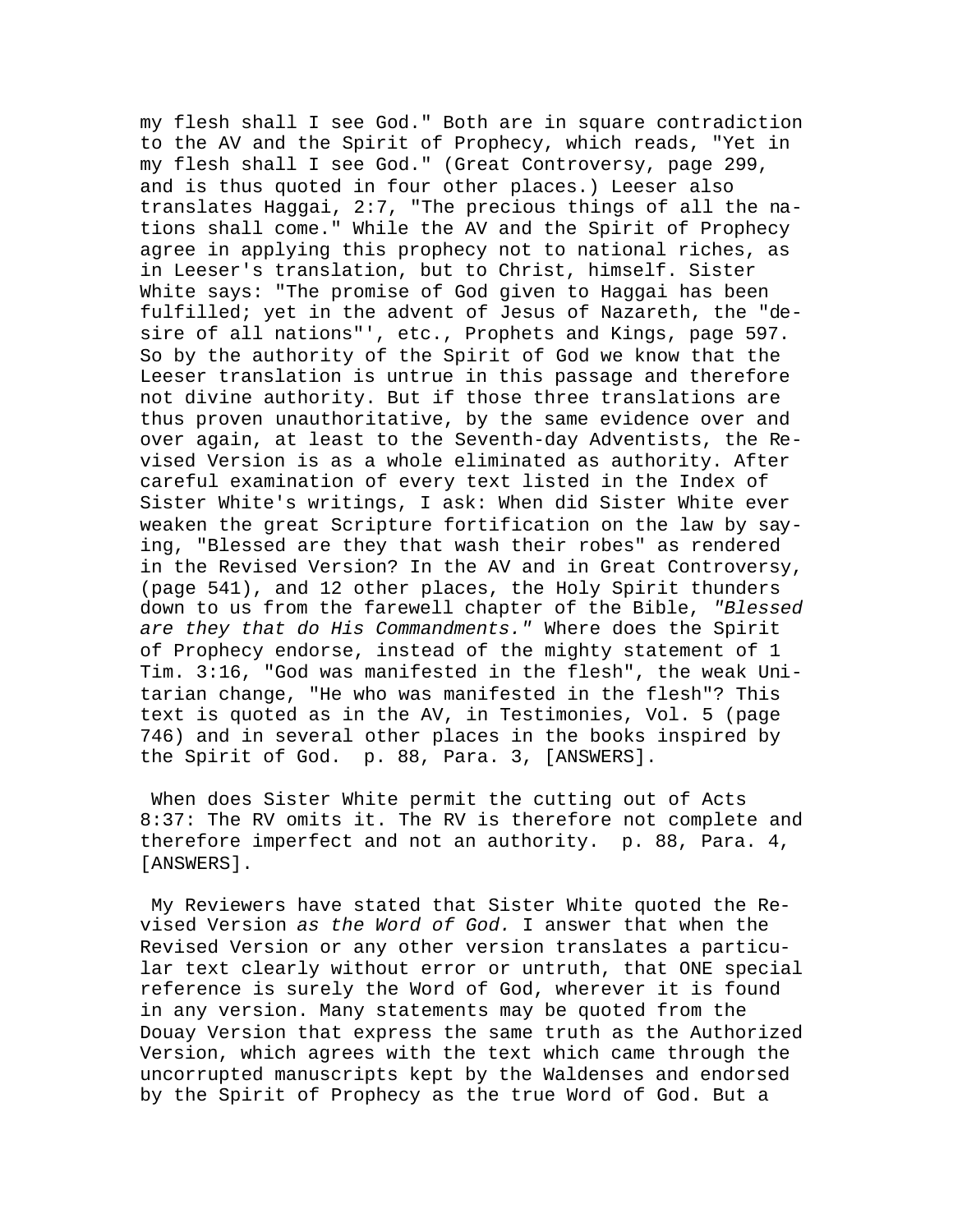text in the Douay Version which teaches the worship of images or the worship of Mary, cannot be the true Word of God. Therefore she could never quote the Douay as the authoritative, complete Word of God. The same with the omissions and changes of the Unitarian or the Revised Version. p. 88, Para. 5, [ANSWERS].

 She quoted scripture as the Word of God from any Version that is entirely endorsed under the inspiration of the Holy Spirit, but any text or translation that is not entirely in harmony with that which she has accepted, cannot be the entire and authoritative Word of God. These references in the Revised Version previously indicated, cannot be quoted as the Word of God, therefore, all Versions, including the Revised, which hold serious errors and omissions must be quoted by her, not as the complete authoritative word of God, but as the statements of scientists, historians, simply as books of reference. p. 89, Para. 1, [ANSWERS].

 Certainly Sister White quoted the Revised and several other versions. The question is not, did she quote the Revised Version but what part of it did she quote? Did she ever quote any text from the Revised Version which is entirely omitted in the Authorized Version? There is no true scripture which is not found in the Authorized Version. It is a complete, perfect, authoritative Bible. But did she ever quote any scripture as the true Word of God from the Authorized Version which is not found in the Revised? Certainly she did. Then which is the complete authoritative word of God? Mathematically, we must say "YES", the Authorized and NOT the Revised. In other words the Revised Version is not the complete, authoritative WORD of God because, first, it is not all there, and secondly, because it is not all there straight. p. 89, Para. 2, [ANSWERS].

 When Sister White quotes as the Word of God texts which the Reviewers regard as spurious, to that extent, to that degree, they teach that the writings of Sister White are spurious. This is the logic of the Revised Version and those who accept it as authority. The omissions and many of the changes in the Revised are spurious or many of the AV quotations of Sister White are spurious. There is no middle ground. p. 89, Para. 3, [ANSWERS].

 When does the Holy Spirit in the works of Sister White intimate, by so much as a marginal note, the foolish proclamation if 616 instead of 666 as the number of the beast?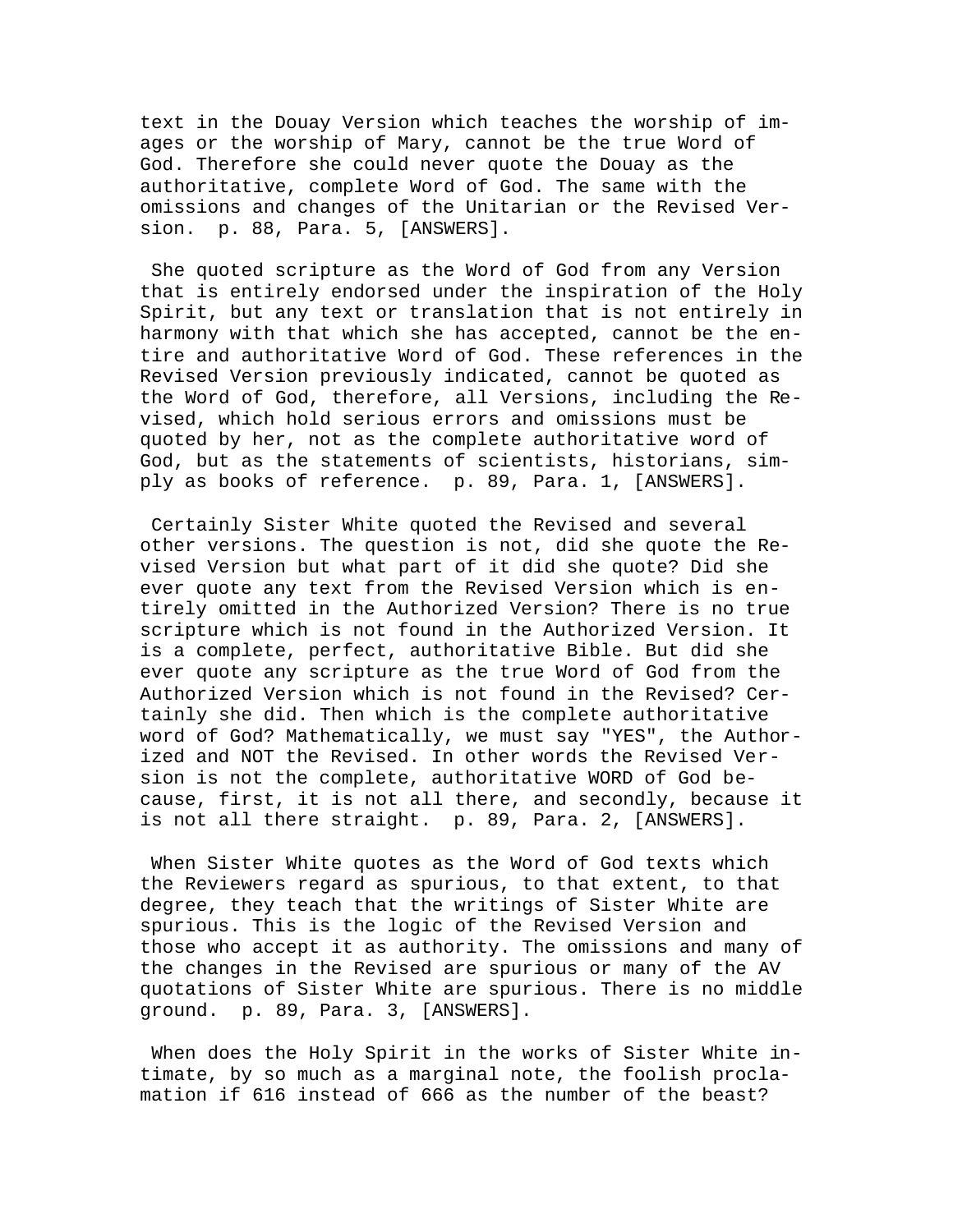When does the Holy Ghost, through God's appointed prophet in this last solemn message ever endorse the elimination of the glorious finale of the Lord's Prayer or relegate it to the uncertainty of a marginal note? The revised Version is guilty of adding to, changing and omitting the precious words of God. The Vatican and the Sinaitic MSS, with more than 1,000 omissions and changes each, the Westcott and Hort text, the foundation of the Revised Version, are thus each and all weighed in the balances and found wanting. All this I say while reminding my hearers that full liberty to use this or any Version is granted, even as I, in the beginning of this chapter, said I use them myself. p. 89, Para. 4, [ANSWERS].

 The men who are responsible for the 1,000 omissions must come under the solemn denunciation: p. 90, Para. 1, [ANSWERS].

 "For I testify unto every man that heareth the word of the prophecy of this book, If any man shall add unto these things God will add unto him the plagues that are written in this book: And if any man shall take away from the words of the book of this prophecy, God shall take away his part out of the book of life, and out of the holy city, and from the things which are written in this book." Rev. 22:18, 19. p. 90, Para. 2, [ANSWERS].

 It is not possible that there can be any higher witness as to what is and what is not the Word of God than the Holy Spirit. For all the Word of God came by the Spirit, and the Lord has honoured us above all other people by giving us his Holy Spirit in the wonderful gift of prophecy. p. 90, Para. 3, [ANSWERS].

 God foresaw that the last glorious third angel's message would originate in the United States. He knew that it would first be proclaimed in the English language. He foresaw that the pioneers would use as there supreme authority the King James Version of 1611. Would the all-wise, allforeseeing Author and Planner of the last appeal to fallen man, permit the translators of the Authorized Version of 1611 to give us an inferior version? Was the message which was endorsed and sealed by the Spirit of Prophecy, ever based upon an crystallized around a faulty translation? p. 90, Para. 4, [ANSWERS].

Was not the great last message preached as fully in its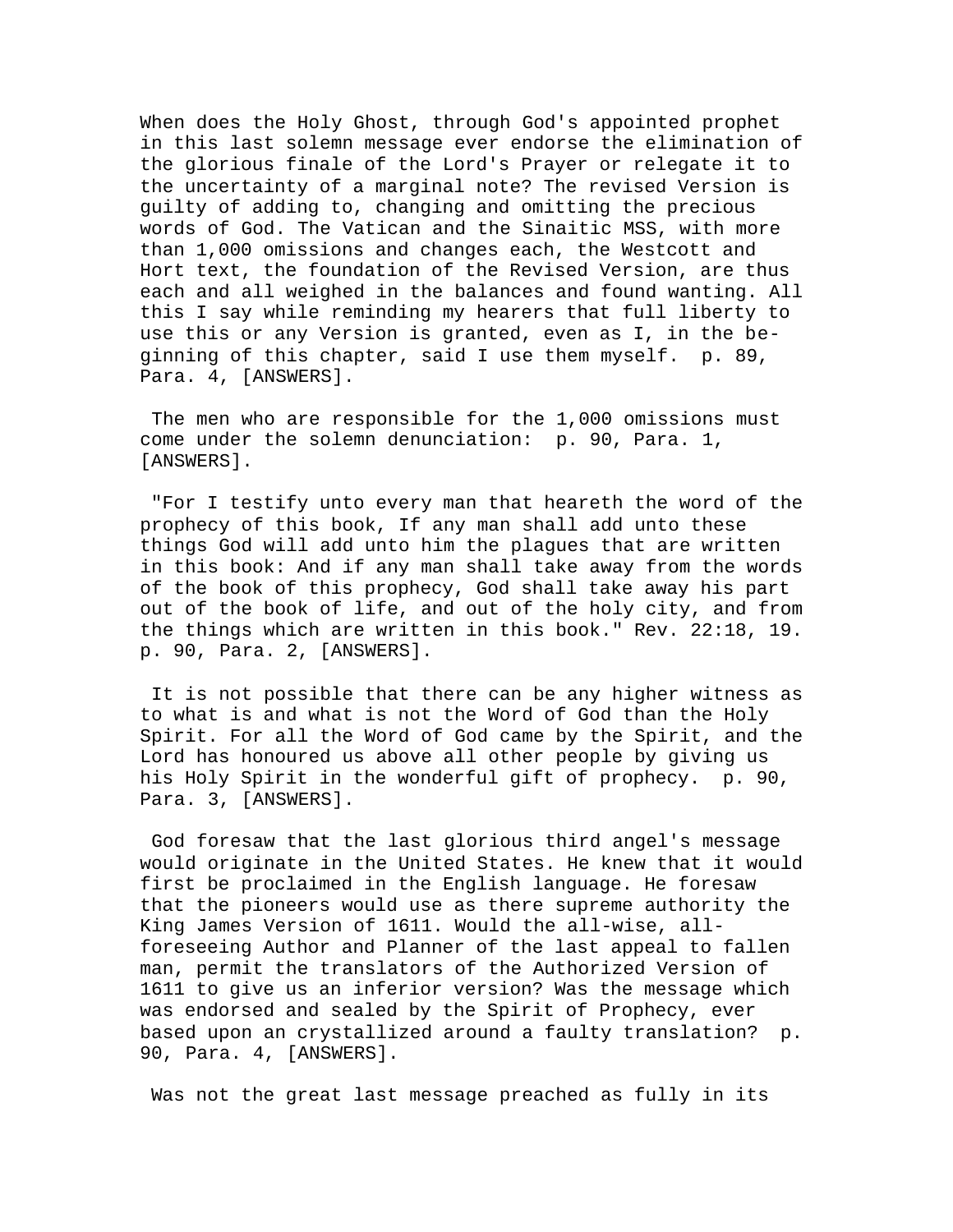purity by Elder James White and other pioneers from 1844 to 1881, (or 1901, when the American Revised edition appeared), as it has been since those dates? Did the Message start wrong? Did the Message have to wait until the Revised Version appeared before it could be perfect? To every Seventh-day Adventist, the divine foreknowledge of God in this matter is an unanswerable argument for the truly superior authority of the Authorized Version. Of course, we do not claim that the translators of the King James were actually inspired, but they were the greatest scholars of the greatest literary age in the history of the world. They had the correct copies of the divinely written manuscripts of the Word of God. And God, foreseeing the tremendous structure of saving, testing truth that would be built upon their translation, must have guarded them from making serious mistakes in translating from the original work into the English language in which the last message was to originate and be first published to a lost world. p. 90, Para. 5, [ANSWERS].

 We must never lose sight of the fact that of all the boasted MSS to which the Revisers had access, it matters little how many they had, since they used only one out of 100 and brushed the 99 aside, because they did not agree with their two prized manuscripts, the Vaticanus and Sinaiticus. p. 90, Para. 6, [ANSWERS].

 While Sister White quoted from a number of texts with slight verbal changes in translation in the English and American Revised, the Noyes, the Rotherham, and the Leeser Version, yet she never quoted the contradictory changes brought in by the Vatican and Sinaitic MSS, the Westcott and Hort text based on them, or the Revised readings that widely change or omit so many important scriptures. p. 90, Para. 7, [ANSWERS].

 She never endorses those changes or omissions, but quoting them as in the AV and quoting texts omitted or discarded in the Revised, she thus absolutely denies and contradicts the authority of the Revised Version, and demonstrates that *it is not the complete* and authorized word of God. p. 91, Para. 1, [ANSWERS].

 She states that the manuscripts and texts that the Waldenses preserved as the Word of God were "uncorrupted" and "unadulterated." Then how can we need a new revised text? The Received Text was the text from which Luther translated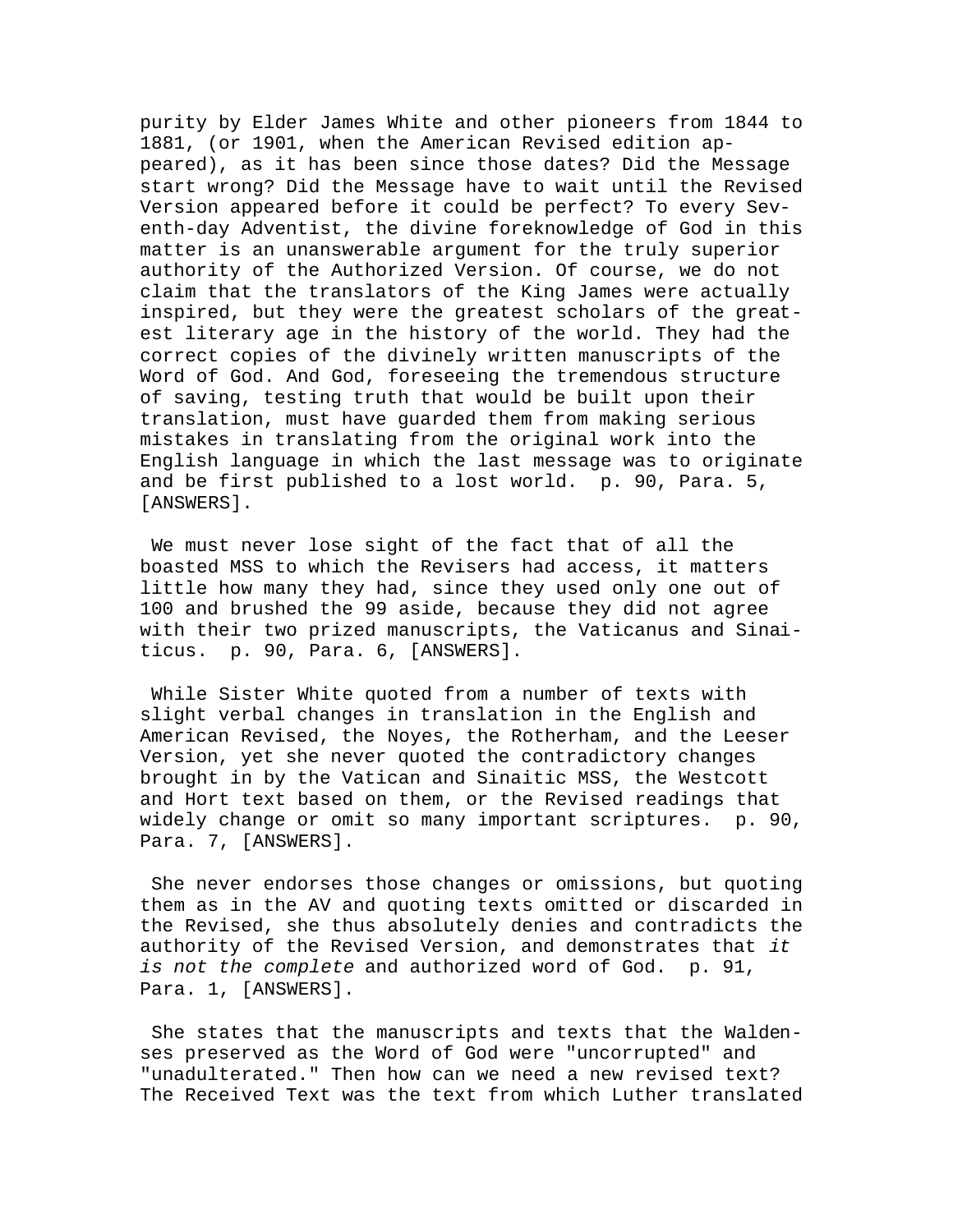his Bible into German, which was the heart of the Reformation power; the text from which Tyndale translated his English Bible, the divine truth for which he died a martyr's death; the text from which our Authorized Version came to bless and build up the most enlightened nations from whence liberty and truth have gone out to all the world, and to be the foundation, the source of power of this last great Message. p. 91, Para. 2, [ANSWERS].

 How can you reconcile the fact that Sister White quotes verses of Scripture as the Word of God which the Revisers reject as spurious; and that she quotes verses from the Authorized Version which the ARV changes so as to entirely alter the sense? And how can you justify the Reviewers aligning themselves uniformly on the side of the Revisers on these very passages rather than with Sister White? Whenever you find me defending a body of Revisers and bolstering up their revised readings against the plain usage of Sister White, I will accept the charge. I reject this charge and appeal to the field for vindication. Because every Seventh-day Adventist who has ever known me in Europe or America for these past forty years knows that no one amongst us has held up Sister White and her writings in higher esteem than I do. p. 91, Para. 3, [ANSWERS].

When the Holy Spirit, through God's appointed prophet, endorses the MSS of the Waldenses as uncorrupted and unadulterated, then they are the "BEST ATTESTED MANUSCRIPTS", and not the Vaticanus and Sinaiticus as my Reviewers told you. On this authority I rest, as final and decisive. To a Seventh-day Adventist, there is no appeal from this authority. On this rock, brethren, we may all build for eternity and "the gates of hell" shall not prevail against it. p. 91, Para. 4, [ANSWERS].

 SECTION V -- THE VATICANUS AND SINAITICUS. p. 91, Para. 5, [ANSWERS].

 VATICANUS AND SINAITICUS; TEXTUAL THEORY OF WESTCOTT AND HORT: DR. SCHAFF. p. 91, Para. 6, [ANSWERS].

 I feel that my book has completely covered the ground of the manuscript and the quotations from my authorities have fully sustained my positions. However, since my Reviewers bring a number of charges against me, relating to the Vaticanus and Sinaiticus in particular, we will be obliged to beg your indulgence to take the matter a little further.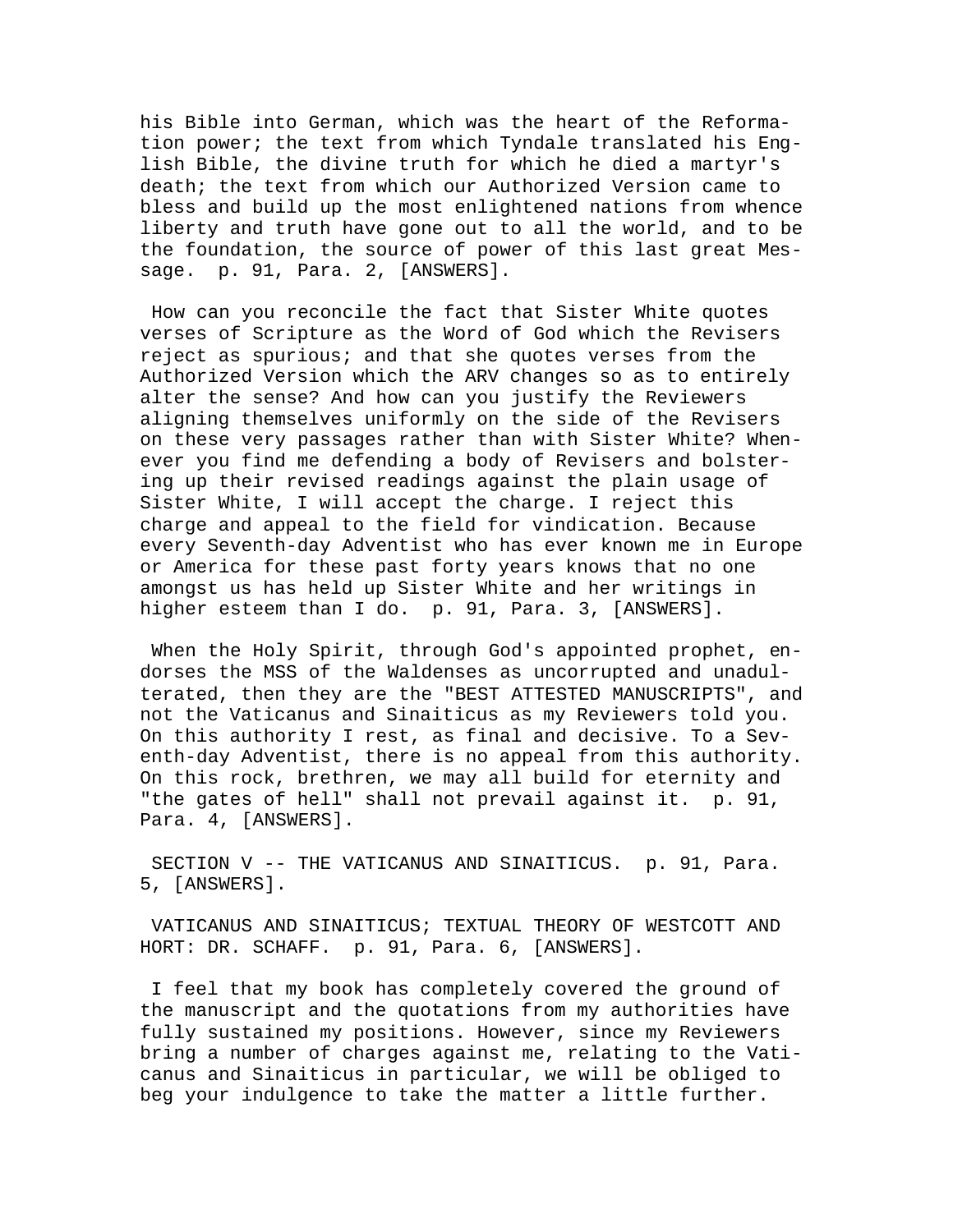They have brought against me the following charges: p. 91, Para. 7, [ANSWERS].

 1. That I failed to show any relationship between the Hexapla or Origen, and the Vaticanus and Sinaiticus of the New Testament. (Review, Concl. page 4 #4) p. 91, Para. 8, [ANSWERS].

 2. That I failed to establish Eusebius as the author of the Vaticanus and Origen as the author of the Sinaiticus. (Review, Concl. page 4 #3) p. 91, Para. 9, [ANSWERS].

 3. That I failed to prove that these two MSS could be two of the 50 Bibles supplied to Constantine from Caesarea by Eusebius. (Review Concl. page 4 #4.) p. 92, Para. 1, [ANSWERS].

 4. That in the case of a quotation from the Catholic Encyclopedia, with reference to the Hexapla, I failed, (a) to prove that the MS had ever been at Constantinople; (Sec. I, page 26 #2); (b) to prove its origin (Sec. I, page 26, #1); and (c) to prove that Aleph can be "descended from the same ancestor" as B. (Sec. I, page 26, #3) p. 92, Para. 2, [ANSWERS].

 5. That I failed to show the manuscripts were corrupted by the papists. (Review concl. page 5, #5) p. 92, Para. 3, [ANSWERS].

With regard to No. 1, namely, that I failed to show any relationship between the Hexapla of Origen and B (The Vaticanus) and Aleph (Sinaiticus) in the New Testament, I will quote from Dr. A. T. Robertson that the Old Testament and New Testament were bound together in one volume. p. 92, Para. 4, [ANSWERS].

 "But now" (In days of Constantine) "a complete Bible for the first time could be bound together containing both the Old Testament and the New Testament." "Introduction to N. T. Criticism", page 80. p. 92, Para. 5, [ANSWERS].

 Now the manuscripts prepared by Eusebius for the Emperor Constantine must have had a New Testament of an Origenistic type, because Eusebius was admitted by all historians and textual critics to be an admirer and follower of Origen. I will quote from Dr. F. C. Cook, an outstanding textual scholar who was invited to sit on the New Testament Revi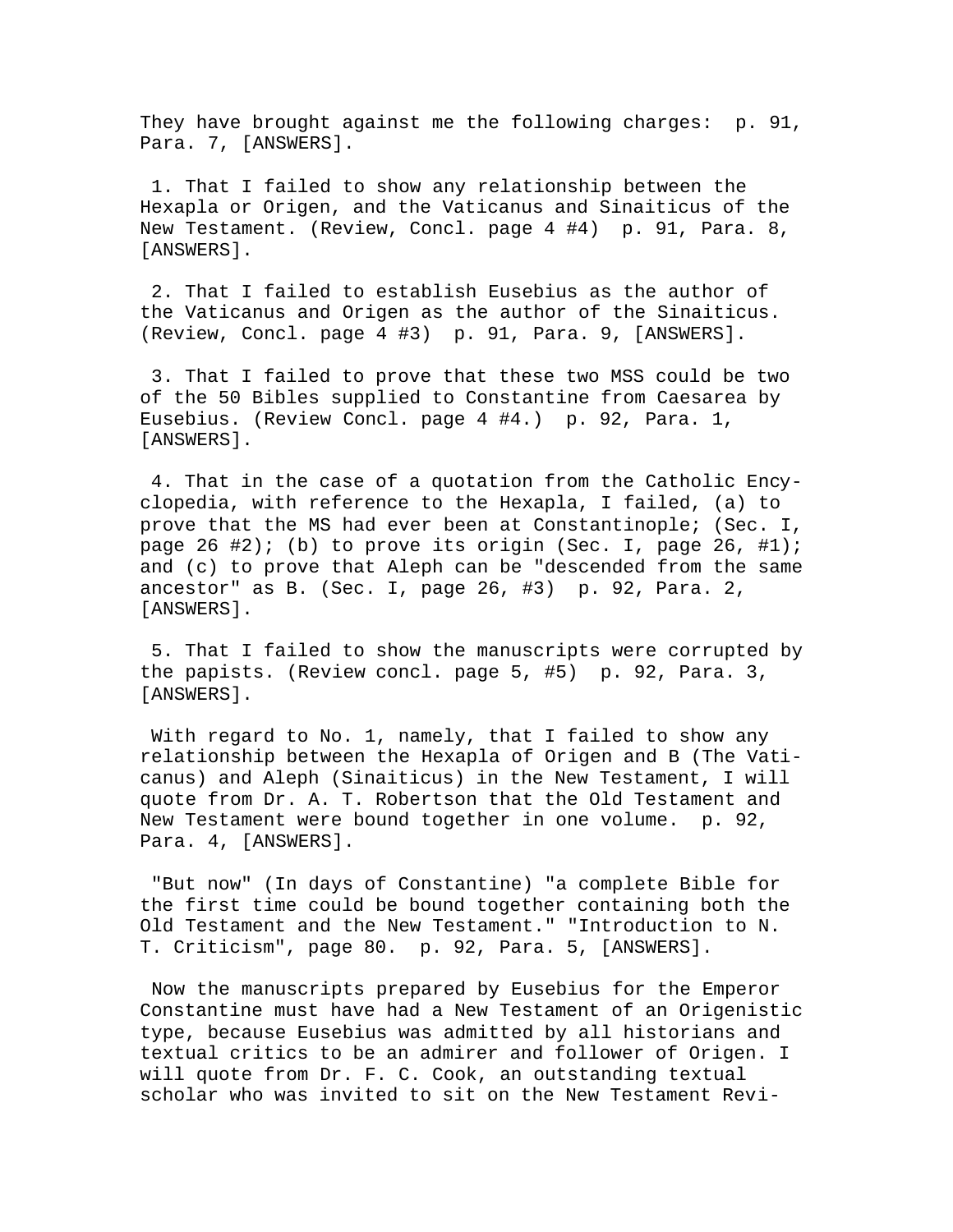sion Committee, but refused. He says: p. 92, Para. 6, [ANSWERS].

 "In his *criticism of the New Testament* Origen had greater advantages, and he used them with greater success. Every available source of information he studied carefully. Manuscripts and Versions were before him; both manuscripts and versions he examined, and brought out the results of his researches with unrivalled power.... A text formed more or less directly under his influence would of course command a certain amount of general adhesion.... Now when we once more apply these observations to a text, which on other grounds we maintain to be substantially or completely identical with that which was published under the influence of Eusebius, we are driven to the conclusion that such characteristics are to be looked for... That Eusebius was an enthusiastic admirer, a devoted adherent of Origen, no one need to be reminded who knows aught of the history of that age, or who has read, however hastily, his history of the early church; that in all questions he would defer absolutely to the authority of Origen, especially in questions of criticism, is almost equally undeniable; or do I hesitate to state my immovable conviction that in that influence' is to be found the true solution of the principal phenomena which perplex or distress us in considering the readings of the Vatican and Sinaitic Manuscripts." "History of the Revised Version" pages 155, 157. (Emphasis mine.) p. 92, Para. 7, [ANSWERS].

 It must be perfectly plain to you that Dr. Cook here ties Origen to Eusebius and to the Sinaitic and Vatican Manuscripts: and in the New Testament as well as in the Old. p. 93, Para. 1, [ANSWERS].

 Now all these conclusions are practically given in my book; if not expressly, at least by implication. Was I under obligation to say everything that can be said about an event, especially when my book covered such a vast amount of territory? p. 93, Para. 2, [ANSWERS].

 My Reviewers seek to indict me for considering that the Eusebian New Testament part of the Vatican and Sinaitic MSS was the text of Origen, as they seem to admit was the case with the Old Testament. (Sec. I, pages 27, 28) Then they must indict Dr. Price, Dr. Robertson, Dr. Gregory, Burgon and Miller, and Dr. Schrivener, Dr. Tischendorf even; for they all assume that the N.T. part of the Eusebius Bibles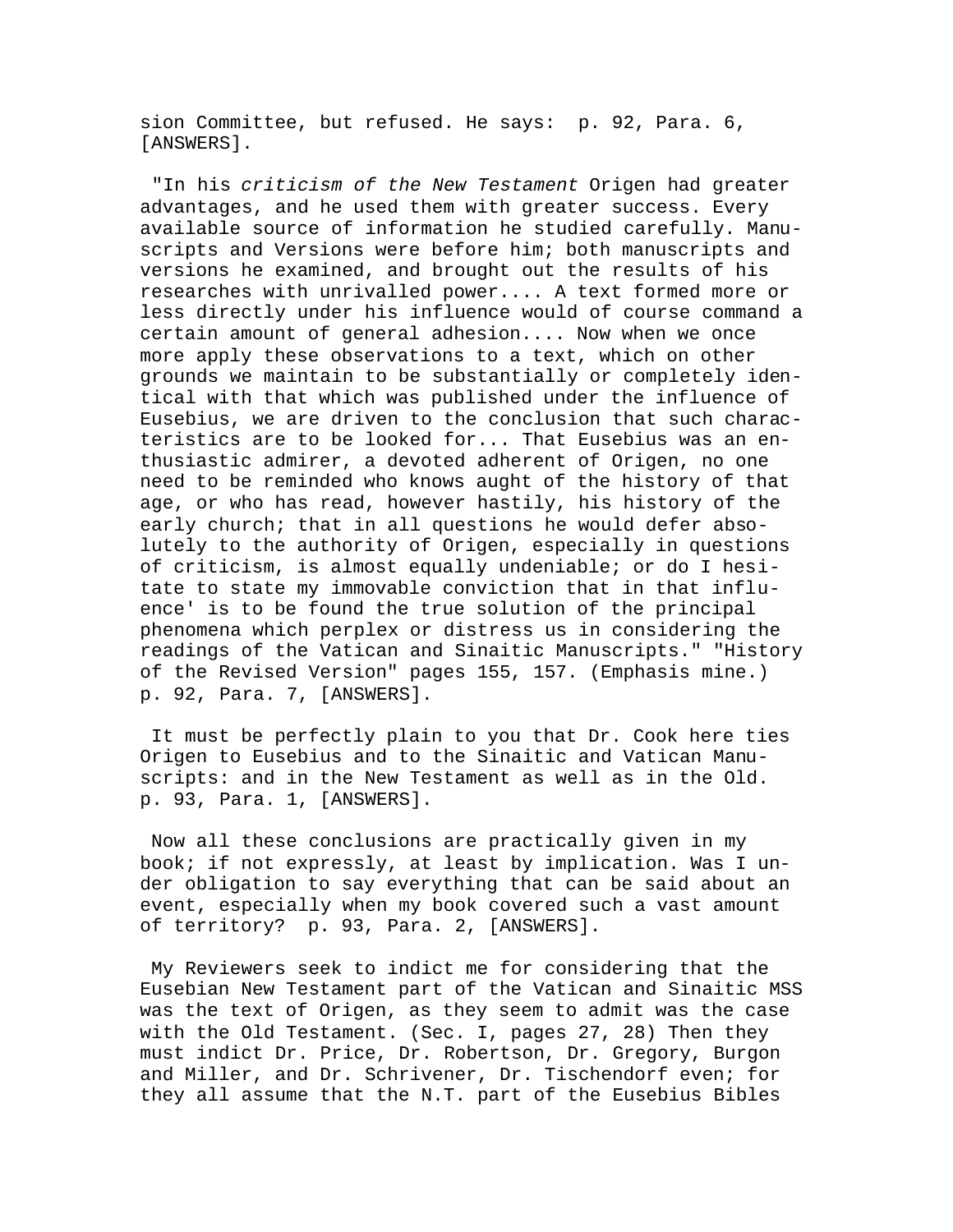were of the Eusebio-Origen type as well as the Old Testament portion. p. 93, Para. 3, [ANSWERS].

 I wrote in my book (pages 20, 21) that "both these MSS were written in Greek, each contained the whole Bible." Statements from Dr. Robertson and others prove: p. 93, Para. 4, [ANSWERS].

 (1) That the Old Testament part of the Constantine Bibles was the Hexapla of Origen, and p. 93, Para. 5, [ANSWERS].

 (2) That it was bound with a Greek New Testament in the same Bible. I have right here raised a strong probability of a relationship between the Hexapla of the Old Testament and the New Testament of the Constantine Bibles. Now I did bring such good authorities to show that the Old Testament portion of the Constantine Bibles was the Hexapla, that my Reviewers admitted proof on that point. They say, (Section I, page 28): p. 93, Para. 6, [ANSWERS].

 "The conclusion is, therefore unavoidable that the fifty copies of the Hexapla made for Constantine were of the fifth column Septuagint, which is confined to the Old Testament." p. 93, Para. 7, [ANSWERS].

 Very well; when they say that fifty copies made for Constantine possessed for the Old Testament the Hexapla, they admit that the Old Testament of the fifty copies was of a Eusebio-Origen type, since the text is Origen and the manuscript upon which the text is written is of Eusebius; and this you note is all I claimed in my book. For in my book I said (page 21): p. 93, Para. 8, [ANSWERS].

 "Whether or not the Vaticanus and Sinaiticus were actually two of the fifty Bibles furnished by Eusebius for Constantine, at least they belonged to the same family as the Hexapla, the Eusebio-Origen type." p. 93, Para. 9, [ANSWERS].

 For further proof, just at this point, I would like to give quotations from seven authorities that these two MSS could very well be part of the fifty Bibles furnished by Eusebius for Constantine. p. 93, Para. 10, [ANSWERS].

 (1) Dr. Robertson singles out these two manuscripts as possibly two of the fifty Constantine Bibles. He says: p. 93, Para. 11, [ANSWERS].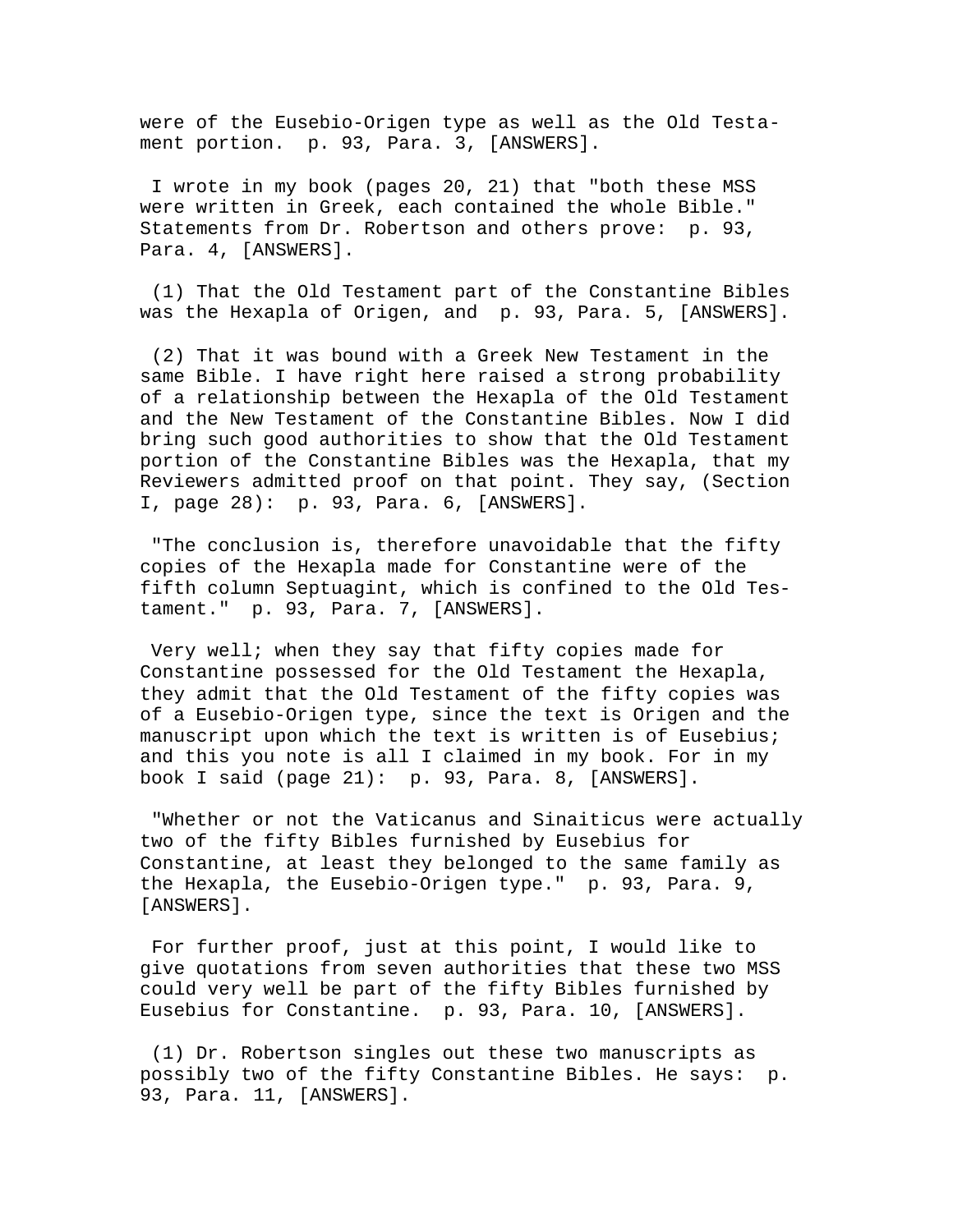"Constantine himself ordered fifty Greek Bibles from Eusebius, Bishop of Caesarea, for the churches in Constantinople. It is quite possible that Aleph and B are two of these fifty." "Introduction to Textual Criticism," page 80. (Emphasis mine) p. 93, Para. 12, [ANSWERS].

 (2) Dr. Gregory, a recent scholar in the field of manuscripts, also thinks of them in connection with the fifty. We quote him: p. 94, Para. 1, [ANSWERS].

 "This Manuscript (Vaticanus) is supposed, as we have seen, to have come from the same place as the Sinaitic Manuscript. I have said that these two show connections with each other, and that they would suit very well as a pair of the fifty manuscripts written at Caesarea for Constantine the Great." "The Canon and Text of New Testament," page 345. p. 94, Para. 2, [ANSWERS].

 (3) Two outstanding scholars, Burgon and Mille, thus expressed their belief that in the Vaticanus and Sinaiticus MSS we have two of the Bibles prepared by Eusebius for the Emperor: p. 94, Para. 3, [ANSWERS].

 "Constantine applied to Eusebius for fifty handsome copies, among which *it is not improbable that the manuscripts B and Aleph were to be actually found.* But even if that is not so, The Emperor would not have selected Eusebius for the order, if that Bishop had not been in the habit of providing copies: and Eusebius in fact carried on the work which he had commenced under his friend Pamphilus, and in which the latter must have followed the path pursued by Origen. Again Jerome is known to have resorted to this quarter." "Traditional Text", page 163. (Emphasis mine) p. 94, Para. 4, [ANSWERS].

 (4) Dr. cook in his "Revised Version of the first Three Gospels" says: p. 94, Para. 5, [ANSWERS].

 "And if not absolutely proved, *I hold it to be established as in the highest degree probable,* that Eusebius was the superintendent; and that we have *in these two manuscripts* (Vatican and Sinaitic) the only extant memorials of his recension." page 183. (Emphasis mine) p. 94, Para. 6, [ANSWERS].

(5) Dr. Schaff also says, of the copies of the Constantine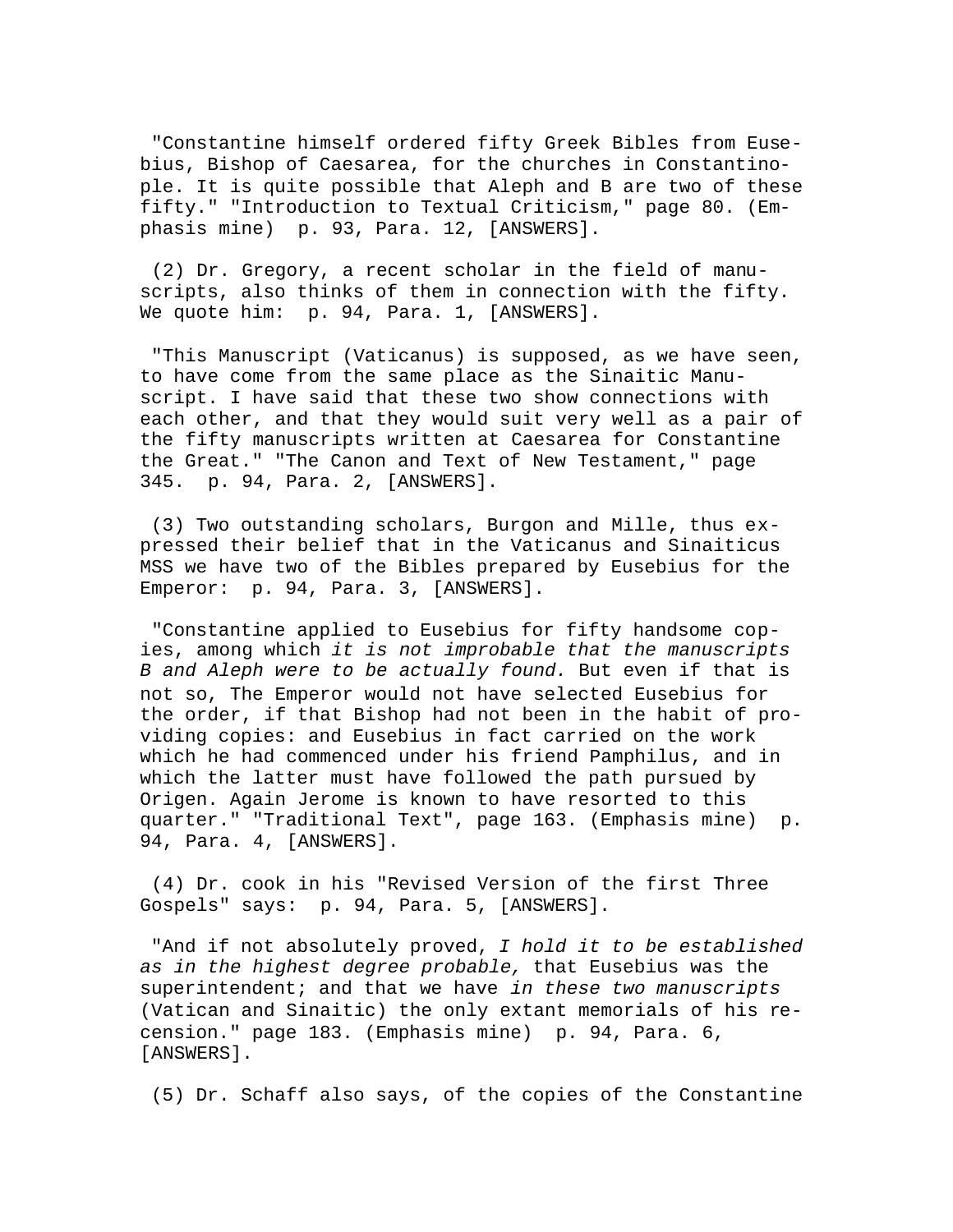Bible provided by Eusebius, the following: p. 94, Para. 7, [ANSWERS].

 "Molz, in a note regards these as lectionaries, but they are usually thought to have been regular copies of the Scriptures in Greek-Septuagint and N.T. *and the Codex Sinaiticus has been thought to be one of them...* The fact that the Sinaiticus exhibits two or three hands suggests that it was prepared with rapidity, and the having various scribes was a way to speed." p. 94, Para. 8, [ANSWERS].

 "The parchment copies were usually arranged in quartenions i.e. four leaves made up together, as the ternions consisted of three leaves. The Quartenions each contained sixteen pages, the ternions twelve.... So probably, although the three-columned form of the Sinaiticus and the four of the Vaticanus suggest a possible other meaning." Footnote on "Nicene and Post Nicene Fathers" Vol. I, page 549. (Emphasis mine) p. 94, Para. 9, [ANSWERS].

 (6) I quote again from Burgon and Miller: p. 94, Para. 10, [ANSWERS].

 "But in connecting B and Aleph with the library at Caesarea we are not left only to conjecture or inference. In a well known colophon affixed to the end of the book of Esther in Aleph by the third corrector, it is stated that from the beginning of the book of Kings to the end of Esther the MS was compared with a copy 'corrected by the hand of the holy martyr Pamphilus,' which itself was written and corrected after the Hexapla of Origen. And a similar colophon may be found attached to the book of Ezra. It is added that the Codex Sinaiticus... and the Codex Pamphili manifested great agreement with one another. The probability that Aleph was thus at least in part copied from a manuscript executed by *Pamphilus* and *Eusebius;* and that Origen's recension of the Old Testament, although he published no edition of the text of the New, possessed a great reputation. On the books of the Chronicles, St. Jerome mentions manuscripts executed by Origen with great care, which were published by Pamphilus and Eusebius. And in Codex H of St. Paul it is stated that that MS was compare with a MS in the library of Caesarea 'which was written by the hand of the holy *Pamphilus.'* These notices added to the frequent reference by St. Jerome and others to the critical MSS, by which we are to understand those which were distinguished by the approval of Origen or were in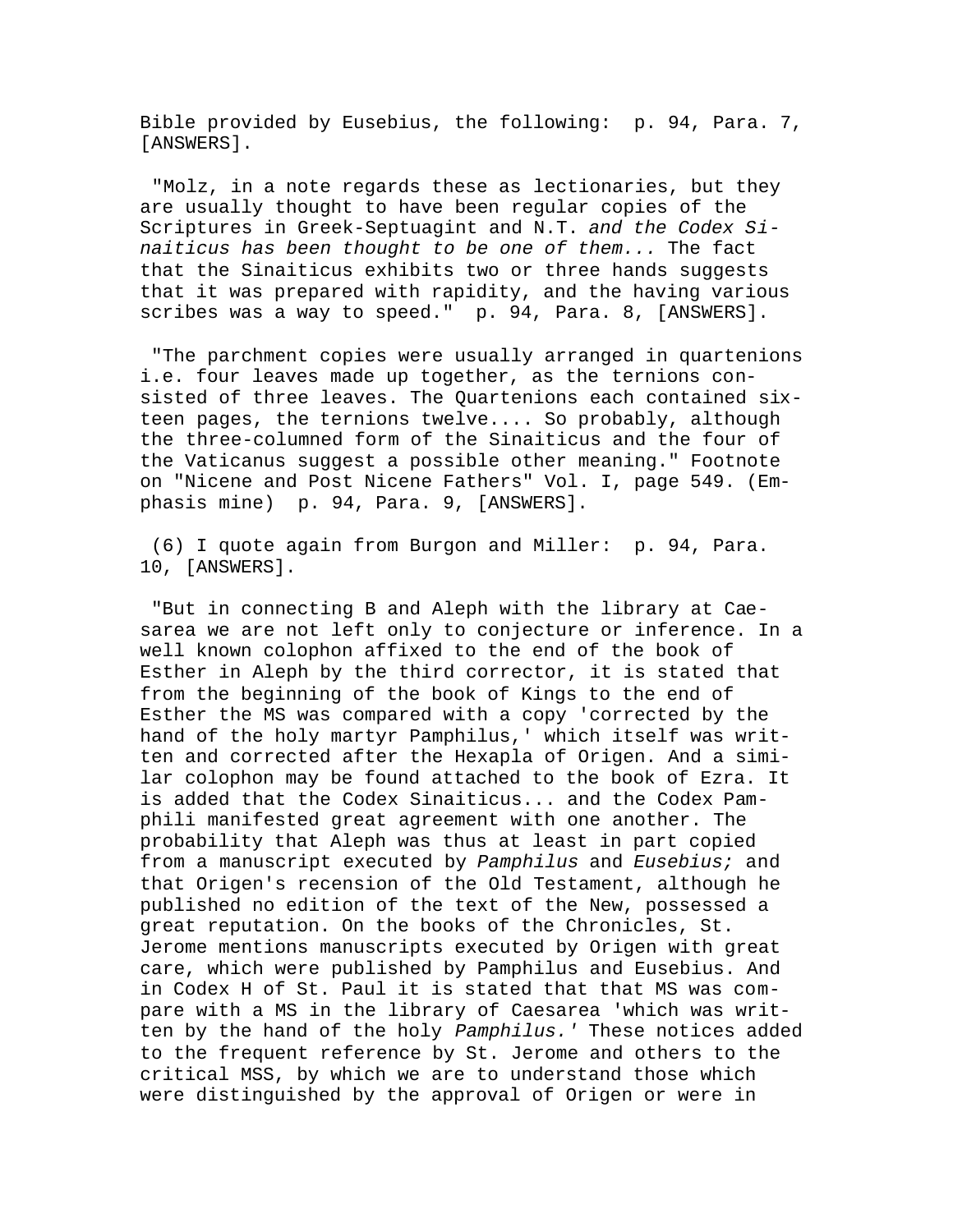consonance with the spirit of Origen, show evidently the position in criticism which the Library at Caesarea and its illustrious founder had won in those days. *And it is quite in keeping with that position that Aleph should have been sent forth from that 'school of criticism."* "The Traditional Text", pages 164, 165. (Emphasis mine) p. 94, Para. 11, [ANSWERS].

 In this quotation from Burgon and Miller, you will note that he marshals in line seven separate proofs that B and Aleph were Eusebio-Origen manuscripts. First, from the well-known colophon at the end of Esther, claiming that the portion of the Old Testament from Kings to Esther was corrected by the hand of the "holy martyr, Pamphilus." Secondly, that a similar colophon was attached to Ezra. Thirdly, this colophon adds that the Codex Sinaiticus and the Codex Pamphili manifested great agreement with one another. Fourthly the Codex Marchalianus is often mentioned which was due to Pamphilus and Eusebius. Fifthly, St. Jerome on the books of Chronicles mentions that manuscripts executed by Origen with great care and published by Pamphilus and Eusebius. Sixthly, the Codex H of St. Paul states that it was compared with the manuscripts in the Library of Caesarea, "which was written by the hand of the Holy Pamphilus". Seventhly, Jerome and others give references to critical manuscripts which are understood to be those distinguished by the approval or in consonance with the spirit of Origen. p. 95, Para. 1, [ANSWERS].

 7. Dr. Tischendorf takes the same position. (Dr. Robinson, "Where Did We Get Our Bible" page 116) p. 95, Para. 2, [ANSWERS].

 8. Abbe Martin, celebrated Catholic textual critic, claims that the Vaticanus and Sinaiticus (as well as 3 other ancient MSS, A, C, D) were "fabricated" from the Origen and other Greek fathers. (See Schaff, "Companion to the Greek Testament" page XIV). p. 95, Para. 3, [ANSWERS].

 Burgon and Miller then concluded that if Aleph was from the Library of Caesarea then B must also have been; that is, if the supposition certified by Tischendorf and Scrivener be true, that the six conjugated leaves in Aleph were written by the scribe of B. Dr. Robinson (Where Did We Get Our Bible, page 117), and others say that there is (on the general fact of Aleph and B agreeing against the Textus Receptus) not much difference between the Vaticanus and Si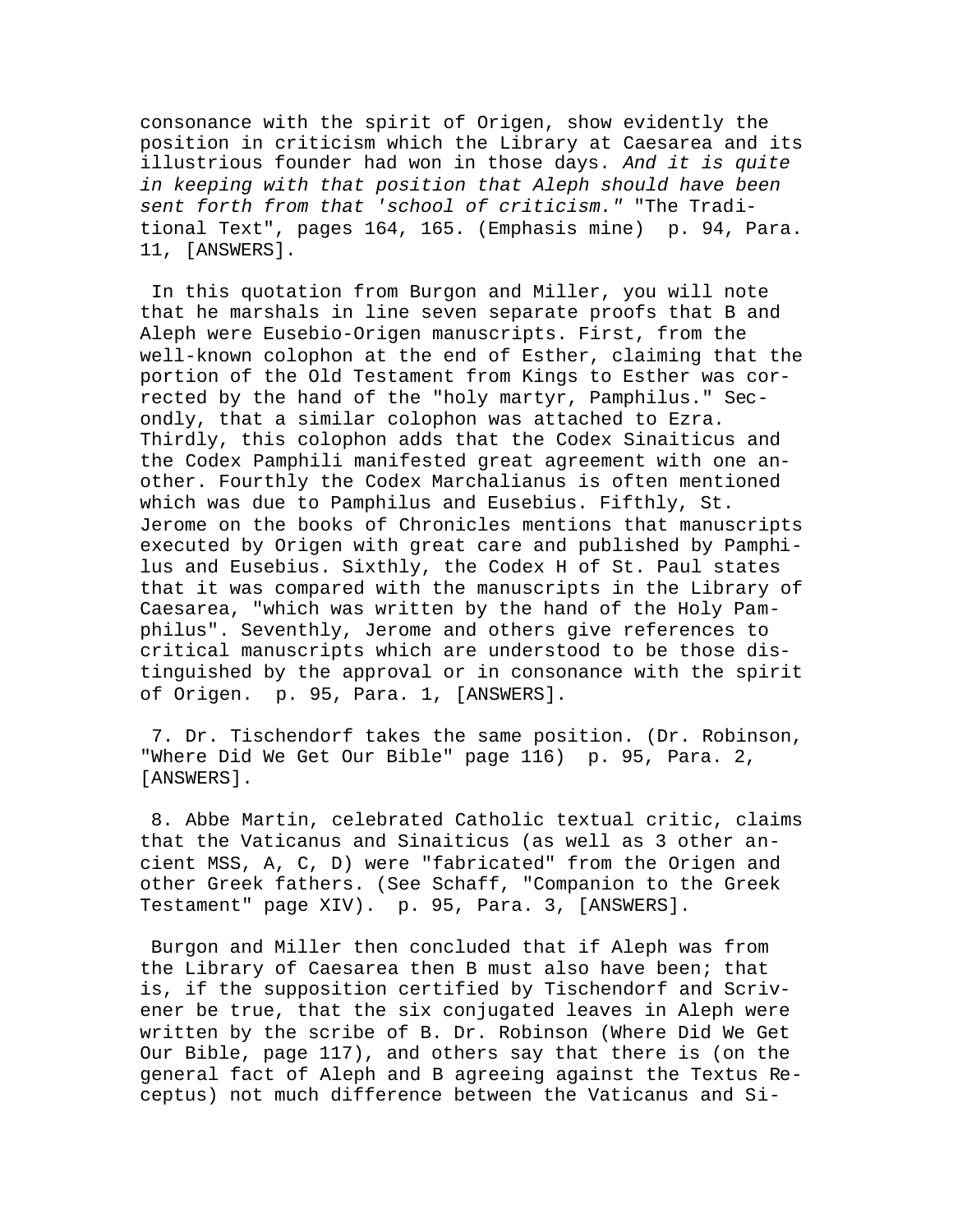naiticus. p. 95, Para. 4, [ANSWERS].

 Right here I wish to bring in a fact not very well known but which enters in a significant way into the whole situation. When the Council of Trent, (1545-1563) in its effort to check Protestantism voted to adopt the Vulgate as the authoritative Bible of the Roman Catholic Church, it sought to find a backing for the Vulgate in some Greek manuscripts. I will quote the following from Dr. Swete: p. 96, Para. 1, [ANSWERS].

 "The reader will not fail to note the intelligent appreciation of the LXX., and the wide outlook over the history of the Greek versions which are implied by these documents. They show that the Vatican had already learnt the true value of the Alexandrian Old Testament and, as a consequence, had resolved to place in the hands of the scholars of Europe as pure a text as could be obtained of the version which was used by the ancient Church, and was now felt to be essential to a *right understanding* of the Fathers and of *the Latin Vulgate.* The inception of the work was due to Pope Sixtus himself, who had suggested it to his predecessor Gregory XIII in 1578; but the execution was entrusted to Cardinal Antonio Carara and a little band of Roman scholars including Cardinal Sirleto, Antonil Agelli, and Petrus Morinus. Search was made in the libraries of Italy was well as in the Vatican for MSS of the LXX., but the result of these inquiries satisfied the editors of the superiority of the great Vatican Codex (B-cod. Vat. gr. 1209) over all other known codices, and it was accordingly taken as the basis of the new addition." "Introduction to the O.T. in Greek," pages 180, 181. (Emphasis mine.) p. 96, Para. 2, [ANSWERS].

 Another quotation, from Tregelles, will sustain my contention that it was the anxious desire of the Council of Trent to use the Vulgate as its great battle weapon against Protestantism, which sent the Catholic Church hurrying to the Vatican MS for refuge and for a foundation. Note that this was in the year 1578, or a quarter of a century before the AV appeared. In fact it was because the Council of Trent chose and printed and circulated in 1586 the Old Testament portion of the Vatican MS that Dr. Tregelles was convinced that he should choose the Vatican MS as his model for the New Testament. Notice that Dr. Tregelles was a model for Westcott and Hort, and that he was a member of the New Testament Revision Committee, but he in turn received his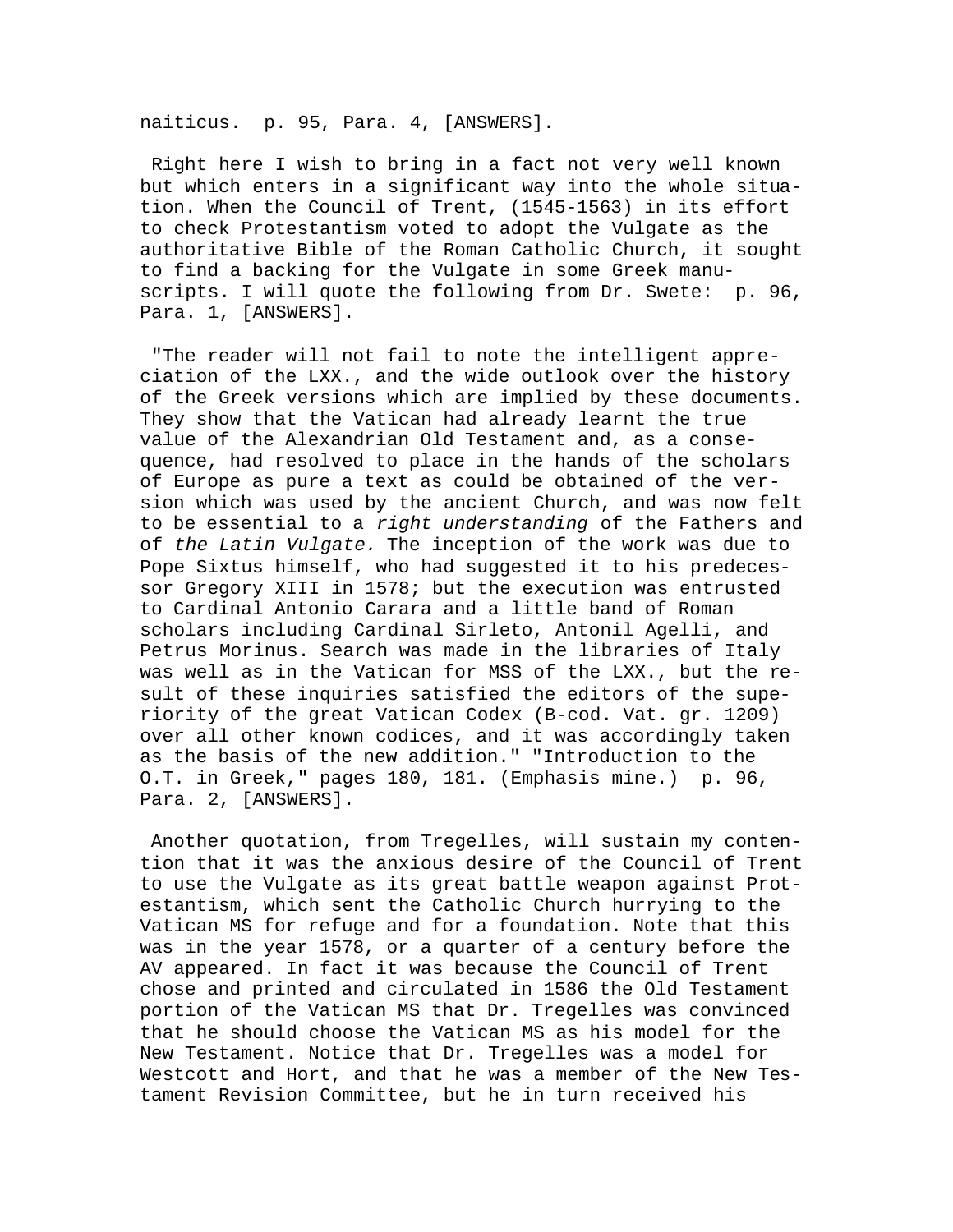light, his lead from the Council of Trent. Tregelles says: p. 96, Para. 3, [ANSWERS].

 "About seventy years after this first (i.e., the Aldine Edition) appeared, the Roman edition of the LXX was published (1586), based on the Codex Vaticanus; how was it that the Roman text obtained such a currency as to displace the Aldine, and to maintain its stand in public estimation for more than two centuries and a half? How should *Protestants* be willing to concede such an hour to this text which appeared under Papal sanction? It gained its ground and kept it because it was really an ancient text, such in its general complexion as was read by the early fathers. The Roman editors shrewdly guessed the antiquity of their MS from the form of the letters, etc., and that too in an age when Palaeography was but little know; they inferred the character of its text, partly from its age, partly from its accordance with early citations; and thus, even though they departed at times inadvertently from their MS they gave a text vastly superior to that of the New Testament in common use from the days of Erasmus." "Account of Printed Text", page 185. p. 96, Para. 4, [ANSWERS].

 Now we see where the great importance of the action of the Council of Trent leads us. It declared that Jerome's Vulgate to be properly grounded upon a substantial Greek Manuscript must rely upon the Vaticanus Manuscript in Greek as the bulwark and defense of Jerome's version in Latin, would be a Eusebio-Origen manuscript. p. 97, Para. 1, [ANSWERS].

 Dr. Hoskier informs us that Drs. Wordsworth and White think Jerome used a codex very much resembling Aleph (Sinaiticus) and B (Vaticanus). (Hoskier, Codex B and Its Allies II: 194 note). Dr. Philip Schaff points out that Abbie Martin, the famous Roman Catholic textual critic, claims that the Vaticanus and Sinaiticus were "fabricated" by Origen (Companion XIII, XIV). p. 97, Para. 2, [ANSWERS].

 Since the Constantine Bible containing both the O.T. and N.T. is proved to be a Bible of the Eusebio-Origen type; and since B and Aleph are manuscripts of the Eusebio-Origen type, it follows then that the statement I made in my book is true, and not "unwarranted" as my Reviewers say; "The Latin Vulgate, the Sinaiticus, the Vaticanus, the Hexapla, Jerome, Eusebius, and Origen, are terms for ideas that are inseparable in the minds of those who know." page 22, "Our Authorized Bible Vindicated." p. 97, Para. 3, [ANSWERS].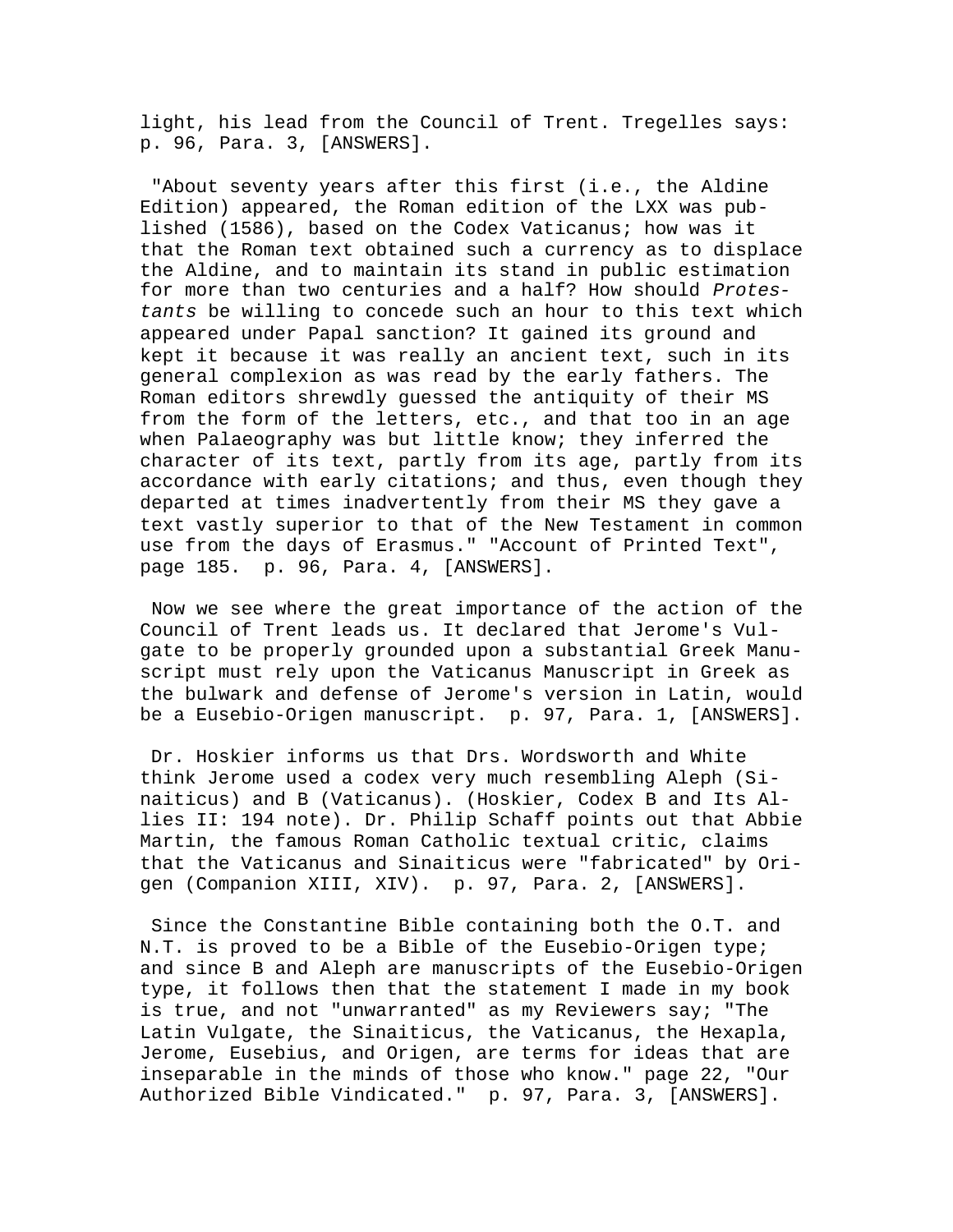Furthermore my Reviewers, as well as the Revisers, are determined to place the date of the execution of Codices Aleph and B about the year 350 A.D. Now we know that Eusebius produced for Constantine his fifty Bibles somewhere between 330 and 340 A.D. We positively know that Aleph and B could not be the Textus Receptus; and neither my Reviewers nor the Revisers would stand for that. It is therefore conclusive that both the Constantine Bibles and the Codices Aleph and B were of the Eusebio-Origen school. p. 97, Para. 4, [ANSWERS].

 With regard to Origen, Pamphilus and Eusebius and their work upon the New Testament, I will give three quotations. The first is from Dr. Kenyon, who says: p. 97, Para. 5, [ANSWERS].

 "In textual scholarship, indeed, Origen has no rival among ancient writers, and no single individual has exercised so wide an influence upon the Biblical text as he. It is with regard to the Greek text of the Old Testament that the precise character of his work is most fully known; *but there can be little doubt that his critical labours on the New Testament were almost equally epoch making."* "Criticism of the New Testament," pages 251, 252. (Emphasis mine). p. 97, Para. 6, [ANSWERS].

 Again on page 329 of his book, Kenyon says: p. 98, Para. 1, [ANSWERS].

 "If, however, the statement is made a little wider, *and B and Aleph are connected with the Origenian school of textual criticism,* whether in Alexandria OR in Caesarea, the evidence in support of it is more adequate. Directly or indirectly, the, it would appear that we must look to Egypt for the origin of the 'Beta text', of which these MSS are the principal representatives." "Criticism of N.T.", pages 329, 330. p. 98, Para. 2, [ANSWERS].

 Dr. Robertson thinks of Aleph and B in connection with the labours of Pamphilus and Eusebius in the Library of Caesarea filled with the manuscripts of Origen. He says: p. 98, Para. 3, [ANSWERS].

 "Pamphilus of Caesarea (died 309) did not write much, but he founded a great theological library at Caesarea which included the works of Origen. He was a disciple of Origen.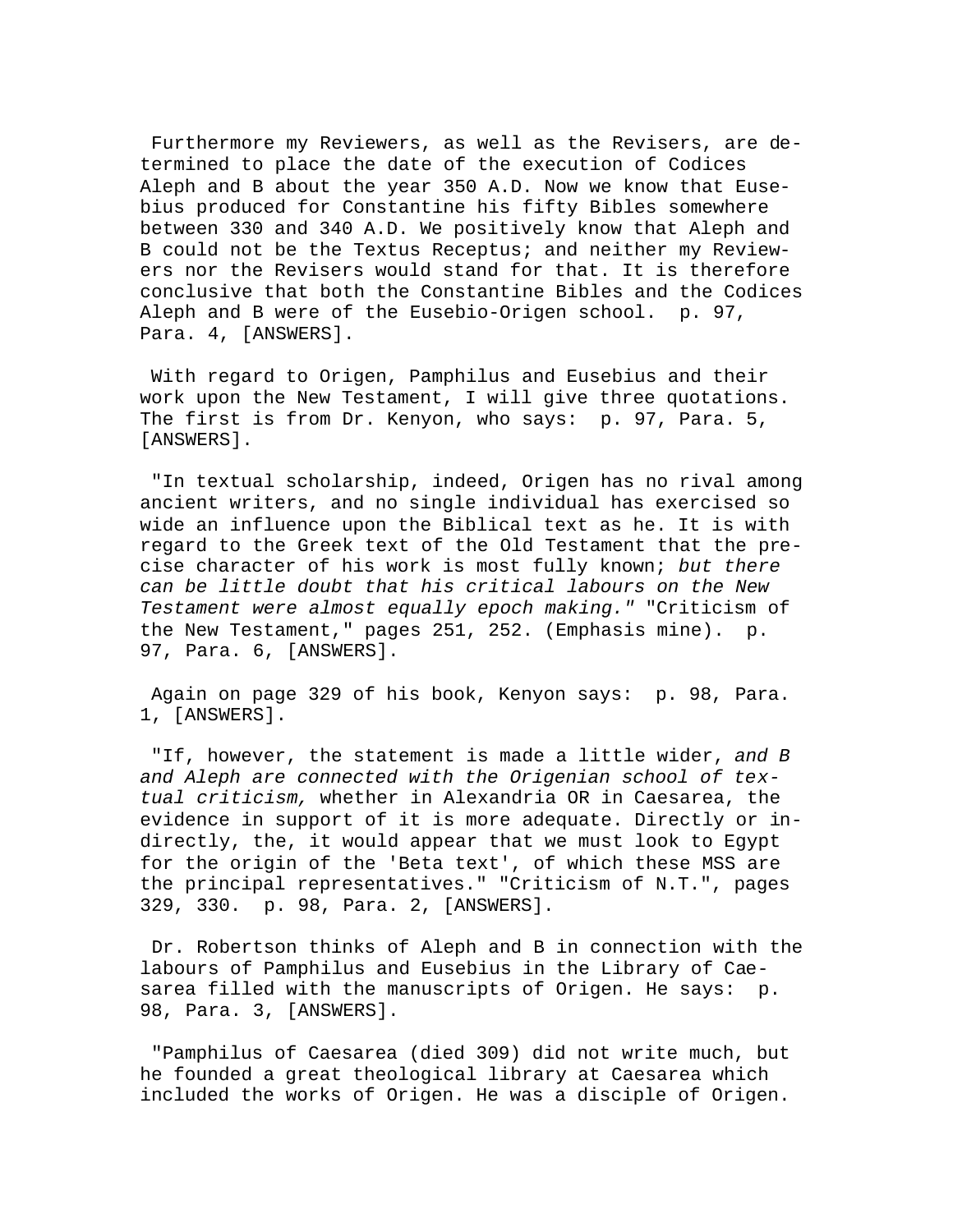It is possible that both Aleph and B were copied in this library, though most likely in Egypt, but both MSS were at any rate once in Caesarea if the correctors can be trusted." ... "Eusebius of Caesarea lived from about 270 to 340. For the last twenty seven years he was Bishop of Caesarea. He was a pupil and protege of Pamphilus and had full access to his library." "Introduction to Textual Criticism," page 140. p. 98, Para. 4, [ANSWERS].

 Another quotation from Dr. Nolan, will show the corrupt influence of Origen on the New Testament as well as upon the Old. He says: p. 98, Para. 5, [ANSWERS].

 "As he had laboured to supersede the authorized version of the Old Testament, he contributed to weaken the authority of the received text of the New. In the course of his Commentaries, he cited the versions of Aquila, Symmachus, and Theodotion, on the former part of the Canon, he appealed to the authority of Valentinus and Heracleon on the latter. While he thus raised the credit of those revisals, which had been made by the heretics, he detracted from the authority of that text which had been received by the orthodox. Some difficulties which he found himself unable to solve in the Evangelists, he undertook to remove, by expressing doubts of the integrity of the text. In some instances he ventured to impeach the reading of the New Testament on the testimony of the Old, and to convict the copies of one Gospel on the evidence of another thus giving loose to his fancy, and indulging in many wild conjectures, *he considerably impaired the credit of the vulgar or common edition as well in the New as in the Old Testament."* "Integrity of the Greek Vulgate", pages 432, 434. (Emphasis mine.) p. 98, Para. 6, [ANSWERS].

 In view of the above evidence I contend that I have answered the first accusation; namely, that I failed to show any relationship between the Hexapla of Origen and B and Aleph of the New Testament. Though I have multiplied authorities here, the same proof and same conclusion however is in my book. I further contend that I have answered the second charge, that I failed to establish Eusebius as the author of the Vaticanus, and Origen as the author of the Sinaiticus; because I plainly showed that these manuscripts were of a Eusebio-Origen type. Of course, this must be taken in a general sense for two reasons: (1) Neither Eusebius nor Origen, technically speaking, put their hand to any of those manuscripts; for an army of scribes both at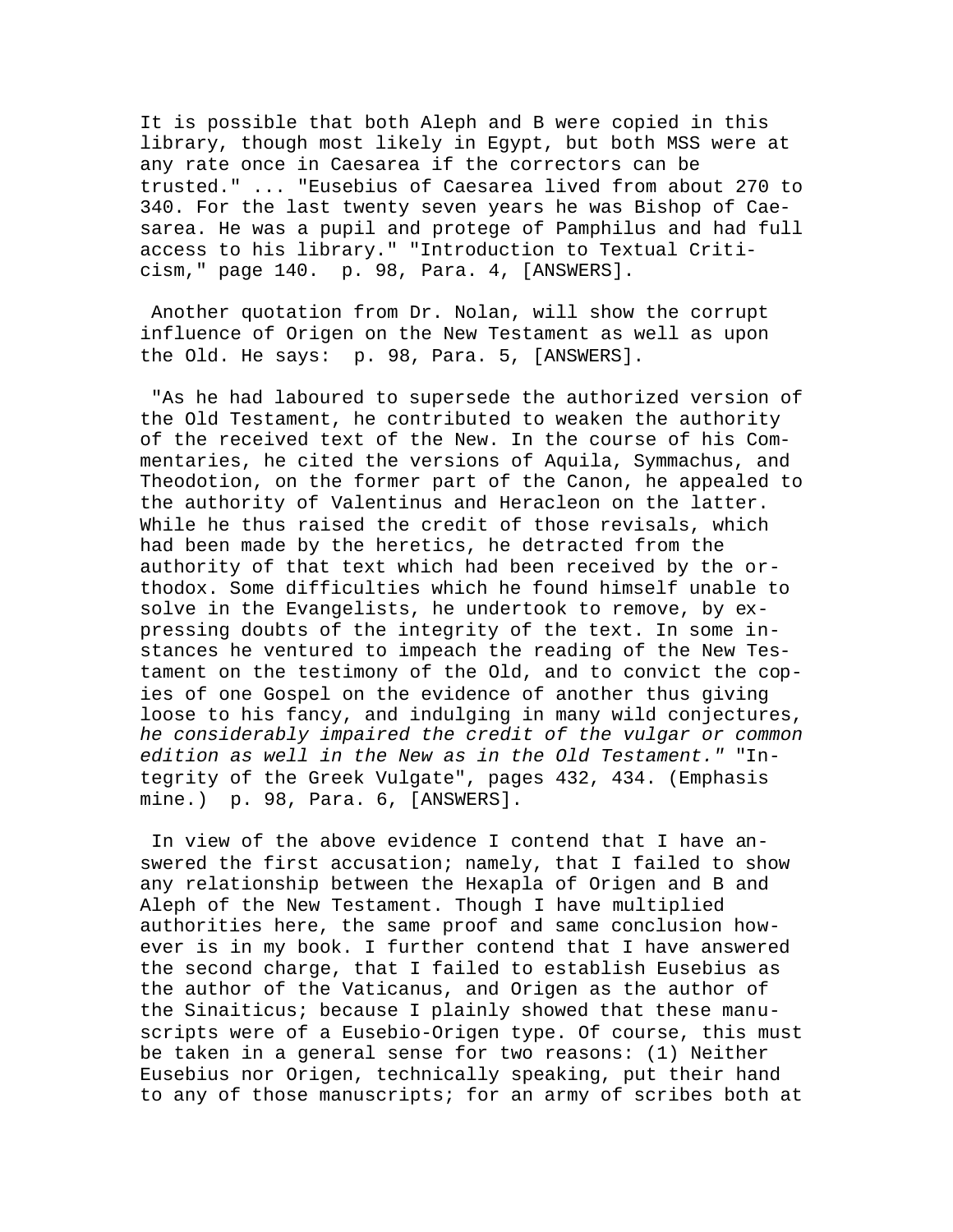their command, and in other centers of learning would copy their texts. (2) I plainly indicated in my book by several expressions, that I was talking also in a general sense. p. 98, Para. 7, [ANSWERS].

 I have now proven that which they said in the third charge, that I failed to prove; namely, that these two manuscripts could be two of the fifty Bibles supplied to Constantine by Eusebius. p. 99, Para. 1, [ANSWERS].

 Now with regard to the fourth charge made against me (Sec. I, page 26.) because of my use of the quotation from the Catholic Encyclopedia, with reference to the Hexapla, that (a) I failed to prove its origin, (b) I failed to prove that the MSS had ever been at Constantinople, (c) I failed to prove that Aleph can be "descended from the same ancestor" as B! p. 99, Para. 2, [ANSWERS].

 Charges a, b and c (Sec. I, page 26) are based upon what they claim to be my misuse of a quotation from the Catholic Encyclopedia, but here again my Reviewers fail to grasp my procedure. I did not use the Catholic Encyclopedia as the source of my authority in what I was saying. I used the Catholic Encyclopedia as an authority to show what was written upon the Sinaitic manuscript by the hand of its third corrector. In other words I had a quotation within a quotation. The interior quotation was what was written in the Sinaitic manuscript itself. My argument was based upon that and not from any opinion given from the Catholic Encyclopedia. It is true that I used an introductory phrase and a closing phrase from the Catholic Encyclopedia simply to make the connection, but I was not using it as an authority; because, generally speaking, it is not an authority with me in matters of opinion, only in matters of fact. p. 99, Para. 3, [ANSWERS].

 (a) With regard to charge (a) I think all that I have said above is evidence enough that in my book I proved the Eusebio-Origen source of the Sinaitic manuscript. p. 99, Para. 4, [ANSWERS].

 (b) I will now answer the charge that I failed to prove that the MS had ever been at Constantinople. Of course my Reviewers are using that statement in the Catholic Encyclopedia which says, "there is no sign of it having been at Constantinople". In the first place this is not a point of vital importance to the main line of argument; and in the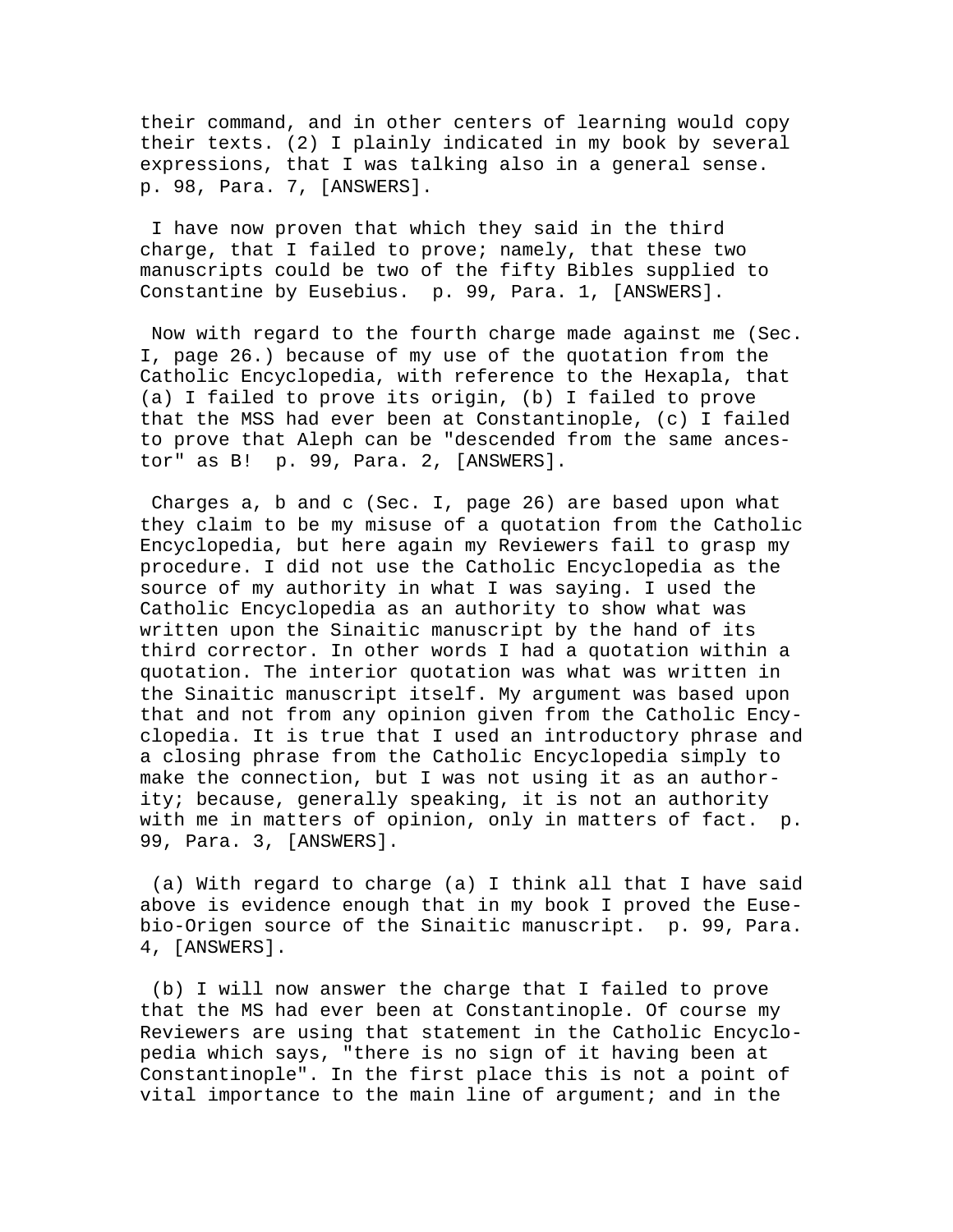second place, there are authorities who indicate all of the fifty manuscripts ordered by Constantine may not have gone to Constantinople. I quote the following from Dr. Gregory. p. 99, Para. 5, [ANSWERS].

 "Those (churches) in Constantinople itself probably got the greater part of them, (50 Bibles), since Constantine mentioned them in writing to Eusebius. *Yet he may have sent one or another to a more distant church of importance in order to honour the bishop who presided over it."* "Canon and Text", page 328. (Emphasis mine) p. 99, Para. 6, [ANSWERS].

 It is evident that my Reviewers made too much of this technicality. p. 100, Para. 1, [ANSWERS].

 (c) I certainly am surprised that my Reviewers have brought against me this additional count based on the Catholic Encyclopedia quotation, that the omitted part reads: 'It cannot be descended from the same ancestor." (Sec. I, page 26, #3). Will my hearers be surprised to learn that the omitted part does not read that way? Kindly glance back to the quotation which they quoted from the Catholic Encyclopedia. In the Catholic Encyclopedia the omitted part reads "Though it cannot be descended from the same *immediate* ancestor." (Emphasis mine). I submit to you whether there is not a difference between the same ancestor and the same *immediate* ancestor. My uncle and I are descended from the same ancestor but not from the same 'immediate' ancestor. It would be proper now for my Reviewers to indict *themselves* instead of me for quoting wrongly from the Catholic Encyclopedia, and basing an argument upon the wrong quotation. p. 100, Para. 2, [ANSWERS].

 I will now answer the fifth of the charges, which center around the Sinaiticus and Vaticanus to the effect that "I failed to show that the MSS were corrupted by the papists." (Sec. Concl., page 5, #5) I will now cite seven authorities to show that those MSS were corrupted: p. 100, Para. 3, [ANSWERS].

 1. I will first quote from Dr. F. C. Cook, textual critic who was invited to sit on the Revision Committee, but refused. He said: p. 100, Para. 4, [ANSWERS].

 "But it is precisely on this ground that I have throughout maintained the wrongfulness of the innovations introduced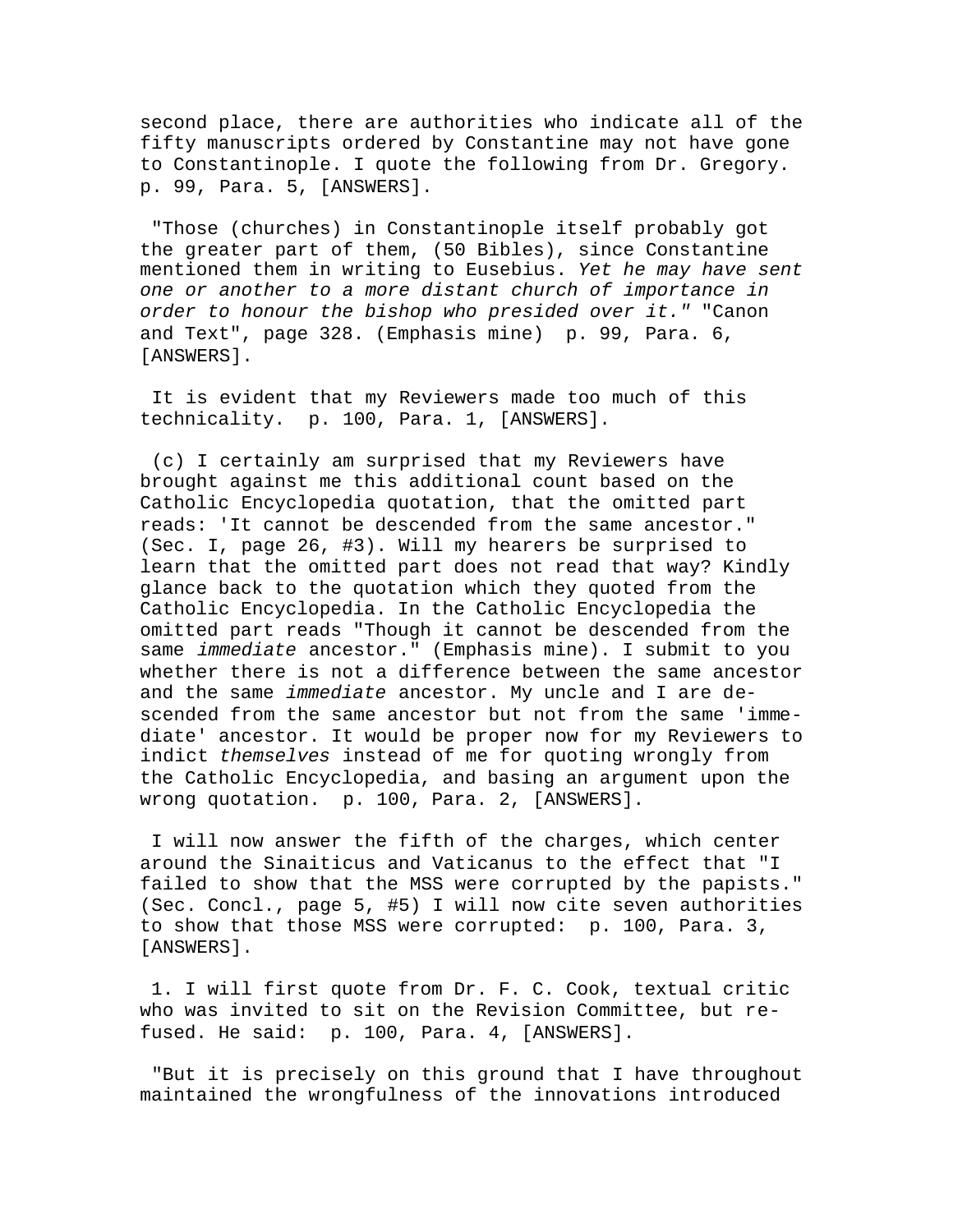into the Revised Version, so far as they affect leading facts and great words recorded in the first three Gospels. The reader need but look at the passages enumerated in the classification given above, page 136 seq., to be convinced that so far from resting upon the consentient testimony of ancient manuscripts, Versions, and Fathers, by far the greater number of innovations including those which give the severest shocks to our minds are adopted on the authority of two manuscripts (Vaticanus and Sinaiticus), or even of one manuscript, against the distinct testimony of all other manuscripts, uncial and cursive." "Revised Version of First Three Gospels," page 227. p. 100, Para. 5, [ANSWERS].

And again: p. 100, Para. 6, [ANSWERS].

 "I cannot but maintain that if the majority of those readings, which we call omissions, are subjected to any external test, if tried by any other measure than that of the manuscripts themselves, they will be convicted as defects, or blunders, or innovations more or less erroneous, to whatever cause the mischief be attributable. The tests to which I would refer are, first, the more ancient and trustworthy Versions; secondly, citations in ante-Nicene Fathers; and thirdly, the consensus of manuscripts, including those which in doubtful cases so generally coincide with Aleph and B as to leave little room for doubt that their text was founded on the same original authorities." Idem, page 171. p. 100, Para. 7, [ANSWERS].

Dr. Cook also says: p. 101, Para. 1, [ANSWERS].

 "Reiche then observes that he fully admits the value of those manuscripts, A, B, C, D, which often retain true readings alone or in combination with a few other authorities; but that it is equally true that it is impossible to deny that in very many places (permultis locis) they have false readings partly due to negligence, partly *intentional;...* Moreover that those MSS, to which critics in Germany attach exclusive importance, are of Egyptian, or rather Alexandrian origin, so that all belong to one family, a fact evidenced by their singular consent in peculiar readings; and lastly that all documents of the N.T. coming from Alexandria, at that time the home of ever-bold criticism, abound in readings which are manifestly false." Idem, page 7. (Emphasis mine) p. 101, Para. 2, [ANSWERS].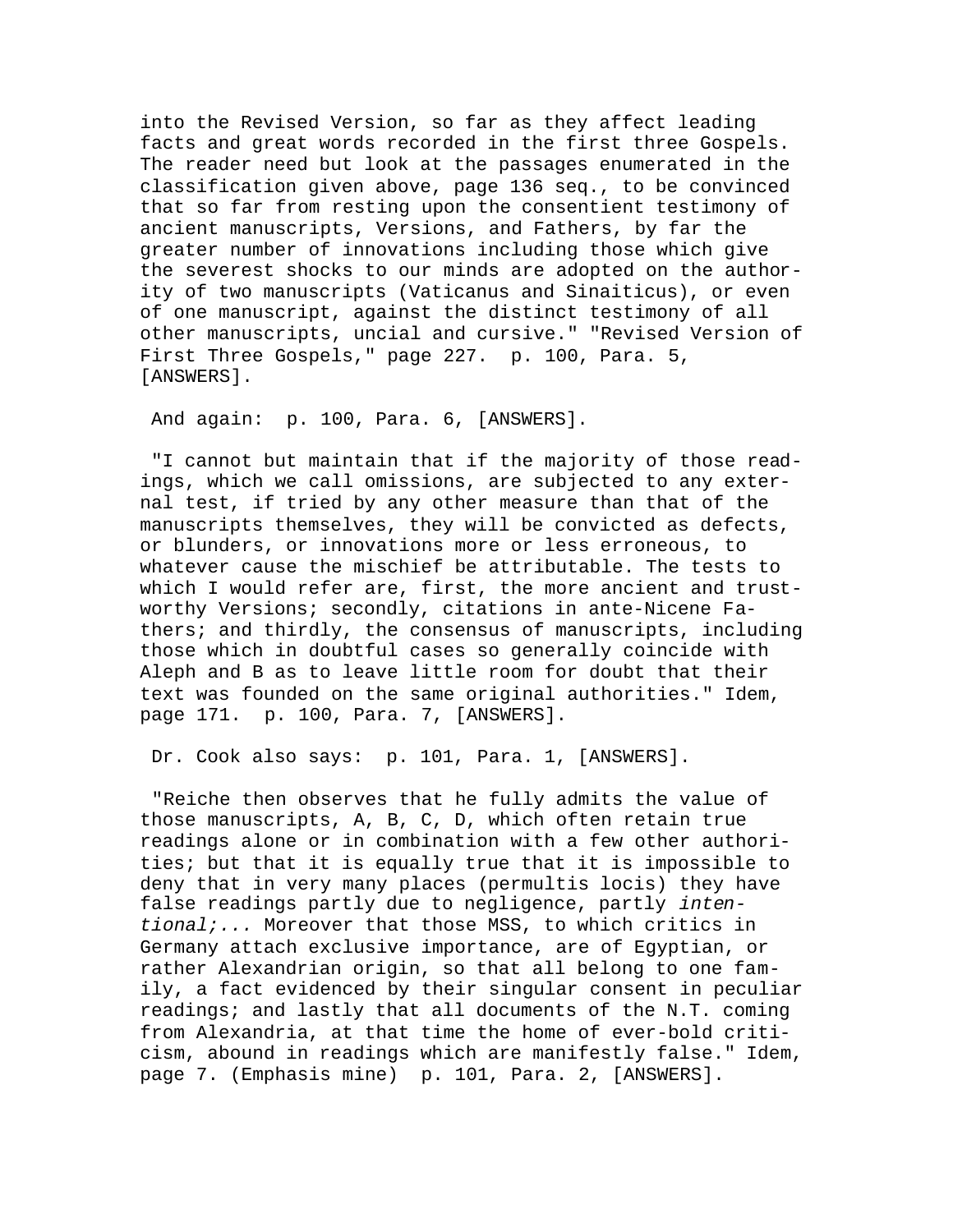Dr. Miller says: p. 101, Para. 3, [ANSWERS].

 "The marks of carelessness spread over them, especially prevailing in Aleph, (Sinaiticus) are incomparable with perfection. Tischendorf, after collating B, spoke of the blemishes that occur throughout. Dr. Dobbin reckons 2,556 omissions in B as far as Heb. 9:14, where it terminates. Vercellone, the editor, tells of 'perpetual omissions,' of half a verse, a whole verse, and even several verses.' This is just what examination reveals and Aleph is unquestionably worse," Miller's "Textual Guide", page 56. p. 101, Para. 4, [ANSWERS].

 With regard to Codex B (Vaticanus) Dr. Scrivener says: p. 101, Para. 5, [ANSWERS].

 "One marked feature characteristic of this copy, is the great number of its omissions, which has induced Dr. Dobbin to speak of it as presenting an abbreviated text of the New Testament': and certainly the facts he states on this point are startling enough. He calculates that Codex B leaves out words or clauses no less than 330 times in Matthew, 365 in Mark, 439 in Luke, 357 in John, 384 in the Acts, 681 in the surviving Epistles; or 2,556 times in all. That no small proportion of these are mere oversights of the scribe seems evident from the circumstance that this same scribe has repeatedly written words and clauses *twice over,* a class of mistakes which Mai and the collators have seldom thought fit to notice, inasmuch as the false addition has not been retraced by the second hand, but which by no means enhances our estimate of the care employed in copying this venerable record of primitive Christianity." Scrivener "Introduction", Vol. I, page 120. p. 101, Para. 6, [ANSWERS].

 With regard to the Sinaiticus Dr. Scrivener published a book entitled, "A Full Collation of the Codex Sinaiticus," and in his introduction he states: p. 101, Para. 7, [ANSWERS].

 "The Codex is covered with such alterations," (alterations of an obviously textual character) "brought in by at least ten different revisers, some of them systematically spread over every page, others occasional or limited to separate portions of the manuscript, many of them being contemporaneous with the first writer, far the greater part belonging to the sixth or seventh century..." "A Full Collation of the Codex Sinaiticus," page XIX. Introduction. p. 101,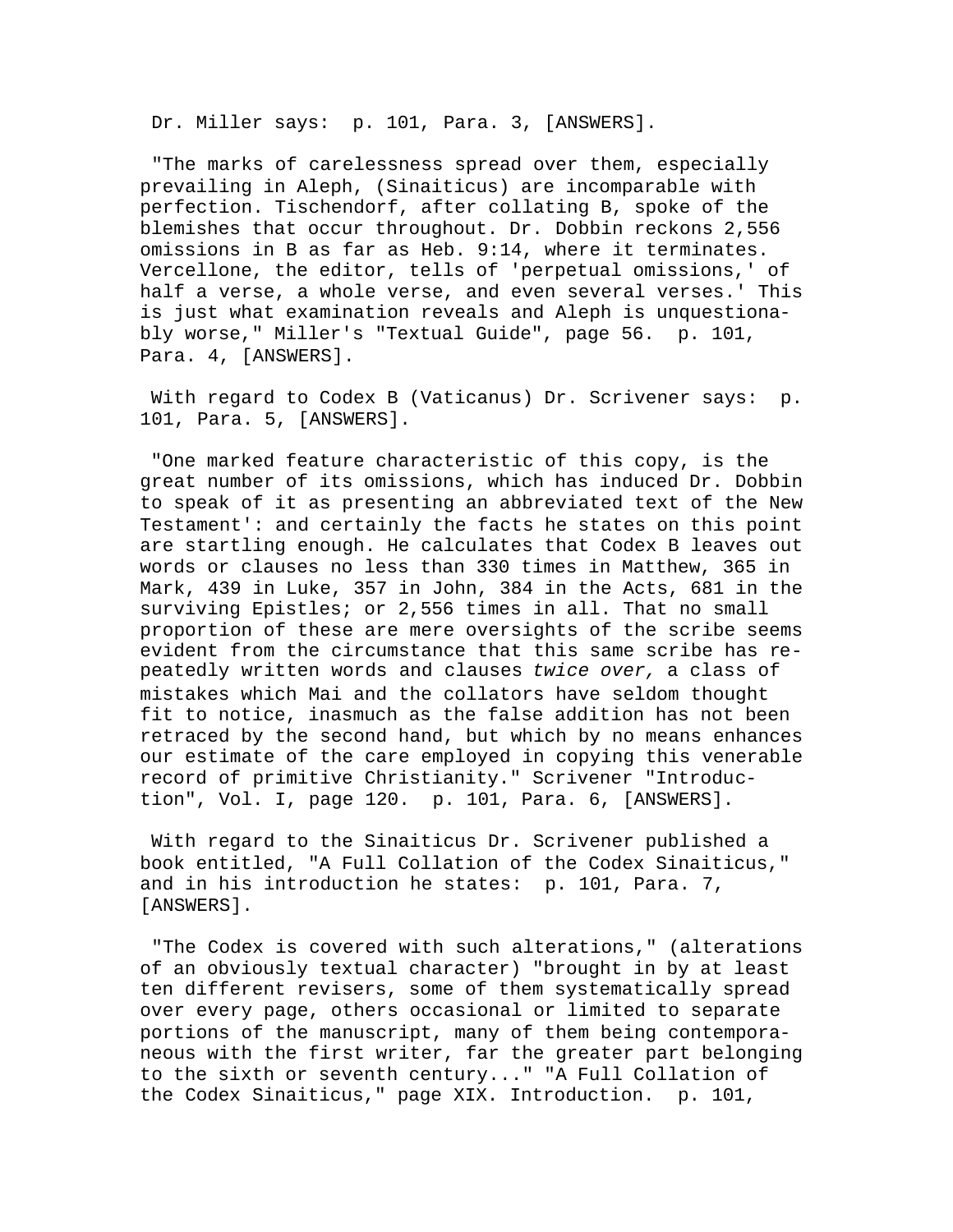Para. 8, [ANSWERS].

 This shows the thoroughly corrupt and defective work of the original scribes. p. 102, Para. 1, [ANSWERS].

 Consider the meaning of the facts disclosed here. The Revisers considered this document to be sufficiently a standard by which all other manuscripts of the Bible were to be weighed and revised. Nevertheless the document itself bears upon the face of it the evidence that those who owned it permitted ten different correctors from the first, to stretch into several hundred years the work of going over it and spreading upon its face their corrections. p. 102, Para. 2, [ANSWERS].

 4. I will now submit to you two quotations from Burgon and Miller, which will present the corruptions of these manuscripts, and the three others which generally run with them, in a new light: p. 102, Para. 3, [ANSWERS].

 "But when we study the New Testament by the light of such Codices as B, (?), D, L, we find ourselves in an entirely new experience; confronted by phenomena not only unique but even portentous. The text has undergone apparently an habitual, if not systematic, depravation; has been manipulated throughout in a wild way. Influences have been demonstrably at work which altogether perplex the judgment. The result is simply calamitous. There are evidences of persistent mutilation not only of words and clauses, but of entire sentences. The substitution of words, are phenomena of such perpetual occurrence, that it becomes evident at last that what lies before us is not so much an ancient copy, as an ancient recension of the Sacred Text." "Traditional Text," page 32. p. 102, Para. 4, [ANSWERS].

Again they say: p. 102, Para. 5, [ANSWERS].

 "Now I submit that it is a sufficient condemnation of Codices B,  $(?)$ , C, D as a supreme court of Judicature  $(1)$ that as a rule they are observed to be discordant in their judgments: (2) That when they thus differ among themselves it is generally demonstrable by an appeal to antiquity that the two principle judges B and Aleph have delivered a mistaken judgment: (3) That when these two differ one from the other, the supreme judge B is often wrong: and lastly (4) That it constantly happens that all four agree and yet all four are in error." Idem, page 37. p. 102, Para. 6,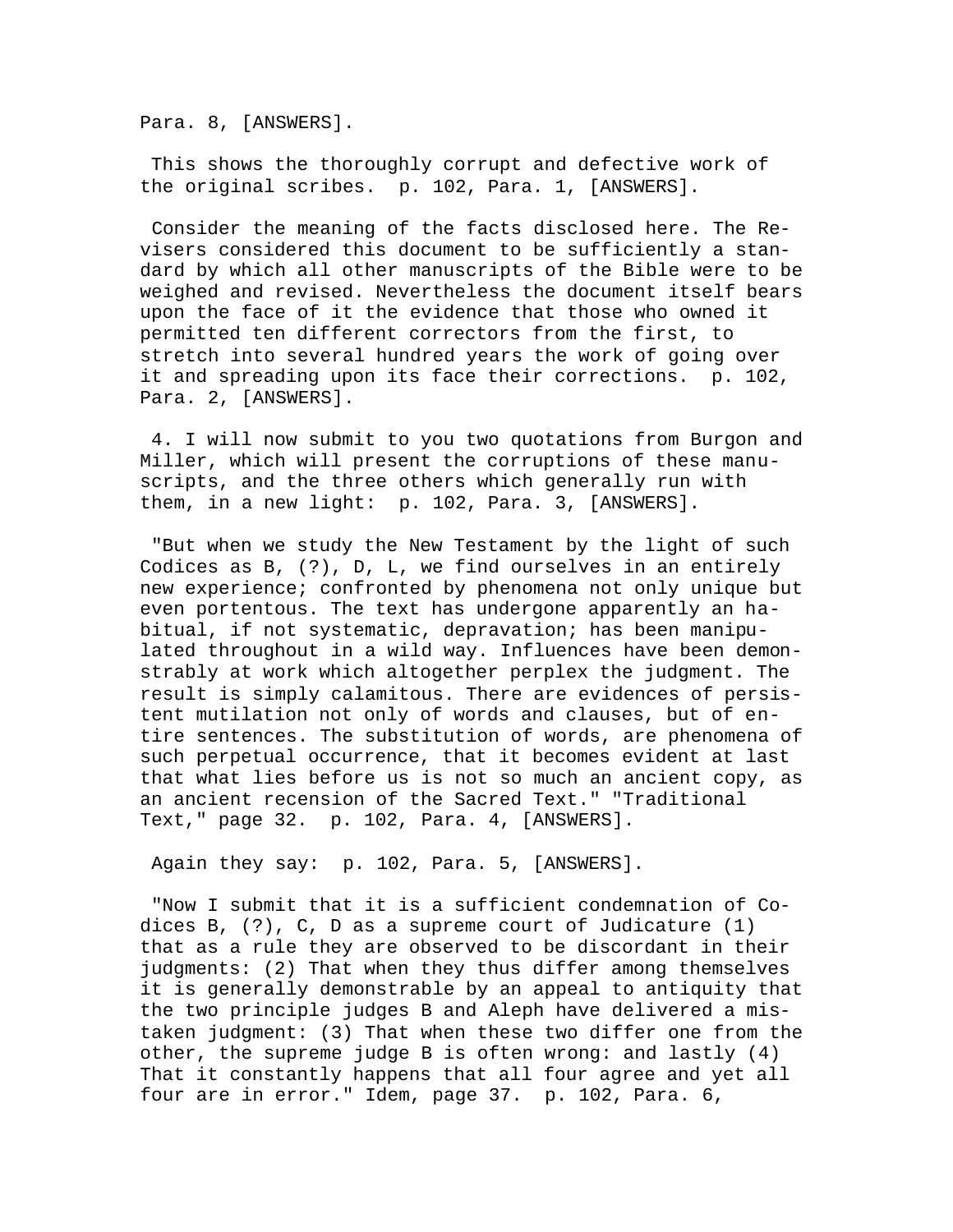[ANSWERS].

 I desire right here to particularly emphasize the three other uncials beside Aleph and B and several cursives, all of which generally run with Aleph and B. You will always notice, as many outstanding textual critics point out that cursives No. 1, 13, 23, 33, 69, 124, 127, 208, 209; these of the thousands of cursives, generally run with Aleph and B. They show plainly that they are from the Eusebio-Origen school. Dr. Hoskier says that it would almost seem as if the parents of the cursives No. 33 and 127 have been anointed by Origen himself. (Vol. 2, page 147). While I have recognized that in making up their Greek New Testament both the Revisers and Westcott and Hort used other manuscripts than Aleph and B; nevertheless, as I have indicated, generally they were manuscripts which also were for the most part of the Eusebio-Origen school, and few in number compared with the great body of MSS. p. 102, Para. 7, [ANSWERS].

 5. I will now add a quotation from Mr. Philip Mauro, as follows: p. 103, Para. 1, [ANSWERS].

 "But there are other characteristics of this old MS (Sinaiticus) which have to be taken into consideration if a correct estimate of its evidential value is to be reached. Thus, there are internal evidences that lead to the conclusion that it was the work of the scribe who was singularly careless, or incompetent or both. In this MS the arrangement of the lines is peculiar, there being four columns on each page, each line containing about twelve letters... all capitals run together. There is no attempt to end a word at the end of a line, for even words having only two letters as 'en', 'ek', are split in the middle, the last letter being carried over to the beginning of the next line, though there was ample room for it on the line preceding. This and other peculiarities give us an idea of the character and competence of the scribe." "Which Version", page 45. p. 103, Para. 2, [ANSWERS].

 A few more words from Dr. Scrivener on the character of the Sinaiticus: p. 103, Para. 3, [ANSWERS].

 "This manuscript must have been derived from one more ancient, in which the lines were similarly divided, since the writer occasionally omits just the number of letters which would suffice to fill a line, and that to the utter ruin of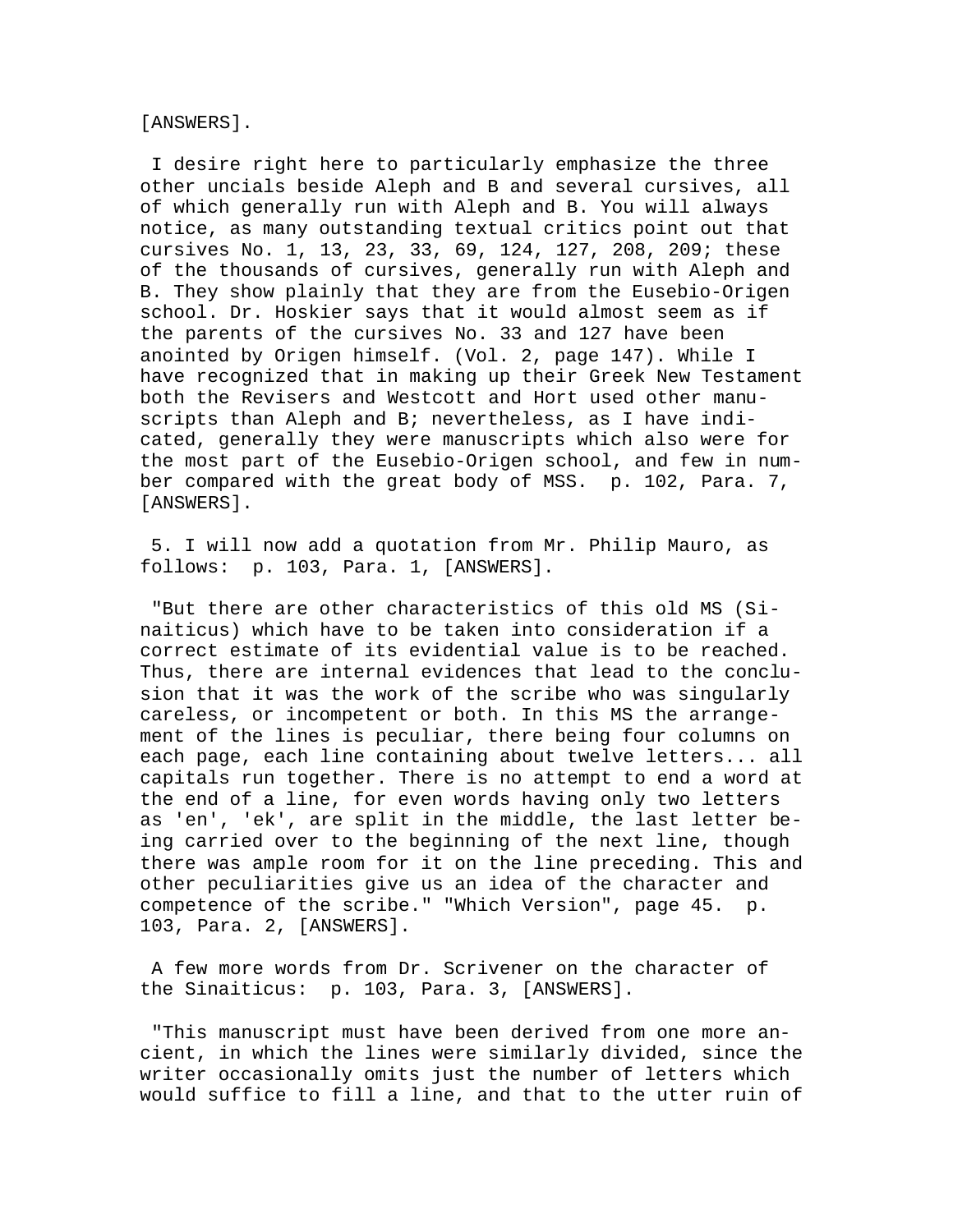the sense: as if his eye had heedlessly wandered to the line immediately below. Instances of this want of care will be found (in) Luke 21:8; 22:25, perhaps John 4:45; 12; 25, where complete lines are omitted; John 19:26; Heb. 13:18 (Partly corrected); Apoc. 8:16; 19:12; 22:2, where the copyist passed in the middle of a line to the corresponding portion of the line below. It must be confessed, indeed, that the Codex Sinaiticus abounds with similar errors of the eye and pen, to an extent not unparalleled, but happily rather unusual in documents of first-rate importance; so that Tregelles has freely pronounced that 'the state of text, as proceeding from the first scribe, may be regarded as very rough.'" "Collation on the Codex Sinaiticus," page XV. p. 103, Para. 4, [ANSWERS].

 6. Dr. Hoskier in his two large volumes covering 1,000 pages entitled "Codex B and its Allies; a Study and an Indictment" introduced his great work with this expression, "It is high time that the bubble of Codex B should be pricked." p. 103, Para. 5, [ANSWERS].

 Dr. Hoskier wrote these two volumes in the year 1914. This is interesting to note, since my Reviewers charge me with using only authors who wrote during the heat of the controversy. Nevertheless I had occasion to quote from Dr. Hoskier in my book. p. 103, Para. 6, [ANSWERS].

 I will now read the verdict which Dr. Hoskier passes on the Codex Vaticanus: p. 104, Para. 1, [ANSWERS].

 "That B is guilty of laches, of a tendency to 'improve' and of 'sunstroke' amounting to doctrinal bias. That the maligned *Textus Receptus* served in large measure *as the base which B tampered with and changed,* and that the Church at large recognized all this until the year 1881, when Hortism in other words Alexandrianism was allowed free play, and has not since retraced the path to sound traditions." "Codex B and Its Allies," Part I, page 465. (Emphasis mine) p. 104, Para. 2, [ANSWERS].

 7. With regard to the corruptions of these two manuscripts, Dean Burgon says: p. 104, Para. 3, [ANSWERS].

 "(1) The impurity of the Texts exhibited by Codices B and Aleph is not a matter of opinion, but a matter of fact. These are two of the least trustworthy documents in existence... Codices B and Aleph are, demonstrably nothing else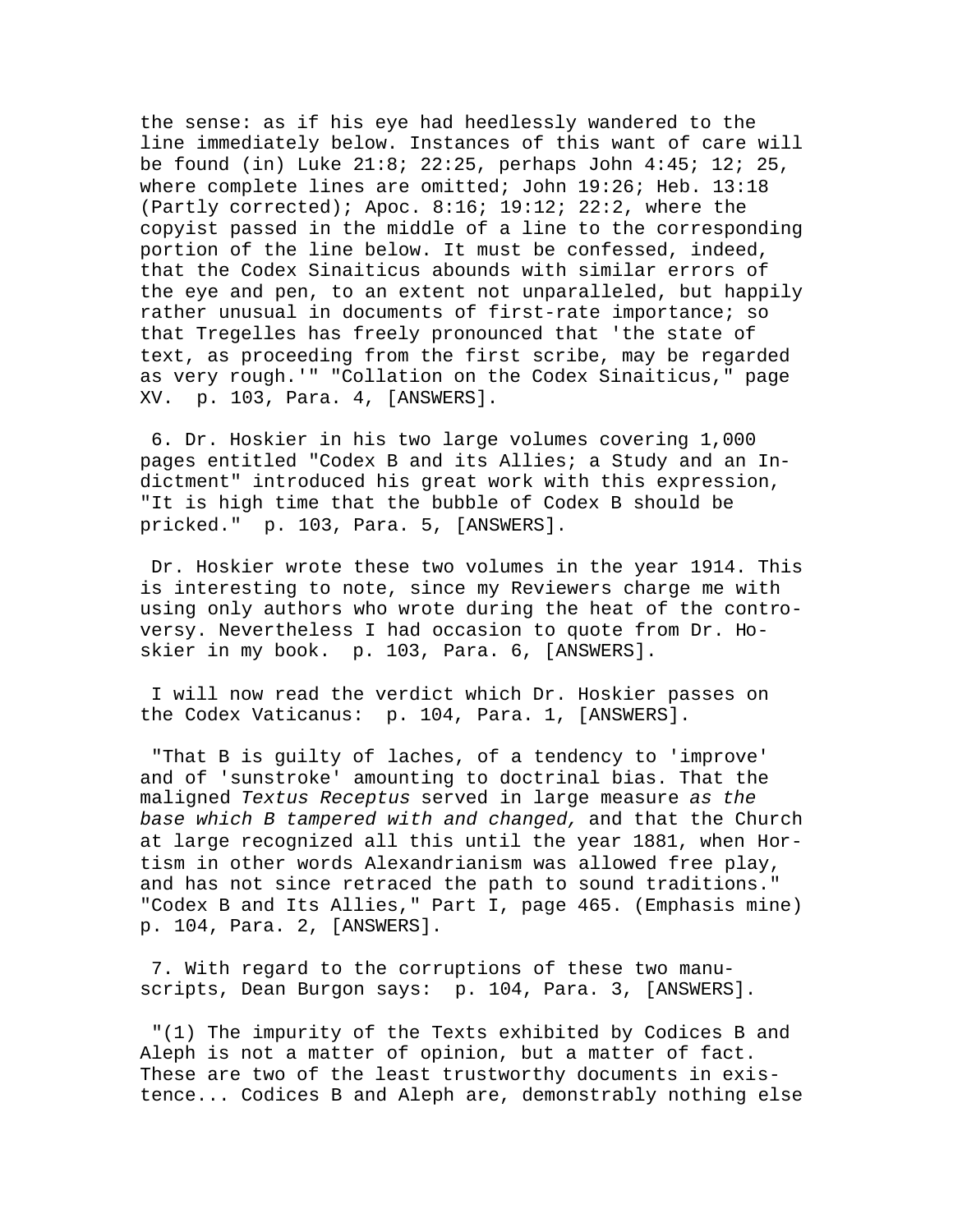but specimens of the depraved class thus characterized. Next: p. 104, Para. 4, [ANSWERS].

 (2) We assert that, so manifest are the disfigurements jointly and *exclusively* exhibited by Codices B and Aleph that instead of accepting these codices as the 'independent' witnesses to the impaired Original, we are constrained to regard them as little more than a single reproduction of one and the same scandalously corrupt and (comparatively) late copy." "Revision Revised," pages 315-318. p. 104, Para. 5, [ANSWERS].

CORRUPTED BY PAPISTS p. 104, Para. 6, [ANSWERS].

It seems incomprehensible to me that my Reviewers would claim that I failed to show that these manuscripts were corrupted by the papists. Evidently they did not read my first chapter in which I clearly presented the leading names in the founding of the mystery of iniquity, namely Justin Martyr, Tatian, Clement of Alexandria and Origen. (See also History of the Sabbath, by Andrews and Conradi, pages 347, 370). I clearly showed that these all were corrupters of manuscripts. If you do not think this is so, kindly read over again Chapter one of my book. And since Origen was one of them, and I have clearly proved that these two manuscripts are corrupted and that they are of the Eusebio-Origen school; then what other conclusion is possible but that these two manuscripts were corrupted by the papists? p. 104, Para. 7, [ANSWERS].

 Moreover, later in the book I showed how the Vulgate was corrupted. I will now add another testimony from an author whom I often quoted in my book, Dr. Jacobus, to show that Jerome was a chronic corrupter of manuscripts. And surely he was a papist as were Eusebius and Origen, Dr. Jacobus says; p. 104, Para. 8, [ANSWERS].

 "Jerome was an earnest Christian, but at the same time a polemical theologian, with strong opinions as to the interpretation of prophetic passages; and he allowed his polemics and his prejudices to warp his translation in a way that Catholics frankly admit." "Roman Catholic and Protestant Bibles Compared." page 42. p. 104, Para. 9, [ANSWERS].

 Again, "Now some of those may be simply blunders, but not all; and to say that these are 'serious defects' is less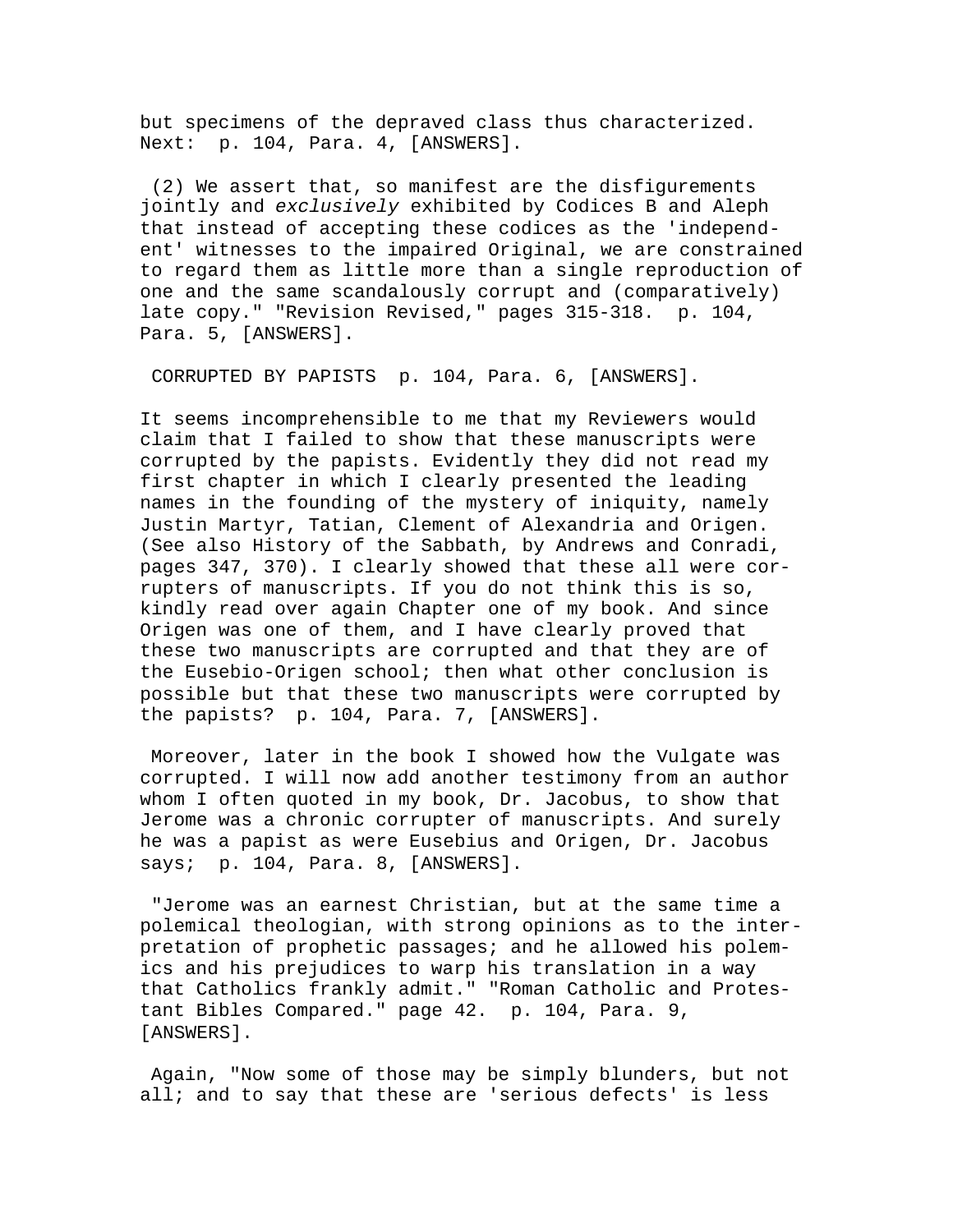than truth! They betoken a willingness to tamper with the text." Idem, Appendix, Note 200. p. 105, Para. 1, [ANSWERS].

 Jerome wrote a letter to Marcella from Rome 348 A.D. Letter XXVII in which he defends himself against the charge of having altered the text of Scripture, as follows: p. 105, Para. 2, [ANSWERS].

 "After I had written my former letter, containing a few remarks on some Hebrew words, a report suddenly reached me that certain contemptible creatures *were deliberately assailing me with the charge that I had endeavored to correct passages in the gospels, against the authority of the ancients and the opinion of the whole world....* I am not, I repeat, so ignorant as to suppose that any of the Lord's words is either in need of correction or is not divinely inspired; but the Latin manuscripts of the Scriptures are proved to be faulty by the variations which all of them exhibit, and my object has been to restore them to the form of the Greek original." "Post Nicene Fathers," Second Series, Vol. VI, pages 43, 44. (Emphasis mine.) p. 105, Para. 3, [ANSWERS].

 It will also be recalled here, that I set forth in one or two places in my book that Helvidius, the famous scholar of Northern Italy, accused Jerome to his face of using corrupted Greek manuscripts. Of Jerome, the article on his name in the Mcclintock and Strong's Encyclopedia says: p. 105, Para. 4, [ANSWERS].

 "Easily offended vanity", "a fanatical apologist of monkish extravagances "romanizing", pride, often concealed under the garb of humility" and "antichiliastic" that is against the millenium as we believe it. p. 105, Para. 5, [ANSWERS].

 A final note from Philip Mauro on this same point will show that there are others who believe that those manuscripts, and the Vaticanus in particular, are cherished by the papacy for their corruptions: p. 105, Para. 6, [ANSWERS].

 "It is easy to understand why this particular MS (Vaticanus) is cherished at the Vatican; for its corruptions are what make it of value to the leaders of the papal system. We can conceive therefore the satisfaction of those leaders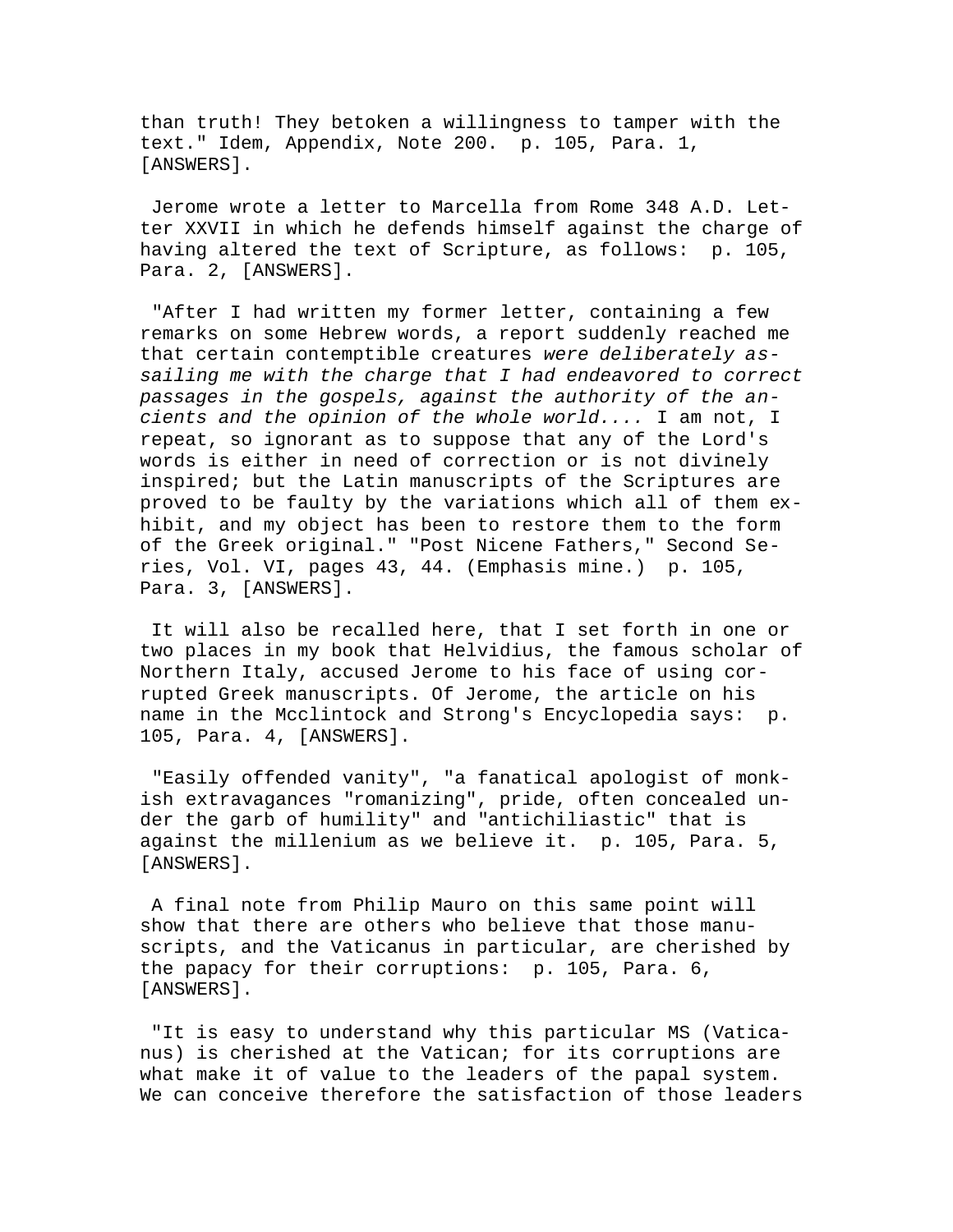that their highly prized manuscript has bee allowed to play the leading part in the revision of the English Bible, than which there is nothing on earth they have more reason to fear. On the other hand, may not this be one of the causes why God, in His over-ruling providence, has frustrated the attempt to displace the AV by a new version based upon such a sandy foundation?" "Which Version?" Note, page 50. p. 105, Para. 7, [ANSWERS].

 On the other hand there are other authorities who believe that the reason why those two beautiful Codices have been preserved, was that, because of their corruptions, they have not been worn out by use. p. 105, Para. 8, [ANSWERS].

 All Adventist ministers have preached upon Dan. 7:25 about that power which would change the law of God, and glory in changing it. If this power could change the very heart of the Bible, do you think they would hesitate to change anything else in the Bible, which they wished to change? p. 106, Para. 1, [ANSWERS].

WESTCOTT AND HORT THEORY. p. 106, Para. 2, [ANSWERS].

 In view of what we have said concerning the corruptions of these manuscripts, one may wonder how it came about that they were put over and made the basis of the Revised Version. Find the explanation of how Darwin put over his theory of evolution and this will answer the question. For Dr. Salmon points out that Dr. Hort stands related to the new science of textual criticism in much the same way that Darwin stood related to the theory of evolution. Westcott and Hort did not collect Manuscripts. Indeed, they had no experience in either collecting or collating; they simply furnished the theory which they made dominant in the Revision Committee, chosen after Oxford University had been captured by the Jesuits. And let us not forget that Oxford University Press with Cambridge, paid the bill occasioned by the Revision. As Dr. Kenyon says: p. 106, Para. 3, [ANSWERS].

 "Westcott and Hort did not themselves collate or edit manuscripts, but devoted themselves to the study of the material collected by others, and to the elaboration of a theory... Briefly, this theory is a revival of Griesbach's classification of all textual authorities into families." "Criticism of the N.T., page 294. p. 106, Para. 4, [ANSWERS].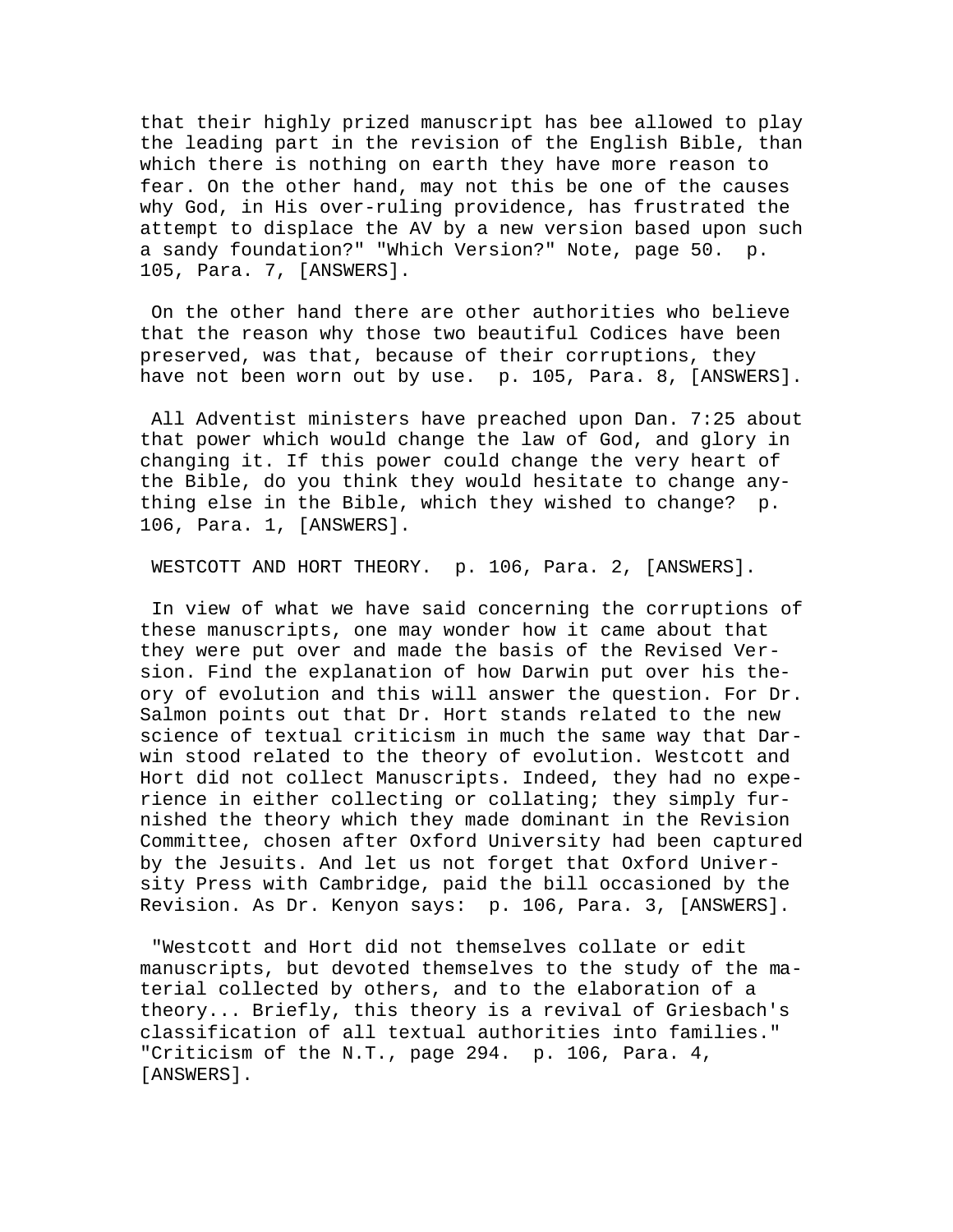Dean Burgon so effectually exposed the wickedness of Dr. Hort's theory that he virtually killed the Revised Version in England. p. 106, Para. 5, [ANSWERS].

 Dr. Scrivener concurred with Dean Burgon. Of the theory of Westcott and Hort, he says: p. 106, Para. 6, [ANSWERS].

 (1) "There is little hope for the stability of their imposing structure, if its foundations have been laid on the sandy ground of ingenious conjecture. And, since barely the smallest vestige of historical evidence has ever been alleged in support of the views of these accomplished Editors, their teaching must either be received as intuitively true, or dismissed from our consideration as precarious, and even visionary." Scrivener, "Introduction", Vol. II, page 285. p. 106, Para. 7, [ANSWERS].

 There could be no severer arraignment of the theory of Westcott and Hort, the theory upon which their Revised Version is based. Note that Dr. Scrivener says, "It must be accepted as intuitively true," (that is without any evidence or proof,) or else dismissed as "precarious or even visionary." p. 106, Para. 8, [ANSWERS].

 (2) "Dr. Hort's system, therefore, is entirely destitute of historical foundation." Idem, Vol. II, page 291. p. 106, Para. 9, [ANSWERS].

 (3) "We are compelled to repeat as emphatically as ever our strong conviction that the hypothesis to whose proof he has devoted so many laborious years, is destitute not only of historical foundation, but of all probability resulting from the internal goodness of the Text which its adoption would force upon us." Idem, page 296. p. 106, Para. 10, [ANSWERS].

 (4) "'We cannot doubt' (says Dr. Hort) 'that it (Luke 23:24) comes from an extraneous source.' (Hort, notes, page 68.) nor can we on our part doubt that the system which entails such consequences is hopelessly self-condemned." Idem, page 358. p. 107, Para. 1, [ANSWERS].

 Dr. Kenyon, always a follower of Westcott and Hort, is one of the latest to attempt to defend their theory. But an examination of Kenyon's pages (Textual Criticism, pages 320- 333), reveals that to do so he must appeal to classical (pagan) and to other irrelevant sources. Then feeling the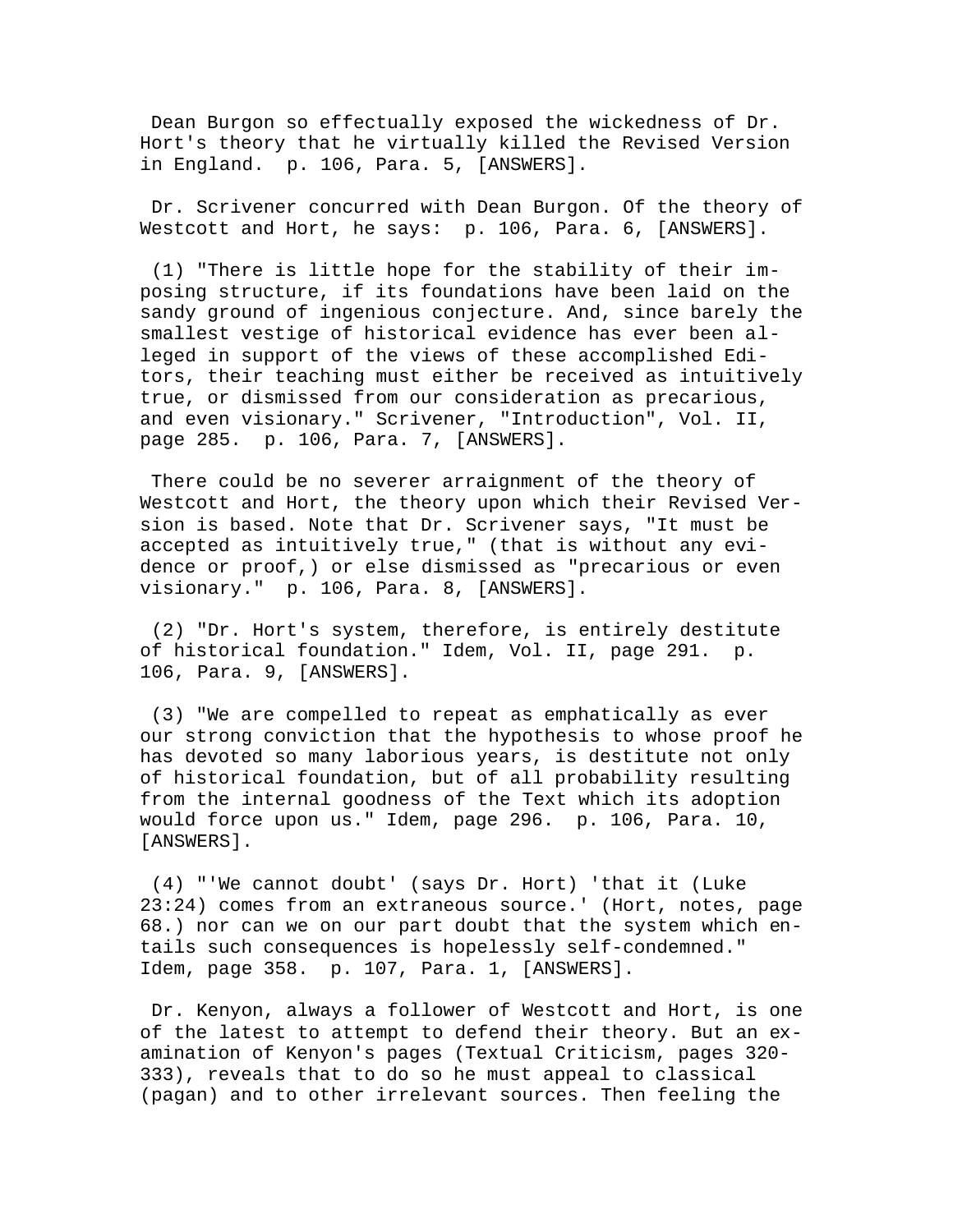weakness of this illogical analogy he falls back on Hort's fantastic imaginary and unhistorical recensions, which Scrivener and others surely denounced. p. 107, Para. 2, [ANSWERS].

 My Reviewers charge me with using writers who lived during the heat of the controversy. Do Luther and Wesley or Lincoln and Douglas lose any of their value because they wrote during the heat of the controversy? I used some of the very latest writers in my book. I will now present to you eight outstanding textual critics whose testimony, given as late as January, 1921 declares that the Westcott and Hort Greek Text is a failure. These men are Danday, Field, Kirsopp Lake, Julicher, J. Rendell Harris, Eberhard Nestle, Bernard Weiss, E. D. Burton, and Rudolph Knopf. A resume of these opinions is given in the "Bibliotheca Sacra", January, 1921, a volume I referred to in my book along with others. Here are two quotations from this volume: p. 107, Para. 3, [ANSWERS].

"Another Scheme devised by Dr. Hort to justify his abbreviated text was to put forward the Vatican Codex B as the purest text, and nearest to the original autographs. This preference has been condemned by later critics." "Bibliotheca Sacra", Jan. 1921, page 33. p. 107, Para. 4, [ANSWERS].

 "All of his (Dr. Hort's) positions have been attacked, if not taken, and the mistakes of Hort's Greek text are transmitted in the Canterbury Revision (English Revised), which is thus so far discredited." Idem, page 36. p. 107, Para. 5, [ANSWERS].

DR. PHILIP SCHAFF. p. 107, Para. 6, [ANSWERS].

 A final word in answer to the charge of my Reviewers that I failed to show that Aleph and B were corrupted by the papists. I wish to call attention to the fact that Dr. Schaff, President of both Old Testament and New Testament American Revision Committees, was completely subservient to the Westcott and Hort Textual theory. He chose the members of both the Old Testament and New Testament American Revision Committees; he drew up the rules which guided them; in fact, he was the life and soul of what was done here in America. I simply recall to you again that chapter in my book which my Reviewers completely ignored, but which proved conclusively that Dr. Schaff's convictions, teach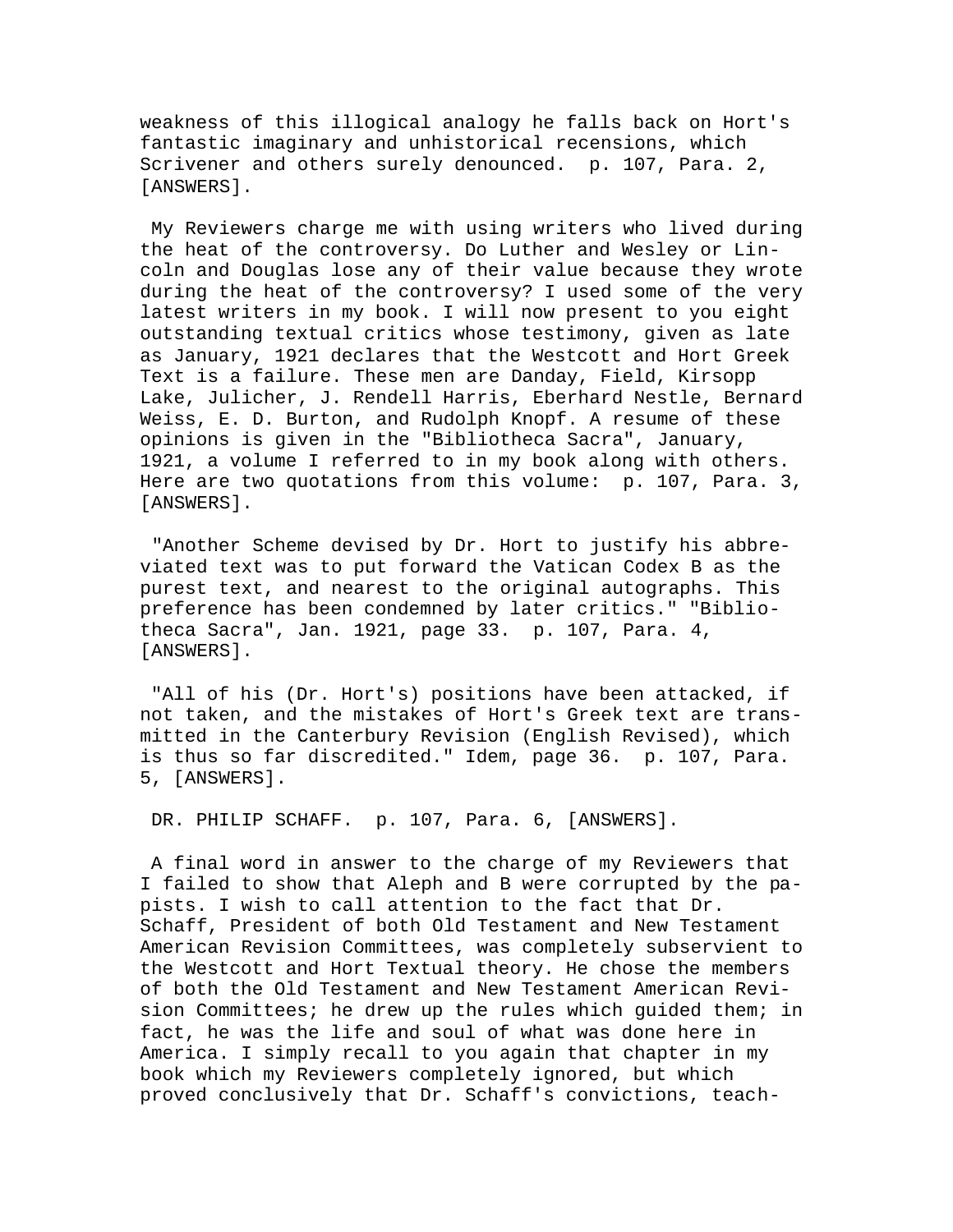ings, and writings and the whole logic of his work was Romanizing. Or as one writer puts it: p. 107, Para. 7, [ANSWERS].

 "Our examination has extended only to a little beyond the middle of Dr. Schaff's work (i.e. his History of the Apostolic Church). But the positions he has already advanced, are such as to lay the whole truth and grace of God, and the whole liberty, hope, and salvation of the human race, at the feet of the Roman Papacy." "The New Brunswick Review," Aug. 1854, page 325. p. 107, Para. 8, [ANSWERS].

 I think that I proved to the satisfaction of all that the Vaticanus and Sinaiticus were corrupted, and were corrupted by the papists. p. 108, Para. 1, [ANSWERS].

 SECTION VI -- REVIEW OF SCRIPTURE TEXTS CITED IN CHAPTERS VI, XI, XII. p. 108, Para. 2, [ANSWERS].

 When the Reviewers brought against my various statements such high-sounding expressions as these: "The authenticated texts", "The major MSS", "The best of all Greek MSS", "The best attested MSS", etc. it must have almost overwhelmed you with the thought that my book was being demolished by these outstanding authoritative MSS. p. 108, Para. 3, [ANSWERS].

 In their reply to many of the scripture texts which were handled, they largely attempted to vindicate their opposition to what I said by appealing to manuscripts under the titles just given. However, this method involves six serious difficulties: p. 108, Para. 4, [ANSWERS].

 (1) They did not tell us what manuscripts they are: (2) they did not tell us how many there are; (3) they did not exhibit what right they had to apply these approving titles to the manuscripts; (4) they did not tell how many manuscripts were on the opposite side; (5) neither did they tell us what manuscripts were on the other side; and (6) finally, they have offered us no justifying reason why they grouped all the *thousands* of manuscripts on the opposite side under the name of Textus Receptus and counted them as *one* witness. Evarts in the Bibliotheca Sacra of January 1921 quotes a textual critic to say that John 8:1-11 on the woman taken in adultery is witness to in 1650 codices. Since less than 1/10 of these are uncials, this authority must reckon the remaining 1490 cursives as each an inde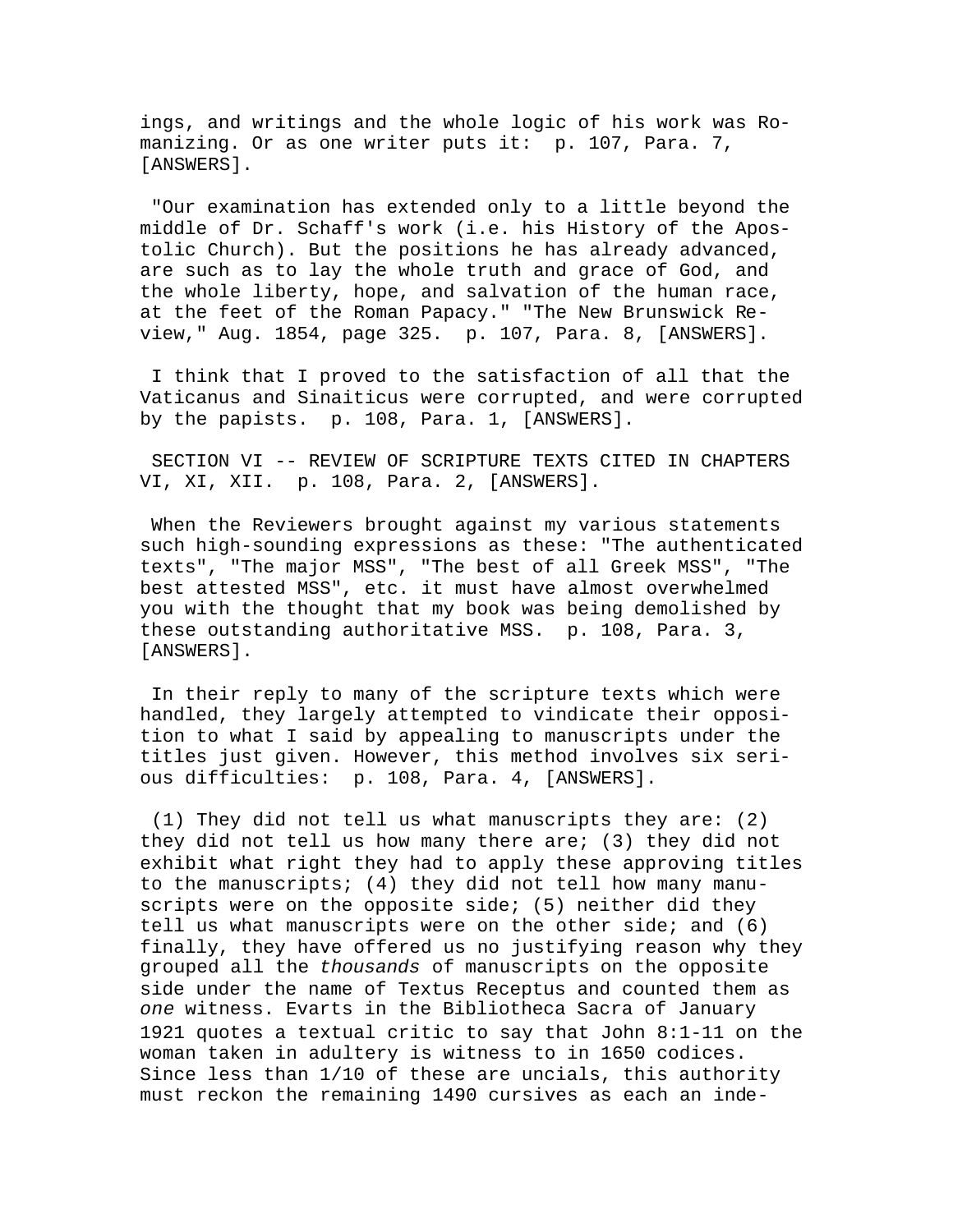pendent witness. What right then, have my Reviewers to take a handful of manuscripts on their side, whose voice discounts from thousands of manuscripts on the other side of the question and count each one of this small handful of theirs a separate witness; while they count the thousands of manuscripts on the other side as simply one witness. When their repeated appeals to those high-sounding but meaningless terms to justify their defense of the following texts are shown to mean nothing, when each one must stand on the poverty of the other reasons they offer. An examination of this poverty makes very interesting reading. p. 108, Para. 5, [ANSWERS].

 But what are the facts? Which are those wonderful manuscripts to which they refer -- "the authenticated", "the major", "the noted", "the most valuable", "the best", "the best attested?" Would you be surprised to find that generally, they are just two principal manuscripts, the Vaticanus and the Sinaiticus? p. 108, Para. 6, [ANSWERS].

 What right have they to describe them by all these highsounding adjectives when they know and told you (on page 12, Section II of their Document) that authorities were divided in their estimate of their value -- one side regarding the Vaticanus, the better of the two, as the most vicious manuscript in existence. p. 108, Para. 7, [ANSWERS].

 What right had they to try to overwhelm your thinking with the idea that the great authorities were against me? This is some new logic. They prove the AV wrong and prove me in error, mainly two witnesses, the better of the two even being held as the most vicious MS in the world. Do you prove that the Prohibitionists are wrong by bringing in antiprohibition witnesses, by calling the witnesses most noted, major, best, best attested, best authenticated? p. 109, Para. 1, [ANSWERS].

 Does anyone think that the AV and my position relative to it can be set aside by such witnesses, witnesses without ancestry, without history, by witnesses which are rejected as corrupt and unreliable? p. 109, Para. 2, [ANSWERS].

 They are condemned by their own internal evidence and by 99 witnesses out of every 100, condemned by the overwhelming testimony of the patristic writings, the MSS, and the Versions. My Reviewers' wise assertions that they are the best, major, best attested, etc. will not convince those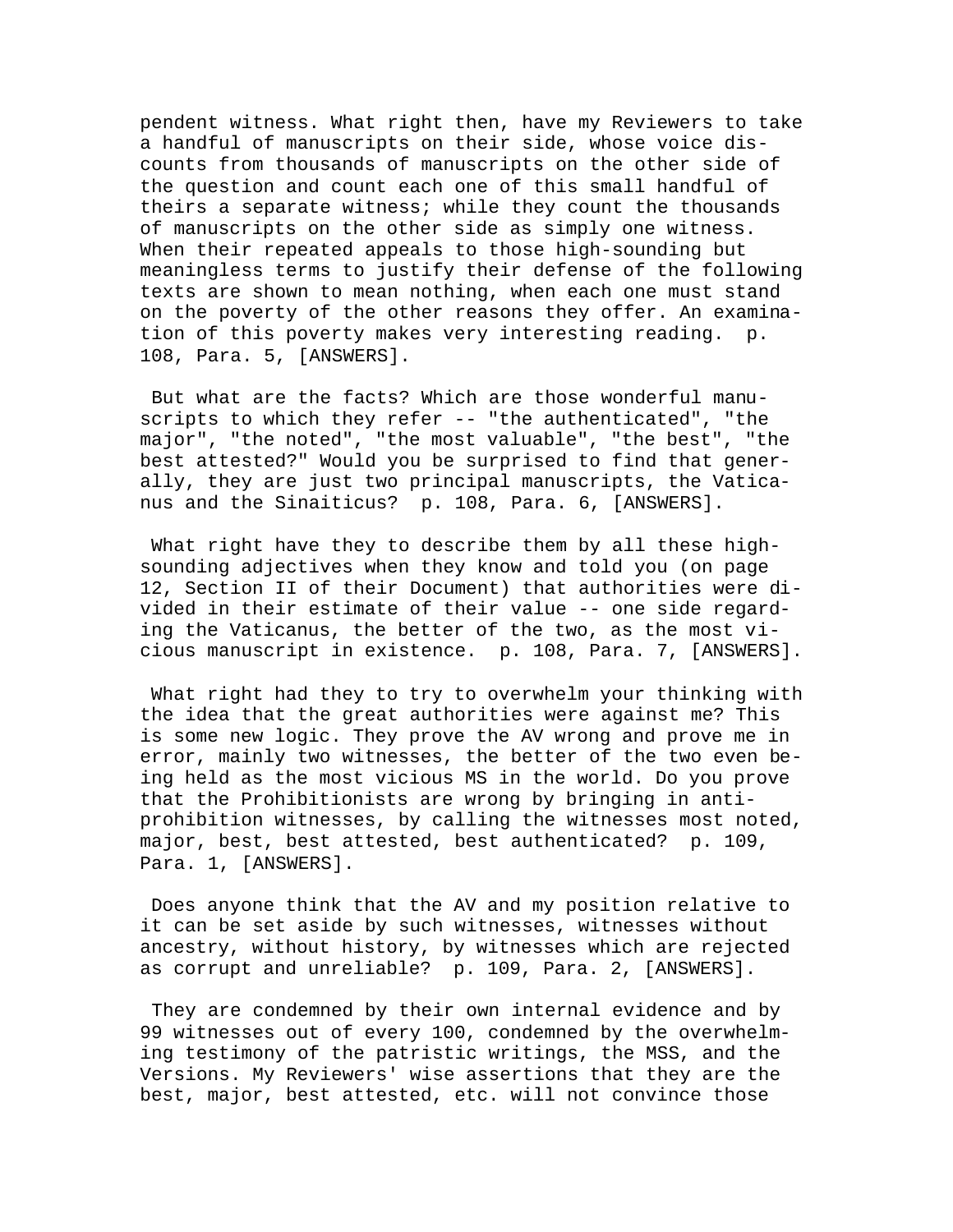who think fairly. p. 109, Para. 3, [ANSWERS].

 Their nine (9) indictments of my methods (Section III, chapter II, pages 2, 3) were built upon their unjustifiable use of these high-sounding but meaningless terms about MSS; (2) their endorsement of doctrine-changing mistranslations; (3) their acceptance of the ruin of the established usages of words; (4) their unjustifiable claim upon parallel passages, on the ground that because God had said a thing once, there was no harm to cut out where he said it in another place; (5) upon their own self-made theological arguments. When all these questionable procedures are duly shown to be valueless these nine (9) indictments of my methods mean just nothing at all. They will stand or fall upon my examination of the individual texts. p. 109, Para. 4, [ANSWERS].

 In order that this document may not be too long, I propose not to notice, at length, a number of the scripture texts which are argued by my Reviewers. In fact, I am under no obligation to notice their arguments about doctrine with reference texts used in Chapter 6 of my book. Chapter 6 was not given to show how the Revisers changed doctrine. It was given to show the similarity, if not identity, of many passages in the ARV with the same passages in the Jesuit Bible of 1582, and how these two versions are leagued together on one side of the gulf between and the AV on the other side. p. 109, Para. 5, [ANSWERS].

 The accumulative argument produced by the totality of these comparisons is tremendous. This accumulative argument my Reviewers ignored. It was easier for them to notice the compared passages, one by one, on the basis that they were arguing a change of doctrine; thus the main effect of Chapter 6 they missed, Nevertheless, I wish to discuss in reply a number of these compared passages which they reviewed. p. 109, Para. 6, [ANSWERS].

III-6-3 OABV-91 p. 109, Para. 7, [ANSWERS].

 Let us first notice my Reviewers' defense of the Revised Version in 2 Sam. 21:19, which declares that Elhanan killed Goliath. My Reviewers indict the translators of the AV because they supplied certain words in italics and so made the Bible consistent with itself. They approved the ARV which translated the Hebrew text without italics and so made the Bible contradict itself. p. 109, Para. 8,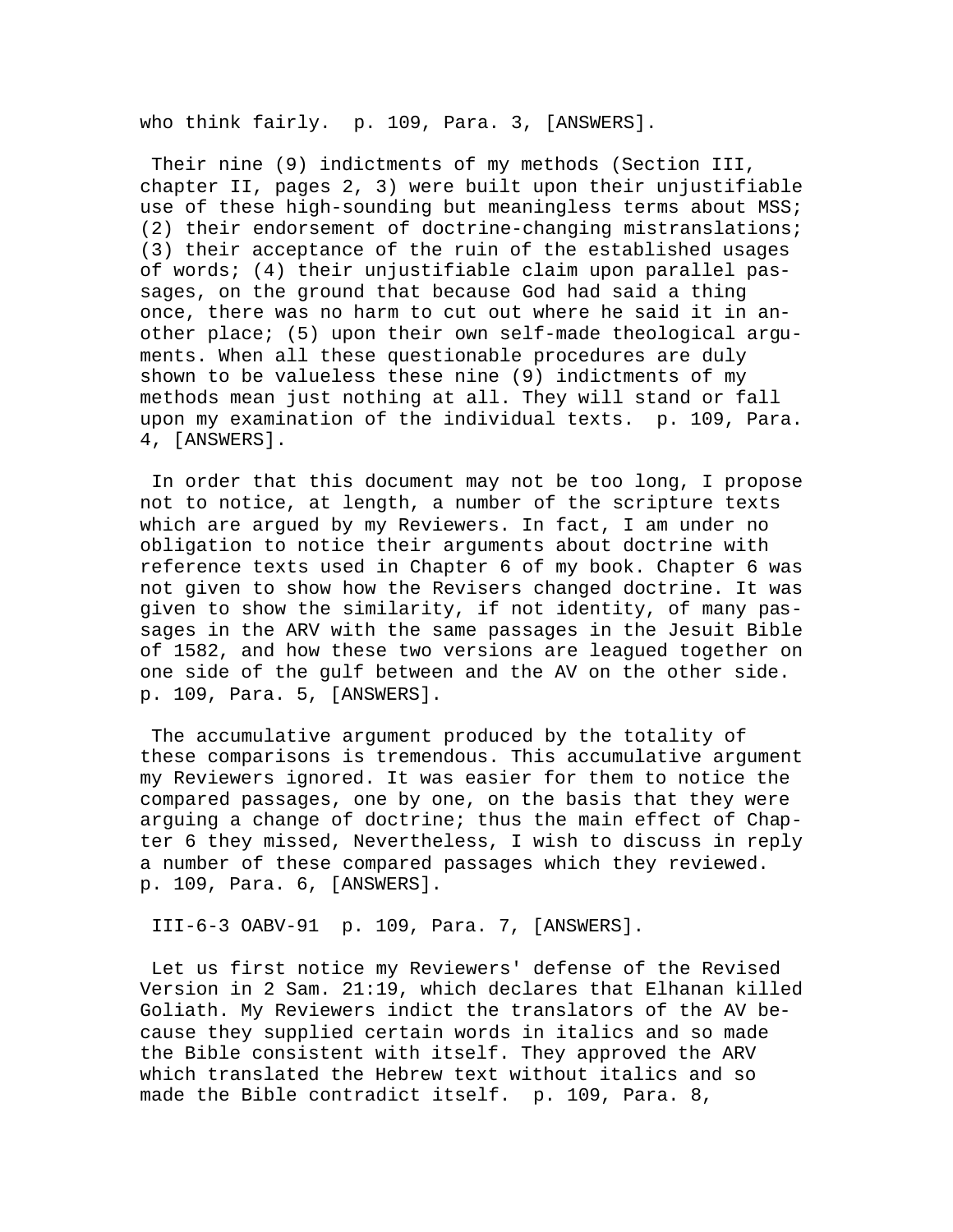[ANSWERS].

 By this argument the ARV is convicted, because in 2 Thess. 2:3 it supplied the four words, "it will not be"' for supplying which, they had no justification, except that internal evidence demanded these words to be supplied. The AV, therefore, stands justified because it supplied the proper words which a powerful internal evidence supported, in the case of the killing of Goliath, while the Revisers here side-stepped. This deplorable act of the Revisers has rocked two continents with the needless and doubt scattering debate. p. 110, Para. 1, [ANSWERS].

 The King James translators made the Hebrew agree with itself, while the ARV made it contradict itself. Then the Revisers emphasized the contradiction, by reading into the margin the AV reading. Modernists, at once, seize the contradiction and claim to prove that David did not kill Goliath. Then, and we have proof for this in the "Literary Digest" of March 9, 1929, modernists take the contradiction as the most historical. They actually claim that Elhanan did kill Goliath. Where now is your acid text? Where now are your primal laws of evidence? Do sincerity and fairness mean that we should make the Bible contradict itself? If the Revisers were justified in supplying the four words in 2 Thess. 2:3 by internal evidence which made common sense, how can they escape the charge of deliberately playing into the hands of skeptics, critics, and atheists by failing again to take advantage of what was the strongest kind of internal evidence. The famous Dr. Frederick Field, who spent his life on the Old Testament in Greek, brings as one of his strongest indictments against the Revisers that they ignored the great law of internal evidence, under the pretense of being obliged to be exactly literal. p. 110, Para. 2, [ANSWERS].

III-6-4 OABV p. 110, Para. 3, [ANSWERS].

Matt. 6:13 -- On the Abbreviation of the Lord's Prayer. p. 110, Para. 4, [ANSWERS].

 We now come to the famous omission of the last part of the standard account of the Lord's Prayer. My Reviewers, in line with the Revisers and the Jesuits of 1582, defend this omission. Against it the great Reformers indignantly protested. Have you ever noticed that the King James, or Authorized Version, make the Lord's Prayer begin with the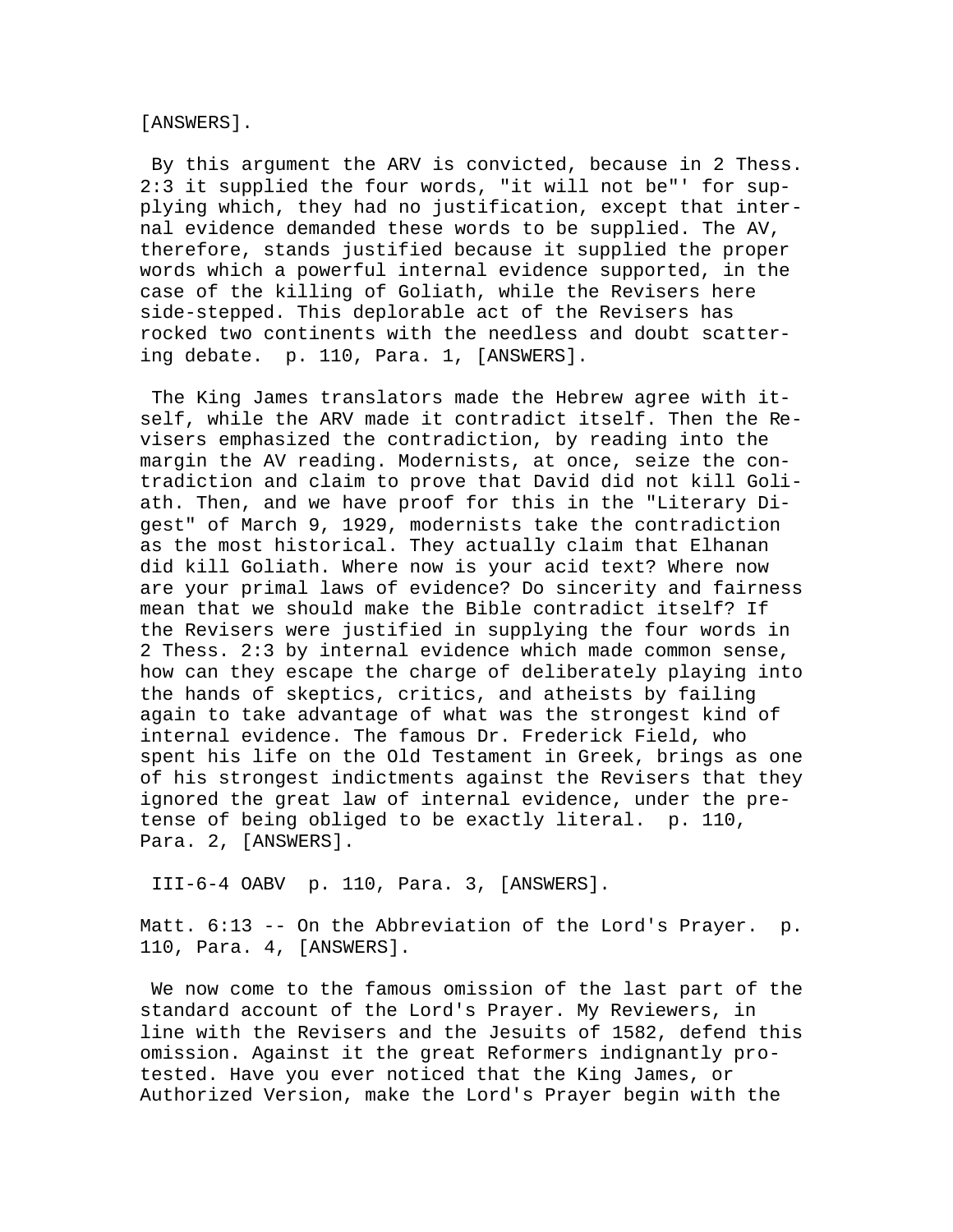Lord and end with the Lord? But the ARV makes the Lord's Prayer begin with the Lord and end with the evil one. Sister White did not agree with the ARV, for she said: p. 110, Para. 5, [ANSWERS].

 "The last like the first sentence of the Lord's Prayer, points to Our Father." "Mount of Blessing", page 174. p. 110, Para. 6, [ANSWERS].

 This puts the AV and Sister White on one side; and on the other side it puts my Reviewers, the Revisers, and the Vatican and Sinaitic MSS. p. 110, Para. 7, [ANSWERS].

 In defense, it is claimed that "the omitted part is not found in the oldest Greek MSS". The truth is it is lacking only in the Vaticanus, Sinaiticus and three uncials and five cursives; while on the other hand the other remaining uncials and the thousands of cursives are for it. Dr. Cook says: "In support of the rejected clause I have noticed the immense preponderance of authorities." "Revised Versions", page 57. This is proof enough that the Vaticanus and Sinaiticus are corrupted. The probable reason why they are the oldest MSS is because they were so corrupted, they were not used or worn out in the hands of the people who studied or copied them. My Bible is worn out. To quote as my Reviewers did, that the Expositor's Greek Testament" says it was a liturgical ending, and no part of the Lord's Prayer, means nothing. How comes the Expositor's N.T. to be authority, especially greater than Sister White? p. 110, Para. 8, [ANSWERS].

 The "Expositor's Greek N.T." work does not purport to enter the field of textual criticism; it is no authority therein, and simply repeats parrot like what the critics furnished. My Reviewers give also, as additional evidence, a quotation from Dr. Scrivener which says "yes" and "no" on the question, therefore nothing. p. 111, Para. 1, [ANSWERS].

 "Prophets and Kings" page 69 and "Mount of Blessing" pages 174-176 quote this portion of the Lord's Prayer which the ARV omitted, and therefore it should be in the text, the place of honor. It has been dishonored, it was placed in the margin. Now where is your acid test? Who says that the changes of the Revisers did not affect doctrine? What is doctrine? Why didn't my Reviewers, recognize Sister White? p. 111, Para. 2, [ANSWERS].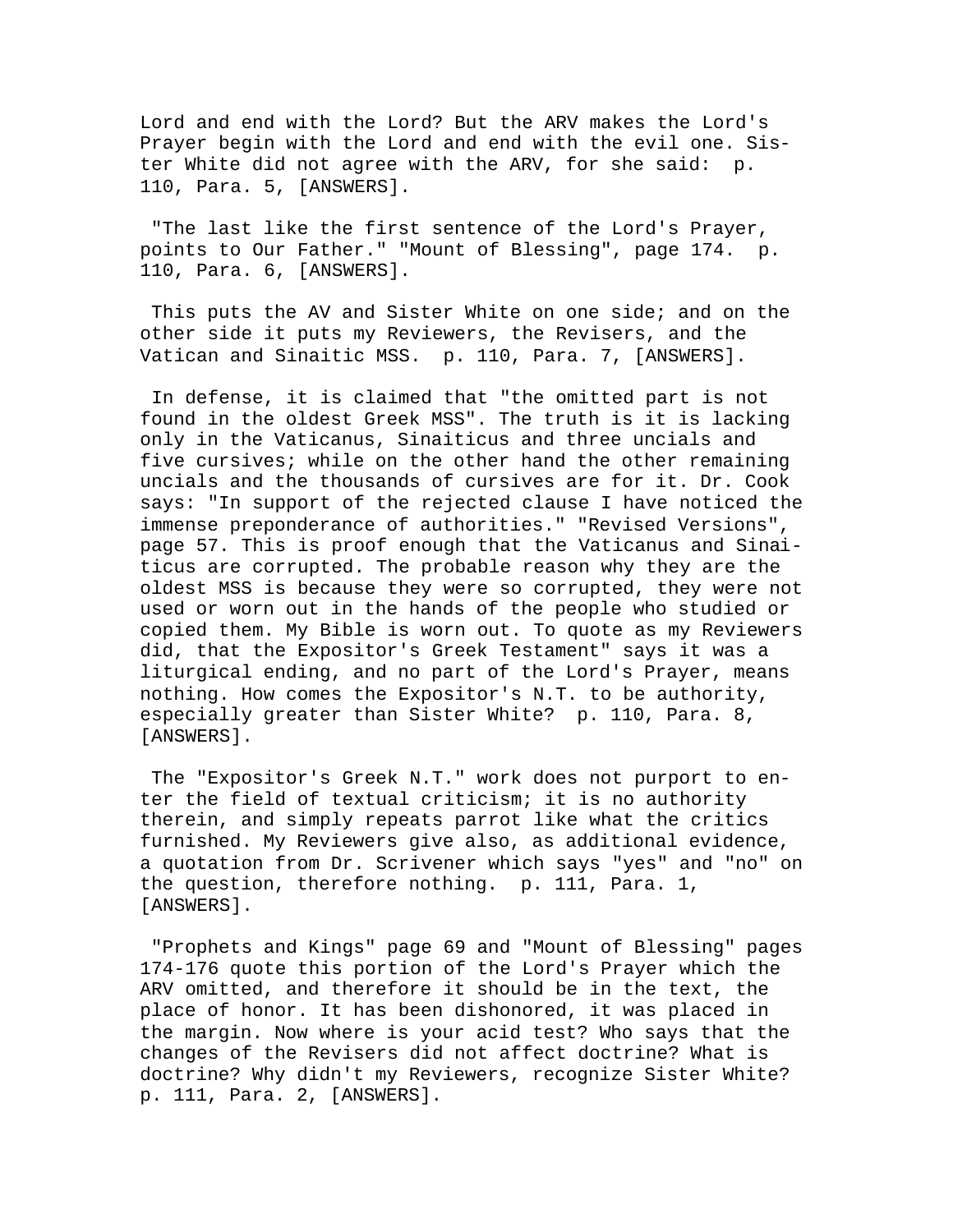III-6-5 OABV-92 p. 111, Para. 3, [ANSWERS].

 Matt. 5:44 On Praying for Enemies. p. 111, Para. 4, [ANSWERS].

 Here again my Reviewers fail in catching the argument in my book. They claim that because the ARV omits, "bless them that curse you, do good to them that hate you," and also "which despitefully use you," that I declare on the strength on the strength of this omission that the Revised Version is not a revision in any sense whatever, but a new Bible based on different MSS from the King James, on Catholic MSS in fact." p. 111, Para. 5, [ANSWERS].

 This is not true. I quoted Canon Cook, that well-known scholar who had been invited to sit on the Revision Committee but who refused. My Reviewers ignored his quotation. He said: "Yet this enormous omission rests on the sole Authority of Aleph (Sinaiticus) and B (Vaticanus)." And since my Reviewers admit on this same passage that these two oldest MSS came to us directly from Catholic sources, I had a right to claim that the Revised Version was based on Catholic MSS, unless they could present some mitigating circumstances. What mitigating circumstances did they present? The brought up again Erasmus, that he was Catholic, that his new Greek Testament was dedicated to the Pope and received the written endorsement of the Pope; and that further, Erasmus printed in parallel columns the official Roman Catholic Testament in Latin with Greek Text. Thus they sought to parry the indictment of the Sinaiticus and Vaticanus as Catholic MSS by trying to make us believe that the Textus Receptus of Erasmus' was just as Catholic. p. 111, Para. 6, [ANSWERS].

 Now notice the facts in the case. Was Erasmus a Catholic in reality? Was he in submission to the Pope as all really and truly Catholics virtually are? No. His work shook the Roman Catholic Church, and his books were put on the Index. Luther and Erasmus were at first Catholic in name, but Protestants at heart. Erasmus was protesting. The Revisers on the other hand, were Protestants in name, but ceased protesting; were Catholics at heart, and headed toward ritualism and Romanism. p. 111, Para. 7, [ANSWERS].

 Erasmus was driving the world toward Protestantism, it was toward Catholicism that the Revisers were driving the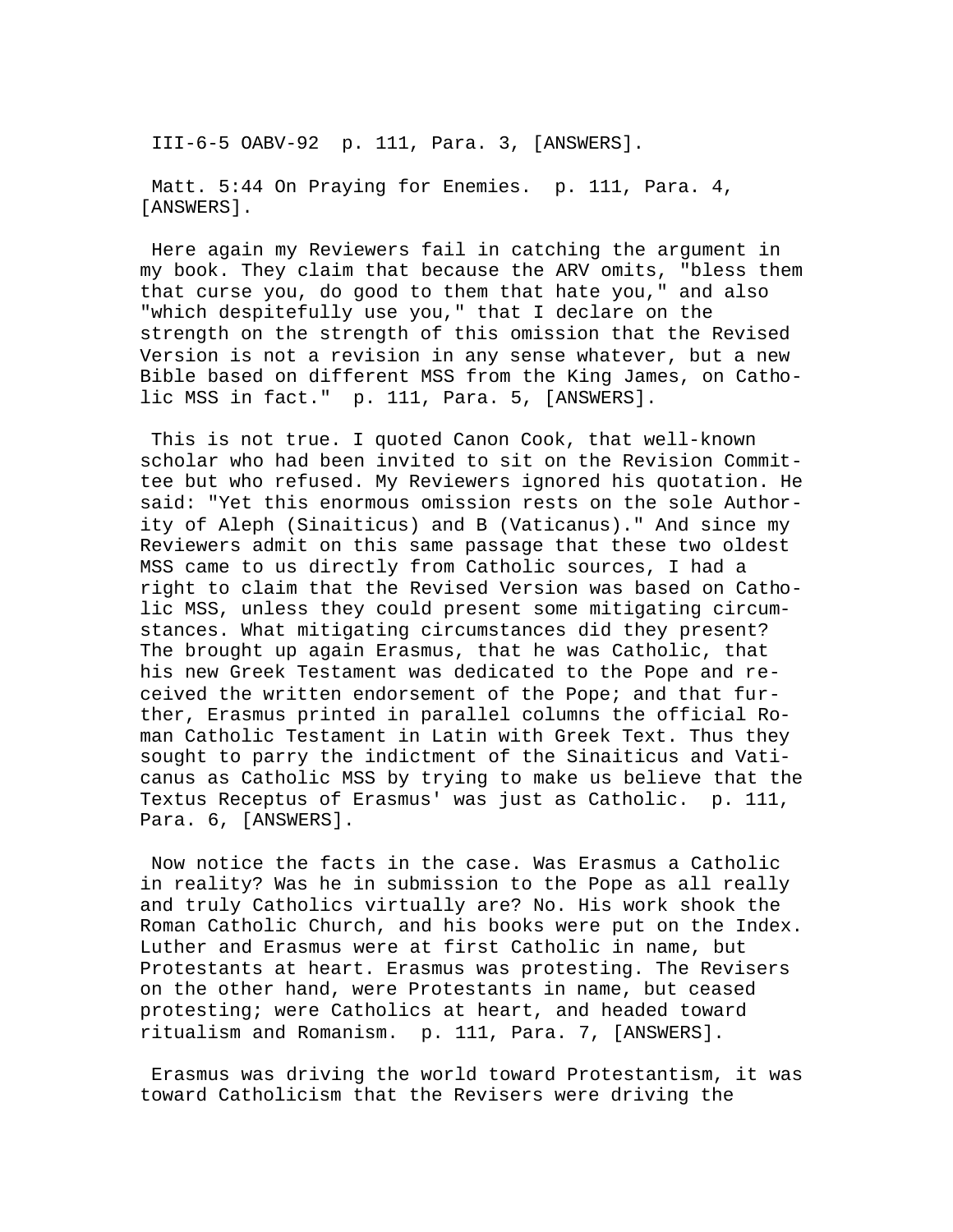world. p. 112, Para. 1, [ANSWERS].

 Why tell the world again that all Erasmus printed in parallel columns was the Greek Testament and the Catholic Vulgate? Why not tell the whole truth? Why not tell the world and our dear people that he printed in a third column his revised Vulgate which brought down upon him the storm of Catholic Europe. Why not tell everybody, everywhere, that later the Pope put all his books on the Index Expurgatorius? Will somebody please tell me when the Pope put the Vaticanus and Sinaiticus on the Index Expurgatorius? Thus Putnam speaks of it: p. 112, Para. 2, [ANSWERS].

 "In the Index of 1559, the name of Erasmus is placed under the class of *Auctores quorum libri et scripta omnia prohibentur.* After the entry of the name however, comes the following specification? *cum universis Commantariis, Annotationibus, Schollis, Dialogis, Epistolis, Censuris, Persionibus, Libris et Scriptis suis, etian si nil ponitus contra Religionem, vei di Religione contineant."* "The Censorship of the Church of Rome." Vol. I, page 335. p. 112, Para. 3, [ANSWERS].

 But there is another angle to this proposition. How many Protestant Versions have been influenced by these two MSS? None but the Revised over which the discussion now is. You might include the individual versions, but they are not recognized, either by the Reviewers or by the authorities they quoted. My Reviewers say in so many words, speaking of the ARV, "Because its translators are guided by the oldest and most complete MSS". If my Reviewers mean by these words that the ARV translators were guided by the *two* oldest and most complete MSS which is virtually the truth then the ARV is built on Catholic MSS. p. 112, Para. 4, [ANSWERS].

 My Reviewers next claim that, "There is no historical proof that any Greek text was more directly influenced by Catholic hands, a Catholic version, and Catholic approval than was that of Erasmus, yet the text of Erasmus was the basis of what has since been called the Textus Receptus, which the author lauds so highly as a pure, uncorrupted text." p. 112, Para. 5, [ANSWERS].

 What are my Reviewers trying to do? Are they trying to make out the AV, the Protestant Bible, as taken from the Textus Receptus to be in fact a Catholic Bible? My astonishment knows no bounds. The Pope put the Textus Receptus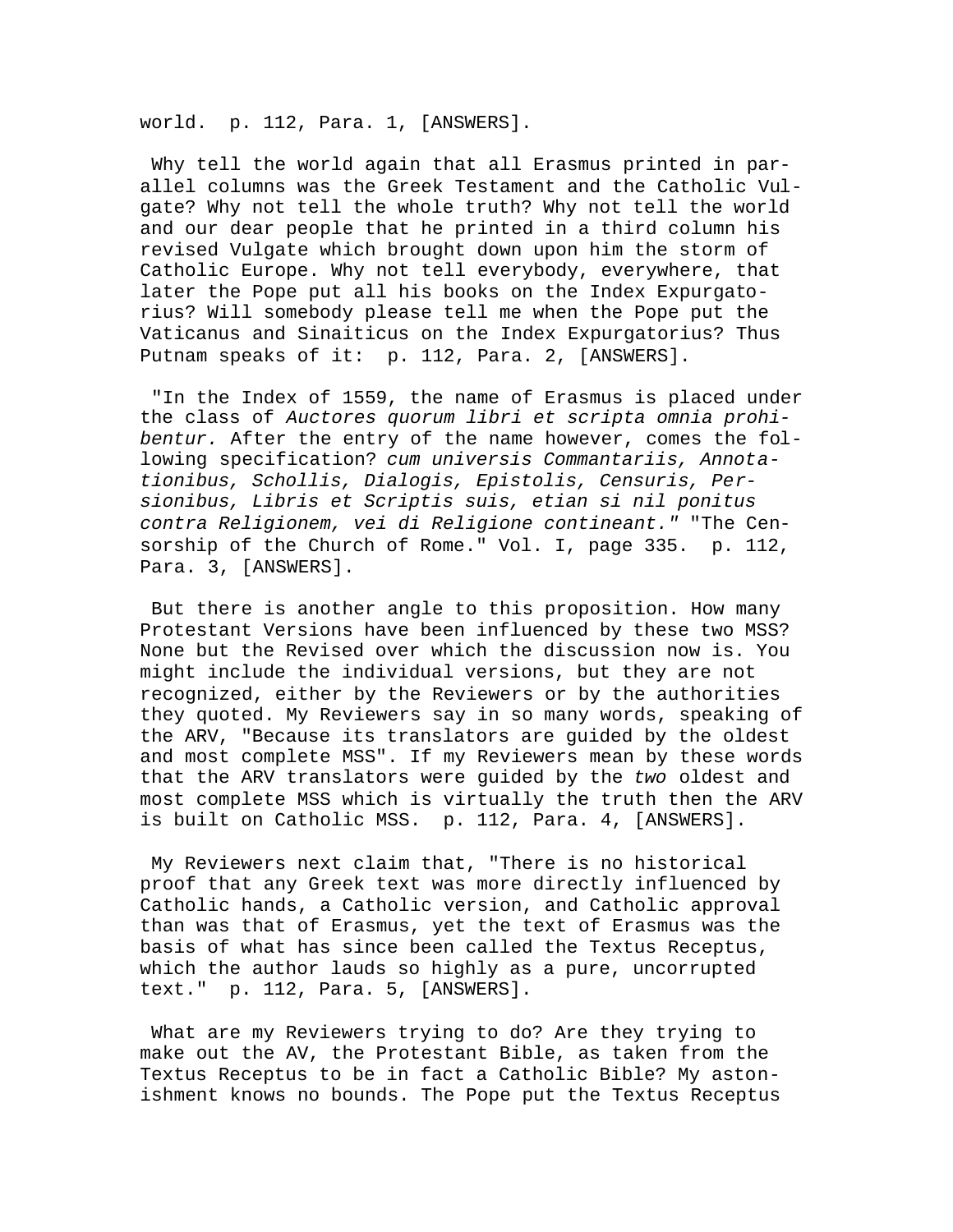on the Index, condemned it, and condemned (as well) the AV. Faber, one of the perverts from Protestantism to Catholicism in the Oxford Movement called the Authorized Version "one of the greatest strongholds of heresy". Eadie, "English Bible," page 158). And the Catholic Bishop of Eric calls it "their own vile version." Probably the Bishop learned it from Dr. Hort, who at the age of 23 called the Textus Receptus "vile" and "villainous". Cardinal Wiseman attempts to show that the rush of certain Protestants to the Vaticanus and Sinaiticus, proves that the Vulgate was taken from the best MSS. (Wiseman's Essays, Vol. 1, page 104). Do my Reviewers then arrange themselves alongside of Faber, Cardinal Wiseman, and the Catholic Bishop of Eric? Do they also try to make out that our great Protestant Bible is, in fact, a Catholic one? I protest, in the name of Protestantism and Seventh-day Adventistism, and in the name of truth. Might as well brand Luther, and the Reformation also Catholic. See to what lengths the defenders of the Revised Version are driven. p. 112, Para. 6, [ANSWERS].

 My Reviewers next defend this "enormous omission" from Matt. 5:44 by declaring that the ARV, with great fidelity, has retained in Luke 6:27, 28, the words omitted in Matt. 5:44. This is the old story. On that principle you could leave out all the gospels but one making a composite gospel and thus improve on what the lord has done. My Reviewers talk about an "imposition on the laity". What would the people in the field think if you went out and gave them such principle as this namely? Because the Revisers did not corrupt every text therefore they are at liberty to corrupt this one? Will my Reviewers claim because the Revisers did not knock the whole wall down, therefore they did not make any breaches in the wall? Do they mean to imply that it is not necessary for the Lord to say a thing twice because He said it once? Did He not repeat the story of taking of Israel out of the land of Egypt many, many, times? Will my Reviewers say that once was enough? Would not taking this position make the Bible out as being full of redundancies and superfluities and repetitions? Why have four gospels; why not be satisfied with one? Why have parallel readings? Why tell the story of the Cross so often? Is not *once* enough? Why not have an abbreviated Bible? Do they really mean to defend the Revisers in omitting a passage of Scripture, because it is found elsewhere in the Bible? Are they defending the Word of God or the Work of the Revisers? p. 113, Para. 1, [ANSWERS].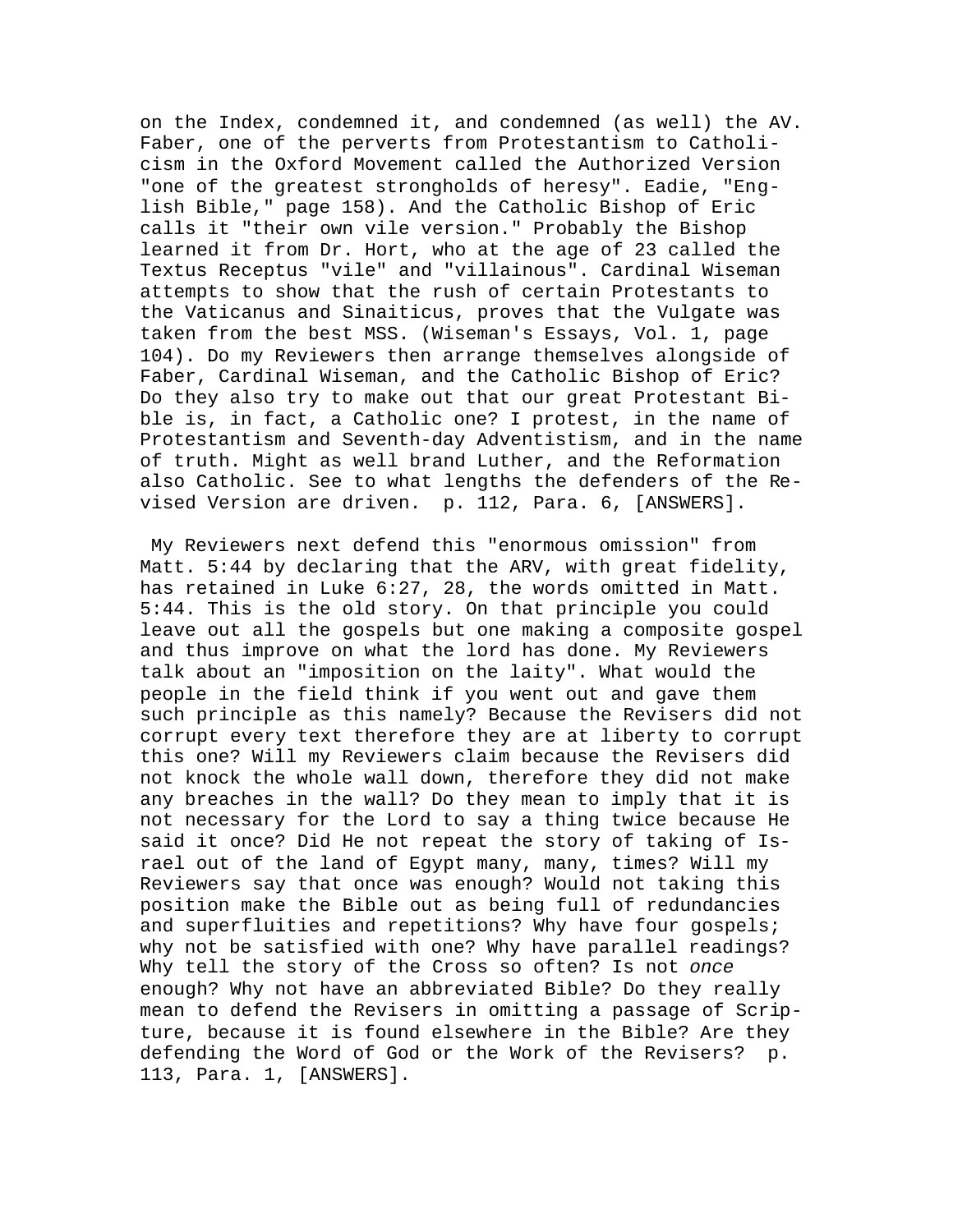Did not Sister White plainly say in "Great Controversy", page 245, speaking of Erasmus and his Greek and Latin Versions of the New Testament: p. 113, Para. 2, [ANSWERS].

 "In this work many errors of former versions were corrected, and the same more clearly rendered." p. 113, Para. 3, [ANSWERS].

She also said: p. 113, Para. 4, [ANSWERS].

 "He (Tyndale) had received the gospel from the Greek Testament of Erasmus. He fearlessly preached his convictions, urging that all doctrines be tested by the Scriptures. To the papist claim that the church had given the Bible, and the Church alone could explain it, Tyndale responded... far from having given us the Scriptures, it is you who have hidden them from us; it is you who burn those who teach them, and if you could, you would burn the Scriptures themselves.'" "Great Controversy", pages 245, 246. p. 113, Para. 5, [ANSWERS].

 In the face of this ringing testimony from the Spirit of Prophecy, how can my Reviewers claim that the Greek New Testament of Erasmus was Catholic? p. 113, Para. 6, [ANSWERS].

 My Reviewers have spoken about imposing on the people. How long shall we stand to have these things told to the people the way they are here telling them? How long shall we line ourselves up with this campaign against Erasmus and his Greek Text; and consequently against Tyndale and the Authorized Version, and the Spirit of Prophecy? Do you think that our own dear people should be saved from hearing these things in the wrong way and should be given the correct information? That is why I wrote my book. I wrote my book in order that the world at large and our own dear people should have the correct information on this whole situation. p. 113, Para. 7, [ANSWERS].

III-6-6 OABV-92-3 p. 114, Para. 1, [ANSWERS].

 Luke 2:33. On Joseph's being the Father of Jesus. p. 114, Para. 2, [ANSWERS].

 Here again the Reviewers neglected to answer a telling witness. I showed that Helvidius, the devoted scholar of Northern Italy (400 A.D.) who had the pure MSS, accused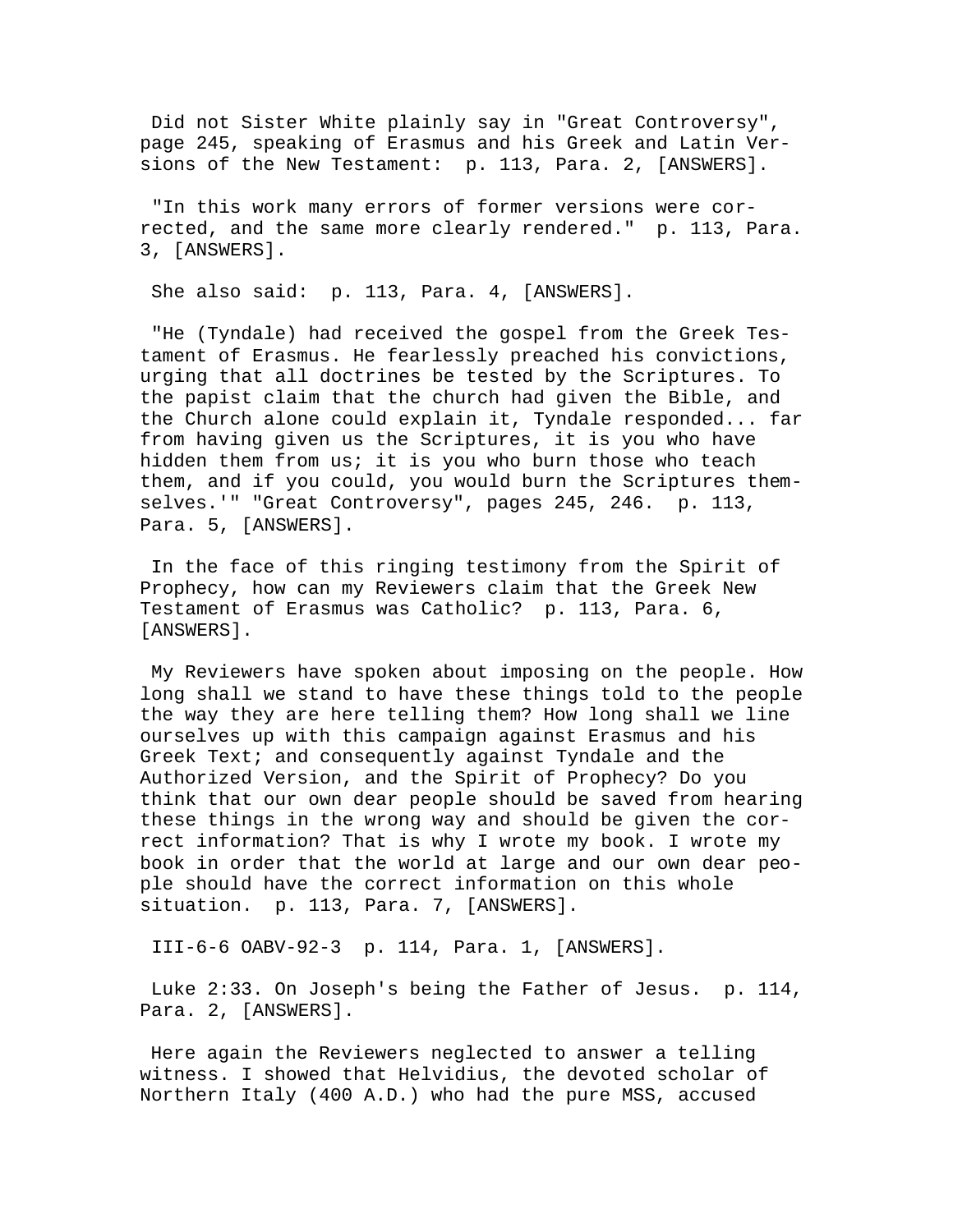Jerome of using corrupt manuscripts on this very text. I gave my authority for this, which authority is indisputable. By looking at the Vulgate, we know that in Luke 2:33, Jerome did exactly what the American Revised and Jesuit Bibles did, that is, they gave Jesus a human father. How could Helvidius accuse Jerome of using corrupt Greek Manuscripts if Helvidius did not have the true manuscripts? Moreover, Dean Burgon says that his rendering is a "depravation of the text". (Revision Revised", page 161.) All the answer my Reviewers give is a theological argument. They bring forth Luke 2:48 where Mary says to the child Jesus, "Thy father and I have sought thee sorrowing." Well, these are the words of 'Mary', they are not the words of *inspiration.* Nevertheless, the record of what Mary said is inspired, but we are not told that what Mary *said* was inspired. p. 114, Para. 3, [ANSWERS].

 My Reviewers make a further appeal to verses 27 and 41 where the word "parents" is used. My Reviewers ought to know that the word "parents" is an omnibus term; it includes the father and the mother. It is so used that it might refer to a mother and a foster-father. Therefore no argument can be grounded upon any of the three texts which my Reviewers offer in opposition to the testimony of Helvidius and of Burgon. Why did not my Reviewers call attention to Luke 2:43 which *also* was changed from "Joseph and his mother" in the AV to "his parents" in the RV, a change in the direction of the text under discussion? p. 114, Para. 4, [ANSWERS].

III-6-7 OABV-93 p. 114, Para. 5, [ANSWERS].

 Luke 4:8. On Get Thee Behind Me Satan. p. 114, Para. 6, [ANSWERS].

 My Reviewers commit three errors in discussing the omission in the Revised of the words, "Get thee behind me, Satan". *First,* they claim that the testimony of the MSS is so positively against including this omitted clause. On the contrary, Burgon and Miller say; p. 114, Para. 7, [ANSWERS].

 "It is plain, from the consent of (so to speak) all the copies, that our Saviour rejected the Temptation which stands second in St. Luke's Gospel with the words, 'Get thee behind me Satan.'" "The Traditional Text", page 169. p. 114, Para. 8, [ANSWERS].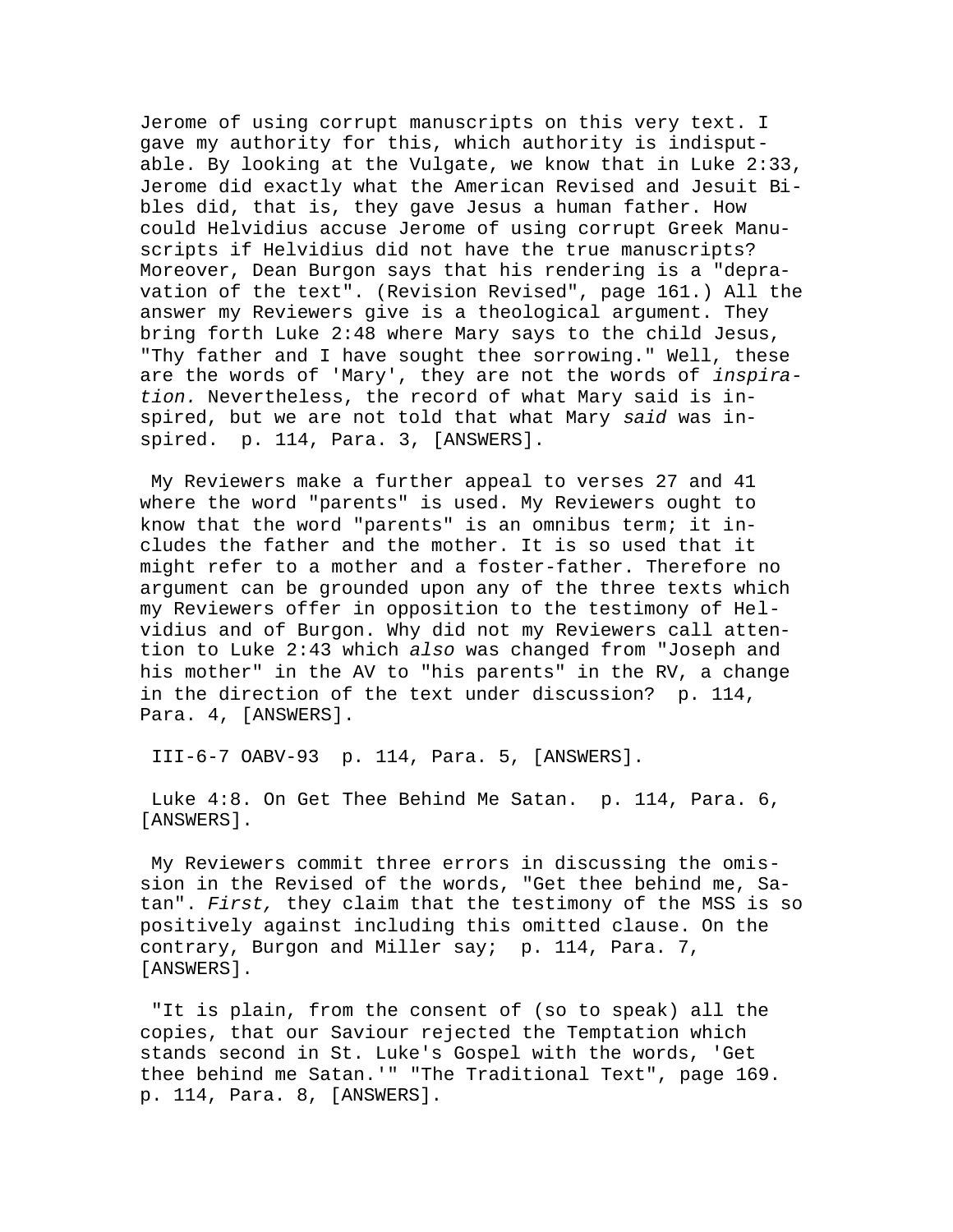The *second* error of my Reviewers is in leading us to believe that the omission of the clause in Luke 4:8 is fully compensated for in Matthew 4:10. This is not the fact. The clause in Matthew reads, "Get thee hence, Satan". Quite a difference as I will now proceed to explain. p. 114, Para. 9, [ANSWERS].

 The *third* error of my Reviewers is in their attempt to say that doctrine is not affected. It is evident that they are not acquainted with the testimony of Origen or Jerome on this text. Origen distinctly says that the reason why Jesus said to Peter "Get thee behind Me, Satan;" while to the devil he said "Get thee hence" without the addition, "behind me", was, that to be behind Jesus is a good thing." Jerome follows Origen in his reasonings. This omission was made evidently to point out that to put Peter directly behind the Lord was to put him in a good place in line, following Jesus, to receive apostolic succession. The argument of my Reviewers seems to be in harmony with this doctrine of Peter receiving apostolic succession because they support the change. In fact my Reviewers appear to me to be more anxious to support the Revisers than they are to support the text. My reason for saying this is that the Spirit of Prophecy quotes Luke 4:8; just as it reads in the AV. Thus the AV and Sister White again are on the same side of the question. Volume V, page 409 reads: p. 114, Para. 10, [ANSWERS].

 "They will meet the adversary with the simple weapon that Christ used, 'It is written,' or will repulse him with, 'Get thee behind me, Satan.'" p. 115, Para. 1, [ANSWERS].

III-6-7 OABV-93 p. 115, Para. 2, [ANSWERS].

 Luke 11:2-4. On the Lord's Prayer in Luke. p. 115, Para. 3, [ANSWERS].

 This shocking mutilation of the Lord's Prayer in Luke 11:2-4 is accepted and justified by my Reviewers on the ground that it agrees with "the best attested manuscripts". What are the facts? Besides one phrase being omitted in the Vaticanus and Sinaiticus, it is omitted in only one other uncial and two cursives. What about all the other uncials and all the thousands of cursives? (See Dr. Cook, page 85). The other phrase is omitted in the five uncials only, Aleph, A, B, C, D. The preponderance of authorities in fa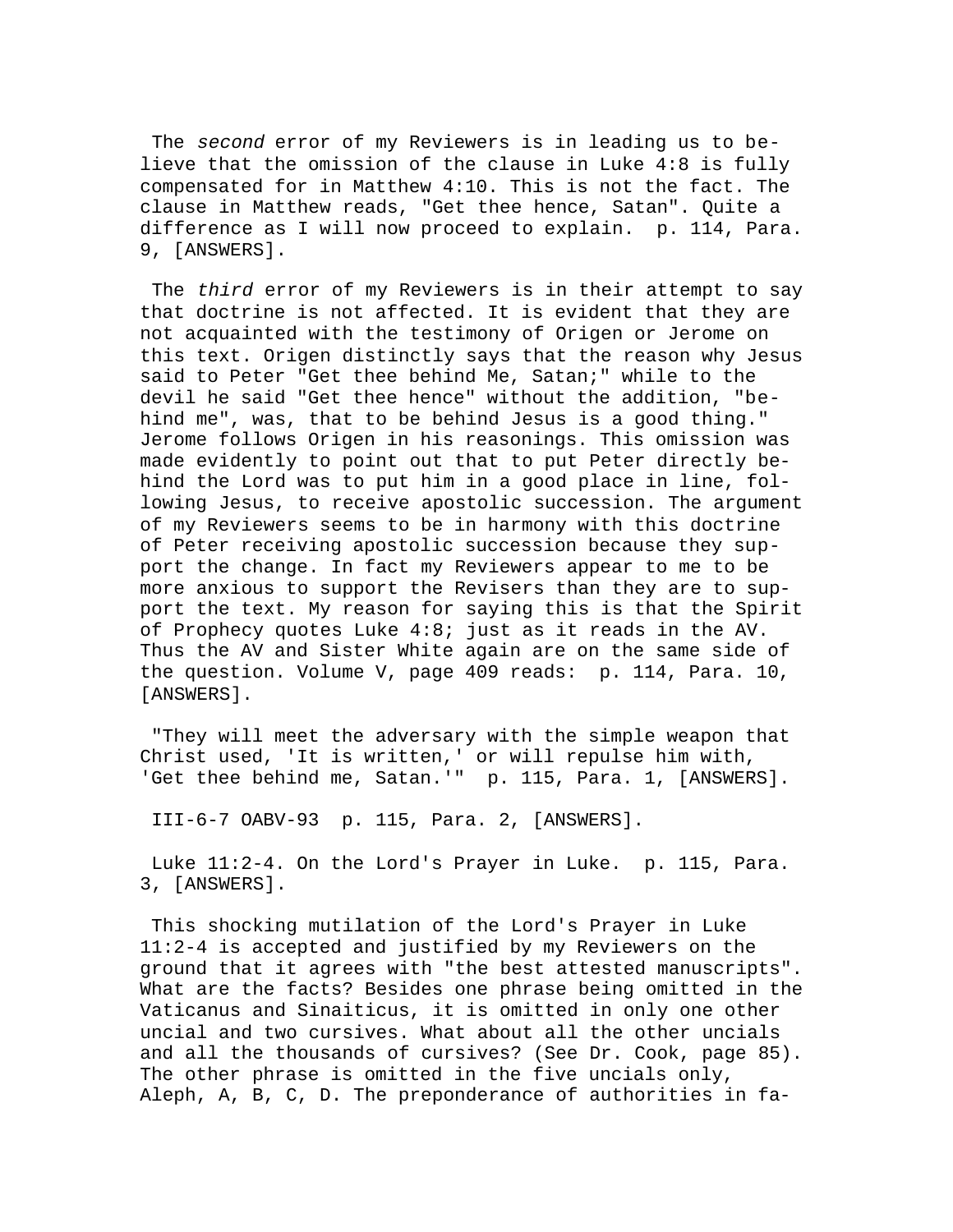vor "is immense'. page 86. On this depravation Dean Burgon says: p. 115, Para. 4, [ANSWERS].

 "An instructive specimen of depravation follows, which can be traced to Marcion's mutilated recension of St. Luke's Gospel." p. 115, Para. 5, [ANSWERS].

 Then, after noticing the blundering mutilations, he says: p. 115, Para. 6, [ANSWERS].

 "So then these five 'first class authorities' are found to throw themselves into six different combinations in their departures from St. Luke's way of exhibiting the Lord's Prayer, which, among them, they contrive to falsify in respect of no less than 45 words; and yet they are never able to agree among themselves as to any single various reading;... What need to declare that it is certainly false in every instance? Such however is the infatuation of the Critics, that the vagaries of B are all taken for gospel." "The Revision Revised", pages 34, 35. p. 115, Para. 7, [ANSWERS].

 The testimonies of many other eminent critics could be given here, who are shocked beyond measure at this mutilation of the Lord's Prayer. p. 115, Para. 8, [ANSWERS].

 Again the Reviewers attempt to parry the thrust of this mutilation by calling attention to the Authorized readings in the margin. Here again my Reviewers flee to the margin for refuge. They make a good deal of the fact that I use the margin as evidence in certain things. But they have no right to relegate constituent parts of the Lord's Prayer to the margin. p. 115, Para. 9, [ANSWERS].

III-6-8 OABV-94-VI p. 116, Para. 1, [ANSWERS].

Acts 13:42. On the Sabbath of the Jews. p. 116, Para. 2, [ANSWERS].

 We are asked to notice verses 14, 15 and 43 to solve the difficulty here. They fail to solve the difficulty. The authorized Version in verse 42 has the [\*] Jews leaving; the Gentiles are then left in the synagogue with Paul; and request that these words be spoken again to them the next Sabbath. In the AV the Gentiles and the Sabbath are put together, not so in the ARV. The only excuse the Reviewers have again, is to fall back upon the manuscripts. They con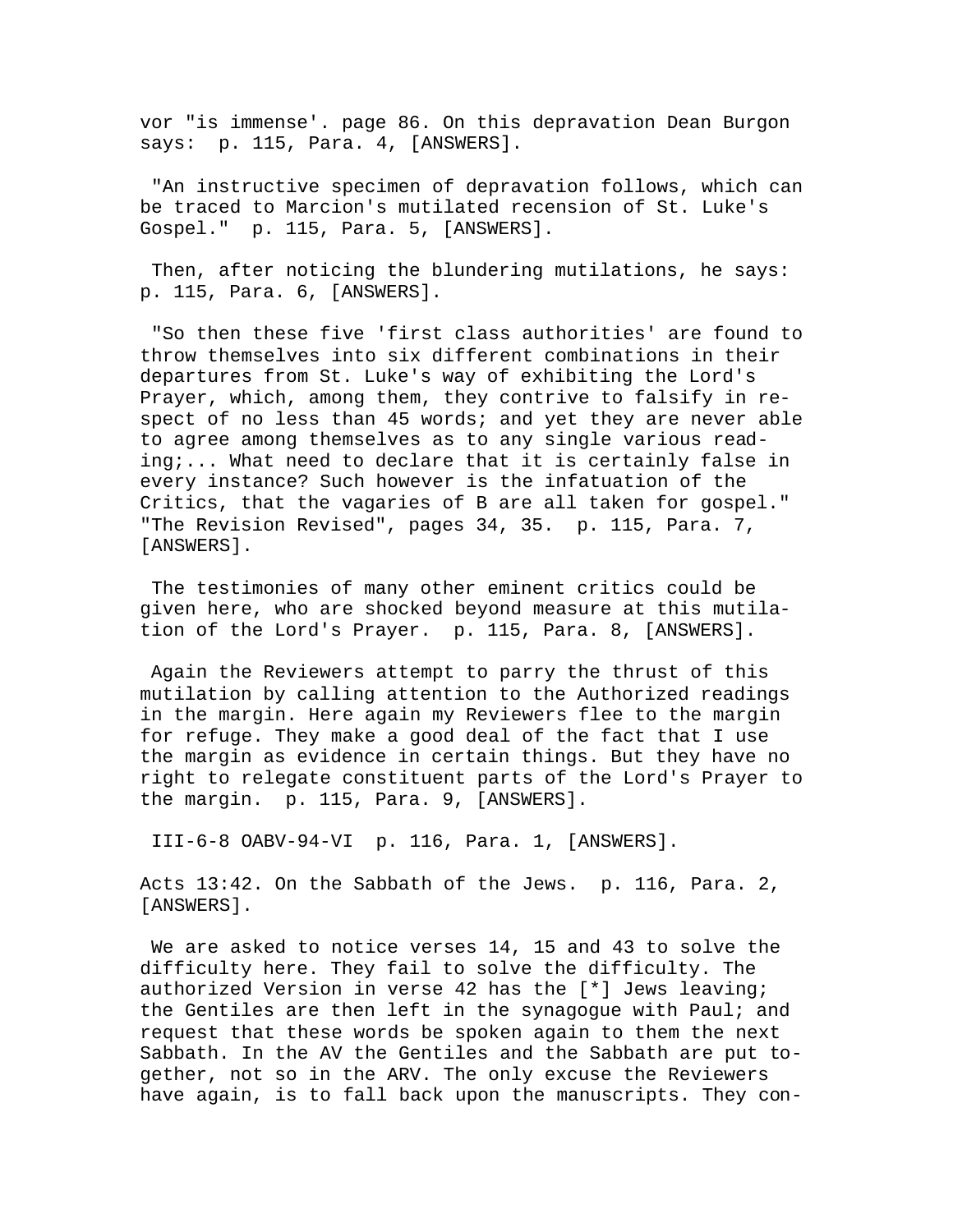fess, however, that this text is found in the Textus Receptus MSS. If so, I want to tell you it is found in 950 out of every 1,000 MSS. Right here I desire to take special notice of the last sentence of the comment of my Reviewers, which seemed to say that the AV creates more embarrassment with regard to the Sabbath than the ARV. p. 116, Para. 3, [ANSWERS].

 [[\*] (the Jews leaving the synagogue)] p. 116, Para. 4, [ANSWERS].

 If so, why did the American Revised make such an astounding change in Col. 2:16. Notice the difference: p. 116, Para. 5, [ANSWERS].

 King James: "Let no man therefore judge you in meat, or in drink, or in respect of an holy day, or of the new moon, or of the Sabbath days:" p. 116, Para. 6, [ANSWERS].

 ARV: "Let no man therefore judge you in meat, or in drink, or in respect of a feast day or a new moon or of a sabbath day:" p. 116, Para. 7, [ANSWERS].

Why did the Revisers in Col. 2:16 translate a plural noun in the Greek meaning "sabbath days" by a single noun. "a sabbath day"? Do you not see how Seventh-day Adventists, by this translation are reduced to embarrassment when they put this verse to comparison with the other damaging way that the ARV translates the Sabbath command: p. 116, Para. 8, [ANSWERS].

 Exodus 20:8-10 ARV: Remember the sabbath day to keep it holy. Six days shalt thou labor, and do all thy work; but the seventh day is a sabbath unto Jehovah thy God"... p. 116, Para. 9, [ANSWERS].

 The AV makes the Sabbath commanded in Exodus, singular and definite, ... "the Sabbath day"'; but in Col. 2:16, the AV makes the sabbath abolished, plural and indefinite. On the other hand, the Revised Version makes both the Sabbath commandment in Exodus 20:8 singular and indefinite; and that which is abolished in Col. 2:16 also singular and indefinite. That is, according to the Revised Version the identical thing which is commanded in the law of God, "a sabbath" is abolished in Col. 2:16, "a sabbath day". And this, in spite of the fact that the Greek noun of Col. 2;16 is in the plural. p. 116, Para. 10, [ANSWERS].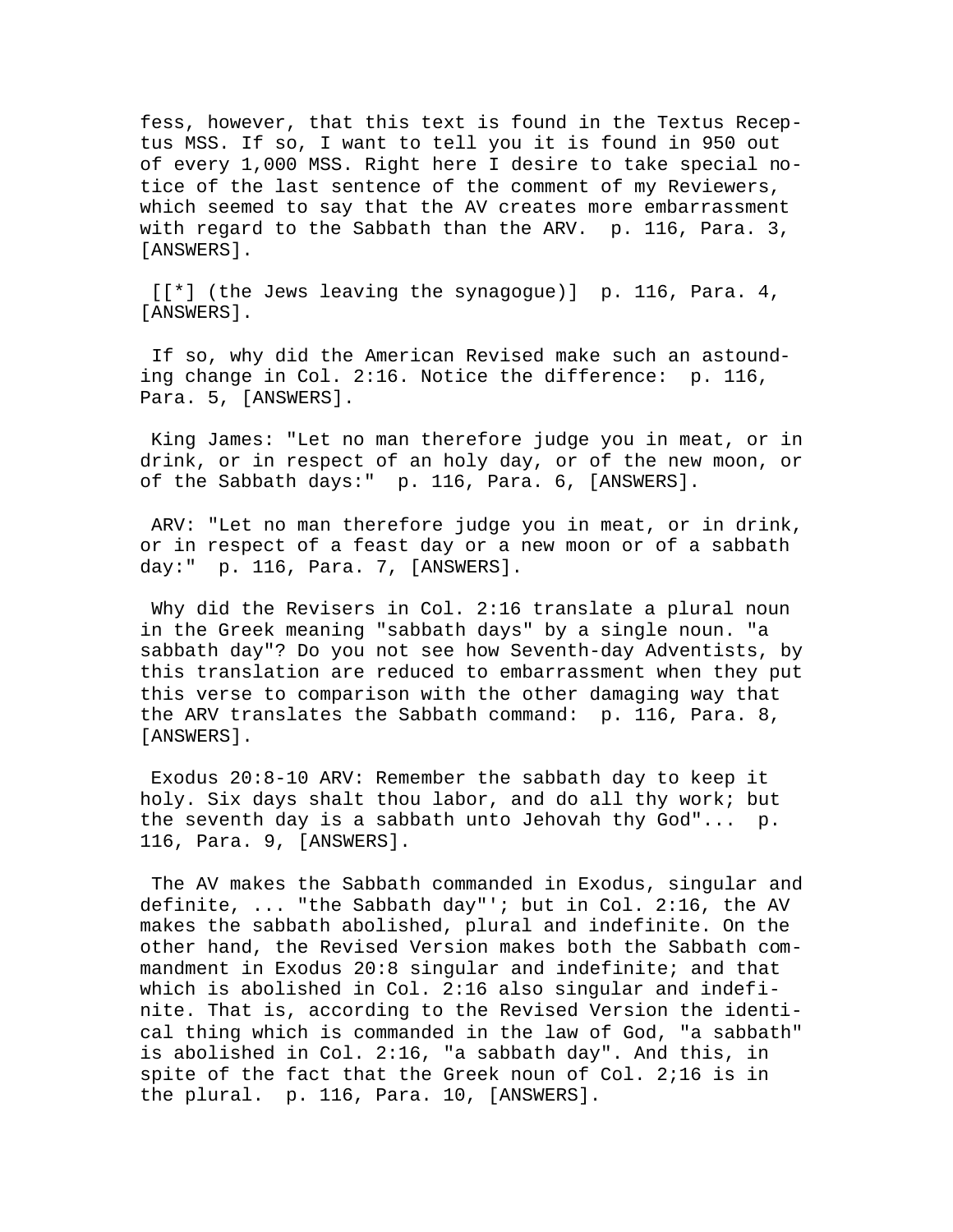Where now is the boasted accuracy of the ARV, and that on a vital point of doctrine? How many can the claim of being literal be sustained? In this rendering we have neither the literal, nor the accurate, nor yet a translation. Where now is the acid test? The document talks about our being a laughing stock. By this fatal combination in translation between Exodus 20:10 and Col. 2:16, Seventh-day Adventists are now where they cannot protect themselves on the doctrine of the abolition of the Sabbath. I say that this is systematic depravation. As proof of my contention, I have ample evidence that our enemies have not been slow to use against us this very systematic depravation. In the newspaper debate between Maclennan (Seventh-day Adventist) and Brewer (Christian Disciple) as issued from the General Conference Press Bureau, we read these words from our antagonist the Disciple minister. p. 116, Para. 11, [ANSWERS].

 "There is no authority at all for Christians to keep the Sabbath. Rather we are strictly admonished to allow no man to judge us with reference to the Sabbath. (Col. 2:16): p. 117, Para. 1, [ANSWERS].

Again he says: p. 117, Para. 2, [ANSWERS].

 "There is no excuse for saying 'sabbath DAYS' in this passage. A 'sabbath day', the Revised Version says, and that gets all of them." p. 117, Para. 3, [ANSWERS].

 Brethren, I would not know how, in view of this, to defend the Sabbath if I were totally dependent upon the ARV. I thank the Lord for the King James Version as an anchor to our faith in such difficult situations as this. In fact our ministers in the field have been greatly troubled to know how to meet an opponent on the Sabbath question who faced them with the Revised Version. This demonstrates the close affinity between the King James Bible and the fundamentals of our message. p. 117, Para. 4, [ANSWERS].

 For over 80 years it has been possible ably to defend the third angel's message with the AV. The AV is a complete whole, its teachings are clear. On doctrinal points we find in it no contradictions. All its parts form a complete harmony and it leads us to the truth by the authority of the fitness of things. The united appeal to its consistent testimony is irresistible. It is not a Greek N.T. put together by scissors and paste. It is the Textus Receptus witnessed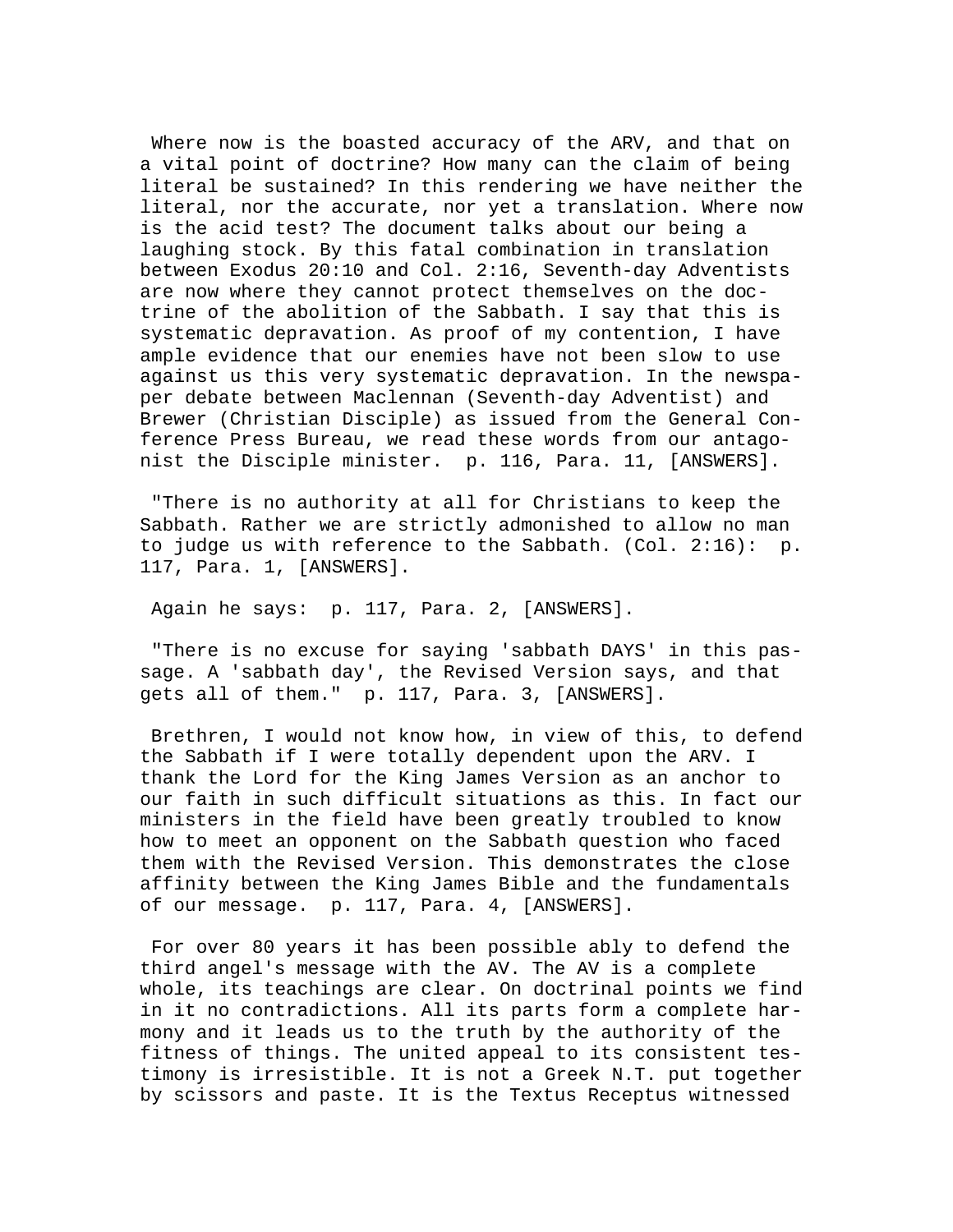to by thousands of MSS, having the highest antiquity, harmoniously witnessed to by various nations and various centuries, and has been since the beginning, the generally accepted Bible of God's people. It is an eternal bulwark of the church and the truth of the Living God. p. 117, Para. 5, [ANSWERS].

III-6-8 OABV -94-7 p. 117, Para. 6, [ANSWERS].

 Acts 15:23. On the Clergy and the Laity. p. 117, Para. 7, [ANSWERS].

 Again I must protest against my Reviewers' ignoring the evidence of the change in Acts 15:23, by leaving out the two Greek words which stand for "and the"; ignoring, I say, that this opened the way for Romanizers to claim that the clergy ruled the church without the presence of the laity. I gave sufficient evidence in my book that battles on this text raged in the Reformation period. I will give additional evidence from later writers. Dr. Meyers' "Commentary on the New Testament" (Acts page 282) says: p. 117, Para. 8, [ANSWERS].

 "The omission of *kai oi* is on hierarchical grounds." p. 117, Para. 9, [ANSWERS].

 This is just what I said in my book. The only manuscripts he quotes in favor of this, are the usual five uncials which are found together, the greatest ones of which are the Vaticanus and Sinaiticus. p. 118, Para. 1, [ANSWERS].

 Another quotation on this point from Dr. G. T. Strokes, whose work on "The Acts of The Apostles" is one of the latest and most up-to-date. His words are very directly to the point: p. 118, Para. 2, [ANSWERS].

 "A great battle indeed has raged round the words of the Authorized Version of the twenty-third verse. 'The apostles and elders and brethren send greeting unto the brethren which are of the Gentiles', which are otherwise rendered in the Revised Version. The presence or the absence of the 'and' between elders and brethren has formed the battle ground between two parties, the one upholding, the other opposing the right of the laity to take part in church synods and councils." "The Acts of the Apostles", page 236. p. 118, Para. 3, [ANSWERS].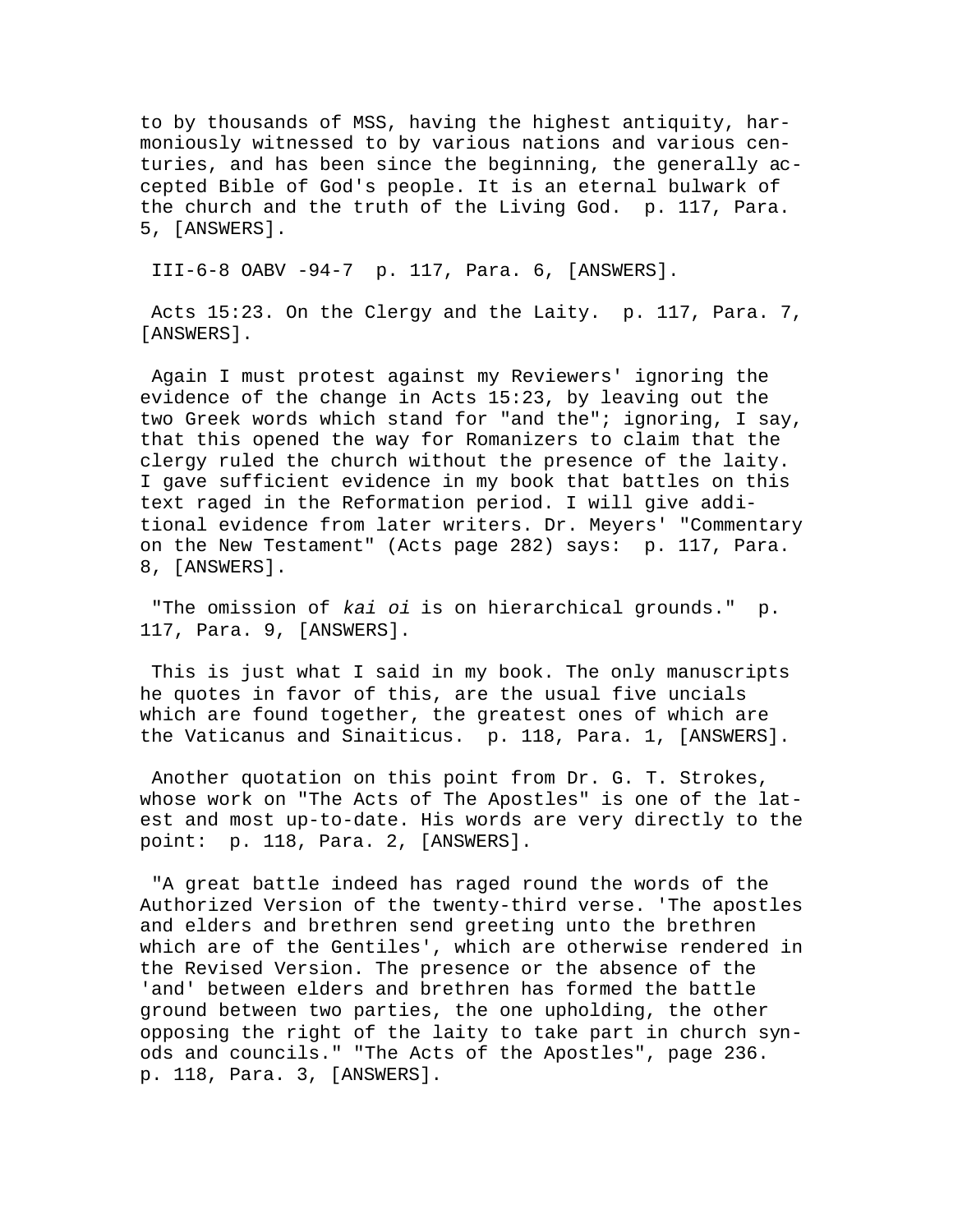So you see my position on Acts 15:23 is correct. My Reviewers have certainly not studied and informed themselves as to the real meaning underlying the Revised reading. p. 118, Para. 4, [ANSWERS].

III-6-9 OABV-94-VIII p. 118, Para. 5, [ANSWERS].

Acts 16:7. On the Spirit of Jesus. p. 118, Para. 6, [ANSWERS].

 I will simply call attention to the fact that the Revisers broke the higher critics' rule by taking the larger reading for the shorter. This is one of the places where the revisers added to the Textus Receptus. There is more involved, however than this. Kindly read my book, page 192. p. 118, Para. 7, [ANSWERS].

III-6-9 OABV-95-IX p. 118, Para. 8, [ANSWERS].

Romans 5:1. On *We have* or *Let us have* Peace. p. 118, Para. 9, [ANSWERS].

 My Reviewers endeavor to make out quite a case on the way I handle the marginal reading from Romans 5:1. Wherein does the difference between my Reviewers and me lie? The difference is this; they say that what I treated of was a mere marginal note and not an alternative reading. The truth of the matter is that I used the English Revised Version which plainly in the *text* (not in the margin), says, "let us have peace"; whereas the margin of the ARV says, "many ancient authorities read "let us have'". Why were not my Reviewers frank enough to tell you that the expression "let us have peace" is in the *text* of the English Revised. And in chapters 11 and 12 of my book where I compared texts from the standpoint of doctrine I usually used the English Revised, especially noting whenever I used the ARV. But in chapter 6 now under consideration I was not primarily comparing texts from the standpoint of doctrine; I was showing the similarity if not identity of the American Revised with the Jesuit Bible of 1582 in the passages under consideration. p. 118, Para. 10, [ANSWERS].

 Nevertheless, considering the strength of what is said in the margin of the ARV the Reviewers were not entitled to say that this was not an alternative marginal reading but a mere marginal note. Why should not the charge which they brought against me of perversion really lie against them?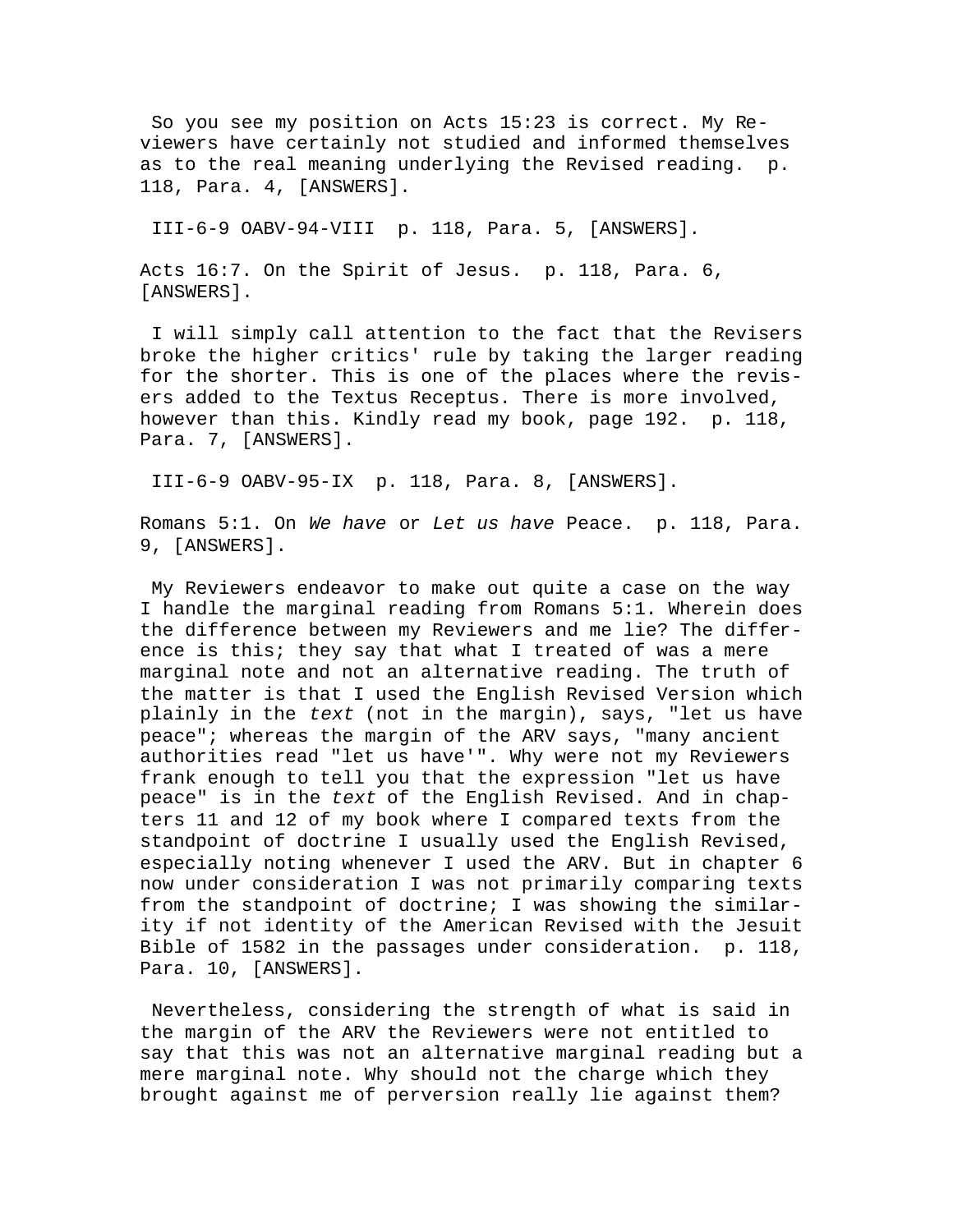p. 118, Para. 11, [ANSWERS].

 Moreover... I deny that, in any way, whatever, I misrepresented Dr. G. L. Robinson. They say (Section I, page 30) "This is perhaps as striking a perversion of authority as is found in this book." I was not reviewing Dr. Robinson. I was not endeavoring to show he was anti-Revised Version, nor was I under any obligation to say that he endorsed the ARV. I simply used him as a witness when he said that the reading "let us have peace" is a serious error of doctrine. p. 119, Para. 1, [ANSWERS].

 And so it is. If we start out as Paul does in Romans 5:1 to say "Being justified by faith:, and then add, "let us have peace" this is plainly a Catholic doctrine, that is justification by works. Dr. Robinson is right; moreover, the constant belittling of Protestant Versions on the ground that they are based on faulty and recent manuscripts turns the hearts of the people to ancient manuscripts. In the AV you cannot find ten marginal references to other MSS; while in Matthew alone in the Revised there are over fifty. The Revised version choked its margin with alternative readings from other MSS. Here is one in the margin of the ARV of Romans 5:1. Of course the most ancient and most eminent manuscript used by all the higher critics for the last one hundred years is the Vatican Manuscript, then which there is none other in the world more Catholic. p. 119, Para. 2, [ANSWERS].

III-6-10 OABV-95-X p. 119, Para. 3, [ANSWERS].

 1 Cor. 5:7. On omission of the phrase "for us". p. 119, Para. 4, [ANSWERS].

 My Reviewers defend the omission of the words, "for us" from the passage "for Christ our passover was sacrificed for us' by saying that six other manuscripts besides the Vaticanus and Sinaiticus omit it. Well, what about the thousands that contain it? p. 119, Para. 5, [ANSWERS].

 Is not this a pivotal text? Is not this one of the most important for the Protestant doctrine of atonement? Suppose the next time they revise the Bible they change another one. Very soon the changed ones, affecting a great doctrine get in a majority and the unchanged ones are in a minority. Is not this a sinister change? If they changed all these texts at once, everybody would rise up and protest. I do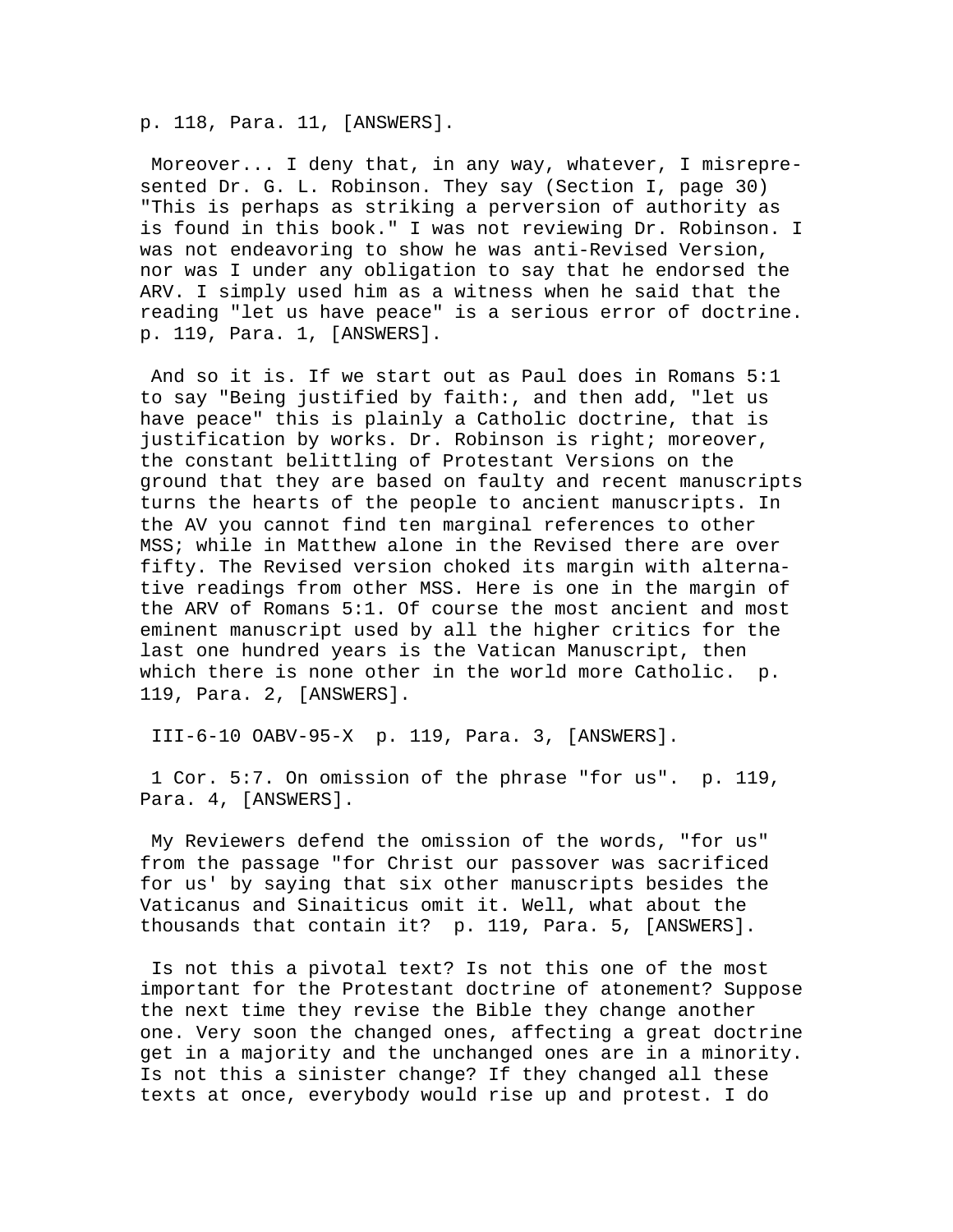not think we can brush aside the protest which I have quoted in my book, from a Protestant minister on this text. p. 119, Para. 6, [ANSWERS].

 My Reviewers offer other Scriptures such as Romans 5:8, 1 Peter 1:17, 21, as if we could find the same expression there. Not so. The first one does not say that Christ was sacrificed for us; while the second one does not even use the expression "for us". "Precept must be upon precept, precept upon precept; line upon line, line upon line; here a little, and there a little." (Isa. 28:10). So does God teach us. It is the reverse of God's teaching when we begin to weaken one of these precepts or lines. Who is to say that it is not dangerous to mutilate one of these verses because there is another verse left somewhere contains a truth like it? p. 120, Para. 1, [ANSWERS].

 Catholics teach that any one act of Christ's life would have atoned for us. We do not agree with this. We point to the act of eternal consequence, his death on the cross. We say "Behold the Lamb of God". It is most unfortunate that this outstanding text of 1 Cor. 5:7 has been so changed in the Revised that it is adaptable to the Catholic doctrine of atonement. In a few moments we will see that another text has been changed so as to leave out this expression, "through his blood". p. 120, Para. 2, [ANSWERS].

Sister White referring to this text says; p. 120, Para. 3, [ANSWERS].

 "The slaying of the Passover lamb was a shadow of the death of Christ. Says Paul, 'Christ our passover is sacrificed for us.'" "Great Controversy" page 399, (See also P.P. page 277) p. 120, Para. 4, [ANSWERS].

III-6-10 OABV-95-11 p. 120, Para. 5, [ANSWERS].

 1 Cor. 15:47. On the omission of "the Lord". p. 120, Para. 6, [ANSWERS].

 All we will do, is only emphasize once again that this Chapter 6 was given principally to show the similarity if not the identity of these passages in the Revised and Jesuit Bible of 1582, both agreeing between themselves and disagreeing with the King James. I will say here, however, that considerable use is made of this text as it now stands in the ARV to advance the new Person of Christ theory. No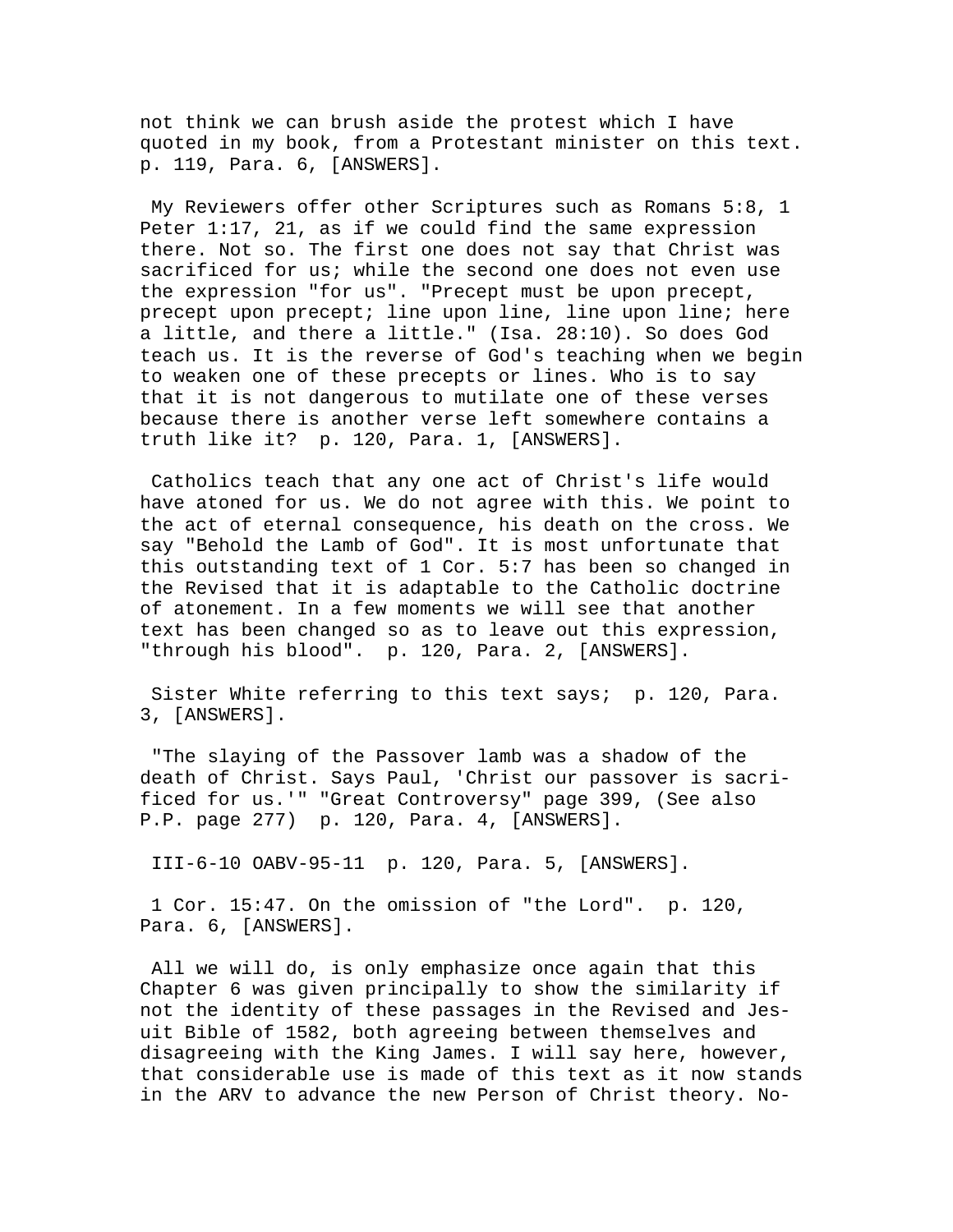tice this, as a little further on I discuss the change in 1 Tim. 3:16. p. 120, Para. 7, [ANSWERS].

III-6-10 OABV-96-XII p. 120, Para. 8, [ANSWERS].

Eph. 3:9. On omission of the phrase, "by Jesus Christ". p. 120, Para. 9, [ANSWERS].

 My Reviewers endeavor to defend the omission of the phrase "by Jesus Christ" on the grounds that the truth that Jesus is creator, can be found in three other texts in the ARV; namely, John 1:1-3, Col. 1:16 and Heb. 1:2. My Reviewers claim that the inclusion of the thought in these three other texts exonerates the Revisers from displaying ulterior purposes in this omission. Quite the contrary. My Reviewers failed to call attention to the fact that I have these *three very same texts* under indictment elsewhere for revealing these same ulterior purposes. In fact my Reviewers forget that they confessed that I had just grounds for criticism against the first of these texts (John 1:1-3) as handled by the Revisers. p. 120, Para. 10, [ANSWERS].

III-6-11 OABV-96-XIII p. 120, Para. 11, [ANSWERS].

Col. 1:14. On omission of the phrase, "his blood". p. 121, Para. 1, [ANSWERS].

 My Reviewers attempt to evade the force of the parallelism between the ARV and the Jesuit Bible of 1582 on the omission of the phrase "his blood". It is beside the point for them to say that if I am seeking for parallelisms of this nature I would have to reject the most of the New Testament. Because we are not arguing about where the Jesuit and the Revised agree; but where the Jesuit and the Revised agree *in opposition to the AV.* What kind of reasoning do you call this? Nobody ever doubted that the great bulk of the verses of all Versions are practically alike. It is where the Jesuit and Revised agree with each other, but differ from the AV that we must determine our estimation of the Version. My Reviewers again fall back on 1 Peter 1:17- 19. So this verse must do double duty. It must bolster us up for the omission of the words "through his blood" in Col. 1:14. Perhaps we shall have to use it again to bolster us up for other omissions from the Vaticanus and Sinaiticus. If we remove, one by one, the strands from which the suspension bridge is hung, very soon we shall have the whole super-structure supported by only one strand. And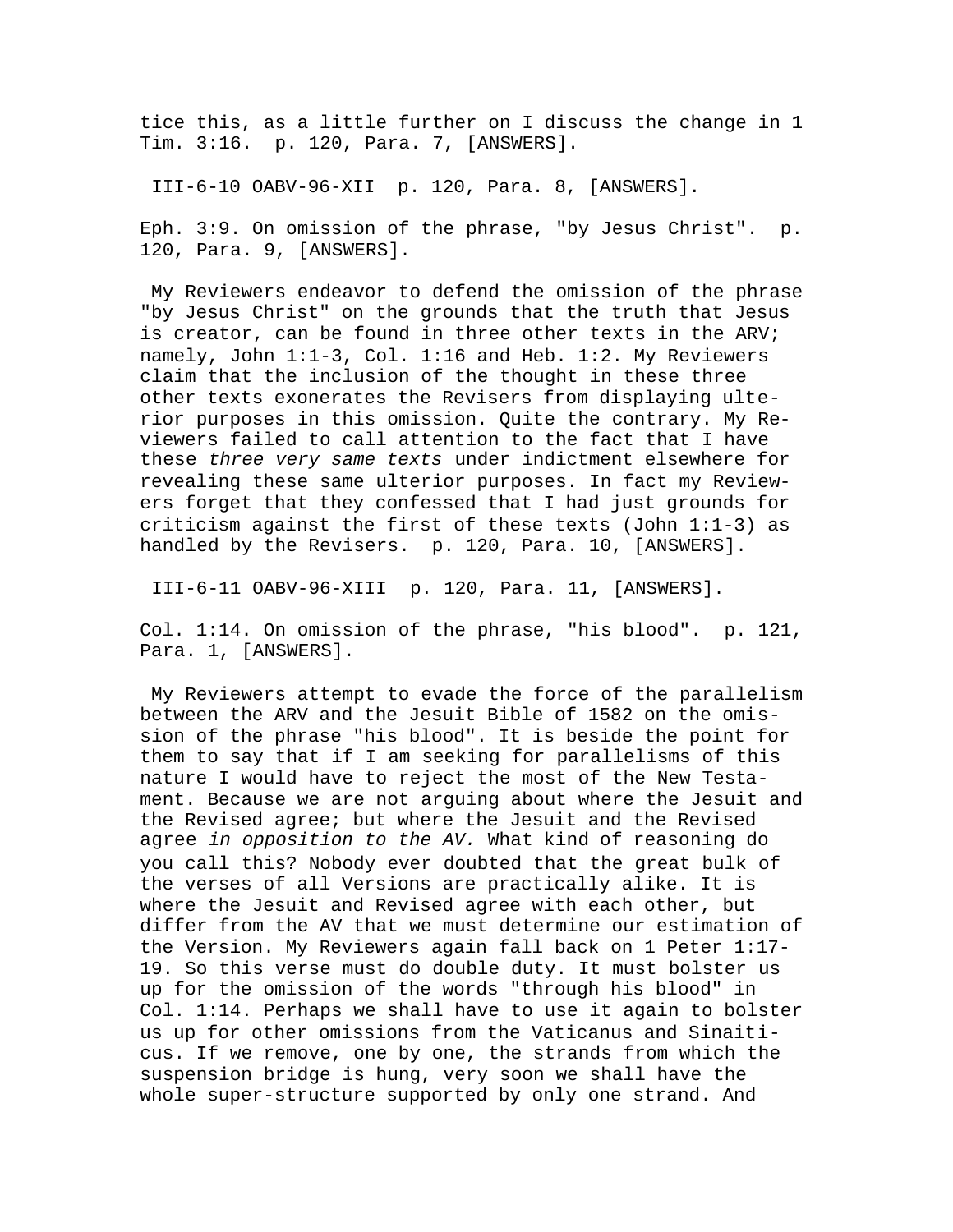what is the need of all this? The Authorized Version is sufficient for all needs. It has been with us in the Protestant world for three hundred years, and for eighty years in the third angel's message. What then is the need of all these omissions defended by such explaining and arguing? p. 121, Para. 2, [ANSWERS].

III-6-11 OABV-97-XIV p. 121, Para. 3, [ANSWERS].

 1 Tim. 3:16. On the substitution of *He who* for *God.* p. 121, Para. 4, [ANSWERS].

 Before bringing the evidence from the Spirit of Prophecy forward on this question, let me say that this text has been the battle-ground for the ages. As it now stands, in the AV it is both a cause and a bulwark of Protestantism. As it now stands in the Revised, it becomes one of the great texts for propaganda by Romanizing Protestants and Catholics. To illustrate: on the change of "he who" for "God" Bishop Westcott says: p. 121, Para. 5, [ANSWERS].

 "The reader may easily miss the real character of this deeply instructive change. The passage now becomes a description of the essential character of the gospel, and not simply a series of historical statements. The gospel is personal. The gospel 'the revelation of godliness' is, in a word, Christ Himself, and not any propositions about Christ". Westcott, "Some Lessons", page 198. p. 121, Para. 6, [ANSWERS].

 The Revisers made this change which confounds Christ with the movement He instituted, the gospel, and leads our minds away from Christ the person on His heavenly throne, to Christ, the bread of the Lord's Supper, (Mass), on the ritualistic altar-throne. What is this, if not a change of doctrine? Bishop Westcott was conscious of the change the Revisers were making in this reading. On this the "Princeton Review" says: p. 121, Para. 7, [ANSWERS].

 "Making Christianity a life, the divine human life of Christ has far reaching consequences. It confounds and contradicts the Scriptures and church doctrine as to the Person of Christ." "Princeton Review", Jan. 1854. p. 121, Para. 8, [ANSWERS].

 In the great tremendous stirs made the last 100 years by trials of Protestant clergymen for heresy, none was more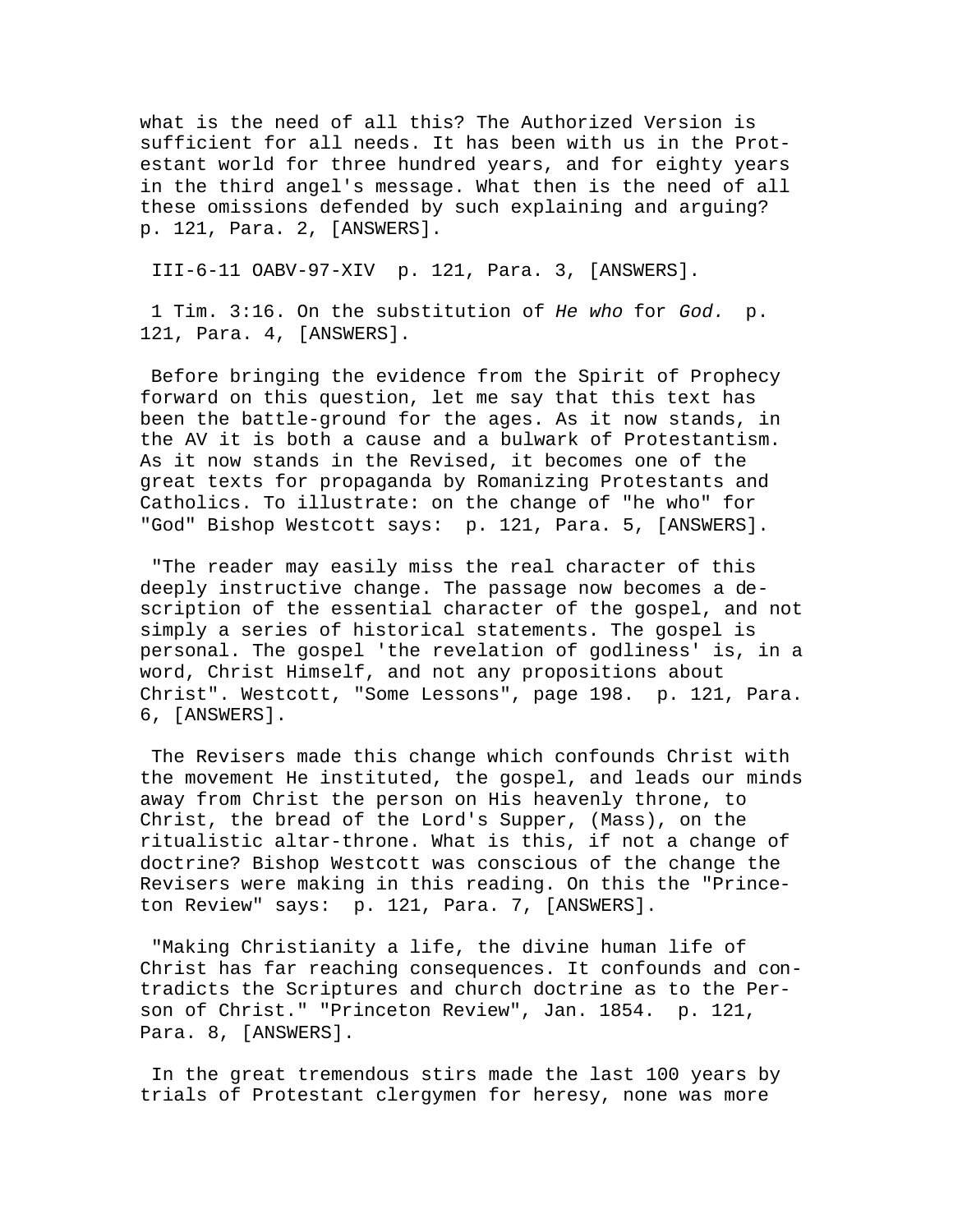widely followed than the trial of Dr. Briggs of Union Theological Seminary, New York. He believed this new doctrine of the person of Christ, as did Dr. Schaff here in America, like Dr. Westcott in England, and like the majority of those who were, and are, active in promoting the revision of the Bible. By some it is called Christology; by others The Development Theory. Its dangerous possibility can be shown by the following quotation concerning Dr. Briggs: p. 122, Para. 1, [ANSWERS].

 "Dr. Briggs, now a member of the Episcopal Church, has from time to time brought into expression certain ideals in regard to the development of the Church Universal. If one understands him aright, he looks forward to the reconstruction under the new conditions of the twentieth century, of a world's Church or Church Universal, which was so nearly realized under the very different conditions of the fifteenth century. He is, therefore, sympathetically interested in the policy of the Church of Rome and he is in close personal relations with not a few of the scholarly leaders of the Church." "The Censorship of the Church of Rome", Vol. II, pages 470, 471. p. 122, Para. 2, [ANSWERS].

 This new theory concerning the person of Christ or the Development theory; which gives Christ two bodies, one in heaven and another, his church, on earth, was aimed at the Bible. It gives a personality to the church and to the Holy Spirit in the church in such a real way, that the church is self-sufficient, of herself to develop doctrine and to meet the changing problems of the age. How does it affect the doctrine of the second coming of Christ? Let me quote from "The Mercersburg Theology" by Dr. Swander: p. 122, Para. 3, [ANSWERS].

"The only question remaining to be touched upon is: when shall the last physical change take place in the history of each second-Adamite? Down to this time, the weight of theological sentiment, as formulated in the confessions and taught in the divinity schools, had favored its postponement to some unknown future period, when the dethronement of death and the aggregate rising of the dead are to constitute the grand and final act in time's great theater. There is now, however, a gradual breaking away from all such interpretation of the Scripture. Many believe that the doctrine never had any fellowship with the truth. As soon as an individual becomes a member of the second Adam, there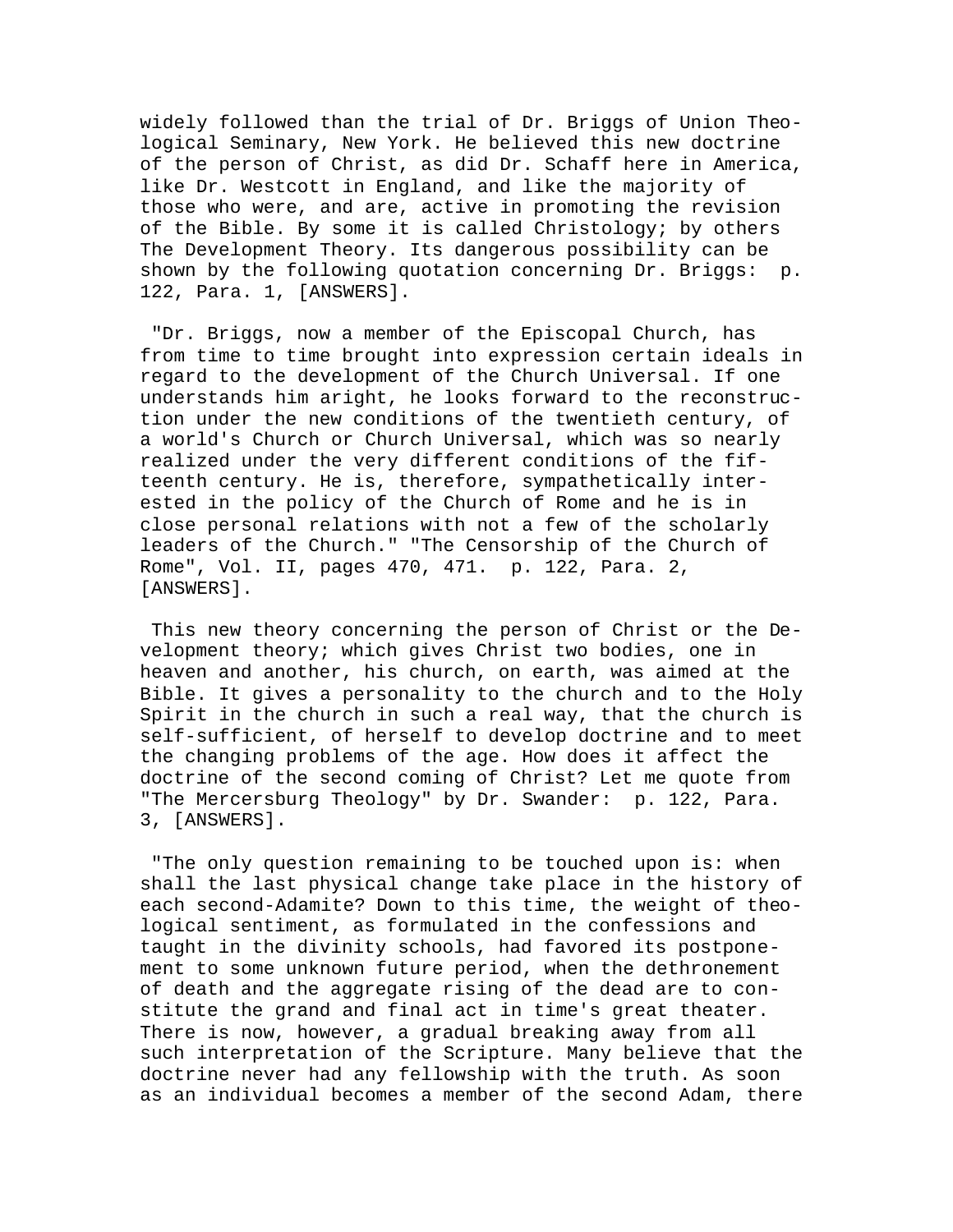is a beginning of the process by which 'this mortal shall put on immortality.'" "The Mercersburg Theology" page 300. p. 122, Para. 4, [ANSWERS].

Sister White says: p. 122, Para. 5, [ANSWERS].

 "The union of the divine with the human nature is one of the most precious and most mysterious truths of the plan of redemption. It is this of which Paul speaks when he says, 'Without controversy, great is the mystery of godliness; God was manifest in the flesh.' p. 122, Para. 6, [ANSWERS].

 "This truth has been to many a cause of doubt and unbelief. When Christ came into the world, the Son of God and the Son of man, he was not understood by the people of his time." Testimonies for the Church" Vol. V, page 746. (See also "Counsels to Teachers" page 262). p. 123, Para. 1, [ANSWERS].

 As usual the Reviewers fall back on a little circle of unmutilated texts found elsewhere to assure us that we still can find a fundamental doctrine which had been destroyed in the mutilated text. Nevertheless, by ten references to the Spirit of Prophecy we find the Authorized Version and the "Testimonies to the Church" in agreement on this point: while the Reviewers uphold the Revisers and others on the other side. p. 123, Para. 2, [ANSWERS].

 My Reviewers (on Section III, chapter 6, page 12) say: "But nothing can be said to be essentially lost whichever reading is followed." What am I to think? Must I believe that the Reviewers are not sufficiently informed about the Mercersburg Theology and the Development Theory to see in the changed reading what is there and what others see who know this theory? p. 123, Para. 3, [ANSWERS].

III -6-12 OABV-97-XV p. 123, Para. 4, [ANSWERS].

 2 Tim. 4:1. On the judgment and appearing of Christ. p. 123, Para. 5, [ANSWERS].

 Can anybody get anything out of the incomprehensible wordiness into which 2 Tim. 4;1 has been changed in the Revised? My Reviewers claim that it does not refer to the executive judgement, but that it refers to the investigative judgment. If my Reviewers had taken pains to read all the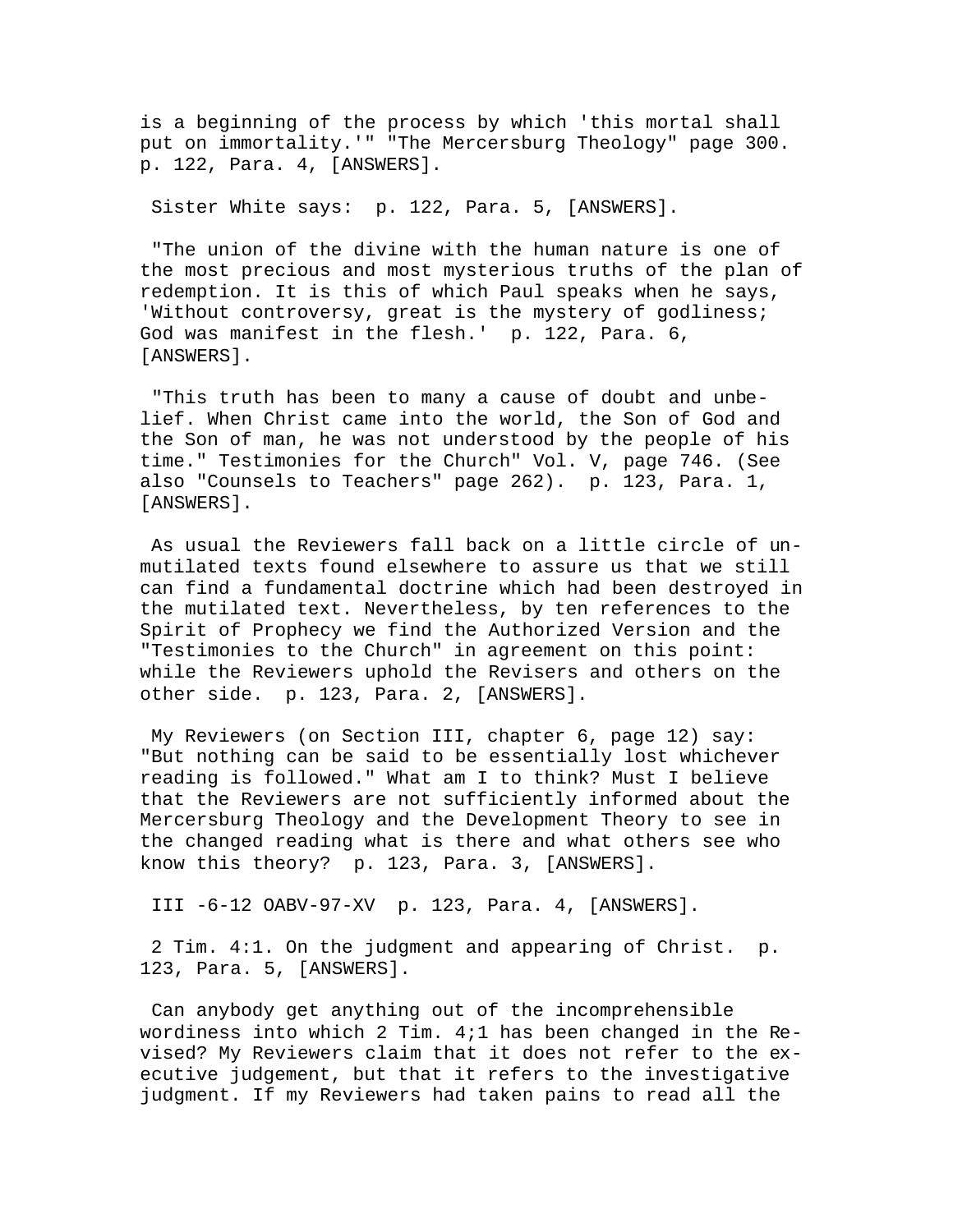verses which follow down to verse 8 they would have seen that the Apostle Paul is talking of "THAT DAY". It is the same "that day" spoken of in Luke 21:31, the great day of rewards. My Reviewers talk about my interpreting passages out of their context. What have they done here? Of what value is their discussion between the two Greek words 'kai' and 'data'? The executive judgment of Christ takes place at His coming; I quote: p. 123, Para. 6, [ANSWERS].

 "And Enoch also, the seventh from Adam, prophesied of these, saying, Behold, the Lord cometh with ten thousands of his saints, To execute judgment upon all, and to convince all that are ungodly among them of all their ungodly deeds which they have ungodly committed, and of all their hard speeches which ungodly sinners have spoken against Him." Jude 14, 15. p. 123, Para. 7, [ANSWERS].

 My Reviewers do not believe that 2 Tim. 4:1 refers to this executive judgment. I submit the evidence to the decision of my hearers without argument. p. 123, Para. 8, [ANSWERS].

III-6-13 OABV-97-XVI p. 123, Para. 9, [ANSWERS].

Heb. 7:21. On omitting "after the order of Melchisedec." p. 123, Para. 10, [ANSWERS].

 Here again I will desist from doctrinal argument on this point. These passages were compared to show the similarity, if not the identity, which the Revised Versions and the Jesuit Bible or 1582 exhibit, as against the Authorized Version of 1611. p. 123, Para. 11, [ANSWERS].

III-6-13 OABV-98-XVII p. 124, Para. 1, [ANSWERS].

Rev. 22:14. On the robes and the commandments. p. 124, Para. 2, [ANSWERS].

 I must contend again for the Authorized Version reading "blessed are they that do His commandments" instead of "blessed are they that wash their robes". Why do my Reviewers claim that the testimony of the MSS is so strong against the genuineness of the clause "that do His commandments", when the "Expositor's Greek Testament" Vol. 5, page 490, in discussing the MSS and versions on this text calls it "the well supported Hoi poiountes tas entolas autou" (that do His commandments)? p. 124, Para. 3, [ANSWERS].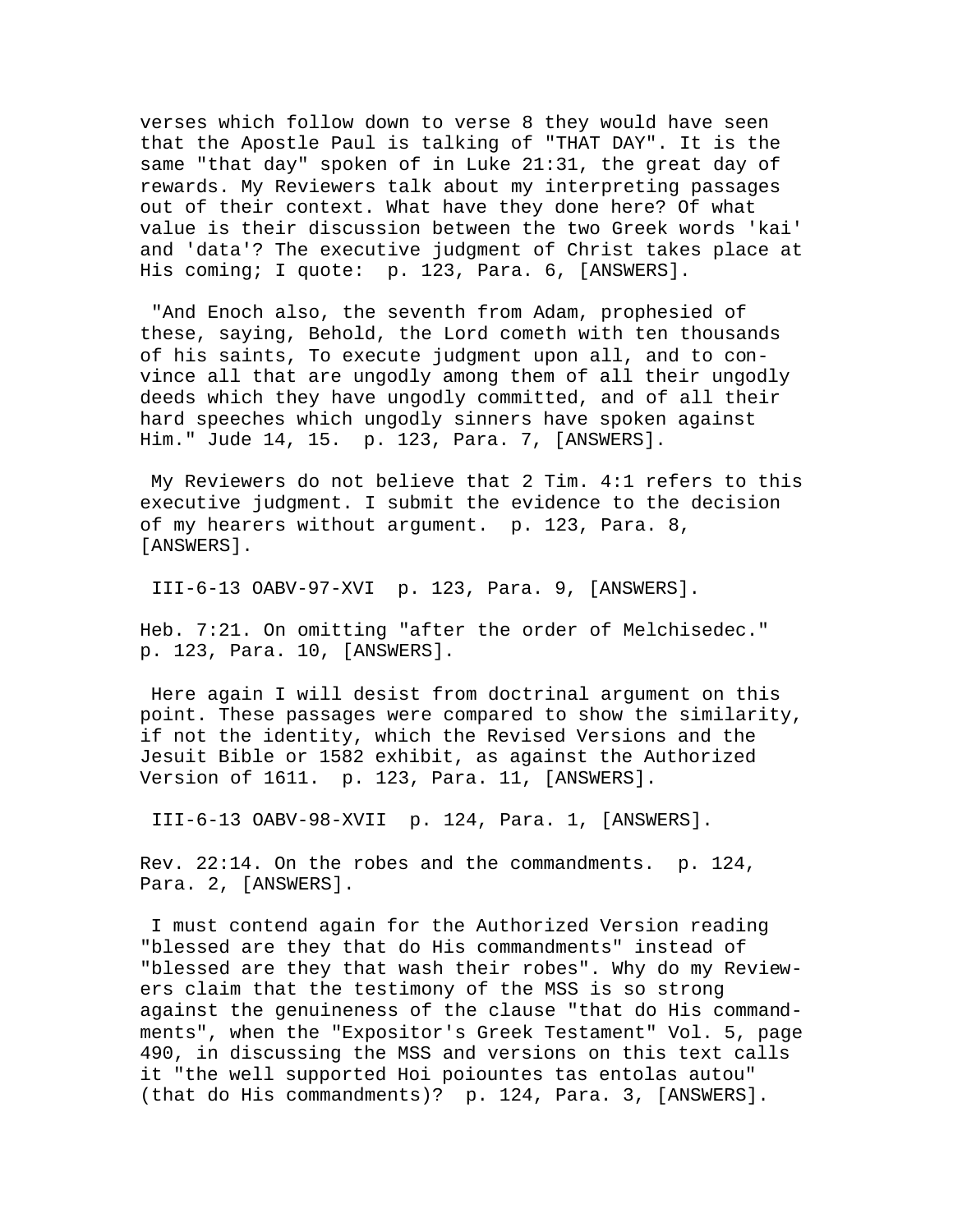It is further surprising to note that this same authority, while giving the preference to the Greek of the Revisers, informs us that the clause ("that do His commandments") was "possibly due to the feeling that some moral characteristic was needed after verse 11". This is good Adventist doctrine. My Reviewers think that the Greek will not permit the implication that the saints are washing their robes *during* the entrance into the city. They say that either reading is orthodox and disturbs no doctrine. We certainly would insist that we shall be keeping His commandments during the entrance into the city, but as equally strong do we insist that we will NOT be washing our robes *during* the entrance into the city. p. 124, Para. 4, [ANSWERS].

 For a whole year during the plagues we will *NOT* be washing our robes that is sinning and being forgiven because there is no blood atoning. But for a whole year we will be keeping His commandments and for eternity ever after. In the light of the message of verses 11 and 12 even as discerned by this non-Adventist commentator, it is impossible for the construction "wash their robes" to stand the test. *Hina,* according to my dictionary, after the word "do", has the sense of causing or affecting. The verb here is the verb "do", *poieo.* Hence the sentence would then read, "Blessed are they, doing His commandments, causing them to have the right to the tree of life and to enter into the city." In other words it is not purpose. They do not do His commandments in order that they may have right, but because they are doing His commandments they do have the right. p. 124, Para. 5, [ANSWERS].

 "Great Controversy", (page 466) says: p. 124, Para. 6, [ANSWERS].

 "And the Revelator, half a century after the crucifixion, pronounces a blessing upon them 'that do His commandments, they that have right to the tree of life, and may enter in through the gates into the city.'" p. 124, Para. 7, [ANSWERS].

 (See also volume 5, page 628, 693; Testimonies to Ministers, pages 133, 235; P.P., page 208; A.A., page 592; Volume 9, page 130). p. 124, Para. 8, [ANSWERS].

 Here again the Spirit of Prophecy lines up with the AV on this not in significant passage; in this great Adventist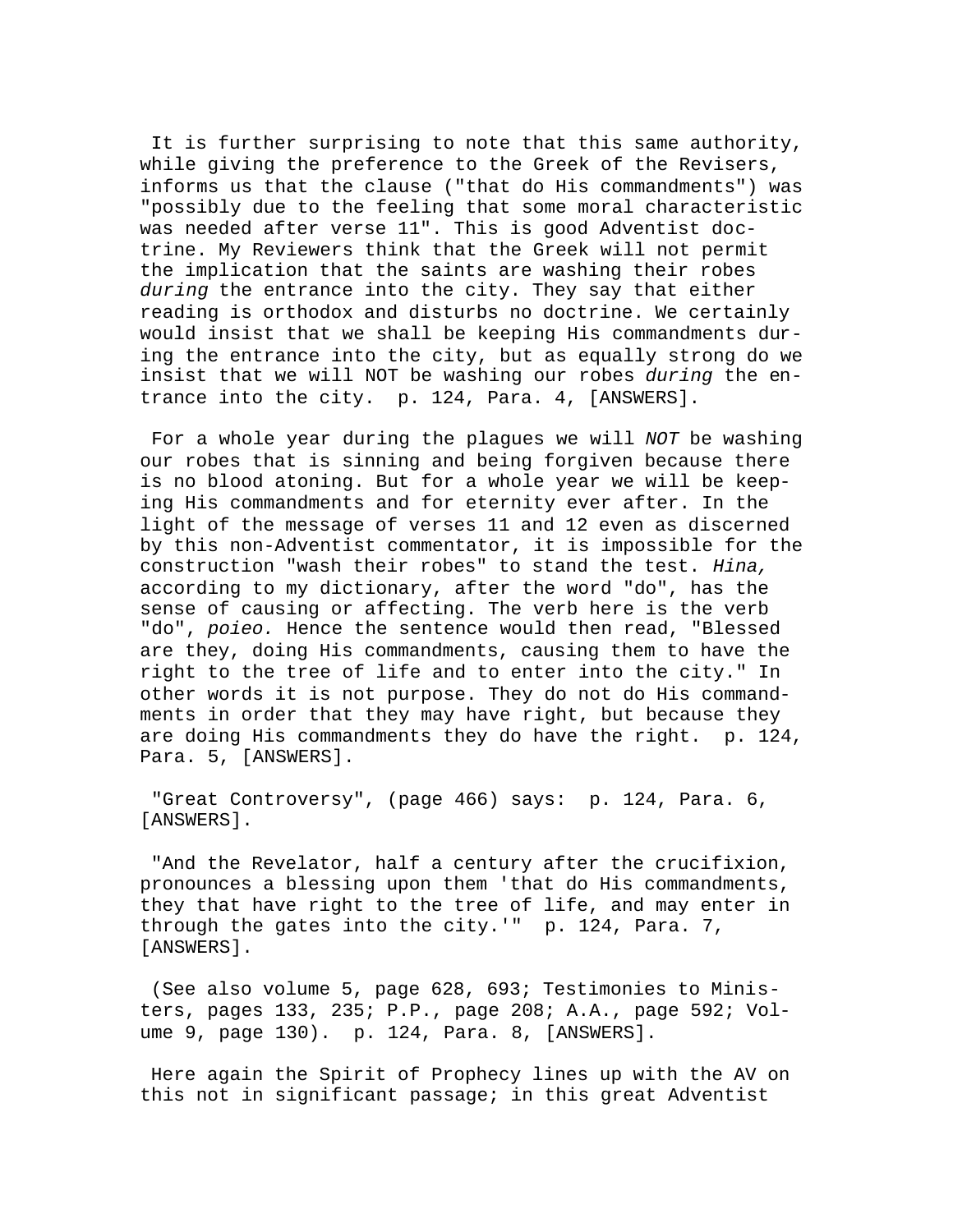passage, which belongs to no other people so peculiarly as to Adventist. We regret to say that the Reviewers, and the Rheims New Testament of 1582 are on the other side. p. 125, Para. 1, [ANSWERS].

 CHAPTER XI -- BLOW AFTER BLOW AGAINST THE TRUTH. p. 126, Para. 1, [ANSWERS].

 You will recall that in Section I, example 4, on the mistakes of citations by the Reviewers, I proved anew that Bishop Westcott confesses that by repetitive changes, by changing here a little and there a little, the Revisers effected changes in articles of faith. To refresh your mind about this matter I will quote again from Bishop Westcott's book: p. 126, Para. 2, [ANSWERS].

 "But the value of the Revision is most clearly seen when the student considers together a considerable group of passages, which bear upon some article of the Faith. The accumulation of small details then produce its full effect. Points on which it might have seemed pedantic to insist in a single passage become impressive by repetition, the close rendering of the original Greek in the Revised Version appears to suggest ideas of creation and life and providence, of the course and end of finite being, and of the Person of the Lord, who is the source of all truth and hope, which are of deepest interest at the present time." "Some Lessons", pages 184, 185. p. 126, Para. 3, [ANSWERS].

 And further I will give a quotation from Bishop Ellicott, who for ten years was Chairman of the English Revision Committee. This is what he said in his book entitled, "Consideration on the Revision," which he wrote two years after the Revision Committee began its work. He said: p. 126, Para. 4, [ANSWERS].

 "Passages involving doctrinal error. Here our duty is obvious. Faithfulness, and loyalty to God's truth, require that the correction should be made unhesitatingly. This class of cases, will, however, embrace many different instances; some of real and primary importance, some in which the sense will be little affected, when the error, grammatically great as it may be, is removed, and the true rendering substituted. For instance, we shall have in the class we are now considering, passages in which the error is one of a *doctrinal* nature, or, to use the most guarded language, involves some degree of liability to doctrinal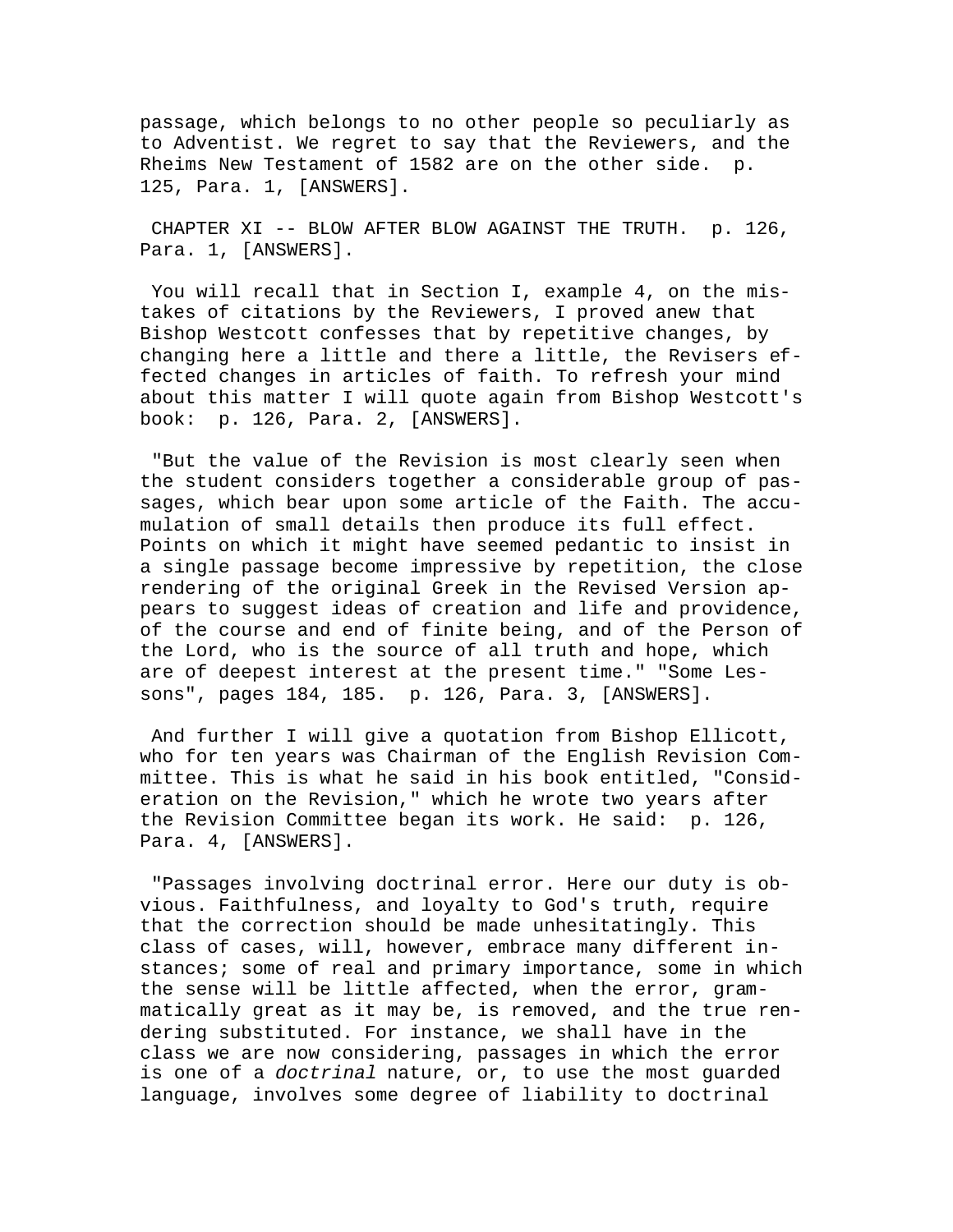misconception." "Considerations", page 88. p. 126, Para. 5, [ANSWERS].

 This proves the Revisers were not only translating but considering doctrines. Surely it is not the business of translators to consider the theology of the text to be translated. My Reviewers are again shown to be wrong. p. 126, Para. 6, [ANSWERS].

III-11-1 OABV-184 p. 126, Para. 7, [ANSWERS].

 2 Tim. 3:16. On the Inspiration of the Scriptures. p. 126, Para. 8, [ANSWERS].

 My Reviewers say, "Though this rendering by the Revisers is much to be regretted, it does not state an untruth, but only part of the truth, fully explained elsewhere in the same Version." p. 126, Para. 9, [ANSWERS].

 I agree with my Reviewers that the Revised Version gives only a part of the truth. I prefer the Authorized which gives the whole truth. p. 126, Para. 10, [ANSWERS].

 This Scripture, as in the Revised Version, is quoted once in the writing of Sister White, not in the book itself, but in the introduction; and it is not listed in the Index. In the immediate connection with it, however, she speaks of the Bible as the "infallible" Word of God. In Vol. 5, page 747, she affirms when quoting this text as in the AV, thus indicating a very decided preference for the AV. p. 127, Para. 1, [ANSWERS].

III-11-2 OABV-185 p. 127, Para. 2, [ANSWERS].

 John 5:39. On searching the Scriptures. p. 127, Para. 3, [ANSWERS].

 This text, now under consideration, is not so glaring an example as some. There is not as square a contradiction between the two renderings as there is in some others. The preponderating balance of evidence as we find it, both in the ranks of commentators and the Spirit of Prophecy indicates that the fundamental idea of what Jesus says was a *direction, a command.* The famous Dr. Frederick Field, who spent all his life in researches, reconstructing the Greek Old Testament, and became famous therein, tells us that the mistake of the Revisers in adopting the affirmatory view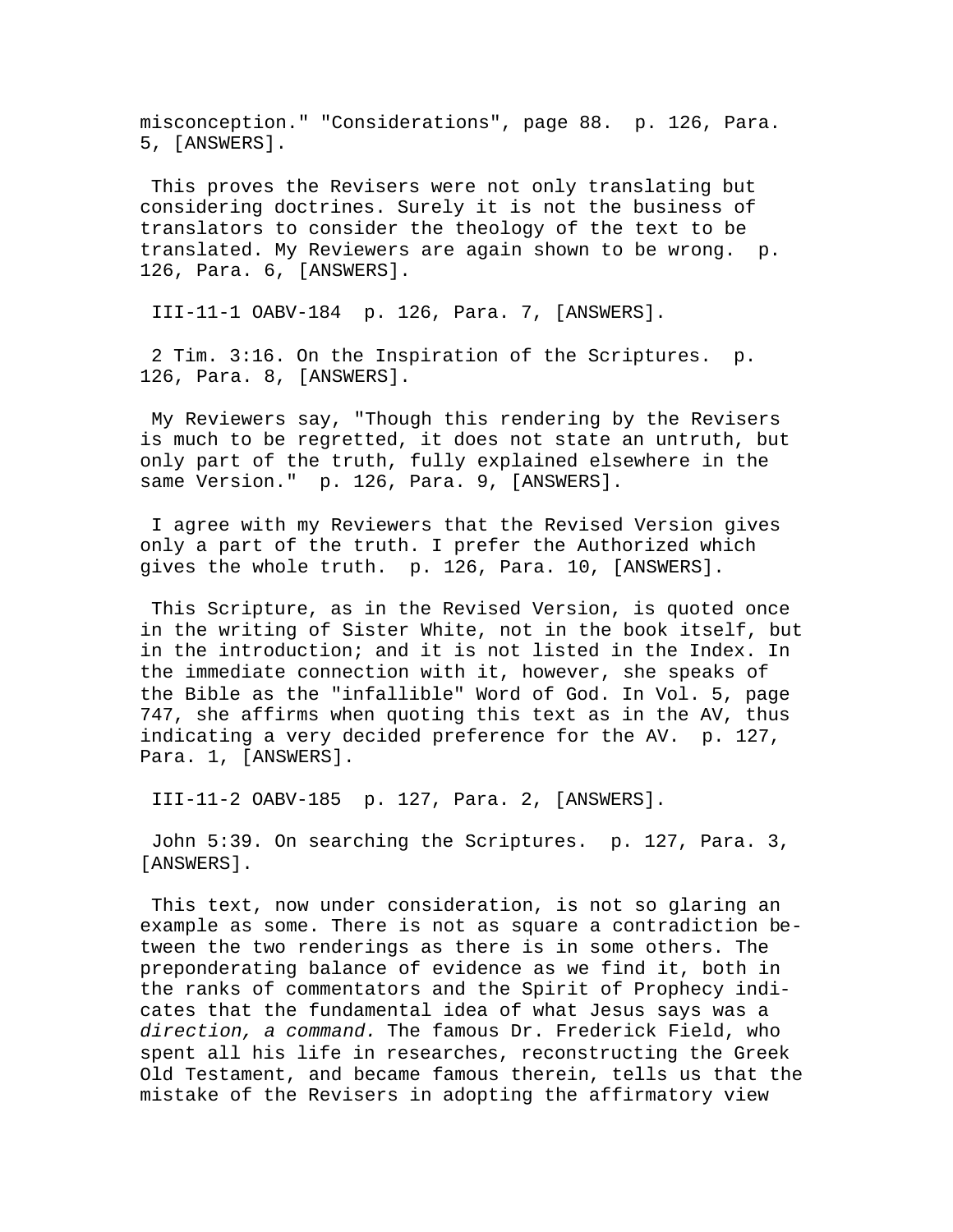instead of the command or direction, was because they placed too much stress upon the parenthetical clause, for in them ye think ye have eternal life." (Notes on Translation" page 90.) Leaving out the parenthetical clause, what then do you think is the more clear rendering, the AV, which says, "Search the scriptures for they are they which testify of me", or the Revised rendering 'Ye search the scriptures for they are they which testify of me." We do not think that the Jews actually searched the scriptures when Jesus was speaking because the scriptures testified of him. In other words, the underlying, idea of the passage is a command, or direction, or, as Sister White says: (Vol. 2, page 633): p. 127, Para. 4, [ANSWERS].

 "The followers of Jesus are not meeting the mind and will of God, if they are content to remain in ignorance of his word. All should become Bible students. *Christ commanded his followers,* 'Search the Scriptures; for in them ye think ye have eternal life; and they are they which testify of me.'" (Emphasis mine) p. 127, Para. 5, [ANSWERS].

 And also Volume 5, page 388, "Repeat to all the Saviour's command, 'Search the scripture.'" p. 127, Para. 6, [ANSWERS].

 Twice this text is quoted by Sister White as in the RV. In Vol. 5, I find these words, "Repeat to all the Saviour's Command -- Search the Scriptures." Several times it is directly stated that it is a "command" and a "duty". This is consistent with the AV not the RV. Twenty-three times it is quoted in the Spirit of Prophecy as in the Av. thus it must be evident that Sister White very much preferred the AV on this text to the RV. p. 127, Para. 7, [ANSWERS].

III-11-3 OABV-186 p. 127, Para. 8, [ANSWERS].

 John 2:11. On the question of miracles. p. 127, Para. 9, [ANSWERS].

 My Reviewers see nothing wrong in the fact that the Revisers have struck out from the N.T. the word *miracle* in 23 of the 32 instances where it is used, or that in the case of the other nine, if they use the term in the text they robbed it of its authority by a weakening substitute in the margin; or that in the Old Testament they drove it out entirely in the five instances where it occurred in the AV. p. 128, Para. 1, [ANSWERS].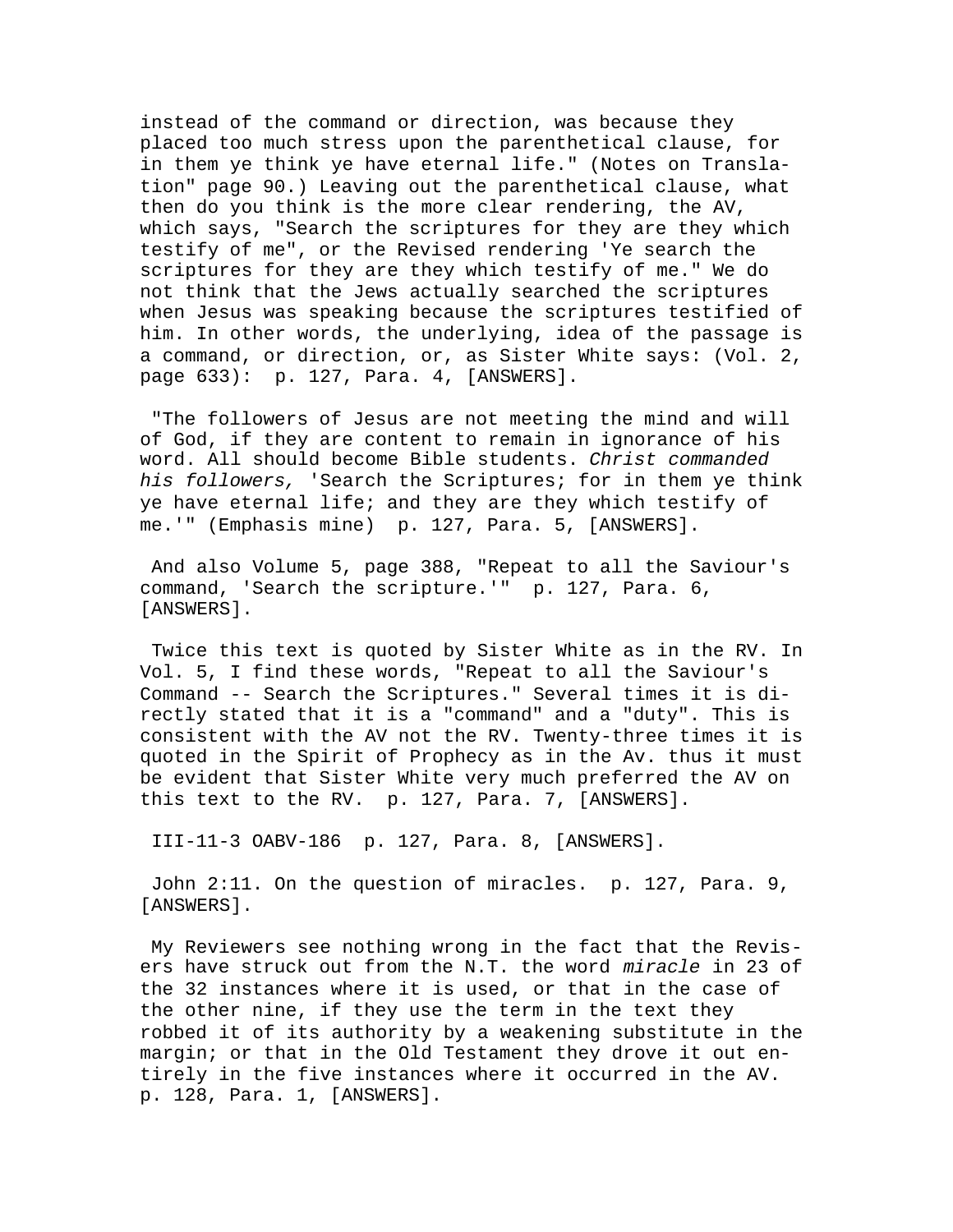THEY SAY: p. 128, Para. 2, [ANSWERS].

 "There are two different words rendering miracle in the New Testament. One is *semeion,* meaning sign, which is the base of signify, signification, and significance. The other is 'dynamis', which means power." p. 128, Para. 3, [ANSWERS].

I REPLY: p. 128, Para. 4, [ANSWERS].

 Do my Reviewers mean to say that it is simply by their grace or the grace of the translators that they allow the idea of miracle or miraculous to enter into these words? If so, there is this against them; (1) the word of God (2) the history of the words; (3) common sense. p. 128, Para. 5, [ANSWERS].

 Hebrews 2:4. "God also bearing them witness, both with signs and wonders, and with diverse miracles, and gifts of the Holy Ghost, according to his own will?" Here the word *semeion* is placed along side of "wonders' and "miracles" and "gifts" of the Holy Spirit; inspiration declaring that *God* used all these four things by which to "bear witness". This text specifically shows that *semeion* is not just an ordinary sign, but is equivalent to wonders, miracles and the works of the Holy Ghost; therefore, inspiration itself has put the supernatural into the word *semeion.* p. 128, Para. 6, [ANSWERS].

 With regard to the history of the word, it may be said that the word "miracle" comes from the Latin word mirabilia from which, in English, we get the words "marvel", "marvelous", "miracle", and "miraculous", etc.; also in the French, merveille; and lastly common sense would tell us that the authority of the fitness of things would show that this word has in it the miraculous and the supernatural when it is used in circumstances that in themselves betoken the supernatural and miraculous, and when used in connection with the manifestation of God's power. The word "sign," alone, would be utterly insufficient for the proper translation from the Greek. So here both the revisers and the Reviewers fail to discern the fitness of things regarding the meaning of the word. p. 128, Para. 7, [ANSWERS].

 My Reviewers attempt a grouping of instances; and right here I may say, let none be misled by grouping of the uses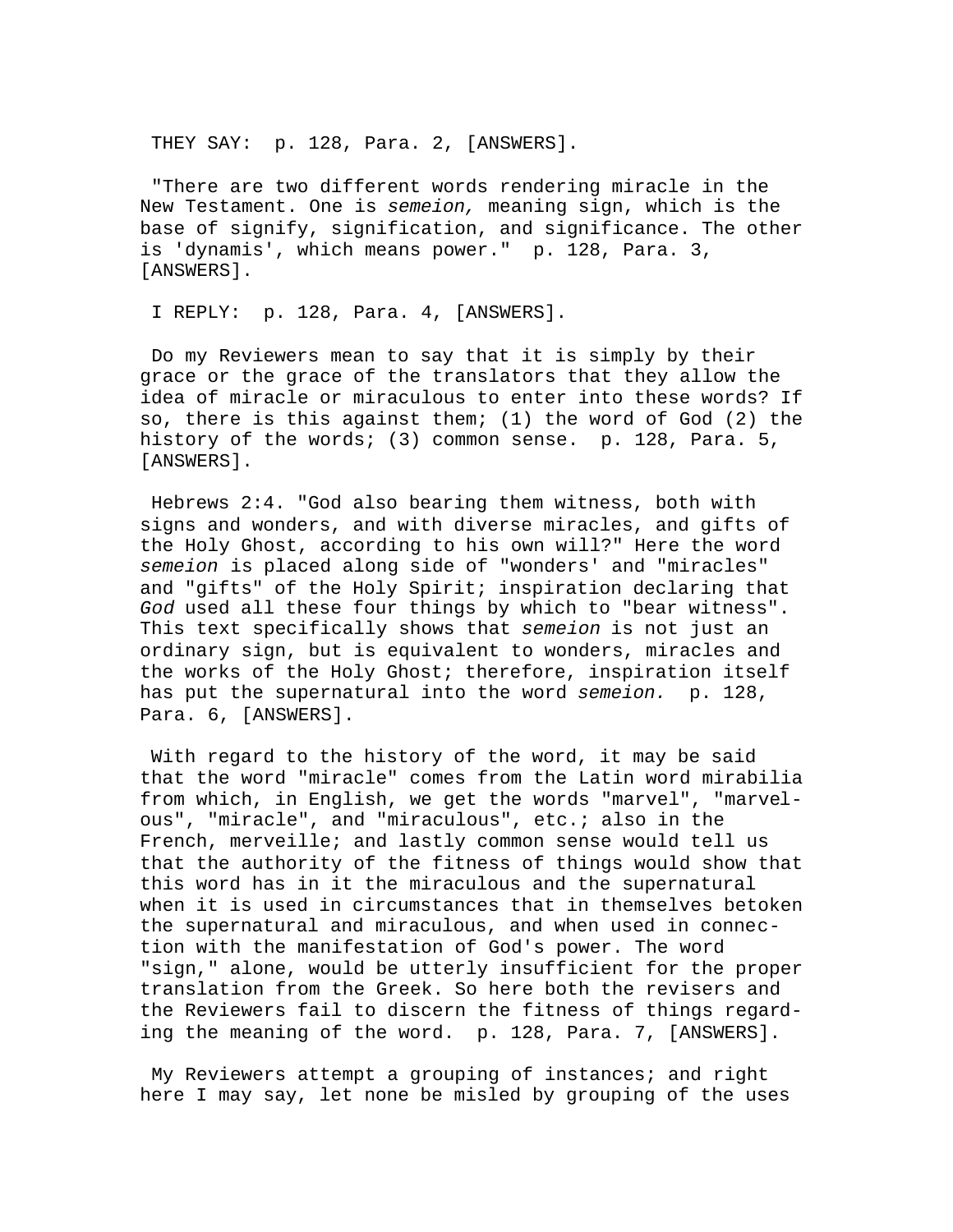of a Greek word. It is a striking fact that the word "miracle" singular or plural is found 37 times in the AV and only 9 times in the RV. The Greek word *semeion,* the one in the text under consideration, is used 75 times and out of that is translated 22 times as "miracle" in the AV. Only three times in the ARV is this same word translated "miracle"' and then because they were compelled to do it; for it would have made utter nonsense to translate it any other way. I will now give these 3 times and let you judge for yourself. This is proof positive that the Greek word *semeion* has an intrinsic meaning in itself of a "miracle." p. 128, Para. 8, [ANSWERS].

 (1) Luke 23:8. "And when Herod saw Jesus, he was exceeding glad; for he was desirous to see him of a long season, because he had heard many things of him; and he hoped to have seen some miracles done by him." p. 129, Para. 1, [ANSWERS].

 See how ridiculous it would be to translate the word *semeion* by "sign," as: "he hoped to have some sign done by him." This is why the ARV was compelled to put miracle here. p. 129, Para. 2, [ANSWERS].

 (2) Acts 4:16. "Saying what shall we do to these men? For what indeed a notable miracle hath been done by them is manifest to all them that dwell in Jerusalem and we cannot deny it." p. 129, Para. 3, [ANSWERS].

 (3) To further get the force of this we will now *read the 22nd verse.* "For the man was above forty years old on whom this miracle of healing was shewed." Please substitute the word "sign" here and see how ridiculous it would be. This is the last of the three instances in which the Revisers translated the word *semeion* as "miracles" and in each of the three they were obliged to do so because of the utter nonsense, otherwise. p. 129, Para. 4, [ANSWERS].

 So I still maintain, as in my book, that to change the sentence, "this beginning of miracles did Jesus in Cana of Galilee", shows a radical change of doctrine. Added to it is the fact that the word "miracle" used 32 times in the N.T., 5 times in the O.T. or 37 times in the AV, had been reduced down to nine times in the ARV, only three of which are translated from *semeion.* Is not this a great step in the direction of modernism and away from the supernatural? Is not this tantamount to a change of doctrine? Can we not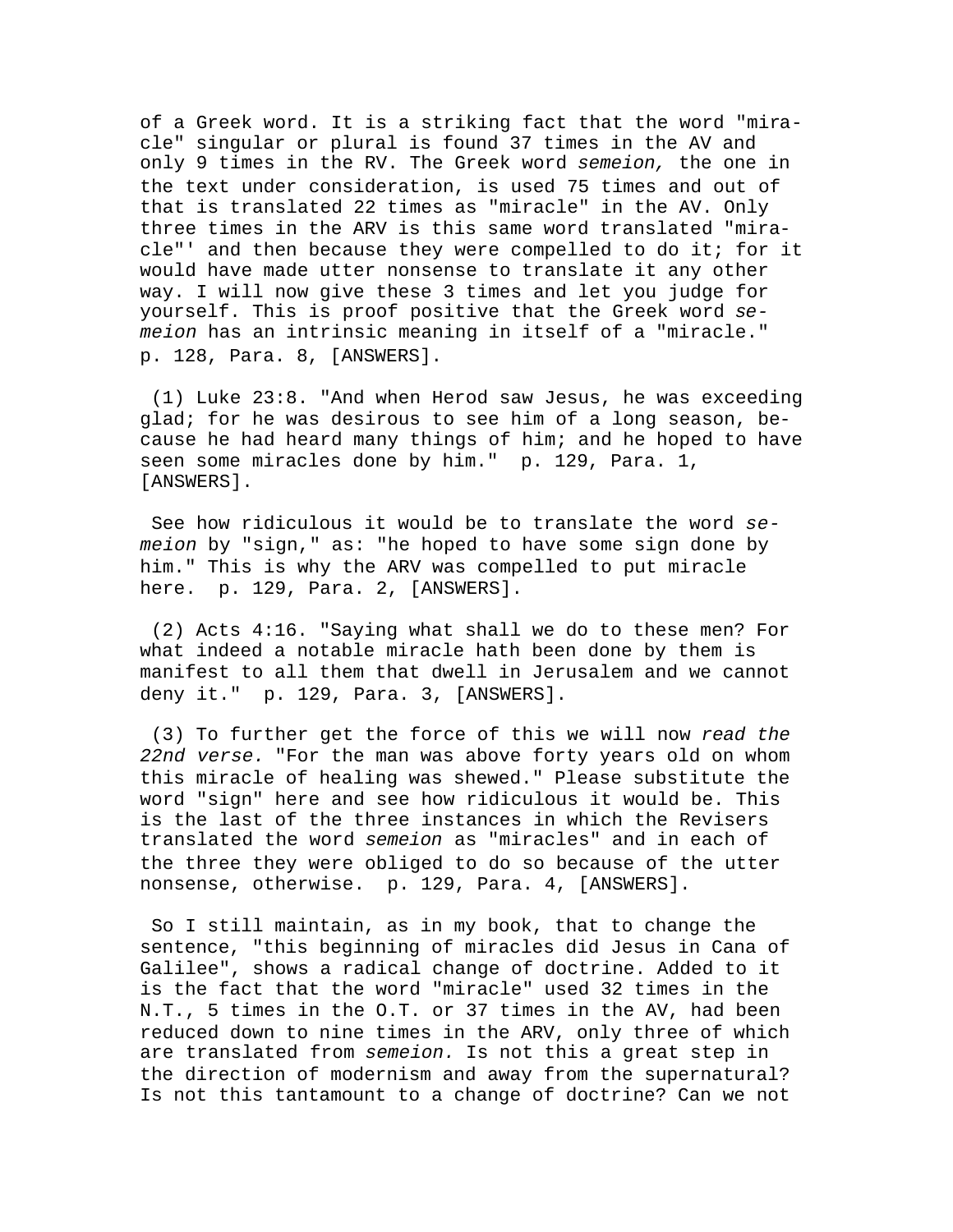say that the doctrine of the Authorized is the supernatural; while the doctrine of the RV is the natural? p. 129, Para. 5, [ANSWERS].

 But I am not through with this case yet: p. 129, Para. 6, [ANSWERS].

 1. The Greek word *angelos* strictly means a messenger. Then why, on this theory of literalism, advanced by the Revisers, and followed by my Reviewers, should we not translate, -- p. 129, Para. 7, [ANSWERS].

 Hebrews 1:7. (RV) "Who maketh his angels winds", by, "Who maketh his messengers winds". p. 129, Para. 8, [ANSWERS].

 There is a closing note in my Reviewers' comment on this question of miracles which says that they are giving the opinion of a member of the 1611 Revision Committee, namely, Dr. Trench. (Sec. III-11-4). What do my Reviewers mean? Dr. Trench died about 1886. How then could he have been a member of the 1611 Revision Committee. And since Dr. Trench, according to the quotation, would prefer always to translate *semeion* by sign, this would be a natural procedure for him for he also was a member of the 1881 Revision Committee. Then why in the name of all that is right, make him a member of the 1611 Committee? p. 129, Para. 9, [ANSWERS].

 2. In Greek the word *hypocrites* strictly means "actor". In strict literalism why not translate, p. 130, Para. 1, [ANSWERS].

 Matt. 23:23. "Woe unto you, scribes and Pharisees, hypocrites" by "Woe unto you, scribes and Pharisees, actors"? p. 130, Para. 2, [ANSWERS].

 3. And further *graphe* literally means "writing". Then why not translate, 2 Tim. 3:16. "All scripture is given by inspiration of God" by "All writing is given by inspiration of God"? What do you think of this, brethren, would this be correct? And so I might go on and on with other Greek N.T. words which have established different from the Greek use. Greek words have gathered up established English equivalents. Shall we now, after 300 years say "messenger," "actor", "writing", when the established use is "angel", "hypocrite", and "scripture"? In other words, has not the ARV begun a campaign to tear down established truth by uprooting established usage of words? Also is there not a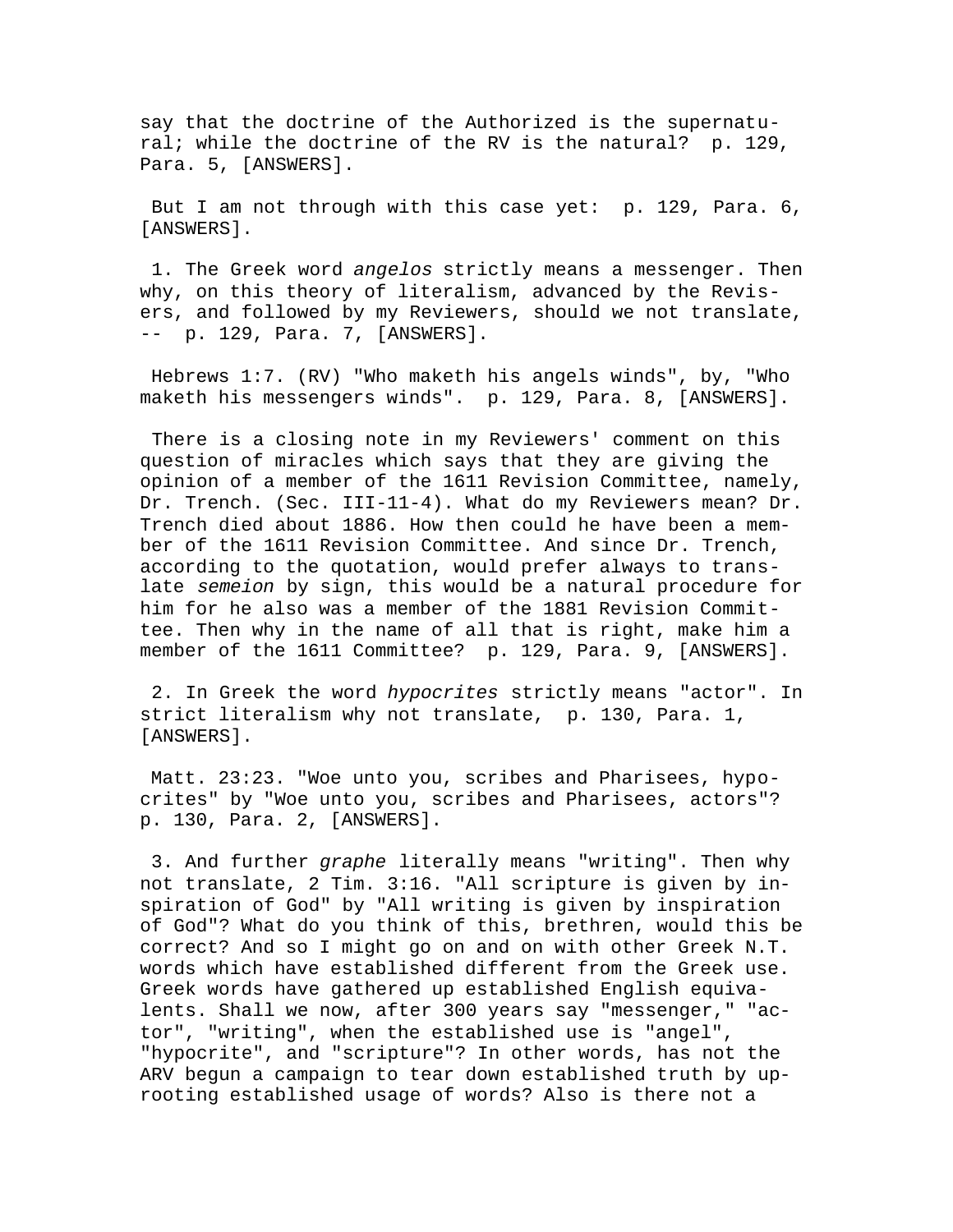further disastrous result to our beautiful English language? Let me exhort you that ye should earnestly contend for the faith which was once delivered unto the saints." Jude 3. What can be the purpose of the Reviewers' defense of the Revisers in uprooting the established usage in the New Testament language? p. 130, Para. 3, [ANSWERS].

III-11-4 OABV-187 p. 130, Para. 4, [ANSWERS].

Matt. 18:2, 3. On conversion. p. 130, Para. 5, [ANSWERS].

 The arguments of my Reviewers in their objection to what I have said on the matter of "Conversion" in my book is just another specimen of wrong grouping and re-grouping of the different instances in which a Greek word is used. p. 130, Para. 6, [ANSWERS].

 THEY SAY: "But the author overlooks the fact that these same men (two writers) could have found in the AV at least 9 times as many passages rendered with *turn* in the sense of conversion, and could have used these to bolster up their false doctrine that a man can convert himself." p. 130, Para. 7, [ANSWERS].

 I REPLY: This is not the case. And I will proceed to show you from their own arguments on the two words (1) *Strepho* and (2) *epistrepho* that their groupings are wrong and that their conclusions are wrong. Here we will see the beautiful sense of the fitness of things which resides in the Authorized translation as well as in its more skillful handling of the Greek than in the Revised Version. p. 130, Para. 8, [ANSWERS].

 MY REVIEWERS SAY on *strepho* "Here are the facts in the case; Matt.  $18:2$ , 3, is the one N.T. passage using the simple form of the word *strepho* meaning *turn* in the sense of conversion. In the AV this same simple verb form is rendered 14 times in the passive, 11 times in the active, and 3 times in the reflexive." p. 130, Para. 9, [ANSWERS].

 I REPLY: This is not the truth. It is contrary to fact. (1) Strepho is not used 28 times in the Greek. "The Englishman's Greek Concordance" give it only 18 times. It is barely possible that my Reviewers, when they said: "is rendered 14 times in the passive, 11 times in the active, and 3 times in the reflexive" meant to say. 14 times in the passive of which 11 times was in the active; but of course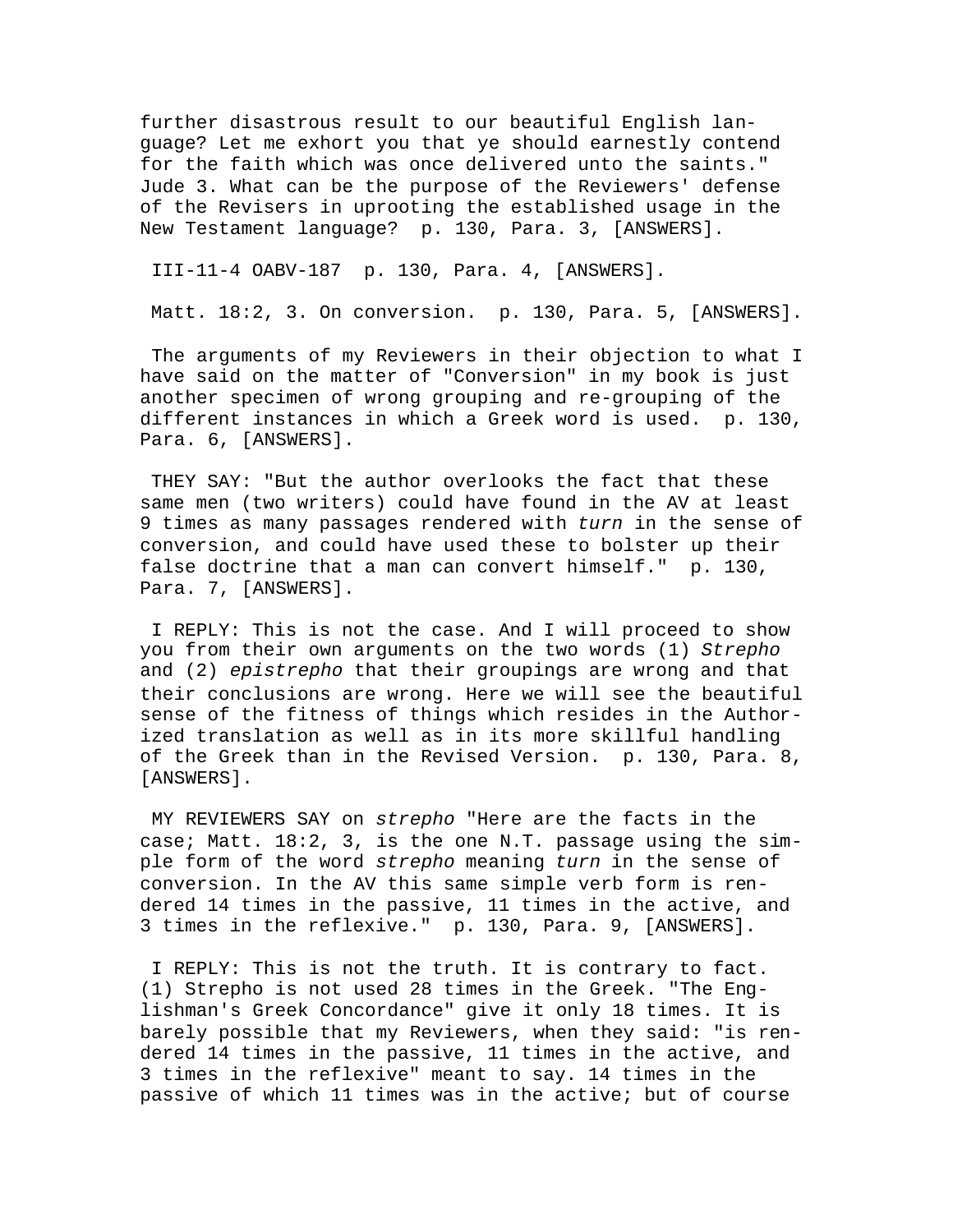that would be nonsense. It is barely possible they meant 4 times in the passive instead of 14 times, which would make it 17 times and would check nearly with the Greek Concordance of 18 times. In either case there is inaccuracy or bad reasoning in these figures; one or the other. Then (2) in the other 17 times it is used "turned and said" and "turned and saw"; none of which could, of course, have been conversion; and only twice: p. 130, Para. 10, [ANSWERS].

 Acts 7:39. "And in their hearts turned back to Egypt," no conversion and Acts 7:42. "Then God turned, and gave them up" no conversion there. Which examination shows that in all the instances in which *strepho* is used, only once could it possibly be used of conversion, which is Matt. 18:2, 3, and on which the Revised Version fell down. p. 131, Para. 1, [ANSWERS].

 You will probably here raise this question of *strepho;* Since the substantial meaning of the word is turn, how then can you get out of it "conversion"? Here now is where the wonderful mastery of the subject by the King James Translation springs at once to view, which I will bring out when I finish *epistrepho.* p. 131, Para. 2, [ANSWERS].

EPISTREPHO p. 131, Para. 3, [ANSWERS].

In further defense of the Revised Version's elimination of "be converted" my Reviewers say of the verb *epistrepho* that is used 41 times in the N.T. 17 times of which are in the sense of conversion; and further, that both the AV and the ARV render nine of these by *turn.* This is not the fact. These 9 times do not need to handle the word "convert" or "be converted", because the verb *turn* is used with an objective, such as, "turn to the Lord," or "turn from your idols unto the living God"; so that the word "convert" or "be converted" is not necessary. But there are 7 times in the N.T. clearly outstanding where the other application byr "be converted" would answer the situation, and on these the Revised Version fell down. Take as an example: p. 131, Para. 4, [ANSWERS].

 Luke 22:31, 32. King James Version. p. 131, Para. 5, [ANSWERS].

 "And the Lord said, Simon, Simon, behold, Satan hath desired to have you that he may sift you as wheat:... And when thou art converted, strengthen thy brethren." p. 131,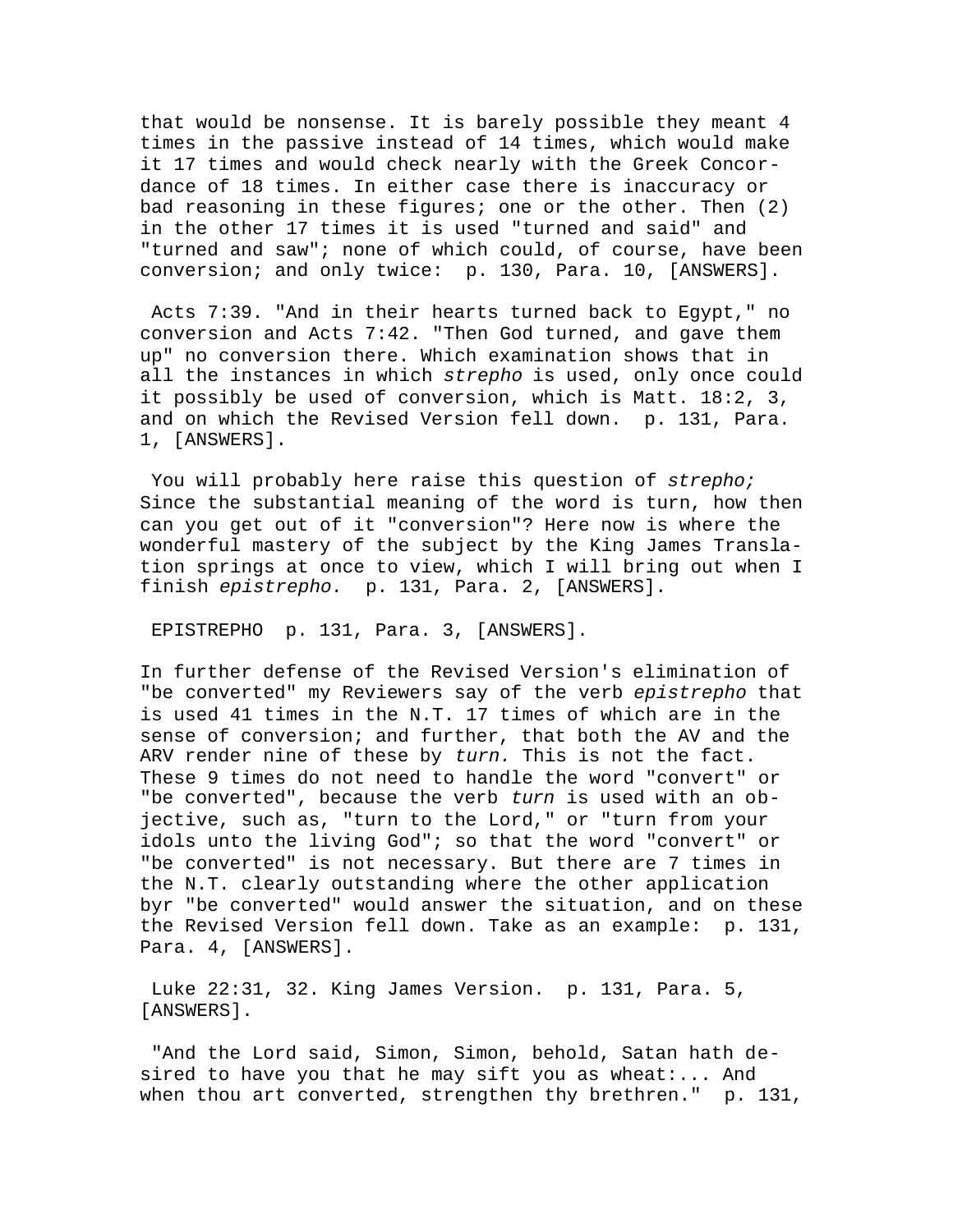Para. 6, [ANSWERS].

Revised Version. p. 131, Para. 7, [ANSWERS].

 "Simon, Simon, behold Satan asked to have you... When once thou hast turned again, establish thy brethren." p. 131, Para. 8, [ANSWERS].

 I ask this audience if this is not a clear case where the ARV makes conversion possible through the human agency and not dependent upon God. p. 131, Para. 9, [ANSWERS].

 Acts 3:19. King James Version. p. 131, Para. 10, [ANSWERS].

 "Repent ye therefore, and be converted, that your sins may be blotted out..." p. 131, Para. 11, [ANSWERS].

Revised Version. p. 132, Para. 1, [ANSWERS].

 "Repent ye therefore, and turn again, that you sins may be blotted out." p. 132, Para. 2, [ANSWERS].

 I submit it to you brethren, is not this a clear case where the ARV makes conversion possible through the human agency and not dependent on God? And so on through the 7 texts. Now here is where the King James translators discerned the fact that conversion is an event dependent upon God alone. This they saw because 4 of the times, in which "be converted" is used in the AV N.T. in the sense of conversion, came over from Isa. 6:10, so that in the divine providence of God, at the time when Jesus announced the new birth from above to Nicodemus, *epistrepho* used passively without any qualifying clause, being a verb for *turn* in the Greek must have had the meaning of "be converted". The Revisers confess that they made this change for a purpose and were glad they did. I read from Westcott, "Some Lessons," page 172: p. 132, Para. 3, [ANSWERS].

 "The change of a single word brings out the responsibility of man from the first. Thus, when we read in Acts 3:19, 'Repent ye and be converted,' the passive form of the second clause puts out of sight the thought of man's willing action, which lies in the original 'Repent ye, and turn again'." p. 132, Para. 4, [ANSWERS].

And again on pages 191 and 192: p. 132, Para. 5,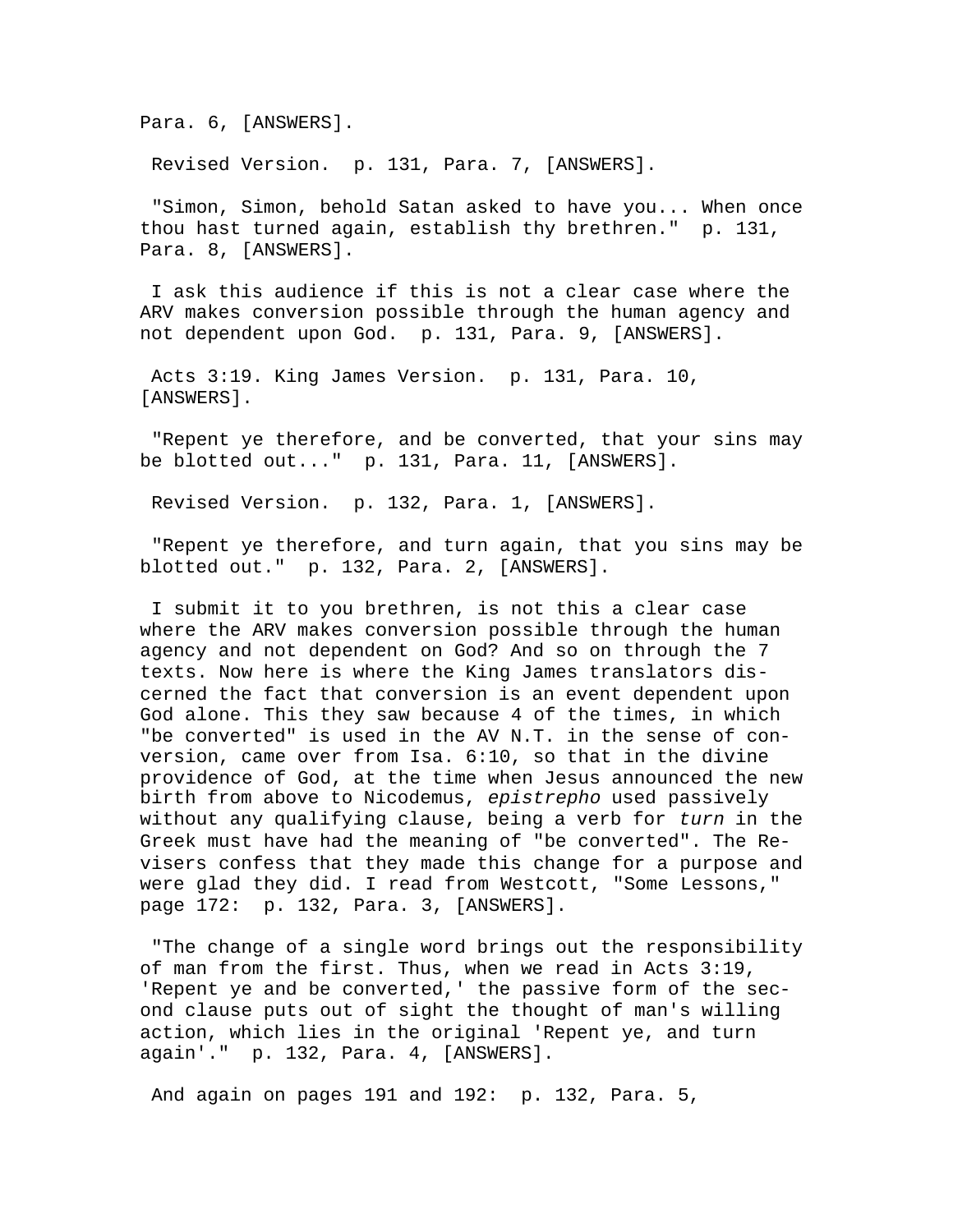[ANSWERS].

 "And the time of the fulfilment of the counsel of God depends on human effort: 'Repent and turn again', is St. Peter's plea to the Jews." p. 132, Para. 6, [ANSWERS].

Also from Dr. Milligan: p. 132, Para. 7, [ANSWERS].

 "Thus in Matt. 18:3, the opening verb, though passive in form, is properly rendered actively, and the popular error of man being mere passive instruments in the hands of God thereby exploded." "Expository Value of the R.V." page 130. p. 132, Para. 8, [ANSWERS].

 Again I repeat that those changes in these 7 texts, made where they should not be, were consciously and intentionally made to throw conversion back upon man's human effort. p. 132, Para. 9, [ANSWERS].

III-11-5 OABV-189 p. 132, Para. 10, [ANSWERS].

Heb. 11:3. On *world* for *age.* p. 132, Para. 11, [ANSWERS].

 My Reviewers write one and one-half pages about the use of the word *aion,* and how the word *aion* in Greek in translated. They show how the AV and the ARV handle it in Hebrew, in Ephesians, in Revelation, etc. But what does it all amount to? Here is a significant fact: The word *aion* occurs, according to my Reviewers, 122 times in the N.T.; according to my "Englishman's Concordance", 125 times. Would it surprise you to learn that the ARV translates it "age" or "ages" 61 times out of 122 in the text or margin while the AV translates it as such only 3 times, text and margin. p. 132, Para. 12, [ANSWERS].

 My Reviewers claim that the literal use of this Greek word is *age* or *ages:* then why were not the Revisers *always* literal in the case of this word, seeing that my Reviewers claim literalness as a great tribute to them? Suppose they had been literal in the case of: p. 133, Para. 1, [ANSWERS].

 Luke 16:8 AV. "The children of this world are in their generation wiser than the children of light." Suppose we had there substituted "age" as in the margin of the ARV; it would then read, "The children of this *age* are in their generation wiser than the children of light." p. 133,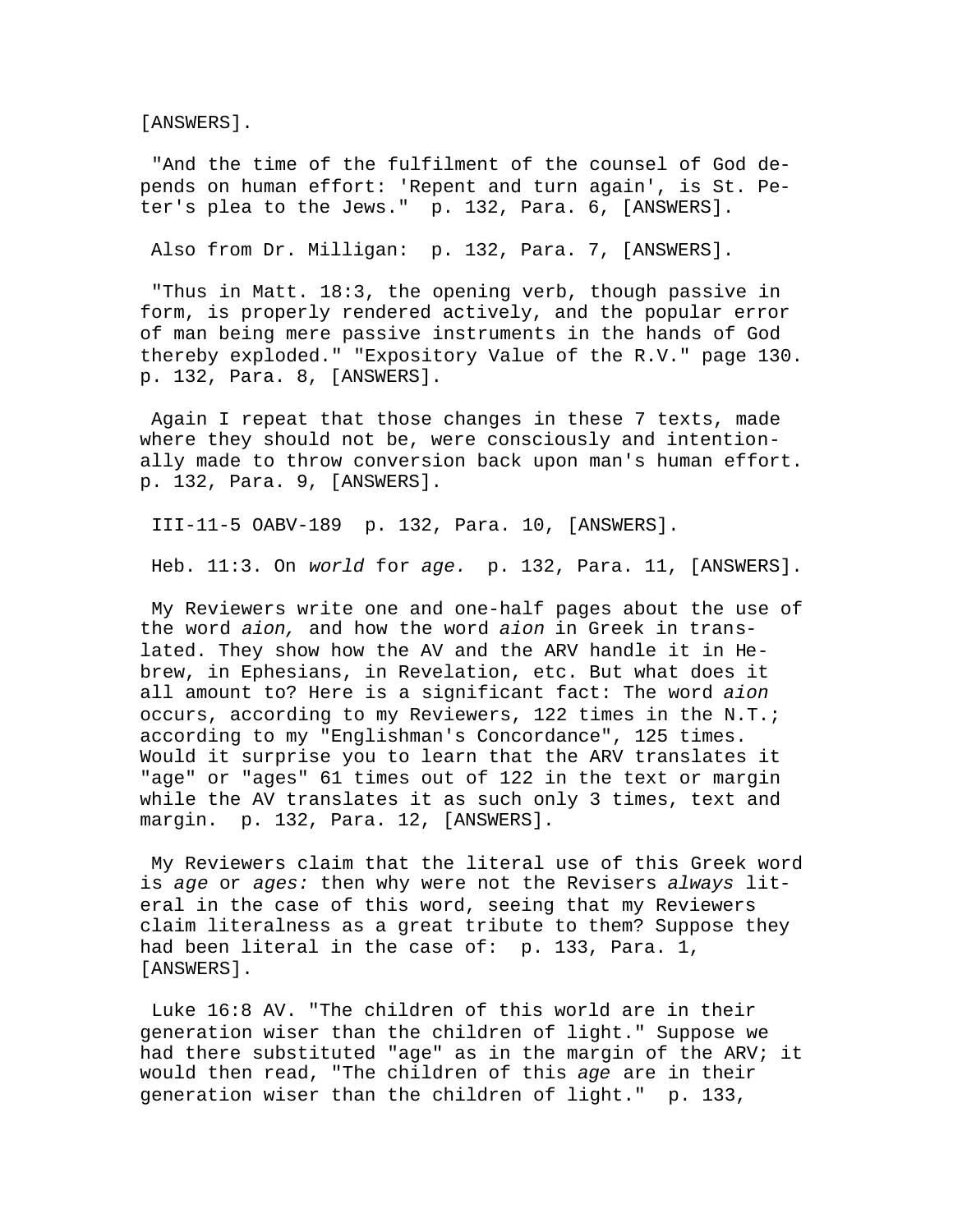Para. 2, [ANSWERS].

 This virtually would have said that all the children of the present evil age are wiser than the children of the redeemed world to come. Or that all the people that have ever lived since this age began are wiser then the redeemed members of the human race in Heaven. p. 133, Para. 3, [ANSWERS].

 My Reviewers complained because I said that Westcott and Hort injected evolution into ARV. First, I will show that they *intended* to do it; and secondly, I will show that they did it, and you can see it with your own eyes. To show that they intended to do it, I quote from Westcott: p. 133, Para. 4, [ANSWERS].

 "In this connection we see the full meaning of the words used of creation in Hebrews 11:3: 'By faith we understand that the worlds (the ages i.e., the universe under the aspect of time) have been formed by the Word of God.... The whole sequence of life in time, which we call the world' has been 'fitted together' by God. His one creative word includes the harmonious unfolding on one plan of the last issues of all that was made. That which is in relation to Him 'one act at once' is in relation to us an *evolution* apprehended in orderly succession." "Some Lessons", page 187. (Emphasis mine) p. 133, Para. 5, [ANSWERS].

 When Westcott said of creation that "the ages, i.e. the universe under the aspect of time have been formed by the word of God," and "His one creative word included the harmonious unfolding on one plan of the last issues of all that was made," or what was to Him *"one act at once"* is in relation to us an *Evolution* apprehended in orderly succession," he virtually said that Jesus Christ made not the physical world but he made the ages. Now you cannot make an age in a moment of time. It takes an age to make an age. And several ages cannot dwell together at the same time; they must succeed one another in single file. Therefore Bishop Westcott claims that the Revisers by the use of this word intended to present creation under the aspect of evolution. p. 133, Para. 6, [ANSWERS].

 We will now notice how we can see evolution by the repeated translation of "age" for *aion* instead of "worlds". The common people do not know much about evolution and would not see evolution in the translation if it were there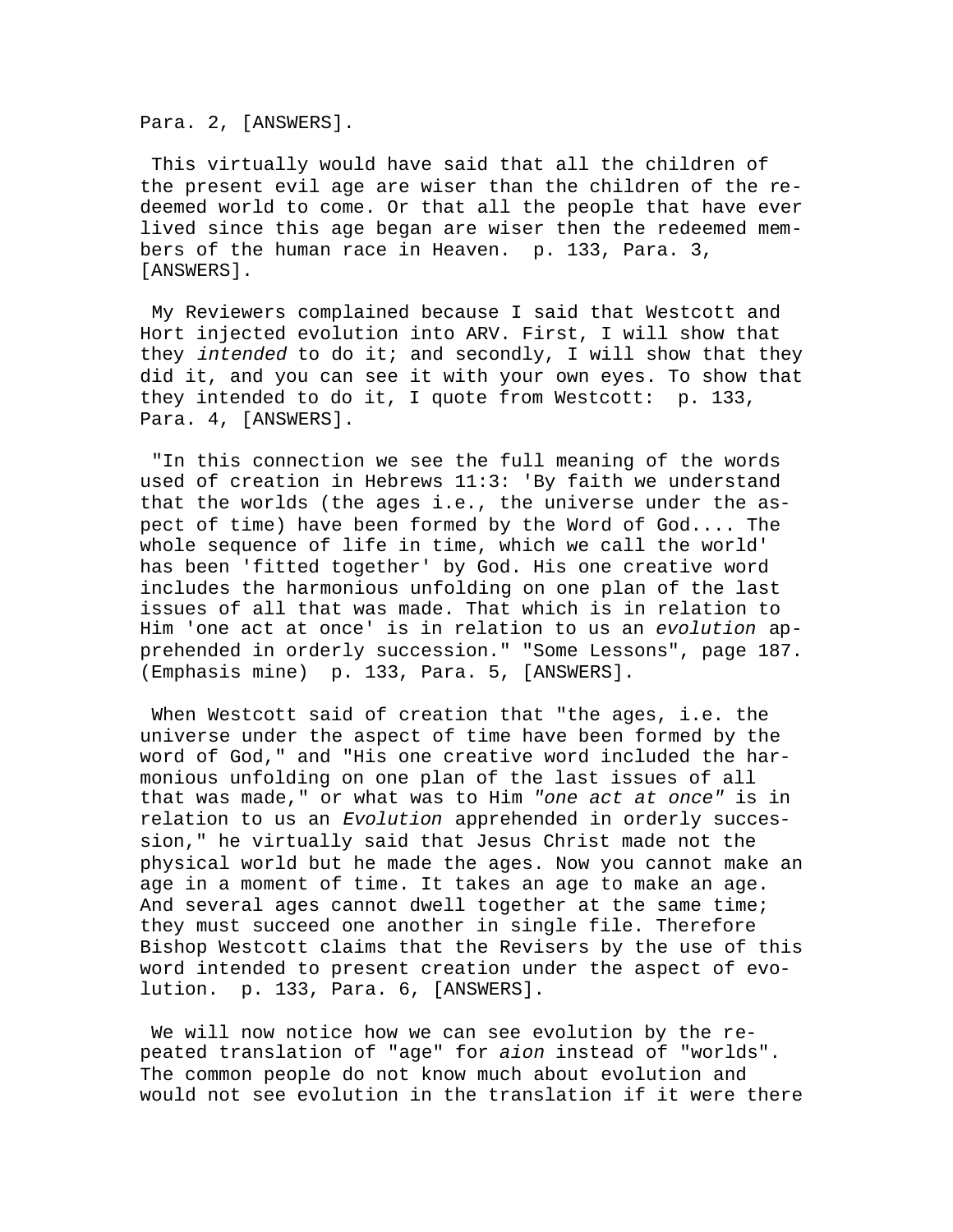in terms of evolution. But the intelligent people and these are the ones who concern us here, who have studied evolution more or less, or even if they have not, would be confirmed, by the prodigal use of this word 'ages' in this error; for a world can be made at once and age can not. Moreover if the Son of God made the ages, which would be the meaning if we substituted the margin for the text in Hebrews 1:2, what would we have when he got through making it? nothing visible, simply the past and gone forever. Let us read one of these texts from Ferrar Fenton: p. 133, Para. 7, [ANSWERS].

 Hebrews 1:2. Fenton. "Whom He appointed Inheritor of all; and through whom he made the ages;" also p. 134, Para. 1, [ANSWERS].

Hebrews 11:3. Fenton. "By faith we comprehend that the periods were arranged by the continuous intention of God, so that from the unseen the visible appeared." p. 134, Para. 2, [ANSWERS].

 In other words, the only way the visible could appear from the unseen, here was because the periods were arranged by the continuous intention of God. According to the AV the "worlds were framed by the word of God" and from them we could understand how the visible appeared. But if it is no longer *worlds* but *periods,* or ages, which were framed by the word of God, then how from those which are invisible, can you understand that the visible appeared; for there was not anything visible there. What is there to look at? This is evolution. This is something developing out of nothing through long periods. This is evolution. Even a way-farer can see this. While of course, we use Ferror Fenton here, nevertheless, the ARV by inserting "ages" systematically in the margin opens the way logically for this arrangement as given by Ferrar Fenton. p. 134, Para. 3, [ANSWERS].

 Goodspeed, 20th Century, and Ferrar Fenton all translate the last part of Matt. 24:3 as "the close of the age". The ARV here in the margin gives "the consummation of the age". p. 134, Para. 4, [ANSWERS].

 The King James translators studiously avoided this word; the Revisers used it copiously, (61 out of 122 times), getting it into the margin when not possible to get it into the text. Here is where repetition is impressive as Westcott said; it emphasizes the unfolding ages. But with what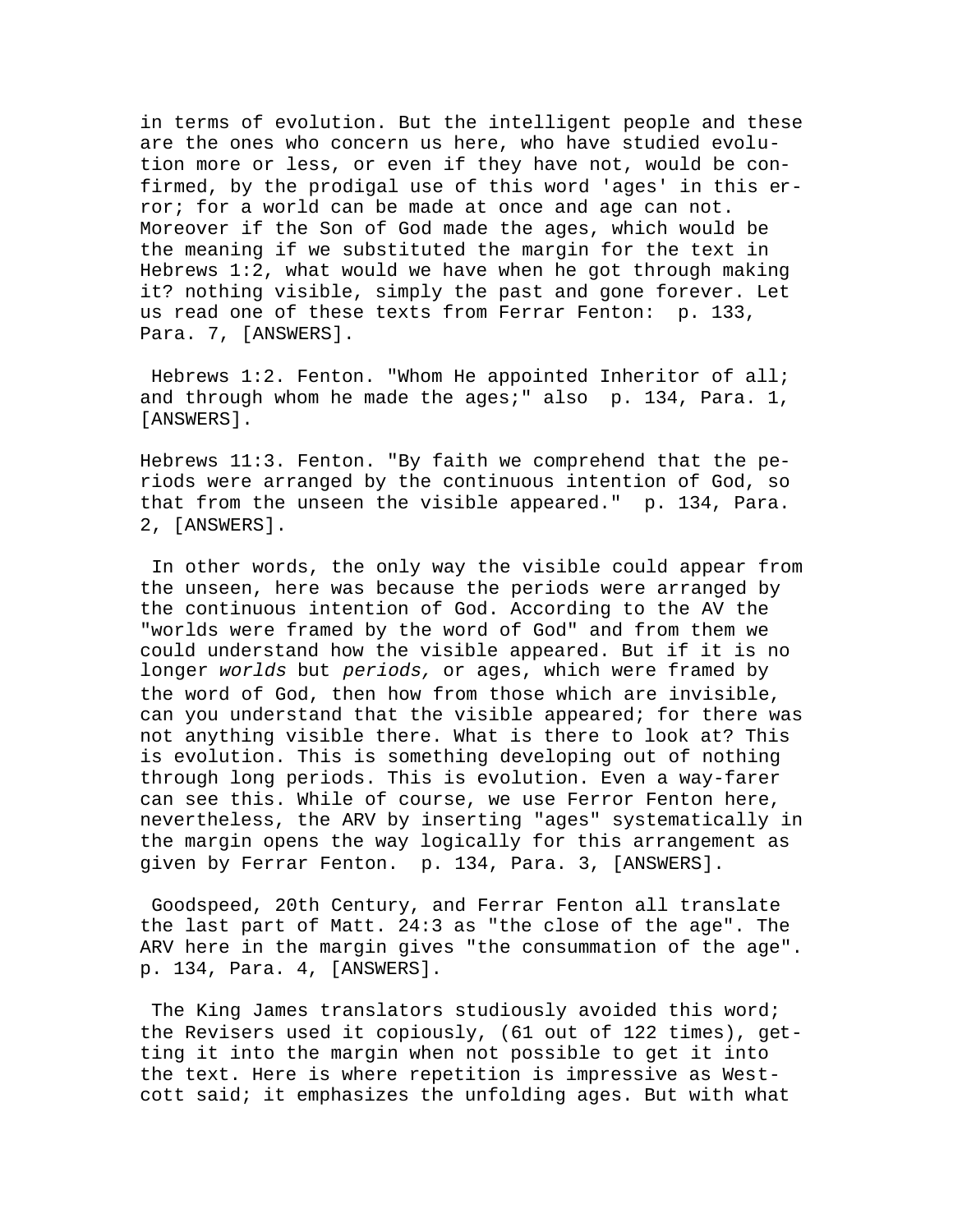are you impressed? Acts of creation? No, unfolding of evolving ages, which is *Evolution.* I am not talking theory and fancy, our ministers are meeting this difficulty in the field. p. 134, Para. 5, [ANSWERS].

III-11-7 OABV-190 p. 134, Para. 6, [ANSWERS].

 Col. 1:15, 16. On creation in Him, or by Him. p. 134, Para. 7, [ANSWERS].

 I regret very much to say that my Reviewers assailed my claim that the Revisers in this text change the doctrine, and concealed from their hearers in their first sentence an essential fact which I gave in my book. THEY SAY: "By quoting from a Unitarian minister the author seeks to make it appear..." Why do they hide the fact that this Unitarian minister was a Reviser, a member of the English N.T. Revision Committee? Why make believe he is a Unitarian minister at random without connection with this situation? He sat on the Committee, he knew what was intended by this charge. The Reviewers talk of unfairness, is this fairness for them to represent one of the Revision Committee as a Unitarian minister taken up at random. p. 134, Para. 8, [ANSWERS].

 My Reviewers cannot see that it makes any difference whether all things were created 'in' Him or 'by' Him. They admit that the "all things" referred to include the visible and material. But notice the little word "by" implies that the agent is external to the thing acted upon; while "in" might identify the actor with the thing acted upon; and so without any great strain would really mean pantheism. If not pantheism, it would then be vague, indefinite, and mystic. p. 135, Para. 1, [ANSWERS].

 My Reviewers, by admitting that the *"all things"* created *in* Him include the visible and material, identify the totality of creation with the creator. What is this if not pantheism? In the AV we are protected in the little word "by"; but if you use "in" then when we look at all things do we see Him. Or when we look at Him do we see them? The sun and the moon were not made *"in Him";* they were made *"by Him".* Were all the heavenly worlds made *"in"* Him? If when we look at the visible creation, we see Him, and if when we look at Him we see the visible creation, The Reviewers are but justifying the charge that the Revisers were pantheists. p. 135, Para. 2, [ANSWERS].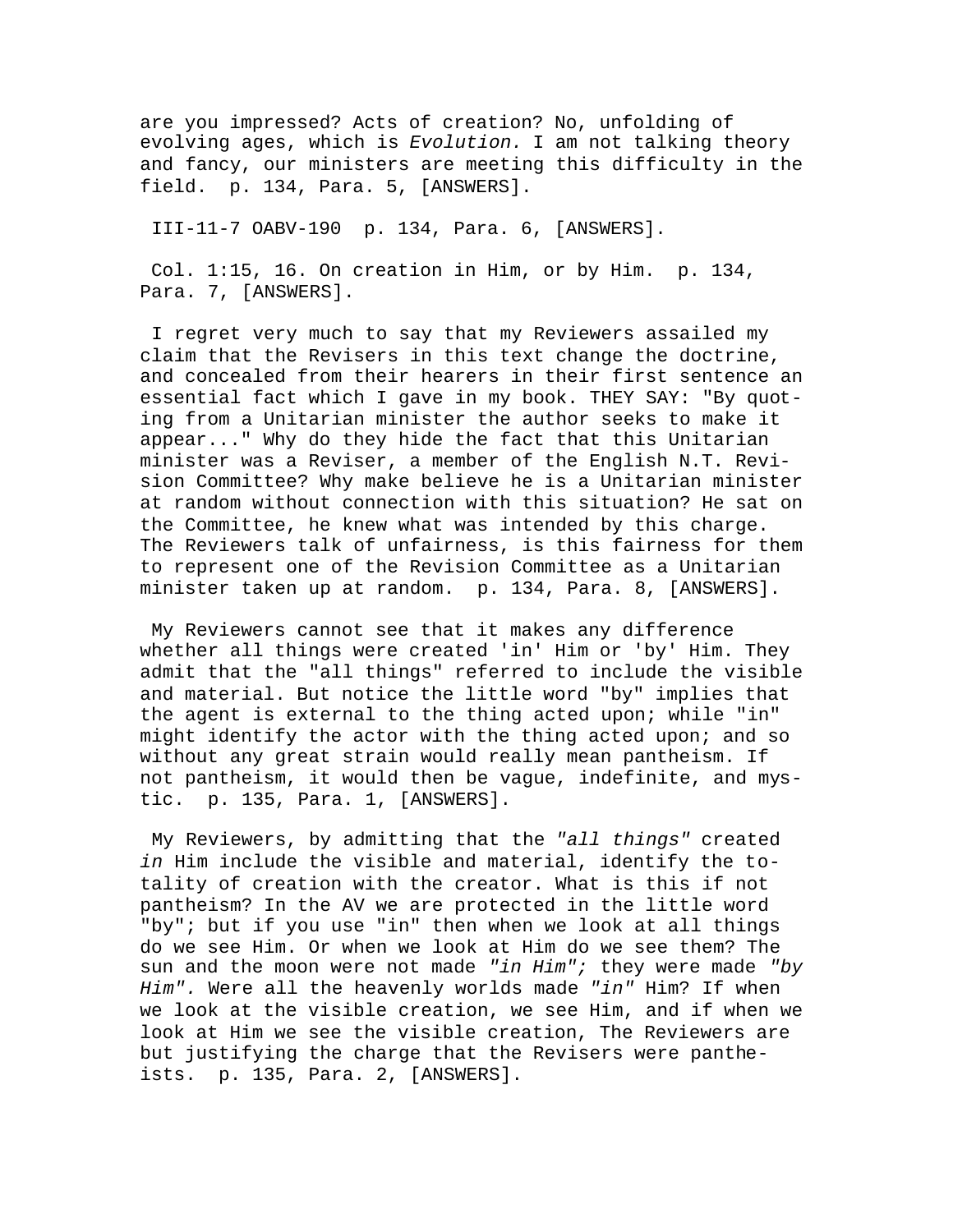My Reviewers attempt to justify this construction by quoting 'Ephesians 2:10', "We are His workmanship, created in Christ Jesus:. The reasoning fails because Eph. 2:10 refers to a spiritual creation. They take a material creation and make it spiritual; and then they take a spiritual creation and make it material. Is such confusion justifiable? p. 135, Para. 3, [ANSWERS].

 My Reviewers, referring back again to the Unitarian Reviser, say, "Some man's interpretation of the ARV rendering of Col. 1:15, 16 has no bearing on its correct translation or true meaning,..." They say, "Some man". I say "One of the Revisers". They imply that I took some man, somewhere. He was a duly appointed Reviser, had a powerful influence in moulding the text, and in fact, the regular chairman withdrew and there was a national upheaval because this "some man" was retained on the Committee despite public indignation. (See "Our Authorized Bible Vindicated" pages 168, 169). p. 135, Para. 4, [ANSWERS].

 Why did Westcott and Hort stand for his being appointed on the Committee. Why did they defend him when public indignation demanded his removal? No one can read the life of Doctor Hort without knowing how powerfully he was under influence of Maurice, who was a regular descendant from Unitarian ancestry and was dismissed from the presidency of Kings College on heresy. p. 135, Para. 5, [ANSWERS].

 You will be interested to know that this phrase is translated in the Unitarian Bible just as it is in the ARV. p. 135, Para. 6, [ANSWERS].

 Col. 1:15, 16. Wakefield Version. p. 135, Para. 7, [ANSWERS].

 "Who is an image of the invisible God, a first born of the whole creation for in Him were created all the things in the heavens and upon the earth." p. 135, Para. 8, [ANSWERS].

III-11-9 OABV-191-V-1 p. 135, Para. 9, [ANSWERS].

 1 Tim. 3:16. On *God* or *He who.* See answer in Chapter VI, Section VI. p. 135, Para. 10, [ANSWERS].

III-11-8 OABV-192-V-2 p. 136, Para. 1, [ANSWERS].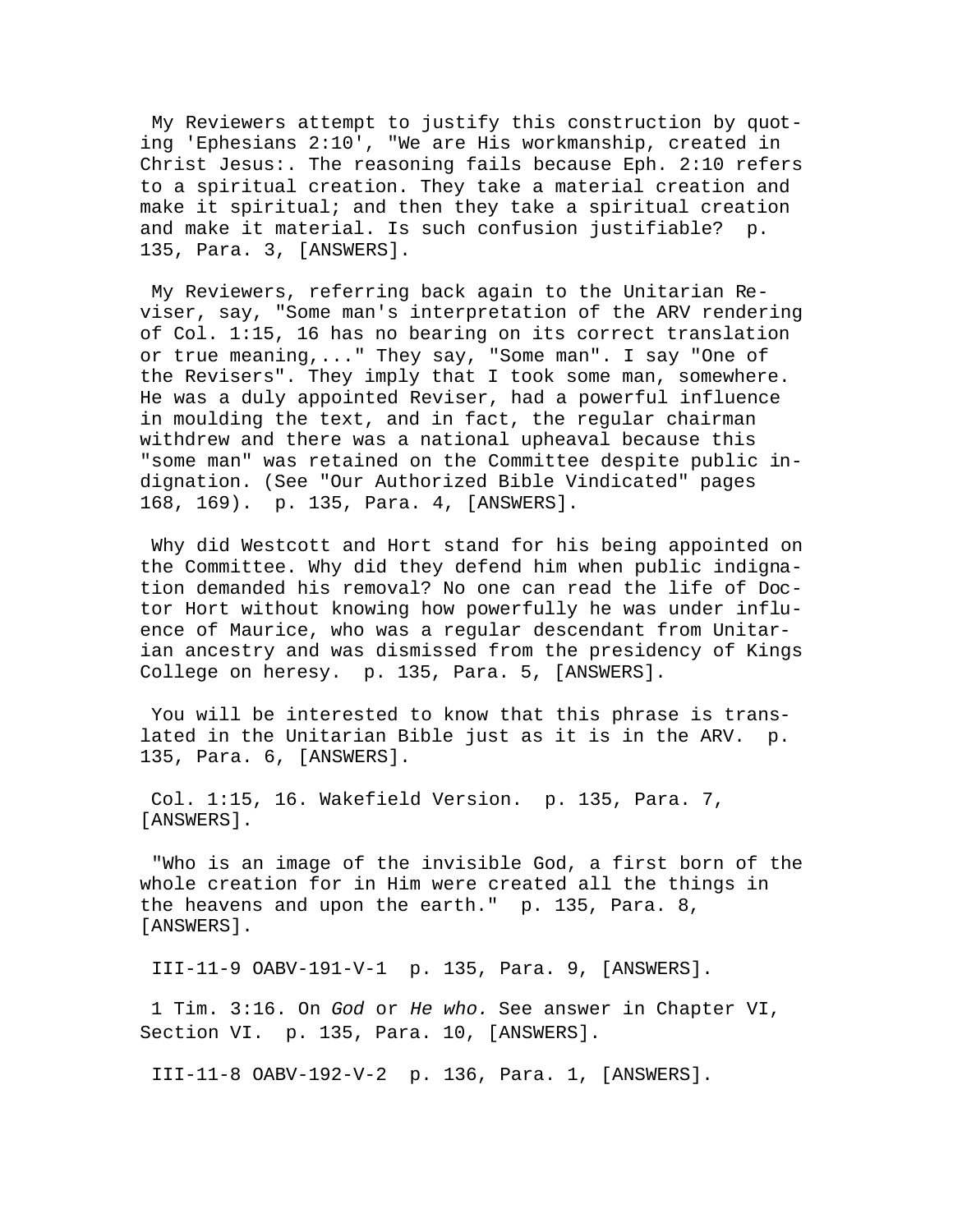Acts 16:7. On the Spirit of Jesus. See answer in Chapter VI, Section VI. p. 136, Para. 2, [ANSWERS].

III-11-8 OABV-192-VI-1 p. 136, Para. 3, [ANSWERS].

 Isa. 7:14. On *Virgin* or *Maiden.* p. 136, Para. 4, [ANSWERS].

 The Revisers put the word "maiden" in the margin of Isa. 7:14 as synonymous with "virgin". My Reviewers defend this action and claim I have not right to criticize it. Let us see. p. 136, Para. 5, [ANSWERS].

 The deity of Christ is proven by his Virgin birth; and the weight of the proof hangs on Isa. 7:14. There was a Unitarian on the English Revision Committee (as there also was on the American) and there were those of Unitarian leanings on the Old Testament Committee. Unitarians do not believe in deity, or Virgin Birth of Christ; therefore a strong probability was created beforehand that something would be done to weaken the force of Isa. 7:14. p. 136, Para. 6, [ANSWERS].

 That the Deity of Christ is proven by his virgin birth, I quote, from William Jennings Bryan: p. 136, Para. 7, [ANSWERS].

 "If the Virgin Birth be rejected how shall the deity of Christ be proven. It is quite common for modernists to affirm that the deity of Christ is entirely independent of the manner of his birth... If Christ's deity was not demonstrated by His birth, and was not proved by the manner of His birth the modernist will experience great embarrassment in convincing a questioner that there was any other time or way in which the deity of Christ became manifest." "Seven Questions in Dispute," page 57, 59. p. 136, Para. 8, [ANSWERS].

 The weight of proof for the Virgin Birth of Christ hangs on the great prophecy of it in Isa. 7:14, just as the greatest evidence for all outstanding plans of God usually is grounded upon the prophecy thereof. On the point in question, Dr. Howard Kelly, M.D., L.L.D., of Baltimore, says: p. 136, Para. 9, [ANSWERS].

 "Matthew is most explicit in his first chapter, and quotes Isaiah and tells us that the word Almah (Virgin) in the He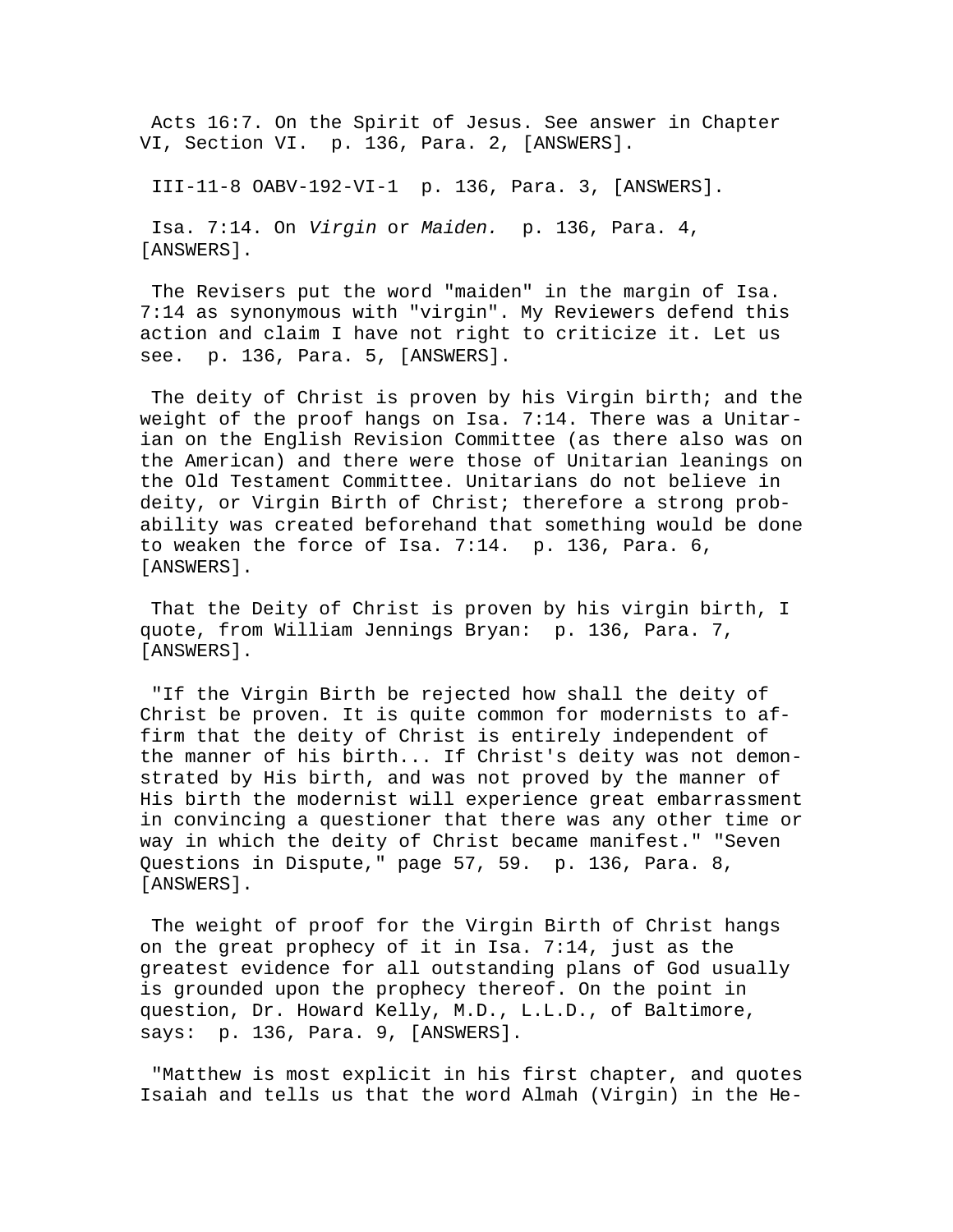brew of Isaiah (7:14) in his day meant a virgin, and that Jesus was conceived by the Virgin Mary of the Holy Spirit. Every time I call him 'Lord' I mean by that 'God' the Son of God, and proclaim his Virgin Birth." Idem, 56, 57. p. 136, Para. 10, [ANSWERS].

 By the alternative reading in the Revised Version, we can now talk not only of the Virgin Birth, but also of the Maiden Birth. p. 136, Para. 11, [ANSWERS].

 To show how the Unitarian views of the Unitarian scholar on the Revision Committee as well as the strong Unitarian leanings of Dr. Hort and other Revisers on both the Old and New Testament Committees, would reject a clear cut convincing doctrine of the Virgin birth, I quote from a recent advertisement in a Unitarian Book-room in one of our large cities as given in this book by Williams Jennings Bryan: p. 136, Para. 12, [ANSWERS].

 "During the life of Jesus he was understood by all to be the son of Joseph and Mary born in holy wedlock. This is clear from a study of the Gospels in their early and most authentic form. But long after the death of Jesus unknown hands added to the copies of the Gospels, they were making those introductory chapters in Matthew and Luke which relate the legends of a miraculous birth. These legends... are as manifestly the product of an irrational point of view as are other tales of miracles. Miracles do not happen." Idem, page 50, 51. p. 137, Para. 1, [ANSWERS].

 Why did they play into the hands of those who belittle the Virgin birth by using this word "maiden" in the margin? What was the necessity of adding this word "maiden" which lacks the strict thought of absolute chastity or virginity as in the word "virgin", while it contains additional shades of meaning not proper to the word "virgin"? p. 137, Para. 2, [ANSWERS].

 To show how the Bible constantly couples the thought of purity with virginity and with the birth of Christ, we refer to Paul's thought of the church, "I have espoused you to one husband that I may present you as a chaste Virgin to Christ." (2 Cor. 11:2); and Isaiah's contrast between the purity of God's people and the heathen, "The Virgin, the daughter of Zion, hath despised thee." (Isa. 37:22); and in Revelation, chapter XII, the picture of the pure woman, the Church, travailing with the birth of Christ, as she is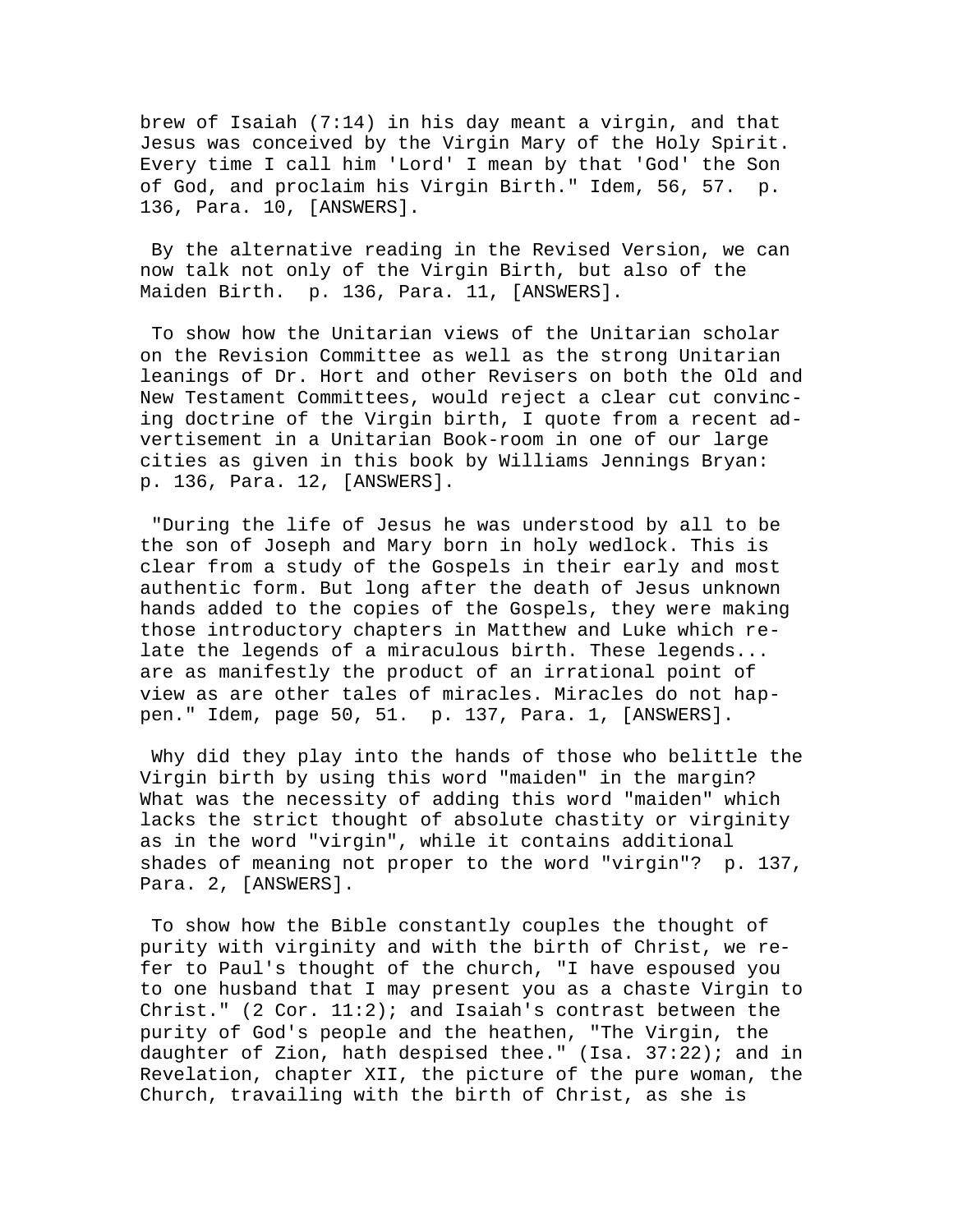about to bring forth the man child. It is certainly adding an unnecessary complication to put in the margin a variant word which lends itself to questions on so great a doctrine as the Virgin birth of Christ. p. 137, Para. 3, [ANSWERS].

III-11-8 OABV-193-VII-1 p. 137, Para. 4, [ANSWERS].

 1 Cor. 5:7. On the Passover for us. See answer Chapter VI, Section VI. p. 137, Para. 5, [ANSWERS].

III-11-8 OABV-193-VIII-1 p. 137, Para. 6, [ANSWERS].

 Job 19:25, 26. On the Resurrection. p. 137, Para. 7, [ANSWERS].

 My Reviewers justify the fact that the ARV presents Job rejoicing that if this present body is destroyed he shall, without his flesh see God. My Reviewers in defending the ARV have ceased, in so doing, to represent the Adventist doctrine. They are obliged to take this position because they follow and justify the ARV which in this instance has changed the doctrine of the resurrection. Then in this surrender of grand old Adventist doctrine to the, in their mind, overpowering authority of the ARV, my Reviewers have entangled themselves in three inexplicable and fatal positions. p. 137, Para. 8, [ANSWERS].

 1. They flee for refuge to Dr. Philip Schaff, president of both American Committees of Revision. Did they expect that Dr. Schaff would abandon his own child, the ARV, by failing to testify in his own and my Reviewers behalf. Moreover, Dr. Schaff was not a Hebrew authority. His remarks about the AV in this passage abandoning the Hebrew text to translate from the Septuagint of Vulgate are neither clear nor of any weight. Over against Dr. Schaff I will put Dr. Kennicott, and greater authority in Hebrew it is not possible to find. He is recognized as one of the two outstanding Hebrew authorities on Hebrew manuscripts and their variations. Dr. Kennicott, as you will find in the commentaries of Dr. Adam Clark on this verse, translates it as in the AV. p. 138, Para. 1, [ANSWERS].

 2. The second count against my Reviewers, and the most serious to Seventh-day Adventists, is that they say, "It is not difficult to understand from the ARV translation that Job's sustaining hope was that though his body of flesh might be destroyed in the grave, yet in spite of that fact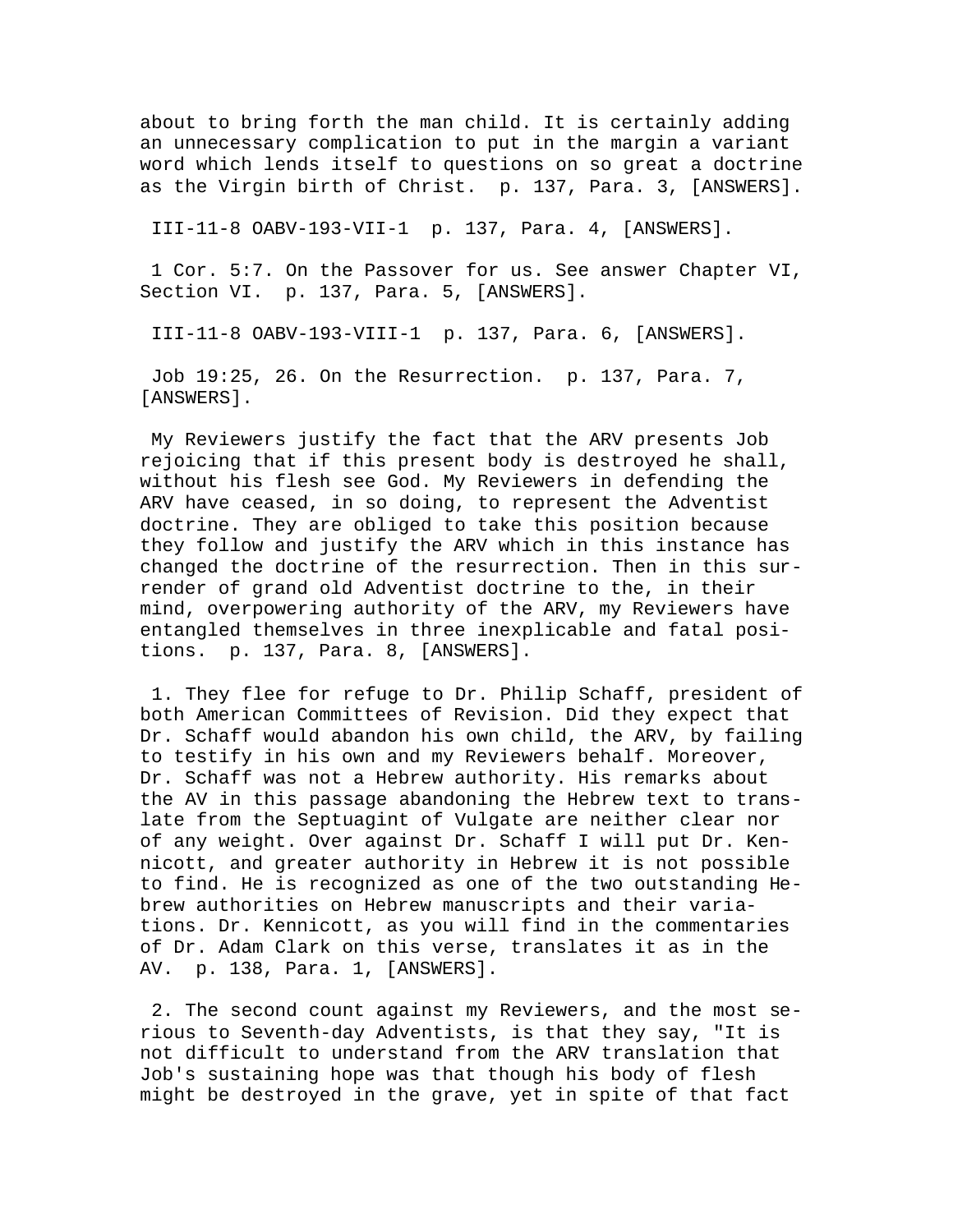he was sure to see God. Moreover, Paul says 'Thou sowst not the *body which shall be."* (Sec. III-11-9). It is a matter of profound regret to me that my Reviewers allowed these words either to be said or to be printed, conveying to the hearers or readers the idea that Job meant according to the ARV to say that without his worm-destroyed body he would see God; and nothing more. Why did not my Reviewers make it clear that in both the AV and the ARV Job states that his mortal body, obtained in birth, will be worn-destroyed before he states he shall see God? Why did not my Reviewers make it clear that in the AV Job presents his mortal body as worm-destroyed, but yet in another flesh shall he see God; while the ARV also presents his mortal-body-wormdestroyed, but yet without the immortal flesh of which the AV speaks, he shall see God? I feel very disappointed with such an exposition as this. p. 138, Para. 2, [ANSWERS].

 3. I notice now their third species of reasoning. If argument Number 2 is fatal to an outstanding Seventh-day Adventist doctrine, their argument Number 3 is seriously depressing to belief in the inspiration of the Scriptures. They say, "if this were the only passage we had on the resurrection of the body, we might be in a more difficult situation..." In other words, relying upon Job 19:26 ARV we are in a ship that is sinking us in the bottom of the sea, but be of good cheer, there are four squadrons of vessels which will hasten to our rescue: p. 138, Para. 3, [ANSWERS].

 1. Paul's great discourse on the resurrection. p. 138, Para. 4, [ANSWERS].

 2. The bodily state of Adam and Eve in Eden. p. 138, Para. 5, [ANSWERS].

 3. The future state of the righteous. p. 138, Para. 6, [ANSWERS].

 4. Other scriptural teachings. p. 138, Para. 7, [ANSWERS].

 In other words, these four groups of scriptures plainly contradict Job 19:26 in the ARV. These four sets of texts, therefore, destroy the bad influence of Job 19:26 ARV. Blessed be the fact there are plenty of contradictions to this text. This text will not hurt us because there are plenty of others to contradict it: *Not so.* If all the rest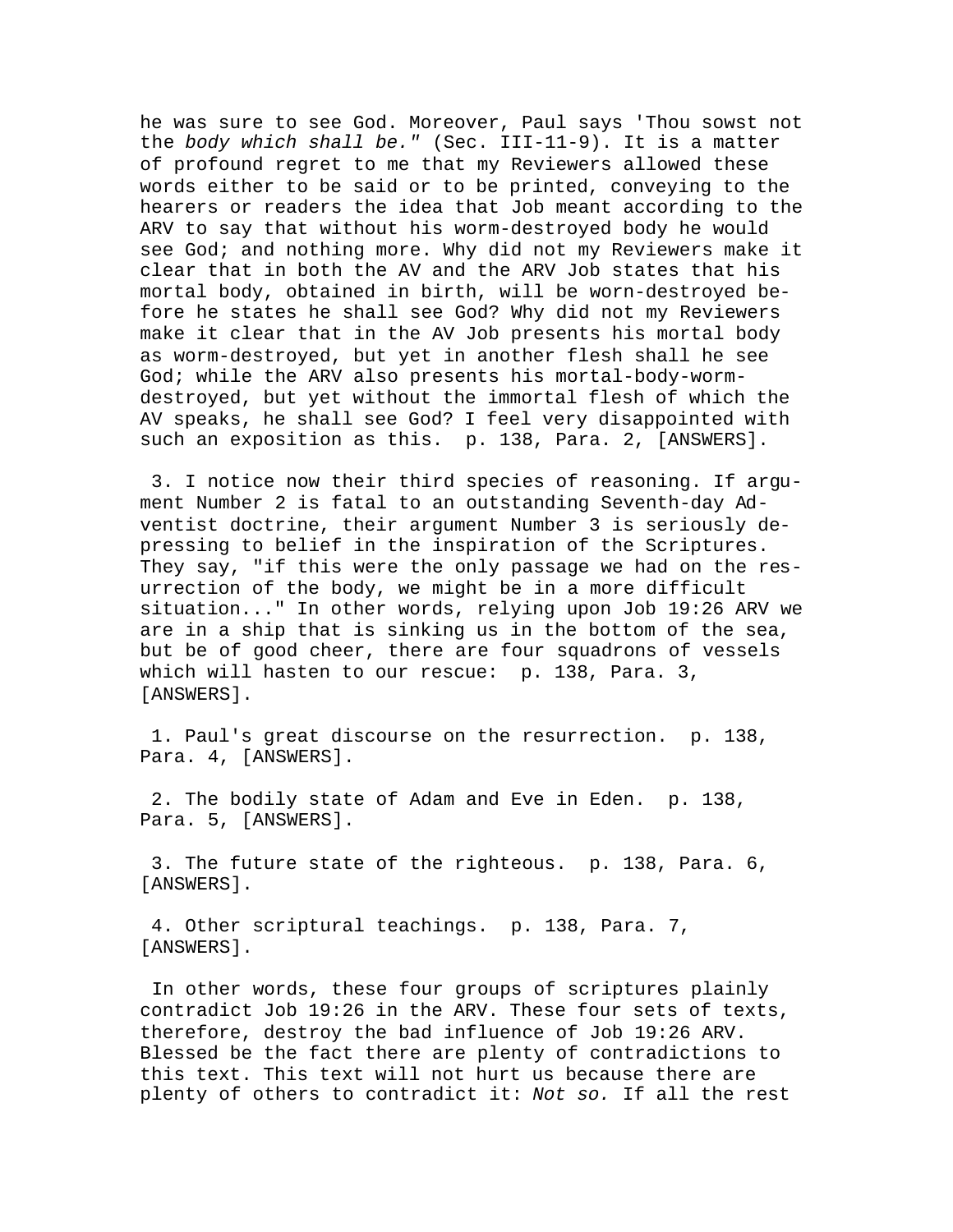of the Bible teaches the resurrection of the body, all the more reason why the Revisers should have squared this passage with the generality of the Bible teaching. They have no business to impose its teaching on the rest of the Bible on the ground of textual difficulty. If 1 Cor. 15 teaches one thing and Job 19:25 another, which are we to believe? The translators of (?) happily were not under the influence of the modern rules of textual criticism which fact prevents them from exalting these above the harmony of the Bible. Certain of the members of the Revision Committee were spiritualists, Unitarians, and believers in purgatory. Therefore, our Protestant Bible received wounds in the house of friends. Job in the AV is clear, definite, conclusive. The only interpretation is that body and intelligence will again function together at the last day, and it definitely compels a resurrection. Job in the ARV is equally clear, definite conclusive. The only interpretation is that his intelligence will function apart from his body, which was destroyed by worms, and necessitates no resurrection before seeing God at the last day. This reading makes possible purgatory, prayers for the dead, disembodied spirits and spiritualism. p. 138, Para. 8, [ANSWERS].

When I proved in my book that some of the Revisers were higher critics, others favorable to Rome, modernists and Unitarians, my Reviewers charged me with using the illogical argument *ad hominem;* but the issue can not be so easily brushed aside. I showed that they held these theological views. Consequently that they were thus personally biased. Then I showed by their correspondence that they proposed to consider doctrinal questions in their revision. Next I showed that their revised readings lent themselves to these doctrines and that they commented upon their own translations accordingly. And finally, I showed that other prominent men used their readings to defend these doctrines. What more evidence do you want? It is not sufficient that my Reviewers give us critical technicalities upon which the authorities disagree. p. 139, Para. 1, [ANSWERS].

 How much better it would have been if my Reviewers, after reviewing my book, had openly acknowledged that the ARV was wrong on this passage and had here changed doctrine. Why did they not hold in this instance to the Spirit of Prophecy? From "Prophets and Kings," pages 163 and 164, I read: p. 139, Para. 2, [ANSWERS].

"From the depths of discouragement and despondency Job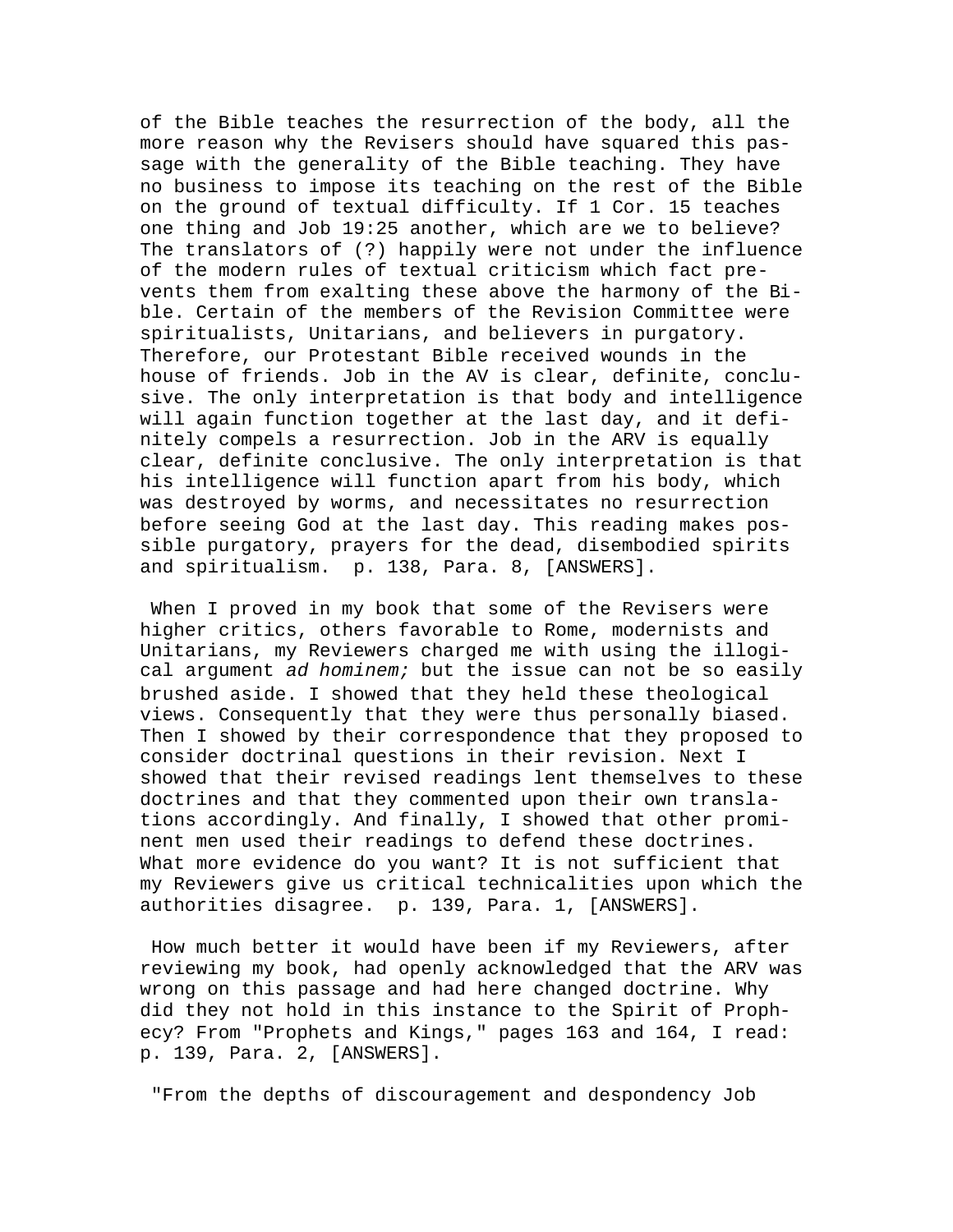rose to the heights of implicit trust in the mercy and saving power of God. Triumphant he declared:... I know that my Redeemer liveth, And that he shall stand at the latter day upon the earth; And though after my skin worms destroy this body, Yet in my flesh shall I see God:" p. 139, Para. 3, [ANSWERS].

 In five other places besides this, the Spirit of Prophecy refers to this same text, always in the sense of the AV, Does this mean anything to us as Seventh-day Adventists? p. 139, Para. 4, [ANSWERS].

III-11-9 OABV-194 p. 139, Para. 5, [ANSWERS].

 Acts 24:15. On the question of the resurrection. p. 139, Para. 6, [ANSWERS].

 The only answer my Reviewers can give to the indictment of the AVR is omitting the phrase "of the dead", is, "textual reasons". The fact is, the omission has only 8 manuscripts in favor of it and 2,000 or more against it. If you call these "textual reasons" I do not. It is clear that they have chosen the reading of the Vaticanus and Sinaiticus MSS and a few others to the exclusion of overwhelming testimony on the other side, to settle what is the true word of God and what is not. By reading 2 Tim. 2:16-18 we see that if there was one heresy more prominent than another in the early days of the mystery of iniquity it was spiritualizing away the resurrection. p. 139, Para. 7, [ANSWERS].

 My Reviewers claim that there are 13 other instances in the ARV of the phrase "of the dead". I say this is all the more reason why it should be here. What do you think of such an argument? The phrase "of the dead" is found in 13 other scriptures, *hence* leave it out here. It is found in the passage in thousands of MSS but omitted in a few MSS! On what ground of reason would you leave it out here, in the face of its being found in 13 other scriptures and in 2000 or more manuscripts. This, then is good evidence that the text under consideration in the AV is good doctrine. How can we say that when God has said a thing 13 times, it is enough; that he does not need to say it the 14th time. Evidently my Reviewers do not hold to Isaiah, "Line upon line, precept upon precept, here a little, there a little." Are they heading toward the shorter Bible? p. 140, Para. 1, [ANSWERS].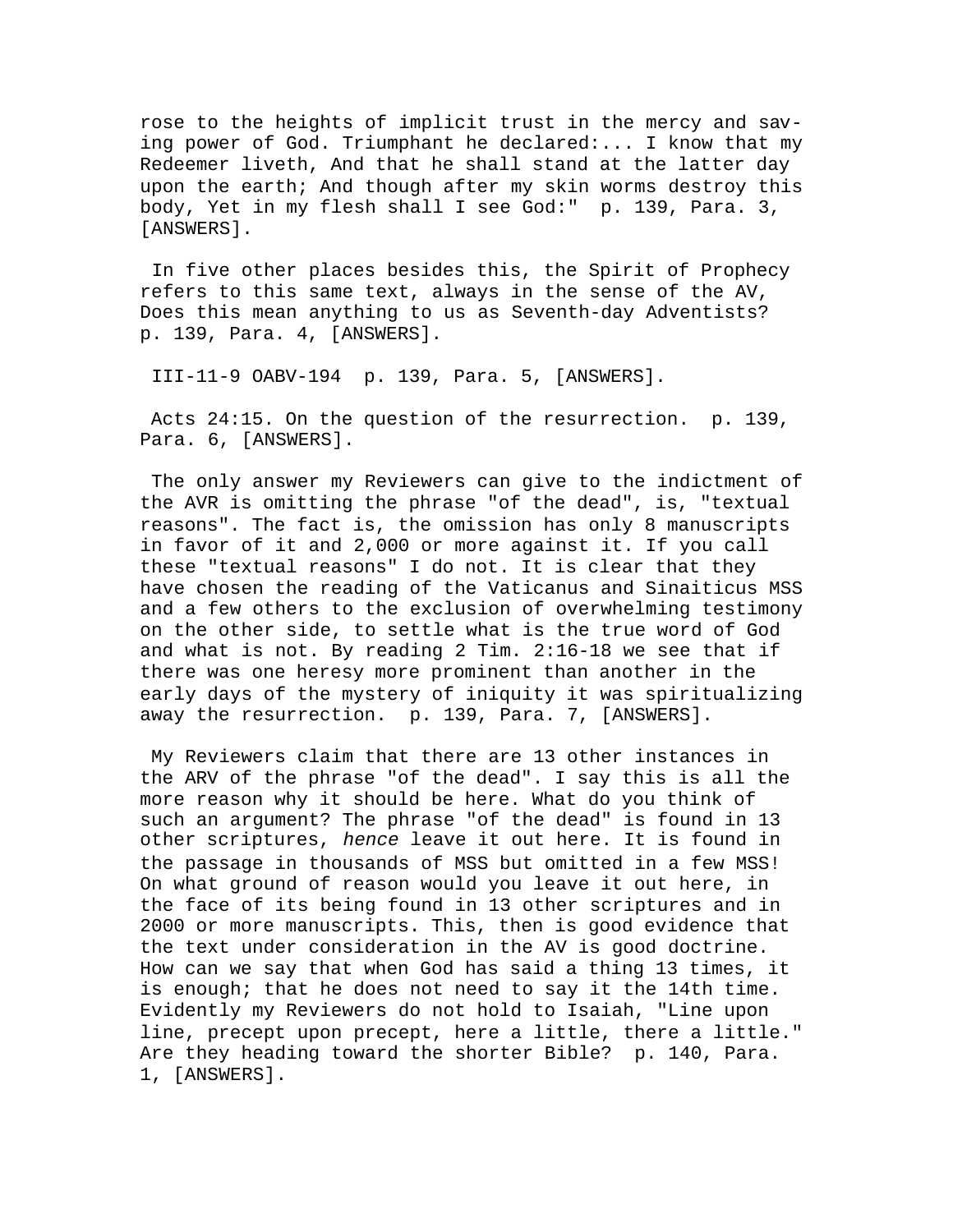III-11-10 OABV-194 p. 140, Para. 2, [ANSWERS].

 Matt. 24:3. On the Second Coming of Christ. p. 140, Para. 3, [ANSWERS].

 My Reviewers here defend the marginal reading of the ARV by flatly contradicting me. I said in my book that "the consummation of the age" in no sense means the same thing as the "end of the world". They reply that I criticize the ARV reading although it gives in the martin the literal meaning of the original of the phrase "end of the world". I submit it to my hearers to judge whether "end of the world" means the same thing as "the consummation of the age". p. 140, Para. 4, [ANSWERS].

 If they do not mean the same thing then the margin and the text contradict one another. If they do mean the same thing then the Russellites and Unitarians have been right all along in claiming Christians look forward to such a consummation of the age, which supports the Russellites' idea; namely, change from one human dispensation to another, as the closing of the Roman age; or the Age of Revolutions; or the Stone Age; of the Ice Age; or the Electric Age. I quote here from two modern Bibles: p. 140, Para. 5, [ANSWERS].

Matt. 24:3. Unitarian Bible. p. 140, Para. 6, [ANSWERS].

 "What will be the sign of thy coming and the end of the age?" p. 140, Para. 7, [ANSWERS].

Matt. 24:3. 20th Century N.T. p. 140, Para. 8, [ANSWERS].

 "What will be the sign of your coming and of the close of the age?" p. 140, Para. 9, [ANSWERS].

Matt. 24:3. Goodspeed's N.T. p. 141, Para. 1, [ANSWERS].

 "What will be the sign of your coming and of the close of the age?" p. 141, Para. 2, [ANSWERS].

 If "what the original means" is consummation of the age," then why did the Revisers not put it into the text as the preferred reading? The only excuse for sometimes putting the literal meaning of the Greek into the margin is in order to give an explanation of what is not very well grasped by the English rendering, but that is not needed in this case. The "Consummation of the age" naturally indicates the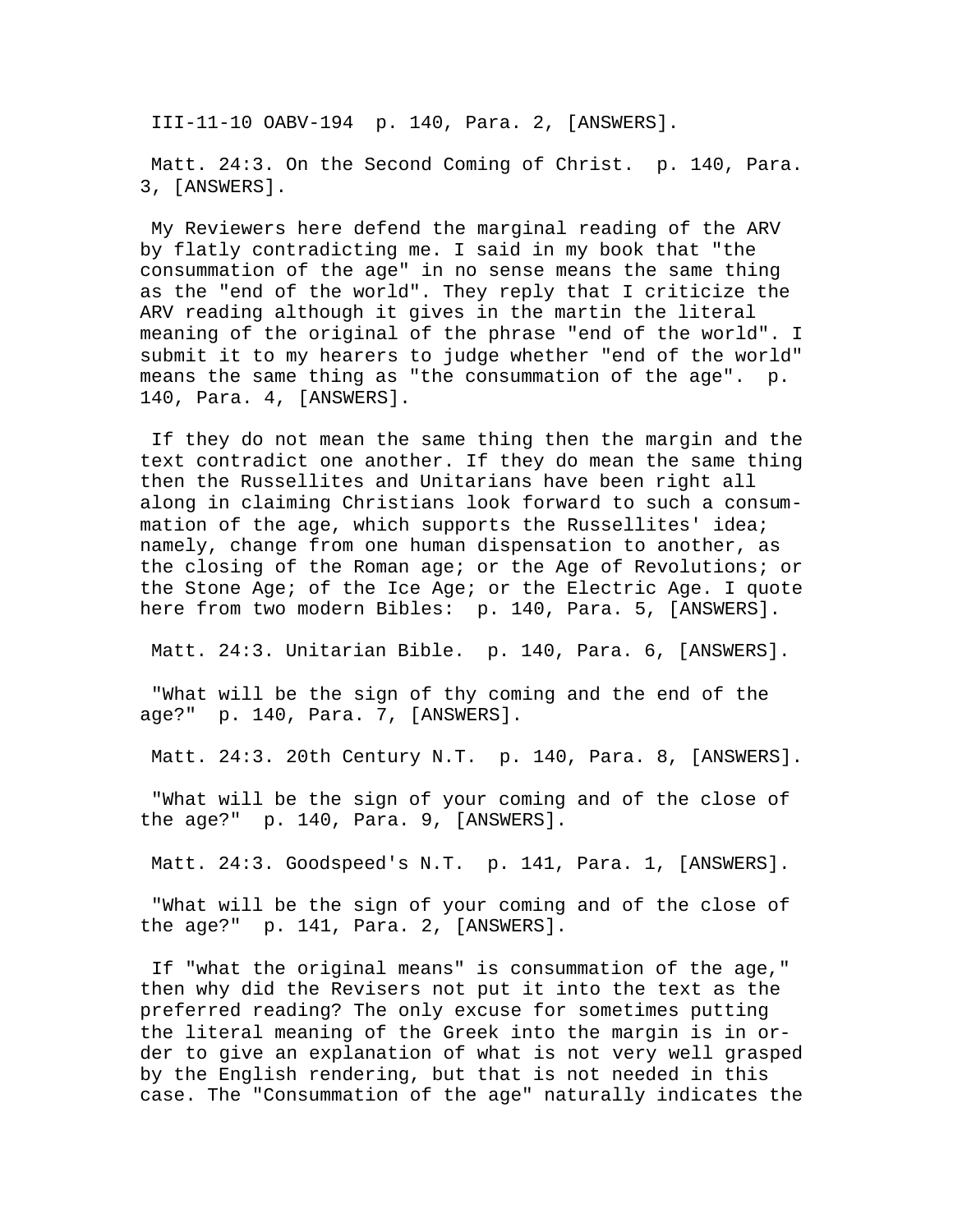finishing of a period as the running out of the sands of an hour glass, without fore-shadowing great physical convulsions of nature. These convulsions were in the disciples minds according to the prophecy of Isaiah and other prophets, as accompanying the end of the world and so they meant to ask that of the Saviour, namely, when would the convulsed end of the world come? The Russellites rejoice in this ARV marginal translation so they put 1874 as the consummation of the age. There was no need to confuse good, plain, simple doctrine by putting in the margin the "consummation of the age." p. 141, Para. 3, [ANSWERS].

 I must again insist that when the ARV put "presence" in the margin of Matt. 24:3, for "coming" it is indicative of a change of doctrine. My reviewers say, no; they say that without knowing the literal meaning of *parous* we would miss the vividness in describing the return of Christ and the restoration of that marvelous presence. All this then is missed in the AV. But by putting "presence" in the margin of the ARV it is restored. p. 141, Para. 4, [ANSWERS].

 You ask a child about the return of its father. The child may reply, "His coming will be tomorrow", or "His presence will be tomorrow". There is an entirely different thought, the last has no sense. *"Presence"* makes us think of a spiritualistic seance; all of a sudden a *"presence"* is there. Can't you feel his *presence?* But "coming" has a start, a sweep, and an arrival. "Presence" in place of "coming" fits in with "consummation" for "end". Jesus said, I will come again and receive you unto myself, that where I am..." My Reviewers underline *"where I am"* they should have underlined *"I will come again.* The coming is necessary in order to produce the presence. The coming is first. His presence does not appear until after His coming. If "coming" means presence" then why expect the future advent of Jesus if we have His presence now. "Presence" is a continuous relationship; "coming" means an event. The question, "What is the sign of thy presence", would mean, what is the sign of thy fellowship with us, as now; the "sign of they coming" would demand forerunning events which show he is not here now, but will come. p. 141, Para. 5, [ANSWERS].

 Jesus went on to tell of the darkening of the sun and falling of the stars; they were signs; they were not to be signs of His presence, they were precursors of His coming. We hold that "presence" is not the same as "coming". The "presence" and "coming" do not mean the same thing, then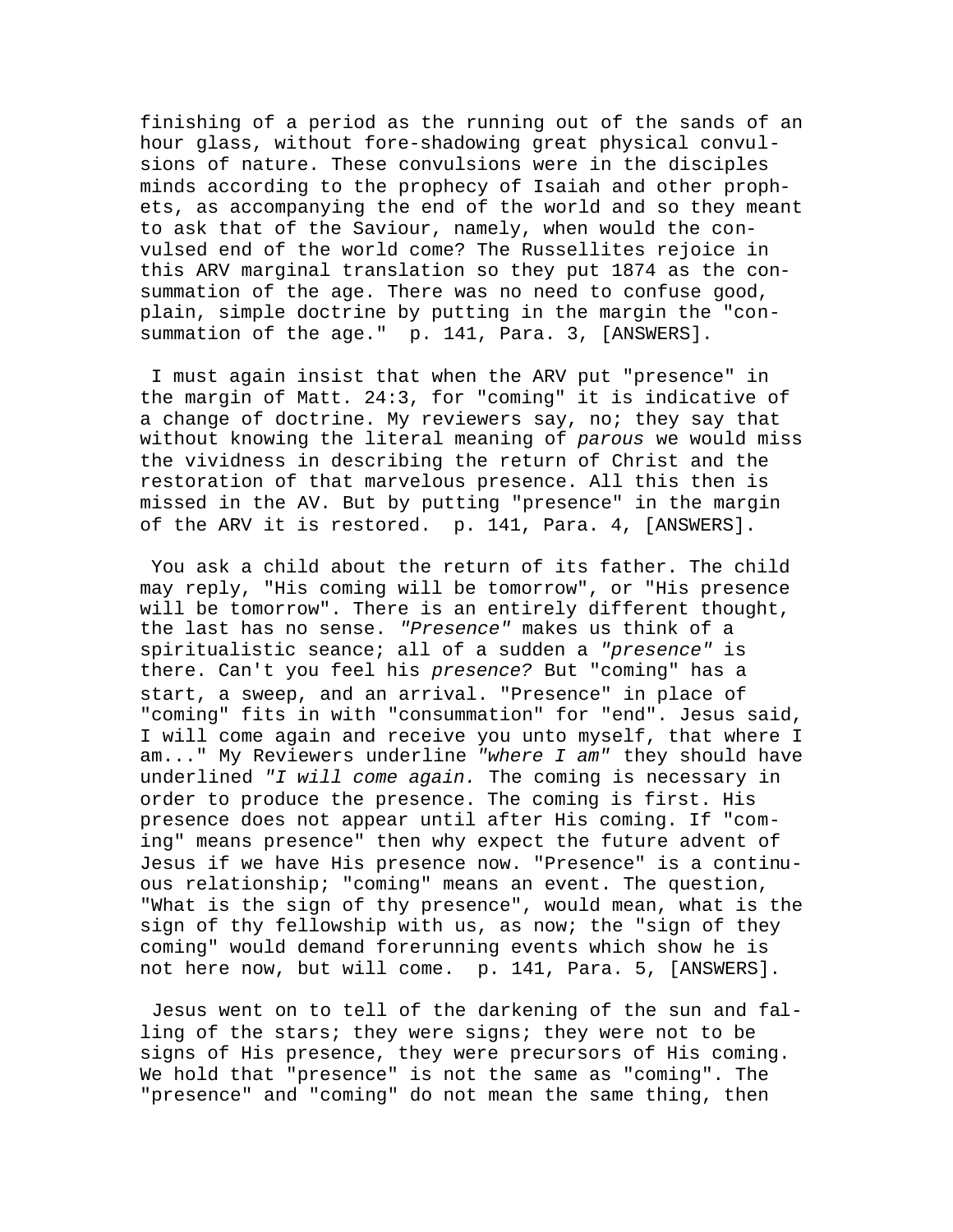the margin and the text of the ARV contradict each other, which is a change of doctrine. p. 141, Para. 6, [ANSWERS].

III-11-10 OABV-195 p. 142, Para. 1, [ANSWERS].

 Phil. 3:30, 21. On our vile body. p. 142, Para. 2, [ANSWERS].

 King James Version: "Who shall change our vile body that it may be fashioned like unto His glorious body." p. 142, Para. 3, [ANSWERS].

 Revised: "Who shall fashion anew the body of our humiliation that it may be conformed to the body of His glory." p. 142, Para. 4, [ANSWERS].

 My Reviewers defend the change in translation from "His glorious body" in the AV to "the body of His glory" in the ARV, by again claiming that the Revisers *gave the literal meaning.* As I pointed out in my book, this is a Hebraism or an idiomatic structure in the Hebrew language, which often used two nouns in place of a noun modified by an adjective. This Hebriac construction of Phil. 3:20, 21 is found in the Vulgate. Therefore, Wycliffe in 1380 and the Jesuits in 1582 followed this construction. Beginning in 1534, however, it was rejected by the outstanding English Versions, Tyndale, [Cram,] [this word may be Cranmer] and Geneva, as well as the AV; so that it is not because this translation was so wonderful and so new or that is was unknown to the Revisers that they adopted it. They rather took their stand with the Vulgate and the Rheims of 1582. If the excuse for so translating this was that they should be literal then why (in Luke 18:6) did they not translate the "judge of unrighteousness" instead of the "unrighteous judge" or "wonders of falsehood" instead of "lying wonders" (2 Thess. 2:9). Why this inconsistency? Could they not see that changing "His glorious body" into "the body of His glory" was weakening the second coming of Christ? Why did the Revisers choose a second coming of Christ passage to emphasize transliterating, not translating a Hebraism? p. 142, Para. 5, [ANSWERS].

 What does "the body of His glory" mean? Sister White says that "it is the glory of God to pardon the chiefest of sinners." A body of glory might mean the sum of total virtues. The change is the King James Version is physical: the ARV may be a spiritual change. It may be like this, "Who shall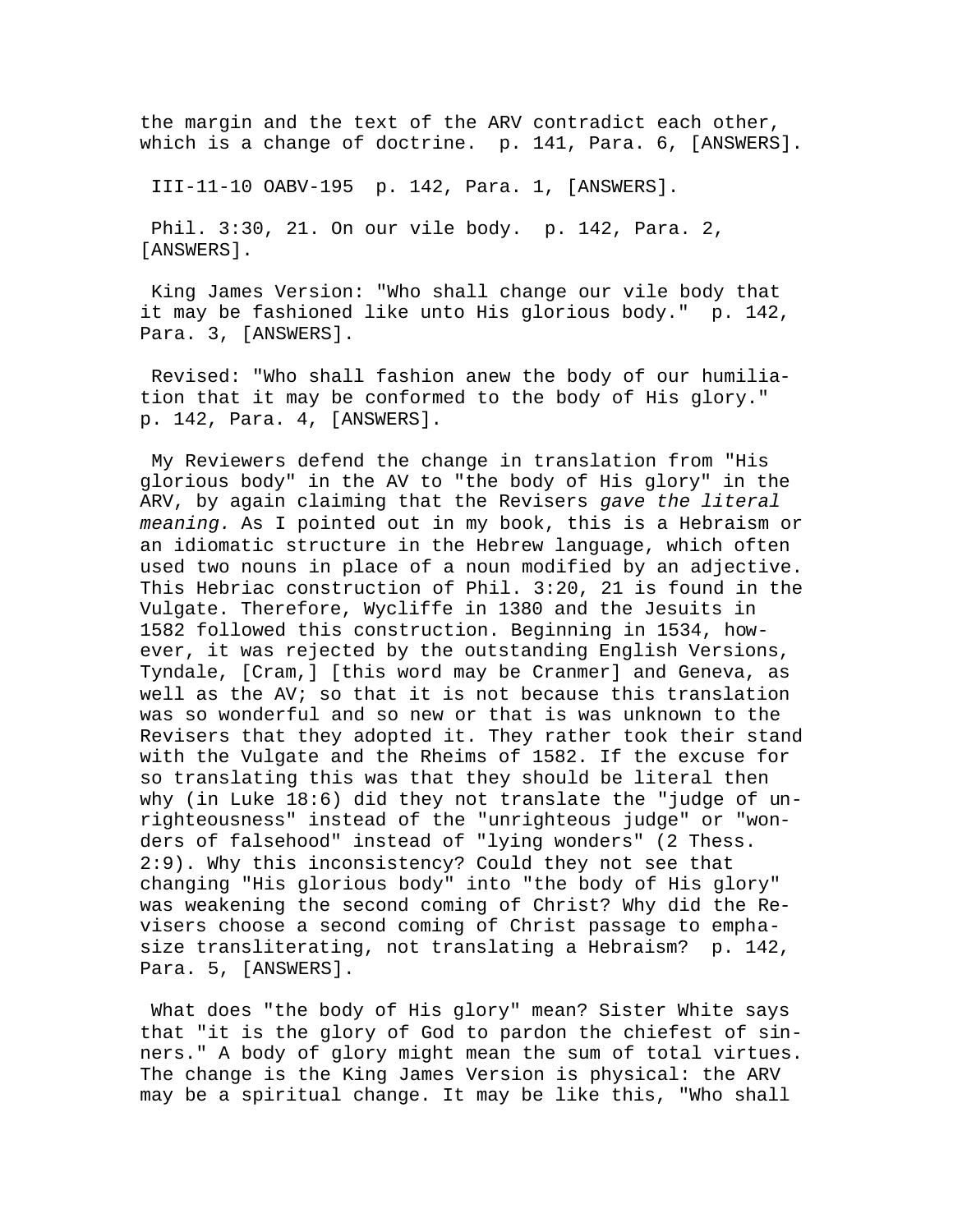fashion our sinful body that it may conform to His perfect life or to the sum total of His virtues." If it is a spiritual change, it is possible for this spiritual change to take place now. Then so far as this version is concerned, the physical coming of Christ is not necessary to execute the glorious physical change. This is another proof that the Revisers have dimmed and blurred the second coming of Christ. If this translation is literal, why not put the two other places I just mentioned; and I could cite many more, into the text? p. 142, Para. 6, [ANSWERS].

What does Sister White say on this passage: p. 142, Para. 7, [ANSWERS].

 "As the antitype of the wave-sheaf, our Lord was raised from the dead on the third day, 'the first-fruits of them that slept,' A sample of all the resurrected just, whose 'vile body' shall be changed, and 'fashioned like unto His glorious body.'" "Great Controversy," page 399. p. 142, Para. 8, [ANSWERS].

 "Who shall change our vile body, that it may be like unto His glorious body." "Early Writings," page 31. p. 142, Para. 9, [ANSWERS].

 I am willing to accept Sister White and the AV on this text. p. 143, Para. 1, [ANSWERS].

III-11-11 OABV-195 p. 143, Para. 2, [ANSWERS].

 2 Thess. 2:2. On the day of Christ at *hand* or now *present.* p. 143, Para. 3, [ANSWERS].

 King James: "That ye be not soon shaken in mind... as that day of Christ is at hand." p. 143, Para. 4, [ANSWERS].

 Revised: "That ye be not quickly shaken from your mind... as that the day of the Lord is now present." p. 143, Para. 5, [ANSWERS].

 My Reviewers refer us to Heb. 9:9; also Romans 8:36; 1 Cor. 3:22; and Gal. 1:4 where a form of the same Greek verb is rendered with the meaning, "present". They omitted to tell us that in the places referred to we have a participle used as an adjective, whereas in the text under discussion we have a verb. Also they did not refer us to the well known 2 Tim. 3:1 where the same verb is used with future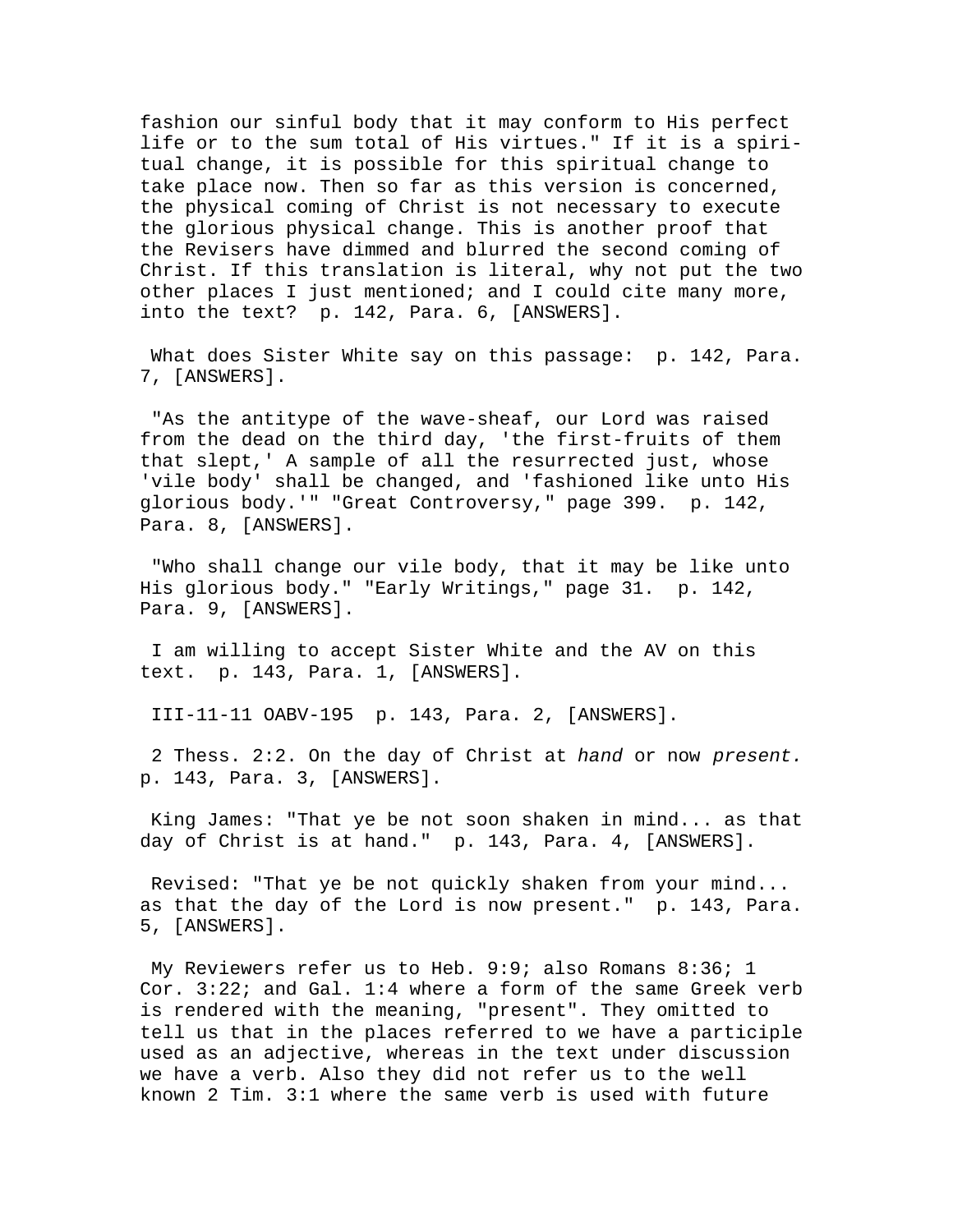meaning in the expression, "grievous times shall come". The verb used in the text under discussion is in the perfect tense and can mean, "to stand in sight"; "to impend," and "to threaten," and "to be close at hand". My authority is Thayer's "Greek English Lexicon of the New Testament". Thayer was an American Reviser. p. 143, Para. 6, [ANSWERS].

 The Century Dictionary is quoted by my Reviewers to define the phrase "at hand" as meaning "within reach, nearby, *present."* We would simply say which of these three meanings would you use if you were talking of the day of the Lord? You certainly would not use the meaning "present". You might use "they were all present in the room with you"; but you would not use it of the day of the Lord, unless you believe as the Russellites do that the day of Christ is now present. Therefore the citation from the Century Dictionary does not apply. p. 143, Para. 7, [ANSWERS].

III-11-11 OABV-196 p. 143, Para. 8, [ANSWERS].

 Titus 2:13. On the glorious appearing. p. 143, Para. 9, [ANSWERS].

 King James: "Looking for that blessed hope and the glorious appearing of the great God and our Saviour Jesus Christ." p. 143, Para. 10, [ANSWERS].

 The change from "the glorious appearing of the great God" in the AV to the "appearing of the glory of the great God", I contend does not give a picture of Christ's personal, visible, bodily return. As usual, my Reviewers plead the fact that the original gives two nouns. I have already criticized this literal bringing of a Hebraism found in the Greek, into the English. If my Reviewers are textual critics, they know I am right on this point. Suppose we translated into English the idioms of other languages on this same plea of following the original literally; where would we come out? Mark Twain said that if he had invented the German language he would have put the verb where you could find it at the end of at least two or three pages. I do not need to give here many German expressions familiar to you, to show you that that what is a splendid language to the German, if turned literally word for word into the English would make nonsense. Here is an example "Do you see barn? Will you go that barn around?" Or as the father said to his son, "Fritizie, run the stairs, and look the window out."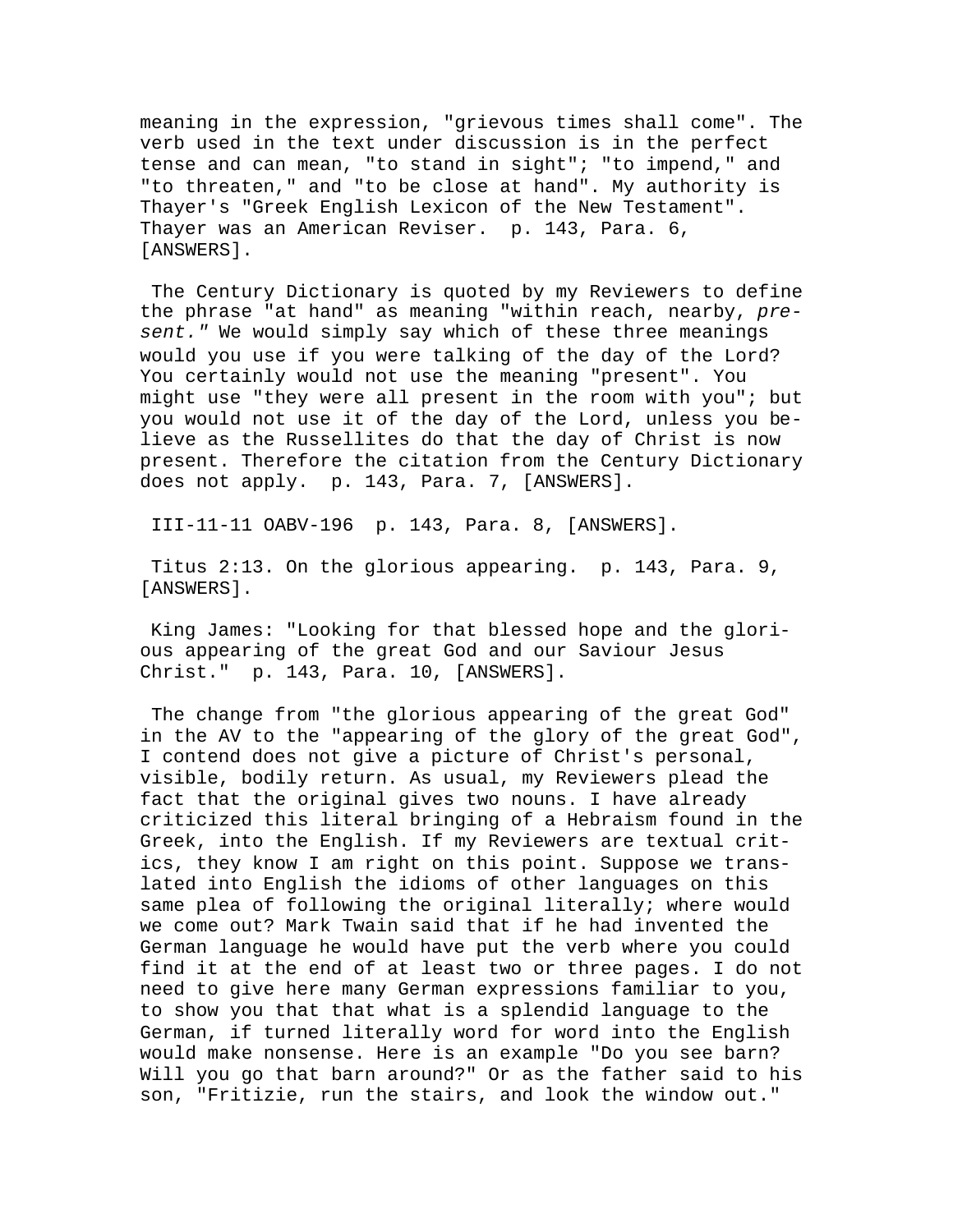Any one who has studied language to any extent whatever, ought to know that it is absurd to translate the idiom of a language literally. p. 143, Para. 11, [ANSWERS].

 Just a remark here from the grammar by Dr. Blass which says something about the Hebrew idioms found in New Testament Greek: p. 144, Para. 1, [ANSWERS].

 "The national Hebrew or Aramaic element influenced Greekwriting Jews in a threefold manner. In the first place it is probable that the speaker or writer quite involuntarily and unconsciously rendered a phrase from his mother tongue by an accurately corresponding phrase; again, that the reading and hearing of the Old Testament in the Greek version coloured the writer's style, especially if he desired to write in a solemn and dignified manner. Third and last, a great part of the N.T. writings (the three first Gospels and the first half of the Acts) is in all probability a direct working over of Hebrew or Aramaic materials. This was not a translation like that executed by the LXX rendered word for word with the utmost fidelity, and almost without any regard to intelligibility; but it was convenient to adhere to the originals even in expression instead of looking for a form of expression which was good Greek." "Grammar of New Testament Greek." page 4. p. 144, Para. 2, [ANSWERS].

 The foregoing quotation points out the fact that both by the influence of LXX and by translations not influenced by the LXX, but nevertheless as literal as the LXX, a good many Hebraisms were put into the New Testament Greek. p. 144, Para. 3, [ANSWERS].

 But the question which astonishes us most of all is, why did the Revisers avoid this fault in other places but used it with a serious effect in the two N.T. passages I have handled in the last few pages, touching the coming of Jesus Christ; therefore, I must quote again the citation I gave on this point in my book, from one of the Revisers. G. Vance Smith, a Reviser, says: p. 144, Para. 4, [ANSWERS].

 "This idea of the Second Coming ought now to be passed by as a merely temporary incident of early Christian belief. Like many another error, it has answered its transitory purpose in the providential plan, and may well, at length, be left to rest in peace." "Bible and theology', page 281. p. 144, Para. 5, [ANSWERS].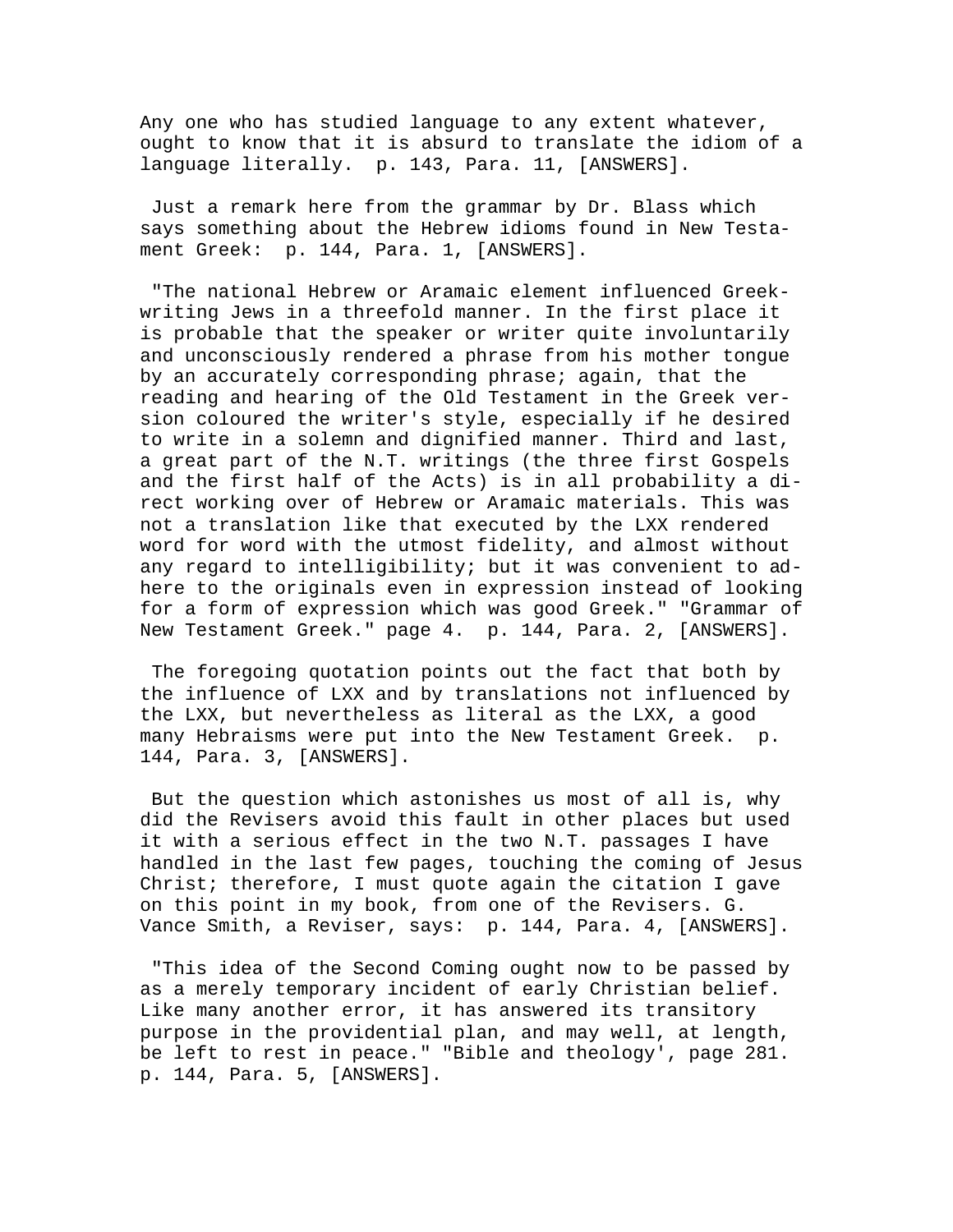Dr. Hort held practically the same view; so did Westcott. How could a body of Revisers among whom haziness and confusion marked their idea of the second coming of Christ do differently than to change strong passages on that subject into their own way of thinking. As a matter of fact they did, and I for one, decline to accept the false theology of their unwarranted translation. p. 144, Para. 6, [ANSWERS].

III-11-12 OABV-196 p. 145, Para. 1, [ANSWERS].

 Rev. 1:7. On wailing *because* of Him or *over* Him. p. 145, Para. 2, [ANSWERS].

 King James: "He cometh with clouds.... and all kindreds of the earth shall wail because of Him." p. 145, Para. 3, [ANSWERS].

 Revised: "He cometh with the clouds... and all the tribes of the earth shall mourn over Him." p. 145, Para. 4, [ANSWERS].

 Since Bishop Westcott, dominant Reviser, stated, as I quoted him in my book to state, that the change from "shall wail because of him" in the AV to "shall mourn over Him" in the Revised, was intended to express penitential sorrow, I think he knew more than my Reviewers do what this change was intended for. p. 145, Para. 5, [ANSWERS].

 My Reviewers talk much over the different uses of the preposition in the Greek in order to explain away the damaging force of Bishop Westcott's testimony. p. 145, Para. 6, [ANSWERS].

 Moreover, as I have already pointed out, the majority of the members of this N.T. Revision Committee believed in the Larger Hope or Universal Salvation. The arguments by my Reviewers are no protection against the damaging meaning which can be secured at once by the common people from Revised rendings. p. 145, Para. 7, [ANSWERS].

 Again the plea is here produced that if this text opens the way to fall into false doctrine, the true doctrine is safe-guarded by other scriptures. Such a plea has been made so often in this document in defense of the very questionable translations of the Revisers, we wonder how many passages the Revisers can transfer over on to the side of false doctrine and still leave us a Bible capable of de-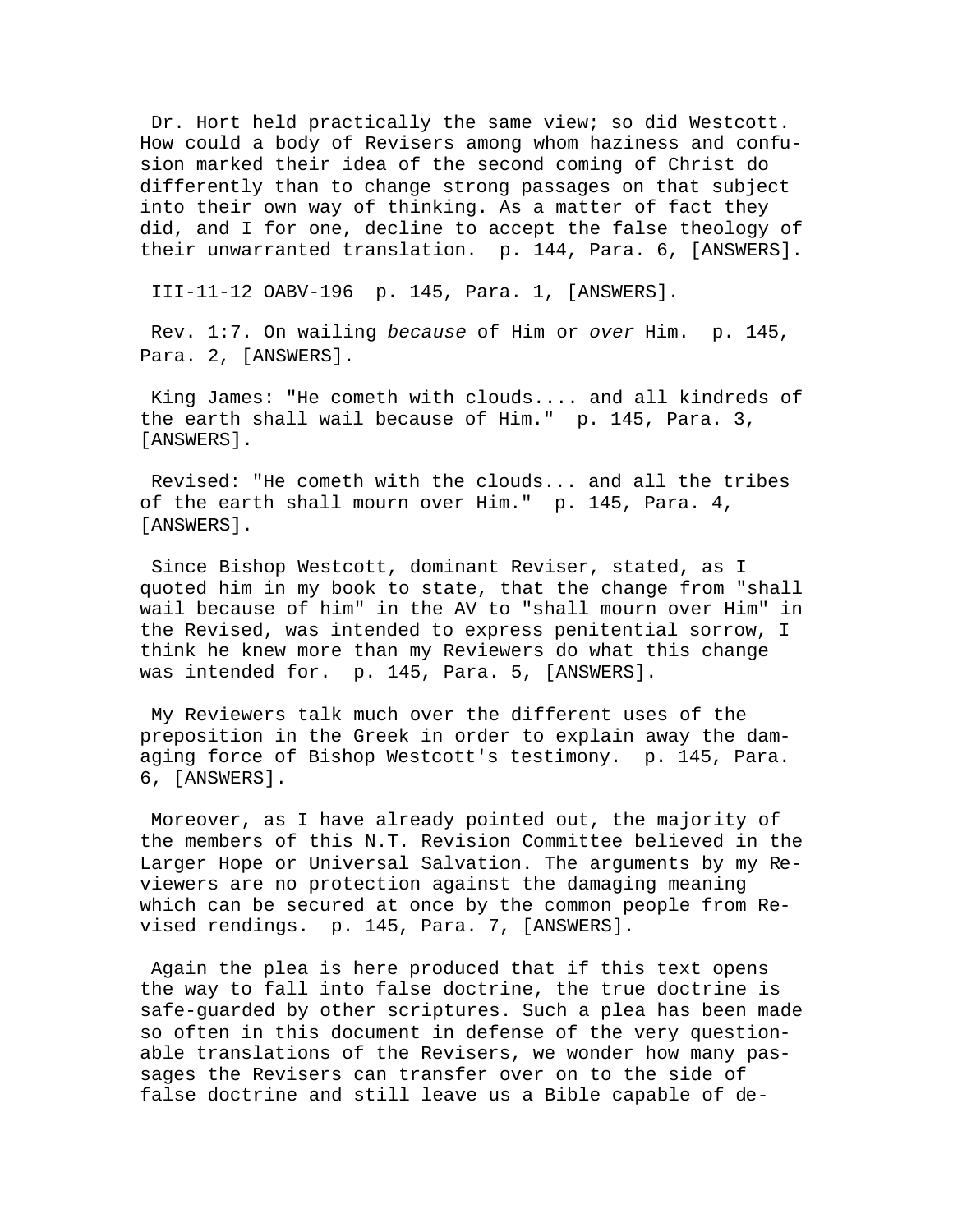fending the Third Angel's message. The Reviewers argue that if the whole wall has not been thrown down you must not be alarmed because there are many breaches in the wall. The very fact that many other scriptures do teach a certain thing makes it the more evident that any other single scripture should agree with the many, especially when numerous MSS and versions so testify. I am glad that my Reviewers wish that the King James rendering had been retained. Nevertheless they think there is no danger, because, other scriptures take care of the doctrine by giving the opposite view. Are you ready to accept such reasoning? p. 145, Para. 8, [ANSWERS].

III-11-12 OABV-197 p. 145, Para. 9, [ANSWERS].

 Acts 3:19, 20. On times of refreshing. p. 145, Para. 10, [ANSWERS].

 King James: "Repent ye therefore, and be converted that your sins may be blotted out, when the times of refreshing shall come from the presence of the Lord: and he shall send Jesus Christ, which before was preached unto you." p. 145, Para. 11, [ANSWERS].

 Revised: "Repent ye therefore, and turn again, that your sins may be blotted out, that so there may come seasons of refreshing from the presence of the Lord; and that he may send the Christ who hath been appointed for you, even Jesus." p. 145, Para. 12, [ANSWERS].

 We now take up that famous passage, Acts 3:19, concerning the blotting out of sins, the times of refreshing, the sending of Jesus, and the restitution of all things. On this my Reviewers say, "This passage is an outstanding example of the help to the Bible student in a more accurate rendering of the original language." It is neither necessarily an accurate rendering of the Greek, nor is it a common sense adjustment to the internal evidence both in this passage and in the Bible as a whole; nor is it in harmony with the Spirit of Prophecy. We will first pay attention to the grammar which is the battlehorse of my Reviewers, and to the quotation they take from the Greek grammar of Dr. A. T. Robertson, a devoted follower of Westcott and Hort, and a member of the present Revision Committee which is now sitting to revise the ARV. p. 146, Para. 1, [ANSWERS].

Will my hearers notice in this passage that there are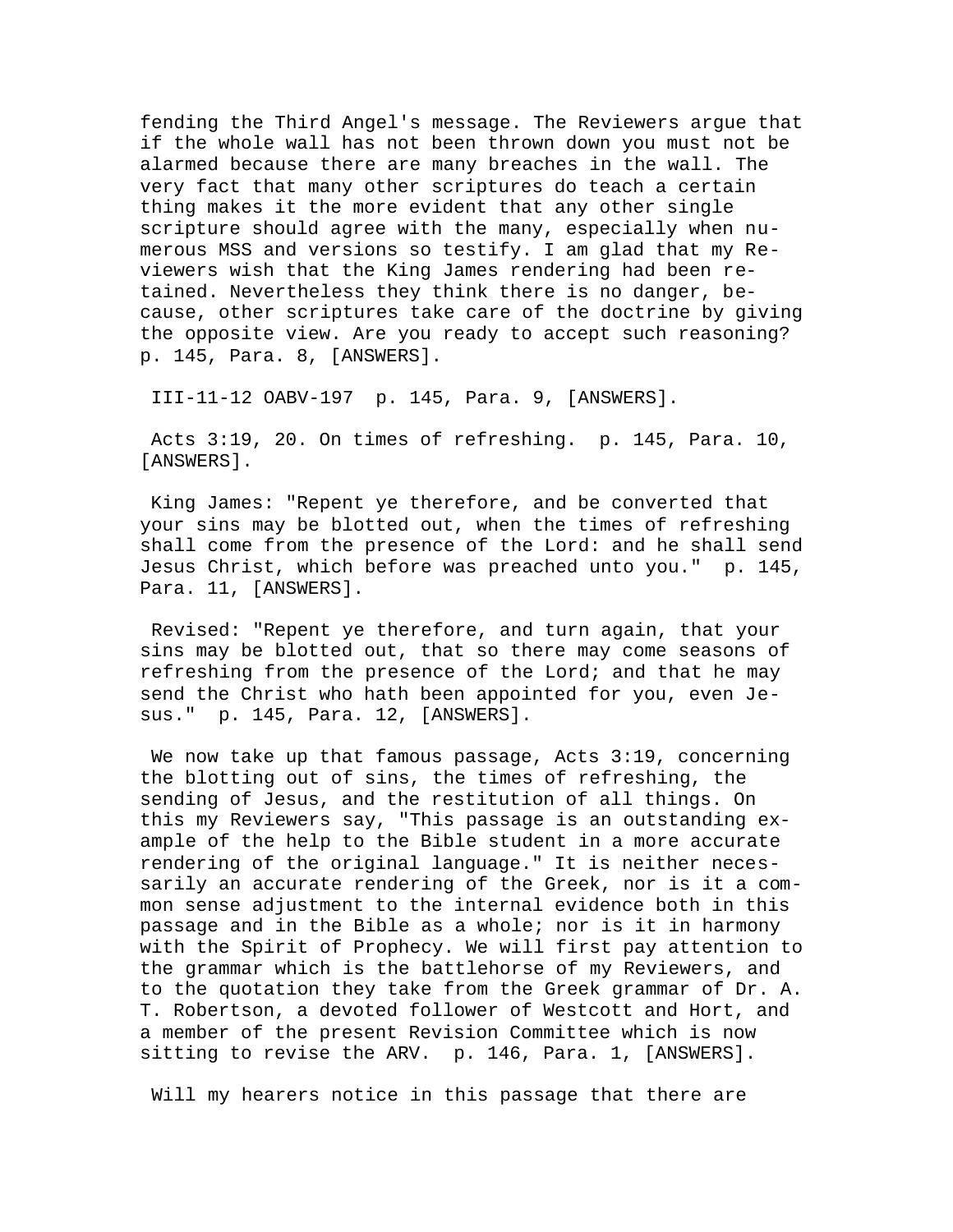*three* "thats" in the Revised against *one* in the Authorized. The Authorized says *"that", "where",* and *"and";* but the Revised says *"that", "that so",* and *"that".* The argument turns on the little word "an" in Greek which follows the word *Hopos* after the expression "that your sins may be blotted out." Now the question arises, are our sins blotted out *when* the times of refreshing come. It depends whether the expression *Hopos an* means purpose (in order that) or means time (when). The quotation from Dr. Robertson, given by my Reviewers, claims, in substance, that purpose and not time is intended here. The view of this scholar accords here with the Catholic and modernistic view that this text means that as soon as we repent our sins are blotted out. On the other hand I will bring in opposition to this rendering, four famous Greek scholars, Beza, Castalio, Erasmus Schmid, Eckermann and others mentioned by Dr. Meyers in his "Commentary on the New Testament,"... on this text... who consider that the expression *Hopos an* is a particle of time and equals "when". Even Winer, the great idol of the Reviewers, deserts them in this place. He say, "When the final particle, *Hopos* is joined with *an* it indicates a purpose, *the possibility of attainment of which is still doubtful; or the attainment of which is viewed as depending upon circumstances."* "Grammar," page 389. (Emphasis mine) p. 146, Para. 2, [ANSWERS].

 In a foot-note Winer quotes from another authority to say, -- p. 146, Para. 3, [ANSWERS].

 "When the final sentence expresses an eventual conclusion, i.e. one in which an additional hypothesis is virtually contained, we may subjoin *an* to *Hopos* or *Hopos;* thus...' in order that you may, as by going there you will, etc. Compare Jelf 810, Green, page 169. p. 146, Para. 4, [ANSWERS].

 Winer gives (Latin phrases) examples of rendering as does Meyers to indicate the use in a rendering of this kind so that this passage we would say: p. 146, Para. 5, [ANSWERS].

 "Repent and be converted thatsoever, or whensoever, the times of refreshing shall come from the presence of the Lord." p. 146, Para. 6, [ANSWERS].

 Thus it will be seen that we have outstanding Greek grammarians to support the Authorized rendering "when". p.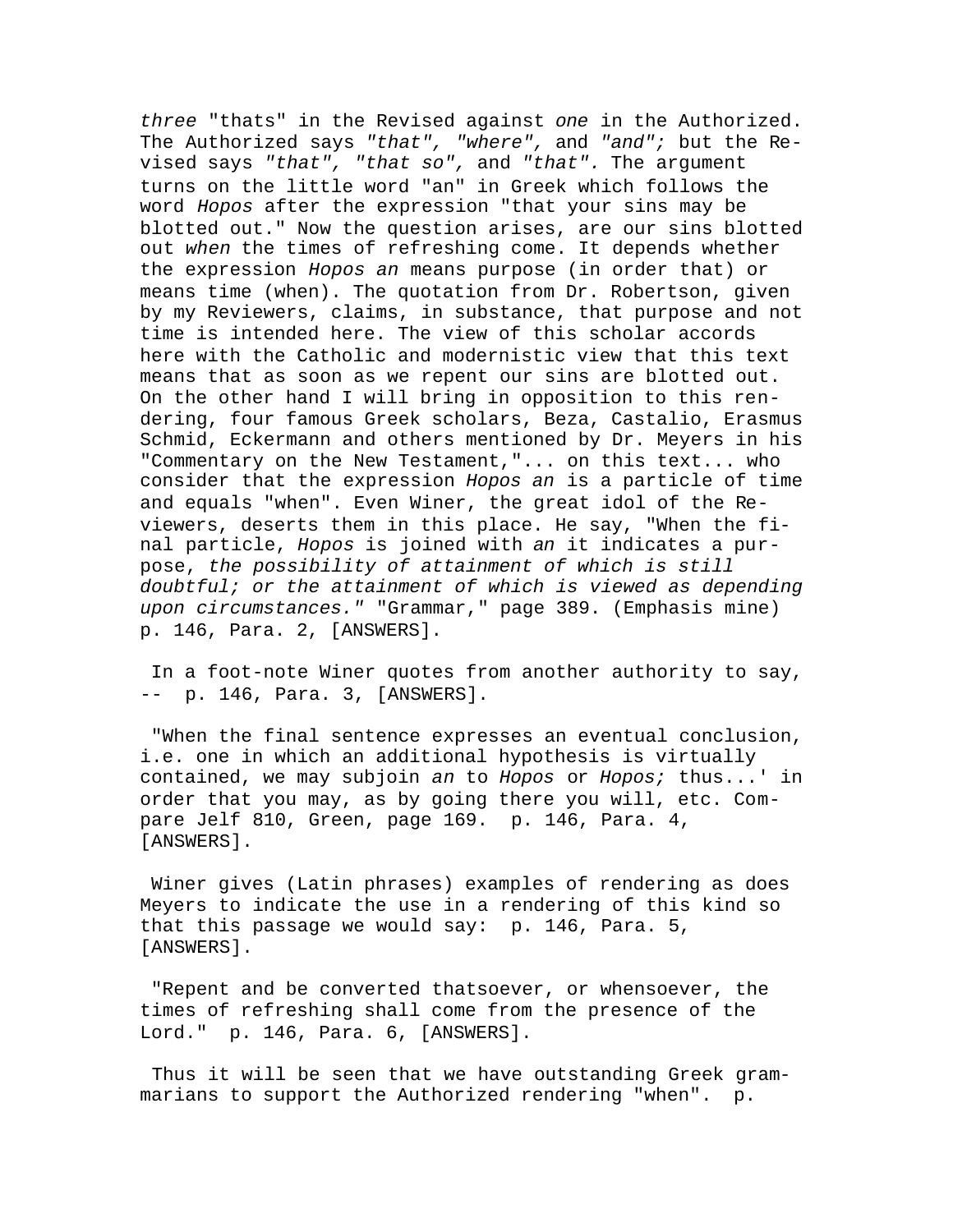146, Para. 7, [ANSWERS].

 The internal evidence also forbids the rendering given by the Revised Version. Peter brings before us four great events, not national nor international, but inter-stellar or inter-planetary, if you please: p. 146, Para. 8, [ANSWERS].

1. The blotting of our sins. p. 147, Para. 1, [ANSWERS].

2. The times of refreshing. p. 147, Para. 2, [ANSWERS].

3. The sending of Jesus. p. 147, Para. 3, [ANSWERS].

 4. The restitution of all things. p. 147, Para. 4, [ANSWERS].

 Not one of these events comes repetitively to each individual at different times; they each indicate a great universal event, overtaking all concerned at one time. This is the Adventist's view; the other is the Catholic or modernistic view. p. 147, Para. 5, [ANSWERS].

 In my book I quoted from Dr. Roberts, a member of the Revision Committee who said that they changed the rendering of the Authorized for "eschatological reasons"; that is, for reasons springing from their view of the events at the end. He considered this change most important. I put this in my book, but it made no impression upon my Reviewers. Now in hopes that I may make an impression, I will quote from Dr. Westcott what he says about this change: p. 147, Para. 6, [ANSWERS].

 "And the time of the fulfillment of the council of God *depends on human effort:* 'Repent and turn again' is St. Peter's plea to the Jews, that your sins may be blotted out, that so there may come season... of refreshing from the presence of the Lord.' (Acts 3:19). Here the horizon of Faith is immeasurable extended. The immediate forgiveness of the sins of believers is shown to have a wider influence than on their own salvation. 'Seasons of refreshing' are placed in dependence on their personal faith." "Some Lessons" pages 191, 192. (Emphasis mine) p. 147, Para. 7, [ANSWERS].

 Adventists believe nothing of the sort. They believe that the prophetic times of refreshing depend upon the plan of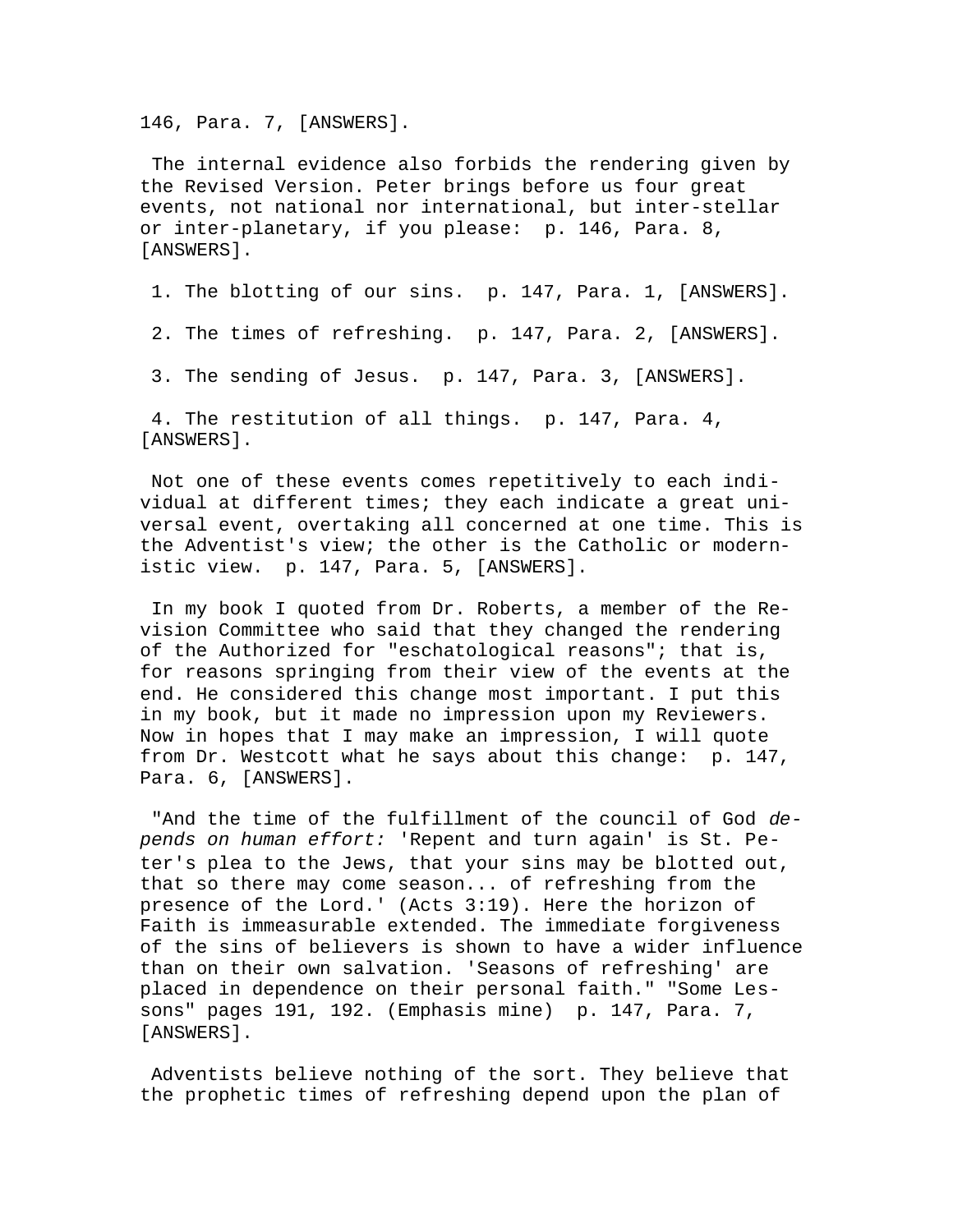God and not upon our personal faith. p. 147, Para. 8, [ANSWERS].

 What does the Spirit of Prophecy have to say about this? My Reviewers claim that the times of refreshing come either at the coming of Christ or following personal repentance or forgiveness, or both; at least that construction is possible to their wording and punctuation. The Spirit of Prophecy places it at neither of these times, but immediately prior to the close of probation. I quote from "Great Controversy," pages 611, 612: p. 147, Para. 9, [ANSWERS].

 "The prophecies which were fulfilled in the outpouring of the former rain at the opening of the gospel, are again to be fulfilled in the latter rain at its close. Here are 'the times of refreshing (to which the apostle Peter looked forward when he said) 'Repent ye therefore, and be converted, that your sins may be blotted out when the times of refreshing shall come from the presence of the Lord; and He shall send Jesus.'" p. 147, Para. 10, [ANSWERS].

 Notice also here that the Spirit of Prophecy used the AV. In the two pages of Great Controversy which follow, Sister White points out that this time of refreshing brings in the final converts just before the close of probation. *Apparently* my Reviewers disagree with the Spirit of Prophecy on this point. p. 147, Para. 11, [ANSWERS].

III-11-13 OABV-198 p. 148, Para. 1, [ANSWERS].

 Rev. 22:14. On the *robes* and *commandment.* See answer Chapter VI. p. 148, Para. 2, [ANSWERS].

III-11-13 OABV-199 p. 148, Para. 3, [ANSWERS].

 Acts 13:42. On the Sabbath of the Jews. See answer Chapter VI. p. 148, Para. 4, [ANSWERS].

III-11-14 OABV-199 p. 148, Para. 5, [ANSWERS].

Mark 7;19. On Clean foods. p. 148, Para. 6, [ANSWERS].

 King James: "Because it entereth not into his heart, but into the belly, and goeth out in the draught, purging all meats?" p. 148, Para. 7, [ANSWERS].

Revised: "Because it entereth not into his heart, but into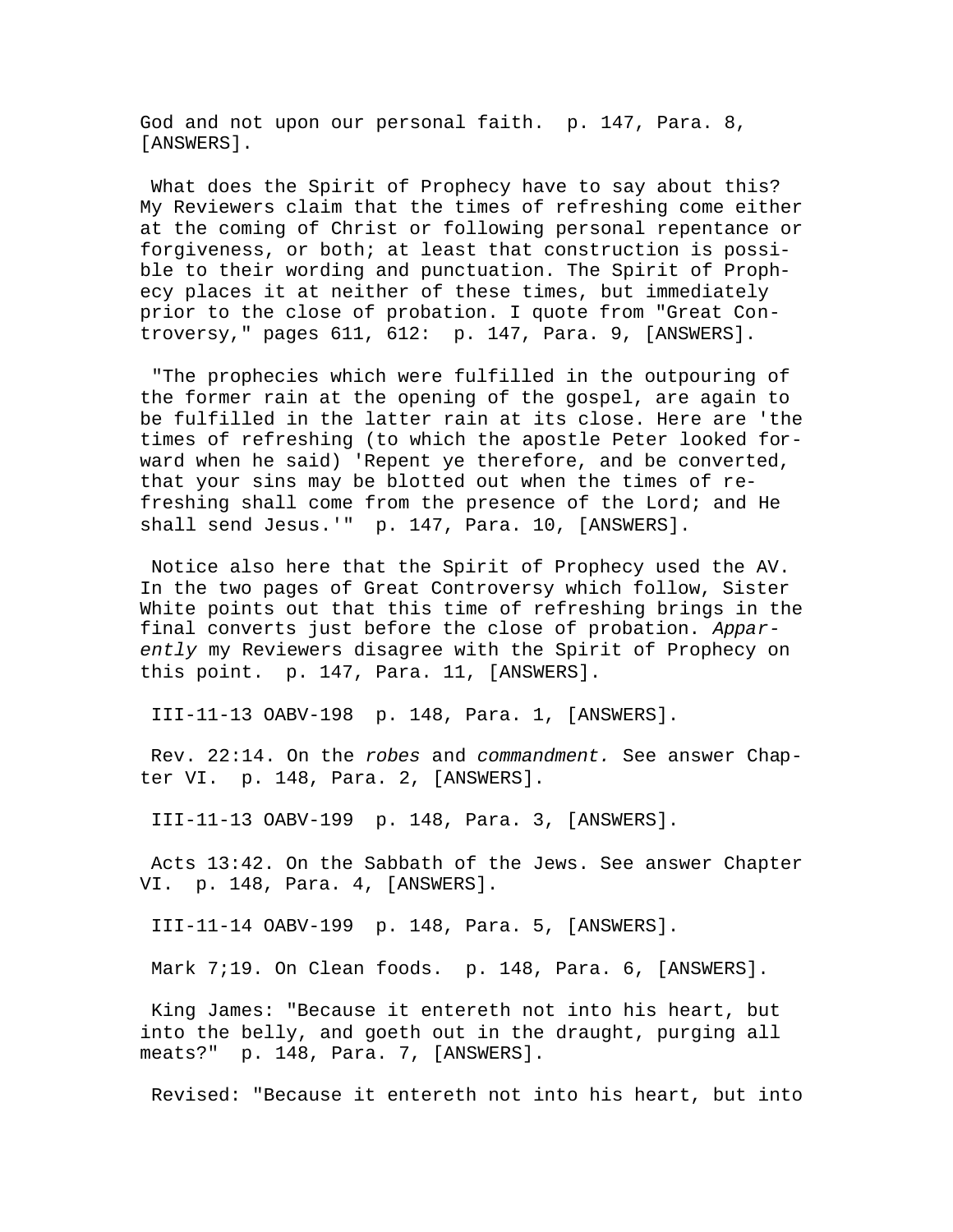the belly, and goeth out into the draught? This he said, making all meats clean." p. 148, Para. 8, [ANSWERS].

 In a strained effort to make "purging all meats" in the AV mean the same as "This he said, making all meats clean", the two readings have exactly the same meaning. But the supplied words are *already there.* What business had the Revisers to supply these words? Wither they mean something, or they mean nothing. If they mean nothing the Revisers are unworthy of having any confidence put in them, to take such liberties with the scripture. And if they mean anything, the cause him to break down the ceremonial distinction between meats given in Leviticus. This interpretation was given to it by Origen anciently, and is followed by some modern commentators. When the Revised Version says, "This he said, making all meats clean", it makes a statement of fact that is no fact. No such idea can be taken from the original. It makes the Lord Jesus the author of a law which the Saviour never ordered. This is serious. p. 148, Para. 9, [ANSWERS].

 My Reviewers say that I endeavor to make it appear that the Lord was dealing here with the distinction between animal meats. Why do the misrepresent me? It is very strange that any reader of my book should get such an idea. I never said a word about the Lord Jesus doing that. I said that this is the interpretation injected into the scripture by the Revised Version. Their mistranslation where is what makes it appear that the Lord Jesus was breaking down the distinction between the clean and unclean meats. p. 148, Para. 10, [ANSWERS].

 I feel that I cannot leave this case without summoning my Reviewers to a reckoning. They say, "By strange reasoning the author endeavors to make it appear that the Lord Jesus was here dealing with the distinction between animal meats..." I challenge them to produce one scintilla of evidence that I put forth any such endeavor. How do my Reviewers expect to get away with such statements as this? Over and over again they make such random charges against me, charges without foundation; do they expect that people will believe they are so, simply because they say so? I gave a strong quotation from Dr. Milligan, who proves that the Revisers intended to do the very same thing which I pointed out that they did do. My Reviewers find only one fact, bearing on the point from Dr. Milligan, and that is that the "little change in one Greek letter makes possible the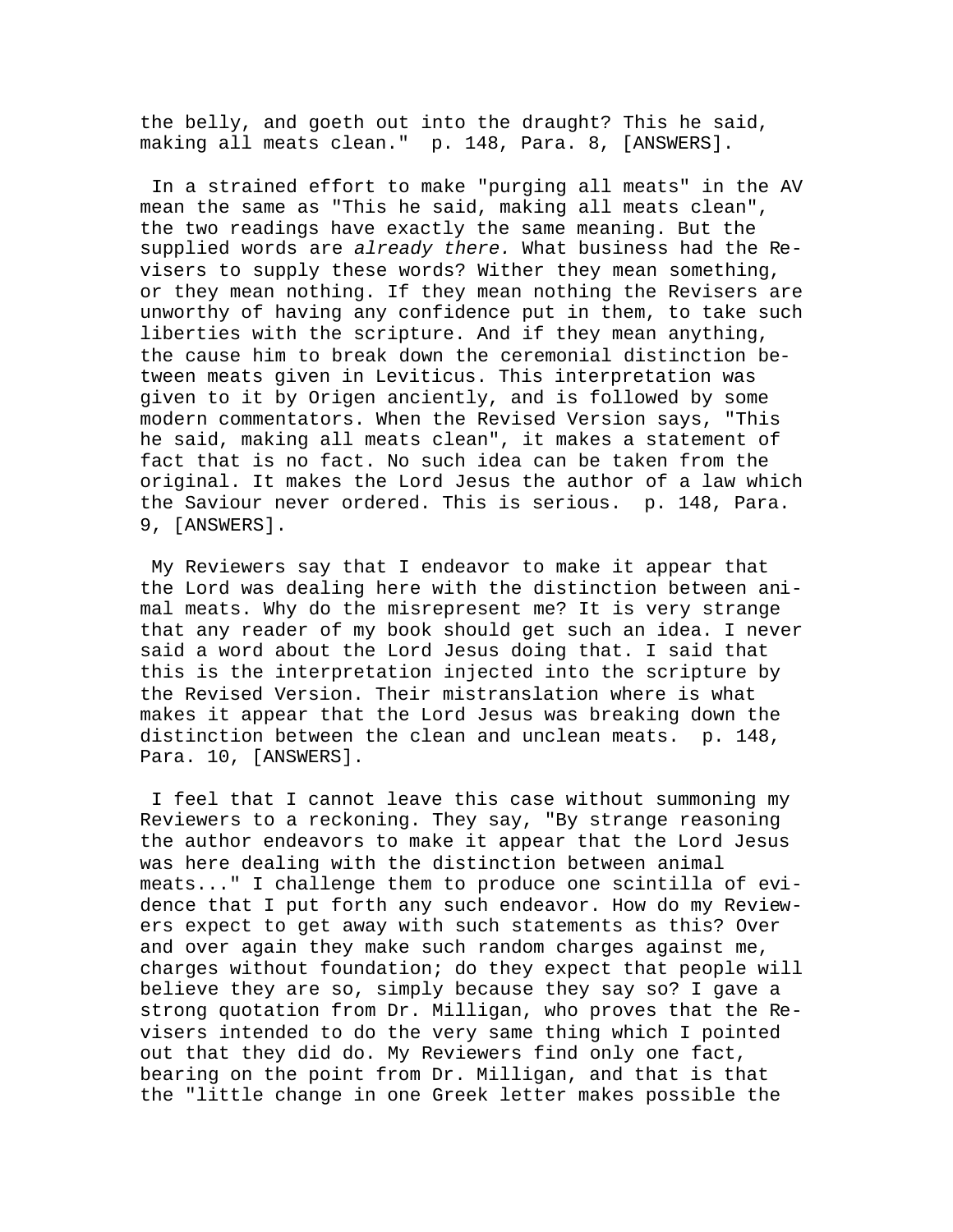connecting of the phrase 'making all meats clean' directly with the Lord Jesus as speaker..." Precisely, this little point is not so little as my Reviewers make it. It is the crux of the whole matter. If the participle, "purging" is changed from a neuter construction, referring to the process of the body, to a masculine construction, referring to the Lord Jesus, by changing of the vowel, then Christ becomes the agent of changing, by law, a thing he never yet changed in nature. This is impossible; this is unscientific. p. 148, Para. 11, [ANSWERS].

 The examination of the above passage, in the light of my Reviewers remarks, confirms more than ever that the Revisers intended a change of doctrine. p. 149, Para. 1, [ANSWERS].

III-11-15 OABV-200 p. 149, Para. 2, [ANSWERS].

 Luke 23:44, 45. On the darkening of the sun. p. 149, Para. 3, [ANSWERS].

 King James: "And there was a darkness over all the earth until the ninth hour. And the sun was darkened." p. 149, Para. 4, [ANSWERS].

 Revised: "A darkness came over the whole land until the ninth hour, the sun's light failing." p. 149, Para. 5, [ANSWERS].

 Moffatt: "And darkness covered the whole land until three o'clock, owing to an eclipse of the sun." p. 149, Para. 6, [ANSWERS].

 Concerning the darkness which overspread the land at the time of the crucifixion, we will now take up the astounding change from the King James, which says, "and the sun was darkened" to the ARV which says, "the sun's light failing." I called attention to the great difference in the Greek words used. The Revised Version used *eklipontos* from which we get our word *eclipse.* The AV used an entirely different word. My Reviewers demand, "What difference can there really be between the sun's failing to shine as usual, and the sun's being darkened?" That is not the point at all. The Greek word in the ARV says that the sun underwent an eclipse. I will now quote from Field who says: p. 149, Para. 7, [ANSWERS].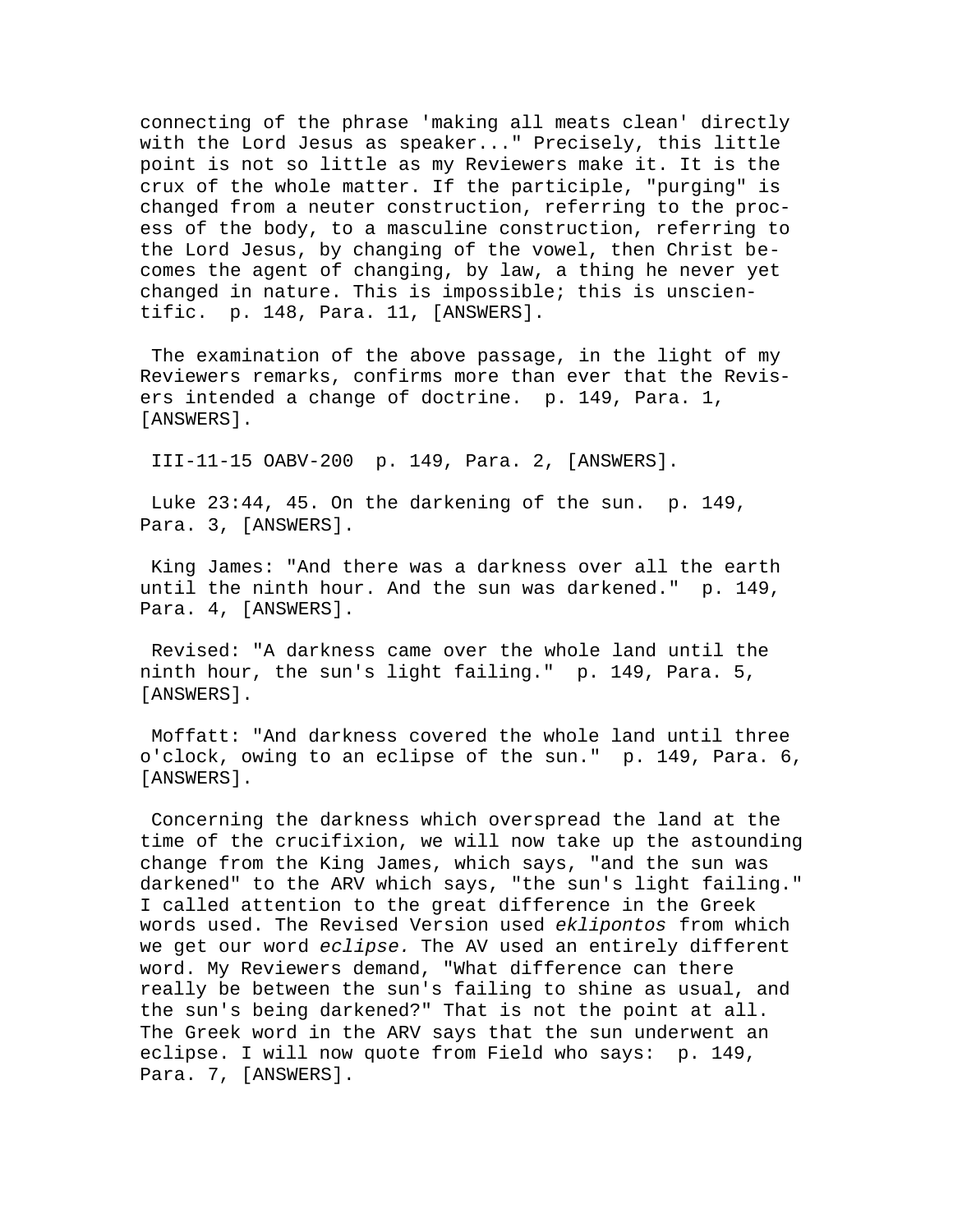"In answer to a remark of the *Quarterly Reviewers* (No. CCIV. page 343): 'In like manner *tou eliou ekleipontos,* as our Revisionist are perfectly well aware, means, "the sun becoming eclipsed," or "suffering an eclipse,"' the *Two Revisers* 9p. 60) reply: 'We emphatically deny that there is anything in the Greek word *ekleipein* when associated with the sun which involves necessarily the notion of an eclipse.' This is a most *rash* assertion. There can be no doubt that the phrases *ekelipen o elios...* whenever they occur in the Greek historians, necessarily describe the phenomenon of an astronomical eclipse, and nothing else. If, therefore, St. Luke really wrote *tou eliou ekleipontos* and his Greek is to be construed like that of any other Greek author, it can only be by rendering, 'the sun being eclipsed', and the version adopted by the revisers, 'the sun's light failing,' does NOT convey to the mind of an English reader what the original does to that of a Greek." "Notes on the translation of the N.T." pages 79, 80. p. 149, Para. 8, [ANSWERS].

Now let us hear from Salmon: p. 150, Para. 1, [ANSWERS].

 "I will not lay over-much stress on such cases... as the WH make St. Mark say... that the girl who danced before Herod was not, as Josephus and other authorities tell us, the daughter of Herodias, by a former husband, but Herod's own daughter, Herodias; that it makes St. Luke call the miraculous darkness at the crucifixion an eclipse of the sun, a thing impossible at the time of full moon." "Some Criticism of the Text of the N.T." page 27, 28. (Emphasis mine) p. 150, Para. 2, [ANSWERS].

Cook says: p. 150, Para. 3, [ANSWERS].

 "Luke 23:45. After this it is but a minor, though in itself a serious matter, that the Revised Version should make St. Luke relate a physical impossibility, an eclipse of the sun at the full moon. p. 150, Para. 4, [ANSWERS].

 "This is, however, somewhat disguised in the English rendering, which gives as 'the sun's light failing', a phrase which, perplexing as it is to the English reader, might leave him unconscious of the meaning, even with the marginal comment, Gr. 'the sun failing', but which in the Greek, which is rendered thus oddly is without ambiguity, 'the sun undergoing an eclipse. p. 150, Para. 5, [ANSWERS].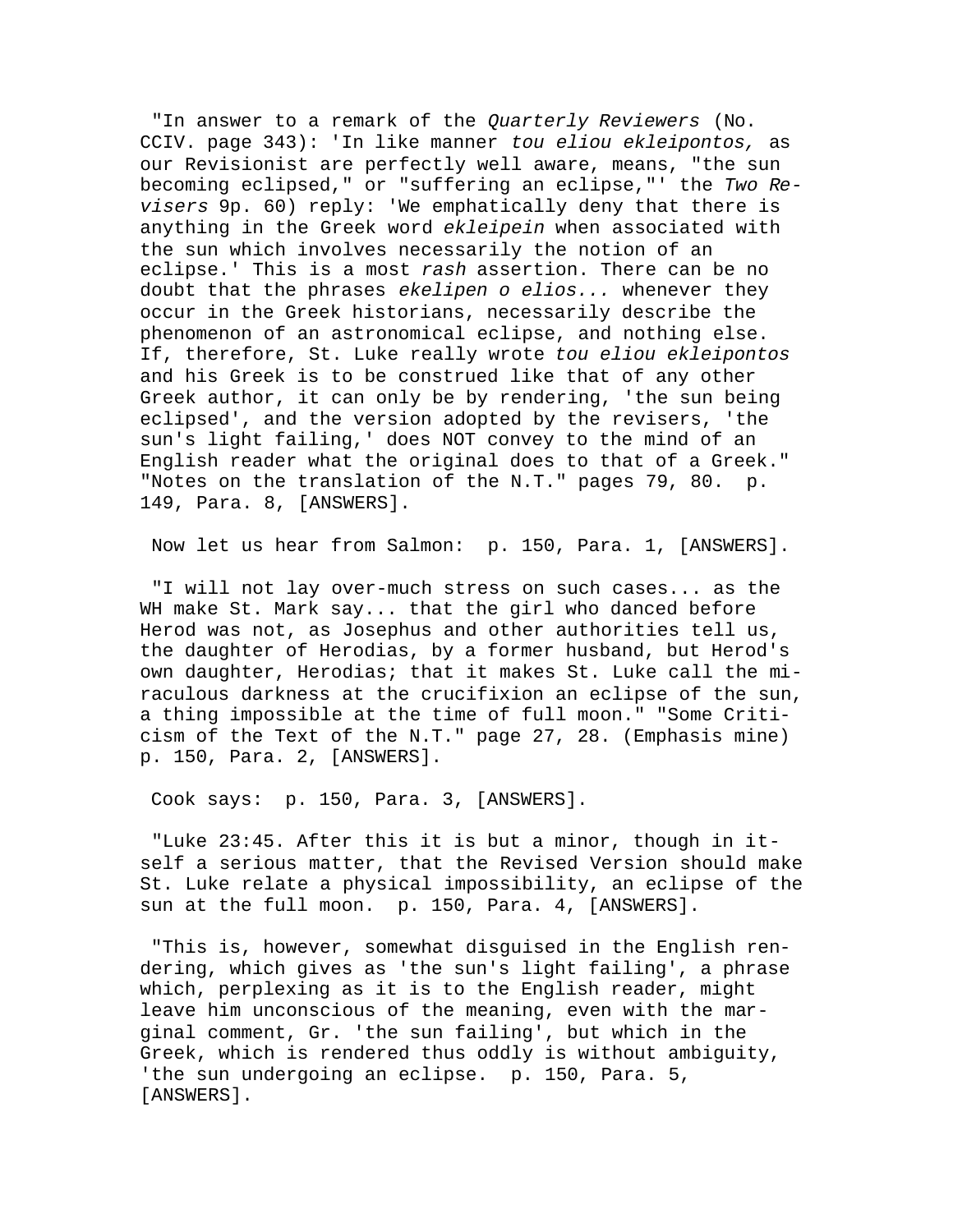"This is effected by substituting *tou eliou ekleipontos* for *eskotisthe o elios."* p. 150, Para. 6, [ANSWERS].

 "Observe also that the Revised Version goes somewhat further then Westcott and Hort. They give the other reading in their margin. The Revised Version implies that it is the true and only Greek rendering. p. 150, Para. 7, [ANSWERS].

 "For the alteration the responsibility lies with Aleph, B, and L (C is marked by Tischendorf as doubtful), and some few cursives, against all other MSS., nine uncial, nearly all cursives, the best Italic MSS, the Vulgate, the Syriac or Cureton, and others, followed by Tregelles." "Revised Version of the First Three Gospels." page 110, 111. p. 150, Para. 8, [ANSWERS].

From Burgon we read: p. 150, Para. 9, [ANSWERS].

 "In the meantime, with more of ingenuity than of ingenuousness, our Revisionists attempt to conceal the foolishness of the text of their choice by translating unfairly. They present us with, 'the sun's light failing'. This is a gloss of their own. There is no mention of 'the sun's light' in the Greek. Nor perhaps, if the rationale of the original expression were accurately ascertained, would such a paraphrase of it prove correct. But, in fact, the phrase *ekleipsis eliou* means 'an eclipse of the sun,' and *no other thing.* In like manner *tou eliou ekleipontos* (as our Revisionists are perfectly well aware) means *the sun becoming eclipsed,* or suffering eclipse'. It is easy for Revisionists to 'emphatically deny that there is anything in the Greek word *ekleipein,* when associated with the sun, which involves necessarily the notion of an eclipse. The fact referred to may not be so disposed of. It lies outside the province of 'emphatic denial'. Let them ask any Scholar in Europe what *tou eliou ekleipontos* means; and see if he does not tell them that it can *only* mean, 'the sun having become eclipsed'! They know this every bit as well as their Reviewer. And they ought either to have had the manliness to render the words faithfully, or else the good sense to let the Greek alone, which they are respectfully assured was their only proper course." "The Revised Version," pages 64, 65. p. 150, Para. 10, [ANSWERS].

And then from Beckett: p. 151, Para. 1, [ANSWERS].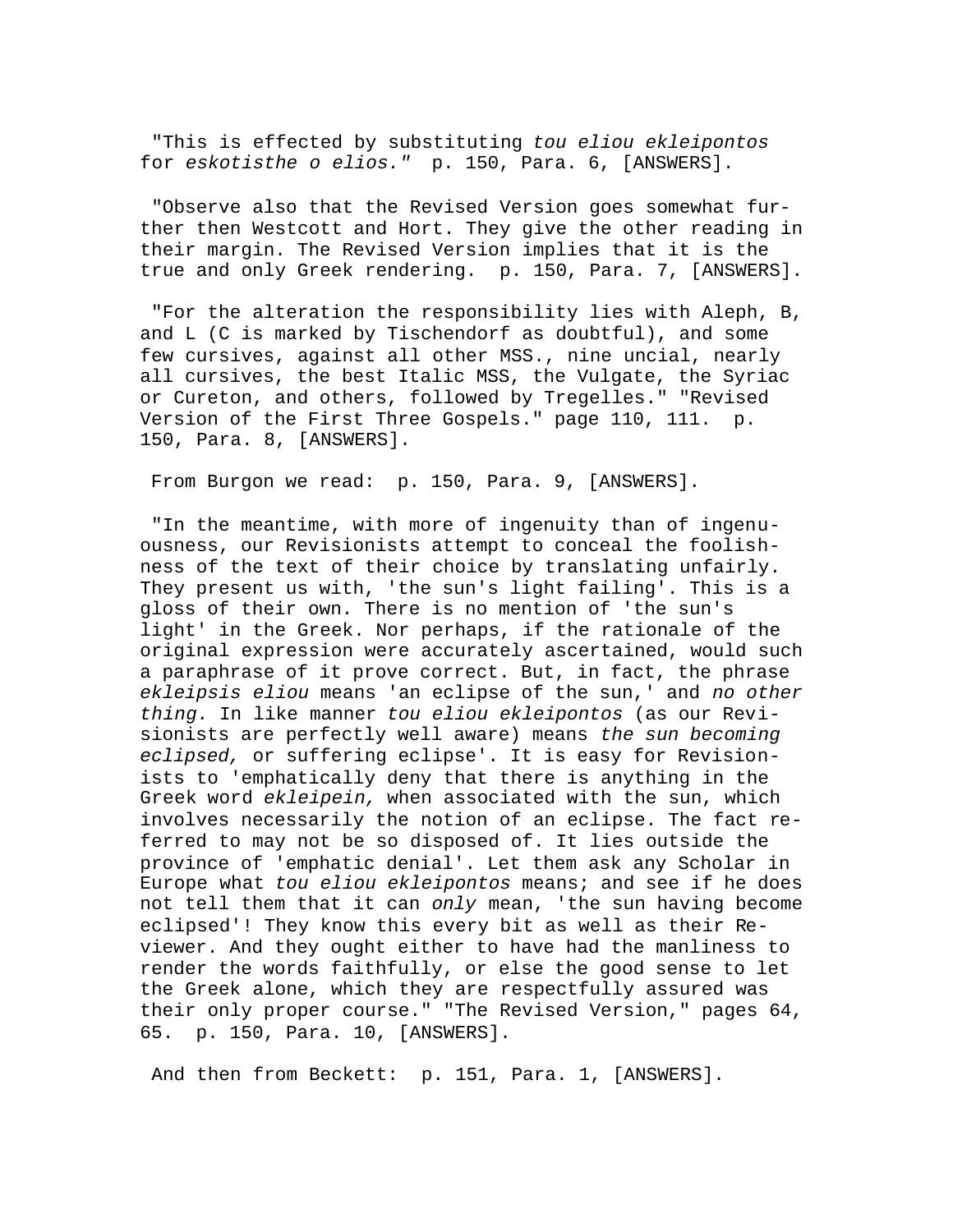"The Revisers knew better than to give us an eclipse at full moon, though the MS, or the technical meaning of that Greek phrase; and so they ride over their own Greek with the flat and dull evasion of 'the sun's light failing'! Which is the most likely, that Luke the physician, the best educated of the Evangelists, apart from inspiration, should record a solar eclipse at a full moon, or a MS copier make a blunder in attempting an improvement? The revisers are pleased to say the former; and expect the world to agree with them, but I hardly think it will: or on hundreds, if not thousands, of their other bringings up of the AV 'to a full standard of correction' both of Greek and English." "Revised N.T." page 47. p. 151, Para. 2, [ANSWERS].

 These quotations from outstanding scholars show you how that Greek text used by the Revisers required that the Revisers translate "eclipse" and that the dodged the issue. Finally, what does the Spirit of Prophecy say on this? p. 151, Para. 3, [ANSWERS].

I quote: p. 151, Para. 4, [ANSWERS].

 "With amazement angels witnessed the Saviour's despairing agony. The hosts of heaven veiled their faces from the fearful sight. Inanimate nature expressed sympathy with its insulted and dying Author. The sun refused to look upon the awful scene. Its full, bright rays were illuminating the earth at midday, when suddenly it seemed to be blotted out. Complete darkness, like a funeral pall, enveloped the cross. 'There was darkness over all the land until the ninth hour.' There was no eclipse or other natural cause for this darkness, which was as deep as midnight without moon or stars. It was a miraculous testimony given by God that the faith of after generations might be confirmed." "Desire of Ages", page 753. (Emphasis mine) p. 151, Para. 5, [ANSWERS].

 Here as usual in these crucial passages the Spirit of Prophecy takes its stand with the AV. p. 152, Para. 1, [ANSWERS].

III-11-16 OABV-201 p. 152, Para. 2, [ANSWERS].

Mark 16:9-20. On the ascension. p. 152, Para. 3, [ANSWERS].

Here is a portion of Scripture where the handling is most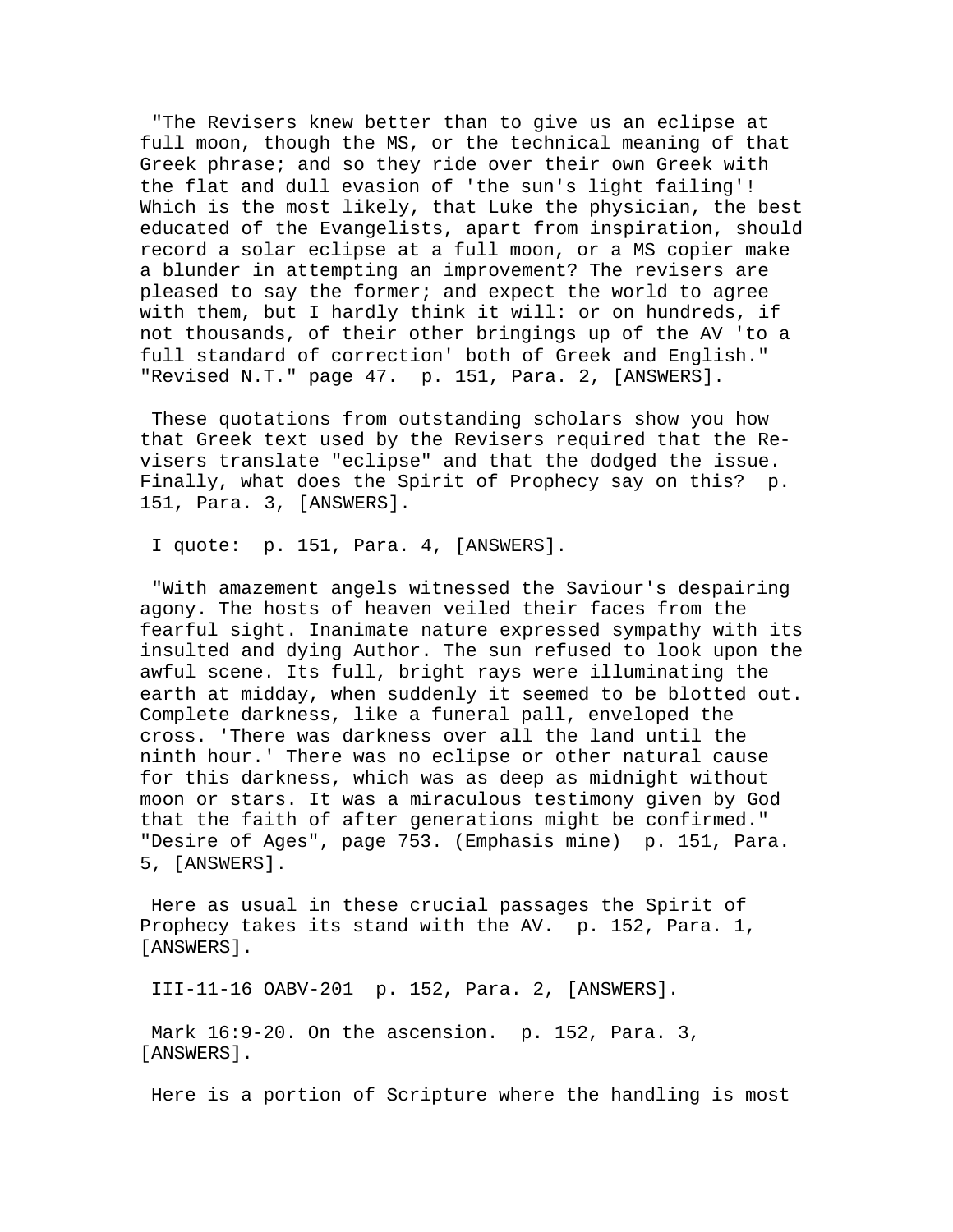serious. My Reviewers take me to task because I object to the Revisers setting off the last 12 verses of Mark's gospel to one side, as suspicious. My Reviewers wonder what justice can be found in my saying that this either indicts the church of past ages as a poor keeper and teacher of Holy Writ, or indicts the Revisers as exercising and extreme and unwarrantable license. They say, "from the viewpoint of the MSS." How many MSS? p. 152, Para. 4, [ANSWERS].

 How do my Reviewers answer the note in the margin of the ARV? It reads: "The two oldest Greek MSS, and some other authorities, omit from verse 9 to the end. Some other authorities have a different ending to the gospel." They ask if I would have the Revisers cover up the truth, or is it more fair to Biblical students to know the truth concerning this passage. p. 152, Para. 5, [ANSWERS].

 My Reviewers call the Revisers' treatment of this question, "Fair"; fair to what? Fair to God; fair to the truth; fair to the believers, or fair to what? What are the other authorities which omit verses 9 to the end according to the Revisers? Of course we know which are the two oldest Greek manuscripts meant, the Vaticanus and Sinaiticus. Which MSS gave the other ending? What is the other ending? Who are the authorities who support the present ending? Please tell us. Which of the three endings to Mark's gospel is the one to get our vote, (1) The ending before us; (2) the other ending supported by other authorities or (3) the ending which does not exist? What kind of verses 9-20 shall we tack on to the first eight verses of Mark 16, (1) the twelve verses that we now have here; or (2) the unknown 12 verses referred to by the Revisers in the margin or (3) no verses at all? p. 152, Para. 6, [ANSWERS].

 The Spirit of Prophecy gives 45 references to the last twelve verses of Mark as we now have them in the King James Version. Does this have any weight with us in deciding whether the 16th chapter of Mark as in the King James Version is God's word, or are the uncertainties of the Revised Version God's word? My Reviewers called the Revisers' treatment of the last twelve verses of Mark, "FAIR". Is it fair to God's word to us to publish in it the good, bad, and indifferent, casting doubt upon the good? Do you call it fair treatment of God's word when a doubt on a portion of it is published in the margin? Why did not the Revisers introduce the Bible with a "fair" note, saying, "Much of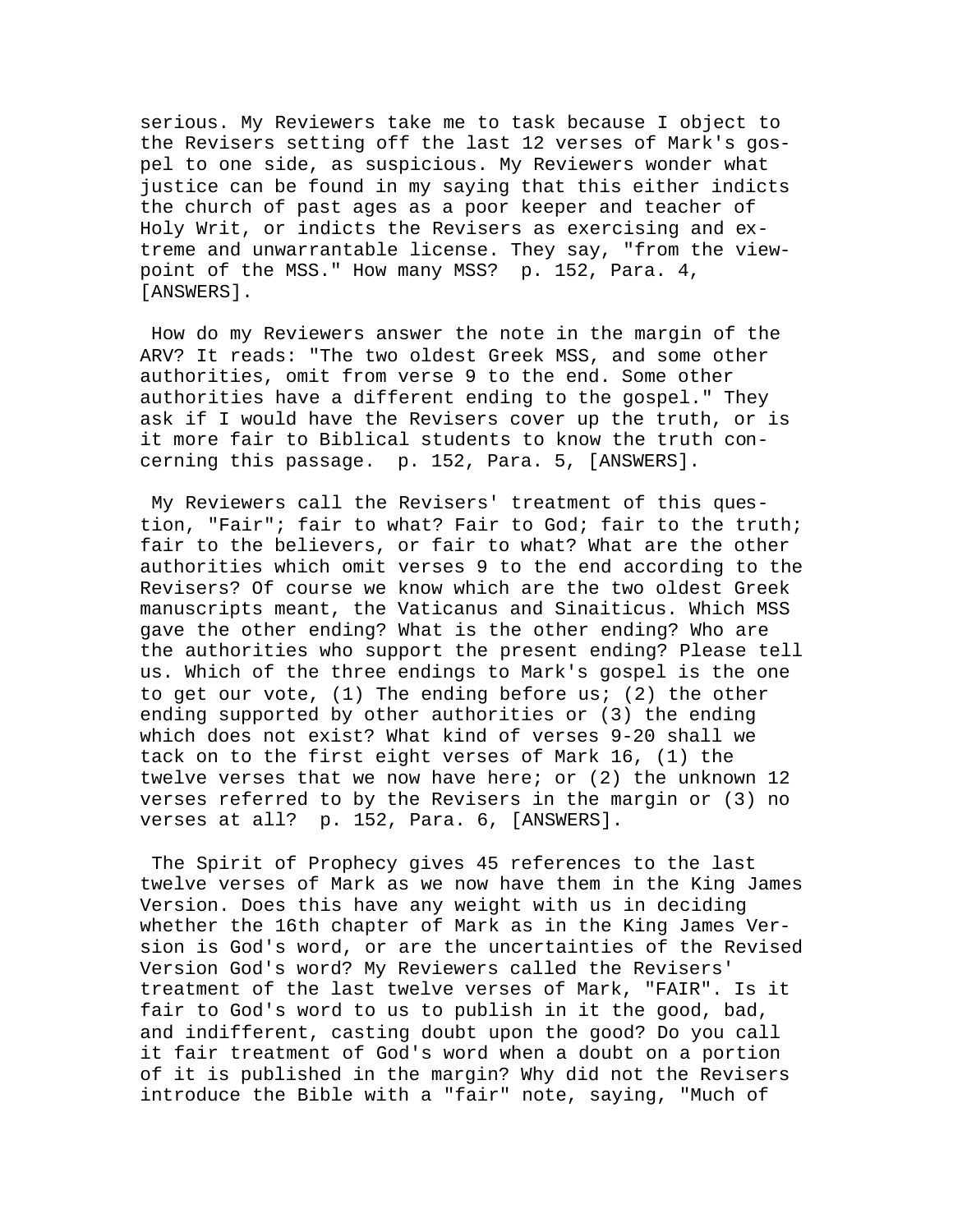this Bible is different in different manuscripts; we cannot be sure of much of it." Is not that fair? This is just what the higher critics did to the Old Testament. p. 152, Para. 7, [ANSWERS].

 Where is there a scripture on which there has been no doubting commentator? Why not be fair? Why not publish a Bible with a big margin and be *fair* by giving in it all that doubting commentators have found wrong with that passage? Fair! Fair to what? Fair to God, fair to the truth, fair to the saints, or fair to the corrupters of God's word? p. 153, Para. 1, [ANSWERS].

 But I have something more to say on this. My Reviewers say, (Section III, 11-17), "But it is a fact that in Westcott and Hort's own Greek Testament they include verses 9- 20 along with the rest of the chapter without any question in a footnote or elsewhere." I would like to ask my Reviewers where did they get this information? I would like to ask my Reviewers why did they not read the select notes by Hort at the end of the second volume of the WH Greek N.T.? If they had, they would have seen that Hort devotes 21 pages to the condemnation of these last 12 verses. Here are two statements he makes in these select notes: p. 153, Para. 2, [ANSWERS].

 "Its authorship and its precise date must remain unknown; it is however apparently older than the time when the Canonical Gospels were generally received; for, thought it has points of contact with them all, it contains no attempt to harmonize their various representations of the course of events. I manifestly cannot claim any apostolic authority; but it is doubtless founded on some tradition of the apostolic age." "The New Testament in Greek, Vol. II. Note page 51. p. 153, Para. 3, [ANSWERS].

 Also in the Greek text itself these verses are closed in brackets. Their statement here is untrue to fact. Do my Reviewers call 21 pages of condemnation on the inclusion of the verses, "Without any question in a footnote or elsewhere"? p. 153, Para. 4, [ANSWERS].

 Finally, I want to ask my Reviewers if it is really their best judgment that the evidence against verses 9-20 was sufficient to justify the Revisers in casting doubt upon their authenticity by the way they handle them? Do they really endorse such treatment of the Word of God? p. 153,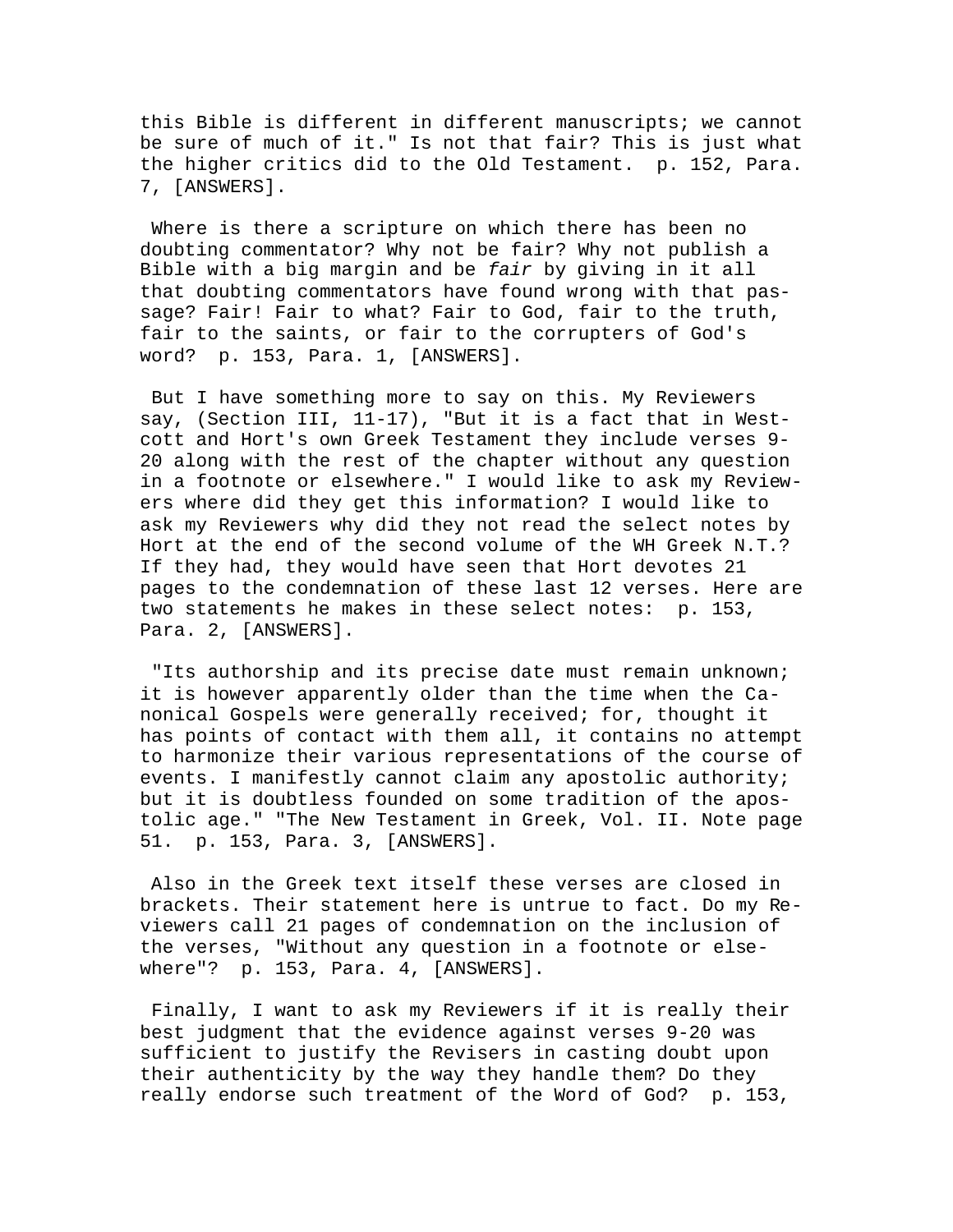Para. 5, [ANSWERS].

III-11-17 OABV-202 p. 153, Para. 6, [ANSWERS].

Matt. 17:21. On fasting. p. 153, Para. 7, [ANSWERS].

 In answering the charge that the whole verse, Matt. 17:21 has been left out in the Revised Version, my Reviewers pass it up by calling attention to the margin of the ARV. They have fastened their eyes on only one word in the omitted verse, the word "fasting", they make some statements which could easily be misleading. They say; "An examination of the MSS shows that ten of them, including all of the major ones omit the word 'fasting' here, while only three secondary ones retain it." p. 153, Para. 8, [ANSWERS].

 Well that might answer for the two references alluded to following the main text under discussion, but it does not answer the main argument. p. 153, Para. 9, [ANSWERS].

 It still remains unanswered. The truth of the matter is only two uncials omit Matt. 17:21, namely, the Vaticanus and Sinaiticus, (See Expositor's Greek New Testament, Matt. 17:21) Then my Reviewers ask, "What should the translator do in such a case?" Of course, if the blind follow the blind and the blind fall into a ditch, you might just as well ask the same question, what was the translator to do in such a case? I think we all should see the point and decline as blind, to follow the blind. p. 154, Para. 1, [ANSWERS].

 This verse is vouched for by every known uncial but 2, every known cursive but 1, and is witnessed to by 8 ancient versions, by 14 of the fathers and above all, by the Universal East. Why then was it left out? (See Burgon, page 91, 92) p. 154, Para. 2, [ANSWERS].

III-11-17 OABV-202 p. 154, Para. 3, [ANSWERS].

 John 8:1-11. On the woman taken in adultery. p. 154, Para. 4, [ANSWERS].

 I certainly must insist again on the fact that the ARV sets off to one side and brands with suspicion, the account of the woman taken in adultery, John 8:1-11. My Reviewers claim that it is not set off to one side because it is written in full, though enclosed in brackets. I wonder what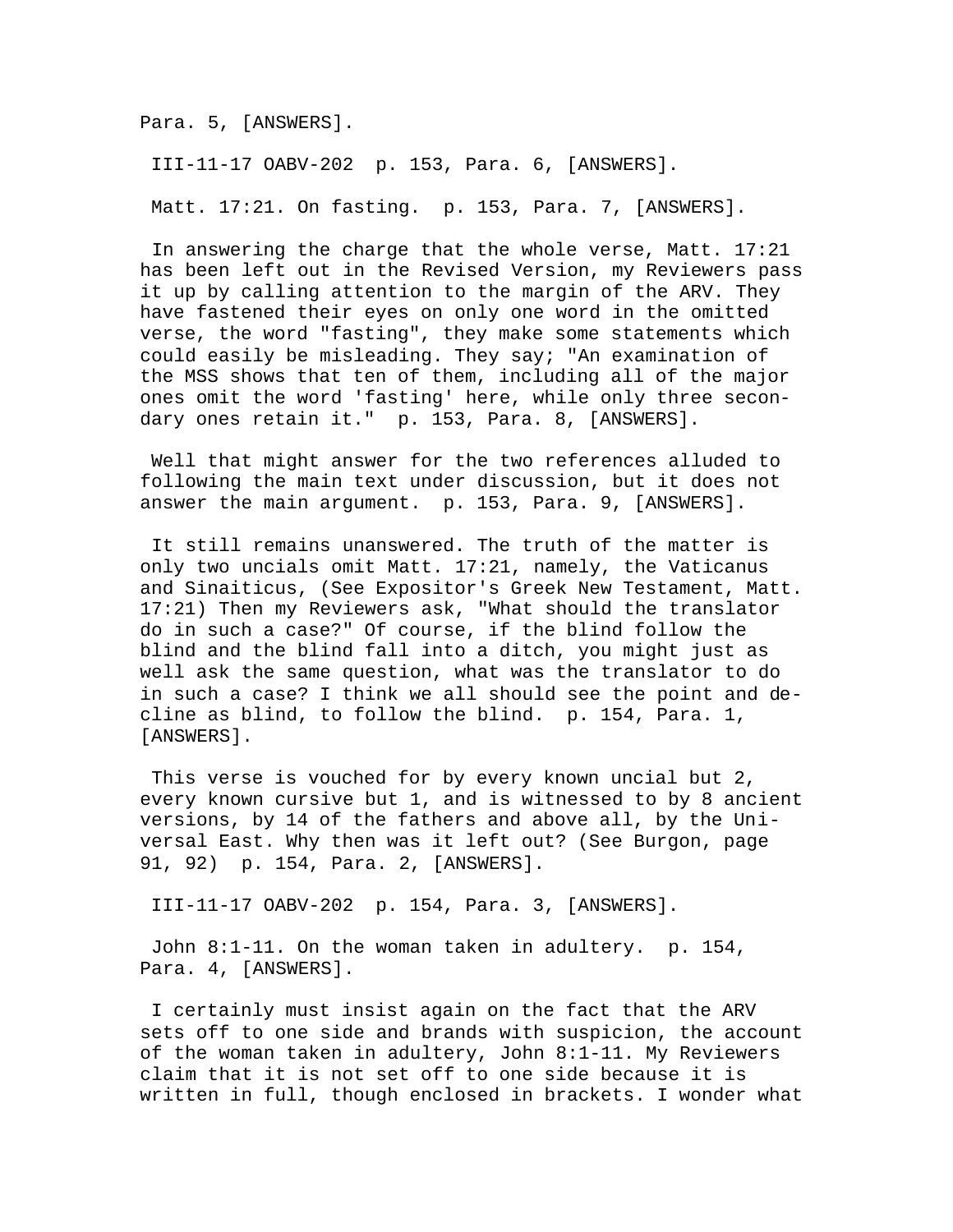setting off to one side is, if putting 11 verses in brackets with a big gulf in between them and the rest of the text, and a note in the margin branding them with suspicion does not do it. Nevertheless, modern textual critics condemn this rejection of John 8:1-11. Professor Burkett says: p. 154, Para. 5, [ANSWERS].

 "The passage in the Gospel of John concerning the woman taken in adultery was one of the regular church lessons. Jerome found it in many Latin and Greek codices, and preserved it in his Vulgate. It is found in 1,650 codices. It seems difficult to account for such a blunder of omission." Bibliotheca Sacra," pages 32, 33. p. 154, Para. 6, [ANSWERS].

 Sister White uses and refers to this one no less than 12 times; but my Reviewers say that "Westcott and Hort in their Greek Testament place this passage in the list of both suspected and rejected readings," and "scholars must deal with facts as they find them in the best evidence available." Will my hearers agree that Westcott and Hort are the best evidence available over and against the Spirit of Prophecy? p. 154, Para. 7, [ANSWERS].

III-11-18 OABV-202 p. 154, Para. 8, [ANSWERS].

 Luke 9:55, 56. On another abbreviation. p. 154, Para. 9, [ANSWERS].

 King James: "But He turned and rebuked them, and said, Ye know not what manner of spirit ye are of. For the Son of man is not come to destroy men's lives, but to save them. And they went to another village." p. 154, Para. 10, [ANSWERS].

 Revised: "But He turned and rebuked them. And then went to another village." p. 154, Para. 11, [ANSWERS].

 My Reviewers defend the omission in Luke 9:55, 56 of these words, "Ye know not what manner of spirit ye are of. For the Son of man is not come to destroy men's lives, but to save them". Their defense is "for lack of textual evidence". Dean Burgon, on this verse, says, "Manuscripts, Versions, Fathers from the second century downwards, (as Tischendorf admits,) witness eloquently in its favour." p. 155, Para. 1, [ANSWERS].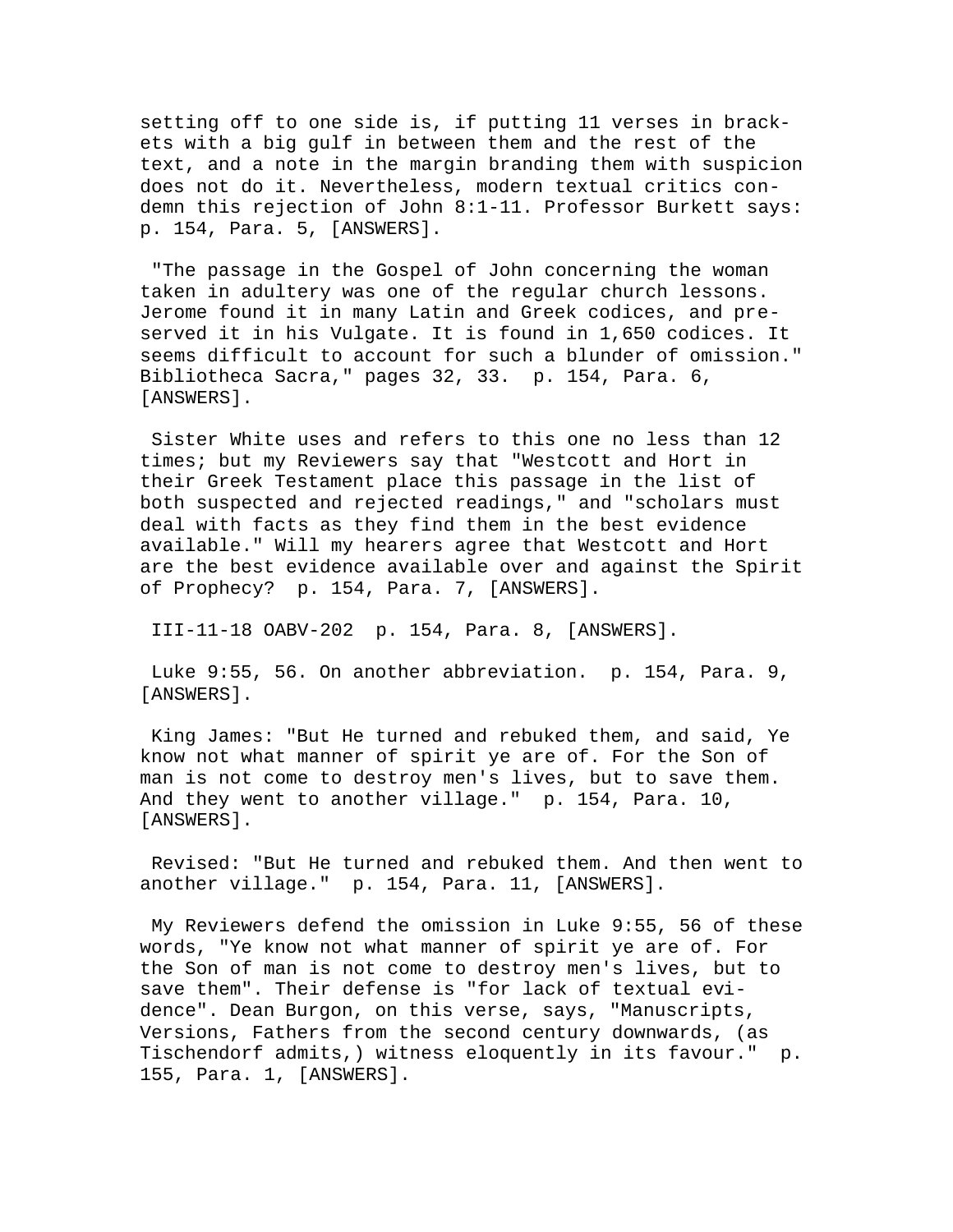Sister White quotes it: p. 155, Para. 2, [ANSWERS].

 "They were surprised to see that Jesus was pained by their words, and still more surprised as His rebuke fell upon their ears: p. 155, Para. 3, [ANSWERS].

 'Ye know not what manner of spirit ye are of. For the Son of man is not come to destroy men's lives, but to save them.'" "Acts of the Apostles," page 541. p. 155, Para. 4, [ANSWERS].

 It is marvelous how accurately Erasmus put together the sum total of the Textus Receptus, when after 400 years of most furious attacks we find that verses which a host of people following textual critics left out, must be restore by later and more thorough research. p. 155, Para. 5, [ANSWERS].

III-11-18 OABV-202 p. 155, Para. 6, [ANSWERS].

 Acts 8:37-202. On Philip and the eunuch. p. 155, Para. 7, [ANSWERS].

 My Reviewers justify the omission of this verse because besides the Sinaiticus and Vaticanus, they have the help of six other MSS, but above all they think they have the help of Dr. Scrivener. On the other hand, Sister White gives this verse fully, as follows: p. 155, Para. 8, [ANSWERS].

 "Then Philip... began at the same scripture, and preached unto him Jesus. And as they were on their way, they came unto a certain water; and the eunuch said, See, here is water; what doth hinder me to be baptized. And he answered and said, I believe that Jesus Christ is the Son of God." Vol. 8, page 58. p. 155, Para. 9, [ANSWERS].

 Here as in many places elsewhere the Spirit of Prophecy shows that the Revised Version is not the true, complete, authoritative Word of God by quoting a text which the Revised omits as spurious. Other verses she quotes from the Authorized Version, which though included in the Revised, are so treated as to cast doubt upon their authenticity. p. 155, Para. 10, [ANSWERS].

 III-121-20 OABV- 202 p. 155, Para. 11, [ANSWERS]. Eph. 5:30. On His flesh and His bones. p. 155, Para. 12,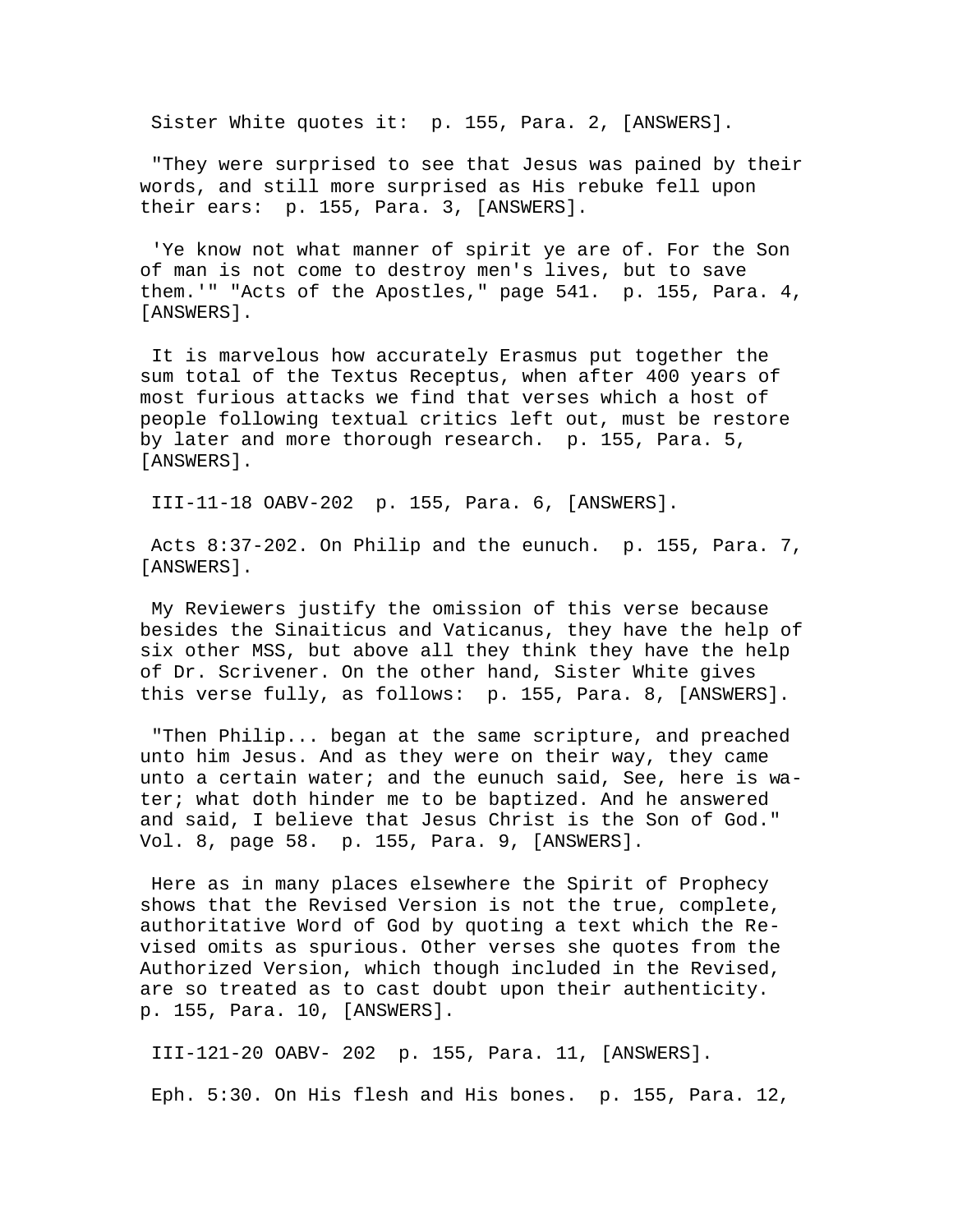[ANSWERS].

 King James: "For we are members of his body, of His flesh, and of His bones." p. 155, Para. 13, [ANSWERS].

 Revised: "Because we are members of His body." p. 155, Para. 14, [ANSWERS].

 Because I noticed that the AV says, "we are members of His body, of His flesh, and of His bones" while the ARV says only, "we are members of His body" my Reviewers wonder how this effects the meaning, and virtually tell us that the Lord did not need to add "and of his flesh, and of His bones". An atheist protested to me once about putting in Revelation 7, all the names of the twelve tribes of Israel in a repetitive fashion, when one general summary would have done. But a close study reveals glorious truths in the Lord's doing it this way. I hold that there is a vast difference between saying, "We are members of His body", and saying "We are members of His body, of His flesh, and of His bones". In the change in this text doctrine is affected. p. 156, Para. 1, [ANSWERS].

 It is peculiar that my Reviewers do not use here this generally used argument on textual attestation. They use a theological argument to sustain them in the cutting down of this verse. On the genuineness of these words Burgon and Miller say: p. 156, Para. 2, [ANSWERS].

 "Yet are the words genuine. They are found in DFGKLP and the whole body of the cursives; in the Old Latin and Vulgate and the two Syriac Versions:" and then they name many Fathers." p. 156, Para. 3, [ANSWERS].

 Thus by theological arguments sometimes, mainly by an appeal to the Vaticanus and Sinaiticus MSS, (which are sometimes supported by a few other authorities), verses of Holy Writ, which for 400 years have led the great Protestant world forward in magnificant triumph, are cut down. Brethren, I appeal to you, if we start on this road, where will it end? p. 156, Para. 4, [ANSWERS].

III-11-20 OABV-203 p. 156, Para. 5, [ANSWERS].

Rev. 13:10. On captivity. p. 156, Para. 6, [ANSWERS].

King James: "He that leadeth into captivity, shall go into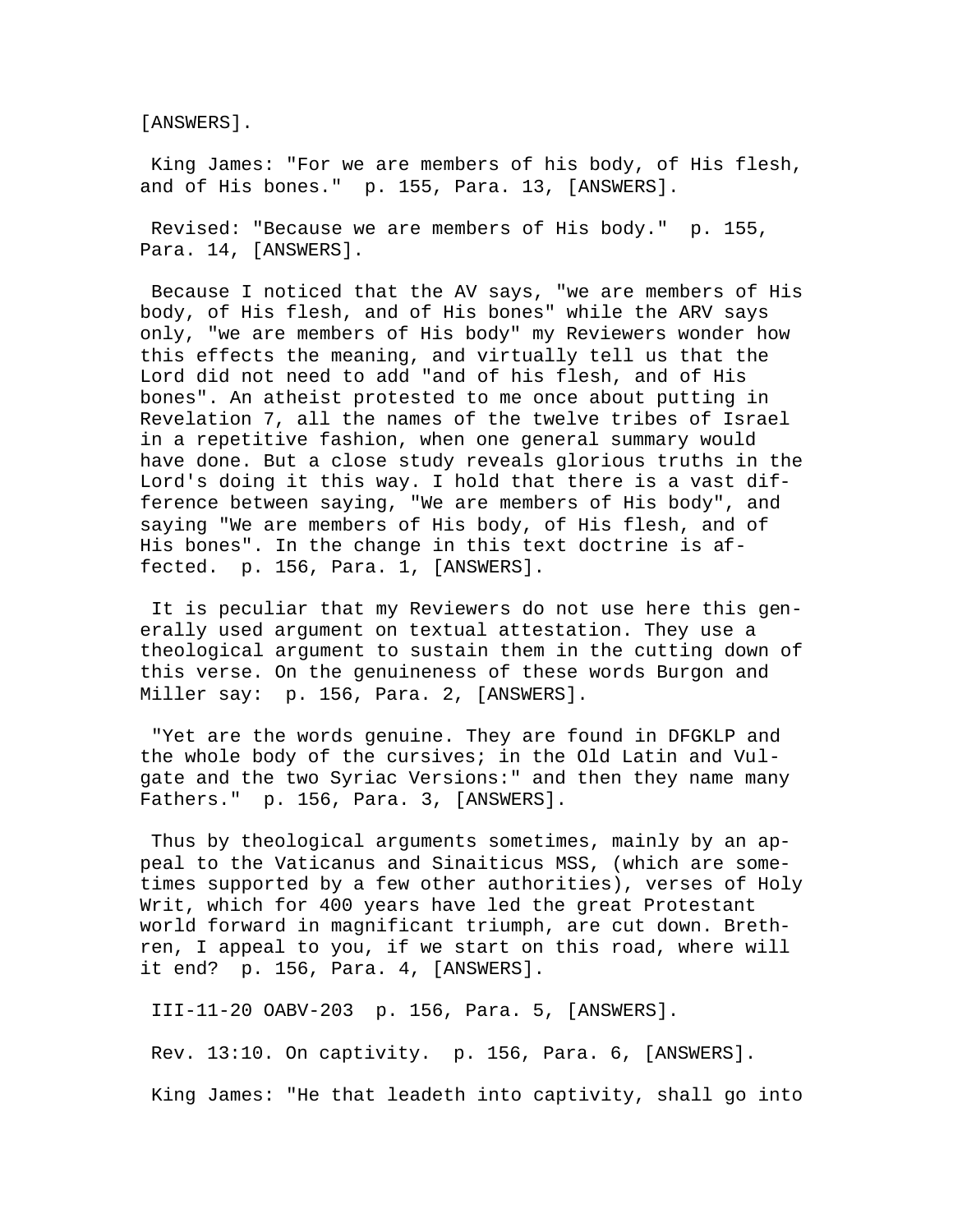captivity." p. 156, Para. 7, [ANSWERS].

 ARV: "If any man is for captivity, into captivity he goeth." p. 156, Para. 8, [ANSWERS].

 I claim that the ARV had changed it from a prophecy to an axiomatic statement and in the margin put a black mark against it. My Reviewers completely passed over this damaging evidence. "A straight line is the shortest distance between two points" is axiomatic; so is, "if any man is for captivity, into captivity he goeth." Well, I am not for captivity, who is? Thus a glorious prophecy of the papacy going into captivity is changed into an axiomatic statement. Since Rev. 13:10 is a verse Adventist preachers greatly use in their sermons on the United States in Prophecy, would you like to know what is said of it in the margin? The margin brands it this way: "The Greek text in this verse is somewhat uncertain." Do you call this enlightening? Sister White did not think it was uncertain. She quoted the verse entire in "Great Controversy" page 439, just as it is in the King James Version. Does this not mean anything to us as Seventh-day Adventists? p. 156, Para. 9, [ANSWERS].

 CHAPTER XII -- BLOW AFTER BLOW IN FAVOR OF ROME. p. 157, Para. 1, [ANSWERS].

III-12-1 OABV-204 p. 157, Para. 2, [ANSWERS].

John 1:3, 4. On Creation. p. 157, Para. 3, [ANSWERS].

 My Reviewers agree with me, I see, that the marginal reading which I brought to notice here is unjustifiable. How many unjustifiable records must be written on the eternal pages, either in the text or in the margin, before my Reviewers will recognize that any part of the Revised Version is unjustifiable which threatens the standing of the Authorized. They inform us that this dangerous piece of Gnosticism was not taken from the Vaticanus or Sinaiticus, a fact which my reviewers bring into relief. Right here I might say that those authorities of first rank in the field of textual criticism, who have been shocked over the changes in the Revised Version, long recognized that when the Revisers failed to secure from the Vaticanus and Sinaiticus, unjustifiable phrases which lent themselves to their theological bent of mind, then they used another manuscript. This is but another indication of the Gnosticism of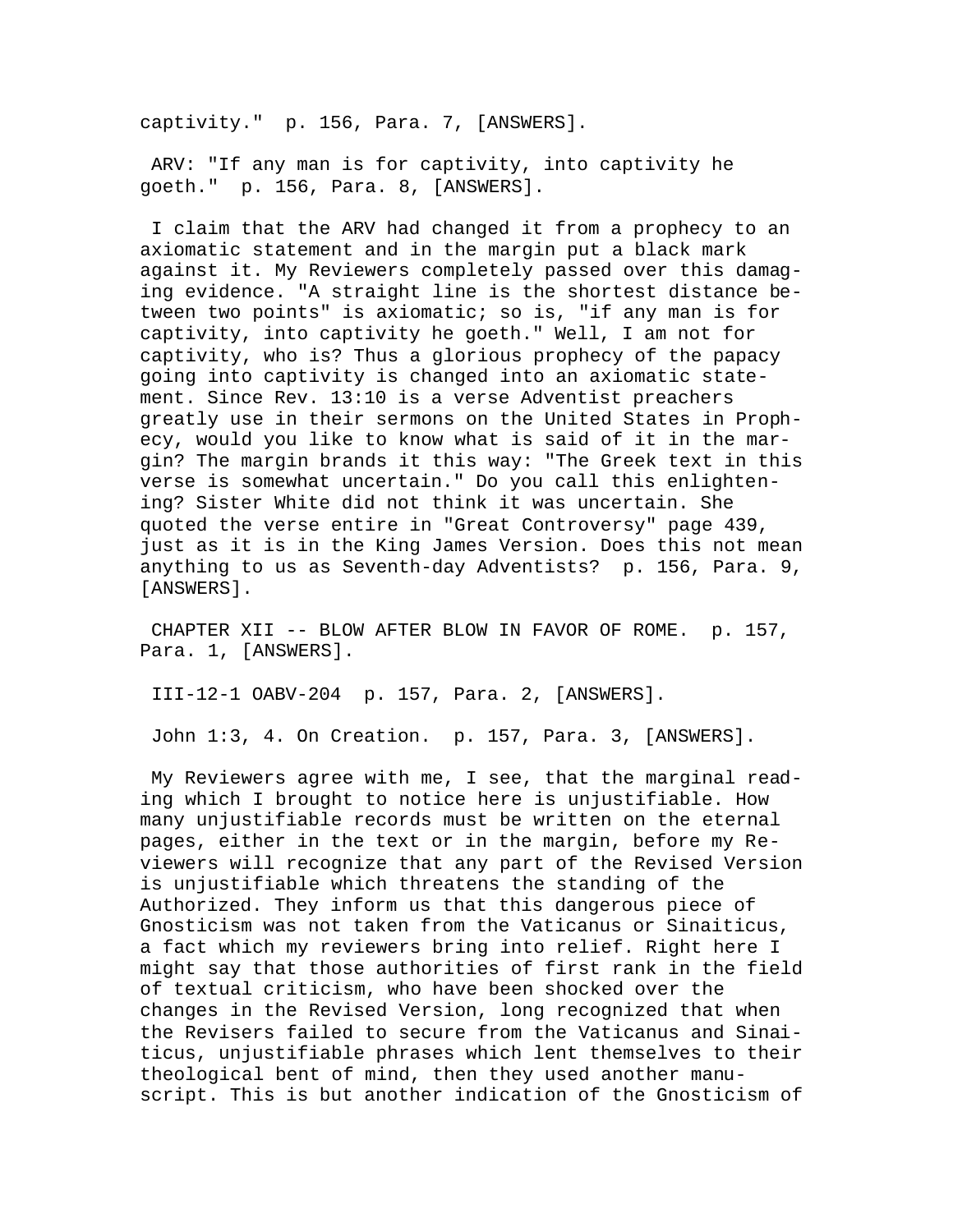the Revisers. p. 157, Para. 4, [ANSWERS].

III-12-1 OABV-206 p. 157, Para. 5, [ANSWERS].

 1 Cor. 11:29. On the Sacraments. p. 157, Para. 6, [ANSWERS].

 My Reviewers admit, at least they do not oppose the conclusion I advanced that the omission of the two words "unworthily" and "Lord" would turn this verse into an Anti-Protestant verse, if the same words were not found in verse 27. In other words, they offer again their oft repeated argument, that because expressions are found once, there is no great danger if they are struck out in other instances. They failed to mention that the chief witnesses for these omissions are B and Aleph; two other of the manuscripts justify the King James. I reject the theory of my Reviewers that because a truth occurs in some other scripture, it makes little or no difference whether we leave it in the particular scripture under consideration. p. 157, Para. 7, [ANSWERS].

III-12-1 OABV-206 p. 157, Para. 8, [ANSWERS].

 James 5:16. On faults and sins. p. 157, Para. 9, [ANSWERS].

 The Revised Version made a serious change here when it told us to "confess therefore your sins to one another" instead of "Confess your faults one to another." The first reason given by the Reviewers for this change is that "the testimony of the best MSS requires the change." The truth of the matter is, that the change is found in the Vaticanus and Sinaiticus, supported by two other uncials, three Old Latin MSS and one cursive; with an overwhelming host of MSS witnessing on the other side. Of course they can justify any of these startling changes on their assumption that the Vaticanus and Sinaiticus are the best MSS. p. 157, Para. 10, [ANSWERS].

 Then they launch into a discussion about the change from the Greek word *paraptoma* for *faults* in the AV, to the Greek word *harmartia* for *sins* in the Revised Version. Consider what a serious change this is. The Greek word for 'sin' in the Revised, is the same word found in 1 John 3:4, which in the AV reads: p. 157, Para. 11, [ANSWERS].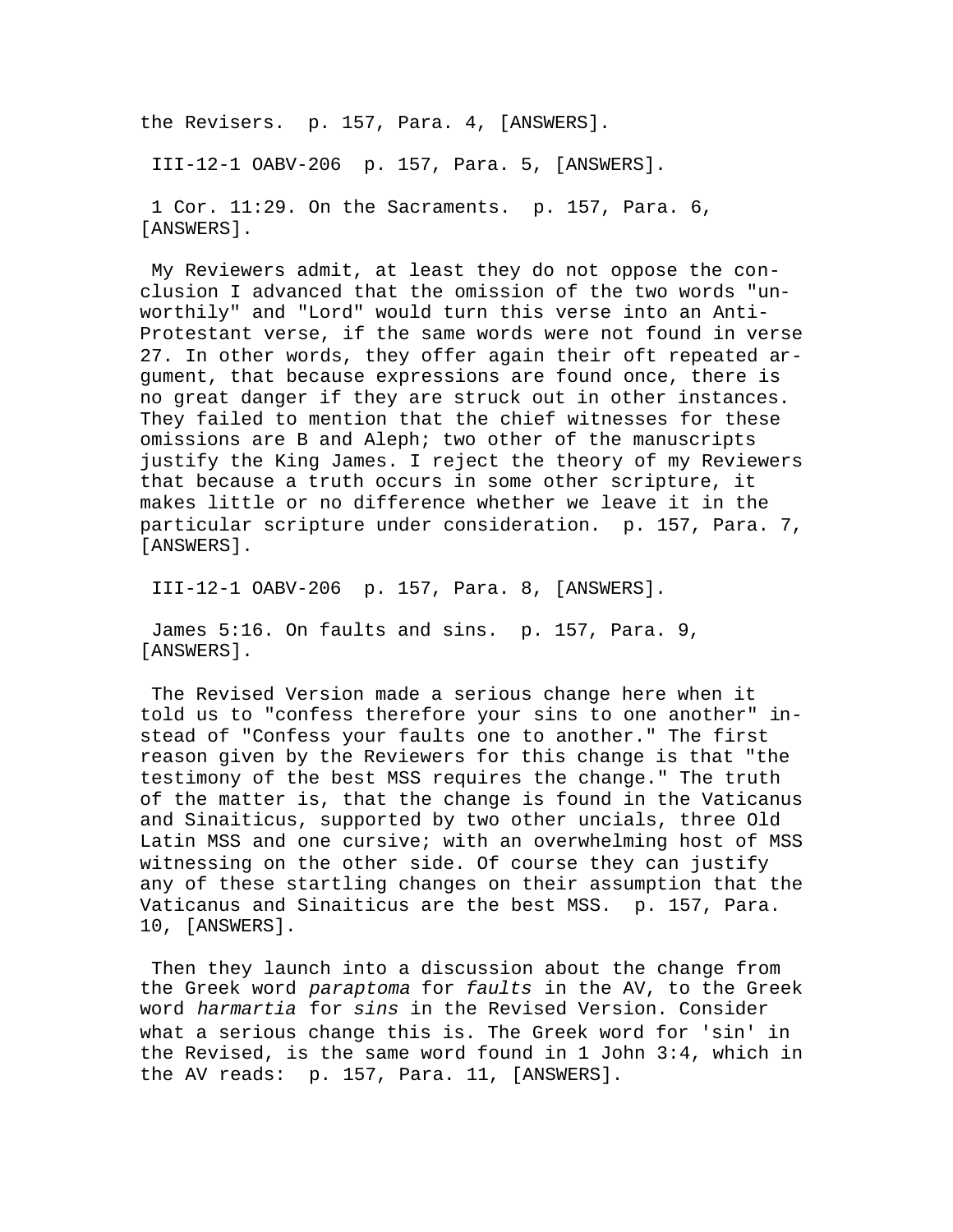"Whosoever committeth sin transgresseth also the law; for sin is the transgression of the law." p. 158, Para. 1, [ANSWERS].

 (Right here to show how the Revised has weakened the force of our standard definition for 'sin' in 1 John 3:4, I give how it reads in the Revised: p. 158, Para. 2, [ANSWERS].

 "Every one that doeth sin doeth also lawlessness; and sin is lawlessness." p. 158, Para. 3, [ANSWERS].

 *SIN,* hamartia, is the transgression of the law. It is the same word used for "the man of sin" (2 Thess. 2:3) in the Textus Receptus. p. 158, Para. 4, [ANSWERS].

 This word for sin, *hamartia,* is translated in the AV 171 out of 172 times as "sin"; only once as offense. This shows that the word is so serious that "offense" is not the underlying idea. Whereas, *paraptoma* the new Greek word displayed by the ARV is used 23 times and translated "sin" only 3 times, 20 times as "trespasses", and "faults", and NEVER "sin" as in the meaning of *hamartia.* John said, "If we confess our sins, He is faithful and just to forgive our sins..." Did Jesus here mean that we should confess our sins one to another? Absolutely not. We might tell to one another our sins asking for prayer, but never to confess one to another for forgiveness. For as Dean Alford says on this text; p. 158, Para. 5, [ANSWERS].

 "It might appear astonishing, were it not notorious, that on this passage among others, is built the Romish doctrine of the necessity of confessing sins to a priest." "Greek Testament." Vol. IV, page 328. p. 158, Para. 6, [ANSWERS].

 Therefore, with centuries behind us showing the danger of this change, the Revisers took upon themselves considerable liberty to change "faults" to "sins" in James 5:16. One by one the rings which hang the curtains of the sanctuary have been removed until the curtains hang dangerously near to fall. And yet my Reviewers are trying to defend these changes. They do not seem to see the danger in this verse. But Dean Alford saw it, and others outside of Seventh-day Adventists see it and my Reviewers ought to see it. Are we going to surrender the very gospel to Rome rather than relinquish the Vaticanus and Sinaiticus? p. 158, Para. 7, [ANSWERS].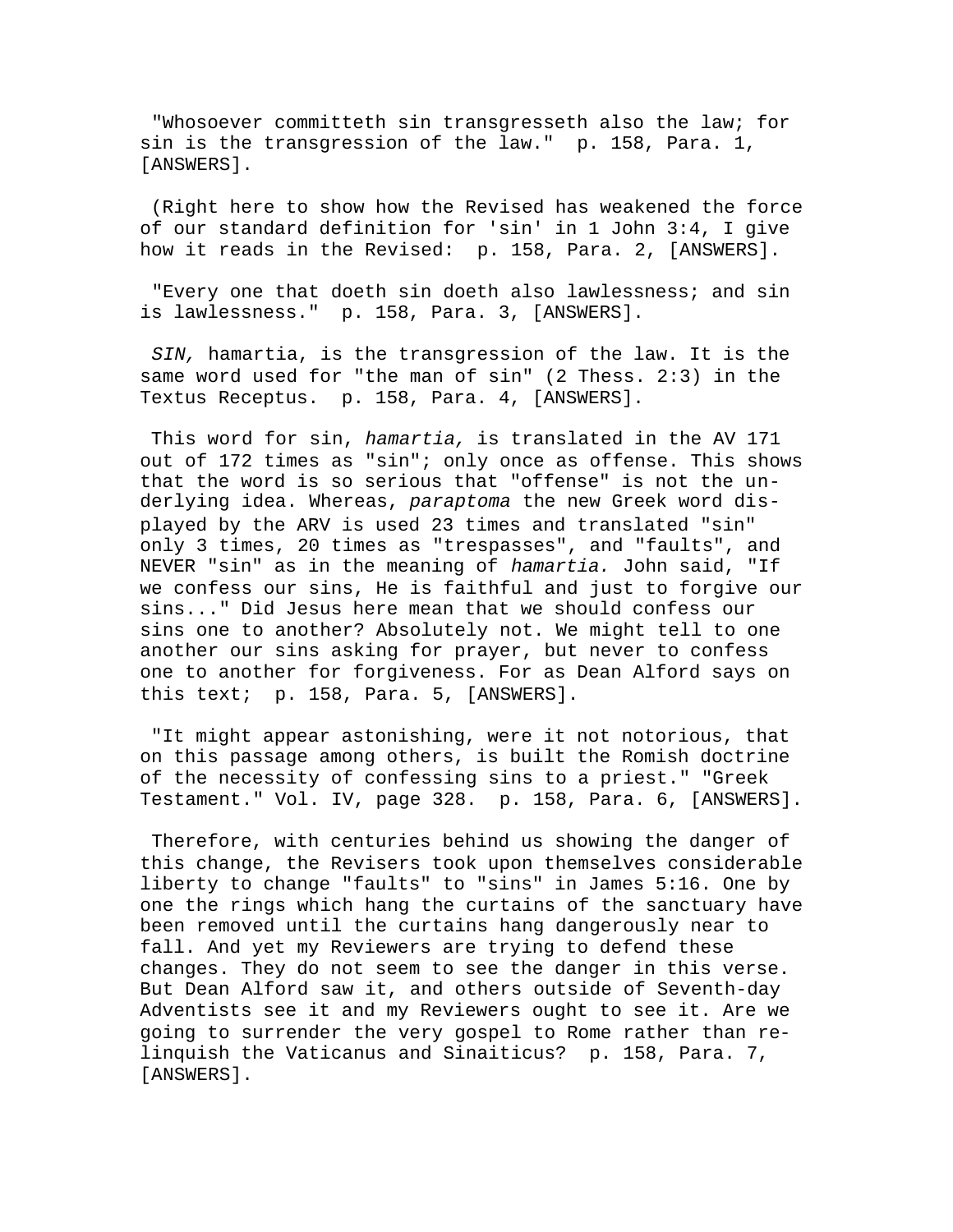What has the Spirit of Prophecy to say on this? From "Ministry of Healing" pages 228, 229: p. 158, Para. 8, [ANSWERS].

 "The Scripture bids us, "Confess your faults one to another, and pray one for another, that ye may be healed!" To the one asking for prayer, let thoughts like these be presented: "We cannot read the heart, or know the secrets of your life. These are known only to yourself and to God. If you repent of your sins, it is your duty to make confession of them." Sin of a private character is to be confessed to Christ, the only mediator between God and man... Every sin is an offense against God, and is to be confessed to Him through Christ." p. 158, Para. 9, [ANSWERS].

 My Reviewers ask, "What bearing does the interpretation of the Catholic Dublin Review have on the translation"? I wonder if my Reviewers will accept the authority of Sister White on this point. She says: p. 159, Para. 1, [ANSWERS].

 "Confess your *sins* to God, who only can forgive them, and your faults to one another." "Testimonies", Vol. V, page 539. (Emphasis mine) p. 159, Para. 2, [ANSWERS].

 This is the very position I take in my book. My Reviewers took exception to it. p. 159, Para. 3, [ANSWERS].

 Thus we see Sister White endorses the reading as in the AV. Sister White uses sixteen other references in the Spirit of Prophecy, all throwing the weight on the side of the AV. p. 159, Para. 4, [ANSWERS].

 Does this mean anything to us? Do we not here again see the Spirit of Prophecy lined up on the side of the AV; while on the other side the Reviewers, the Revisers, and Rheims of 1582 stand together? p. 159, Para. 5, [ANSWERS].

III-12-3 OABV-207 p. 159, Para. 6, [ANSWERS].

 Hebrews 10:21. On the Priesthood. p. 159, Para. 7, [ANSWERS].

 In the translating of this text the Revisers have nowhere else more clearly shown their inferiority to the translators of the Authorized Version, in the handling of the Greek, than here. In defending the Revisers, my Reviewers say, "Undoubtedly." This is my Reviewers opinion. I expect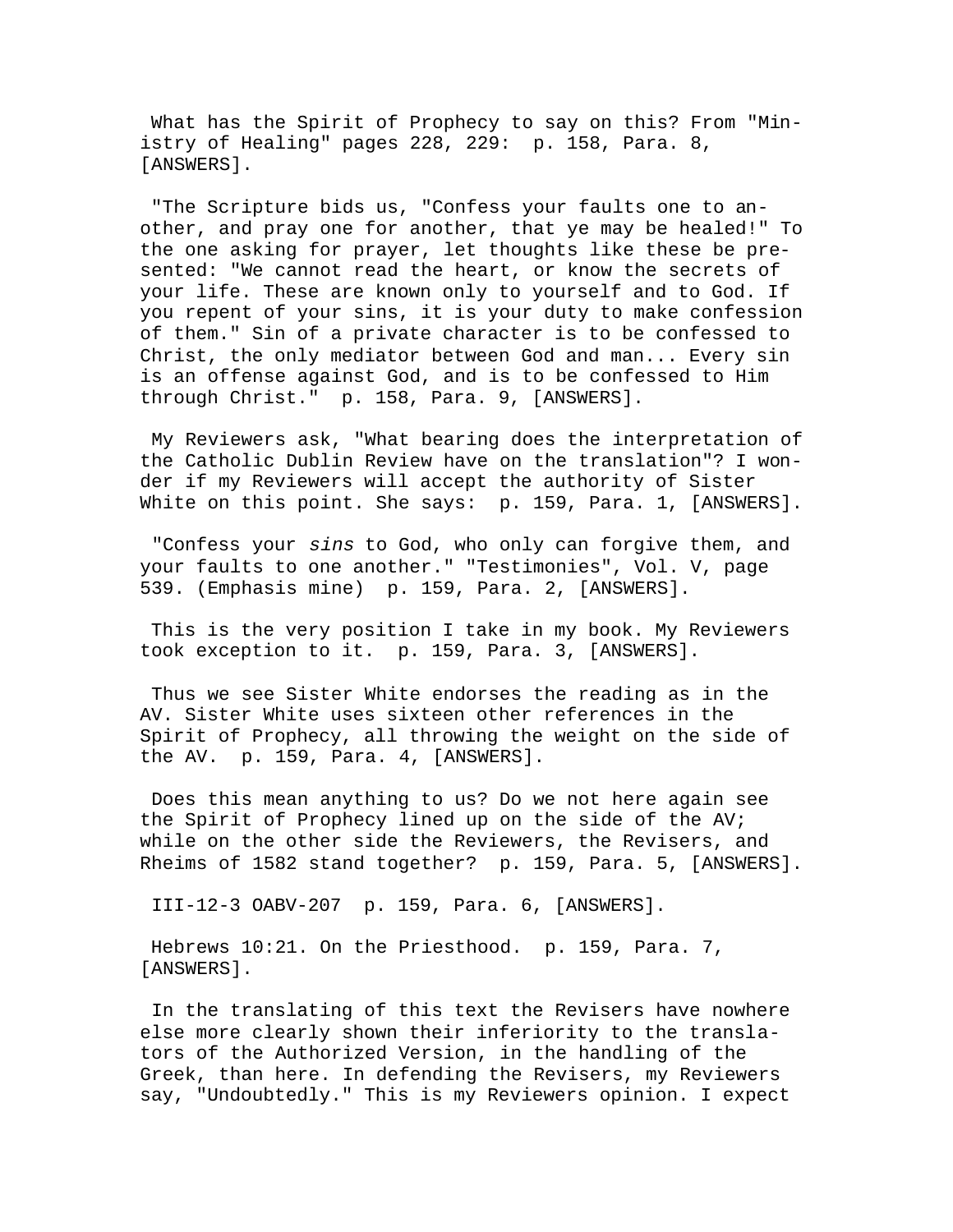to give you something more than an opinion, something more in the Old Testament than simply Zechariah 6:11. p. 159, Para. 8, [ANSWERS].

 The expression "house of God" as found in this text is used only one other time outside of the Gospels in the New Testament, and that is in 1 Tim. 3:15 where this "house of God" is distinctly said to be the church. It is used in the Gospels in connection with only one incident, referring to the temple. Likewise the Greek word, *megan* for "high" referring to the high priest is used nowhere else in the New Testament with the word "priest". Is it not remarkable that: two exceptional expressions, used nowhere else in combination in the New Testament, come together in this verse? The Protestant scholars of 1611 saw that Jesus Christ in this verse was more emphatically referred to as "high" priest, than in any other verse in the New Testament. p. 159, Para. 9, [ANSWERS].

 In other words, all through the Greek Old Testament, the word used for "high" in referring to the high priest, was not the Greek word "arch" which is generally used in the New Testament, but another Greek word "mega". Thus, by *not* translating "megan' as "high", is obscured this direct reference to our Lord as the antitype of the Jewish high priest. In the 20 references in the Old Testament, where the word "high priest" is used, the Septuagint translators always used the word "mega"! Therefore, if there was any verse at all in the New Testament in which the Greek word going with priest should distinctively have been translated "high", it is in this verse. Why did the Revisers not do it? There are two reasons which I now offer. p. 159, Para. 10, [ANSWERS].

 First, the scholars on the Revision Committee of 1871-1881 were deficient in their knowledge of the Septuagint, or of the Greek Old Testament. As Dean Burgon says, speaking of these same men: p. 160, Para. 1, [ANSWERS].

 "One is surprised to discover that among so many respectable Divines there seems to have been *one* sufficiently familiar with the Septuagint to preserve his brethren from perpetually falling into such mistakes as the foregoing. We really had no idea that the Hellenistic scholarship of those who represented the Church and the sects in the Jerusalem Chamber, was so inconsiderable." "Revision Revised", pages 183, 184. p. 160, Para. 2, [ANSWERS].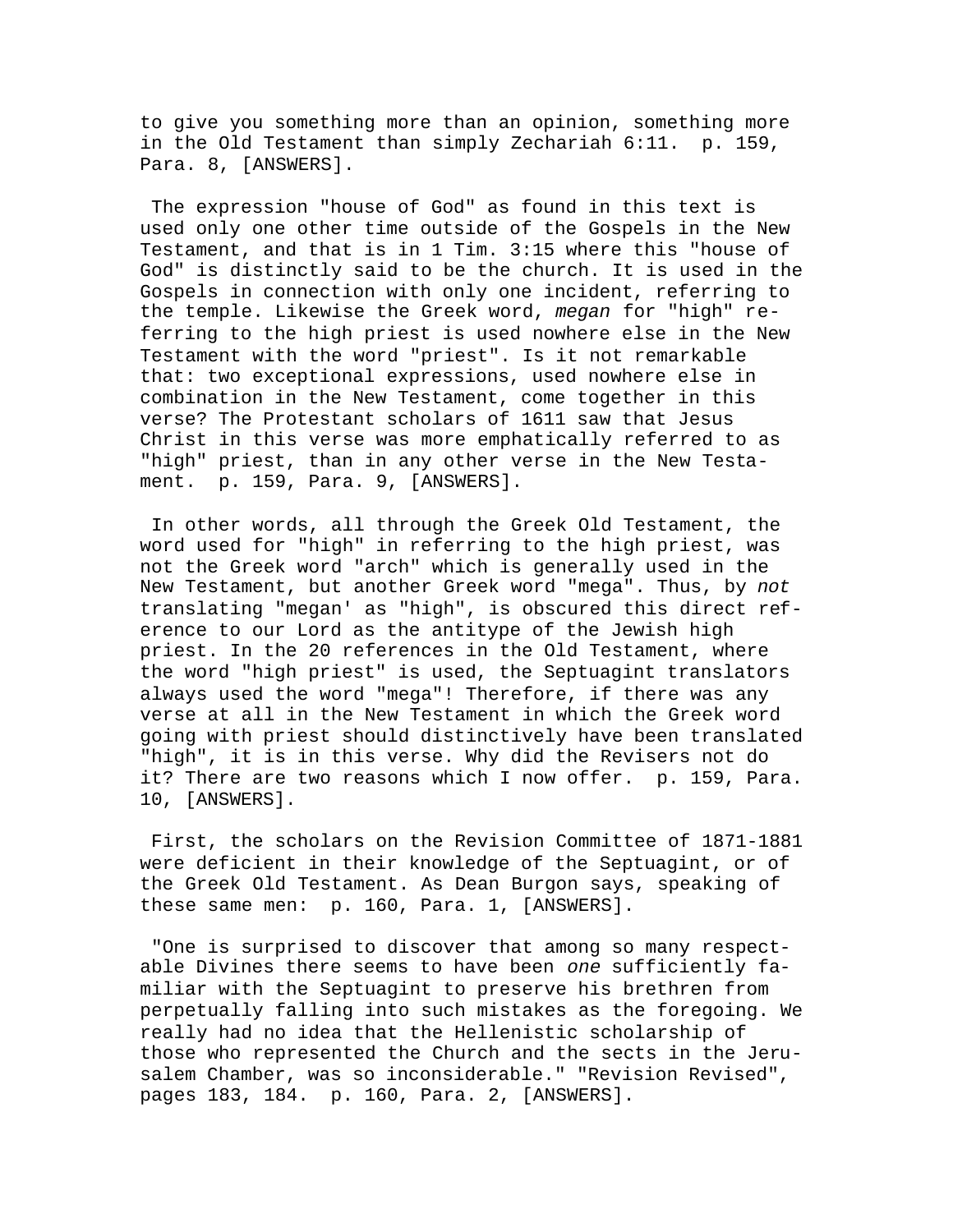The second reason is that this verse, Hebrews 10;21, is a rare verse in the New Testament. It is composed of two rare expressions. The first is "the house of God" which is used outside of the Gospels only twice in the New Testament; once here, and once before, where it is defined as the church of the Living God. (1 Tim. 3:15) The second, is that the word for "high" here, as in the Authorized Version, is never used elsewhere in the New Testament for "high priest". The other Greek word "arch" the "chief" priest, is more generally used, and is also more often used for other priests than the high priest. But the word *megan* in the verse under consideration could never be used for other priests than the high priest, therefore it is a special word. So the Revisers of 1881 saw that to put the high priest over the church (house of God) would point to Jesus only. Here was a good chance to put a "great priest" and not a "high priest" over the church. Since Dr. Hort, dominating Reviser, constantly and persistently complained of Protestants' horror of priesthood, here was a good chance to give the church "the house of God", a human priest whom they would call great. Dr. Hort wrote to Westcott, p. 160, Para. 3, [ANSWERS].

 "But this last error can hardly be expelled until *Protestants unlearn the crazy horror of priesthood."* "Life of Hort". Vol. 11, page 51. (Emphasis mine) p. 160, Para. 4, [ANSWERS].

 My Reviewers have acknowledged (Section III, Chapter 12, page 8) that the Revisers did color the translation of Revelation 13:8 to the upholding of their theological views, and the Revisers have likewise, as well as the Reviewers confessed the same thing. Now as they did it once, why should they not do it here? In other words, the oft, repeated claim that the Revisers were true to the original Greek in its rendering, is not so. p. 160, Para. 5, [ANSWERS].

III-12-4 OABV-207 p. 160, Para. 6, [ANSWERS].

 Acts 15:23. On the Clergy and the Laity. p. 160, Para. 7, [ANSWERS].

 See my answer to this SECTION VI, Chapter 6, page 12. p. 160, Para. 8, [ANSWERS].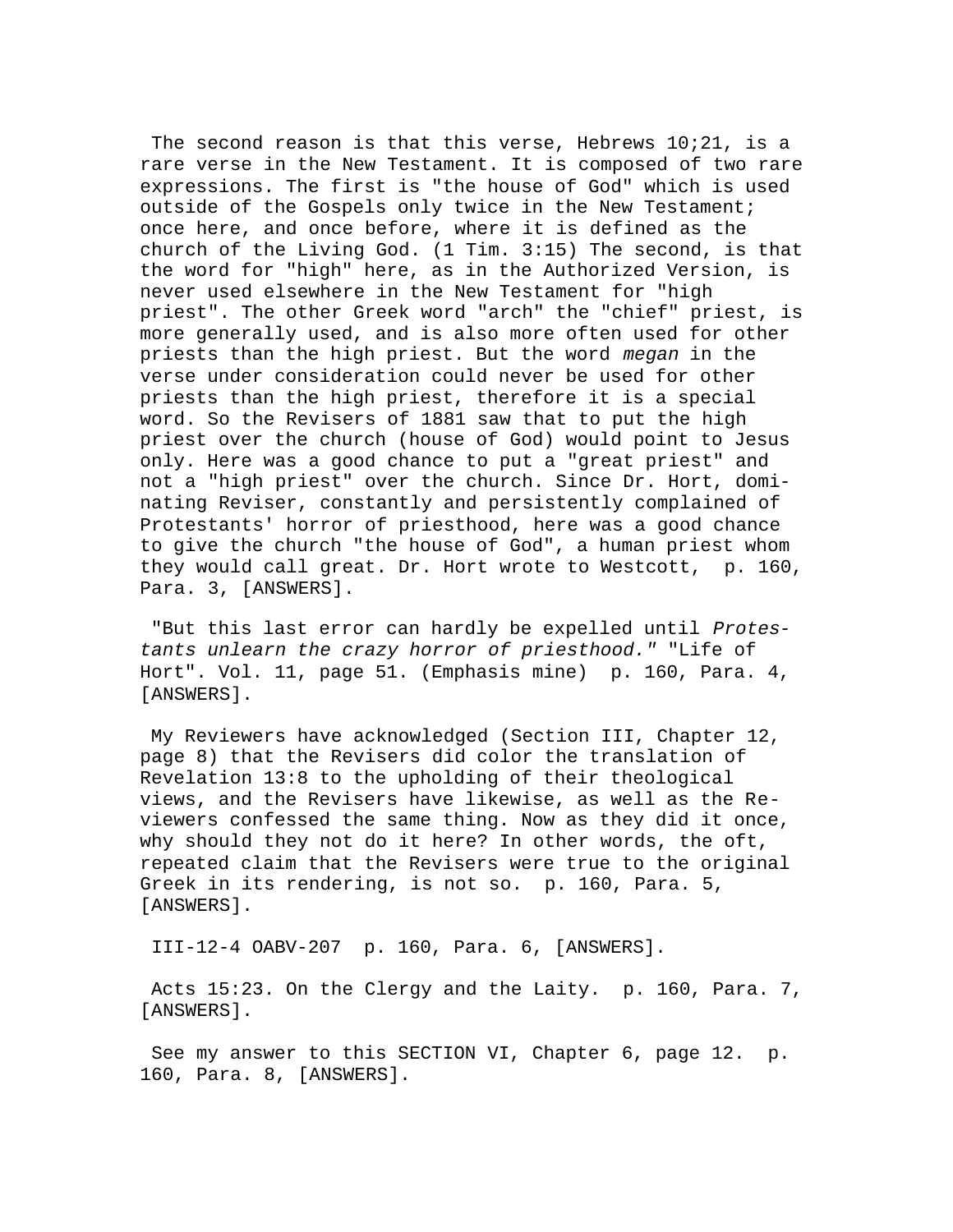III-12-4 OABV-208 p. 160, Para. 9, [ANSWERS].

 Hebrews 9:27. On the judgment. p. 160, Para. 10, [ANSWERS].

 My Reviewers defend the omission of the article "the" from Heb. 9:27, making the passage read "after this cometh judgment" instead of as in the AV, "But after this, the judgment." And this in spite of the quotation I gave from Canon Farrar, who points out that the change in the Revised opened the way for the great doctrine of the "intermediate state". It will not answer for my Reviewers to make light of this statement by Canon Farrar. The Canon was a member of the Apostles Club, an organization in Cambridge University, frequented by the Revisers, who were members thereof, so that Canon Farrar was well aware of the principles believed by these men; for they discussed them at the Club. p. 161, Para. 1, [ANSWERS].

 On this verse in the Greek, Dr. Middleton, who is an authority on the Greek article, having written a book under the title, says of the omission of the *Greek* articles: p. 161, Para. 2, [ANSWERS].

 "Verse 27, *Krisis.* This word, though used of the final judgment, very properly wants the Greek Article in this place; the proposition not asserting the notoriety or magnitude of the event, but only that it will happen." "The Greek Article", page 418. p. 161, Para. 3, [ANSWERS].

 Another quotation from Sir Edmund Beckett, L.L.D., Q. C.F.R.A.S. p. 161, Para. 4, [ANSWERS].

 "Heb. 9:27. Here again they go out of their way to destroy a famous and solemn sentence, foisting in a dull prosaic word of their own which does not even profess to have any word for it in the original, and is not the least required. We are no longer to hear 'It is appointed unto men once to die, but after this the judgment', but... 'after this (cometh) judgment': evidently because they were determined to expunge 'the' on account of *krisis* there having no Greek article, as if there could be the smallest doubt that it meant THE judgment; and secondly, I suppose they thought the Authorized Version not grammatical enough for their precision, and did not see, or care, that it is all the more striking for the sudden change and break of the grammar, which is still more common in Greek" "Should the Re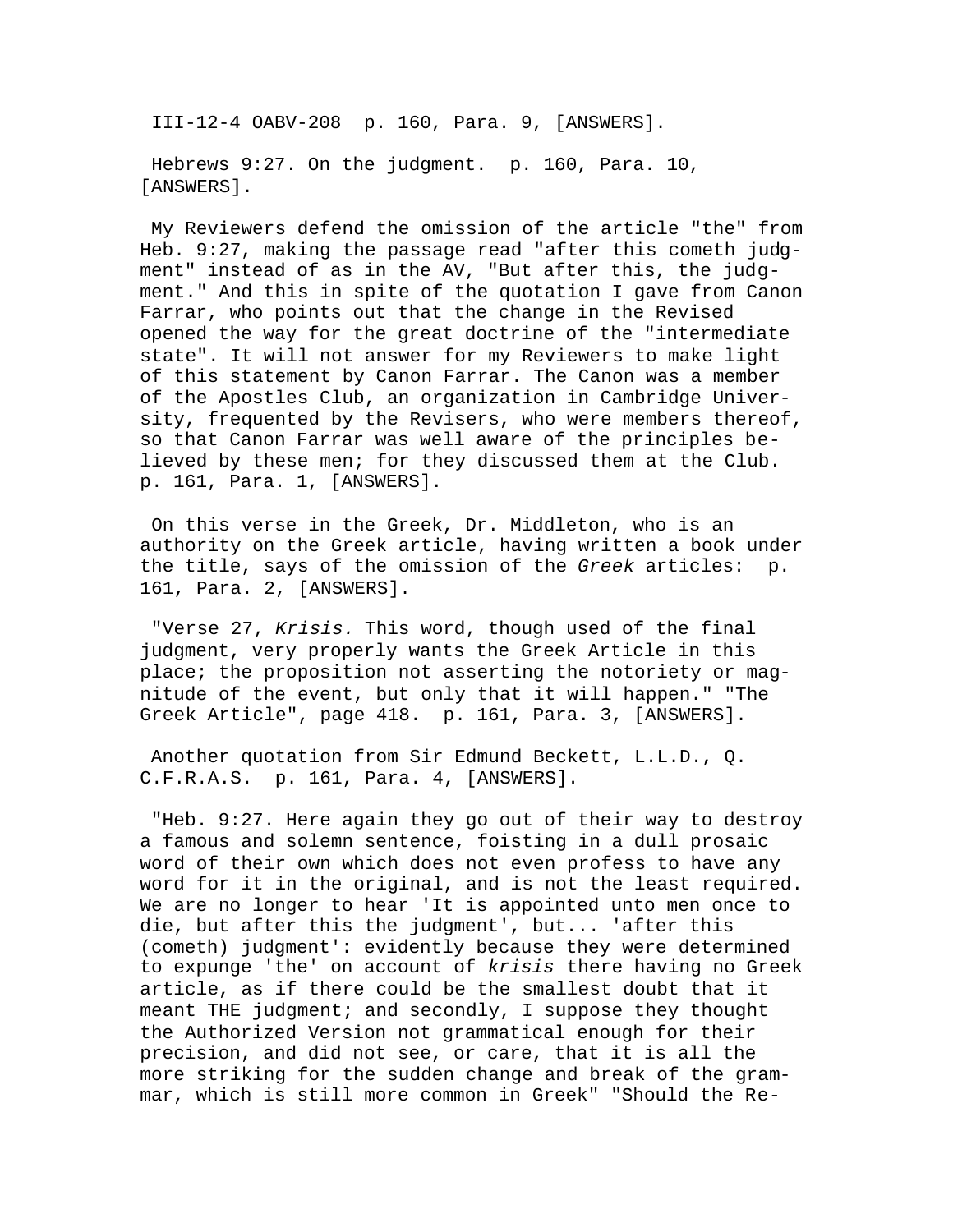vised N.T. be Authorized" pages 138, 139. p. 161, Para. 5, [ANSWERS].

 It is surprising how the Reviewers can defend in this text, its rendering as being literal when the Revisers have supplied the word "cometh". My Reviewers try to defend this liberty taken by the Revisers on the ground that it is "to ease reading". What startling changes could not translators make if they were allowed to operate under this excuse. There is only one judgment which comes to men after death, and it is general. Of course the Catholics and Romanizers teach that there is an individual judgment coming by repetition to each man at the death of each. In the blessed words of inspiration, freighted as they are with immortal importance what right had the Revisers here to omit the word which would designate this judgment as THE judgment, the judgment par excellence, the general judgment, and take an unwarranted liberty to supply another word which would sustain their purpose. What is this but to change doctrine? p. 161, Para. 6, [ANSWERS].

III-12-4 OABV-209 p. 162, Para. 1, [ANSWERS].

 John 14:2. On Mansions. Author's Title: The Larger Hope -- Another Chance After Death. p. 162, Para. 2, [ANSWERS].

 It is evident that the *Revisers* saw in these "mansions", as they say in their margin, "abiding places" or stations on the road in the intermediate state, if my Reviewers did not. Read the quotations in my book from Bishop Westcott and Mr. Cox. These prove that the Revisers intended to breathe their doctrine into the margin, whether my Reviewers get it out of the margin or not. p. 162, Para. 3, [ANSWERS].

III-12-5 OABV-210 p. 162, Para. 4, [ANSWERS].

 Luke 1:72. On Mercy to our Father. p. 162, Para. 5, [ANSWERS].

 Probably in no other passage in the New Testament did the translators of 1611, show their splendid skill, delicate touch, and strong arrangement in translating, as they did in handling Luke 1:72. To effect this result the AV supplies the word "promised" which my Reviewers condemn, regardless of the great results achieved, forgetting how often the Revisers supplied words, not only effecting disas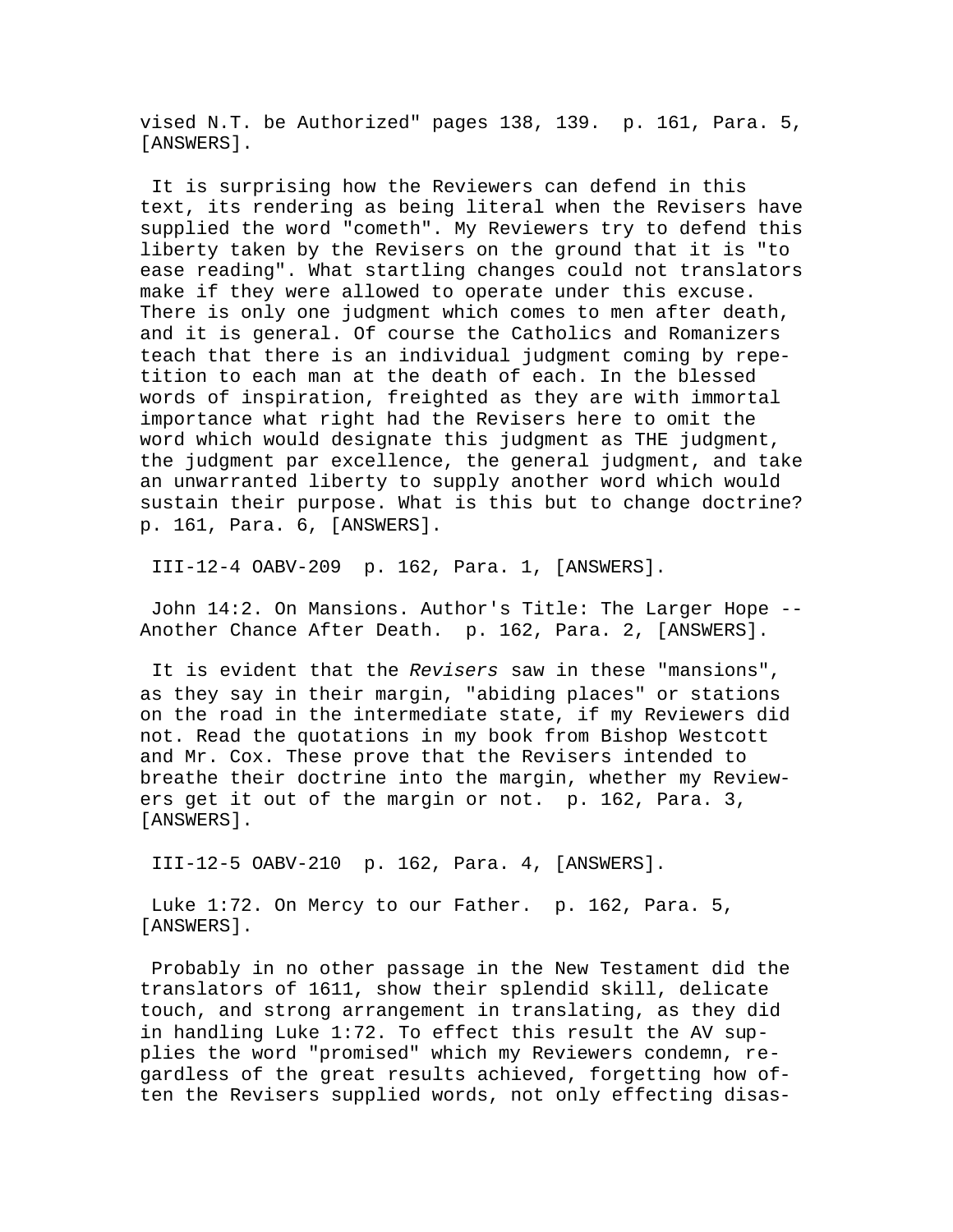trous results, but sometimes to change God's immortal doctrines. p. 162, Para. 6, [ANSWERS].

 My Reviewers say of me, "He lauds the AV for putting into the text a word that is not there, and then wanders off into a digression on limbo and purgatory". I do not like that, "he wanders off". The fact of the matter is, I am not the originator of the purgatory exposition for this text in the Revised; I have no less an authority than the Catholic Bishop of Erie PA., who shows plainly that the Revised Version is so like the Jesuit New Testament of 1582, that the Catholic doctrine has been restored. The Catholic Bishop says: p. 162, Para. 7, [ANSWERS].

 "For the text was one which, if rendered literally, no one could read without being convinced, or at least suspecting, that the 'fathers' already dead needed 'mercy'; and that 'the Lord God of Israel' was prepared 'to perform' it to them. But where were those fathers? Not in heaven, where mercy is swallowed up in joy. And assuredly not in the hell of the damned, where mercy could not reach them. They must therefore have been in a place between both, or neither the one or the other. What? In Limbo or Purgatory? Why, certainly. In one or the other." Mullen, Canon," page 332. p. 162, Para. 8, [ANSWERS].

 Will it lessen the indictment of the Revised Version to say that I was wandering off into digression, when I used statements made by Catholic scholars affirming the change in their favor by the Revised? Are you going to brush aside and ignore as evidence, the exultation of Catholic scholars, that the Revised Version has helped in restoring to Scriptural authority Catholic doctrines which cannot be sustained by the Authorized Version? p. 162, Para. 9, [ANSWERS].

 My Reviewers and the Revisers make three mistakes here. In the 'first' place, the Revised Version, as usual in the crucial cases I have been handling, does not agree with the context. Dr. Field has truly said of the Revised Version, it neglects the great testimony of Internal Evidence. Let us notice the triple alignment of these verses here and as found in the words of Zacharias, the father of John the Baptist. I quote Luke 1:70-73. p. 163, Para. 1, [ANSWERS].

 "70. As he spake by the mouth of his holy prophets, which have been since the world began: 71. That we should be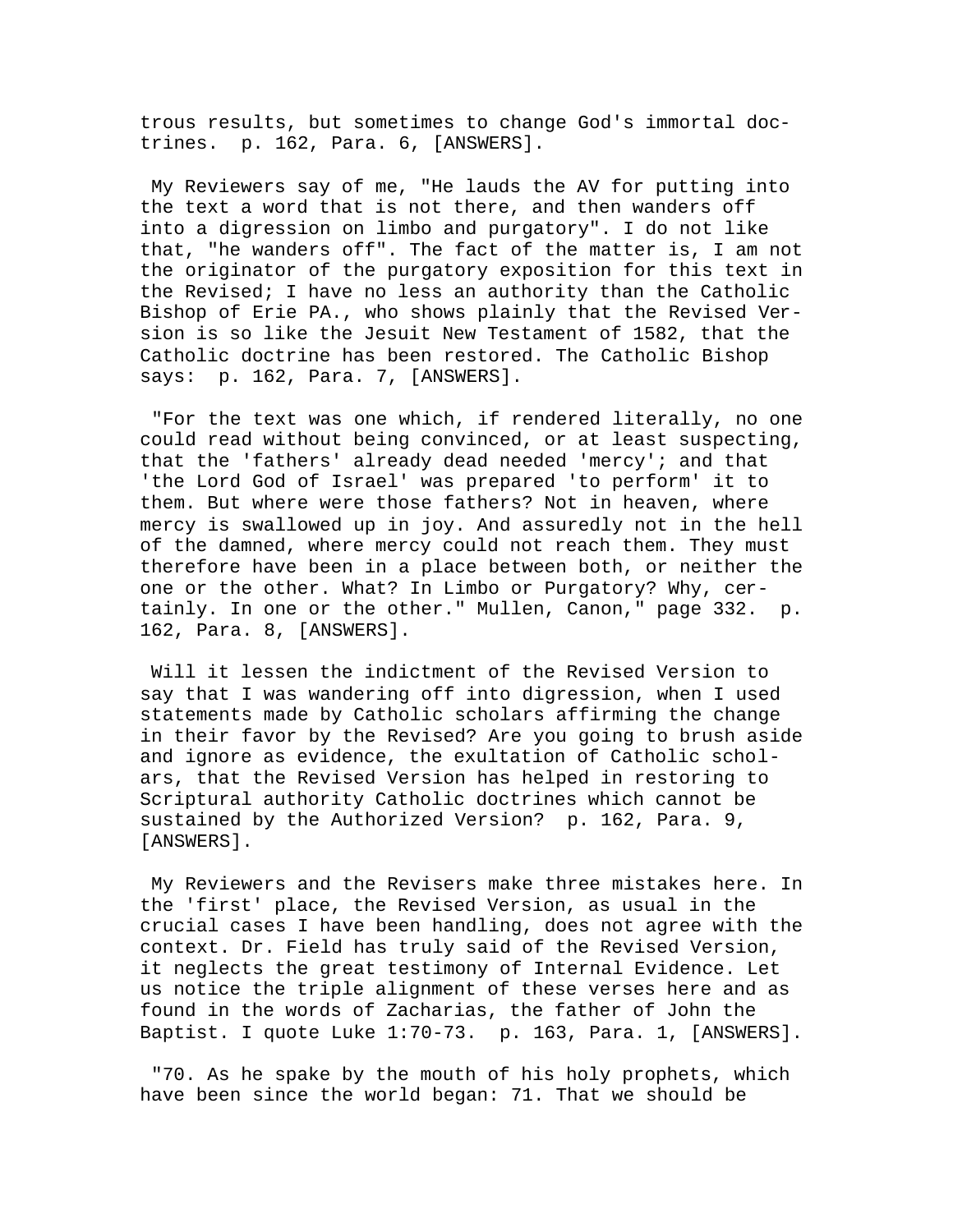saved from our enemies, and from the hand of all that hate us; 72. To perform the mercy *promised* to our fathers, and to remember his holy covenant." p. 163, Para. 2, [ANSWERS].

 Thus Zacharias brings into relief three if not four of God's promises made in the past: A. -- What he predicted by the mouth of his holy prophets: B. -- His holy covenant which was to be remembered; C. -- the oath which he sware to our father Abraham. All these going before and after, proclaim that it was mercy promised. Therefore the AV rightly inserted the word *promised.* But to make assurance doubly sure, notice that Mary also covered the same ground in her beautiful hymn that follows: Luke 1: 54, 55. p. 163, Para. 3, [ANSWERS].

 "54. He hath holpen his servant Israel, in remembrance of his mercy; 55. As he spake to our fathers, to Abraham, and to his seed for ever." p. 163, Para. 4, [ANSWERS].

 Thus the words of Mary in the same chapter definitely show that the subject under consideration was mercy *promised* to the fathers who long since were dead. This makes all the distinction in the world. It makes a great difference whether God is to show to us, their children, the mercy promised to the fathers; or to perform mercy not to us, but to the dead fathers. The argument is complete. The scholars of 1611 clearly saw through these two triple chains of statements and translated the verse so true to divine utterances that the doctrine of purgatory was shut out. Whereas the revisers, most all of whom believed in purgatory, either failed to see the evidence, or did not wish to see the evidence plainly manifest as to the Catholic Bishop says, to teach the doctrine of purgatory. p. 163, Para. 5, [ANSWERS].

 As to the *second* mistake of the Revisers, is there any one who can defend them, when here they translate the Greek verb *poieo,* meaning "to do," as, "to show", when the commonest knowledge of Greek teaches that this verb means "to do" or "to perform". What was their motive in so translating it? p. 163, Para. 6, [ANSWERS].

 The *third* mistake of the Revisers was substituting in the translation "toward" for "to". What is the difference between the King James translation "to perform the mercy promised to our fathers" and that of the Revised "to show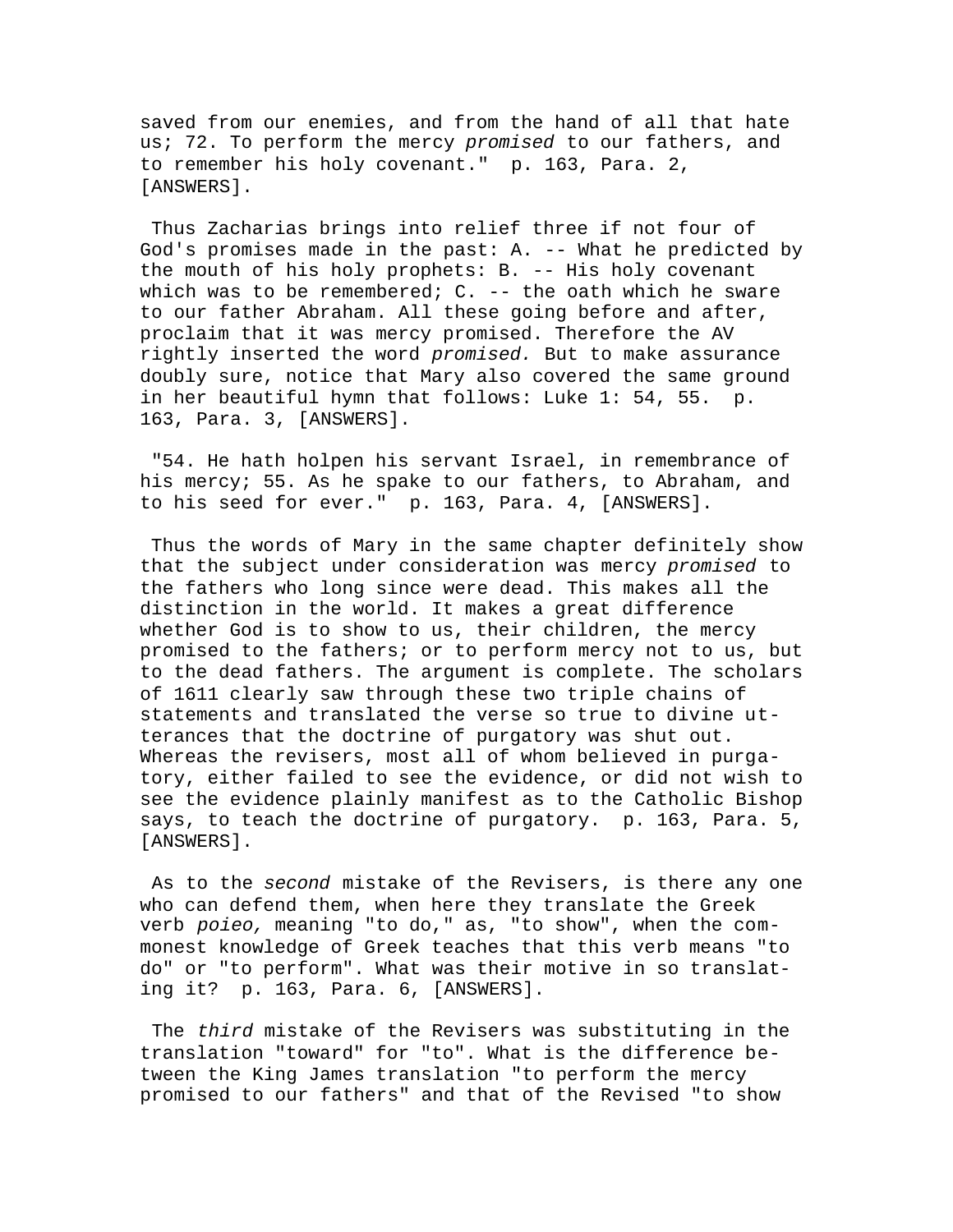mercy towards our fathers"? What is the use of stretching your imagination to understand it as in the Revised when you have it clearly in the AV, the difference is that the thought is clearly expressed in the AV while the ARV throws us back into the arms of the Jesuit Bible of 1582. Here again we need the King James Version to protect us from the Romish tendencies of the Revised. Here again my Reviewers criticize the King James for its righteous principles and approve the ARV for its unwarranted translation which favors Rome. Is not this a change of doctrine? p. 163, Para. 7, [ANSWERS].

II-12-6 OABV-212 p. 164, Para. 1, [ANSWERS].

Job 26:5. On the Shades. p. 164, Para. 2, [ANSWERS].

 My Reviewers, when they seek to defend the spiritualistic translation of the ARV in Job 26:5, in my humble judgment, say just nothing at all. p. 164, Para. 3, [ANSWERS].

 They say that the only difference between the two verses is that the subject of the AV is "dead things", while the subject of the ARV is "They that are deceased", which they would let us believe mean the same thing. Pardon me. We are not talking about, the *subject* of the sentence; please notice that we are talking about the predicate. Why did not my Reviewers notice that this is the point between the two renderings in the text. It makes a vast difference whether dead things "are formed under the waters" as in the AV, or whether they that are deceased "tremble beneath the waters", as in the ARV. But I have another point at issue here. The margin of the ARV substitutes the expression "the shades" for "they that are deceased" in the text. Let me read you from the International Dictionary, the definition of the word "shade": p. 164, Para. 4, [ANSWERS].

 "Shade, the soul after its separation from the body; so called because the ancients supposed it to be perceptible to the sight, though not to the touch; spirit; ghost; 'the shades', the nether world; Hades, supposed by the ancients to be the abode of disembodied spirits." p. 164, Para. 5, [ANSWERS].

 I ask my hearers to judge fairly if the margin, as well as the text, of the ARV does not give us a spiritualistic rendering. Is not this a change of doctrine? p. 164, Para. 6, [ANSWERS].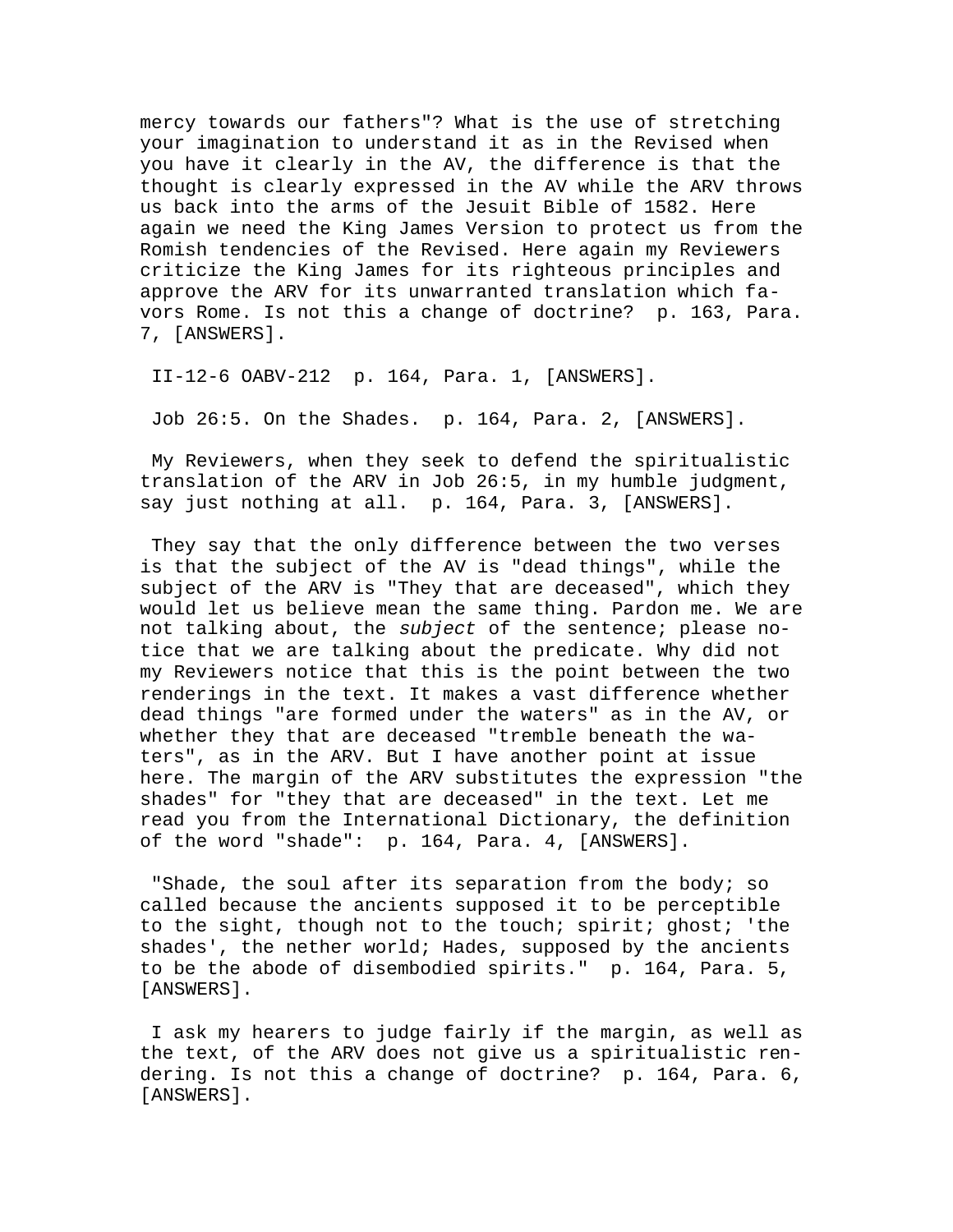But I have still a further point at issue with my Reviewers in this matter. They want to know what bearing has the comment of a Reviser on this matter, who plainly told us that the Revised Version changed this text so as to give "a vivid reference to God's control over departed spirits". I would answer that it indicates that some of the Revisers had a spiritualistic mentality. p. 164, Para. 7, [ANSWERS].

III-12-7 OABV-212 p. 164, Para. 8, [ANSWERS].

2 Peter 2:9. On Punishment. p. 164, Para. 9, [ANSWERS].

 I am very glad to notice that my Reviewers have acknowledged that I was right in my objection to the Revised for its inacceptable translation of 2 Peter 2:9. This teaches the doctrine of Purgatory and I am happy that my Reviewers agree with me in saying that this text was colored by the theology of the Revisers. The Reviewers here rightly acknowledge, what they should always acknowledge that the context *must* be taken into consideration, should always acknowledge that the context *must* be taken into consideration. p. 164, Para. 10, [ANSWERS].

III-12-8 OABV-213 p. 165, Para. 1, [ANSWERS].

 Rev. 13:8. On Names in the Book of Life. p. 165, Para. 2, [ANSWERS].

 Here again my Reviewers admit that I have found a just ground for my complaint against the inacceptable translation of Rev. 13:8. However, let it not be forgotten that I plainly pointed out that this text was the battle ground for decades between the Jesuits and the Reformers. The Jesuits claimed in their day a translation such as now appears in the ARV, because they knew it favored their doctrine. On the other hand, the Reformers contested this translation every step of the way. Do you think that the Revisers translated it wrong here, in view of these facts, am I not right in claiming that they translated it to suit their own doctrine, which was practically a Jesuitical doctrine? It is not fair for my Reviewers to claim that I said the Revisers rendered this passage in order to side with the Jesuits. I claim then as I claim now, that their doctrine was similar. p. 165, Para. 3, [ANSWERS].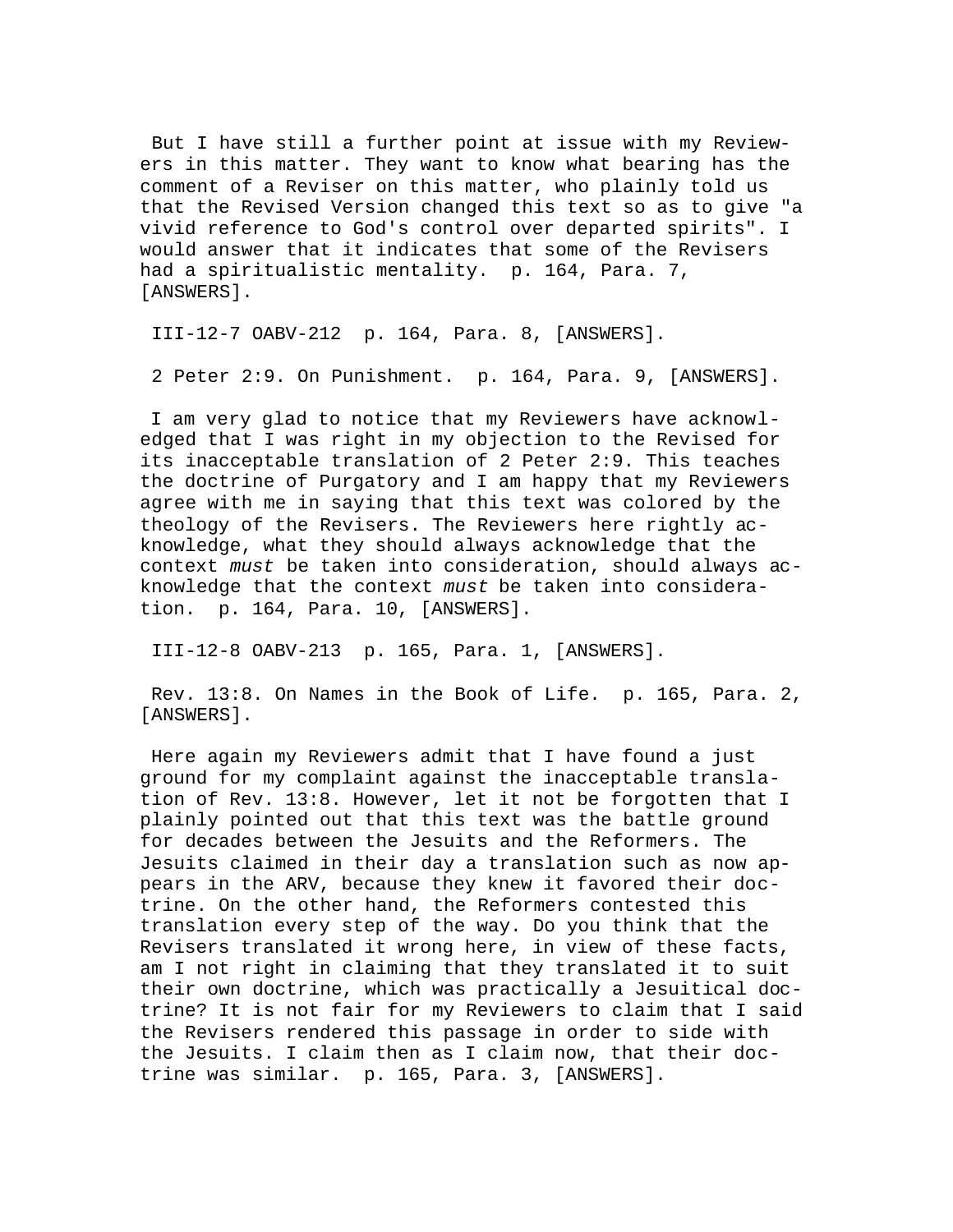III-12-9 OABV-213 p. 165, Para. 4, [ANSWERS].

 Rev. 13:18. On the number of the Beast. p. 165, Para. 5, [ANSWERS].

 We now come to the all important question of the number of the Beast, or the number of his name. Five times in the book of Revelation, this all important expression "the number of his name" is brought to our attention, but only *once* are we told the number. Moreover serious consequences hand upon our knowing what that number is. We are to drink of the wine of the wrath of God, if we have it; if we got the victory over it, we are to stand on the sea of glass. How important it is, then, that that information be correct. Yes, and more than correct, it must not be confusing or contradictory. Consider then with how great a shock it comes to find that the margin of the Revised Version reads "616", and to us who for 300 years have been led to believe that the number was "666", and that only. p. 165, Para. 6, [ANSWERS].

 Yet my Reviewers dismiss the whole problem with a toss of the hand, saying, "On the whole, however, we need not be disturbed by the harmless marginal note." I protest against this effort to convert one of the most shocking deeds committed by the ARV into a mere matter of no importance. Shall one of the most precious portions of inspired Revelation be cut down before our eyes, on the pretext that nothing great has happened. p. 165, Para. 7, [ANSWERS].

 I do not need to go further than this point here, to declare that the world at large, and our people in particular, need some pamphlet or book about safe and dangerous translations in order to protect them from just such dangers as this. p. 165, Para. 8, [ANSWERS].

 Five times divine Revelation solicits us to learn the number of the Beast. It is important then that we rightly locate this great apostatizing system, whose name we are solemnly warned to discover with God's help. We shall then learn that its name is the name of blasphemy. We shall arise astonished, and have a commission appointed to publish that the Beast has a name unlike any other name in the world. But to locate, to discover, to learn that name, we must know the number of it. We go to the Revised Version to obtain this coveted information, and alas! We discover that the beast has two numbers. Whither shall we turn in our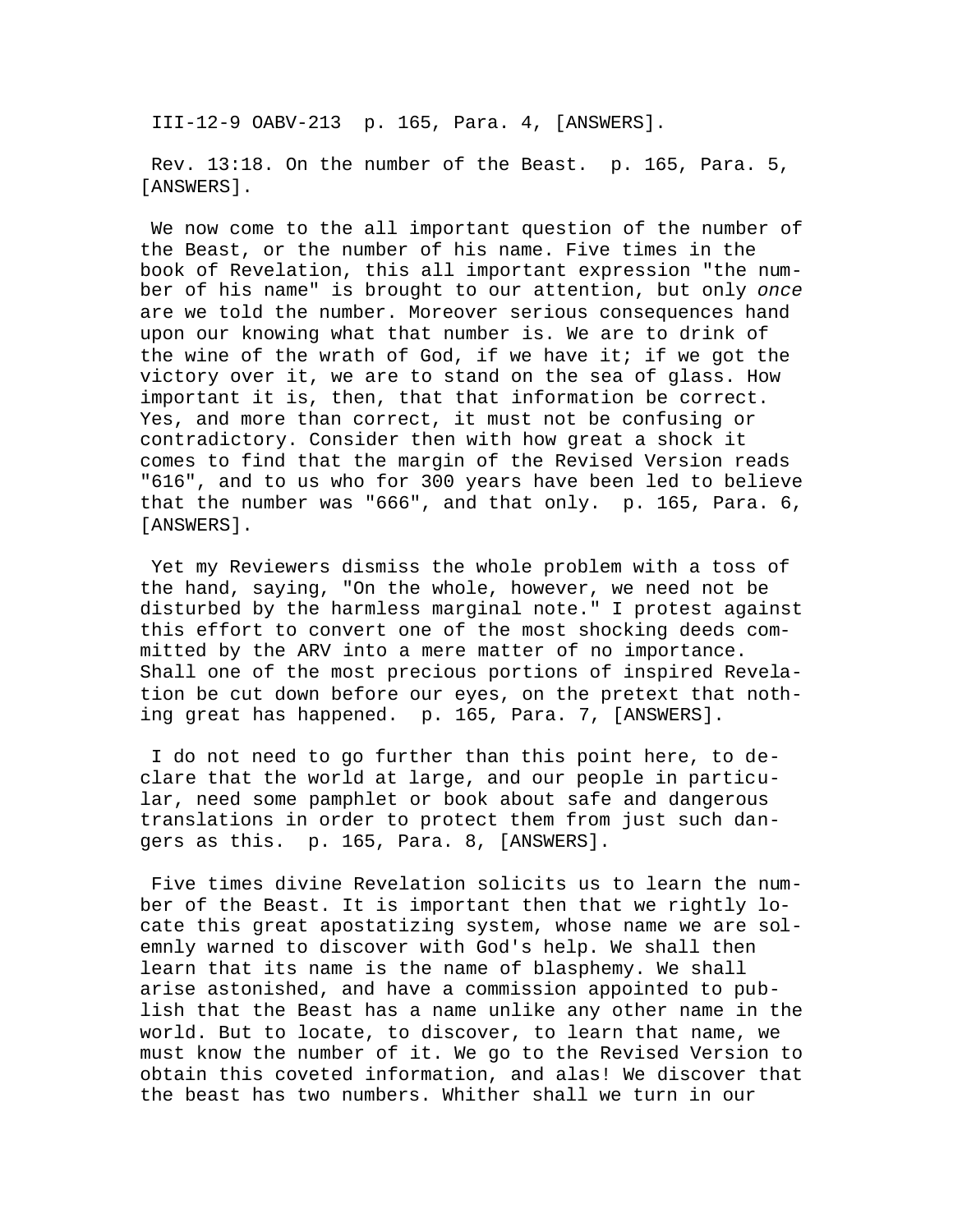confusion and distress? p. 165, Para. 9, [ANSWERS].

 Which of the two numbers is correct, 666 or 616? They both cannot be correct. Am I to understand that down through the ages, God was not able to protect the right number, and to transmit to me one marked with certainty? If He did, then what business had the Revisers to throw it into confusion and uncertainty? I reject with indignation their marginal reading. And unless they have some "preponderating evidence", as their appointing body charged them to have, to justify this other number of the Beast. I charge them with high-handed adding to the sacred word of God. p. 166, Para. 1, [ANSWERS].

 I gave in my book, a quotation from Dean Burgon on this deed of the Revisers. It was correct; it showed the seriousness to the saints of the change; it uttered a grave indictment against the Revisers. My Reviewers acknowledged the correctness of Dean Burgon's conclusion. But that was all. Why did they fail to tell us also of the seriousness of the Dean's facts and of the gravity of his indictment? In order that my audience may hear all, I will produce again the quotation of Dean Burgon. Kindly note that the Dean recognized the margin, "616", as an "alternative reading" and protested against it, my Reviewers to the contrary notwithstanding. To prove that it is an "alternative reading", Burgon uses the Reviser's Preface, describing "alternative readings". Why did my Reviewers seek to make it a "harmless marginal note"? Dean Burgon said: p. 166, Para. 2, [ANSWERS].

 "But why is not the *whole* truth told? viz., why are we not informed that *only one* corrupt uncial (C): *only one* cursive copy (11): *only one* Father (Tichonius): and *not one* ancient Version -- advocates this reading? which, on the contrary, Irenaeus (A.D. 170) knew, but rejected: remarking that 666, which is "found in all the best and oldest copies and is attested by men who saw John face to face," is unquestionably the true reading. Why is not the ordinary reader further informed that the same number (666) is expressly vouched for by Origen, Hippolytus, by Eusebius: as well as by Victorinus and Primasius, not to mention Andreas and Arethas? To come to the moderns, as a matter of fact the established reading is accepted by Lachmann. Tischendorf, Tregelles, even by Westcott and Hort. WHY therefore for what possible reason at the end [of] 1700 years and upwards, is this which is, so clearly nothing else by an an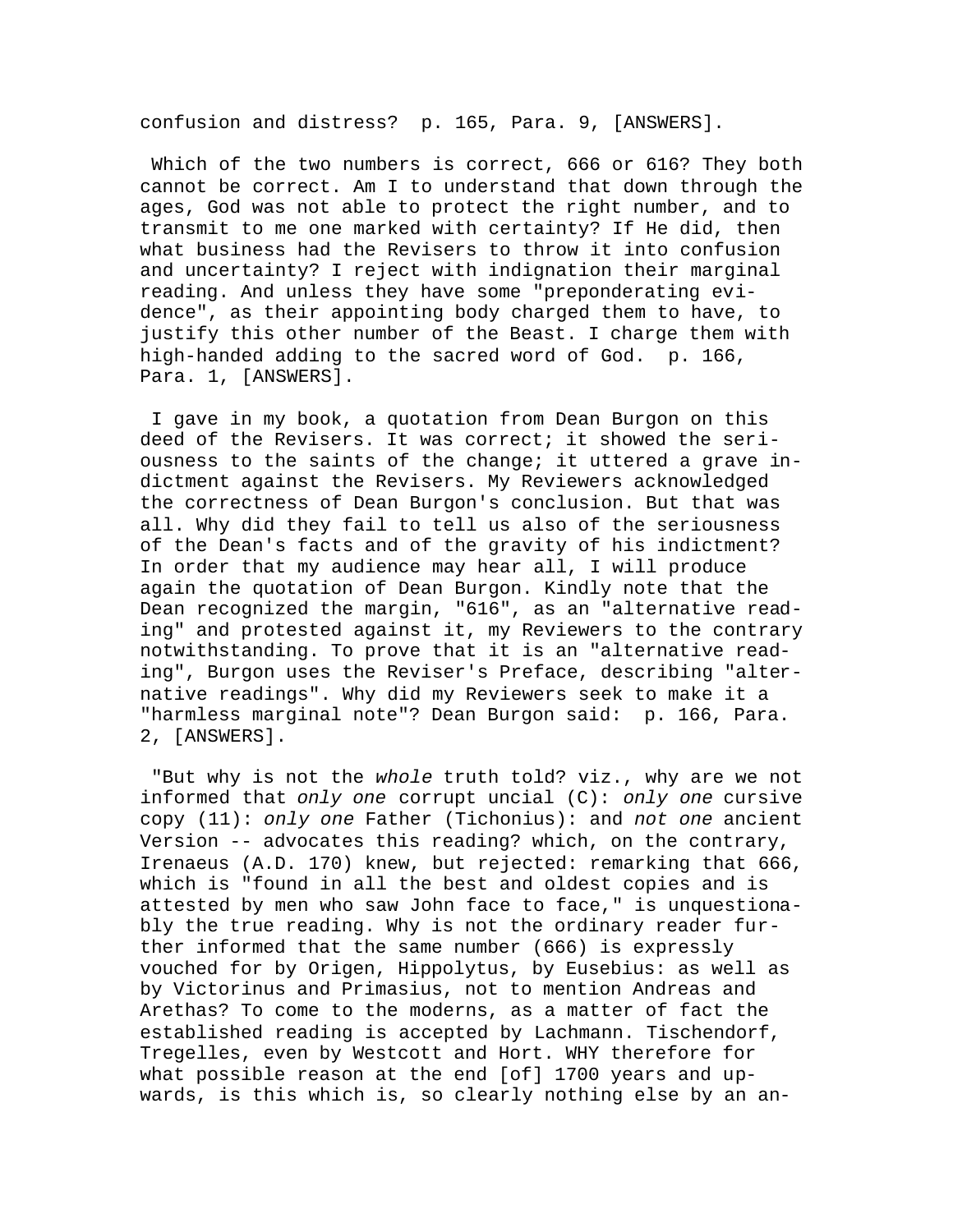cient slip of the pen, to be forced upon the attention of 90 millions of English speaking people?" p. 166, Para. 3, [ANSWERS].

 "Will Bishop Ellicott and his friends venture to tell us that it has been done because 'it would not be safe to accept' 666, 'to the absolute exclusion of' 616?... 'We have given *alternative readings* in the margin,' (say they) 'wherever they seem to be of sufficient importance or interest to deserve notice.' Will they venture to claim either 'interest' or 'importance' for THIS? p. 166, Para. 4, [ANSWERS].

 Or pretend that it is an *'alternative reading'* at all? Has it been rescued from oblivion and paraded before universal Christendom in order to perplex, mystify, and discourage 'those that have understanding,' and 'would fain count the number of the beast,' if they were able? Or was the intention only to insinuate one more wretched doubt, one more miserable suspicion into minds which have been taught *(and rightly)* to place absolute reliance in the textual accuracy of all the gravest utterances of the SPIRIT; minds which are utterly incapable of dealing with the subtleties of Textual Criticism; and, from a one-sided statement like the present, will carry away none but entirely mistaken inferences, and the most unreasonable distrust?... Or, lastly, was it only because, in their opinion, the margin of every Englishman's N.T. is the fittest place for reviving the memory of obsolete blunders, and ventilating forgotten perversions of the Truth?... To really pause for an answer." Burgon, "Revision Revised", pages 135, 137. p. 167, Para. 1, [ANSWERS].

 You have been listening to this ringing, serious utterance of Dean Burgon on the number "616". Shall we seek to tone down the seriousness? My Reviewers call it a 'harmless marginal note'. It is a doubt about the number of the name of the Beast a harmless thing? Dean Burgon did not so regard it, yet he was only a critic of manuscripts. He was not an Adventist; he was not facing the Beast and the number of his name in the last great conflict as we are. We have a thousand reasons to make this substitute marginal reading a more serious matter than he did. p. 167, Para. 2, [ANSWERS].

 The forces in the world, working in favor of the Beast seek earnestly to blur all the identification marks which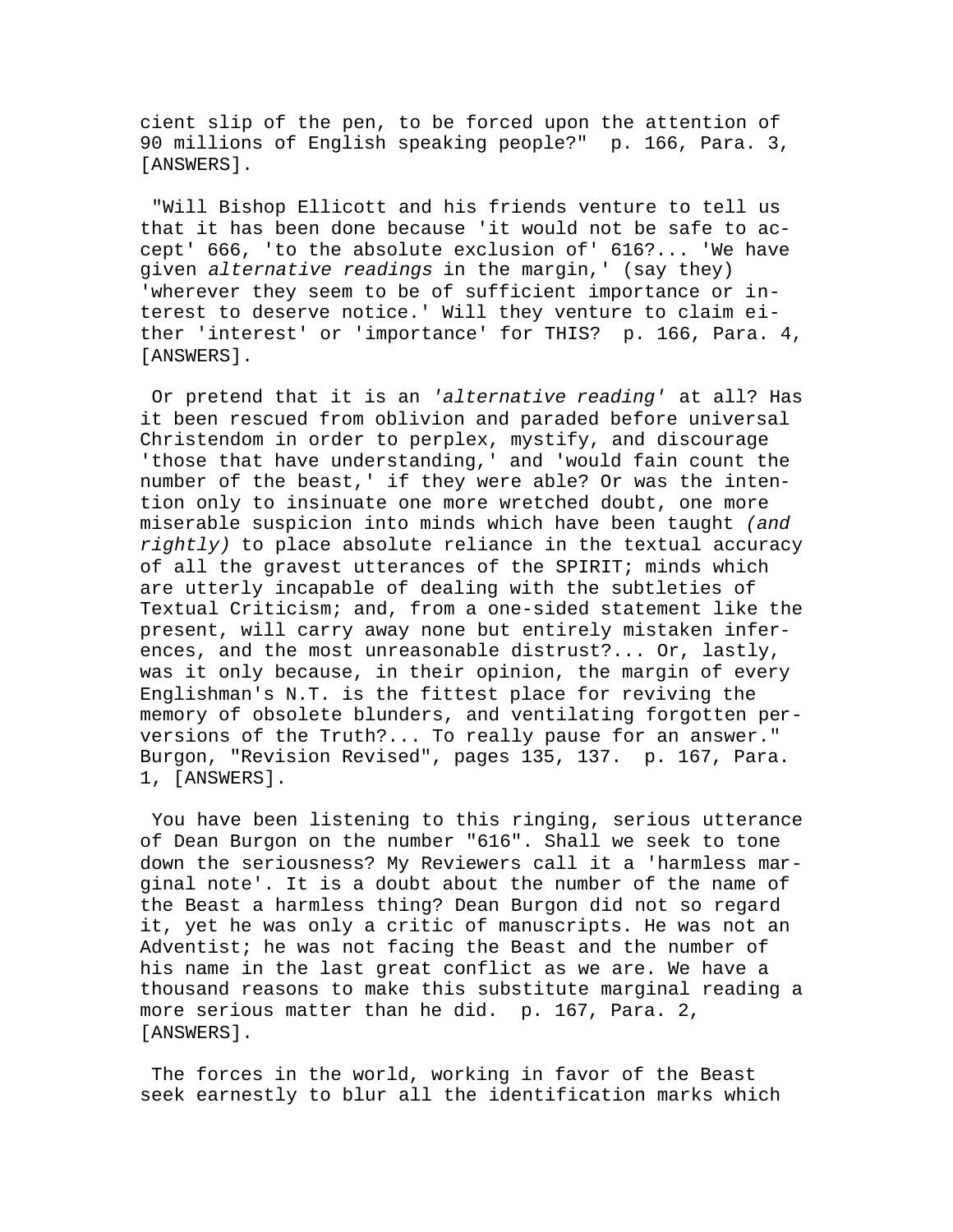will fasten upon the Roman Catholic Church her identity with the Beast of the Bible. This substitute number "616" in the ARV blurs the number "666". God has branded the Beast with the number 666. Did the Revisers seek to put another brand upon it? To Adventists further argument is superfluous. p. 167, Para. 3, [ANSWERS].

 Authorized and Revised Differ Profoundly. p. 167, Para. 4, [ANSWERS].

 To show how misleading is the statement that there is no great difference between Versions, I will give two quotations from the 28 pages which Dr. Schaff devotes to his estimate of Luther's Version, Vol. V. of his "History of the Christian Church": p. 167, Para. 5, [ANSWERS].

 "A Roman Catholic version must be closely conformed to the Latin Vulgate, which the Council of Trent puts on an equal footing with the original text. A Protestant version is bound only by the original text, and breathes an air of freedom from traditional restraint. The Roman Church will never use Luther's Version or King James Version, and could not do so without endangering her creed; nor will German Protestants use Enser's and Eck's Versions, or English Protestants the Douay Version." page 365. p. 167, Para. 6, [ANSWERS].

 "It (the Anglo-American Revision) involves a reconstruction of the original text, which the German Revision leaves almost untouched, as if all the pains-taking labors of critics since the days of Bengel and Griesbach down to Lachmann and Tischendorf (not to speak of the equally important labors of English scholars from Mill and Bently to Westcott and Hort had been in vain. p. 168, Para. 1, [ANSWERS].

 "As to translation, the English Revision removes not only *misleading errors,* but corrects the far more numerous inaccuracies and inconsistencies in the minor details of grammar and vocabulary; while the German Revision of the New Testament numbers only about two hundred changes, the Anglo-American thirty-six thousand." page 367. p. 168, Para. 2, [ANSWERS].

 Even though Germany was the home of destructive higher criticism, her Revisers never dared, because of the people, to take the shocking liberties with the German Revision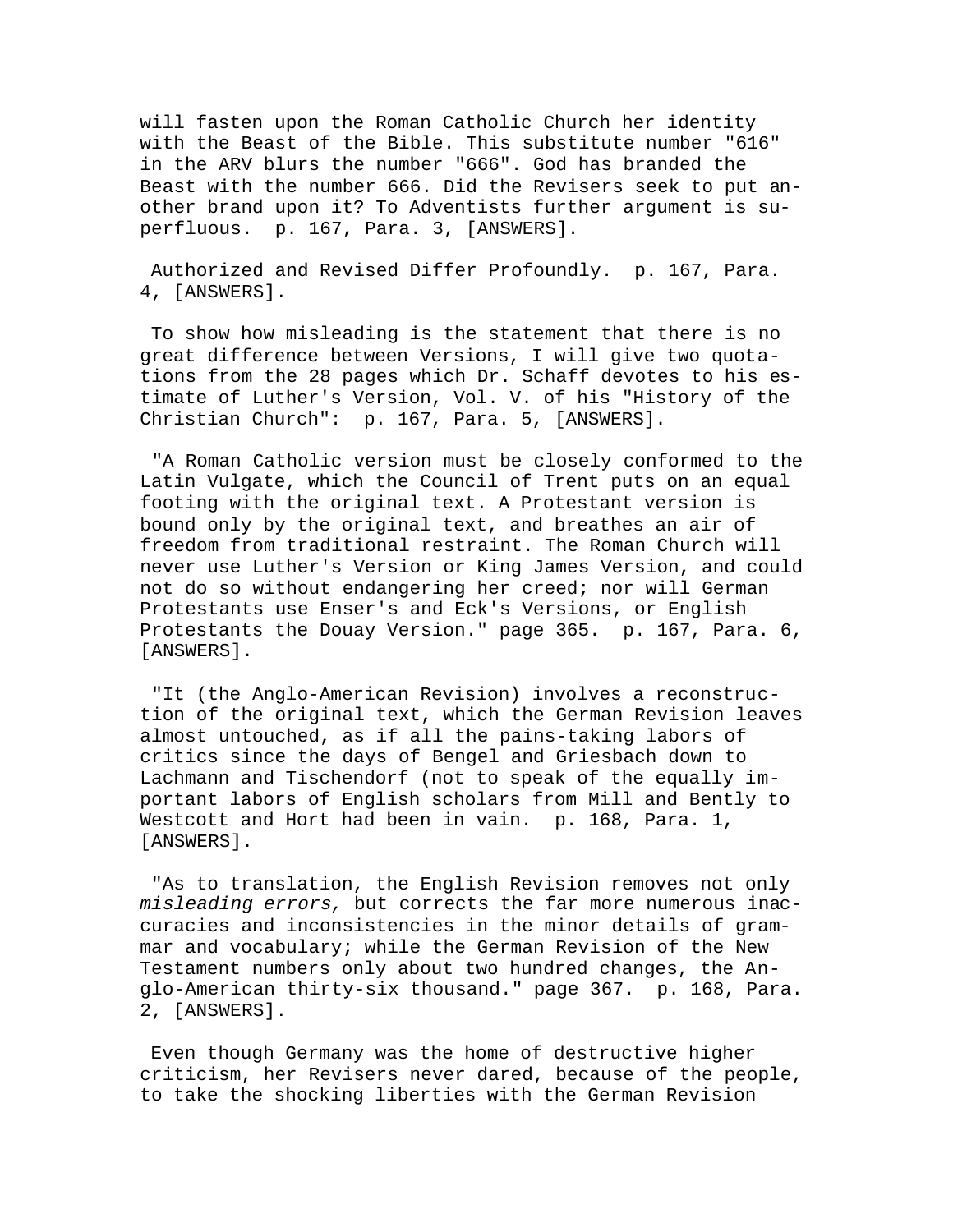that Westcott and Hort, followed by Schaff, did with the Anglo-American revisions. p. 168, Para. 3, [ANSWERS].

III-12-9 OABV-215 p. 168, Para. 4, [ANSWERS].

 Matt. 2:15. On being called out of Egypt. p. 168, Para. 5, [ANSWERS].

 My Reviewers committed an error in their endeavor to answer the claims of my book respecting the change in Matt. 2:15. I took this change as typical of hundreds of others. Farrar, Milligan, Westcott, Vaughn, and other writers acknowledge that the entire meaning of hundreds of texts in the New Testament relating to the Old Testament have been changed. p. 168, Para. 6, [ANSWERS].

 One of the instruments of this change is the new rule for handling the tense form, the "aorist". I note that my Reviewers' definition of this tense form is that it "is employed to denote the simple occurrence of an act in past time, without indicating whether the act is instantaneous, progressive, or in a completed state." This definition would give a great deal of latitude in translating the aorist, then why did they not abide by it? Evidently my Reviewers do not agree with the Revisers in their understanding of the aorist. Neither do I. p. 168, Para. 7, [ANSWERS].

 My Reviewers seek to interpret Dean Farrar's comment as giving "added light in the study of the Scriptures", and criticized me for indicating that those changes were extensive and revolutionary. They failed to notice the remark from Dean Farrar, quoted on page 209 in my book, where he says, p. 168, Para. 8, [ANSWERS].

 "The Revisers help, as they have done in so many other places, silently to remove deep seated errors." p. 168, Para. 9, [ANSWERS].

 If this is not extensive and revolutionary, then please tell me what is extensive and revolutionary, then please tell me what is extensive and revolutionary. Please note the word, "silently". p. 168, Para. 10, [ANSWERS].

OABV-216 p. 169, Para. 1, [ANSWERS].

1 Cor. 15:3, 4. On Tense change affecting Great Crises of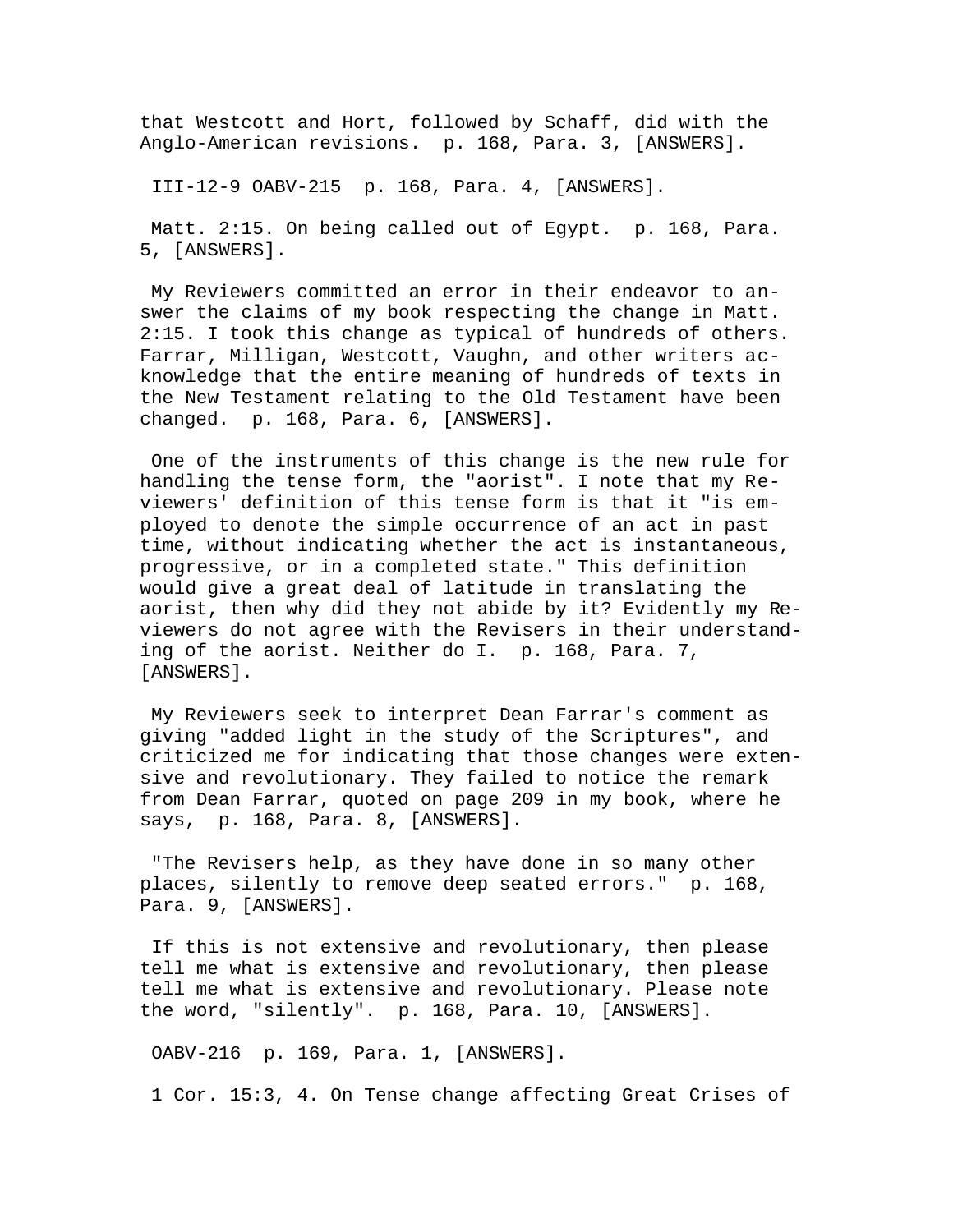Christian Life. p. 169, Para. 2, [ANSWERS].

 My Reviewers seek to parry the indictment that the Revisers change tense forms so as to throw the meaning of the great crises in Christian life; towards the teachings of Rome. But did I not (1) quote Dean Farrar when he truly claims that the Revisers change of tense form *did* change the meaning of the crises in Christian life; (2) and did I not quote Westcott, and other Revisers, that they sought to permeate Christendom with their conception of doctrines whose meaning to them was neither Presbyterian or Episcopalian, but whose meaning I showed to be Romish? I wish now to give a quotation from one of the learned nobility of England to the effect that the Apostles never made such distinction of tense forms as both the Reviewers and the Revisers claim they did. I now quote from Lord Edmund Beckett: p. 169, Para. 3, [ANSWERS].

 "The same may be said about the modern rules for construing aorists and perfect tenses, to which are due another multitude of alterations. Such rules are probably right enough generally (in the sense of usually), so far that there is a presumption in favor of observing them, but certainly no more, as we shall see continually. And as all such rules can only be a matter of induction from experience in the books to which they are intended to be applied, and cannot be deduced from any axioms or necessary truths, as in mathematics, the assertion that any such rule is universal is at once refuted by finding that it would sometimes produce absurd or manifestly wrong results... The English speaking people of the world want the English Bible to express the full and substantial meaning of the writers of the original in the best way, and not in the way that is used to test school boys; knowledge of the parsing of every word. It is nothing to us whether Matthew, Mark, Luke, John, Paul, Peter, James, Jude and the uncertain writer of Hebrews, all mind their aorists and articles, participles, and particles, as good scholars may expect them to have done, but as it is clear that they did not; because we find it sometimes makes nonsense or confusion to assume that they did." Beckett, "Revised N.T.", pages 14, 15. p. 169, Para. 4, [ANSWERS].

 My Reviewers emphasize the fact that the Greek verb here is in the present perfect passive form. Well what of it? It is used intransitively here, and when so used can be translated to *awake,* to *arise,* which is not passive. (See Robin-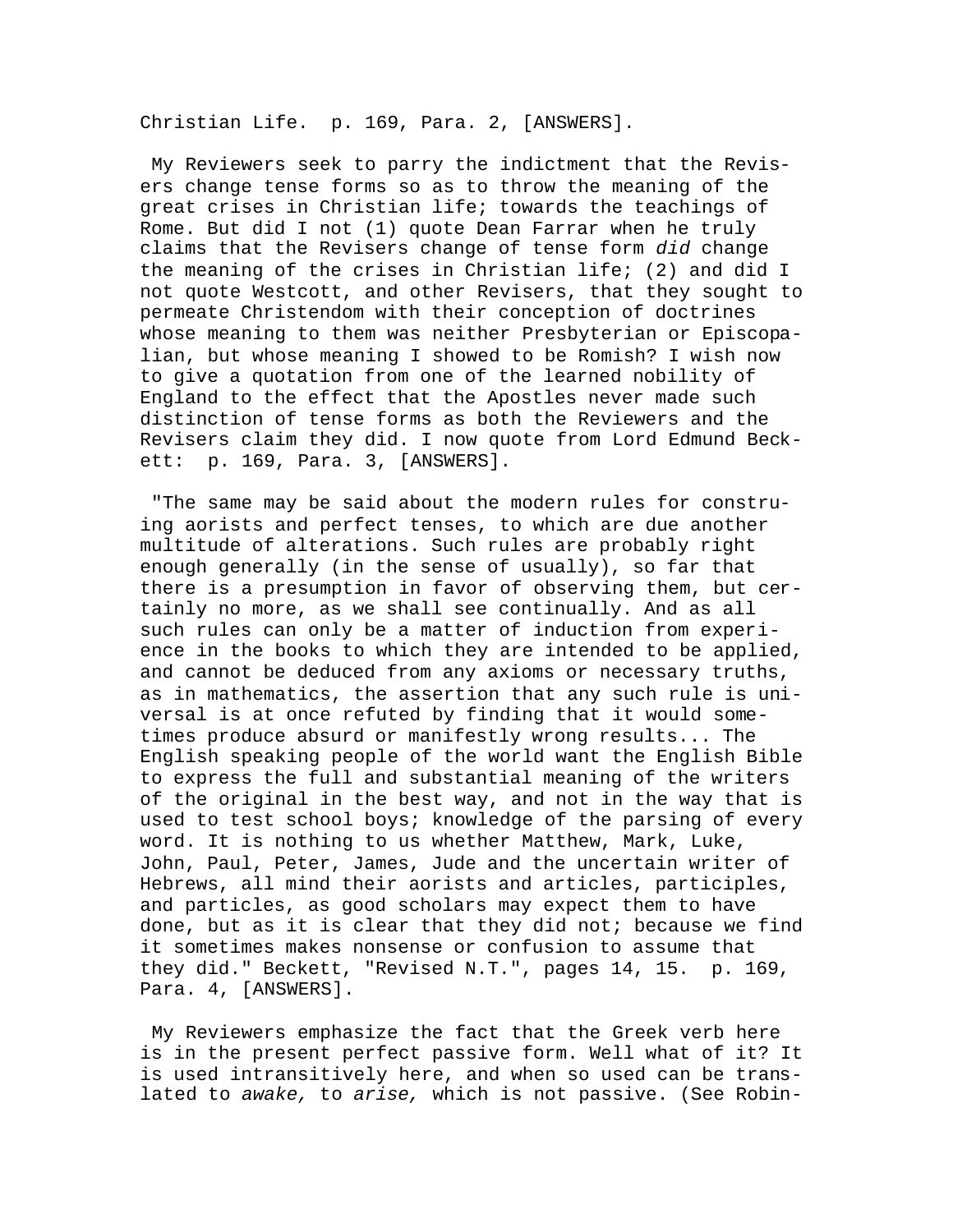son's Greek and English Lexicon, page 218.) If then, it could be translated the way it now is in the King James Version, and so fits in with the two other verbs, why did they not do it? Why did they not leave it alone as it was in the AV, and in there correctly? Why make the change, I repeat? Dean Farrar revealed that it was *in this very verse* THAT they made the change to minimize the death of Christ, and to magnify his resurrection, which is the doctrine of triumvirate. Westcott, Hort and Lightfoot, who had fully determined ten years before Revision began to find expressions to their convictions. Rome and Romanizers also minimize the death and magnify the resurrection of Christ. Such a belief strikes both at the Atonement and at the seventh day Sabbath, bringing in Sunday. p. 169, Para. 5, [ANSWERS].

III-12-12 OABV-220 p. 170, Para. 1, [ANSWERS].

 Matt. 27:46. A gain on the Tense Forms. p. 170, Para. 2, [ANSWERS].

 Here again Sister White agrees with the Authorized Version. Christ was dying when he cried out, "My God, my God, why hast thou forsaken me?" She says? p. 170, Para. 3, [ANSWERS].

 "No eye could pierce the gloom that surrounded the cross, and none could penetrate the deeper gloom that enshrouded the suffering soul of Christ. The angry lightenings seemed to be hurled at Him as He hung upon the cross. Then 'Jesus cried with a loud voice, saying Eloi, Eloi, lama Sabachthani?' 'My God, my God, why hast thou forsaken Me?'... The spotless Son of God hung upon the cross, His flesh lacerated with stripes... Amid the awful darkness, apparently forsaken of God, Christ had drained the last dregs in the cup of human woe." "Desire of Ages". pages 754-756. p. 170, Para. 4, [ANSWERS].

 The ARV margin says, "Why didst thou forsake me". This would mean that God has forsaken him for a moment in the past, but now as Christ was speaking God had returned to him. In other words, the Revisers would seem to teach that Christ's death was not accompanied by terrible sufferings and therefore that our redemption came not so much by His sufferings and death. As I will show in handling my next text, the change in the Revised Version was to teach that thought. p. 170, Para. 5, [ANSWERS].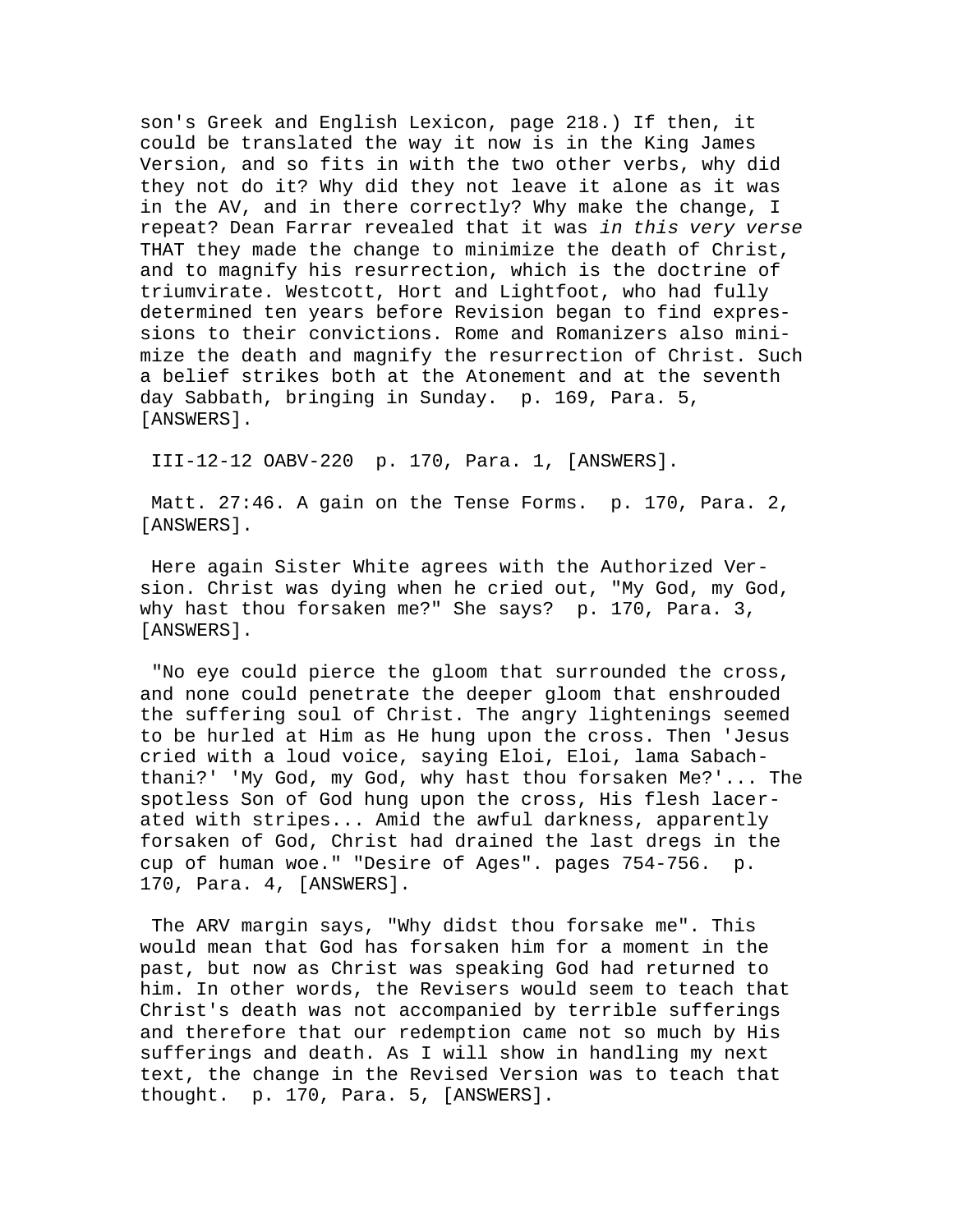The Revisers in their doctrines, minimized the death of Christ, but magnified His incarnation and His resurrection. They used their "self-imposed rules" to bring this about. Did they have a purpose in it? p. 170, Para. 6, [ANSWERS].

 My Reviewers feel constrained to ask this question, "Does the author want it to appear that the apparent forsaking of Christ by the Father at the time of His agony should be *supreme* and continuous in effect?" No! I said nothing of the kind. I said that evidently the Revisers thought, that they feared, that the AV made the death of Christ too strong. This fear is a Catholic fear. Protestants make the death of Christ the supreme act of the Atonement. Romanists and Romanizers minimize the act. Sr. White says: "In consequence of limited ideas of the sufferings of Christ, many place a low estimate upon the great work of the Atonement." Vol. II, page 200. p. 170, Para. 7, [ANSWERS].

 I protest against the weakening of this doctrine whether it is in the text, or in the margin. Bishop Westcott teaches this weakening, as I showed in my book, using this passage as his evidence. Evidently at the Revision table he failed to get it into the text, but succeeded in putting it into the margin. p. 170, Para. 8, [ANSWERS].

III-12-12 OABV-222 p. 171, Para. 1, [ANSWERS].

 1 Cor. 11:24. The Jesuitical Doctrines of the Sacraments Favored by the Revised. p. 171, Para. 2, [ANSWERS].

 My Reviewers justify the omission of "take eat" in this text because these words ARE found in Matt. 26:26. Then they justify the omission of "broken" because they are NOT found in Matt., Mark, Luke. In other words I am justified in having an account of \$1,000.00 in the Takoma Park Bank, because I have a similar account of \$1,000.00 in the Riggs Bank in the City. Then I am justified in having another account of \$500.00 in the Takoma Park Bank because I DO NOT have an account of \$500.00 in the Riggs Bank. What kind of reasoning is that? What has Riggs Bank to do with Takoma Park Bank? Why does not each case stand on it own merits? Especially when they use the argument both ways. p. 171, Para. 3, [ANSWERS].

 The problem here which I present was the omission of the word "broken". This omission permits the ritualistic Prot-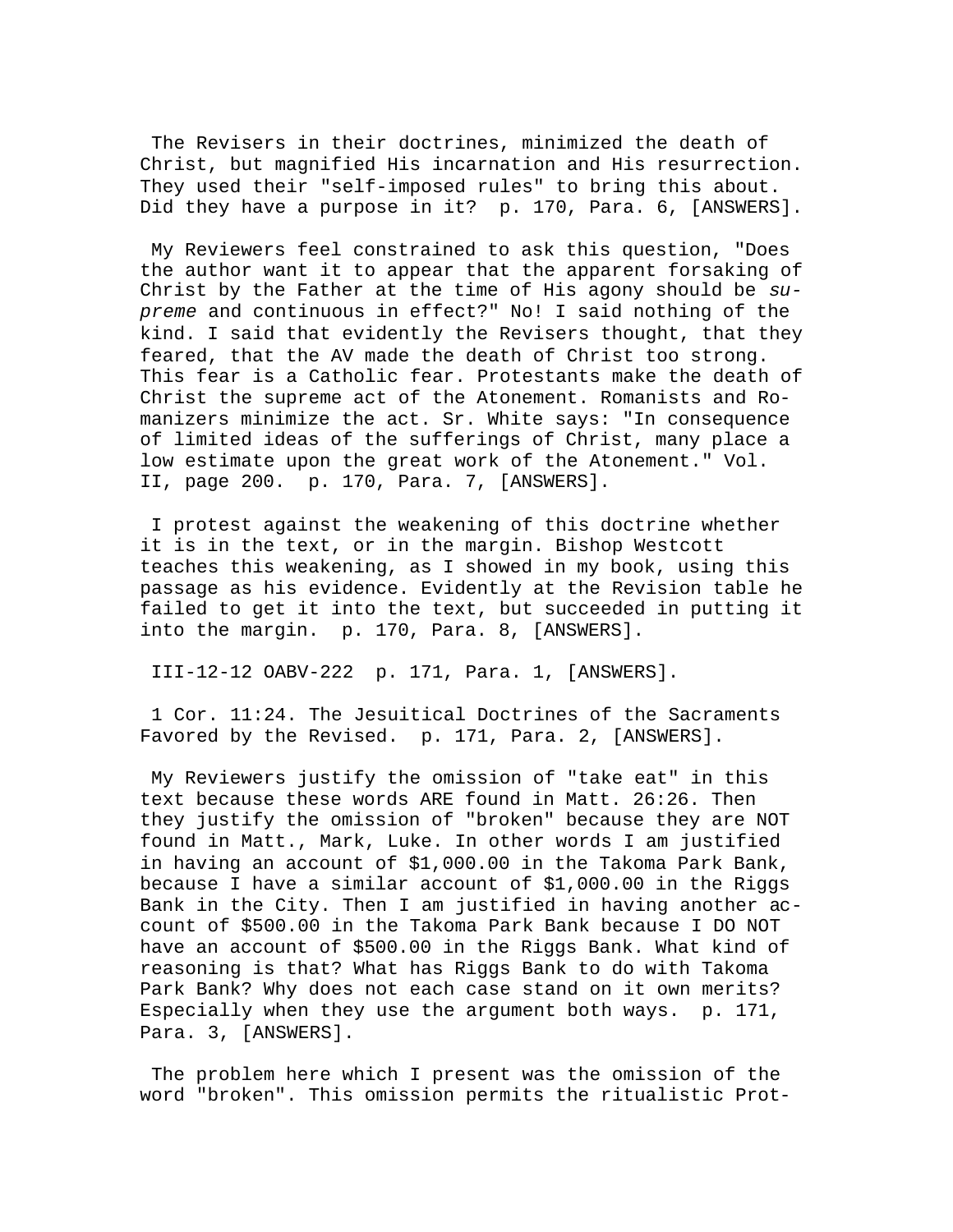estants, to enforce their argument for sacramental salvation. I presented the quotation from Dr. Milligan who said very distinctly; p. 171, Para. 4, [ANSWERS].

 "The doctrine of the Sacraments may next engage our attention, and here again the variations in the renderings of familiar texts, though they may not appear at first of great importance, involve far-reaching truths... The Bread that is the body of Christ, recalls more particularly His Incarnation apart from His sufferings." Milligan, "Expository Value." 120, 122. p. 171, Para. 5, [ANSWERS].

 The author of the above quotation, as well as the Revisers, who for ten years or more were in steady contact with this problem, and who knew much more than my Reviewers what happened, have no hesitation on declaring that if the changes made in the Revision were important on other subjects, with regard to the doctrine of the sacraments, the "involve far reaching truths". p. 171, Para. 6, [ANSWERS].

 As power lay in the locks of Samson, so in the doctrine of Sacramental Salvation lay the power of Rome. Especially is this true of the sacrament the mass. Through this she commands to her priests to rule the spirits of men. Through this she buys the choicest lands, erects magnificant buildings, and orders kings to put their neck under her foot on penalty of losing their crowns. p. 171, Para. 7, [ANSWERS].

 Only one help existed to keep the people from this awful tyranny -- that is the Bible. Yet it is from the Bible that Rome claims to secure her authority for her doctrine of the sacraments. How important then that we have the correct words of God in those four accounts of how Jesus instituted the Lord's Supper. p. 171, Para. 8, [ANSWERS].

 But would you be surprised to learn that the Revised Version could not keep its hands off any one of these four accounts? Would it interest you to know that it changed either in the text or in the margin each one of these accounts? The change is not serious, to be sure, in some instances, as in others. Nevertheless, each change is Romeward. It changed the account in 1 Cor. 11 in five places. It changed in three places (text and margin) the account of Luke. It changed in two places, the account in Mark, and in Matthew it changed the account in one place, 11 changes in all. p. 171, Para. 9, [ANSWERS].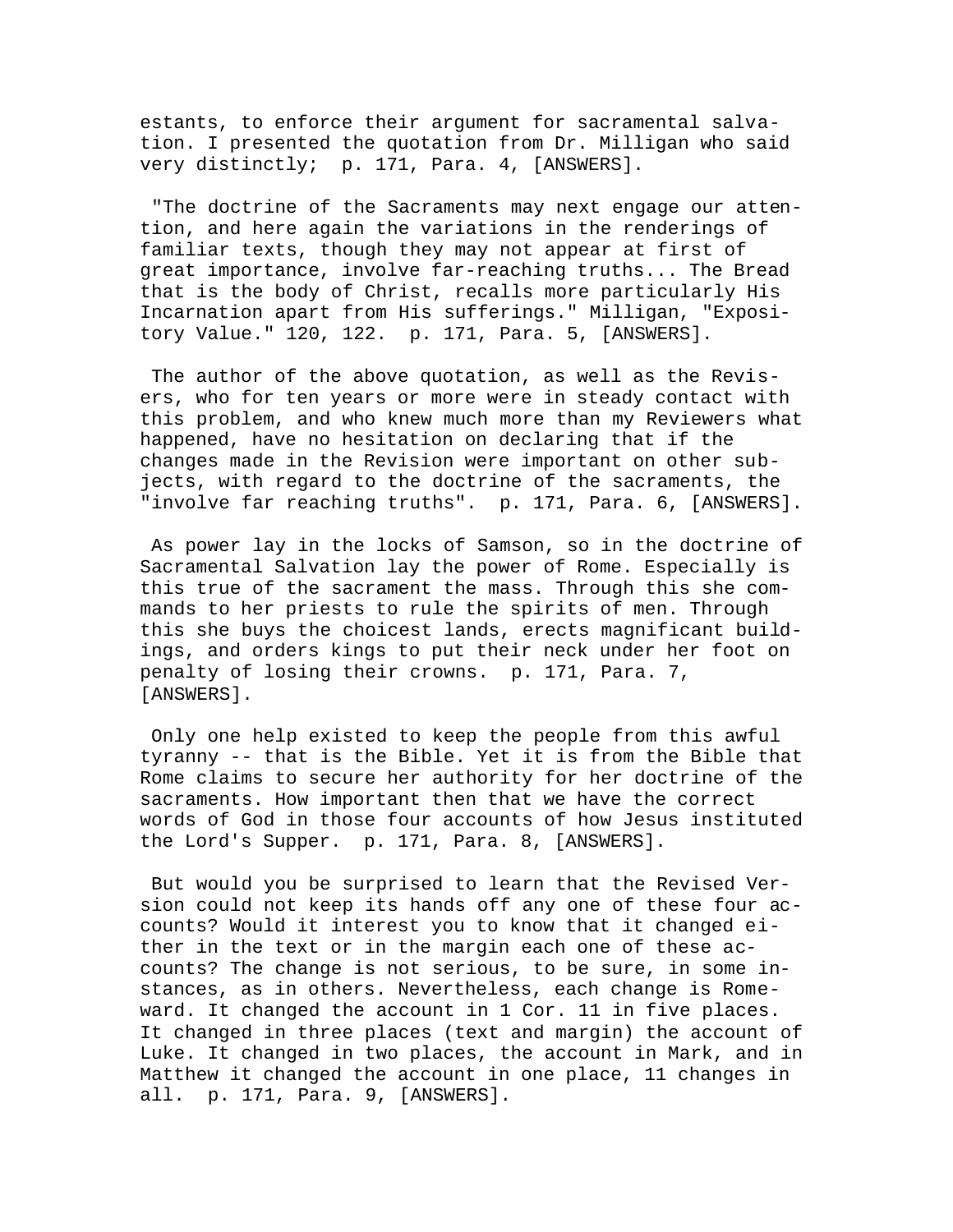Consider how serious this is. The whole Christian Protestant world is drifting toward Rome. Brethren, do you want also to see our Bible so doctored up that it also is drifting towards Rome? Once our good old Protestant Bible spake out in clear definite utterances; it gave the trumpet a certain sound. Do you want to see it speak with stammering lips and faltering tones? "Oh, the manuscripts, the manuscripts," they say. What manuscripts? Why a certain few, especially the one in the Vatican, which they choose by their own arguments to call ancient, to the exclusion of 3,000 or more other MSS which are against them and which we believe carry a Bible more ancient, more true and more apostolic than those MSS which are Catholic, not simply because the Catholic possess them, but because Rome needs them, uses them, and relies on them. p. 172, Para. 1, [ANSWERS].

 This word "broken" found in the text under consideration in the AV, but omitted in the RV is a barrier in the way of new theology touching on the Lord's Supper and on the Person of Christ. Romanists and Romanizing Protestants claim that, in the Lord's Supper, the sufferings of Christ are represented in the cup only. The bread should not be "broken" as that represents the Incarnation, apart from Christ's sufferings. We are redeemed, they teach, not by the death and sufferings of Christ, but by his being made flesh and thus raising humanity from condemnation to fellowship with God. p. 172, Para. 2, [ANSWERS].

 When the priest puts the wafer on the tongue, when the Protestant ritualist gives the communicant the bread. Christ is (they claim) really and truly present. They partake of the Person of Christ. The church then is instilled with heavenly life. The church now becomes the body of Christ. This heavenly life, this light permeates the church and in the light of it we rate the Scriptures. In fact the impartation of this life puts the church above the Bible and salvation is acquired by the sacrament. The wafer must be whole not "broken"' so certain MSS omit the word "broken". Emphasis must *not* be placed upon, "Take, eat" but upon "this is my body." Therefore, certain MSS omit the words, "take, eat." p. 172, Para. 3, [ANSWERS].

 Why should this information be withheld from the public? When I seek to show the background of the theology of the Revisers and how that would interest them to favor these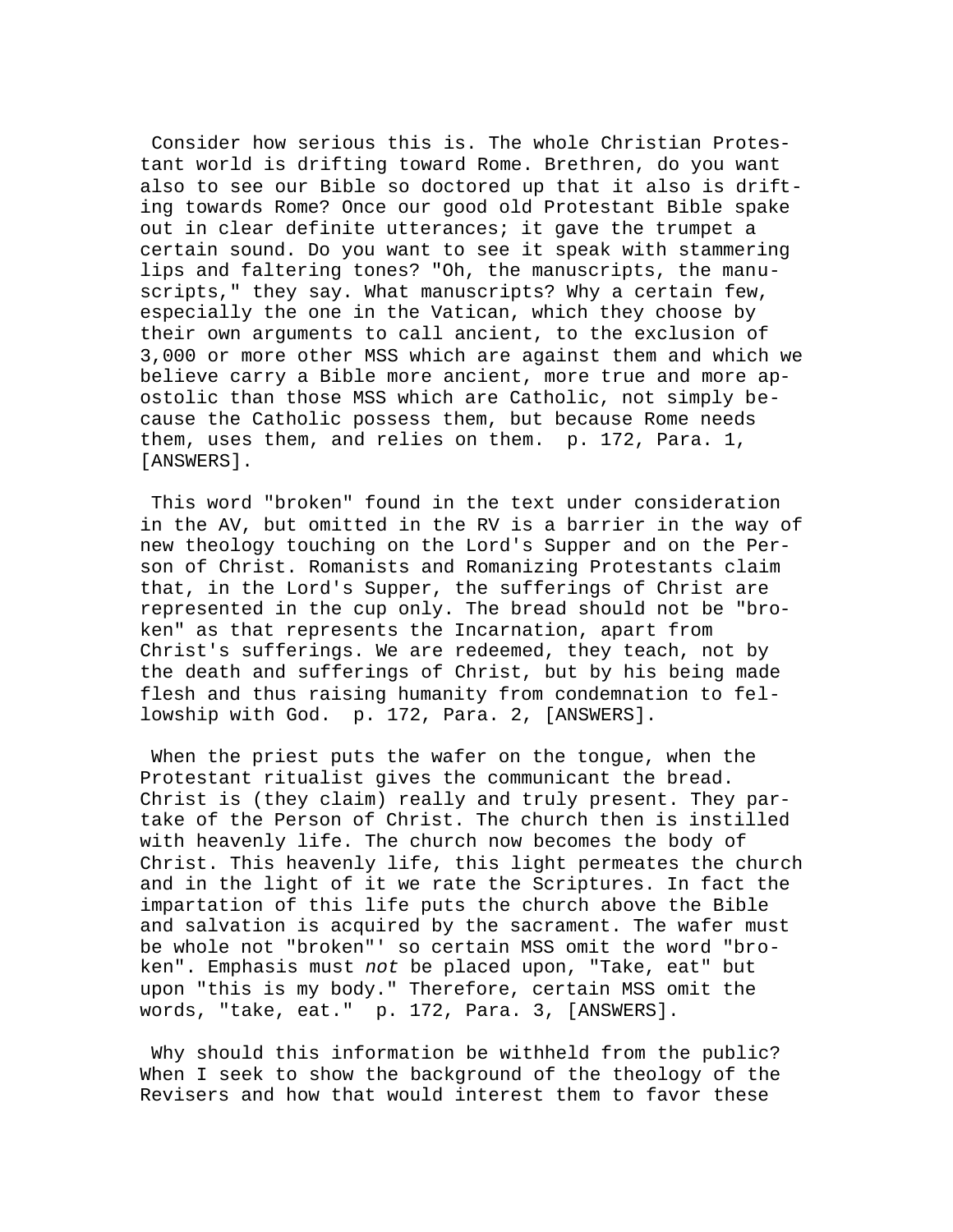eleven (11) changes in the four accounts of the Lord's Supper, my Reviewers make a few general statements, which I consider have no bearing on the problem, as sufficient reason why I should not expose the modernistic, ritualistic doctrine of "The Person of Christ" the chief inspiration of ritualists and Romanizers today. p. 172, Para. 4, [ANSWERS].

 One of the eleven changes favors the Catholic doctrine of Communion in one kind. The good old Protestant doctrine of Communion in two kinds points to the atoning death of Christ in both the wine and the blood; but communion in one kind points to the wine only as representing the blood of Christ, while the wafer points, not to His death, but to His Incarnation. Thus step by step, the later changes in the Bible, whether based on the Greek text, or the English text, or the English margin, favor the drift towards Romanism. p. 172, Para. 5, [ANSWERS].

THE ACID TEST. p. 173, Para. 1, [ANSWERS].

 My Reviewers say: "The author has utterly failed in the acid test of proving his contention by the results actually seen in the Revised translations submitted in evidence." (Conclusion, page 1). p. 173, Para. 2, [ANSWERS].

 My Reviewers seem pressed in spirit to single out certain propositions upon which they make stand or fall my book. Thus (Section I, page 13) they say: "The decisive consideration is "whether the Itala originated in N. Africa or not; and again, (Section I, page 17) they make bold to declare: "When this claim (i.e. that the Waldenses had a pure text Bible, the foundation of the Textus Receptus, etc.) is overthrown, the very foundation of the book under review is removed." Finally, they chose to make the discussion over the Bible passages compared in Chapters 6, 11, and 12 of my book, -- "the acid test". p. 173, Para. 3, [ANSWERS].

 They charge me (Section III, pages 2, 3) with: p. 173, Para. 4, [ANSWERS].

 I. Ignoring the contest; II. Disregarding parallel texts; III. Alternative readings in the margin; IV. Criticizing the marginal reading; V. Criticizing the Literal Reading; VI. Disregarding Greek forms; VII. Disregarding Greek MSS; VIII. Looseness of reasoning and assertion; and place opposite to each of the charges the example which they choose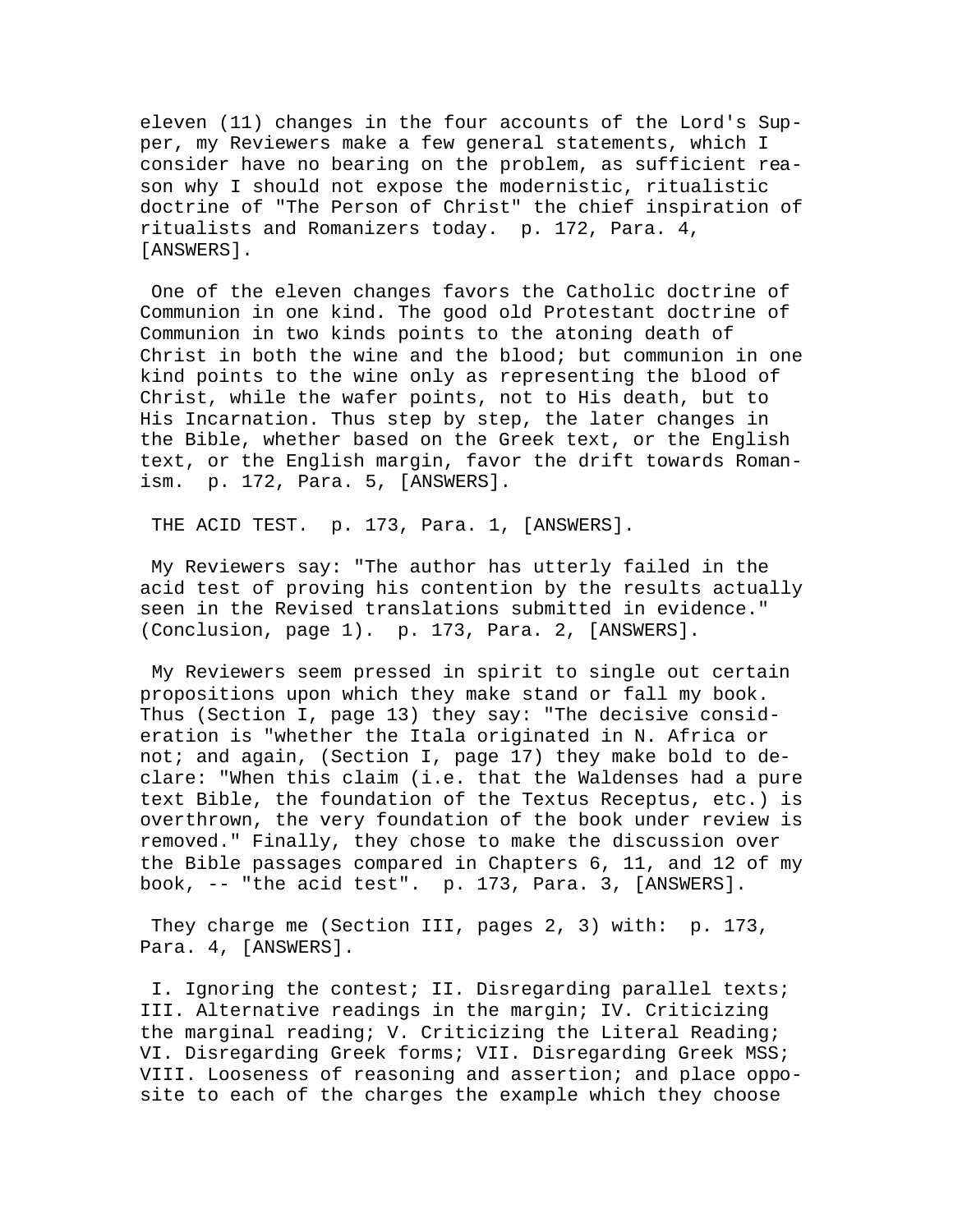to consider as having, because of their treatment of those examples, supported those charges. p. 173, Para. 5, [ANSWERS].

 However, I have conclusively exposed their false reasoning on practically every one of the texts. Therefore, the charges based upon them, fall and their acid test vanishes. Likewise their eight pages of summary of scripture texts are answered. Manuscripts, authorities, history, and the Spirit of Prophecy are against them. p. 173, Para. 6, [ANSWERS].

 They especially charge me (Section III, Chapter 6, page 3) with using quotations from questionable sources and of questionable kind. To the arguments used and the four (4) examples cited, I reply: Since a Catholic of the most dangerous type, Cardinal Newman, was invited to sit with the Revisers; Since a Unitarian was a member of the Committee; Since Revisers of Gnostic tendencies, and Protestants of faulty theological tendencies were in abundance on all Revision Committees, I had a right to quote these all. Moreover, since quotations of fact from the ranks of enemies constitute the highest kind of evidence, I had a right to quote authorities from the class mentioned. Of the four examples given, three refer to the "Dublin Review", of which Cardinal Newman was sometimes editor, and the fourth is from the renowned Canon Farrar, always closely associated with the Revisers. Pray tell us what is questionable about these authorities? p. 173, Para. 7, [ANSWERS].

 SECTION VII -- GENERAL ARGUMENTS. p. 174, Para. 1, [ANSWERS].

 *Sub-chapter I. Answer to General Arguments of my Reviewers.* p. 174, Para. 2, [ANSWERS].

 In the first 60 pages of the document, to which I am now replying, many arguments of a varied nature can be found in Sections I and II. I have endeavored to answer those which constitute a main line. However, there were a number of varied arguments which I shall be obliged to group in a section on general arguments. Of these I have selected those which I think would deserve consideration. There are a few other arguments which I did not think my hearers would consider it worthwhile for me to consume their time in answering. Nevertheless, if they should be called up, or anyone feels they must be noticed, I have an answer for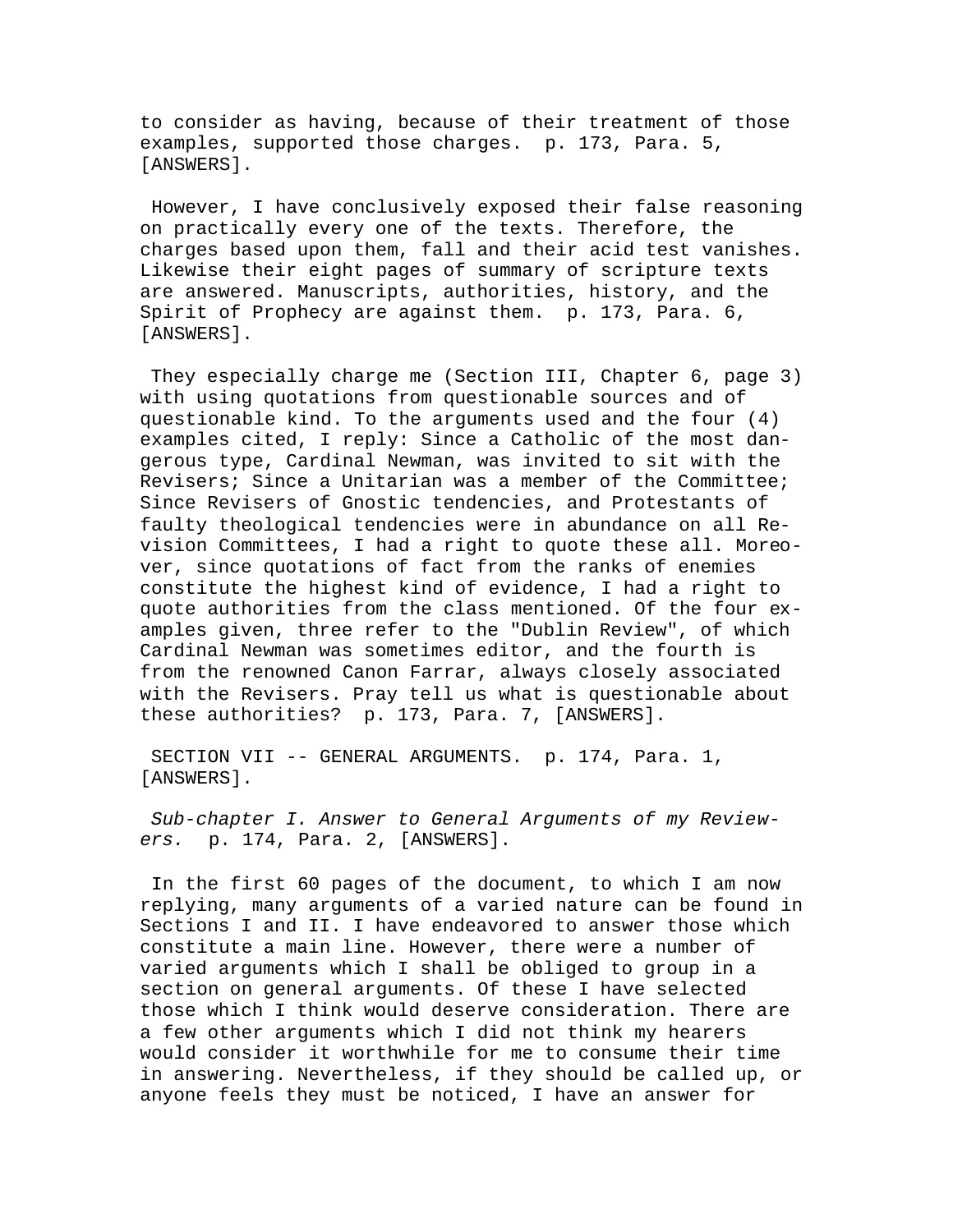them. Otherwise, I feel that my reply will constitute practically a complete answer to all the counter-arguments of my Reviewers worthy of consideration. p. 174, Para. 3, [ANSWERS].

 I. *The Parallel Streams of Bibles.* p. 174, Para. 4, [ANSWERS].

 My Reviewers claim, (Section I, page 9) that the "two parallel streams of Bible" (Our Authorized Bible Vindicated, page 43) is arbitrarily created and does not rest upon historical authority. In my book, however, I proved conclusively that both the Textus Receptus and the Vaticanus MSS were already in existence in the days of Constantine; rivals to one another and constituting opposing Bibles. I also proved, historically, in the same chapter, that the Waldensian Bible was from the Textus Receptus. Now the Spirit of Prophecy says that the Waldensian Bible was of apostolic origin, uncorrupted, entire, and teaching apostolic Christianity. The Reformation adopted the Textus Receptus; the Jesuit counter-Reformation adopted the Vaticanus. Both these facts I proved soundly and completely in my book. If, therefore, the Textus Receptus and Vaticanus were rivals in the days of Constantine, the Textus Receptus being of apostolic origin, and the Vaticanus being a corruption of the Textus Receptus, then the old Latin Bible of the Waldenses from the Textus Receptus was and we proved it so, historically, the rival of the Vulgate taken from manuscripts of the Vaticanus type. p. 174, Para. 5, [ANSWERS].

 The Spirit of Prophecy endorses this line of reasoning. I gave in my book, (page 42) that quotation from Sister White which shows that the Waldenses possessed a Bible which came from apostolic days, was entire, was unadulterated and was ever sought by the fury of the papists to be corrupted. The Spirit of Prophecy, however, tells us that angels restrained their malignant hatred and their efforts to bury the Waldensian Bible under a mass of error and superstition. p. 174, Para. 6, [ANSWERS].

 The Spirit of Prophecy further tells us that the Bible of Wycliffe was from the Latin (Vulgate) and contained many errors, but the Vulgate was a Catholic Bible. On the other hand, the Spirit of Prophecy tells us that the Greek Text of Erasmus corrected these errors, but the Greek text of Erasmus was the Textus Receptus. Therefore, the Waldenses had a pure Bible from the beginning, based on the Textus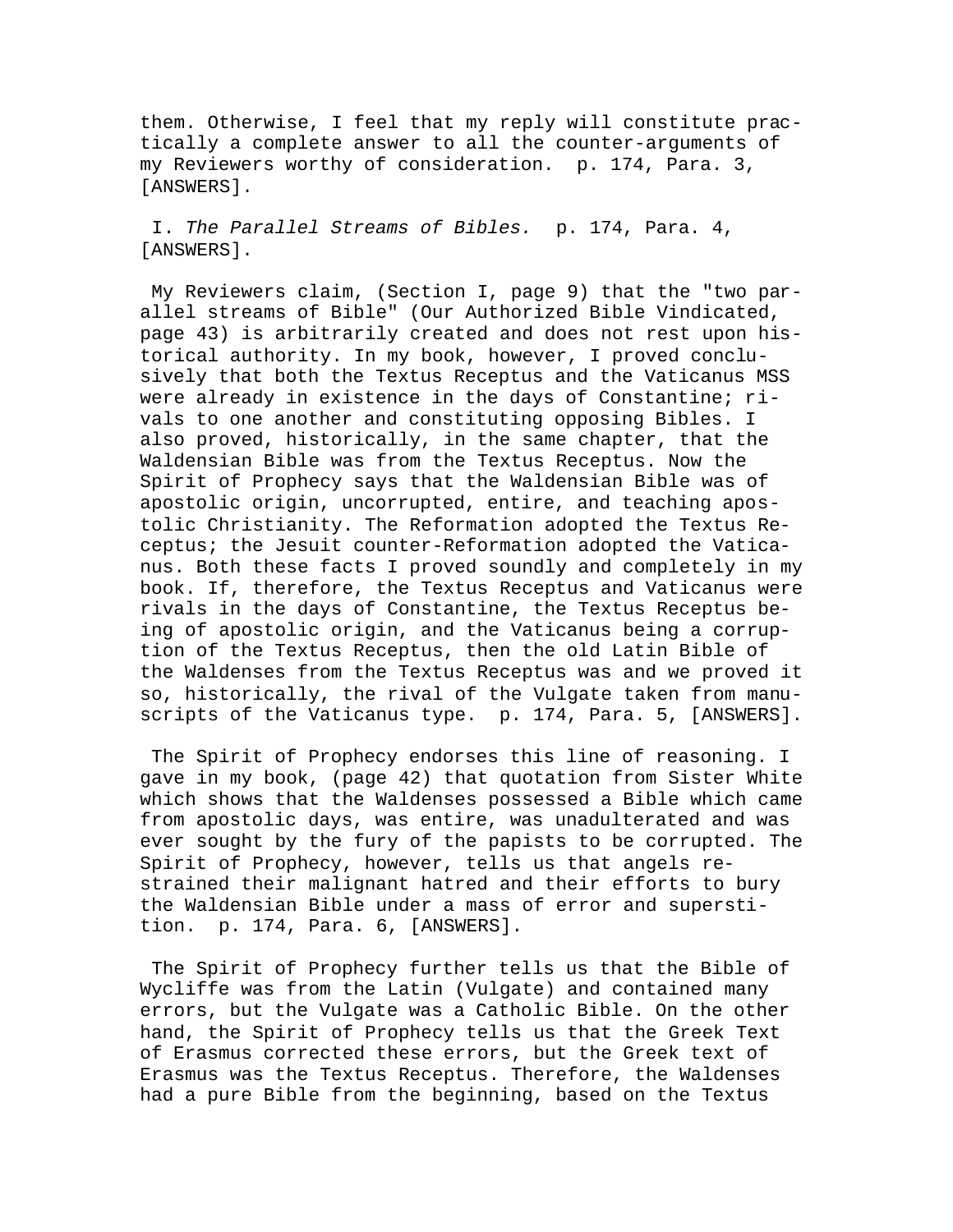Receptus or in harmony with it. The reasoning then goes thus: (a) The Waldenses endorsed what was the apostolic Bible; (b) The Reformers endorsed what was the Waldensian Bible; (c) Sister White endorsed the Bible of the Reformation and the Waldensian Bible; (d) the Waldenses could not have guarded the Vulgate because it contained many errors. p. 174, Para. 7, [ANSWERS].

 Note the following testimonies from authorities showing how these two parallel streams rivaled one another at different epochs in history: p. 175, Para. 1, [ANSWERS].

 1. (a) In the first place Dr. Hort states definitely ("Introduction" pages 137, 138) Jerome's antagonism to Antioch's theology as he (Hort) declares Antioch to be the home of the Textus Receptus in 350 A.D.; and then ("Introduction", page 276) Dr. Hort places in opposition to this (Antioch's) Textus Receptus that text formed from Vaticanus and Sinaiticus types of MSS as being true apostolic text. Here is rivalry and opposition of the two Bibles in Constantine's time. p. 175, Para. 2, [ANSWERS].

 (b) Dr. Schaff ('Companion' etc. page 113) says the Codex A or Alexandrinus occupies "an intermediate position between the oldest uncial (Vaticanus type) and later cursive (Textus Receptus) text." Here again are the two streams at the earliest dates of their rivalry, Constantine's time. p. 175, Para. 3, [ANSWERS].

 (c) Dr. Kenyon proves -- as I previously showed -- that the Latin Textus Receptus type with the variant Textus Receptus readings removed. p. 175, Para. 4, [ANSWERS].

 (d) Dr. Nolan ("Integrity" pages 432, 434) declared that Origen's fabricated Greek Bible (Vaticanus type) tended to weaken the authority of the Authorized Greek Bible (Textus Receptus) in the Old as well as in the New Testament. p. 175, Para. 5, [ANSWERS].

 (e) And finally Dr. Swete shows that in the days of Constantine the Textus Receptus and the Eusebio-Origen Bible were rivals and opposing versions. He also mentions a third version, the Hosychian, or African Bible. This ceased to be a line of its own, came to an end, and is not represented in modern versions. p. 175, Para. 6, [ANSWERS].

2. We proved from Dr. Swete that the old Latin opposed the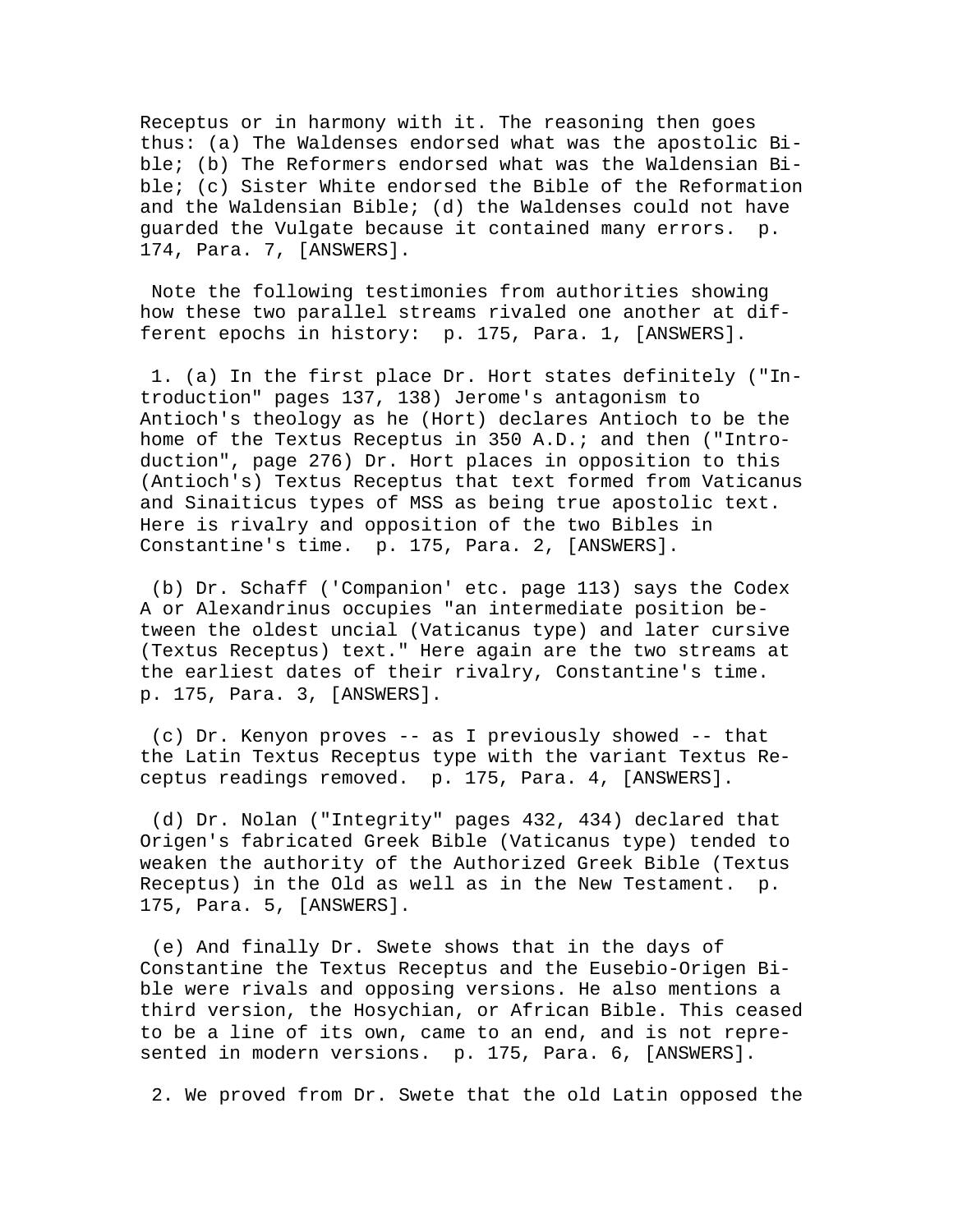Vulgate for 1,000 years. p. 175, Para. 7, [ANSWERS].

 3. We proved from the *preface of the Jesuit Bible* that the Waldensian Bible was the opponent of the Vulgate, the Jesuits called it the "false" heretical translation of the Waldenses, and Sister White says that the Waldenses kept the truth uncorrupted for 1,000 years. p. 175, Para. 8, [ANSWERS].

 4. We proved that the final split between the Catholics and Protestants came at the Council of Trent (1545-1563). My Reviewers made no attempt to notice or to answer the first four resolutions of that Council which I gave in my book, decreeing the Vulgate the authoritative Bible of the Papacy. Moreover, to have a Greek Manuscript in which to base authoritatively the Vulgate, the learned fathers of the Council of Trent, after searching through all the libraries of Italy, shrewdly understood the Vaticanus to be the manuscript. p. 175, Para. 9, [ANSWERS].

 5. Dr. Fulke, when writing to the Queen of England in the preface of his book, just about the very time that the Council of Trent chose the Vaticanus, said: p. 175, Para. 10, [ANSWERS].

 "In which, that I speak nothing of their insincere purpose, in leaving the *pure fountain* of the original verity, to follow the crooked stream of their barbarous vulgar Latin translation, which (beside all other manifest corruptions) is found defective in more than an hundred places, as your majesty, according to the excellent knowledge in both the tongues wherewith God has bless you, is very well able to judge." (Emphasis mine), page 5. p. 175, Para. 11, [ANSWERS].

 6. Later in my book I presented the struggle between the Jesuit Bible of 1582 in English, and the Tyndale and Geneva Versions. p. 176, Para. 1, [ANSWERS].

 7. I presented very clearly the great struggles that were on around the Revision table for ten years between Dr. Hort and Dr. Schrivener, the one standing for the Textus Receptus and the other for the Vaticanus. Of these scenes, Bishop Ellicott, president of the committee says: "It was often a kind of critical duel between Dr. Hort and Dr. Scrivener, in which everything that could be urged on either side was placed before the Company." "Addresses", page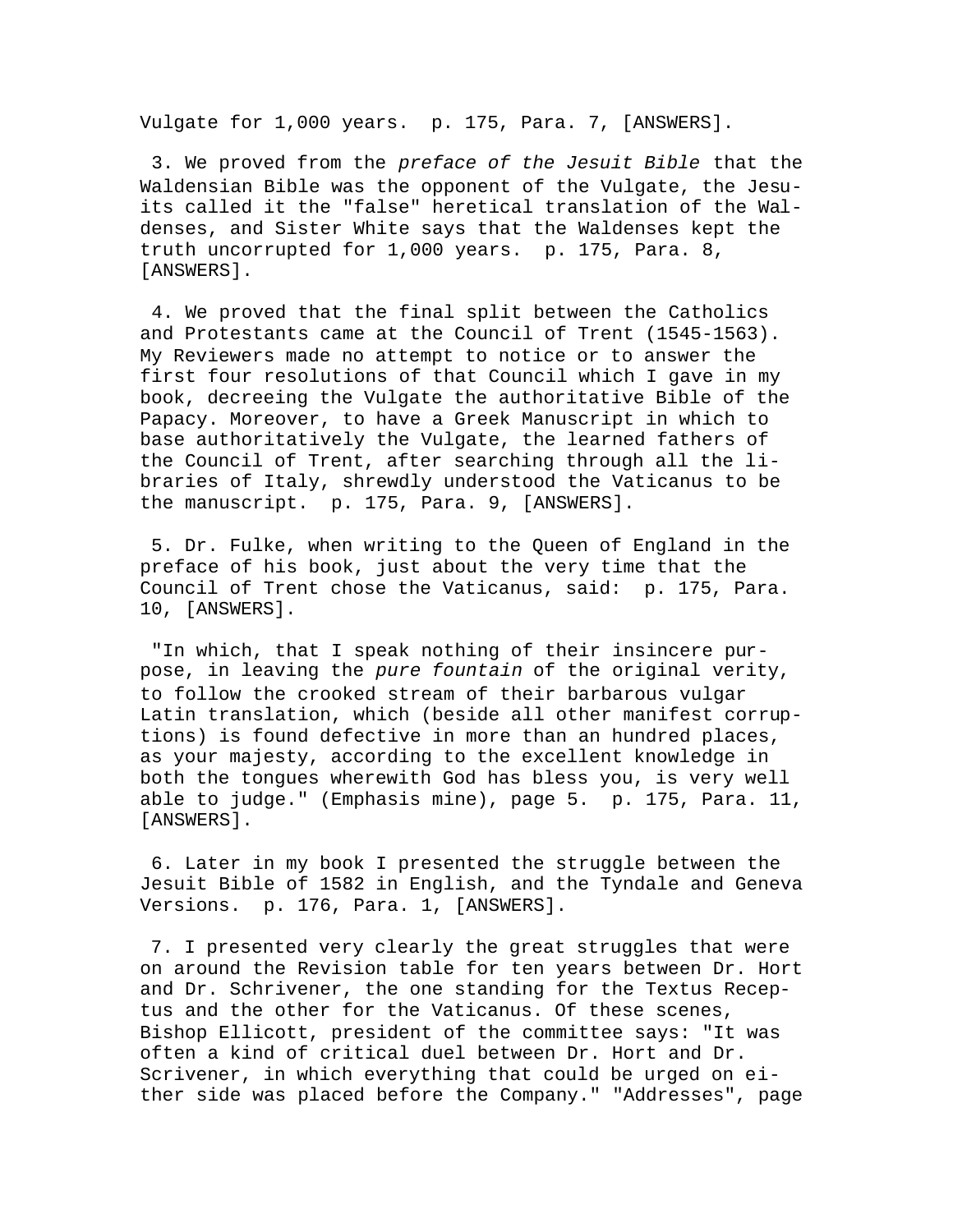61. p. 176, Para. 2, [ANSWERS].

 8. And finally, Hastings says: p. 176, Para. 3, [ANSWERS].

 "The *ordinary English student of the Bible is able readily to appreciate the points at issue in the controversy between* the Alpha (Textus Receptus) and Beta (WH) texts, because they are substantially represented to him by the differences (so far as they are differences in text, and not merely in rendering) between the AV and the RV." "Dictionary of the Bible," page 927. (Emphasis mine). p. 176, Para. 4, [ANSWERS].

 On the quotation of the eclipse of the sun at the death of Christ, Dr. Frederick Fields says that the manuscripts began to divide on this point at the time of Origen. (Field's Notes, page 79). p. 176, Para. 5, [ANSWERS].

 I would also recall here that Erasmus divided all Greek manuscripts into two classes; one which agreed with the Textus Receptus and the other which agreed with the Vaticanus. My Reviewers revived the old grouping made by Griesbach, into three classes, but exploded by Archbishop Lawrence. I gave these conclusions in my Book. Everything which the Reviewers brought in counter argument, confirmed, but did not shake these conclusions. p. 176, Para. 6, [ANSWERS].

 I think now that I have given evidence abundant enough for this short document, and amply backed by authorities to show the two parallel streams of Bibles. p. 176, Para. 7, [ANSWERS].

 II. *The Theology of the Revisers.* p. 176, Para. 8, [ANSWERS].

 My Reviewers claim that the theology of the translators has no bearing upon their product. (Section I, page 17). Of course it ought not to. Nevertheless in my book, (page 159) I presented the evidence that there was collusion between Westcott, Hort and Lightfoot to carry through a thorough scheme in utter defiance of the rules of the body which appointed this Revision Committee to the scandal of some of the best members, who left the Committee, and which gave a terrible shock to the Protestant evangelical world at large. I also showed in my book (page 184) that Bishop El-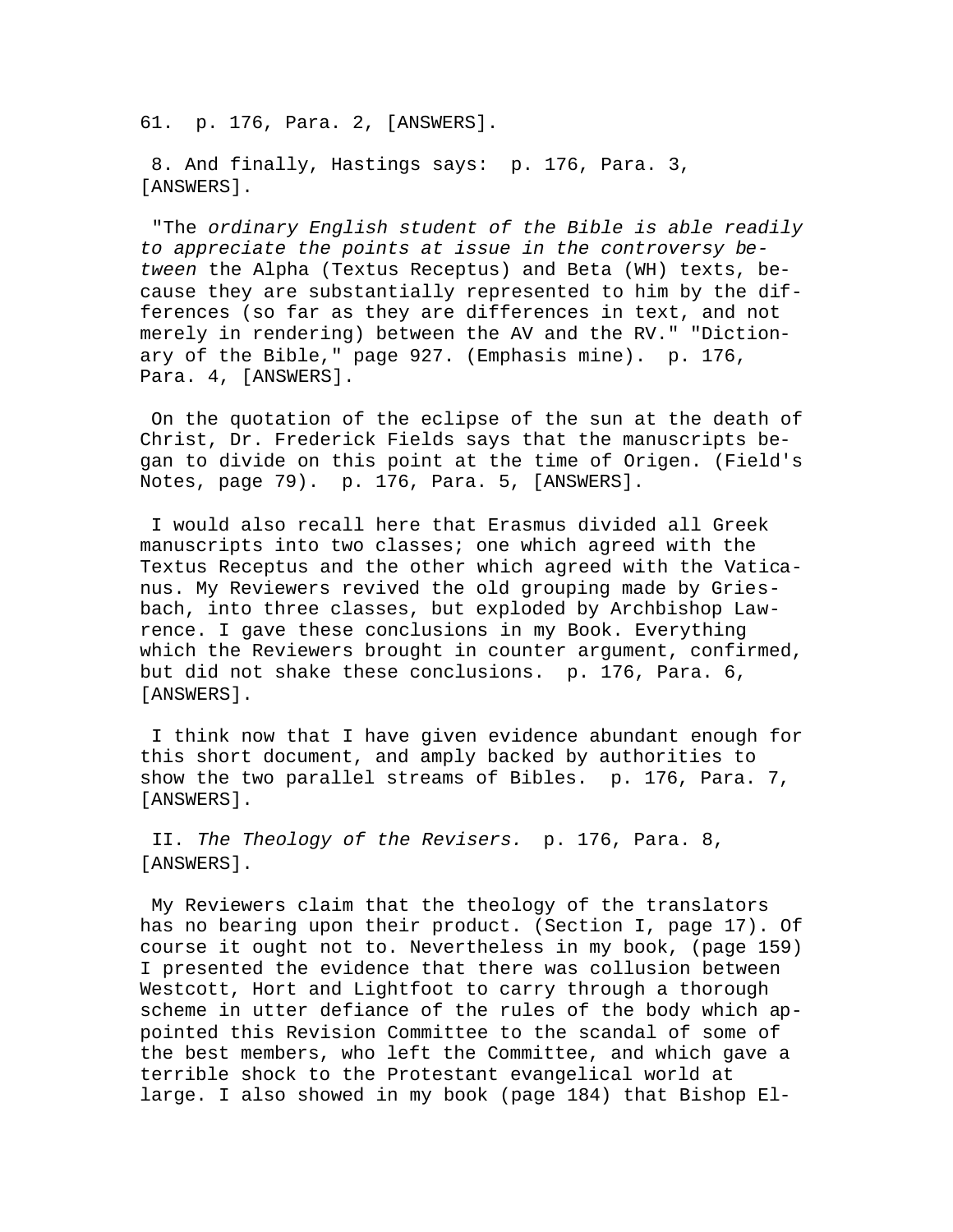licott, afterwards Chairman of the Committee, wrote, previous to Revision, that in passages involving doctrinal error that their duty was obvious. Further, I showed that for ten years this committee worked in secret, refusing to take the public at large and scholars of eminent schools into their confidence so that the shocking changes they were making in the Greek New Testament might be thoroughly thrashed out before adoption. p. 176, Para. 9, [ANSWERS].

 And so I repeatedly showed that they were thus able to make their views heard in the Revision Committee, and to dominate it. p. 177, Para. 1, [ANSWERS].

 Why do my Reviewers take up some little point which I refer to in my book as Hort's anti-Americanism, and Westcott's spiritualistic tendencies, while they entirely ignore the indisputable evidence that I produced that they not only changed the underlying Greek text and translated the English accordingly, but that they wrote books defending these changes and seeking to permeate Christendom with their doctrines. Are we to ignore their own testimony written for all to read, and overlook the accumulated evidence that they *did* work to change doctrine to suit their own ideas? Why shut our eyes and blindly deny such plain and clear evidence? p. 177, Para. 2, [ANSWERS].

 In further support of their contention that the theology of translators matters little, my Reviewers bring to view hundreds of modern translations which they say were made by Evangelicals, etc." (Section I, page 18). Pardon me, brethren, but have they produced standard versions, like an English Version to command two hundred million English speaking people; or rather do they not translate for uncivilized primitive peoples like the Barotsi or the Matabeles, or for the people of Borneo? Such translators do not seek to change the original Greek Text; neither are they professional textual critics, who often are dangerous schemers, but are humble devoted Christian missionaries. p. 177, Para. 3, [ANSWERS].

 III. *That Persecution was a Matter of Texts and Versions.* p. 177, Para. 4, [ANSWERS].

 My Reviewers state that "It is preposterous to try to make it appear, as the author so strenuously does try, that the resistance to false teaching and the resulting persecution of the Waldenses and millions of other Christians by Rome,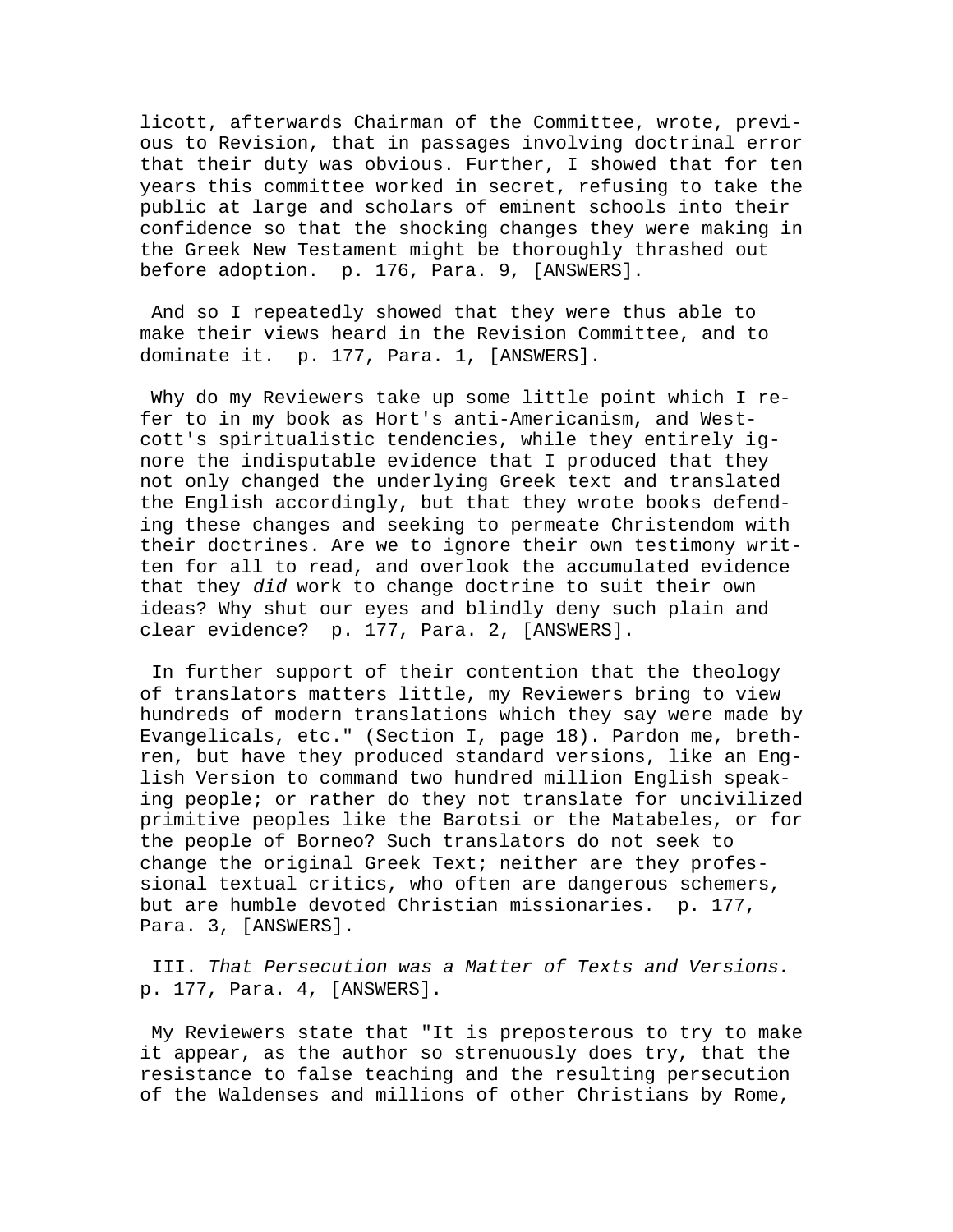was a matter of Greek texts and translations and versions." (Section II, page 4) p. 177, Para. 5, [ANSWERS].

 In reply to this allegation I will simply say that I quote GREAT CONTROVERSY, pages 65, 66, 69, as follows: p. 177, Para. 6, [ANSWERS].

 "The Waldenses were among the first of the peoples of Europe to obtain a *translation* of the Holy Scriptures. Hundreds of years before the Reformation, they possessed the *Bible in manuscripts* in their native tongue. They had the truth unadulterated, and *this rendered them the special objects of hatred and persecution...* Here for a thousand years, witnesses for the truth maintained the ancient faith... in a most wonderful manner it (The Word of Truth) was preserved uncorrupted through all the ages of darkness." (Emphasis mine). p. 177, Para. 7, [ANSWERS].

 Notice that this quotation from Sister White is a matter of translations and versions, which she says "rendered them the special objects of hatred and persecution". Is it really necessary for me to defend Sister White among a body of Seventh-Day Adventists? This is all I have to say here on that point. p. 177, Para. 8, [ANSWERS].

 IV. *That Luther was Converted by the Vulgate.* p. 178, Para. 1, [ANSWERS].

 My Reviewers endeavor to make a point (Section II, page 4) upon the fact that Luther's "conversion to righteousness came by reading for himself a Catholic Bible in a Catholic Convent while himself yet a Catholic." p. 178, Para. 2, [ANSWERS].

 I believe that this was accomplished because of the earnest yearnings of Luther for light and because of the Holy Spirit working upon his heart to lead him out from Romanism. He used what light he had, but that is not an endorsement for the Vulgate. This can be seen in the fact that as Luther progressed farther away from Rome he abandoned the Vulgate. p. 178, Para. 3, [ANSWERS].

 V. *Dr. Riddle's Testimony regarding B and Aleph readings in the ARV.* p. 178, Para. 4, [ANSWERS].

 My Reviewers offer us a quotation (Section I, pages 19, 20) from Matthew Brown Riddle, D.D., LL.D., taken from his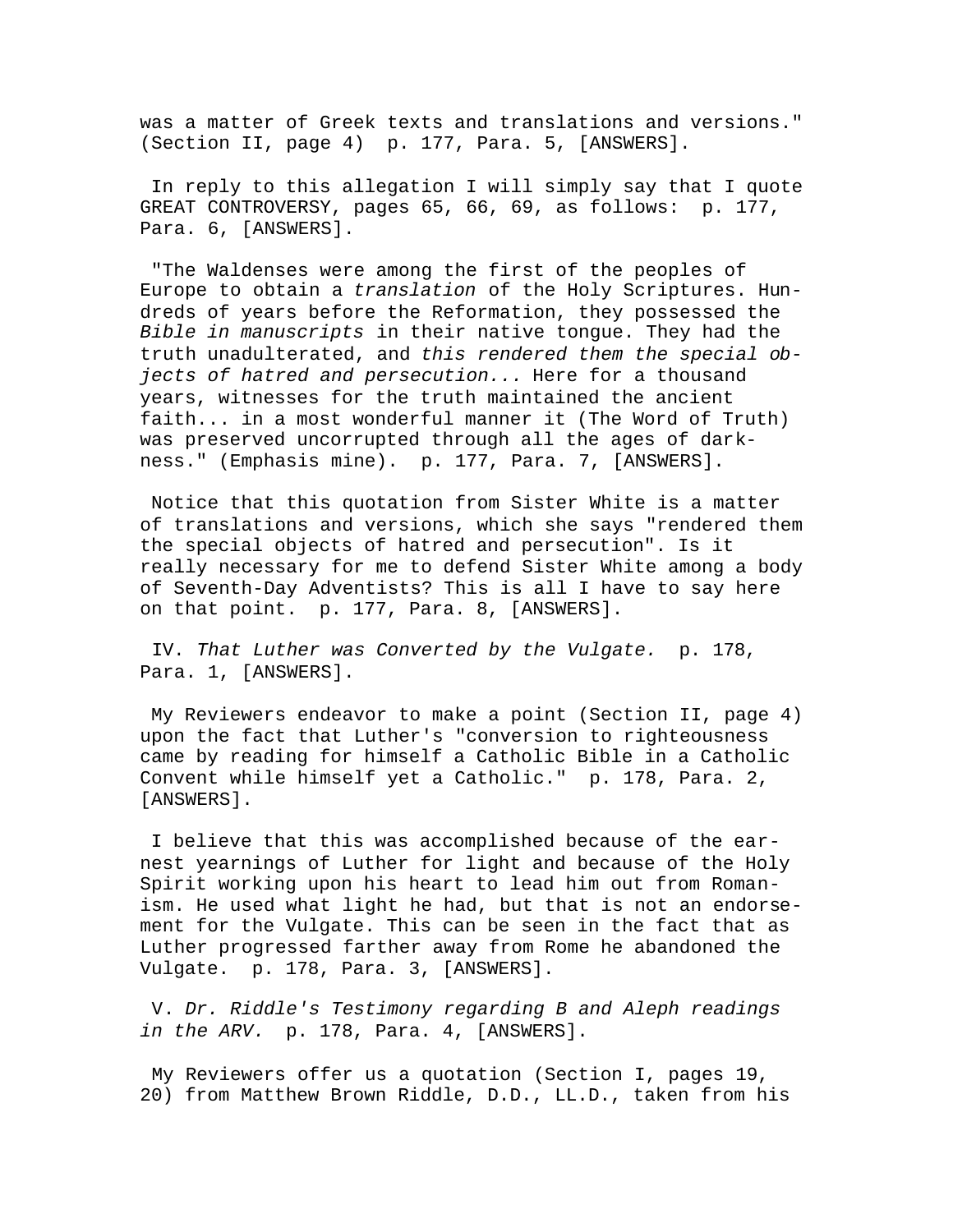"Story of the Revised New Testament" to the effect (1) that the English Revisers accepted readings of Tregelles as frequently as those of Westcott and Hort; (2) that the partiality of those men for the Codex Vaticanus and of Tischendorf for the Codex Sinaiticus was guarded against. p. 178, Para. 5, [ANSWERS].

 This testimony means just nothing at all; because Tregelles, was a model and leader for Westcott and Hort. p. 178, Para. 6, [ANSWERS].

 (1) I have proved before that Tregelles took his inspiration from the Council of Trent, because they, 300 years previously, had resorted to the Old Testament portion of the Vatican manuscript. p. 178, Para. 7, [ANSWERS].

 (2) Regardless of what Dr. Riddle says of their guarding against a partiality for the Vaticanus and Sinaiticus in *this* portion of his book, he acknowledges in *another* part of the same book that to all intents and purposes the ARV and the ERV are the same. Not only that, but everybody knows that on the great controverted passages between the Textus Receptus on one hand, and the two Catholic MSS on the other, that these two versions are practically the same. p. 178, Para. 8, [ANSWERS].

 Furthermore, Dr. Riddle had a well-known reputation for prejudiced opinions. I have before me now a letter sent to me personally, February 9, 1931 from a scholar in Pittsburg, PA. in which he says: p. 178, Para. 9, [ANSWERS].

 "I was well acquainted with Dr. Matthew B. Riddle of the Revision Committee. He was so prejudiced in favor of their work that he could scarcely see anything good in the AV." p. 178, Para. 10, [ANSWERS].

 VI. *Confuse Constructive Textual Criticism with Destructive Higher Criticism.* p. 178, Para. 11, [ANSWERS].

 In Section I, page 40, my Reviewers say many severe things about me as: p. 178, Para. 12, [ANSWERS].

 (a) "There is hopeless confusion of fact, conjecture, and assertion." p. 178, Para. 13, [ANSWERS].

 (b) "The volume abounds in illogical conclusions clothed in oratorical garb." p. 178, Para. 14, [ANSWERS].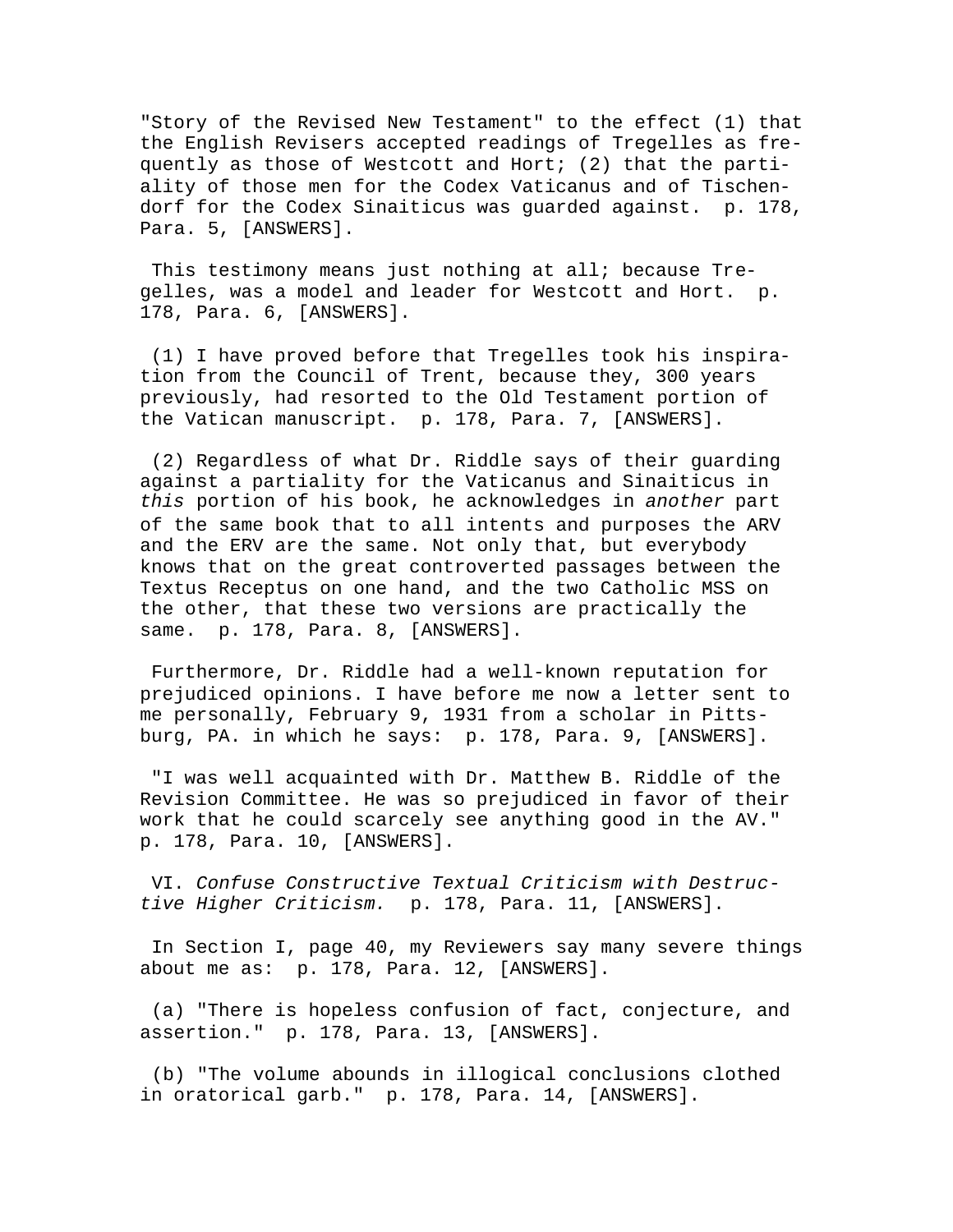(c) "The argument is plainly built upon the appeal to religious and denominational prejudice." p. 178, Para. 15, [ANSWERS].

 On two pages preceding, under the heading, "A Strangely Related Discovery" the Reviewers also say, p. 179, Para. 1, [ANSWERS].

 "That the ablest Protestant critics and scholars of the past half-century... have failed to seriously discern the hand of Rome or the bias of Modernism in the Revised Versions is more than passing strange; it is pointedly significant." Section I, pages 38, 39. p. 179, Para. 2, [ANSWERS].

 The Reviewers seem to have reached the climax of their opposition to my book when they say (d) "constructive textual criticism is confused with destructive higher criticism in unwarranted and fantastic ways." (Section I, page 40). p. 179, Para. 3, [ANSWERS].

 Why do these writers forget that I have either quoted from or called attention to such outstanding textual critics as Dr. J. G. Reiche, Dr. F. C. Cook, Dr. H. C. Hoskier, Dr. Miller, also a secondary writer by the name of Dr. Mauro, who see just as I see, the Origenistic atmosphere of these Revised Versions and some speak very plainly about the hand of Rome and the hand of Modernism. p. 179, Para. 4, [ANSWERS].

 To answer the last point about confusing lower and higher criticism, I will quote from that outstanding textual critic, Dr. H. C, Hoskier, who wrote in the year 1914 as follows: p. 179, Para. 5, [ANSWERS].

 "Finally, observe that up to the time of Westcott and Hort the 'lower criticism' had kept itself quite apart from socalled 'higher criticism.' *Since the publication of Hort's text, however; and of that of the Revisers, much of the heresy of our time has fallen back upon the supposed results acquired by the 'lower criticism' to bolster up their views.* By a policy of indecision in the matter of the fundamental truths of the Christian religion, truths specifically set forth by its founder, and by a decided policy, on the other hand, of decision in the matter of heresy in the field of lower criticism, the beliefs of many have been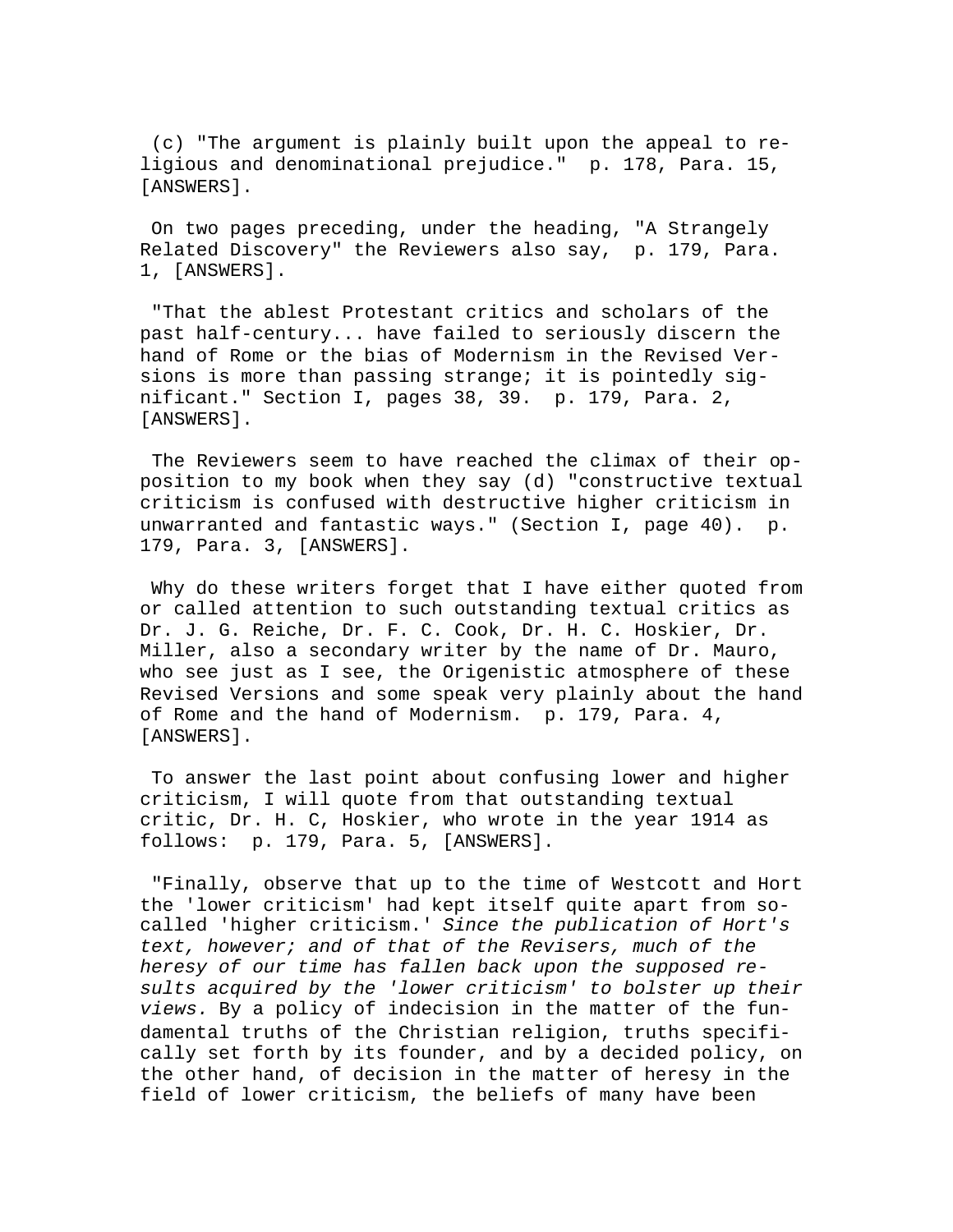shaken not only to their foundations, but they have been offered free scope to play the Marcion and excise whatever appeared extra-ordinary or unintelligible to them. Many, who should have raised their voices against the mischief wrought have sat by in apathy or wilfully fostered these heresies. Or, if not wilfully, they have assumed a faltering attitude which caused their own students to misinterpret their masters' lessons. Thus we have the spectacle of Thompson and Lake saying to Sanday: 'We learned that from you', and Sanday retorting" 'I never meant to teach you that.' p. 179, Para. 6, [ANSWERS].

 "A man like the Dean of Durham, not content with preaching Christmas sermons at Westminster attacking the Virgin Birth and vapouring in the United States about the close atmosphere of the theological seminaries which he would like to burn to the ground, has now decided to introduce the 'Revised Version' officially into the ancient cathedral of Durham. I am therefore correct in coupling these matters." Hoskier, "Codes B and Its Allies", pages 421, 422, Vol. I. (Emphasis mine) p. 179, Para. 7, [ANSWERS].

 Notice how these facts answer all the objections and complaints raised in the treatment of this question. This is all I have to say on this subject. p. 180, Para. 1, [ANSWERS].

VII. *Is This Sacrilege?* p. 180, Para. 2, [ANSWERS].

 My Reviewers make this strong statement: p. 180, Para. 3, [ANSWERS].

 "The comparison of the blemishes in the AV to the five Scars on the resurrection body of Christ (pages 180, 181) is a travesty upon our divine Sacrifice for sin. And the comparison of the Received Text to the Star of Bethlehem (pages 178, 179) borders perilously on sacrilege!" (Section I, pages 5, 6) p. 180, Para. 4, [ANSWERS].

 Christ is called the Word of God in the first chapter of John; and when he comes in His glory (Revelation 19) He is still called the Word of God. Many reverent writers speak in the same tones of awe and sacred solemnity when referring to the written and the Incarnate Word. When Jesus, in John, Chapter six, commands us to eat Him and shows us how; He says, *"The words* that I speak unto you, they are spirit and they are life." As to my Reviewers statement that "the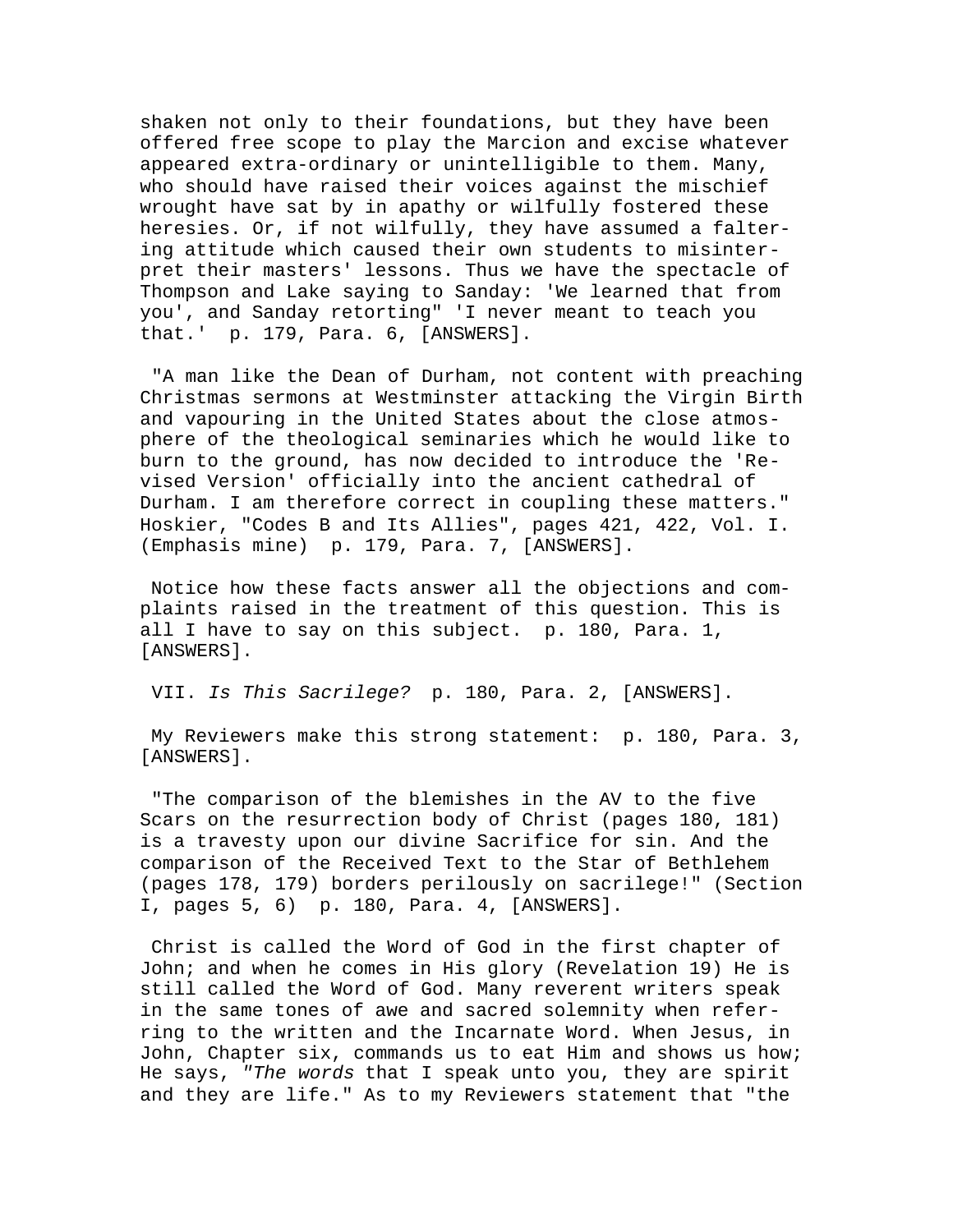comparison of the Received Text to the Star of Bethlehem borders perilously on sacrilege, "it appears to me that this adjective applied more appropriately to their denunciation than to the comparison itself. p. 180, Para. 5, [ANSWERS].

 VIII. *Who Will be the Laughing Stock?* p. 180, Para. 6, [ANSWERS].

 My Reviewers make this statement; (Section I, page 39) "If we were to accept denominationally, the unproven assertions in the volume under review... we would become the laughing stock of the reverent Christian scholarship of the world." Perhaps we will be better able to tell who is going to be the laughing stock by securing some competent testimonies as to how things actually are going. Are the reverent, devoted, intelligent, English Christian scholars throughout the world moving toward the Revised Versions and getting away from the Authorized Version, or is it just the contrary? p. 180, Para. 7, [ANSWERS].

 I will not weary you with further testimonies, of which I have already given an abundance, that the English Revised Version is dead in England. Now let us see which way the trend is going with respect to the American Revised Version. I will now submit three letters received from executive officers of three large Bible Publishing Houses: p. 180, Para. 8, [ANSWERS].

(1) February 27, 1931. p. 180, Para. 9, [ANSWERS].

Dear Sir: p. 180, Para. 10, [ANSWERS].

 Your letter of February 26 is received. p. 180, Para. 11, [ANSWERS].

 We have no way of calculating on the number of King James Version Bibles sold as compared to the American Revised Bibles. We would say however, that with each recent year the demand for the latter Bible seems to have diminished and consequently we assume that its sale has also been less. p. 180, Para. 12, [ANSWERS].

 Very sincerely yours, THE JOHN C. WINSTON COMPANY. (Signed) Charles F. Kint, President. p. 181, Para. 1, [ANSWERS].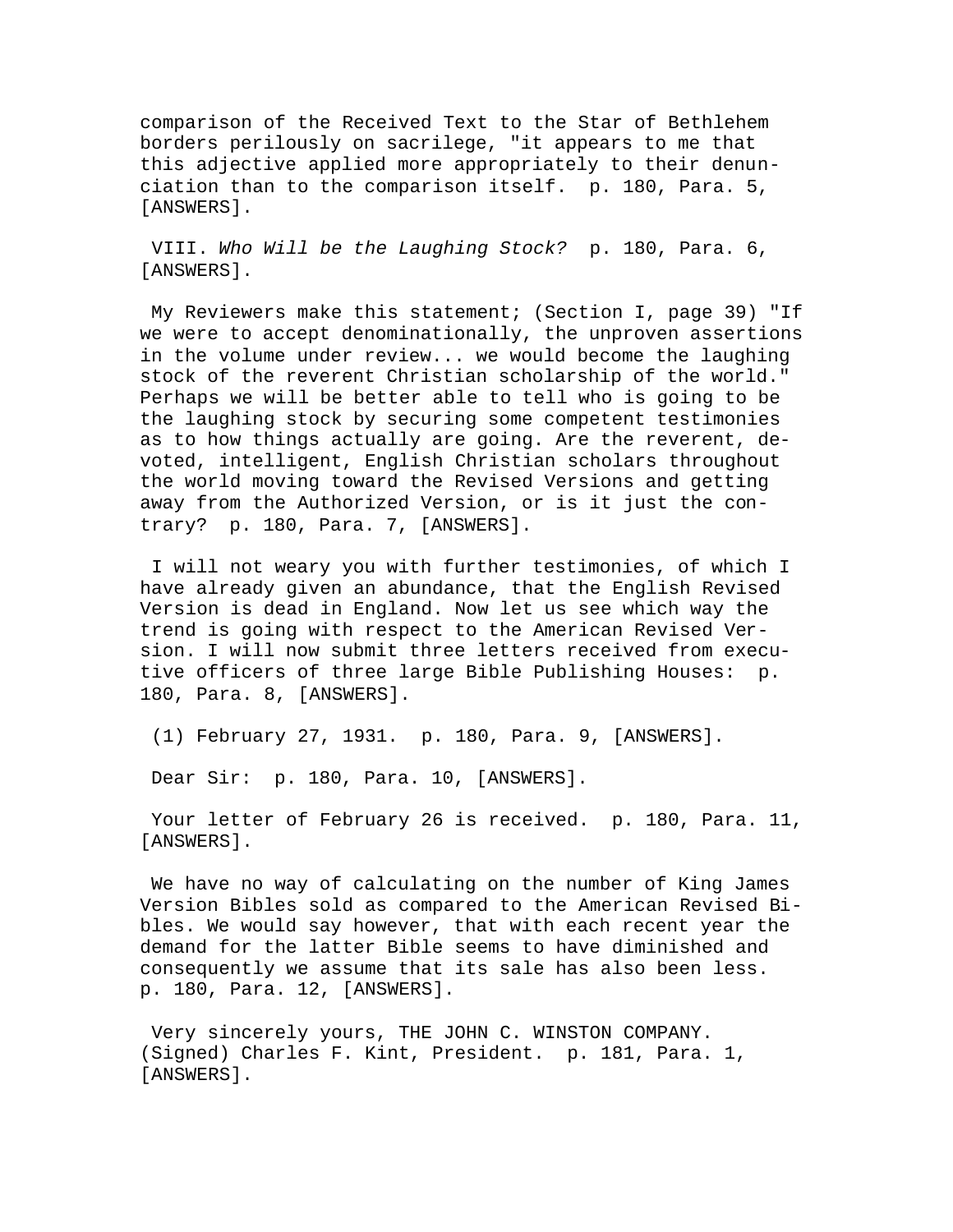(2) Dear sir: p. 181, Para. 2, [ANSWERS].

 We are indeed sorry that we cannot be of assistance in furnishing information regarding the comparative sales of the King James and American Revised Bibles. p. 181, Para. 3, [ANSWERS].

 Sometime ago the writer recalls having seen a statement attributed to the British and Foreign Bible Society, in which was said, that there were about 100 copies of the Authorized Version sold to every copy of the Revised. p. 181, Para. 4, [ANSWERS].

 Regretting that we cannot furnish you with more detailed information, Yours very truly, OXFORD UNIVERSITY PRESS, New York, William Krause, March 2, 1931. p. 181, Para. 5, [ANSWERS].

(3) Dear Sir: p. 181, Para. 6, [ANSWERS].

 In response to your letter of February 26th, we do not know how many actually are sold. We should estimate that King James version is one hundred to one of the Revised Version or even greater proportion than that. p. 181, Para. 7, [ANSWERS].

 The Revised Version we would estimate would not exceed 50,000 copies a year and receding in sales from that figure. The Gideon Societies do not use it at all. Very truly yours, A. J. Holman Company. p. 181, Para. 8, [ANSWERS].

 From the foregoing information you can see that The Revised Version is constantly decreasing in sales in spite of the tremendous efforts that are being made to promote it. While on the other hand the AV is being sold, generally estimated, at the rate of 100 to 1. We have further testimony to the effect that the report of the British Bible Society for the year 1911 showed that the proportion between the sales of the two was 25 to 1, while in 1920 it was at the rate of 50 to 1. (See Mauro, "Which Version", pages 117, 118) The above letters show that in 1930 the proportion had reached 100 to 1. p. 181, Para. 9, [ANSWERS].

 A letter was written, presumably by my Reviewers, to Hugh S. Magill, general secretary of the International Council of Religious Education, which held the copyright of the ARV. (Section I, 39) to inquire on two counts; whether the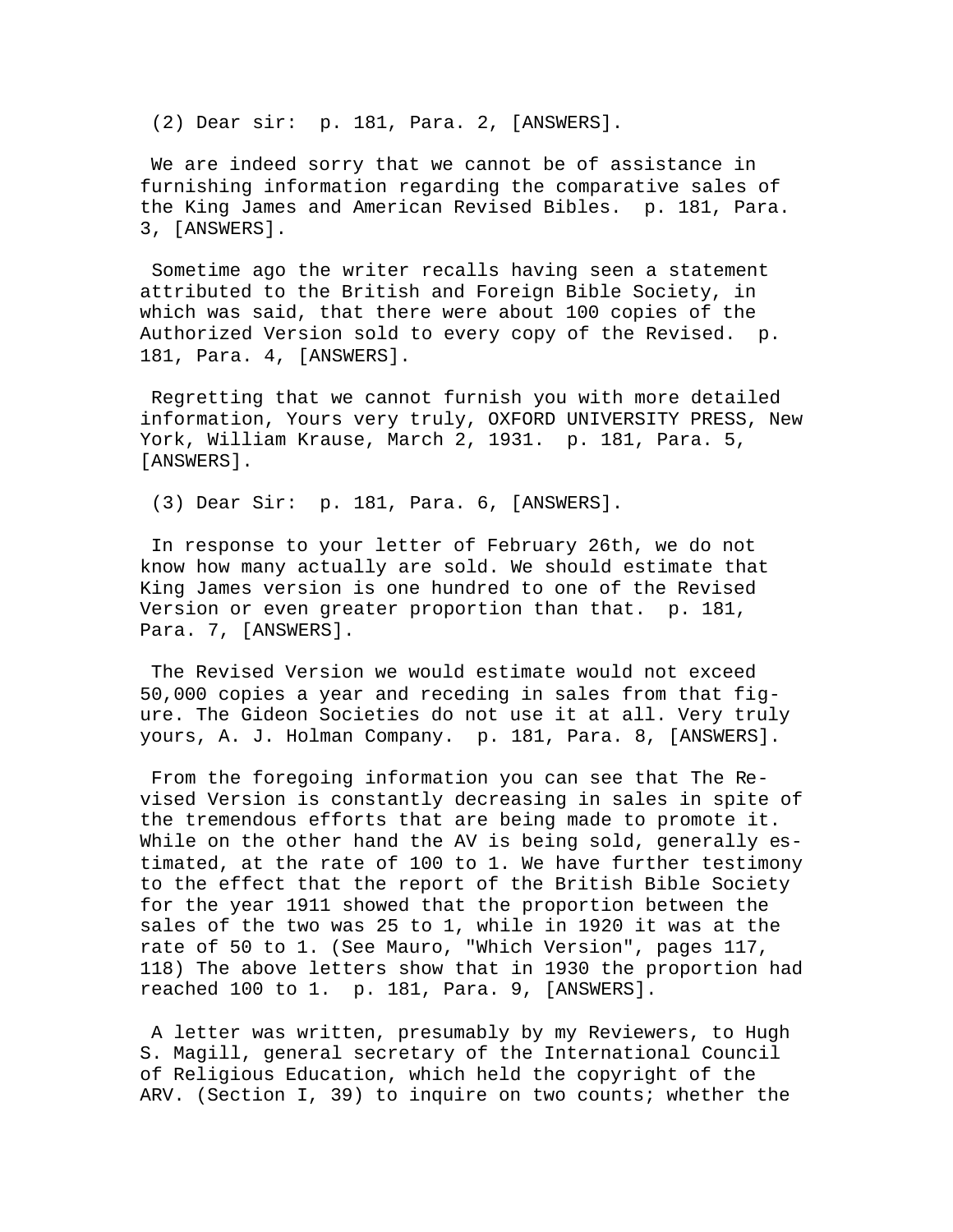ARV was born under "modernistic influence' or "Catholic bias:. Why did they not write to the Vatican to find out if the papacy was born under paganism; or why did they not write to the National Brewery Association to find out if drinking is harmful? Did my Reviewers expect that the secretary would reply saying that he deeply deplored that these two elements were discernable in the ARV? What kind of testimony is this to submit in defense? p. 182, Para. 1, [ANSWERS].

 I *also* have some correspondence to submit along this line. A prominent clergyman in another denomination had read my book. He is General Sunday-school Secretary of a large Protestant denomination and editor of their Sunday-school literature. This prominent Protestant leader wrote me, July 28, 1930 *without any solicitation on my part,* as follows: p. 182, Para. 2, [ANSWERS].

 "I presume that you are aware of the fact that the American Revised Version has been secured by the International Council of Religious Education, with all rights to publish and make further Revision. p. 182, Para. 3, [ANSWERS].

 As you are doubtless aware, the International council of Religious Education is quite largely in the hands of modernists. What will they finally make of the ARV?" p. 182, Para. 4, [ANSWERS].

 I received subsequently another letter from this same man in which he gave detailed information to show how this same association was working to permeate the Protestant churches of North America with modernists programs, with modernistic literature and modernistic influence. He writes me thus: p. 182, Para. 5, [ANSWERS].

 "I found your book of great interest and highly satisfactory." p. 182, Para. 6, [ANSWERS].

 Let us now come back to Hugh S. Magill. I also have a copy of a letter in my possession, written by Hugh S. Magill, to a member of the General Conference Committee, March 6, 1931, He writes thus: p. 182, Para. 7, [ANSWERS].

 "We received today your letter of March 5th in which you state you have been in correspondence with Thomas Nelson and Sons, publishers of the American Standard Edition of the Revised Bible, and that you would like to have further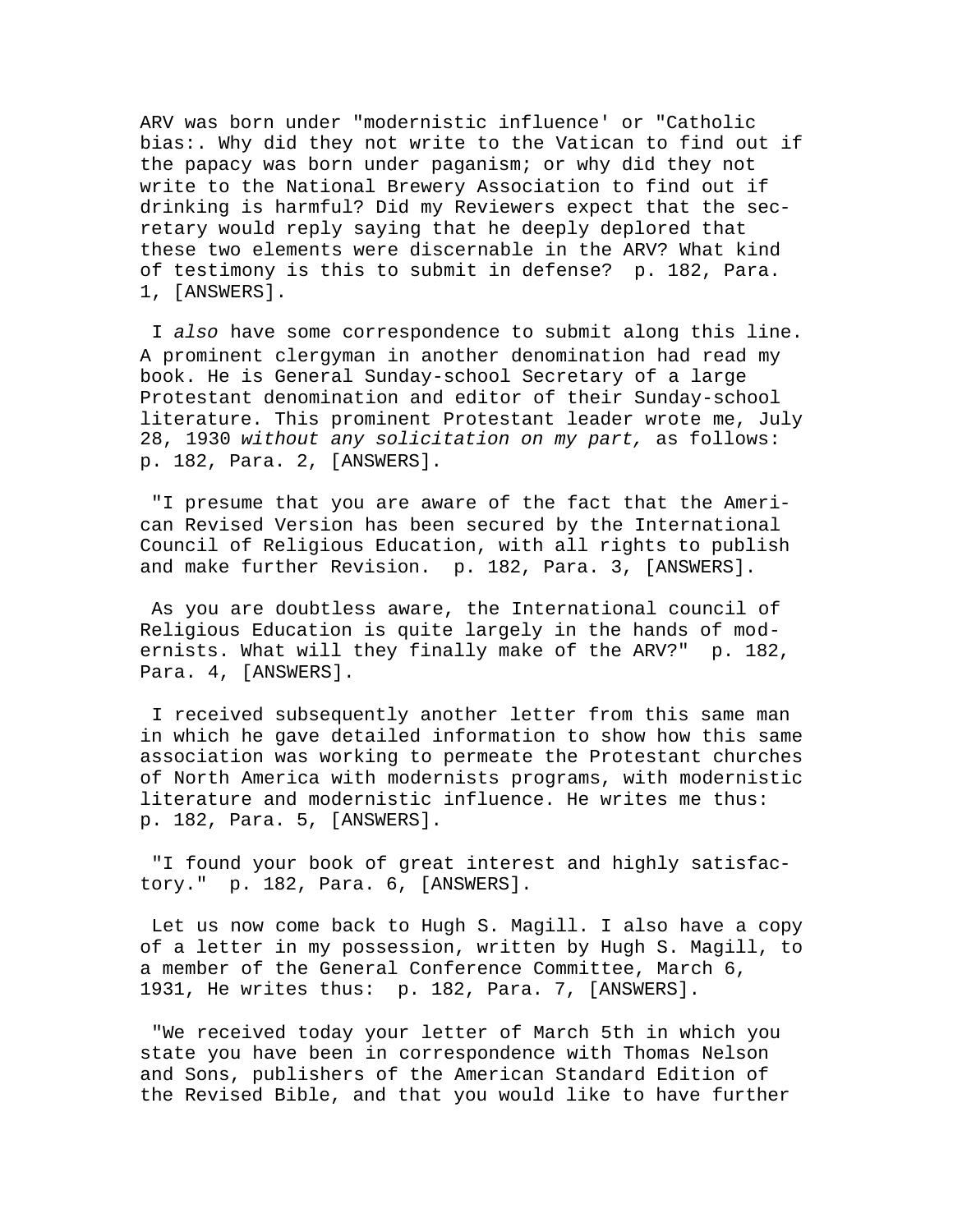information regarding the American Standard Bible Committee appointed by the International Council to have charge of the further revision of this edition of the Bible. p. 182, Para. 8, [ANSWERS].

 "This committee is now working on this undertaking and using the American Standard Version as the basis. It is agreed that the Revised edition shall not be published before 1934. The reason for the revision is because of the new discoveries that have been made and the results of investigations since the publication of the American Standard Bible Committee." p. 182, Para. 9, [ANSWERS].

 Appended to this communication is a list of the members of the Committee who are working to revise the Revised. Both the Old and New Testament sections contain the names of university professors well known to us all, and whose reputations for modernism are well known; such as, Dr. James Moffatt, Union Theological Seminary, Dr. J. M. Powis Smith, University of Chicago, and Dr. Edgar J. Godspeed, the University of Chicago. How does this comport with the Reviewers' statement that if they were to adopt the idea that the ARV is under modernistic influence we would become the laughing stock of the reverent Christian scholarship of the world? Certainly they cannot be unaware of the fact that Princeton University has gone modernistic; do they refer to its Christian scholarship? And surely they must know that the Union Theological Seminary of New York, and Chicago University, and Harvard University have long ago become ultra-modernistic. Is this the Christian scholarship to which they refer? If so; then Seventh-day Adventists have long ago been a laughing stock to these people. But is there a great possibility on the other side; that if we take a firm stand on the AV and against all versions tainted with and connected with modernistic influences, we will gain the confidence and respect of a great reverent scholarship that is found in other connections than with these modernistic theological schools, who endorse the ARV and who are furnishing the scholarship to further revise it in modernistic lines? If we are going to raise the question of becoming a laughing stock, it is necessary to inquire in the eyes of what kind of organizations do we feel we shall become a laughing stock. p. 183, Para. 1, [ANSWERS].

 On the other hand, with regard to my book being a laughing stock, I have received a great many letters from devout and reverent Christian workers, thanking God for the blessing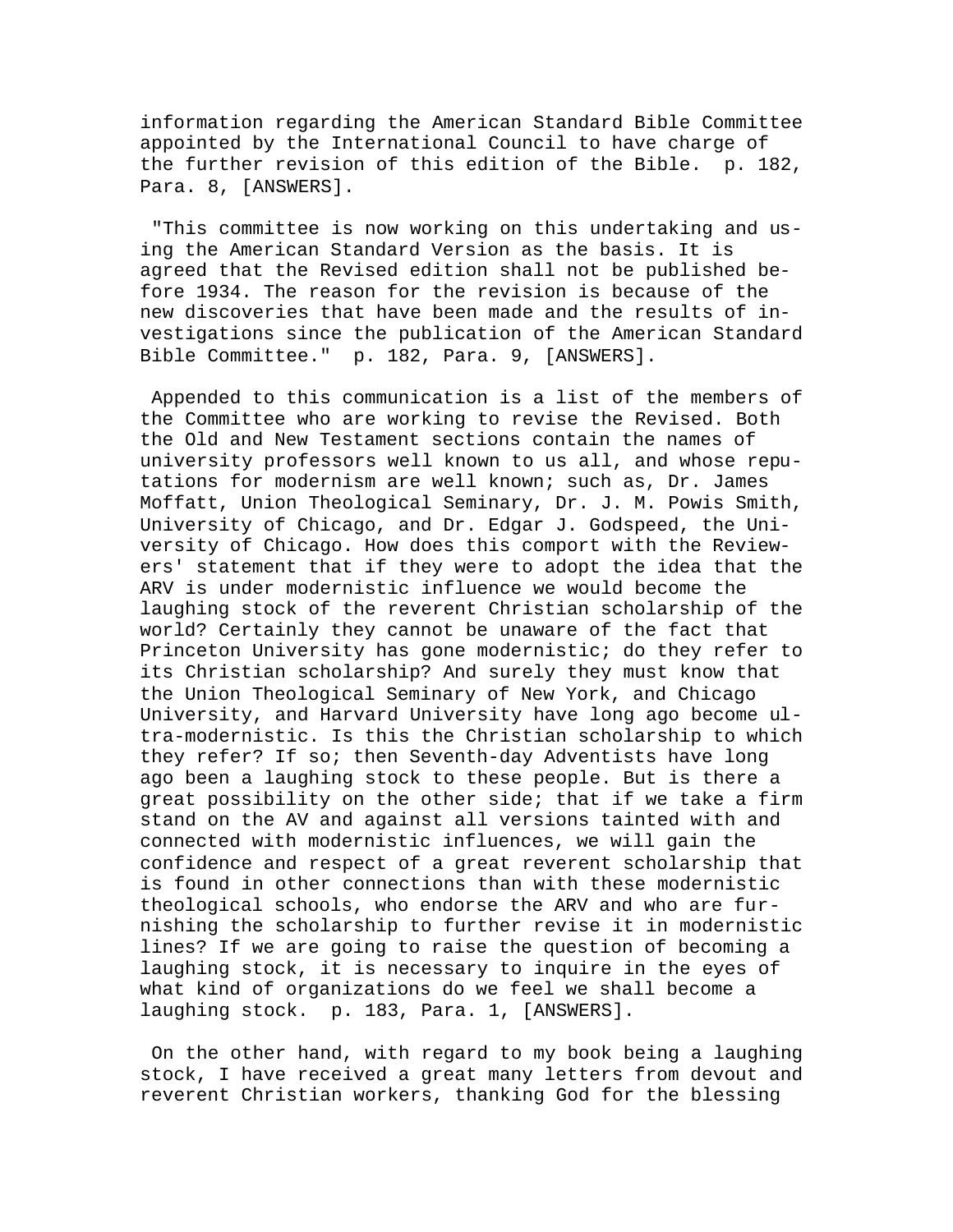it has been to them, and many of them testify that it has confirmed their faith in the Bible. Some of these letters are from men who are known to be prominent scholars in the theological field and no one could accuse them of being anything but reverent and devout Christian scholars. Of course I do not intend to make these letters public. Because I have authoritative information that the writers have, in certain instances, become the recipient of embarrassing correspondence. But if any one questions the truth of the letters, I will be glad to show those to Elder Watson so that he can testify that I have told the truth. (At this point Elder Wilkinson read extracts from some letters from outside the denomination.) p. 183, Para. 2, [ANSWERS].

 Right here it is interesting to note that Dr. Frederick Field. a member of the English O.T. Revision Committee and famous for a life-long work in the Greek O.T. to Philip Schaff pronouncing the Revised Version a failure. (Dr. Schaff's "Companion', page IX). p. 183, Para. 3, [ANSWERS].

 Sub-Chapter II. *Discredit Cast upon Erasmus.* p. 184, Para. 1, [ANSWERS].

 My Reviewers claim (Section I, page 42) that my book will be justly construed as an attack upon the Bible itself. How can anyone read my book and not see that I am endeavoring to defend the Bible itself? The Bible of the Protestant nations for three hundred years, unquestionably accepted by this denomination, used by our pioneers in constructing the framework of this message. My book was written with one purpose, and one purpose only to establish faith in the true Word of God, preserved for us from apostolic times, intrinsically uncorrupted. p. 184, Para. 2, [ANSWERS].

 On the other hand, let us consider some of the statements made in this review and see whether this charge of attacking the Bible should not fall on other shoulders than mine. Let us consider some of the things my Reviewers have said about Erasmus: p. 184, Para. 3, [ANSWERS].

 "Complete, and better attested MSS, and many more in number, that have come to light and been critically studied by a large number of expert scholars since the one man, Erasmus made up his hasty text from a few MSS under pressure of competition with another printer than his employer, but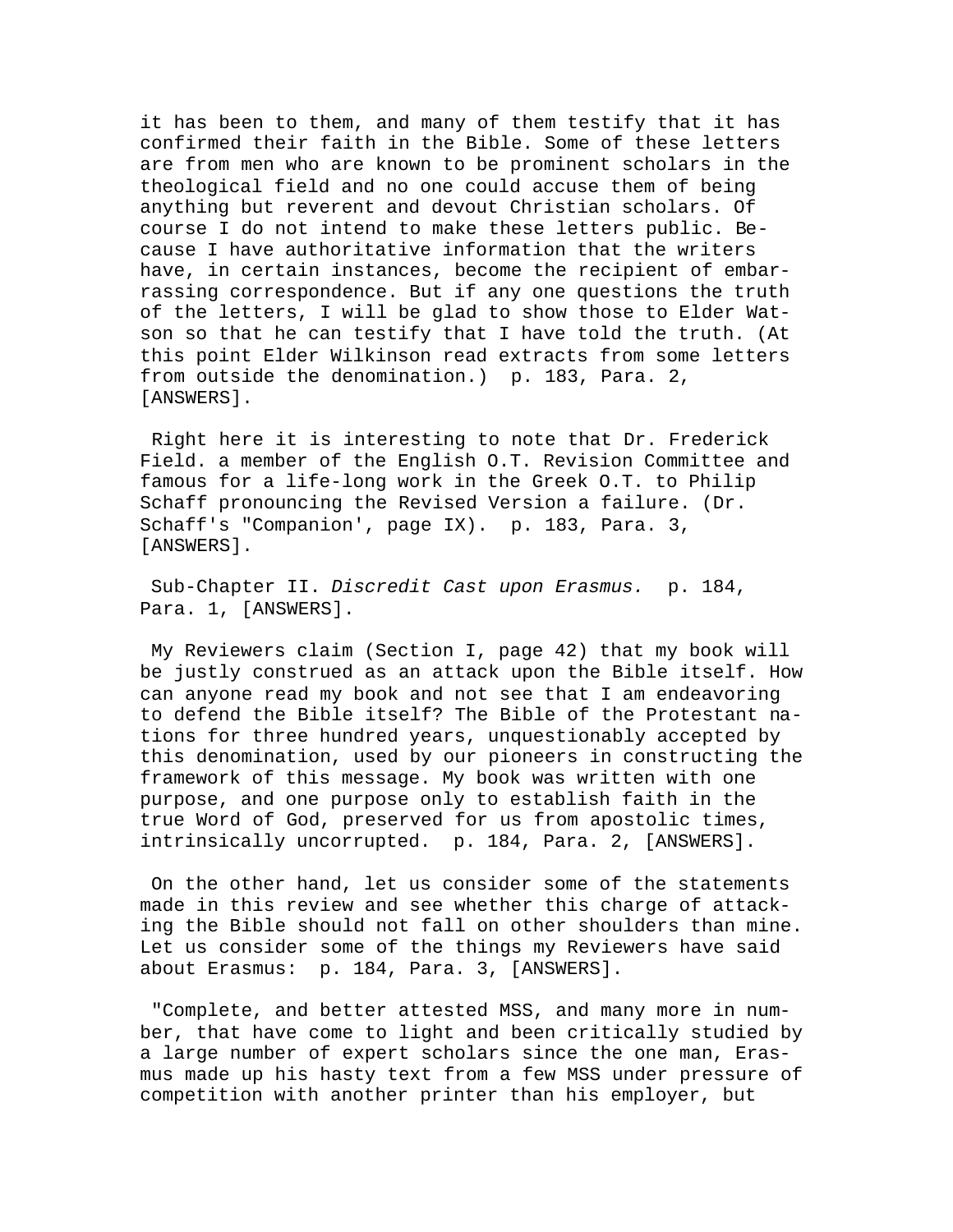which the author calls 'a pure Greek Text.'" (Summary, page 2) p. 184, Para. 4, [ANSWERS].

 Yet Sister White has held Erasmus up to us as an instrument in the hands of God to do a great and wonderful work. She says: p. 184, Para. 5, [ANSWERS].

 "In 1516, a year before the appearance of Luther's theses, Erasmus had published his Greek and Latin version of the New Testament. Now for the first time the Word of God has been printed in the original tongue. In this work many errors of former versions were corrected, and the sense more clearly rendered. *It led many among the educated classes to a better knowledge of the truth, and gave a new impetus to the work of reform...* p. 184, Para. 6, [ANSWERS].

 "A diligent student and an earnest seeker for truth, he (Tyndale) had received the gospel from the Greek Testament of Erasmus." "Great Controversy", page 245. (Italics mine.) p. 184, Para. 7, [ANSWERS].

 But what do my Reviewers say? Here are their words: p. 184, Para. 8, [ANSWERS].

 "5778 improvements were made by the whole (Revision) committee in order to correct the *many glaring defects* of Erasmus' hastily assembled text, so obsequiously followed by Stephens and the Elzevirs in later editions." III Summary, 7. (Emphasis mine) p. 184, Para. 9, [ANSWERS].

 Surely Stephens, the Elzevirs and Beza, one working in England, another on the continent and the third in Geneva, years later, must have been strangely deficient in scholarship not to notice Erasmus' glaring defects. Surely 350 years of Protestant scholarship down to 1881 must have been nothing but continued stupidity to accept all that time Erasmus' *glaring defects.* p. 184, Para. 10, [ANSWERS].

 In view of the misrepresentations continually pouring from the modernistic presses against Erasmus, the Received Text and the AV, I think it is a good thing for the public to have a book which will answer these misrepresentations and give them facts. p. 185, Para. 1, [ANSWERS].

 When the time would come for the third angel's message to be given in its greatest power -- then, Sister White declares: "The stealthy, but rapid growth of the papal power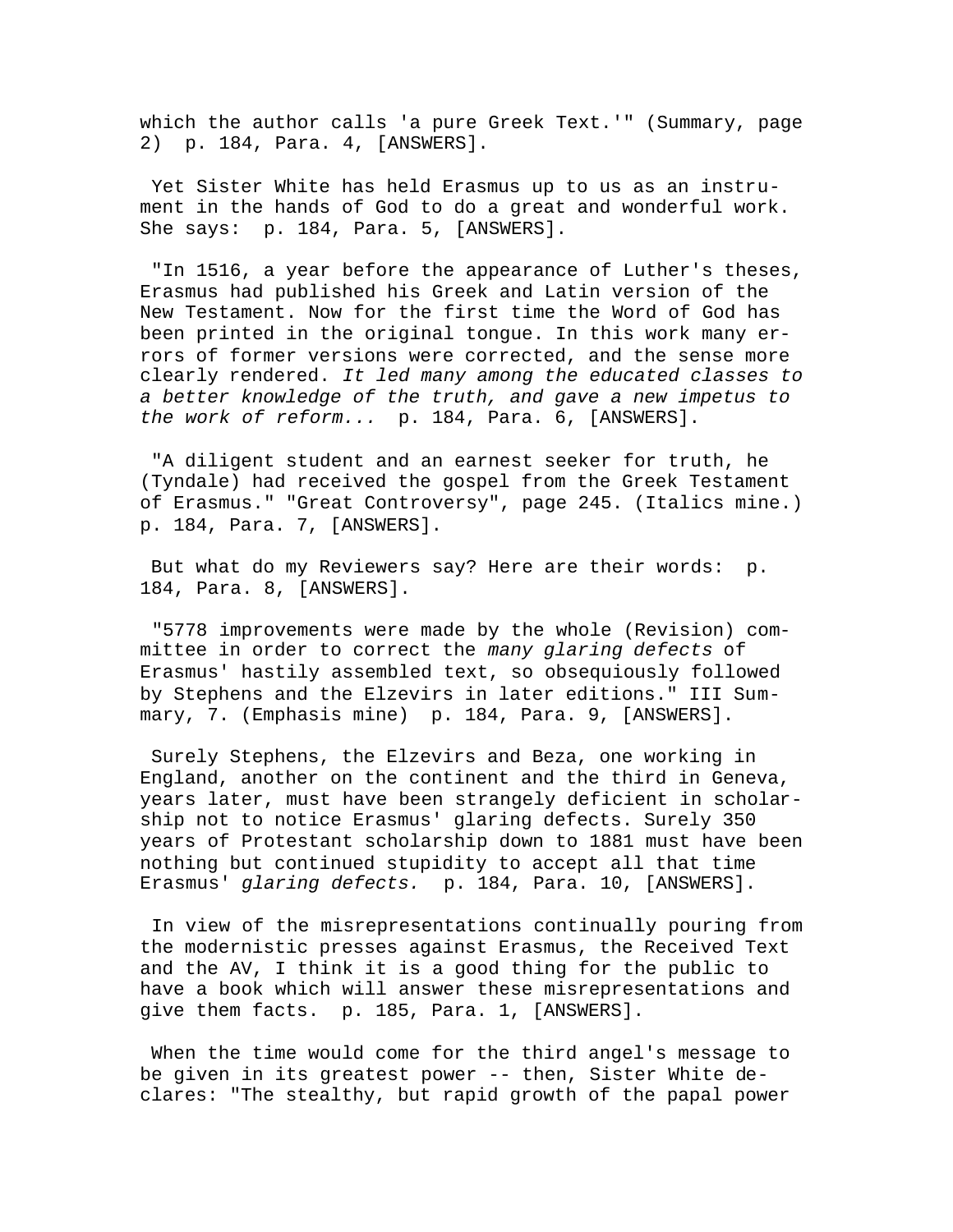all will be unmasked." "Great Controversy", page 606. p. 185, Para. 2, [ANSWERS].

 Sub-Chapter III. *They Discredit the Spirit of Prophecy.* p. 185, Para. 3, [ANSWERS].

 My Reviewers agree with or defend the Revisers, and higher critics and textual critics against Sister White on more than 30 scripture passages, considered in my book: p. 185, Para. 4, [ANSWERS].

 (1) Matt. 6:13, The Lord's Prayer. (2) Matt. 5:44, Praying for enemies. (3) Luke 4:8, Get thee behind me Satan. (4) Luke 11:2-4, Secondary account of Lord's Prayer. (5) Rom. 5:1 (margin), Let us have peace. (6) 1 Cor. 5:7, For us. (7) Col. 1:14, His blood. (8) 1 Tim. 3:16, God manifest in the flesh. (9) 2 Tim. 4:1, His appearing and Kingdom. (10) Rev. 22:14, Blessed are they that do His commandments. (11) John 2:11, Beginning of miracles. (12) Matt. 18:2, 3, Conversion. (13) Heb. 11:3, The worlds were framed (margin). (14) Col. 1:15, 16, In Him or by Him. (15) Acts 24:15, The resurrection. (16) Matt. 24:3, The second coming (margin) of Christ. (17) Titus 2:13, The glorious appearing. (18) Rev. 1:7, Shall wail because of Him. (19) Acts 3:19, Times of Refreshing. (20) Mark. 16:9-20, The last twelve verses of Mark. (21) Matt. 17:21, Fasting. (22) John 8:1-11, Woman taken in adultery. (23) Luke 9:55, 56, What manner of spirit. (24) Acts 8:37, The Eunuch's confession. (25) Rev. 13:10, on captivity. (26) 1 Cor. 11:29, The Lord's Supper. (27) James 5:16, Confess your faults. (28) Heb. 10:21, A high priest. (29) 1 Cor. 15:3, 4, He rose again. (30) Matt. 27:46, A great crises of Christian life. (31) 1 Cor. 11:24, My body which is broken. p. 185, Para. 5, [ANSWERS].

 Is it not astonishing how often the Revised Version disagrees with Sister White even in the limited number of texts considered in my book; and still more astonishing that my Reviewers agreed with the Revisers and defended them and disagreed with the Spirit of Prophecy. p. 185, Para. 6, [ANSWERS].

 Sub-Chapter IV. *How This Review Treats the AV and the ARV.* p. 185, Para. 7, [ANSWERS].

 I have heard that the Minority Quorum of the General Conference has passed a vote to the effect that "they recognized the equal value of the Authorized and the American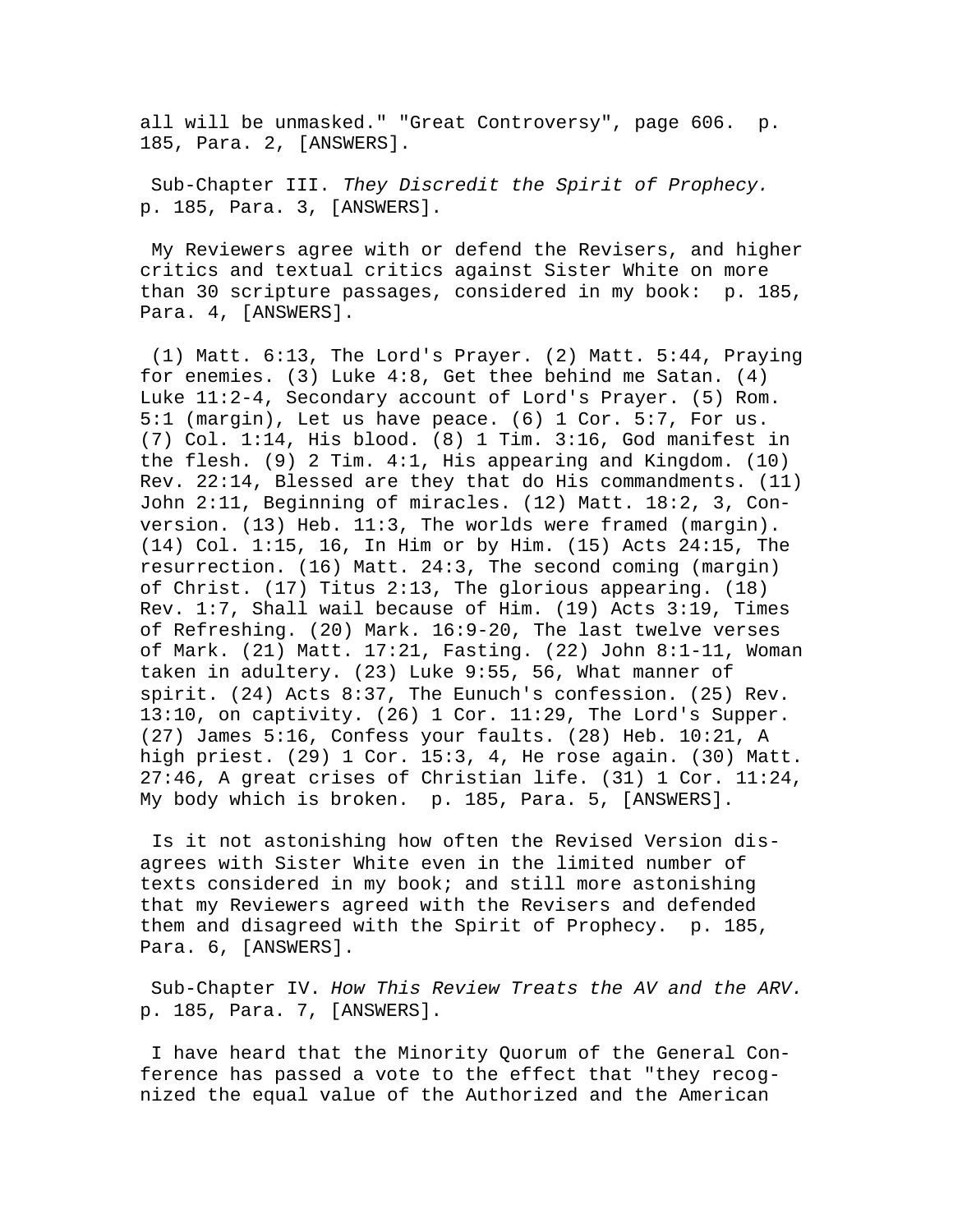Revised Version". In the light of this fact I wish to bring into relief some statements found in this document of the Reviewers which was written, I believe, by some member of the Minority Committee. To my mind they do NOT express an equal appreciation of these two versions. Please listen: p. 185, Para. 8, [ANSWERS].

 (Against AV) The many glaring defect of Erasmus' hastily assembled text, so obsequiously followed the Stephens and the Elzevirs in later editions. III-Sum. 7. p. 186, Para. 1, [ANSWERS].

 (For RV) "Those English divines (Westcott and Hort) are considered by many scholars as the highest and latest authority on the Greek text." I-8 (Quotation) p. 186, Para. 2, [ANSWERS].

 (Against AV) That the Received Text is the pure, uncorrupted, apostolic scripture transmitted without substantial change through the centuries is clearly overthrown. I-42. p. 186, Para. 3, [ANSWERS].

 (For RV) "This Vatican manuscript is considered by a great many scholars to be the best of all the New Testament manuscripts. The Sinaitic and the Vatican are here, from the standpoint of the history of the text as thus far known, by far the two best witnesses for the oldest text... If the given view be correct, they represent not the current, rewrought, worked over manuscripts of the second century, but such as retained in and eminent degree the text which has come to that century from the hands of the original writers." (Quotation) II-13. p. 186, Para. 4, [ANSWERS].

 (Against AV) There is no historical proof that any Greek text was more definitely influenced by Catholic hands, a Catholic version, and Catholic approval than was that of Erasmus, yet the text of Erasmus was the basis of what has since been called the Textus Receptus, which the author lauds so highly as a pure, uncorrupted text. III-6-6. p. 186, Para. 5, [ANSWERS].

 (For RV) "If B and S agree there is usually strong evidence for the genuineness of a reading; if it is supported by ante-Nicene testimony it is conclusive. Such concurrent testimony gives us the most ancient readings, that may be traced to within a century of the time when the original autographs were penned." (Quotation) II-12. p. 186, Para.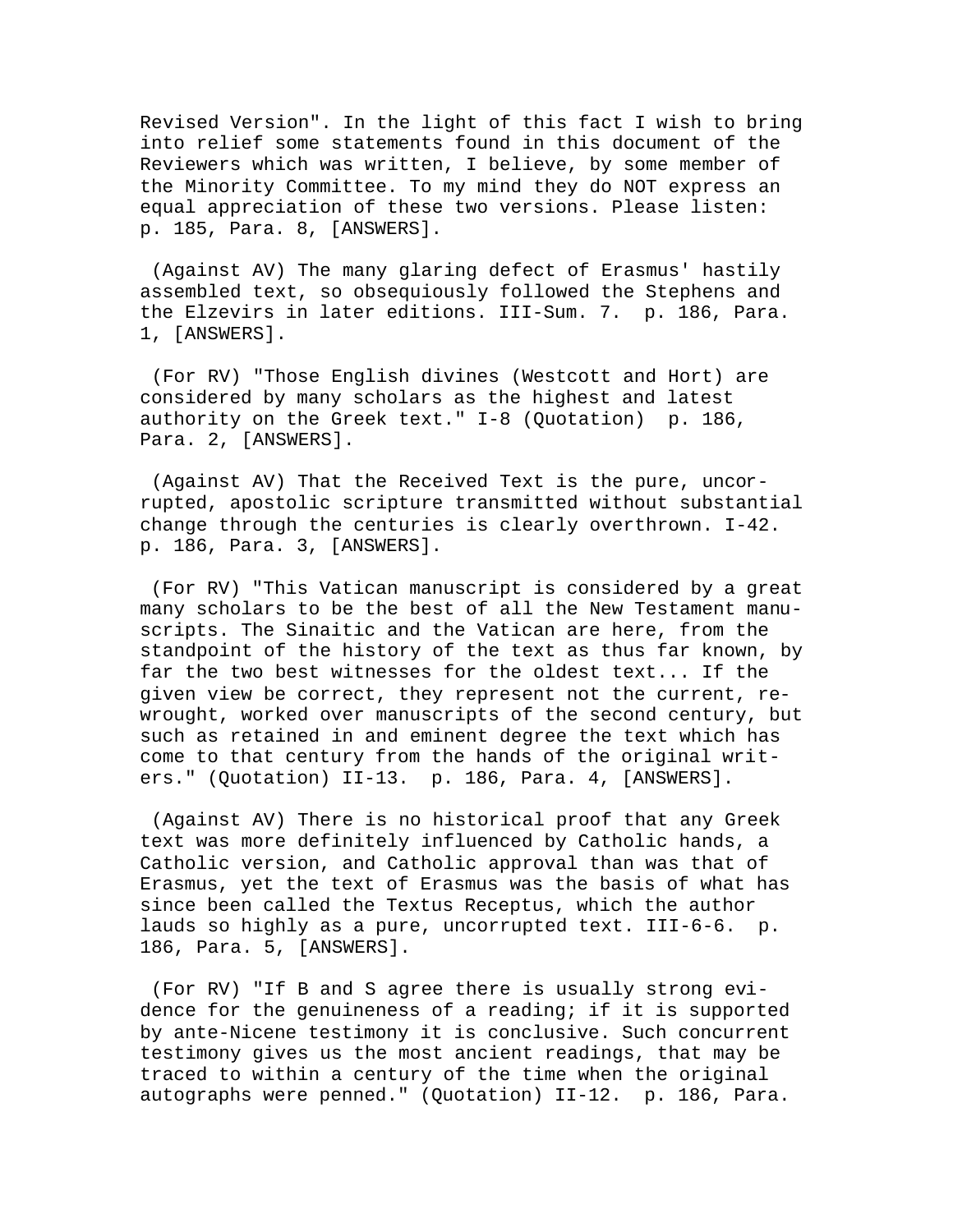6, [ANSWERS].

 (Against AV) "The edition of Erasmus consequently has little critical value." (Quotations) II-9. p. 186, Para. 7, [ANSWERS].

 (For RV) "It will be seen that the Greek text underlying the Revised Version has very strong claims on our acceptance." (Quotations) I-10. p. 186, Para. 8, [ANSWERS].

 (Against AV) "If however, some of the personal views of the committee of 1611 were disclosed, what a contrast might appear to the extravagant eulogium of the members of this committee by the author! I-18. p. 187, Para. 1, [ANSWERS].

 (For RV) "B gives us as does S, (Sinaiticus)'the simplest, shortest and concisest text.' The charge that many important words are omitted is imaginary, say Westcott and Hort, (page 557)." (Quotation) II-12. p. 187, Para. 2, [ANSWERS].

 (Against AV) "And the general result of these generations of study is to show that the text used by the translators of 1611 is far from perfect." (Quotation) I-10. p. 187, Para. 3, [ANSWERS].

 (For RV) "Vatican MS unquestionably superior in accuracy and authenticity. (A quotation is given to prove that the Vatican MS is superior.) 11-13. p. 187, Para. 4, [ANSWERS].

 (Against AV) "Such was the fourth edition of Erasmus, the mother-edition of the Textus Receptus and of our own Authorized Version. It was based, as we have seen, on scanty evidence and late manuscripts." (Quotation) II-9. p. 187, Para. 5, [ANSWERS].

 (For RV) The ARV shows its fidelity to authenticated texts and its freedom from the charge of mutilation. III-6-6. p. 187, Para. 6, [ANSWERS].

 (Against AV) "The version of 1611 was made from a Greek text formed by a comparison of very few manuscripts, and those, for the most part, late. The version of 1881, on the other hand, was made from a Greek text based upon an exhaustive examination, extending over some two centuries, of all the best manuscripts in existence." (Quotation) I-10.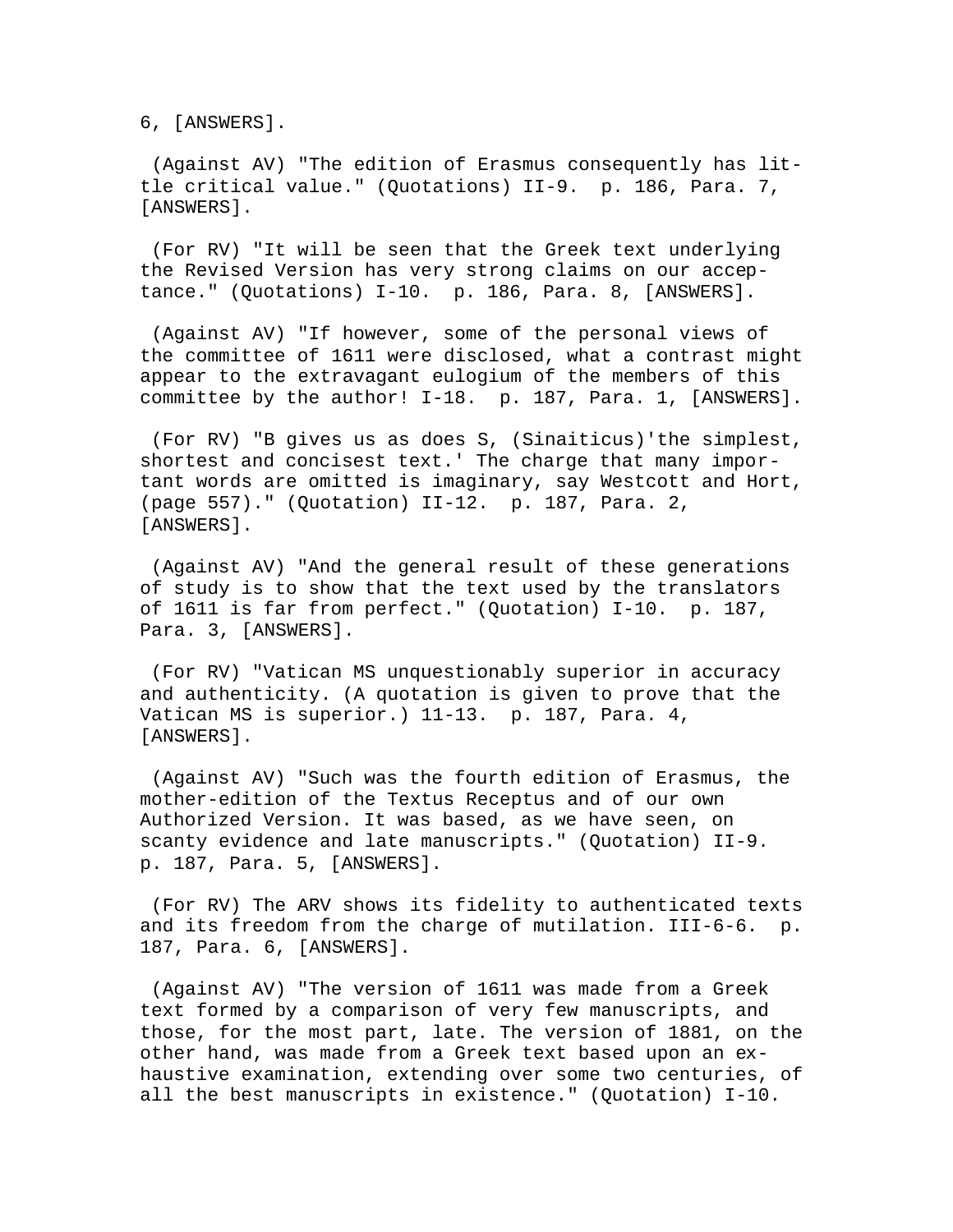p. 187, Para. 7, [ANSWERS].

 (For RV) Complete and better attested MSS and many more in number, that have come to light and been critically studied by a large number of expert scholars since the one man, Erasmus, made up his hasty text from a few MSS under pressure of competition with another printer than his employer, but which the author calls "a pure Greek text." Sum. 2. p. 187, Para. 8, [ANSWERS].

 (Against AV) The faulty character of the Textus Receptus. I-38. p. 187, Para. 9, [ANSWERS].

 (For RV) "Scholars in general believe B (The Vatican Manuscript) to be the chief evidence for the most ancient form of the New Testament text, and it is clear that the Revisers of our English Bible attached the greatest weight to its authority." (Quotation) 1-21. p. 188, Para. 1, [ANSWERS].

 (Against AV) 1611 manuscripts of late date and few in number. (Followed by quotation to that effect.) II-18. p. 188, Para. 2, [ANSWERS].

 For RV) These noted MSS (The Vaticanus and Sinaiticus) I-27. The Vatican MS equal to the best. II-11. Vatican MS on the whole the best and oldest. II-12. Vatican MS most valuable of all. II-12. p. 188, Para. 3, [ANSWERS].

 (Against AV) "The early uncritical editions." (Quotation) II-5. p. 188, Para. 4, [ANSWERS].

 (For RV) "Vatican MS most ancient and of incalculable value. "Codes Vaticanus. This is regarded as probably the most ancient of all the Greek MSS now known to exist." (Quotation) II-13. He fails to inform his readers that the Sinaiticus and Vaticanus MSS are listed as first and third among the major MSS by all scholars up to date. p. 188, Para. 5, [ANSWERS].

 (Against AV) Science of textual criticism sprung up since 1611. "He (the reader) will have seen also (to recapitulate here for greater clearness) (1) that in the present day we have access to a treasury of ancient manuscripts, versions and quotations such as the scholars of King James day had never dreamed of; (2) that the science of textual criticism which teaches the value and the best methods of dealing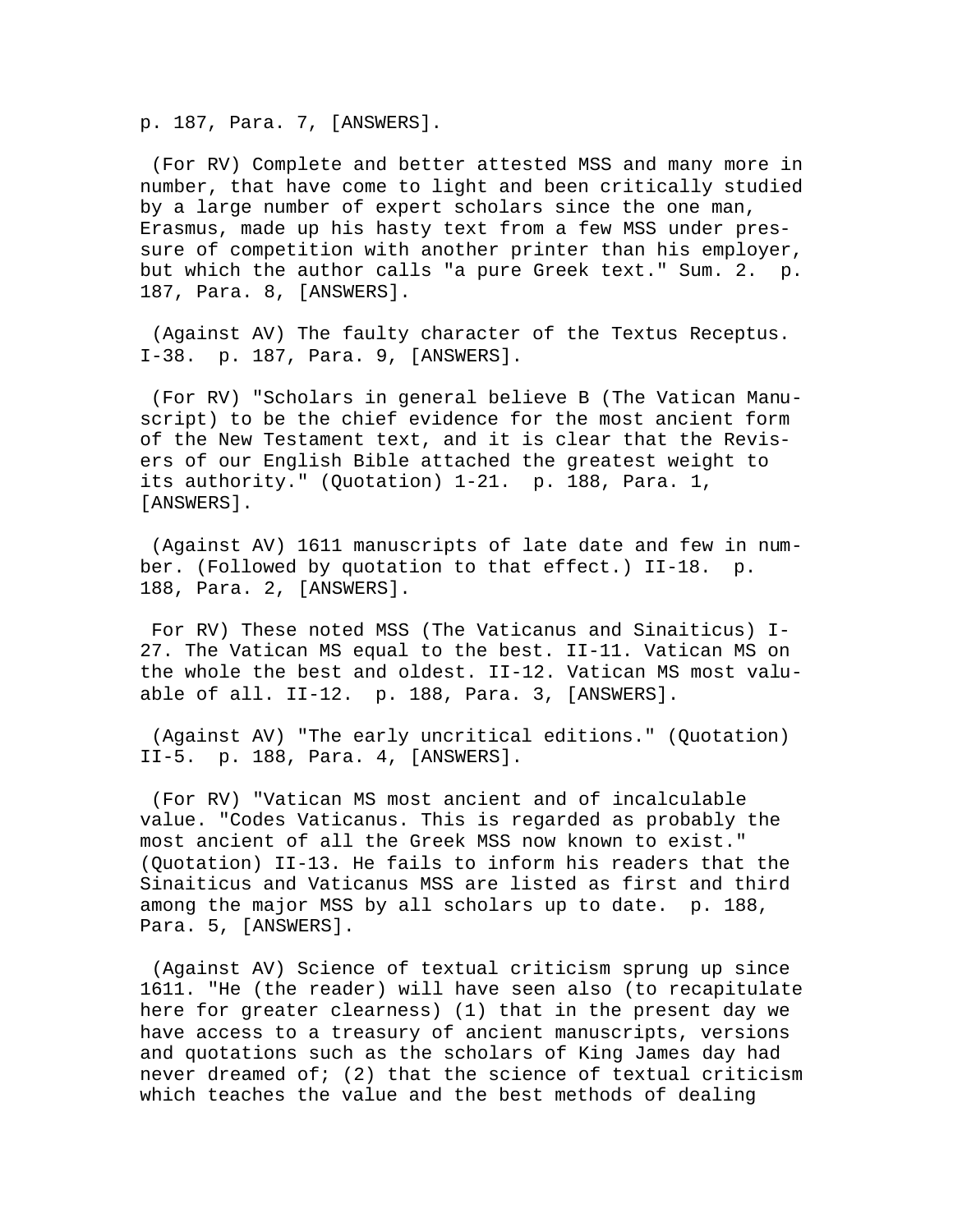with these documents, has entirely sprung up since: (3) that our scholars are better acquainted with the sacred languages, and able to distinguish delicate shades of meaning which were quite lost on their predecessors; and (4) lastly, that owing to the natural growth of the English language itself many words in the Authorized Version have become obsolete, and several have completely changed their meaning during the past 300 years." (Quotations) II-19. p. 188, Para. 6, [ANSWERS].

 (For RV) The Sinaiticus and Vaticanus respectively, are the two oldest MSS among all that have been collected by scholars over the centuries. III-6-5. p. 189, Para. 1, [ANSWERS].

 (Against AV) Obvious errors in AV. III-Sum.-4. p. 189, Para. 2, [ANSWERS].

 (For RV) More literal renderings, and greater fidelity to authenticated Greek MSS. Conclusion-7. p. 189, Para. 3, [ANSWERS].

 In the light of the foregoing statements it is clearly evident that the writers of this document endeavored continually to cast discredit on the AV and its underlying Greek N.T. and to exalt the ARV and its underlying Greek N.T. p. 189, Para. 4, [ANSWERS].

 In fact it is perfectly clear to all of you, I think, that the Reviewers were not seeking equality for the AV and the ARV, but supremacy for the ARV. In fact so great was their bias for the ARV that all their argument for the Revised and all of their disparagement of the AV was in their own estimation *appreciation* for the Revised; whereas my argument for the AV and disparagement of the ARV was in their estimation *attack;* in fact, "attack upon the Word itself". How can any one explain that what they have done is *appreciation;* but what I have done is *attack?* p. 189, Para. 5, [ANSWERS].

 Sub-Chapter V. *That I discredit all Versions.* p. 189, Para. 6, [ANSWERS].

 Who is it that is discrediting all Versions? A very peculiar charge has been made against me that my treatment of the Versions discredits all Versions. This charge has been made from time to time, and from various sources. Let us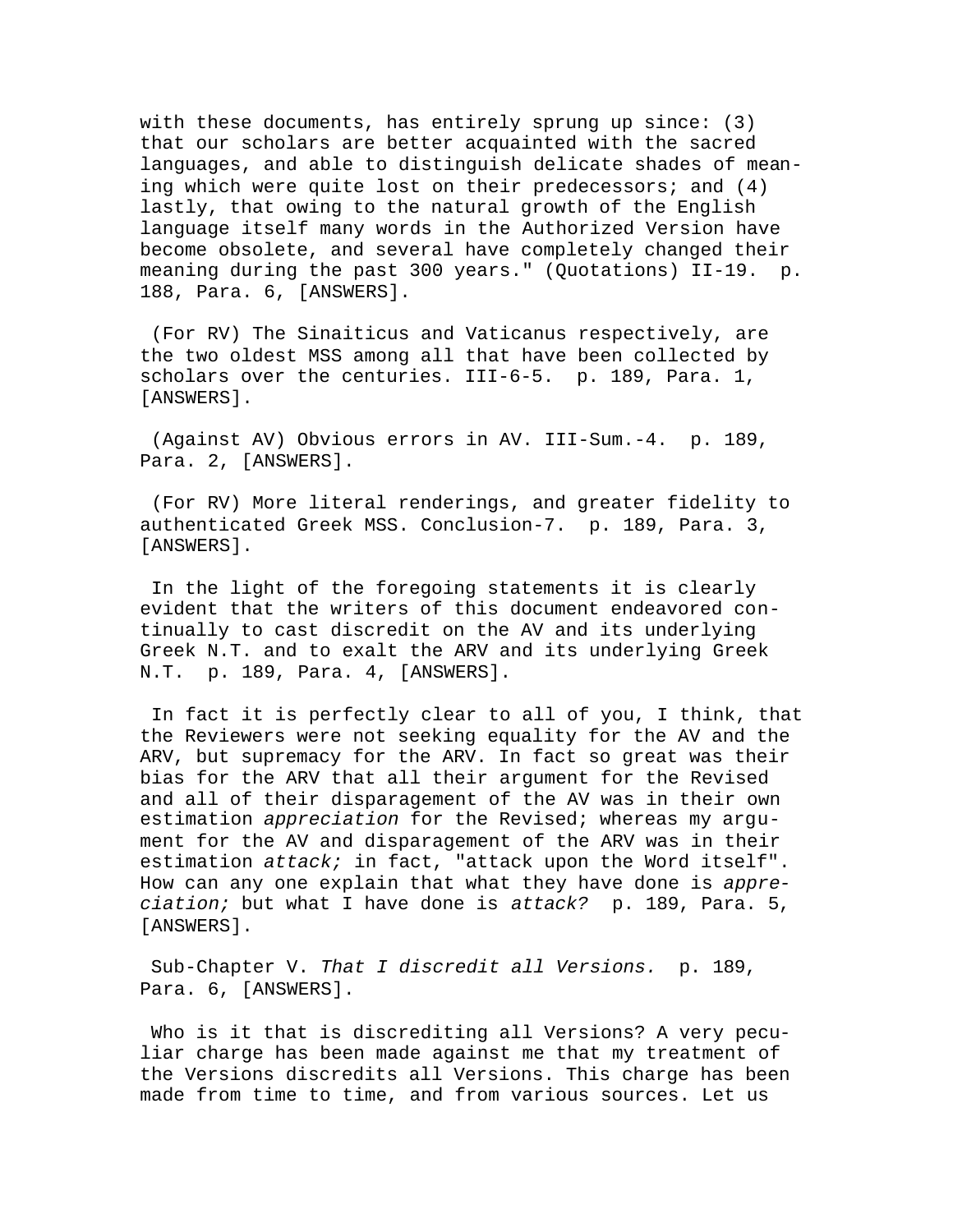examine the facts, and be absolutely fair to one another. p. 189, Para. 7, [ANSWERS].

 First, the Authorized Version is in general usage among all Protestant peoples, as well as among Seventh-day Adventists, to the extent of about 99%. p. 189, Para. 8, [ANSWERS].

 Now it must be evident that my book shows the source and authorities which stand out pre-eminently in the establishment of the Authorized Version as the authoritative Word of God. Therefore, its influence must be to confirm the faith of 99% out of 100%. I would very much regret to think that it would unsettle the faith of even the remaining one per cent in the true Word of God. But the most peculiar thing about the whole charge is, that when I establish the authoritative foundations of the Authorized Version and showed the origin of the Revised Version, I am held up as unsettling the faith of the people in the Word of God. p. 189, Para. 9, [ANSWERS].

 But when the devotees of the Revised Version exalt the Revised Version and point out the inferiority of the Authorized Version, derived from faulty and inferior MSS, its Textus Receptus containing glaring defects, 120,000 errors, etc. they seem not to be able to see that this would tend to unsettle the faith of 99% of all the people in the Word of God just as truly and really and actually and fully as mine could unsettle the faith of the one per cent. Is there anyone who cannot see the unreasonableness and unfairness of the charge about my unsettling the faith of the people in the Word of God, in view of the foregoing facts I have stated. p. 189, Para. 10, [ANSWERS].

 Sub-Chapter VI -- *Who is it Who Thrusts Intolerable Odium?* p. 190, Para. 1, [ANSWERS].

 I wish to bring some more expressions from my Reviewers' document into relief at this point, and ask you to consider whether these expressions represent a Christian and brotherly spirit. p. 190, Para. 2, [ANSWERS].

 "Hidden identity of printer" I-1 -- "Unauthorized character of this volume" I-1 -- "Violates primal laws of evidence" I-1 -- "Unwarranted impressions" I-4 -- "Unsound and unscholarly procedure" I-4 -- "Unnecessary issue is distressing indeed" I-5 --"Borders perilously on sacrilege" I-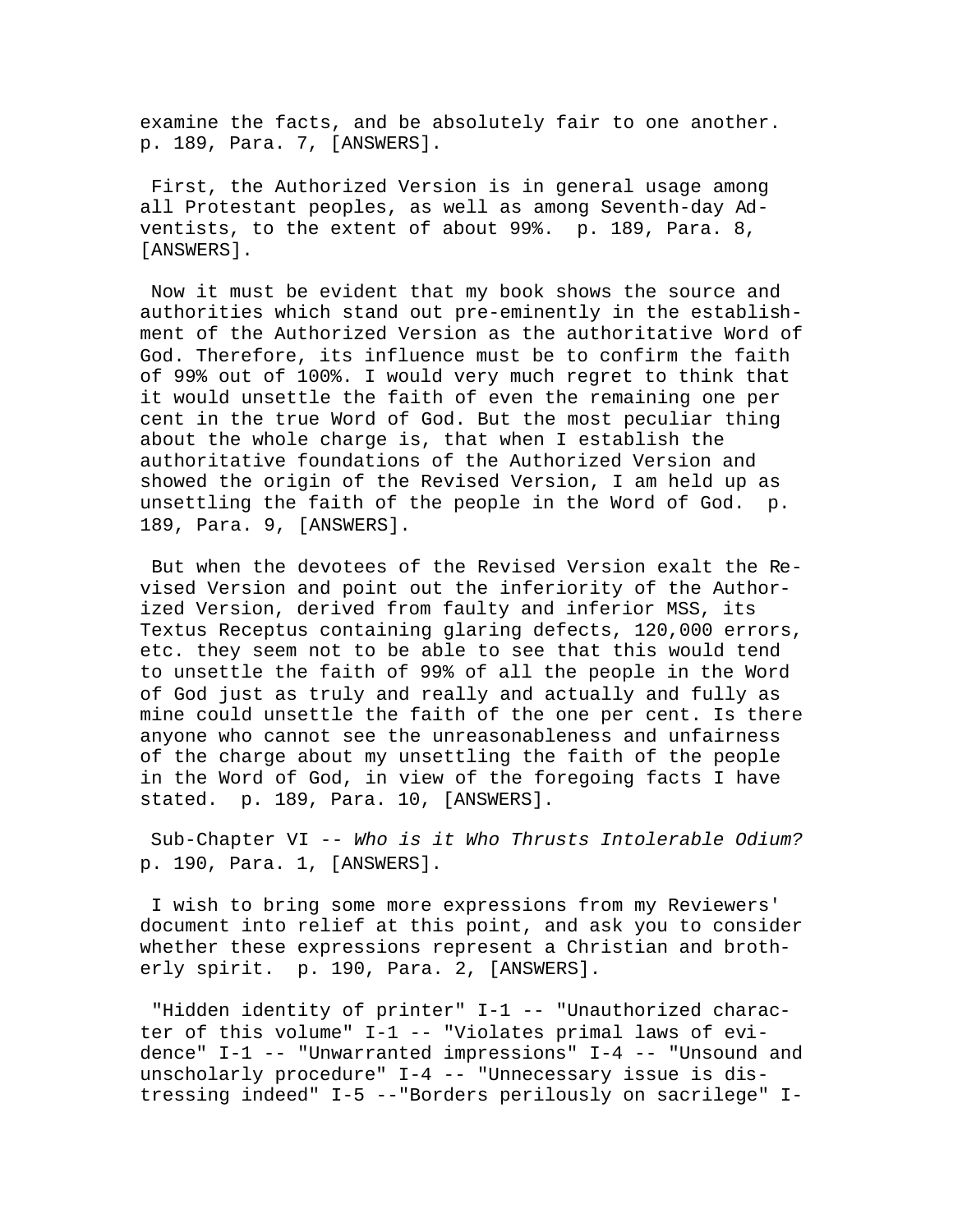6 -- "Intolerable odium" I-6 -- "Utter unsoundness of this argument" I-12 -- "Unfair and untrustworthy criticism" I-17 -- "Appeal to religious prejudice" I-17 -- "Unworthy of a fair, Christian scholar" I-17 -- "Strained quotations" I-17  $--$  "An unfair deduction" I-17 -- "As silly" I-19 -- "A distinct bias" I-21 -- "Unreliable character of the work the more deplorable" I-21 -- "Specious and unwarranted positions" I-21 --"Prejudged his case before looking for his testimony" I-21 -- "Misuse of authorities" I-24 --"It is perverted use of authority? I-24 -- "Another glaring exhibition" I-24 -- "Has perverted in a threefold manner" I-26 -- "His efforts to slur" I-29 -- "Misquotation of authorities" I-28 -- "A flagrant example" I-28 -- "Using in an absolutely unwarranted way" I-30 -- "As striking a perversion of an authority as is found in this book" I-30 -- "Inaccuracies and misstatements that abound" I-30 -- Utterly contrary to the patent facts" I-33 -- "A grandiloquent style to dazzle and impress forgetting that assertion of inference is not proof." I-40 -- "The Volume abounds in illogical conclusions clothed in oratorical garb." I-40 -- "Constructive textual criticism is confused with destructive higher criticism in unwarranted and fantastic ways." I-40 - - "Uncompromising position of author" I-38 -- "Hopeless confusion of fact, conjecture and assertion". I-40 -- "In many places the argument is plainly built upon an appeal to religious and denominational prejudice rather than upon solid facts or a legitimate appeal to reason". I-40 -- "Operating principles are not sound." I-40. p. 190, Para. 3, [ANSWERS].

 "Intensified study of this character can easily become an obsession" I-40 -- "Perverted to support such claims" I-40 -- "Systematic misuse of evidence by the author" I-41 -- "Constantly violates primal laws of evidence in his misuse of authorities" I-41 -- "Unjustifiable aspersions" I-41 -- "Gross misrepresentation" I-41 -- "Frequent misuse and misquotation of authorities are exposed" I-41 -- "Misstatements of the author exposed" I-42 -- "Unfair allegation... masked" I-42 -- "Basically fallacious argument' I-42 -- "Fallacy of the author's unreasonable contention" II-4 -- "Preposterous" II-4 -- "Rest wholly upon his own unsupported authority" II-6 -- "A slurring manner" II-11 -- "Appeal to religious prejudiced" II-11 -- "Unsupported assertions" II-11 -- "A prejudiced view" II-14 -- "No basis worthy of confidence" II-14 -- "It is nothing short of amazing to find the one who apparently feels competent to enter the field of Biblical criticism" II-14 -- "Includes only a part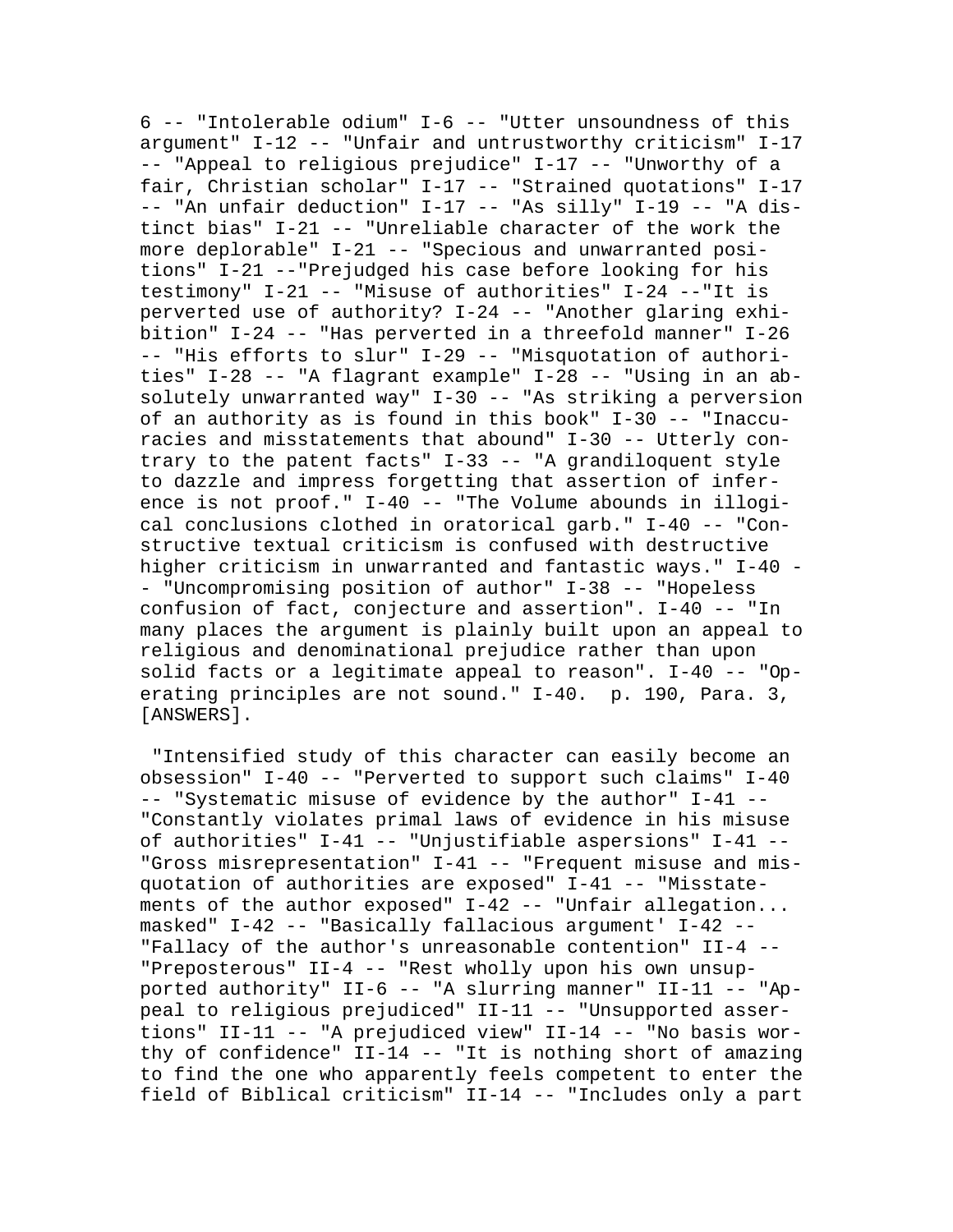of the sentence or paragraph that suits his one-sided argument" II-16 -- "Statements are all entirely unwarranted" II-18 -- "Unfairest methods" III-6-2 -- "Far-fetched inferences" III-6-3 -- "Quotations from questionable sources and of questionable kind" III-6-3 -- "Strained interpretation" III-6-3 -- "Wanders off into a digression on limbo and purgatory" III-6-3 -- "Seem utter folly in the light of the original forms used in the text" III-12 -- "But goes off on another tirade on revision changes in general, and theological views concerning them." III-12-12 -- "Labored contention of the entire book" III-Sum.-3 -- "He employs unfair and illogical methods of weighing evidence such as these: He prejudges his case before he tries it. He draws material from a number of authorities without any standing in textual or historical criticism" Conclusion-2 -- "Draws frequently unwarranted and illogical conclusions." Conclusions-3 -- "Strained interpretations" Conclusion-3 -- "When it serves his purpose he disregards an alternative reading or an informative note in the margin" Conclusion-7 -- "Our laity should be protected from such imposition" I-6 -- "Untrustworthy manipulation" I-21 -- "Such deliberate perversion of fact is without excuse, and could only be made through gross carelessness, or under the pressure of the need of further authority to establish the claims of the author concerning the Received Text? I-29. p. 191, Para. 1, [ANSWERS].

 In the light of the accusations made against me by my Reviewers that I was "casting odium," and in view of this formidable list of things they said, may I humbly inquire who is casting odium? Do you brethren approve of this list of epithets, as representing the style of literary writing employed by members of the General Conference Minority Committee? p. 191, Para. 2, [ANSWERS].

 Sub-Chapter VII. *Starting with Distinct Bias.* p. 192, Para. 1, [ANSWERS].

 I admit that I started out to write my book with a bias, a Christian bias, a Protestant bias, a Seventh-day Adventist bias. My Reviewers, professedly starting with no bias, arrive at conclusions at variance with the Spirit of Prophecy, and admit the doubtful authority, even spuriousness of text quoted by Sister White. p. 192, Para. 2, [ANSWERS].

 How far would a Seventh-day Adventist get in browsing around among all the modern theories of evolution if he did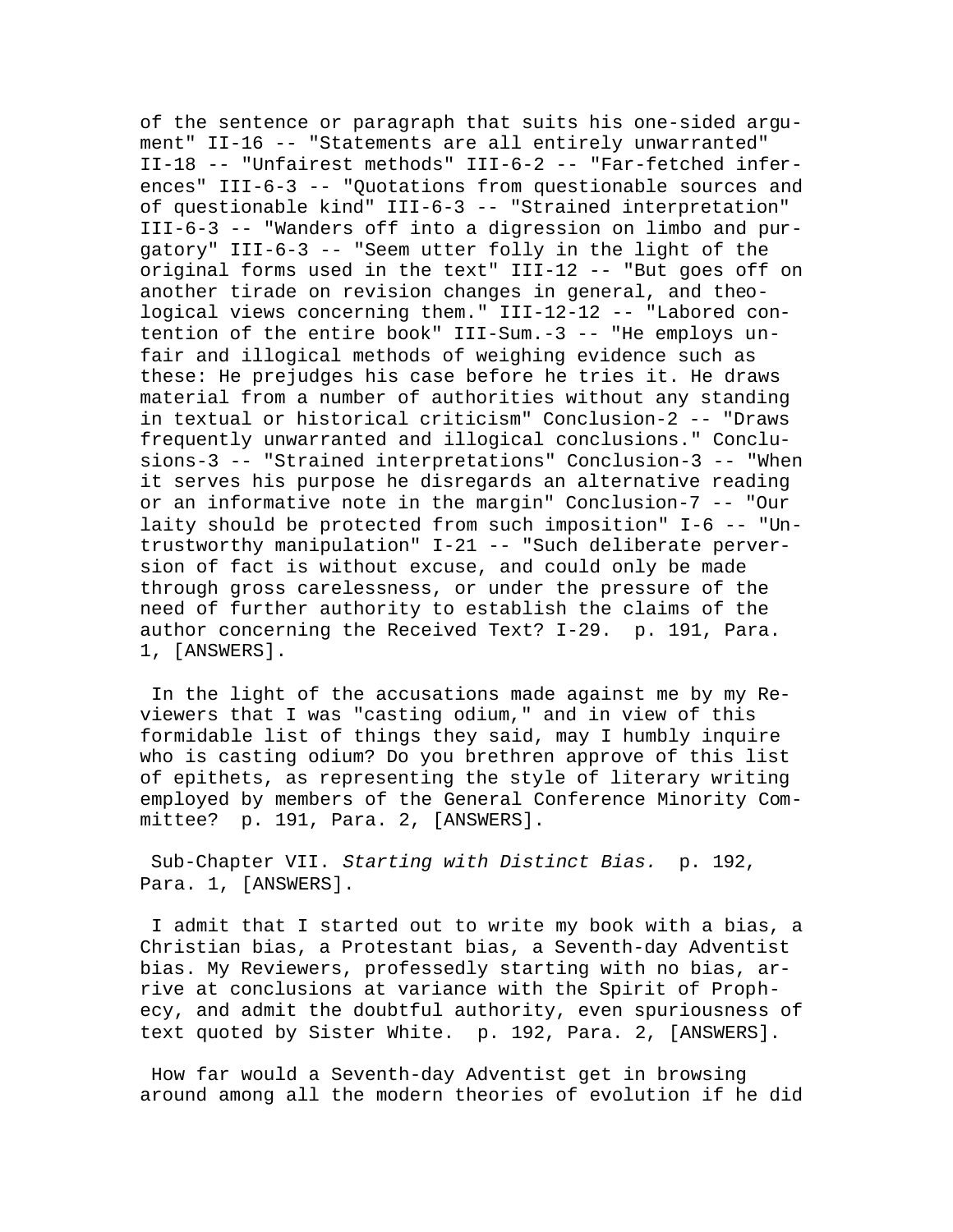not have a distinct bias to start with? My Reviewers apparently unhampered by any bias of any kind have cast their lot among modern textual critics and there they seem bound to stay. They have already been led astoundingly far afield. How much farther they are willing to go we can only conjecture. p. 192, Para. 3, [ANSWERS].

 We will soon have a new revision of the Revised Version by modern textual scholars. We will soon have a new version of the Vulgate issued from the Vatican made by the greatest intellectual scholars that the wealth of the Roman Catholic Church can get together. My unbiased Reviewers will no doubt be consistent and accept these latest products of the best modern scholars. I believe with all my heart that we have now a translation of the Bible that was given us by men of unequalled scholarship led by the Spirit of God in their work, at the time when the world movement of reform was starting. This Bible as a whole has been attested to by the Spirit of Prophecy. I accept it as my supreme authority. I am not waiting for the latest product of modern textual criticism to come along to give me another version by which I can revise my faith. My faith is founded and grounded on the Textus Receptus, the Authorized Bible. All true Adventists will finally have to take it as their anchor or be buffeted about by doubts and questions unavoidably confronted in these products of modern textual criticism that threaten to destroy faith. p. 192, Para. 4, [ANSWERS].

 Sub-Chapter VIII. *Discrediting the Waldenses.* p. 192, Para. 5, [ANSWERS].

 I quote from the document of the Revisers, Section I, pages 16, 17: p. 192, Para. 6, [ANSWERS].

 "The claim of the author is that the Waldenses had a pure text of the Bible, transmitted direct to them from Palestine, and that this text was the foundation of the Textus Receptus. But the testimony here submitted shows that the Waldensian Bible was in all likelihood a revision of the Old Latin text originating in northern Africa, and that it was doubtless the last revision of the Old Latin text previous to, and leading up to the Vulgate, and that the Bible of the Waldenses was the Vulgate itself. Therefore the effort to establish the claim that the Waldensian Church possessed manuscripts directly descended from the apostolic originals, collapses. Neither Mr. Nolan in 1815, nor the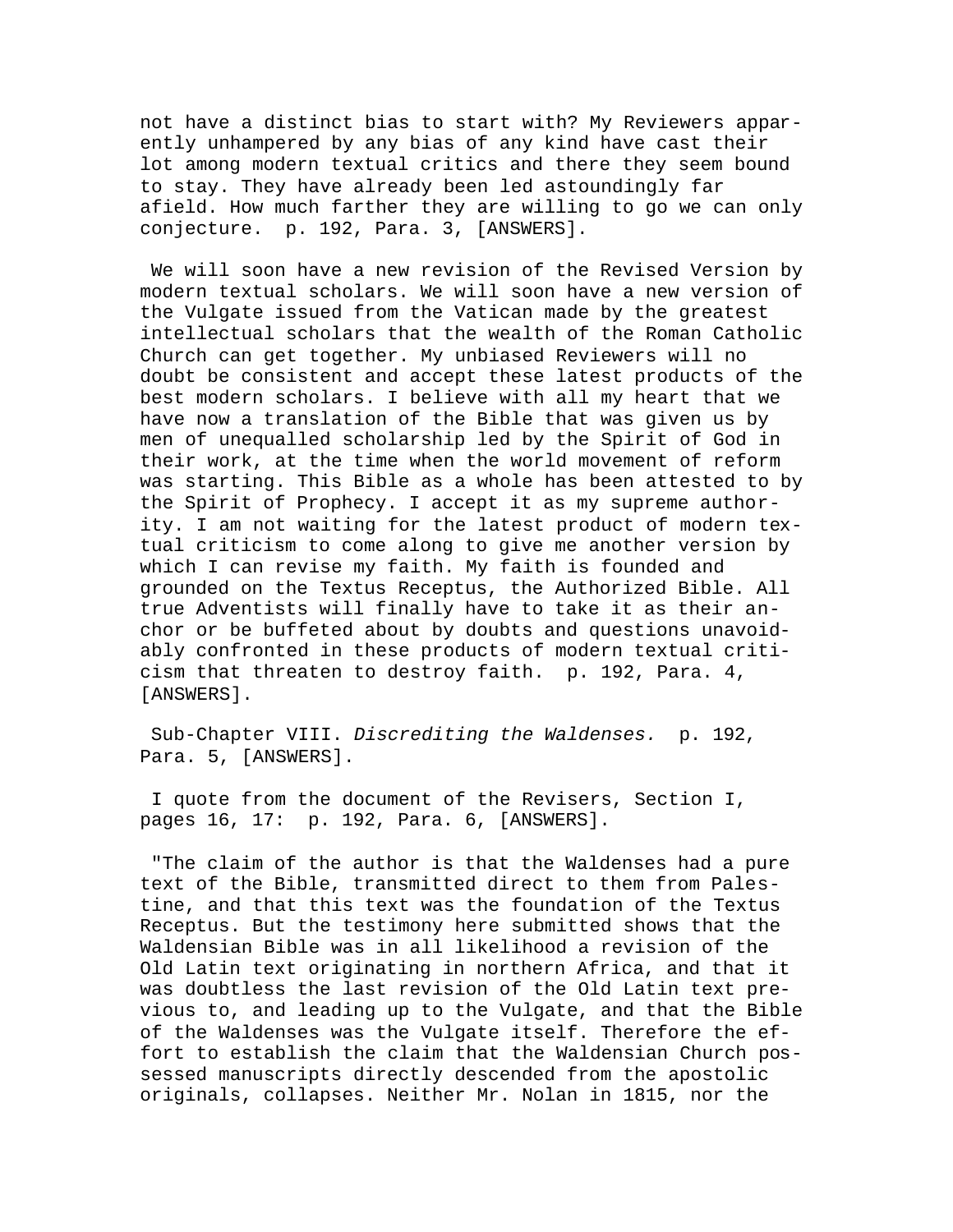author of the book under review in 1930, is able to convince any textual critic that this claim is a sound one. But when this claim is overthrown, the very foundation of the book under review is removed, and the conclusions which are based upon it are rendered untenable." (Emphasis mine) p. 192, Para. 7, [ANSWERS].

 I accept this challenge. It is a question of authority, textual critics or the Spirit of Prophecy. My Reviewers seem to accept the assertions of higher critics rather than the positive statements of the Spirit of Prophecy, in the chapter on the Waldenses in GREAT CONTROVERSY. We must all make our choice. I quote from the statements of the Spirit of Prophecy, p. 193, Para. 1, [ANSWERS].

 "The faith which for many centuries was held and taught by the Waldensian Christians, was in marked contrast to the false doctrines put forth from Rome. Their religious belief was founded upon the *written word of God,* the true system of Christianity... Theirs was not a faith newly received. Their religious belief was their inheritance from their fathers. They contended for the faith of the apostolic church.... 'the faith that was once delivered unto the saints.' p. 193, Para. 2, [ANSWERS].

 "'The church in the wilderness,' and not the proud hierarchy enthroned in the world's great capital was the true church of Christ, the guardian of the treasures of truth, which God has committed to his people to be given to the world." Mrs. E. G. White, "Great Controversy," page 64. (Emphasis mine) p. 193, Para. 3, [ANSWERS].

 They had the true apostolic faith. They possessed the genuine word of God. Jesus said to his disciples, "The flesh profiteth nothing. The words that I speak unto you, they are spirit and they are life." John 6:55, 63. I claimed for the Waldenses a pure apostolic Bible, not one received from Rome. So did Sister White. My Reviewers say that the claim collapses. On the other hand they claim that the Waldenses had only the Vulgate, the Bible of Rome. (See quotation heading Section I, page 16) p. 193, Para. 4, [ANSWERS].

 To the Waldenses, Sister White says, were committed the treasures of truth. They did not preserve the Vaticanus and Sinaiticus; nor substantially their equivalents; therefore the Vaticanus and Sinaiticus are not the treasures of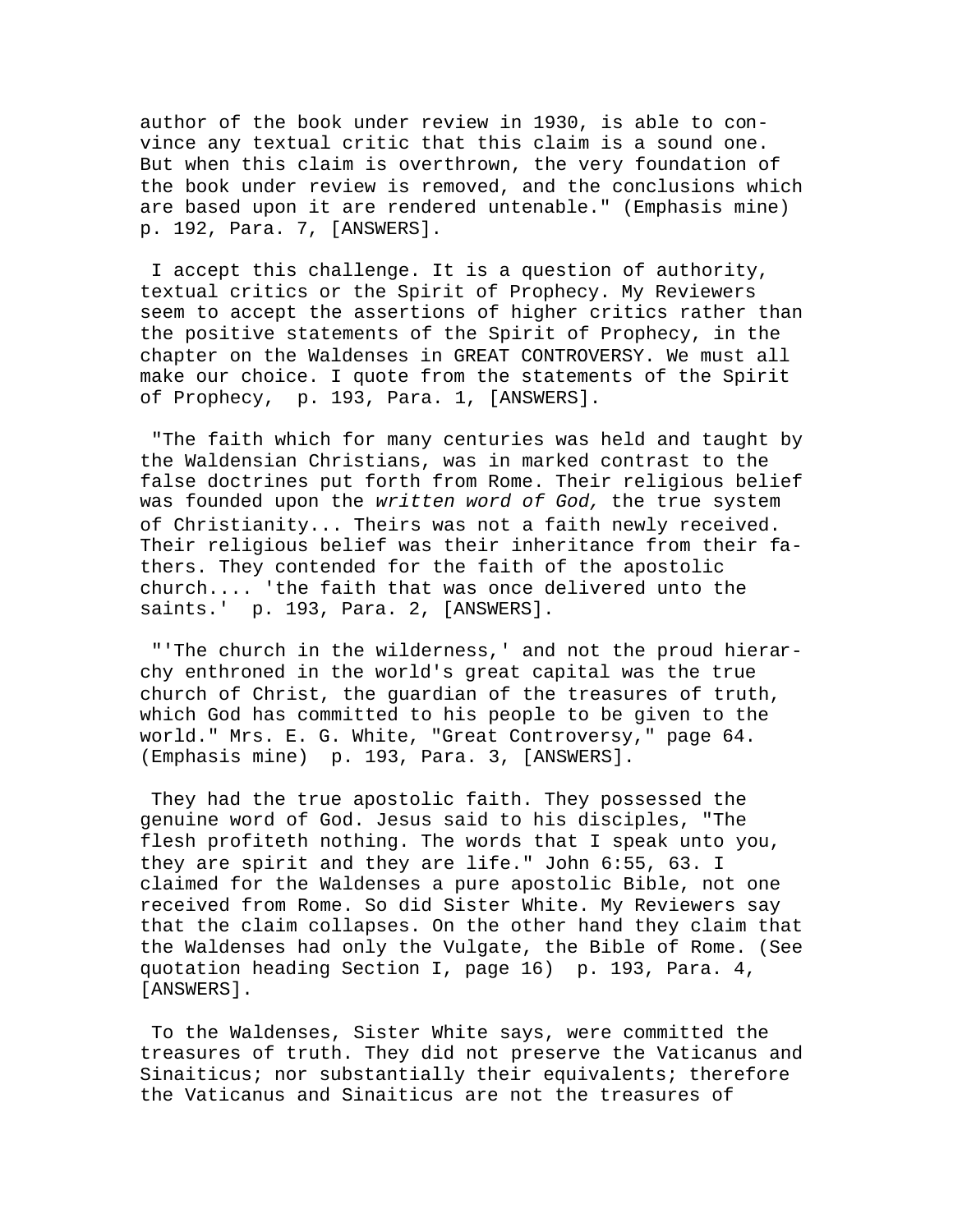Truth. Moreover if the Church fled into the wilderness to preserve the Word of Truth surely the power pursuing her, Rome, was not, as her authority, guarding the Word. p. 193, Para. 5, [ANSWERS].

 I will quote again from "Great Controversy": p. 193, Para. 6, [ANSWERS].

 "Behind the lofty bulwarks of the mountains... the Waldenses found a hiding place. Here the light of truth was kept burning amid the darkness of the Middle Ages. Here, for 1,000 years witnesses for the truth maintained the ancient faith." pages 65, 66. p. 193, Para. 7, [ANSWERS].

 "Hundreds of years before the Reformation, they possessed the Bible in manuscript in their native tongue. They had the truth UNADULTERATED." "Great Controversy", page 65 (Emphasis mine) p. 193, Para. 8, [ANSWERS].

 Isaiah the Prophet promised the perpetual preservation of the Word. He said: p. 194, Para. 1, [ANSWERS].

 "And the Redeemer shall come to Zion... As for me, this is my covenant with them, saith the Lord; My spirit that is upon thee, and my words which I have put in they mouth, shall not depart out of thy mouth, nor out of the mouth of thy seed, nor out of the mouth of thy seed's seed, saith the Lord, from henceforth and forever." Isa. 59:20-21. p. 194, Para. 2, [ANSWERS].

 God promised that his Word would not be taken from His people down to the very end of time. The miracle of preservation of the Word of God is as great as the miracle of its inspiration. "The word of the Lord endureth forever." (1 Peter 1:25). "Heaven and earth shall pass away, but my words shall not pass away." (Matt. 24:35). p. 194, Para. 3, [ANSWERS].

 This promise that God would preserve his Word perfect and uncorrupted was fulfilled as we have seen by the Waldenses. Here are the words of the Holy Spirit as given in GREAT CONTROVERSY: p. 194, Para. 4, [ANSWERS].

 "Satan had urged on the papal priests and prelates to bury the Word of truth beneath the rubbish of error, heresy, and superstition but in a most wonderful manner it was preserved uncorrupted through all the ages of darkness. It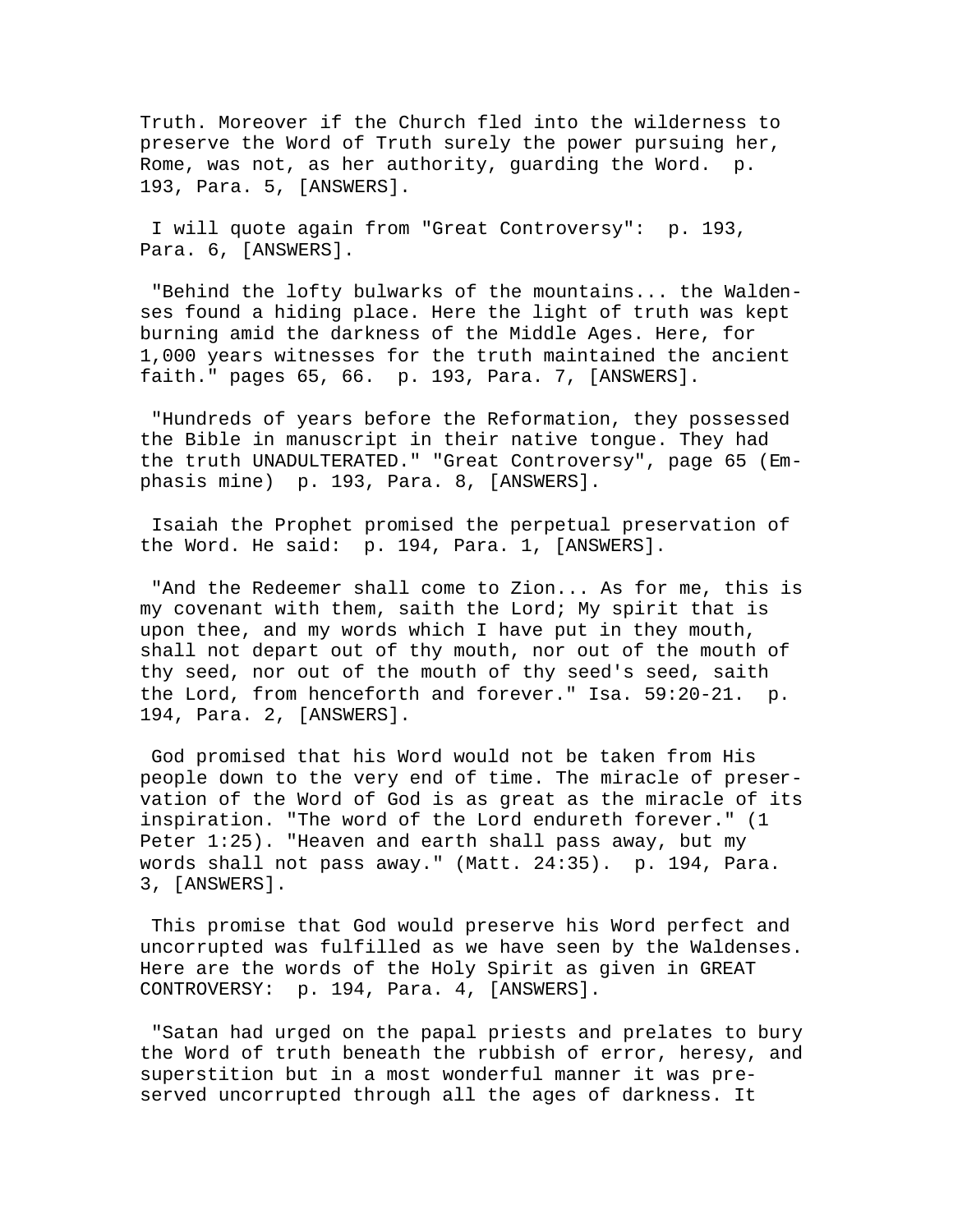bore not the stamp of man, but the impress of God. Men have been unwearied in their efforts to obscure the plain, simple meaning of the Scriptures, and to make them contradict their own testimony; but like the ark on the billowy deep, the word of God outrides the storms that threaten it with destruction." page 69. p. 194, Para. 5, [ANSWERS].

 "They were employed also in copying the scriptures. SOME MANUSCRIPTS CONTAINED THE WHOLE BIBLE." Idem, page 68. p. 194, Para. 6, [ANSWERS].

 From apostolic times, by the Waldenses and their ancestors, the word of God *UNADULTERATED, UNCORRUPTED* was handed down to the reformers and on to the church that keeps the commandments of God and the testimony of Jesus Christ. (Rev. 12:17). p. 194, Para. 7, [ANSWERS].

 What was the use of Sister White writing all these astounding descriptions, if, the papacy had the true Bible? What point is there in that which she says, if the anti-Christ had the same Bible as the Waldenses, and if all Bibles were alike wherever found? These clear statements of the Spirit of God above all the writings of textual critics must settle the question of the true Word of God with those who believe in the third angel's message. p. 194, Para. 8, [ANSWERS].

 In disagreement with these prophecies of the Bible and the positive statements of the Spirit of Prophecy, recording their fulfillment, the Reviewers say, p. 194, Para. 9, [ANSWERS].

 "The effort to establish the claim that the Waldensian church possessed manuscripts directly descended from the apostolic originals, collapses. Neither Mr. Nolan in 1215, nor the author of the book under review in 1930, is able to convince any textual critic that this claim is a sound one." (Section I, page 17) p. 194, Para. 10, [ANSWERS].

 Thus do my Reviewers build upon the drifting sands of textual criticism, rather than upon the testimony of God's servant. They choose the opinions of critics in disagreement with the Word of God, which shall endure, though heaven and earth pass away, and in disagreement with the words of God's prophet for the remnant church. I cannot believe that the Minority Committee or the officers of the General Conference will choose to stand with my Reviewers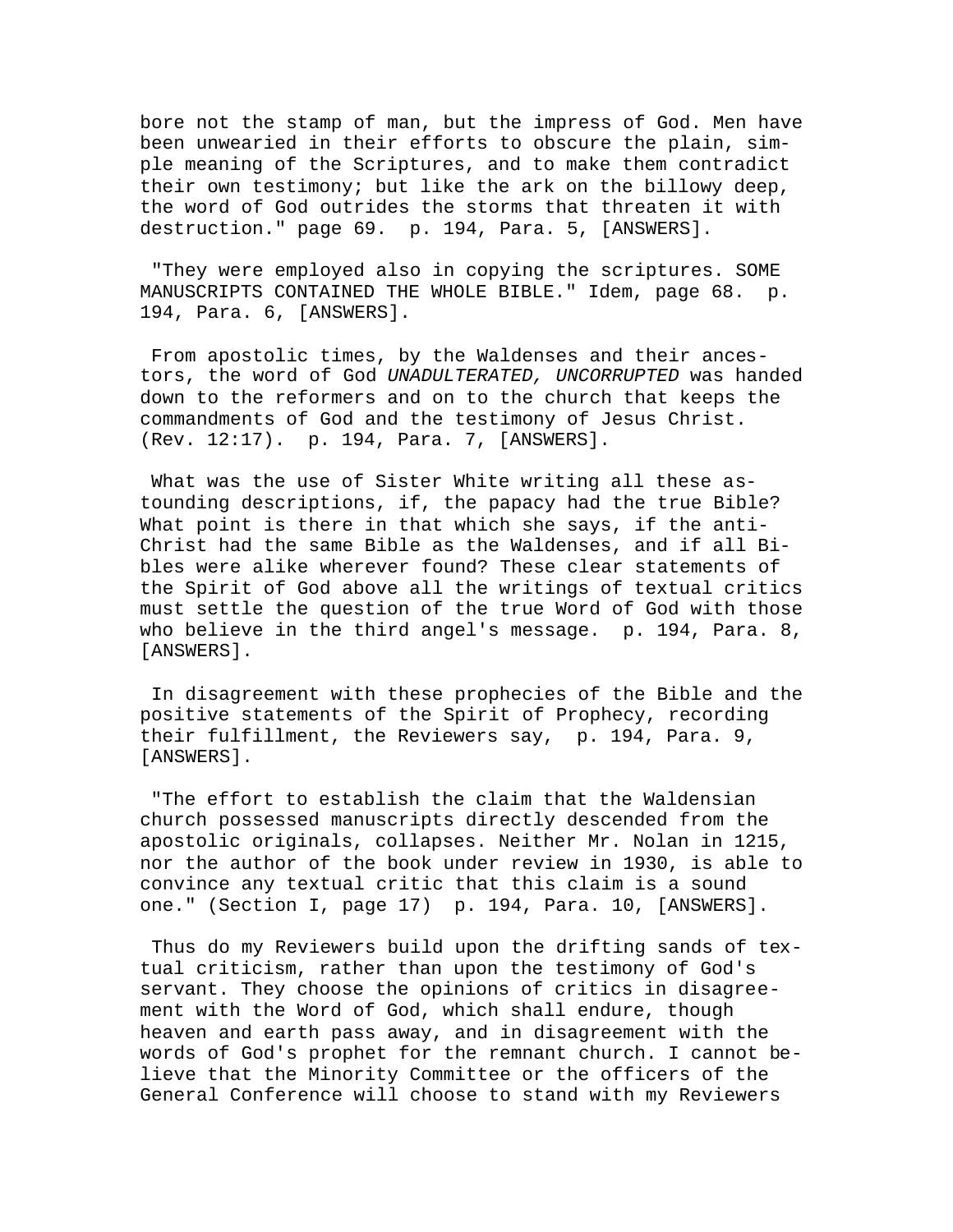in disagreement with the Spirit of Prophecy. The reviewers further state: p. 195, Para. 1, [ANSWERS].

 "When this claim (viz. that the Waldenses preserved the word of God uncorrupted) is overthrown, the very foundation of the book under review is removed and the conclusions which are based upon it are rendered untenable." (Section I, page 17) p. 195, Para. 2, [ANSWERS].

 Then if the Waldenses, the church in the Wilderness, did not preserve manuscripts directly descended from the apostolic originals", either the Church of Rome preserved them, or there were none. p. 195, Para. 3, [ANSWERS].

 But this claim cannot be overthrown as long as the Spirit of God is authority. I am perfectly willing that my book should stand or fall with the Spirit of Prophecy. But I am startled beyond measure that my Reviewers should so openly and directly contradict the inspired statements of the prophet of God who has never taught out of harmony with the words of the Bible, or the facts of history. p. 195, Para. 4, [ANSWERS].

 My book is in harmony with the statements of the Spirit of Prophecy and brings forward this textual and historical proof to support this position and strengthen our faith in God's Word and the Spirit of Prophecy. p. 195, Para. 5, [ANSWERS].

 The position of the Reviewers can never be reconciled with the statements of Sister White who says that the Waldenses had the doctrine of the apostles and the manuscripts of the word of God uncorrupted. Her statement they claim is overthrown. What do my Reviewers intend by this logic? Has the Spirit of Prophecy passed away as authority in this denomination? Is this the ground upon which they oppose my book? p. 195, Para. 6, [ANSWERS].

 We must either deny the inspiration of the Prophet appointed by the Lord for the church of this day and message; that the Waldenses were the guardian of the true Word of God, or deny the claims of my Reviewers that the best manuscripts came to us through the Roman Catholic Church. p. 195, Para. 7, [ANSWERS].

 My brethren, contemplate the centuries of awful suffering endured by the Waldenses, that the Word of God might live.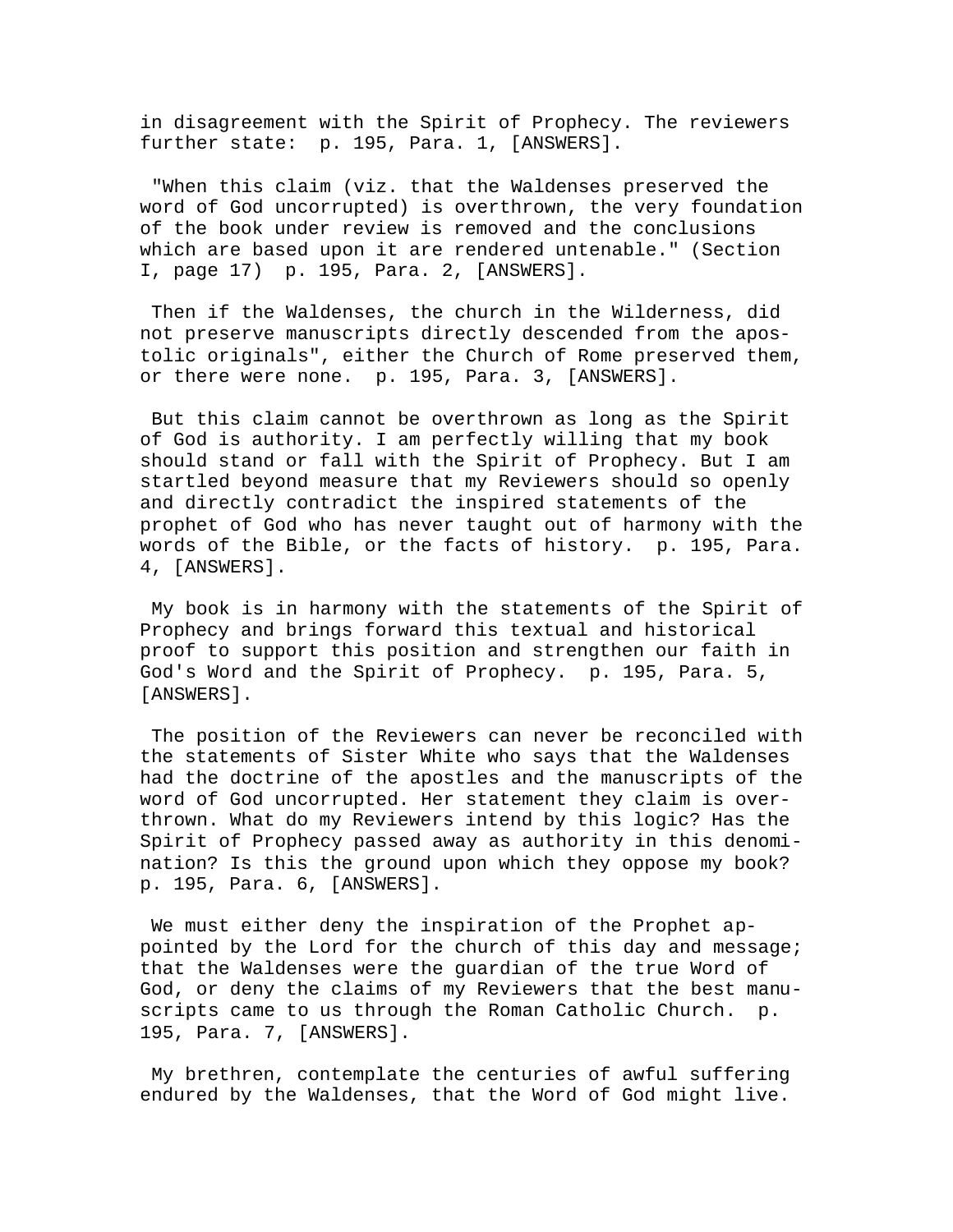For this, they were faithful unto death. Alone in the wilderness, on the island, surrounded by a furious sea of hate and persecution, they suffered that they might pass on to us their testimony in favor of their sacrifice, their sufferings and their privations. Shall we be ungrateful to them for what they did? Shall we allow their memory to pale and wane before glorious tributes paid to the power which made them suffer? My brethren, we must stand by the Waldenses. p. 195, Para. 8, [ANSWERS].

CONCLUSION. p. 196, Para. 1, [ANSWERS].

 1. This document to which I am replying is not a "review" as the title claims, but an attack on the Authorized Version and a plea for the Revised Version. p. 196, Para. 2, [ANSWERS].

 2. The reviewers failed in this document to notice, much less to justify the apostate, Romanizing, and Unitarian character of Westcott and Hort, as presented in my book. p. 196, Para. 3, [ANSWERS].

 3. They likewise failed even to notice, much less to answer, the grave charges my book brought against Philip Schaff, President of both American theological colleges. p. 196, Para. 4, [ANSWERS].

 4. Their document, likewise, ignored and failed to meet the argument drawn from the Oxford movement which Jesuitized England, revised her Protestant prayer book and articles of faith, and created the men and measures which could produce the Revised Version. p. 196, Para. 5, [ANSWERS].

 5. They failed to notice, much less to answer my argument drawn from the fact that five great churches which never bowed the knee to Rome -- the Celtic, the Gallic and Italic, the Syriac and Byzantine early possessed a Bible of the Textus Receptus type. p. 196, Para. 6, [ANSWERS].

 6. They failed to notice or to meet the arguments drawn from the Council of Trent, which voted as its first four articles: (1) Putting the Vulgate on its feet; (2) Establishing the Apocryphal books; (3) Establishing tradition, and (4) Taking the interpretation of the Bible out of the hands of the laity; all of which split the world into Protestantism and Catholicism. p. 196, Para. 7, [ANSWERS].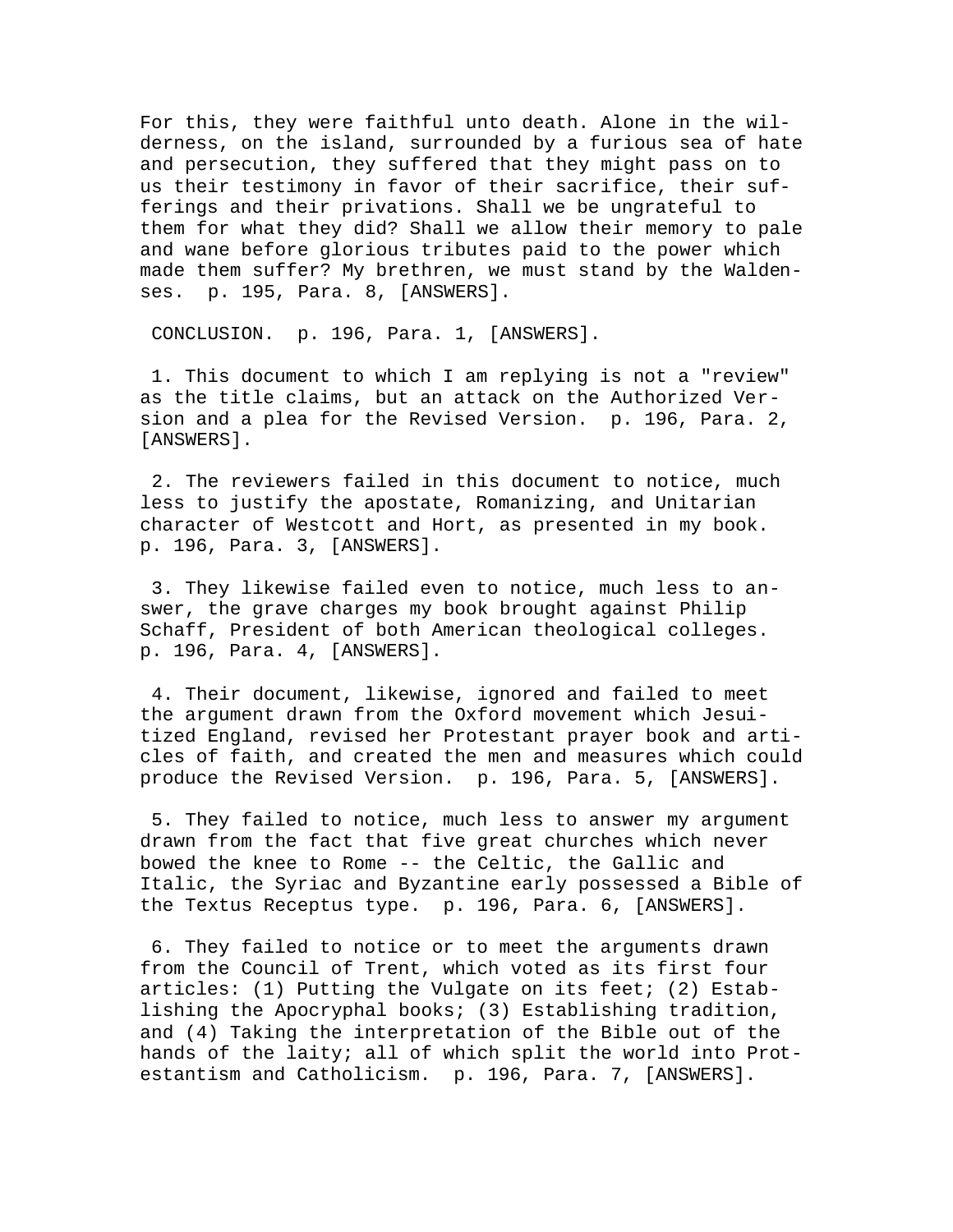They failed to meet the indisputable testimony which I brought forth from Catholic scholars, that in the Revised Version were restored the Catholic readings denounced in Reformation and post-Reformation times. p. 196, Para. 8, [ANSWERS].

 7. They made no attempt to handle the argument drawn from the chapter, "The Reformers Reject the Bible of the Papacy." p. 196, Para. 9, [ANSWERS].

 8. They failed completely to meet, or even to notice, the tremendous argument drawn from the great struggle over the Jesuit Bible of 1582. p. 196, Para. 10, [ANSWERS].

 9. They failed to notice, much less to answer the tremendous argument drawn from my chapter which gave the history of the men, the documents and the methods under which the Authorized Version was born. p. 196, Para. 11, [ANSWERS].

 10. They paid absolutely no attention to my chapter. "Three Hundred Years of Attack on the King James Version", which showed the monumental work done by Jesuits, higher critics, and pantheistic German scholars in undermining the inspired evidences laid by the prophets of God for His divine Word, which evidences lead all men to see that the miracle of inspiration. These higher critics substituted for these evidences their subtle, pantheistic, Romanizing, Unitarianistic figments of imagination under the dignified title of critical intuition. p. 196, Para. 12, [ANSWERS].

 11. When my book found that the text of the Revised Version was wrong in the margin they fell back on the manuscripts; when they could find no refuge in the manuscripts they plead parallel passages in other places; when there was no help in parallel passages, they sought refuge in tearing up the established usage of words, they resorted to theological argument. p. 197, Para. 1, [ANSWERS].

 12. They failed in their argument on MSS because they grouped together two thousand noble cursives as one witness and called them the Textus Receptus, even though they ranged over a thousand years, representing many different countries and representing many different churches. p. 197, Para. 2, [ANSWERS].

 13. In this reply I have completely vindicated myself from the severe charge brought by the review of "untrustworthy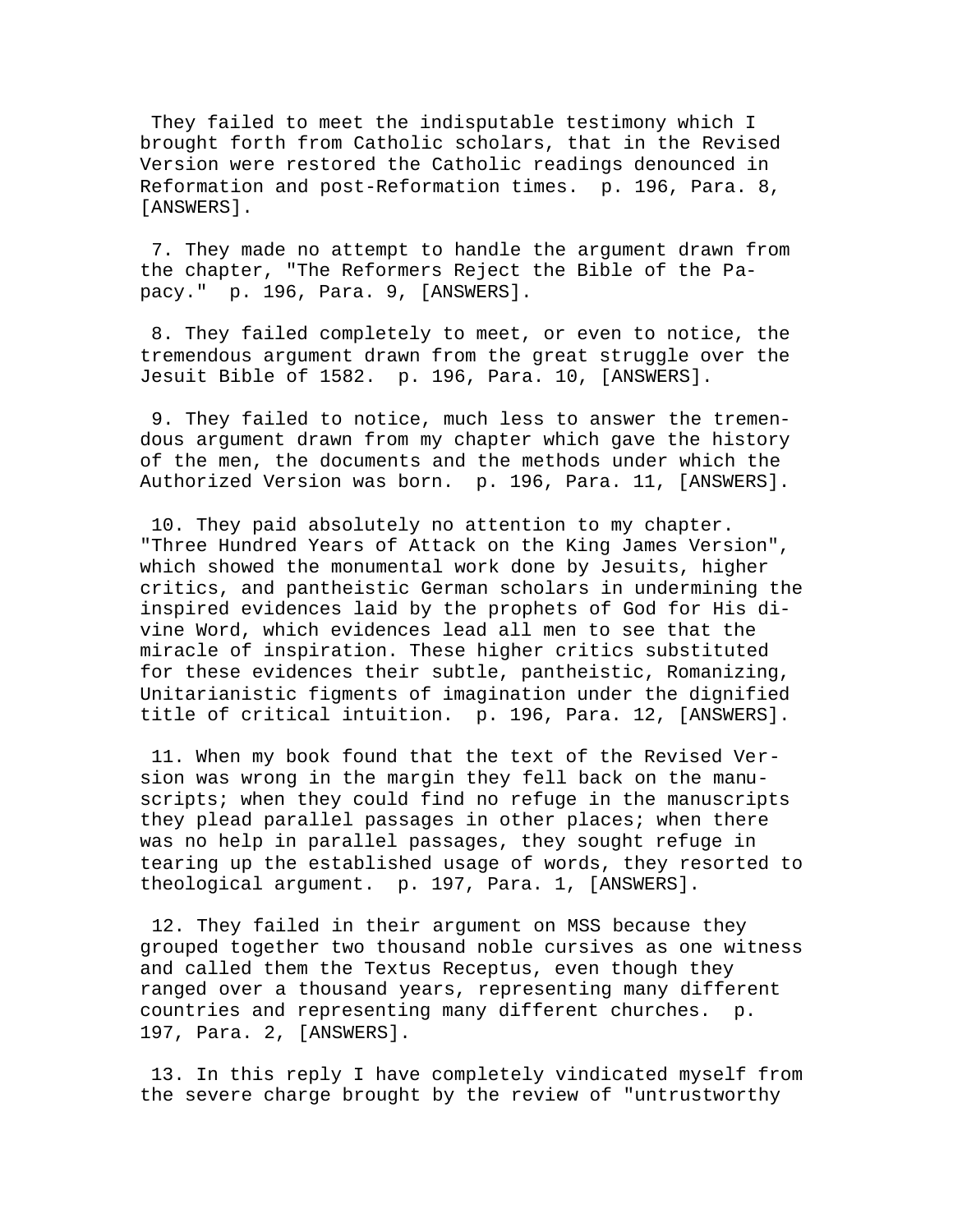manipulation"... "deliberate perversion of facts", "splitting sentences", and other like charges. I have shown that these accusations were based largely on my reviewers mistakes. p. 197, Para. 3, [ANSWERS].

 14. In section 11 I sustained the MSS on which the Textus Receptus was based against the unjust charges of being late, faulty and unreliable. I brought the testimony of even the *Revisers* that it was as ancient as any other text, and represented by thousands of manuscripts. I vindicated Erasmus from the charge of being a Catholic, subservient to the papacy and of bringing out a Catholic text. These charges were made in the face of the Spirit of Prophecy, crediting him with (1) correcting errors or former versions; (2) of giving a great impetus to the work of reform and (3) of completing through Tyndale the work of giving the Bible in England. p. 197, Para. 4, [ANSWERS].

 15. On the other hand my reviewers failed to show why the world in general and our people in particular should not have at least one book which tells them the real truth against the misrepresentations appearing everywhere, cast upon Erasmus, upon the Authorized Version and upon the Waldenses. p. 197, Para. 5, [ANSWERS].

 16. In Section V, I vindicated the AV against the charge that it was out of date because it was not based upon the Vatican and Sinaitic MSS. I prove these MSS to be corrupt documents and would render questionable a version based upon them. p. 197, Para. 6, [ANSWERS].

 17. My reviewers failed to prove why God, as their arguments indicate, left his people fifteen hundred years or more exposed to that faulty Textus Receptus (As they say) until the excellencies of the Vaticanus and Sinaiticus were revealed; the one through the courtesy of the pope, the other through the courtesy of a Catholic convent. p. 197, Para. 7, [ANSWERS].

 18. My reviewers did not tell why we should endorse the most marked and deplorable departures of the Revised Greek N.T. from the Textus Receptus, when those were supported by less than one per cent of all available witnesses. p. 197, Para. 8, [ANSWERS].

 19. In section III, I cleared the Waldenses from the charges that they did not possess manuscripts directly de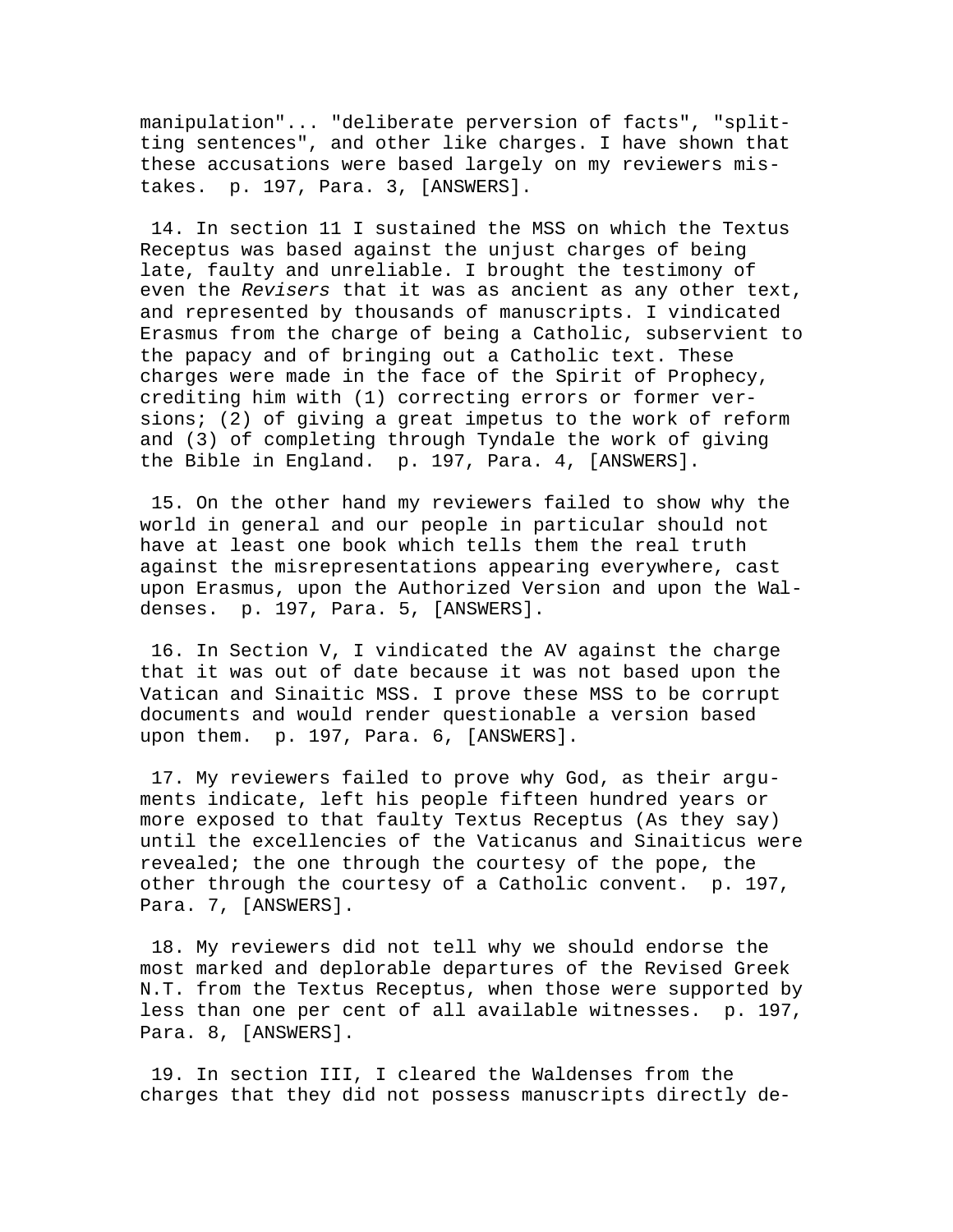scended from the apostolic originals. My Reviewers denied this fact notwithstanding the opposite statements of the Spirit of Prophecy, and other authorities. p. 198, Para. 1, [ANSWERS].

 20. In section IV, I vindicated my book and my conclusions as being in harmony with the Spirit of Prophecy, which according to the Index, makes 15,117 references to the Bible. Of these, more than ninety-five out of every one hundred are from the Authorized Version. On the other hand Sister White endorsed over thirty of the AV texts considered in my book, but which were changed or omitted in the Revised Version. These changes were endorsed by my reviewers, placing themselves here, with the textual critics against Sr. White. p. 198, Para. 2, [ANSWERS].

 21. They failed to show how my book could have any detrimental influence, since it represents the position of Sister White and fundamentalists in general, and the vast majority of the lay members of this denomination. p. 198, Para. 3, [ANSWERS].

 22. In section VI, I vindicated the sacred origin given to words when Tyndale, as Sr. White says, was impelled by the Spirit of God to open a closed Bible to the people of England. I further vindicated the established usage of those words such as "miracle", "be converted"; "world", etc., against modernistic, pantheistic and Romanist substitution therefore. p. 198, Para. 4, [ANSWERS].

 23. My reviewers failed to justify those changes. They attempted to do it on the ground of textual criticism and took their stand with modern textual critics. p. 198, Para. 5, [ANSWERS].

 24. A very significant fact which my reviewers overlooked is that the General Convention of the American Episcopal Church formally refused, in 1892, to give the clergy liberty to use the English Revised Version and they took similar action in 1904 regarding the American Edition. p. 198, Para. 6, [ANSWERS].

 25. They also overlooked the fact that the Revised Version was not accepted by the northern half of the Church of England. p. 198, Para. 7, [ANSWERS].

26. They failed to inform us that a committee of 34 Hebrew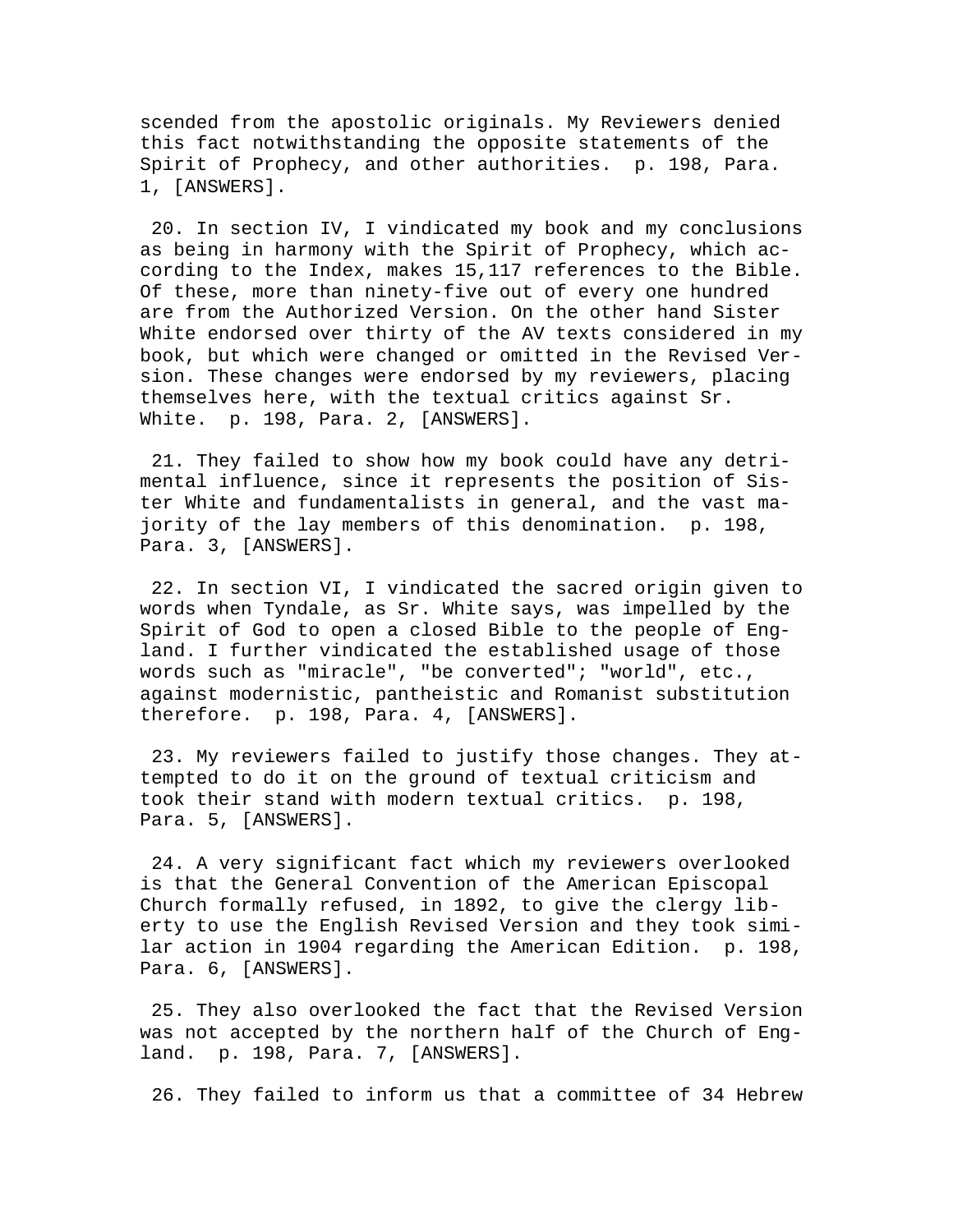and Greek scholars appointed to investigate for the Tercentary Celebration of the Authorized in 1911, the Validity of its original texts in the light of 300 years of history, in its report rejected 98% of the changes made by the Revisers. p. 198, Para. 8, [ANSWERS].

 27. I also sustained the doctrine of the divinity of Jesus Christ against the license taken with such texts as 1 Tim. 3:16 in the ARV. p. 198, Para. 9, [ANSWERS].

 28. I also vindicated our great truth, special to Seventhday Adventists, of the cleansing of the sanctuary against the modernistic translation of Acts 3:19 in the ARV. p. 198, Para. 10, [ANSWERS].

 29. I also sustained the AV rendering of the texts on the law, 1 John 3:4, Col. 2:16; Rev. 22:14, supported by the Spirit of Prophecy against the damaging change in the ARV. p. 198, Para. 11, [ANSWERS].

 30. I also sustained good old Protestant and Adventist texts on the Second Coming of the Lord against the vague, and modernistic renderings in the ARV. p. 199, Para. 1, [ANSWERS].

 31. I also sustained those texts on the state of the dead which were changed by the Revisers to favor the intermediate state, purgatory, and spiritualism. p. 199, Para. 2, [ANSWERS].

 32. I also sustained the AV in its rendering of the texts on the Sabbath against such damaging changes as opened the way for Sunday keepers to defend the abolition of the Sabbath. p. 199, Para. 3, [ANSWERS].

 33. My reviewers failed to show that in my book I said anything against any article of faith of the Seventh-day Adventists or that I was in any way guilty of heresy. p. 199, Para. 4, [ANSWERS].

 34. They gave no reason why all the different versions which contain dangerous readings should not be checked up and their dangers as well as their advantages be made known to the people. p. 199, Para. 5, [ANSWERS].

 35. They failed to show why the people shouldn't have a book to tell them the story of how the Bible has come to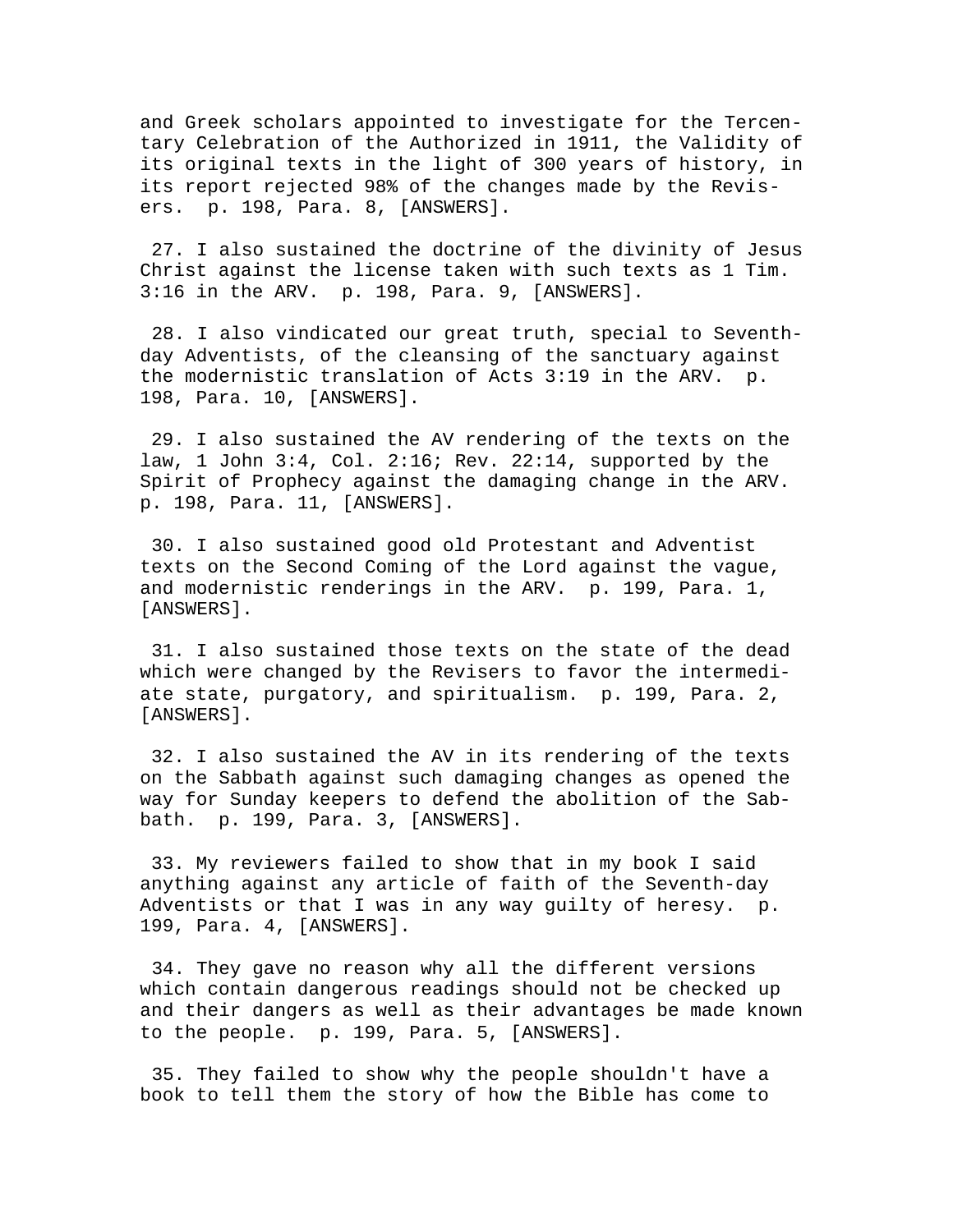us, not according to the vagaries and varied whims of textual critics, but in accordance with the Spirit of Prophecy. p. 199, Para. 6, [ANSWERS].

 36. They failed in the way they wrote this "review" to show any just cause for the document. It is highly controversial. By their exaltation of the Revisers and the Revised Version, and their disparagements of the Waldenses, or Erasmus, the Textus Receptus, and the AV, they have vindicated more than ever the need of just such a book as I have written. p. 199, Para. 7, [ANSWERS].

 37. They failed to show why, when the modernistic press is pouring forth books belittling the Waldenses, Erasmus, the Textus Receptus and the AV., it is not only highly desirable, but positively necessary that a book such as mine should give the public the viral facts. p. 199, Para. 8, [ANSWERS].

 38. When I published my book I did not know of the action of the Minority Quorum of the General Conference voting to consider the AV and the RV on an equality. But when my reviewers published their document, they knew of this action. Nevertheless in their document they plainly violated this action, for any one who reads their document can not help but see that they uniformly argue for the superiority of the Revised over the Authorized. p. 199, Para. 9, [ANSWERS].

 39. Plain evidence of the bias and unfairness of the situation is the fact that although the Authorized holds, and always has held, the field about ninety-nine per cent strong, the insistent effort to exalt the Revised bring it into public notice, and even disparage the Authorized, is accepted without protest. But whenever someone raises his voice and pen to defend the Authorized, he is regarded as raising an issue, starting a controversy and being the instigator. According to such logic a man may be living peaceably and quietly in his own home, when an intruder comes into his home, attacks the members of his family, breaks up the furniture; this is not a controversy or an issue; but if the head of the house defends his property and family he is raising the issue and causing controversy. p. 199, Para. 10, [ANSWERS].

 I absolutely plead "not guilty" to starting a controversy over the Versions, and raising this issue. All I did was to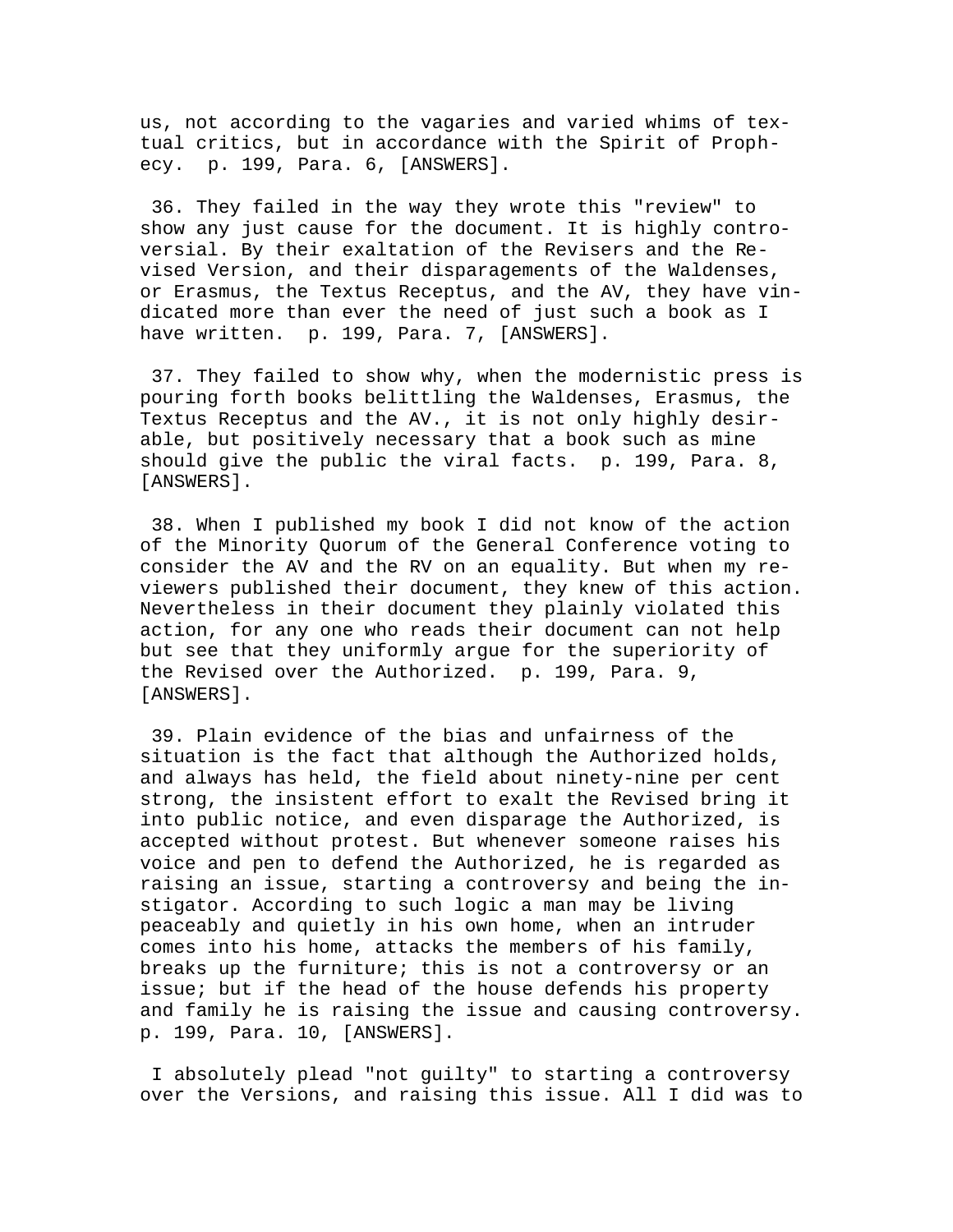come to the defense of the Authorized Version when it was attacked; and immediately there was a cry; "Let us have no controversy". p. 200, Para. 1, [ANSWERS].

 I submit that about ninety-nine per cent of our people read the AV and that one per cent has no right to upset the faith of the ninety-nine per cent. I submit further that anything said in behalf of the AV will confirm the faith of these ninety-nine per cent, whereas anything said to disparage the AV has in it the danger of unsettling the faith of ninety-nine per cent. p. 200, Para. 2, [ANSWERS].

 40. Inasmuch as in at least three of our leading Colleges, a course in the origin of the Bible is given in which pro-Revised Version text books such as "The ancestry of Our English Bible" by Ira M. Price is used, my reviewers failed to show why there is no need for a book to correct and counteract the misleading influence and teachings of such books. p. 200, Para. 3, [ANSWERS].

 41. My reviewers failed to show why *they* should have liberty to use the Versions of their choice, and to tell the people why they are their choice, which liberty no one has denied them, and at the same time to take away from the people their liberty to read the reasons for the superiority of the AV which is used by over ninety-nine per cent of our people. p. 200, Para. 4, [ANSWERS].

 42. There are five, if not six reasons why I, from the Spirit of Prophecy, believe that the AV is the authoritative Word of God in English: p. 200, Para. 5, [ANSWERS].

 (1) Because Sister White says that the Waldenses, not the proud hierarchy of Rome, were the guardians of the Word of Truth. Since Rome, and Rome only, was the guardian of the Vaticanus and Sinaiticus, this statement rules out the Vaticanus and Sinaiticus or the Greek Bible guarded by the Papacy. p. 200, Para. 6, [ANSWERS].

 (2) She says that the Latin Bible (the Vulgate contained many errors. This rules out the Latin Bible of the Papacy. p. 200, Para. 7, [ANSWERS].

 (3) She further says that the Bible of the Waldenses was entire, was of apostolic origin, and kept uncorrupted through the ages. We know that this must be the Old Latin, which never bowed the knee to Rome, or to the Vulgate.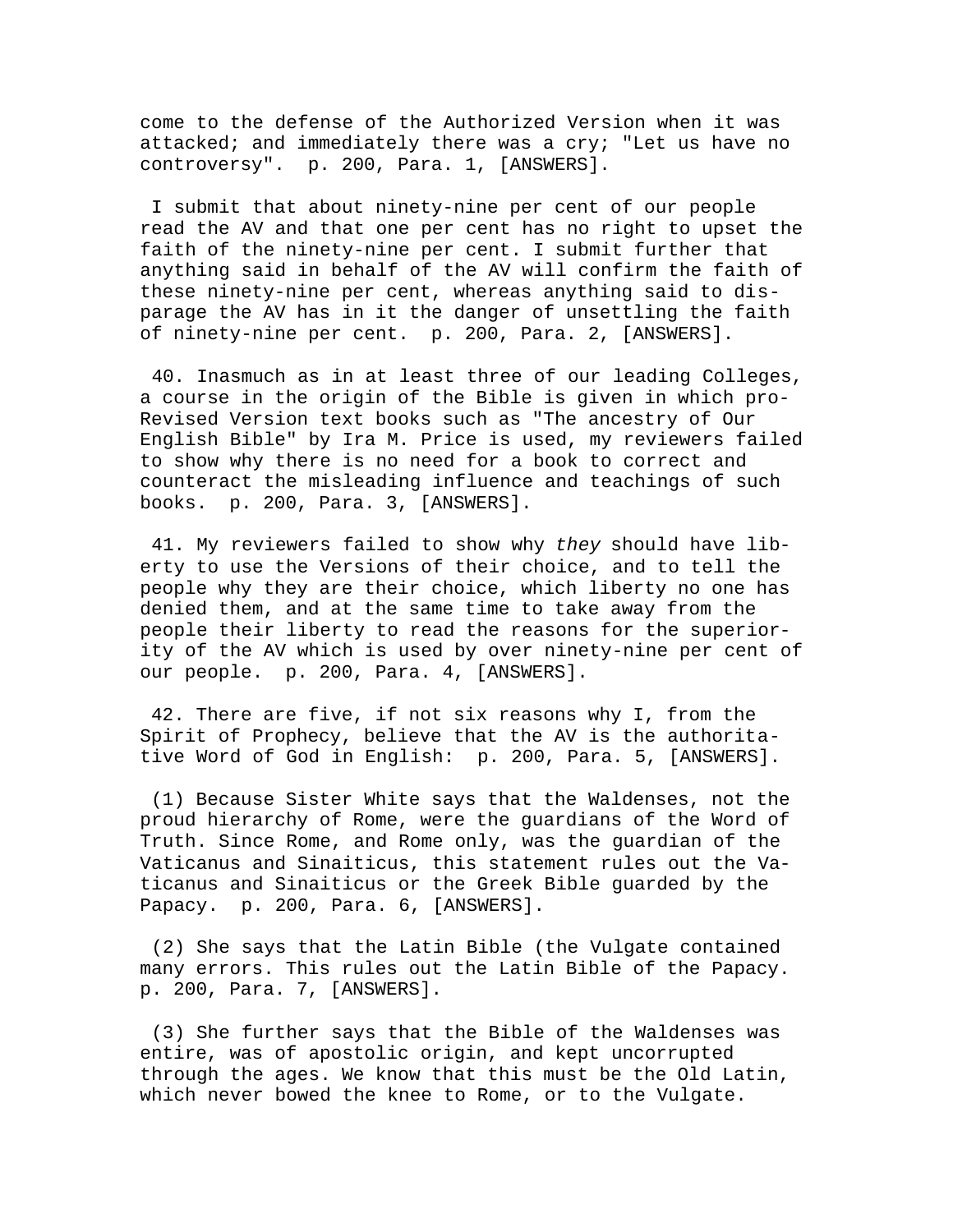Since the Textus Receptus type of Latin and the Vaticanus type were rivals, the Bible of the Waldenses was the Textus Receptus. p. 200, Para. 8, [ANSWERS].

 (4) Sister White endorsed the Textus Receptus or Erasmus as... p. 200, Para. 9, [ANSWERS].

 (a) Correcting errors of Vulgate. p. 200, Para. 10, [ANSWERS].

 (b) Giving us a Bible that had clearer sense. p. 200, Para. 11, [ANSWERS].

 (c) Giving new impetus to the work of reform (the reformation). p. 200, Para. 12, [ANSWERS].

 (d) As completing, through Tyndale, the giving of the Bible to England. (Great Controversy) page 245. p. 200, Para. 13, [ANSWERS].

 (5) She said that the gospel received by the Britons in the first centuries was then uncorrupted by Romish apostasy. This again was the Old Latin or Textus Receptus type. p. 200, Para. 14, [ANSWERS].

 (6) Sister White in her writings said "no" to over 30 of the texts of the Revised Version; that is, over 30 passages compared in my book; of course there were many more that I did not cite in my book. p. 200, Para. 15, [ANSWERS].

 RESUME OF TEXTS CHANGED IN ARV. p. 201, Para. 1, [ANSWERS].

 *OLD TESTAMENT* p. 201, Para. 2, [ANSWERS].

Sr. White used in AV.... 2 Sam. 21:19 changed in ARV. p. 201, Para. 3, [ANSWERS].

 Sr. White used in AV.... Job 19:25,26 changed in ARV. p. 201, Para. 4, [ANSWERS].

 Sr. White used in AV.... Job 26:5 changed in *text* and (margin) in ARV. p. 201, Para. 5, [ANSWERS].

 Sr. White used in AV.... Isa. 7;14 changed (margin) in ARV p. 201, Para. 6, [ANSWERS].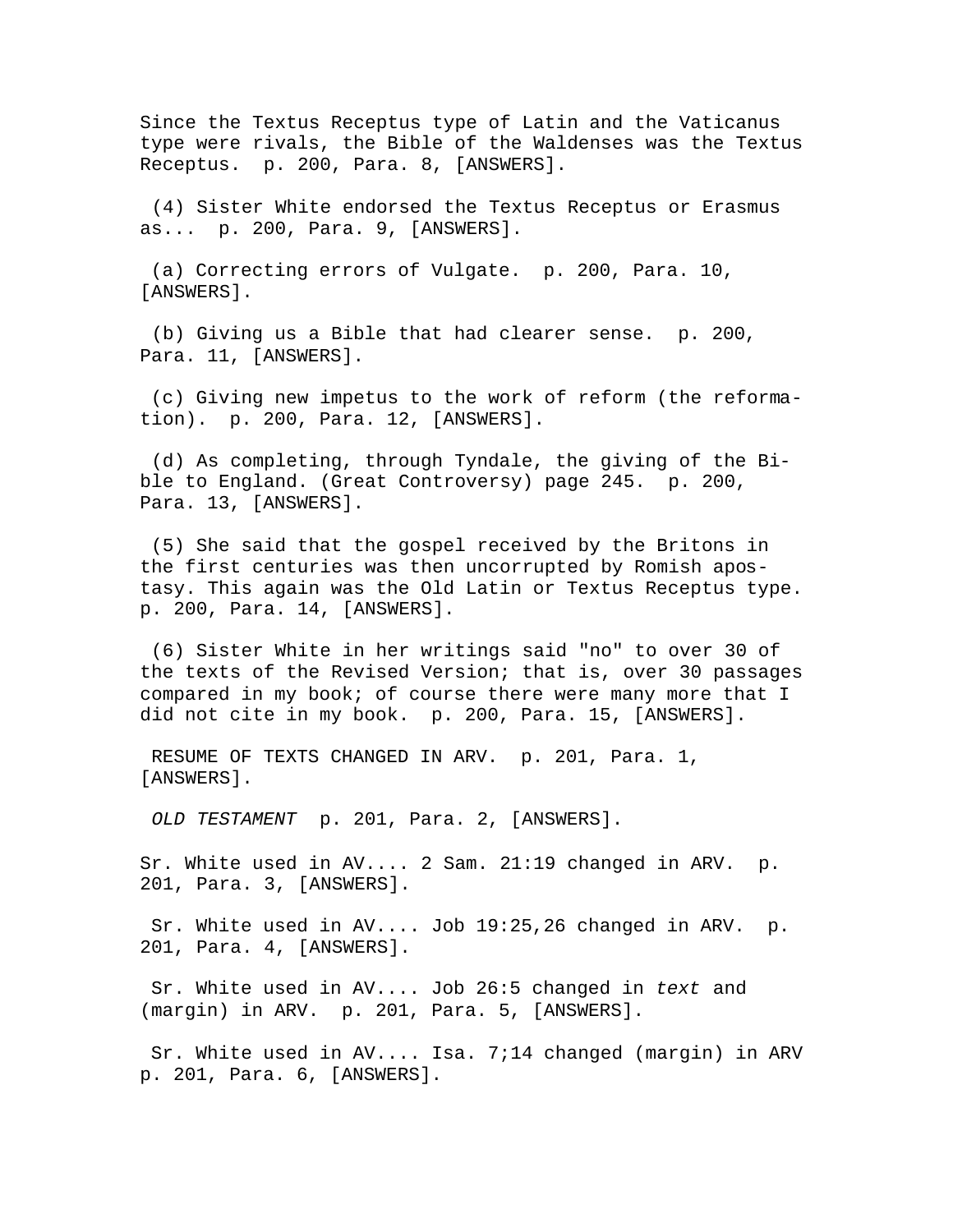*NEW TESTAMENT* p. 201, Para. 7, [ANSWERS].

Sr. White used in AV.... Matt. 2:15 changed in ARV. p. 201, Para. 8, [ANSWERS].

 Sr. White used in AV.... Matt. 5:44 omission of part in ARV. p. 201, Para. 9, [ANSWERS].

 Sr. White used in AV.... Matt. 6:13 end of the Lord's Prayer omitted in ARV. p. 201, Para. 10, [ANSWERS].

 Sr. White used in AV.... Matt. 17:21 entirely omitted in ARV. p. 201, Para. 11, [ANSWERS].

 Sr. White used in AV.... Matt. 18:2,3 changed in ARV. p. 201, Para. 12, [ANSWERS].

 Sr. White used in AV.... Matt. 24:3 changed in (margin) in ARV. p. 201, Para. 13, [ANSWERS].

 Sr. White used in AV.... Matt. 27:46 changed in (margin) in ARV. p. 201, Para. 14, [ANSWERS].

 Sr. White used in AV.... Mark 7:19 changed in ARV. p. 201, Para. 15, [ANSWERS].

 Sr. White used in AV.... Mark 16:8-20 branded with suspicion in ARV. p. 201, Para. 16, [ANSWERS].

 Sr. White used in AV.... Luke 1:72 changed in ARV. p. 201, Para. 17, [ANSWERS].

 Sr. White used in AV.... Luke 2:33 changed in ARV. p. 201, Para. 18, [ANSWERS].

 Sr. White used in AV.... Luke 4:8 omission of part ARV. p. 201, Para. 19, [ANSWERS].

 Sr. White used in AV.... Luke 9:55, 56 omissions in ARV. p. 201, Para. 20, [ANSWERS].

 Sr. White used in AV.... Luke 11:2-4 omissions in ARV. p. 201, Para. 21, [ANSWERS].

 Sr. White used in AV.... Luke 23:44,45 changed in ARV. p. 201, Para. 22, [ANSWERS].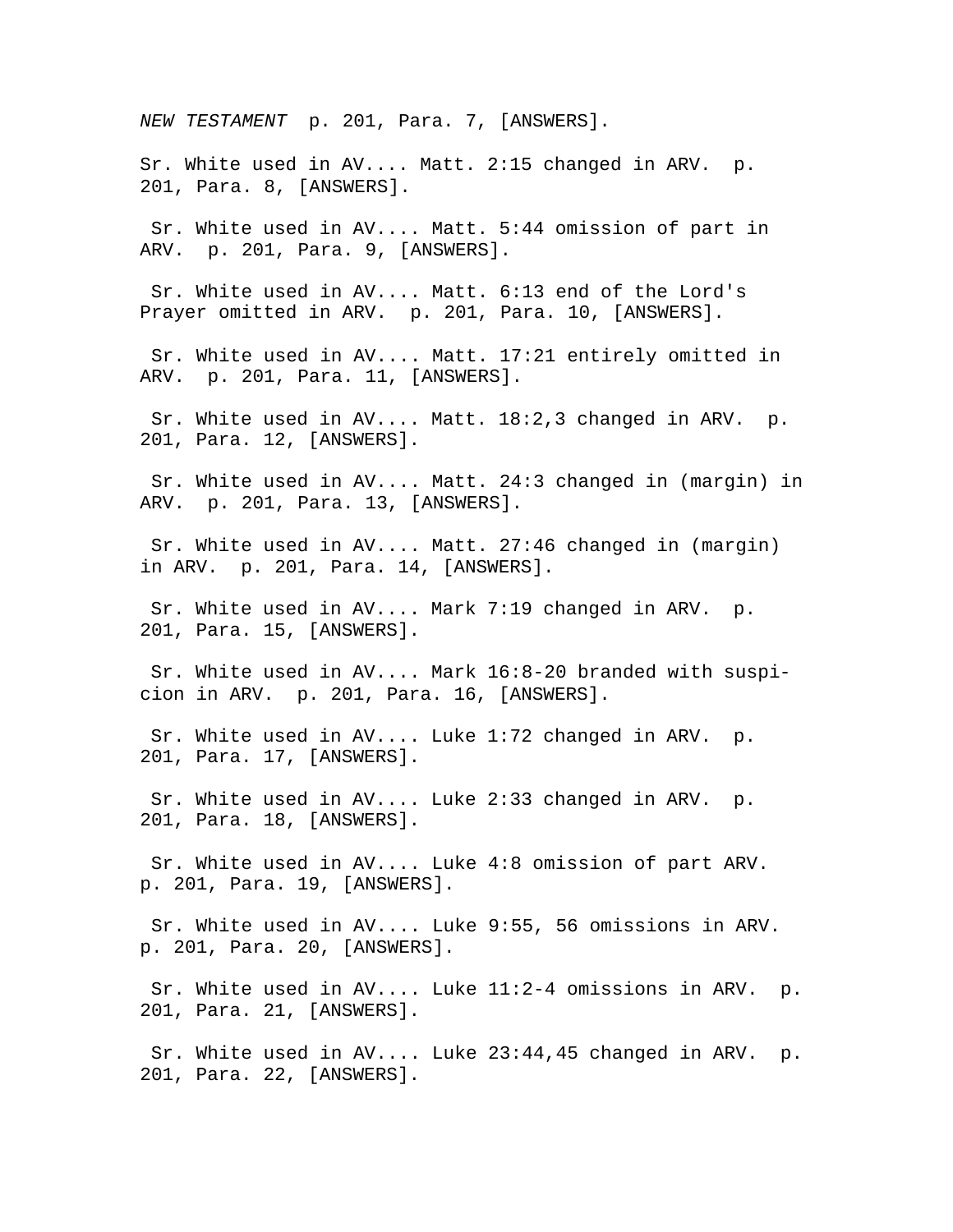Sr. White used in AV.... John 1:3, 4 changed (margin) in ARV. p. 201, Para. 23, [ANSWERS]. Sr. White used in AV.... John 2:11 changed in ARV. p. 201, Para. 24, [ANSWERS]. Sr. White used in AV.... John 8:1-11 branded with suspicion in ARV. p. 201, Para. 25, [ANSWERS]. Sr. White used in AV.... John 14:2 changed (margin) in ARV. p. 201, Para. 26, [ANSWERS]. Sr. White used in AV.... Acts 3:19 changed in ARV. p. 201, Para. 27, [ANSWERS]. Sr. White used in AV.... Acts 8:37 entirely omitted in ARV. p. 201, Para. 28, [ANSWERS]. Sr. White used in AV.... Acts 13:42 changed in ARV. p. 201, Para. 29, [ANSWERS]. Sr. White used in AV.... Acts 15:23 changed in ARV. p. 201, Para. 30, [ANSWERS]. Sr. White used in AV.... Acts 16:7 changed in ARV. p. 201, Para. 31, [ANSWERS]. Sr. White used in AV.... Acts 24:15 omission in ARV. p. 201, Para. 32, [ANSWERS]. Sr. White used in AV.... Romans 5:1 changed in ARV. p. 201, Para. 33, [ANSWERS]. Sr. White used in AV.... 1 Cor. 5:7 omission in ARV. p. 201, Para. 34, [ANSWERS]. Sr. White used in AV.... 1 Cor. 11:24 omission in ARV. p. 201, Para. 35, [ANSWERS]. Sr. White used in AV.... 1 Cor. 11:29 omission in ARV. p. 201, Para. 36, [ANSWERS]. Sr. White used in AV.... 1 Cor. 15:3,4 changed in ARV. p. 201, Para. 37, [ANSWERS]. Sr. White used in AV.... 1 Cor. 15:47 omission in ARV. p. 201, Para. 38, [ANSWERS].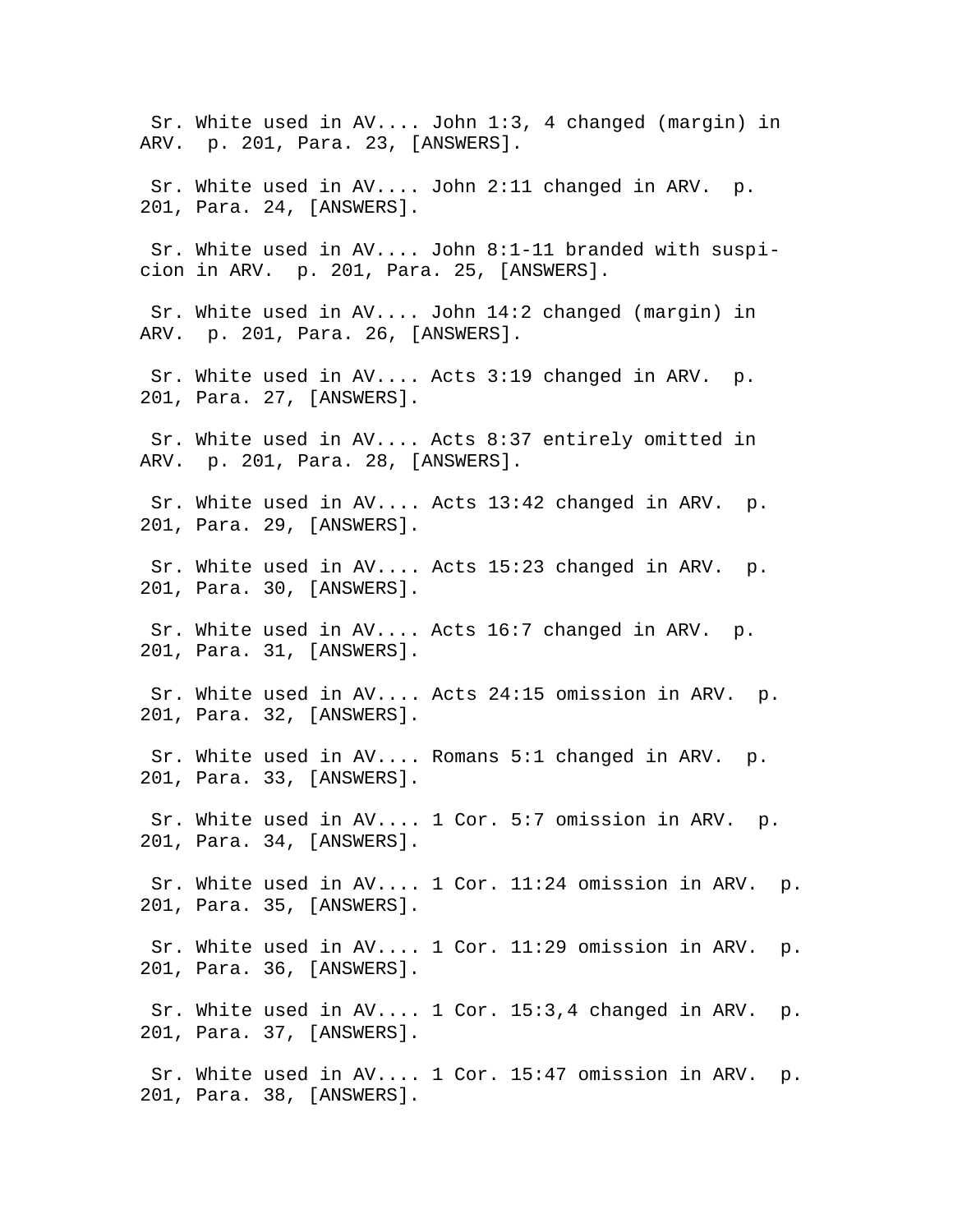Sr. White used in AV.... Eph. 3:9 omission in ARV. p. 201, Para. 39, [ANSWERS]. Sr. White used in AV.... Eph. 5:30 omission in ARV. p. 201, Para. 40, [ANSWERS]. Sr. White used in AV.... Phil. 3:20,21 changed in ARV. p. 201, Para. 41, [ANSWERS]. Sr. White used in AV.... Col. 1:14 omission in ARV. p. 202, Para. 1, [ANSWERS]. Sr. White used in AV.... Col. 2:15,16 changed in ARV. p. 202, Para. 2, [ANSWERS]. Sr. White used in AV.... 2 Thess. 2:2 changed in ARV. p. 202, Para. 3, [ANSWERS]. Sr. White used in AV.... 1 Tim. 3:16 changed in ARV. p. 202, Para. 4, [ANSWERS]. Sr. White used in AV.... 2 Tim. 4:1 changed in ARV. p. 202, Para. 5, [ANSWERS]. Sr. White used in AV.... Titus 2:13 changed in ARV. p. 202, Para. 6, [ANSWERS]. Sr. White used in AV.... Heb. 1:2 changed (margin) in ARV. p. 202, Para. 7, [ANSWERS]. Sr. White used in AV.... Heb. 7:21 omission in ARV. p. 202, Para. 8, [ANSWERS]. Sr. White used in AV.... Heb. 9:27 changed in ARV. p. 202, Para. 9, [ANSWERS]. Sr. White used in AV.... Heb. 10:21 changed in ARV. p. 202, Para. 10, [ANSWERS]. Sr. White used in AV.... Heb. 11:3 changed in (margin) in ARV. p. 202, Para. 11, [ANSWERS]. Sr. White used in AV.... James 5:16 changed in ARV. p. 202, Para. 12, [ANSWERS]. Sr. White used in AV.... 1 Peter 4:6 changed in ARV. p.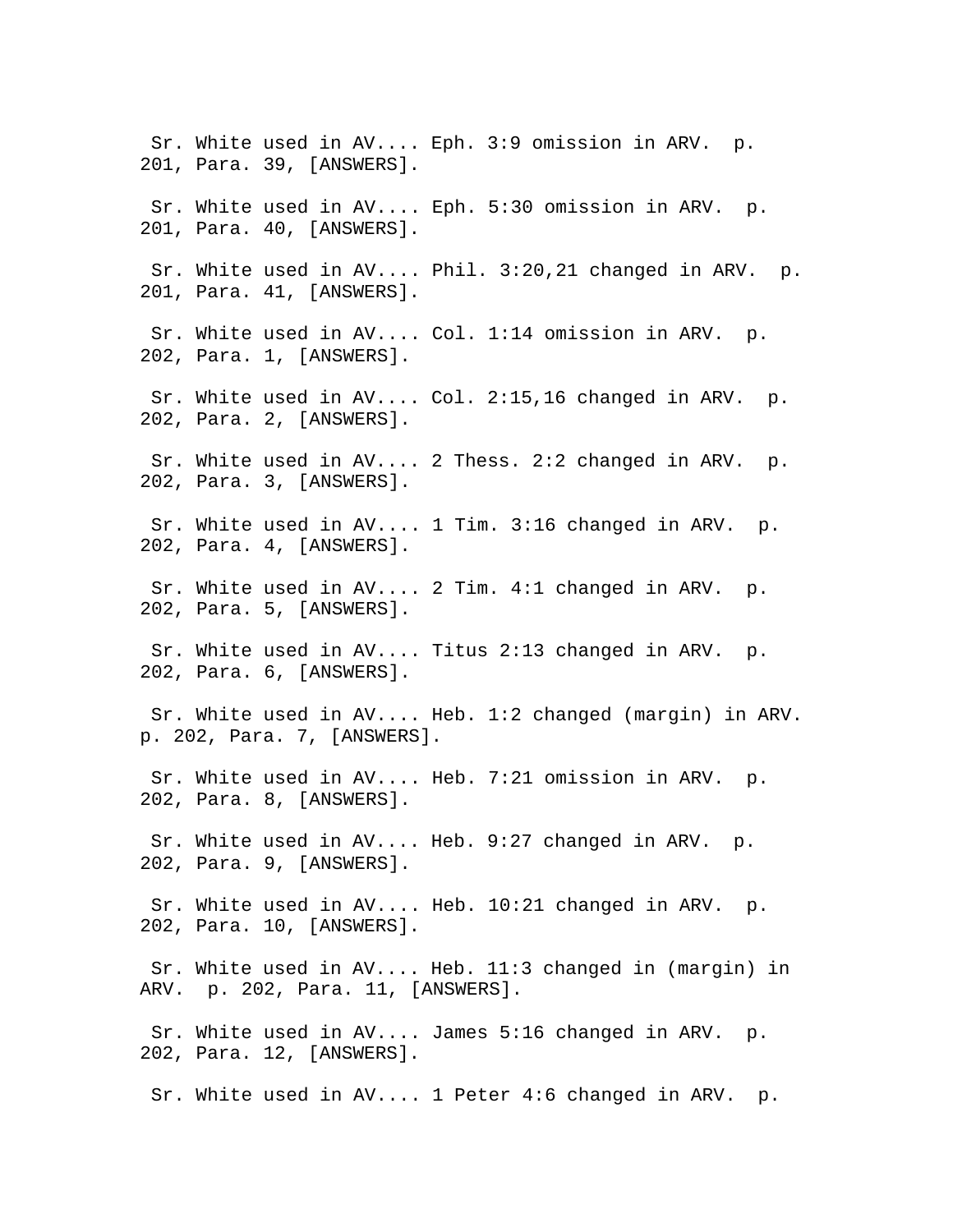202, Para. 13, [ANSWERS].

 Sr. White used in AV.... 2 Peter 2:9 changed in ARV. p. 202, Para. 14, [ANSWERS].

 Sr. White used in AV.... Rev. 1:7 change in ARV. p. 202, Para. 15, [ANSWERS].

 Sr. White used in AV.... Rev. 13:8 changed in ARV. p. 202, Para. 16, [ANSWERS].

 Sr. White used in AV.... Rev. 13:10 changed in ARV. p. 202, Para. 17, [ANSWERS].

 Sr. White used in AV.... Rev. 13:18 change in ARV. p. 202, Para. 18, [ANSWERS].

 Sr. White used in AV.... Rev. 22:14 changed in ARV. p. 202, Para. 19, [ANSWERS].

 RE-GENERAL CONFERENCE INTRODUCTORY STATEMENT. p. 203, Para. 1, [ANSWERS].

 I think it is proper that I should state to this Committee the facts as I see them relative to the introductory statement read by your Secretary, Monday, April 20 since this places squarely before me the case as your Committee view it. p. 203, Para. 2, [ANSWERS].

 I should first like to call your attention to the chronological order of events connected with the Version controversy. p. 203, Para. 3, [ANSWERS].

 The correspondence with the parties involved, as mentioned in the statement read by the Secretary, was not really a correspondence, but simply a letter from Elder Spicer, dated November 18, 1928. After this letter the public utterances, so far as I know, occurred in the following order: p. 203, Para. 4, [ANSWERS].

 1. An article in the SIGNS, November 12, 1929, by Professor Wirth. p. 203, Para. 5, [ANSWERS].

 2. A series of articles in the SIGNS, beginning December 3, 1929, by Elder Prescott. p. 203, Para. 6, [ANSWERS].

3. The World's Best Book published by the Pacific Press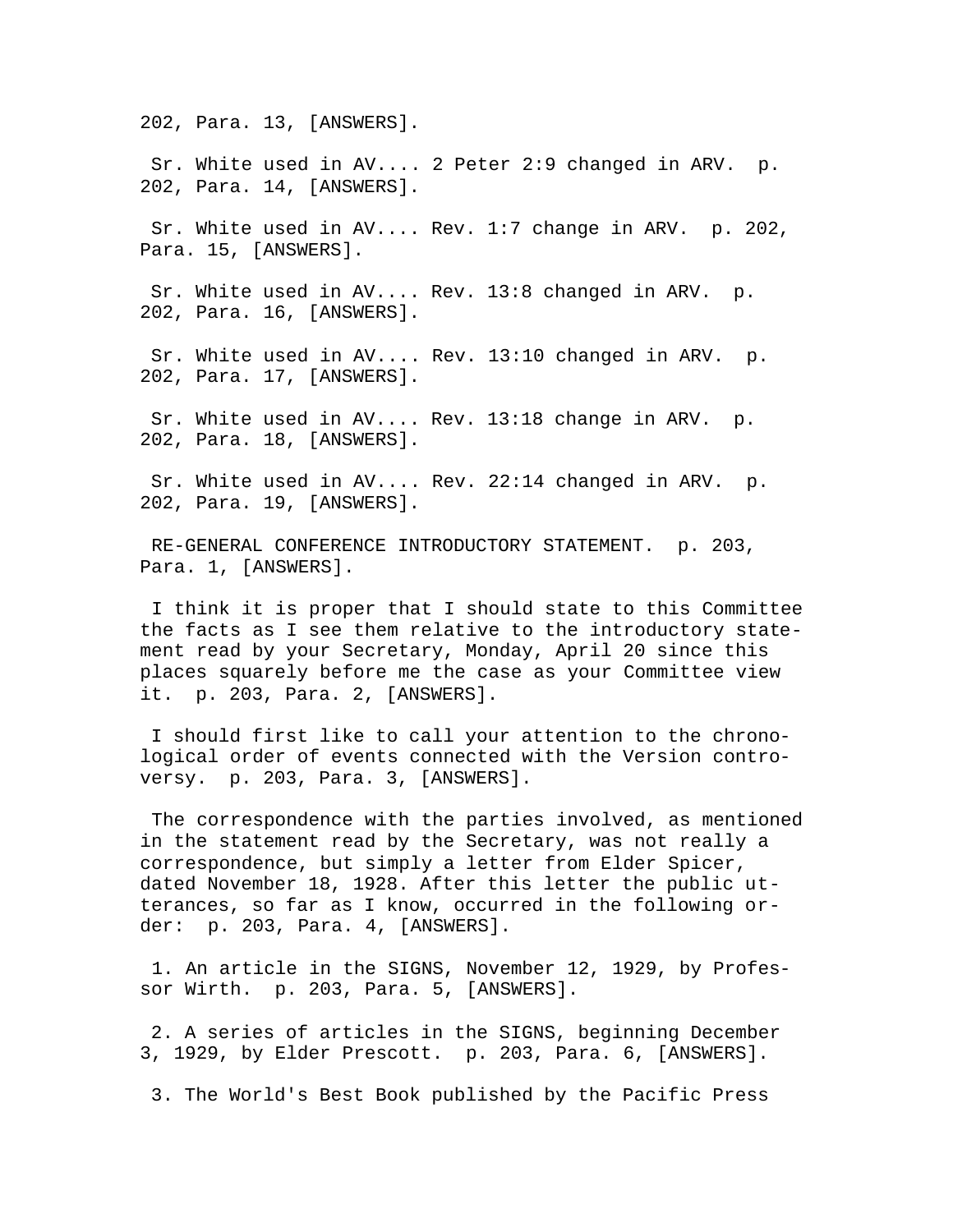Publishing Association, early in 1930. p. 203, Para. 7, [ANSWERS].

 4. "Our Authorized Bible Vindicated" by me, June 1930. I did not publish my book until after the foregoing responsible agents of the Denomination had published the other side of the question. p. 203, Para. 8, [ANSWERS].

 5. A letter from Elder Mcelhany to the field July 27, 1930. A copy of this was *not* sent to me and I learned of it later only incidentally. His state in this letter was the first knowledge I had of the action passed by the Minority Committee of the General Conference, March 20, 1930. I did not know that I was going contrary to this action when I published my book; for I did not know that any action of any kind pertaining to the Versions had been passed by this body. p. 203, Para. 9, [ANSWERS].

 In regard to item "4" of your statement, that many workers fear that a general reading of this book will tend to imperial confidence in all Versions: so far as I am informed, only one person besides the reviewers who have read my book have adversely criticized it, or have seen anything harmful in it. On the other hand I have letters from many presidents and union presidents from the Atlantic to the Pacific and from brethren in good standing in the work, some of the veterans in the cause, from Australia, from Europe, from Africa, from Asia, from Canada, and from South America, from every part of the globe. These letters speak in the highest terms of appreciation of the book and many believe it was written in the providence of God. I am sure that if all the testimony from the field were considered, it would overwhelmingly favor the book. Those who have not read it, are its chief opponents. Ninety-nine out of every one hundred of our people read the King James. I am told on every hand that my book confirms the faith of this ninety-nine per cent in the Word of God. I know it does this for those who read the AV. p. 203, Para. 10, [ANSWERS].

CLOSING BROTHERLY WORDS. p. 204, Para. 1, [ANSWERS].

 I wish, again, in closing, to thank the Committee for their kindness in giving me this full, free, uninterrupted hearing. I greatly appreciate this, and also the effort made to be present, (all or part of the time) by brethren as busy as you are. p. 204, Para. 2, [ANSWERS].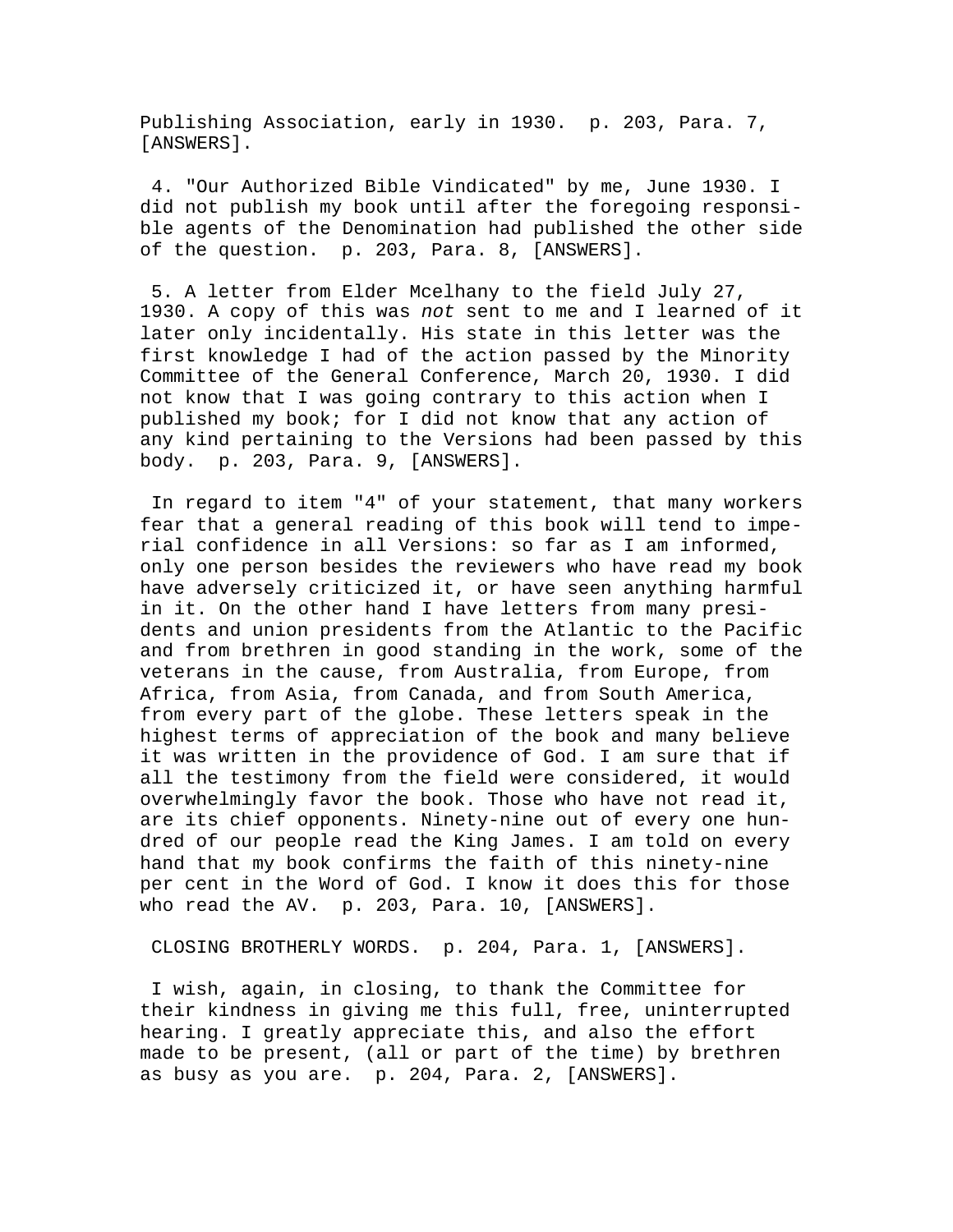I have endeavored to be kind throughout, and to use no expression or turn of thought which would be otherwise. If, in the vigor of expression, or the irresistible force of the logic involved I have seemed to be otherwise, I ask you to forgive me. I love you all, I believe, with a true and sincere Christian affection. I know all of you are carrying heavy burdens and to each one comes the deeper insight of the responsibilities and possibilities of the task laid upon you. I would lighten, if I could, your work and responsibility. p. 204, Para. 3, [ANSWERS].

 Our dear Lord knows, that I have given and do constantly give to our great common cause the full measure of my devotion. p. 204, Para. 4, [ANSWERS].

 As I close, I full declare that I have not the slightest feeling towards anyone, except that of Christian love. p. 204, Para. 5, [ANSWERS].

 I READ FROM Ephesians VI:10-18: p. 204, Para. 6, [ANSWERS].

 "Finally, my brethren, be strong in the Lord, and in the power of his might. Put on the whole armour of God, that ye may be able to stand against the wiles of the devil. For we wrestle not against flesh and blood, but against principalities, against powers, against the rulers of the darkness of this world, against spiritual wickedness in high places. Wherefore take unto you the whole armour of God, that ye may be able to withstand in the evil day, and having done all, to stand. Stand therefore, having your loins girt about with the truth, and having on the breastplate of righteousness; And your feet shod with the preparation of the gospel of peace; Above all, taking the shield of faith, wherewith ye shall be able to quench all the fiery darts of the wicked. And take the helmet of salvation, and the sword of the Spirit, which is the word of God: Praying always with all prayer and supplication in the Spirit, and watching thereunto with all perseverance and supplication for all saints;" p. 204, Para. 7, [ANSWERS].

 Dr. Wilkinson closed his Reply with prayer. p. 204, Para. 8, [ANSWERS].

 ANSWERS TO OBJECTIONS -- TO -- OUR AUTHORIZED BIBLE. p. 205, Para. 1, [ANSWERS].